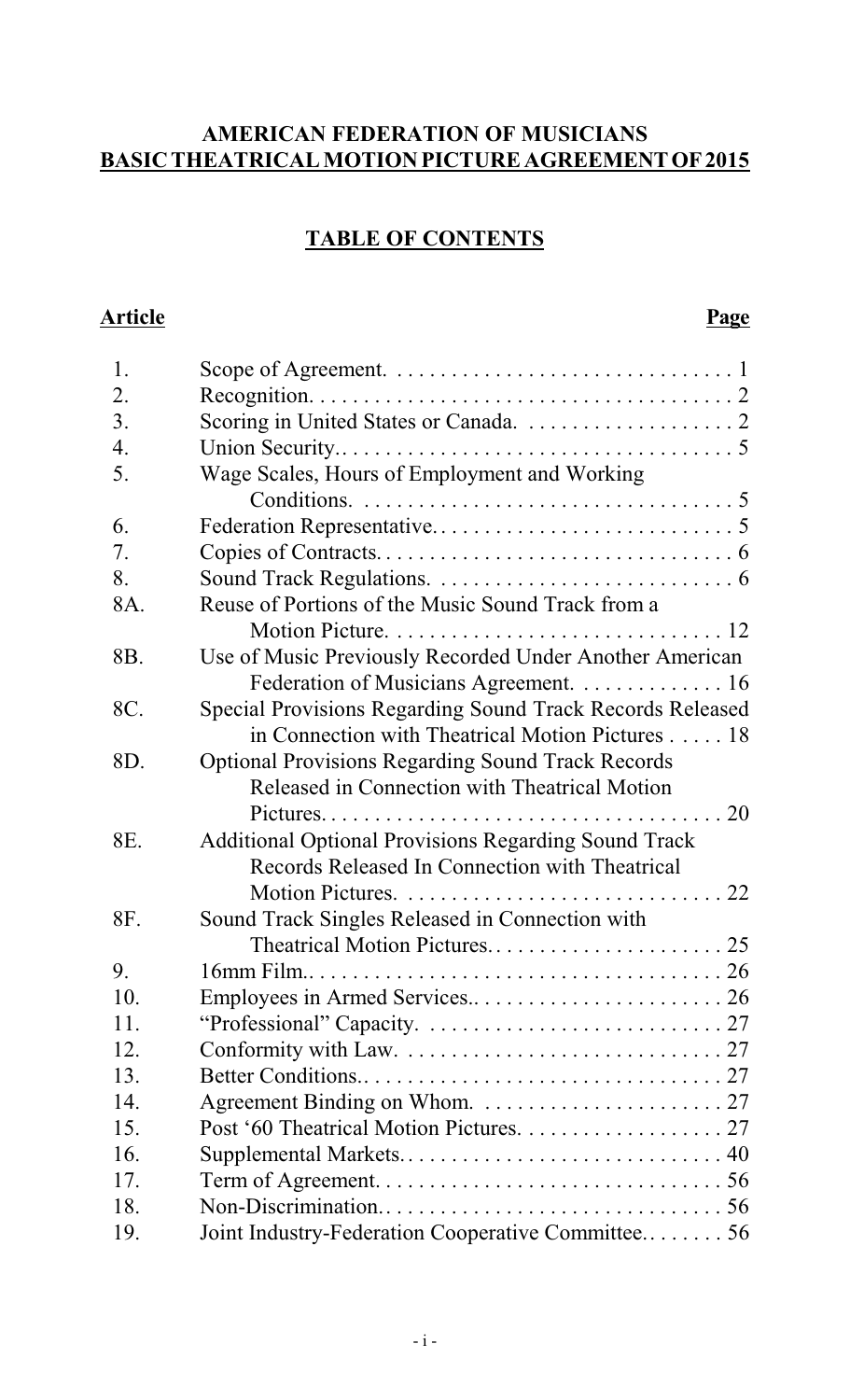## **WAGE SCALES, HOURS OF EMPLOYMENT AND WORKING CONDITIONS FOR THEATRICAL MOTION PICTURES OTHER THAN THOSE COVERED BY SECTION VIII, "LOW BUDGET FILMS"**

#### **I. GENERAL CONDITIONS**

#### **Paragraph Page**

| 1.               |                                                                              |
|------------------|------------------------------------------------------------------------------|
| 2.               |                                                                              |
| 3.               |                                                                              |
| $\overline{4}$ . |                                                                              |
| 5.               |                                                                              |
| 6.               |                                                                              |
| 7.               |                                                                              |
| 8.               |                                                                              |
| 8.1              | Waiver of New York City Earned Sick Time Act and                             |
|                  |                                                                              |
| 9.               |                                                                              |
| 10.              |                                                                              |
| 11.              |                                                                              |
| 12.              |                                                                              |
| 13.              | Income Tax Withholding (Daily Musicians). $\dots \dots \dots \dots \dots$ 66 |
| 14.              |                                                                              |
|                  |                                                                              |

#### **II. MOTION PICTURE RECORDING MUSICIANS**

| 15. |  |
|-----|--|
|     |  |

#### **III. PRODUCTION MUSICIANS (NON-RECORDING)**

| 16. |  |
|-----|--|
| 17. |  |
| 18. |  |
| 19  |  |
| 20. |  |
| 21. |  |

#### **IV. SIDELINE MUSICIANS**

| 23. |  |
|-----|--|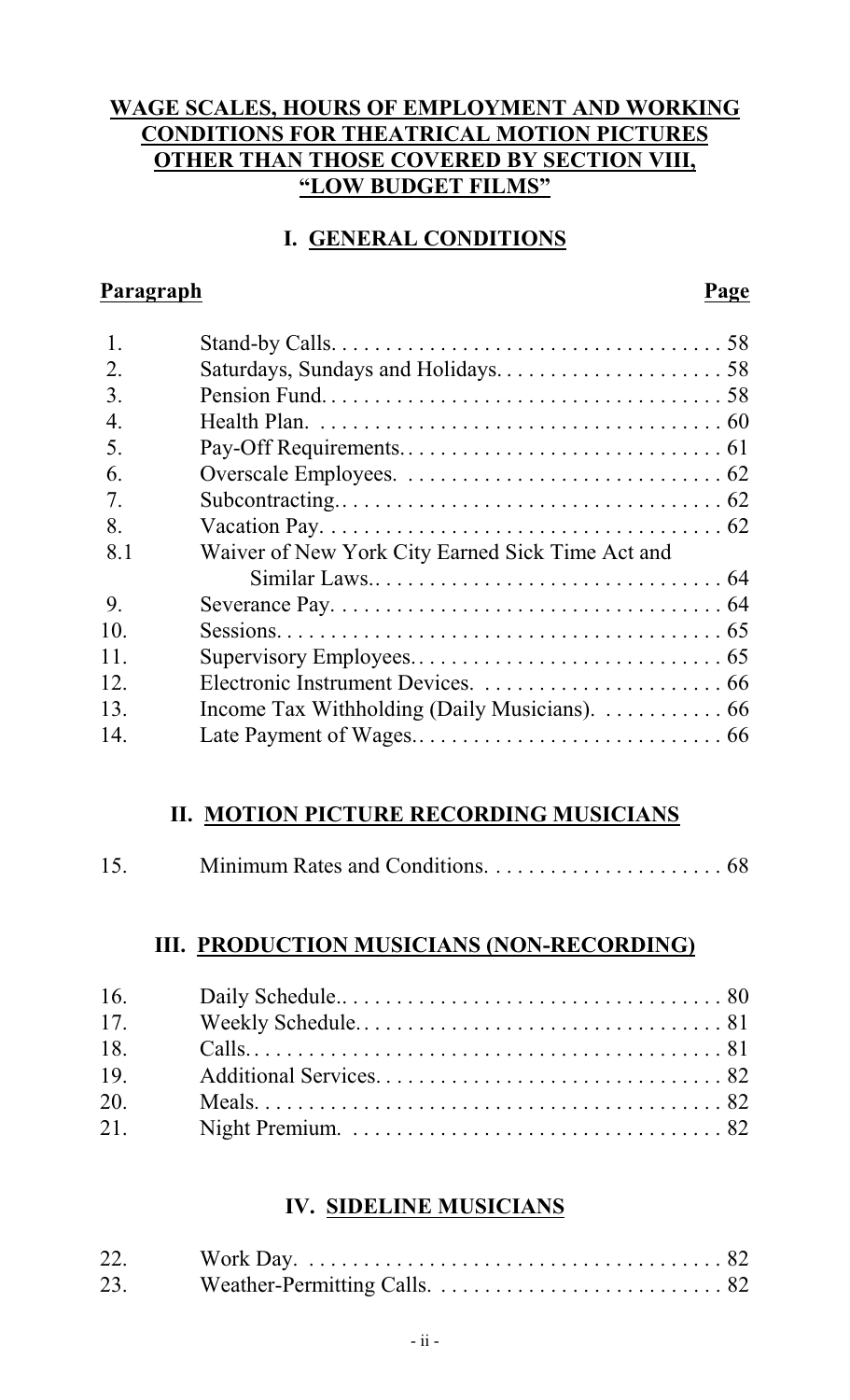# **IV. SIDELINE MUSICIANS** (continued)

# **Paragraph Page**

| 24. |                                            |
|-----|--------------------------------------------|
| 25. | Notification and Cancellation of Calls. 84 |
| 26. |                                            |
| 27. |                                            |
| 28. |                                            |
| 29. |                                            |
| 30. |                                            |
| 31. |                                            |
| 32. |                                            |
| 33. |                                            |
| 34. |                                            |
| 35. |                                            |
| 36. |                                            |

## **V. ORCHESTRATORS**

| 37. |  |
|-----|--|
| 38. |  |
| 39. |  |
| 40. |  |
| 41. |  |
| 42. |  |
| 43. |  |
| 44. |  |

# **VI. MUSIC PREPARATION**

| 45. |                                                 |  |
|-----|-------------------------------------------------|--|
| 46. |                                                 |  |
| 47. |                                                 |  |
| 48. |                                                 |  |
| 49. |                                                 |  |
| 50. |                                                 |  |
| 51. |                                                 |  |
| 52. | Meals (for daily and weekly employees only). 98 |  |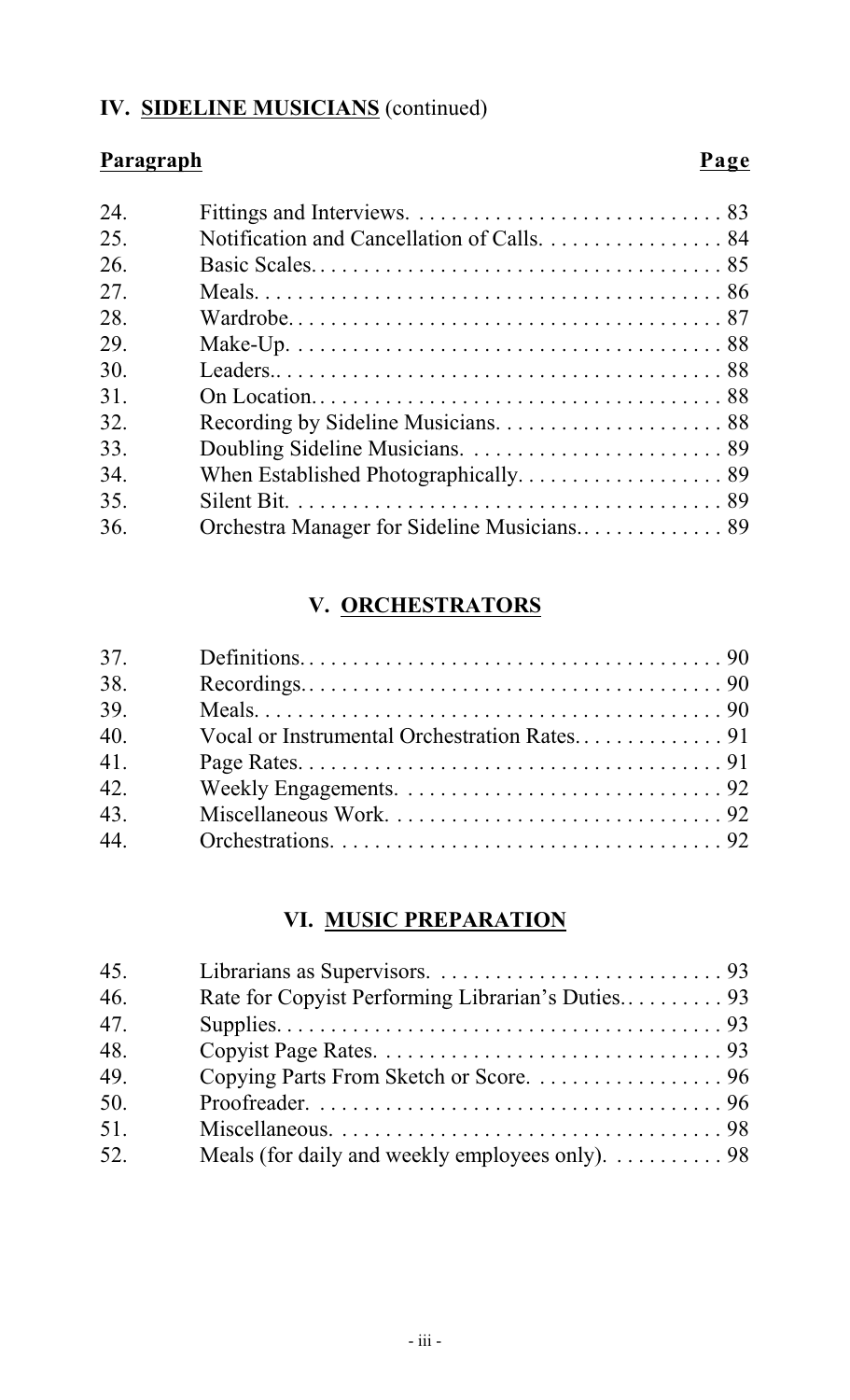## **VII. LIBRARIANS**

| 53. |                                                                                                         |  |
|-----|---------------------------------------------------------------------------------------------------------|--|
| 54. |                                                                                                         |  |
| 55. |                                                                                                         |  |
| 56. |                                                                                                         |  |
| 57. |                                                                                                         |  |
| 58. | Music Librarian Rates, Page Rates, Supervising Copyist                                                  |  |
|     |                                                                                                         |  |
| 59. | Vacation Pay. $\ldots \ldots \ldots \ldots \ldots \ldots \ldots \ldots \ldots \ldots \ldots \ldots 100$ |  |
| 60. |                                                                                                         |  |

#### **VIII. WAGE SCALES, HOURS OF EMPLOYMENT AND WORKING CONDITIONS FOR LOW BUDGET FILMS**

| 61.          |                                                                                                   |
|--------------|---------------------------------------------------------------------------------------------------|
| 62.          | Theatrical Motion Pictures Budgeted at \$15,000,000 or                                            |
|              |                                                                                                   |
| 63.          | Theatrical Motion Pictures Budgeted at \$2,000,000 or                                             |
|              |                                                                                                   |
| Exhibit "A:" | Film Musicians Secondary Markets Fund                                                             |
|              |                                                                                                   |
| Exhibit "B:" | Declaration Regarding Income Tax Withholding -                                                    |
| Exhibit "C:" | Payment Options for Soundtrack Recordings Using<br>Music Soundtrack Recorded Under any Theatrical |
| Exhibit "D:" | Supplemental Agreement Between American<br>Federation of Musicians and Employers re Pension       |

#### **SIDELETTERS**

| Due Dates for Payments to Musicians Pursuant to Sound Track    |  |
|----------------------------------------------------------------|--|
| Records Released in Connection with Motion Pictures 136        |  |
|                                                                |  |
| Information on Report Form to Film Musicians Secondary Markets |  |
|                                                                |  |
| Documentary Programs/"News" Use Provision. 139                 |  |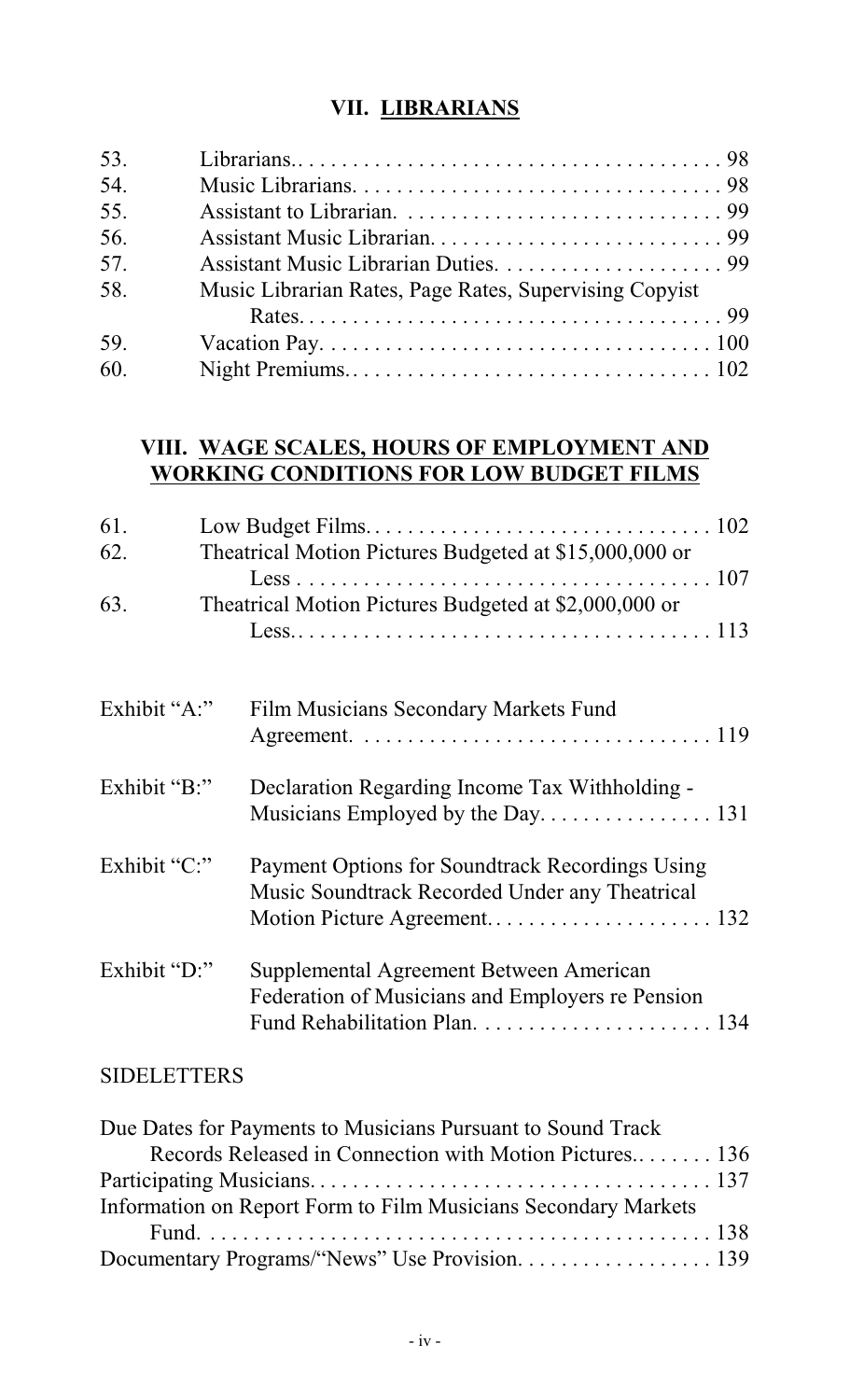# **Page**

| Reopening of Supplemental Markets Provisions. 141                |  |
|------------------------------------------------------------------|--|
| Pro Rata Formula for Post '60s and Supplemental Markets Payments |  |
| when Scoring Takes Place Partly in the U.S. and/or Canada        |  |
|                                                                  |  |
| Late Payments for Producer Members of the AMPTP 144              |  |
| <b>Exhibition of Motion Pictures</b>                             |  |
|                                                                  |  |
|                                                                  |  |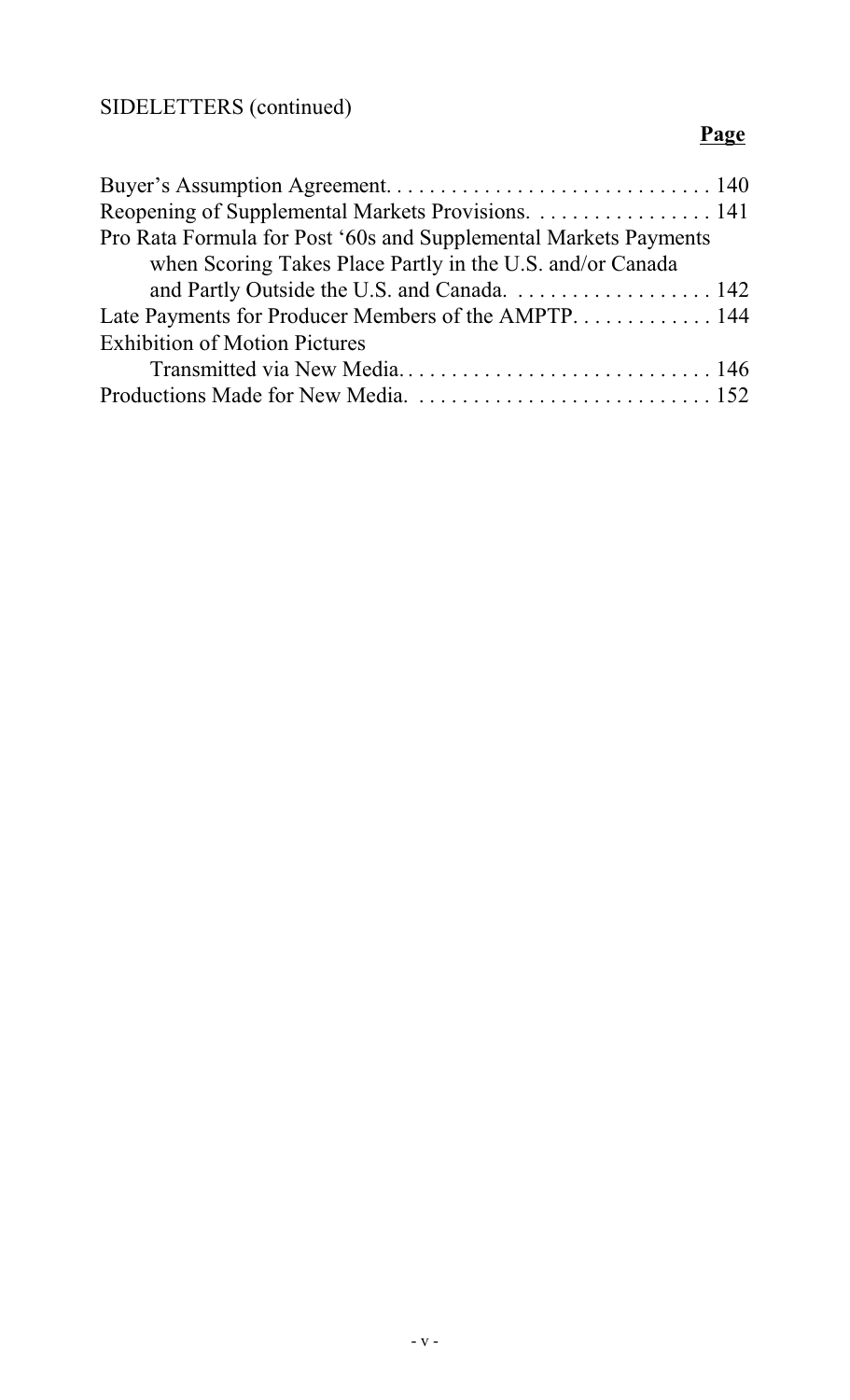#### **AMERICAN FEDERATION OF MUSICIANS BASIC THEATRICALMOTIONPICTURE AGREEMENT OF 2015**

**THIS AGREEMENT**, executed at Los Angeles, California, as of this 5<sup>th</sup> day of April, 2015, between the American Federation of Musicians of the United States and Canada (hereinafter referred to as the "Federation") and the following Companies, separately and respectively (each hereinafter referred to as "Producer"):

> BTW Productions, Inc. Cast & Crew Talent Services, LLC Columbia Pictures Industries, Inc. EPSG Talent Services Film Payment Services, Inc. J-Mac Music, Inc. Metro-Goldwyn-Mayer Pictures Inc. Monarch Consulting, Inc. dba PAEINC Paramount Pictures Corporation Sabron, Inc. Savant Productions, Inc. Twentieth Century Fox Film Corporation Universal City Studios LLLP Walt Disney Pictures Warner Bros. Pictures

#### **W I T N E S S E T H:**

In consideration of the mutual agreements herein contained, the parties hereto agree as follows:

#### **1. SCOPE OF AGREEMENT**

This Agreement shall be applicable to the classifications of employees listed in the "Wage Scales, Hours of Employment and Working Conditions" attached hereto, and also to all conductors, featured instrumental musicians and orchestras, employed by the Producer in the State of California or elsewhere in the United States and Canada and whose services are rendered in connection with the production of theatrical motion pictures (excluding newsreels), all of whom will herein be collectively referred to as "Musicians."

The term "theatrical motion pictures" (hereinafter also referred to as "motion pictures" or "pictures"), as used herein, means motion pictures initially released in theatrical exhibition, whether made on or by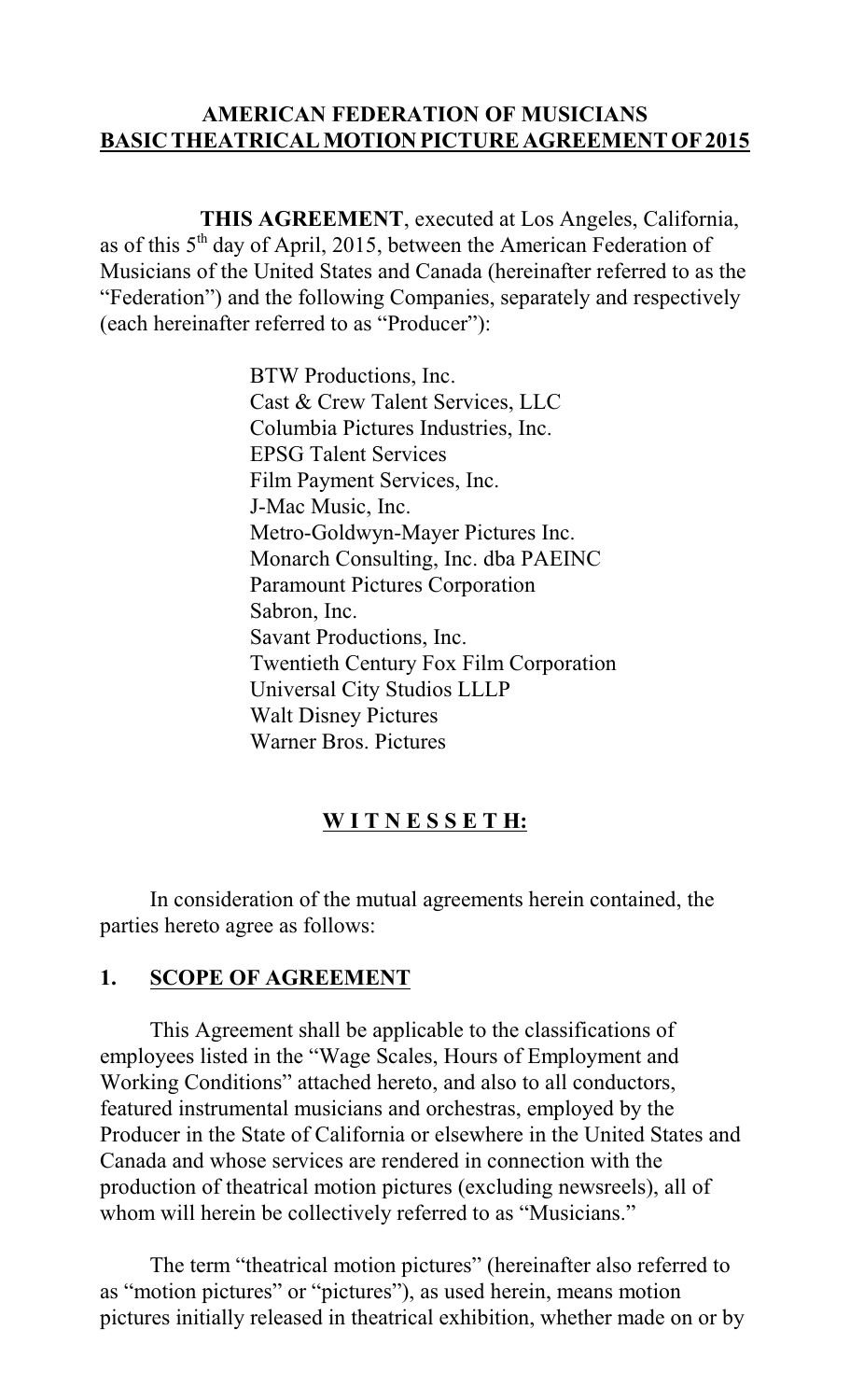film, tape or otherwise, and whether produced by means of motion picture cameras, electronic cameras or devices, tape devices or any combination of the foregoing or any other means, methods or devices now used or which may hereafter be adopted.

## **2. RECOGNITION**

The Producer recognizes the Federation as the exclusive collective bargaining representative of all musicians employed by the Producer.

## **3. SCORING IN UNITED STATES OR CANADA**

(a) All theatrical motion pictures produced by the Producer in the United States or Canada, if scored, shall be scored in the United States or Canada.

(b) Notwithstanding the foregoing, the parties recognize the following exceptions for the banking and exchange of motion pictures. The purpose of this provision is to allow the Producer to bank the aggregate number of hours paid to recording musicians for services rendered under this Agreement on (i) motion pictures produced by the Producer, (ii) negative pick-ups for which there is no signatory of record, and (iii) motion pictures produced by another entity for which a distributor related to the Producer has provided financing in exchange for distribution rights, when such pictures are produced outside the United States and Canada and for which there is no signatory of record ("Foreign Pictures"), but scored within the United States or Canada, in order to exchange those scoring hours for the right to score a motion picture produced by the Producer in the United States or Canada ("Domestic Picture") outside the United States and Canada.

(1) The Producer may "bank" the aggregate hours paid to recording musicians for services rendered on any Foreign Picture, including, but not limited to, trailer(s) for the Foreign Picture, as follows:

(i) The Producer shall provide written notice to the Director of the AFM Electronic Media Services Division (West Coast office) that the Foreign Picture, if it is scored within the United States or Canada, will be subject to banking. Except for those motion pictures produced during the term of the 2010 Agreement, as extended by the parties, and identified by the Producers to the Federation during the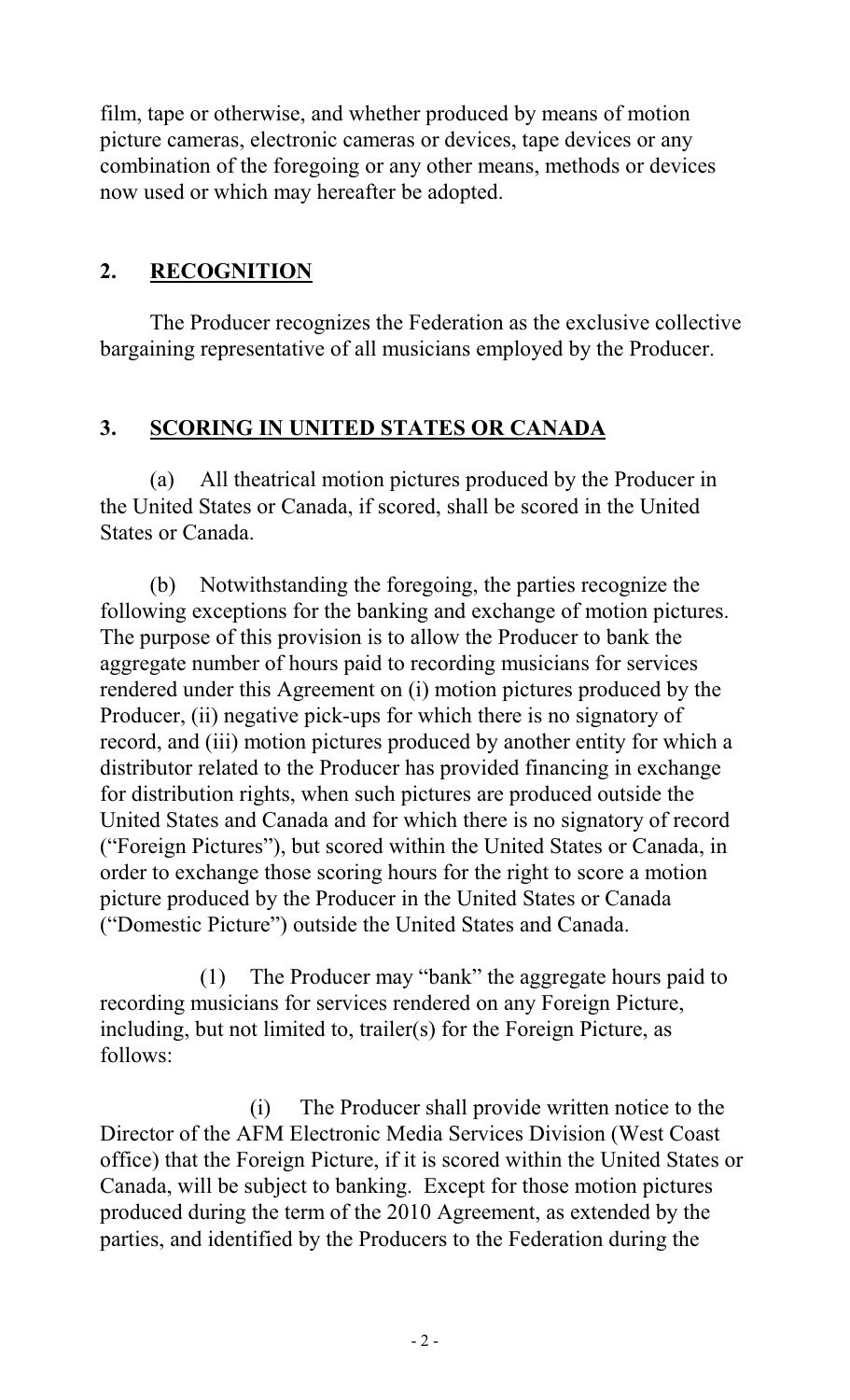2013 negotiations,<sup>1</sup> such notice must be provided in advance of the scoring of the Foreign Picture. In the case of a negative pick-up or a motion picture produced by another entity for which a distributor related to the Producer has provided financing in exchange for distribution rights, the Producer shall, on or after the date on which such notice is provided, be deemed to be signatory of record with respect to services rendered and obligations incurred under the Agreement.<sup>2</sup>

(ii) After the scoring of the Foreign Picture in the United States or Canada, but no later than the initial release of the Foreign Picture (or no later than ninety (90) days following ratification of the Agreement in the case of motion pictures produced under the 2010 Agreement, as extended by the parties), the Producer shall provide the Director of the AFM Electronic Media Services Division (West Coast office) with a statement of the aggregate hours paid to recording musicians, along with the B Forms, for services rendered on the Foreign Picture, including, but not limited to, trailer(s) for the Foreign Picture.

The Federation shall notify the Producer of any discrepancy between the number of aggregate hours paid to recording musicians and the number of hours shown on the submitted B Forms within thirty (30) days of the Producer's statement of scoring hours for the Foreign Picture, unless a notice of intent to exchange is pending, in which case the Federation pledges its cooperation to respond in a shorter period of time. Failure to assert an objection within the applicable time period shall be considered a waiver of any and all objections. Unless the Producer is able to substantiate the disputed hours with a B Form (or other information or documentation, in the case of hours shown on the B Form as "pay direct," "direct pay," "benefits only" or the equivalent), the disputed hours shall be subtracted from the aggregate number of hours paid to recording musicians reported by the Producer in its statement.

The scoring hours on the Foreign Picture shall be "banked" and available for exchange within four (4) years (or, effective for scoring hours banked on or after April 3, 2018, five (5) years) from the date of the initial release of the Foreign Picture.

<sup>1</sup> *I.e., "Snow White & The Huntsman," "Dr. Seuss' The Lorax," "Despicable Me 2," "Hansel and Gretel," "Die Hard 5," "Life of Pi," "The Wolverine," "The Book Thief"* and *"Spy."* The scoring hours for each of these titles shall be deemed to have been 'banked' and are available for exchange until the later of: (i) four (4) years from the date of the initial release or (ii) April 1, 2017.

<sup>2</sup> No claims that arise as a result of services rendered or obligations incurred under the Agreement before the Producer is deemed to be signatory of record may be brought against the Producer.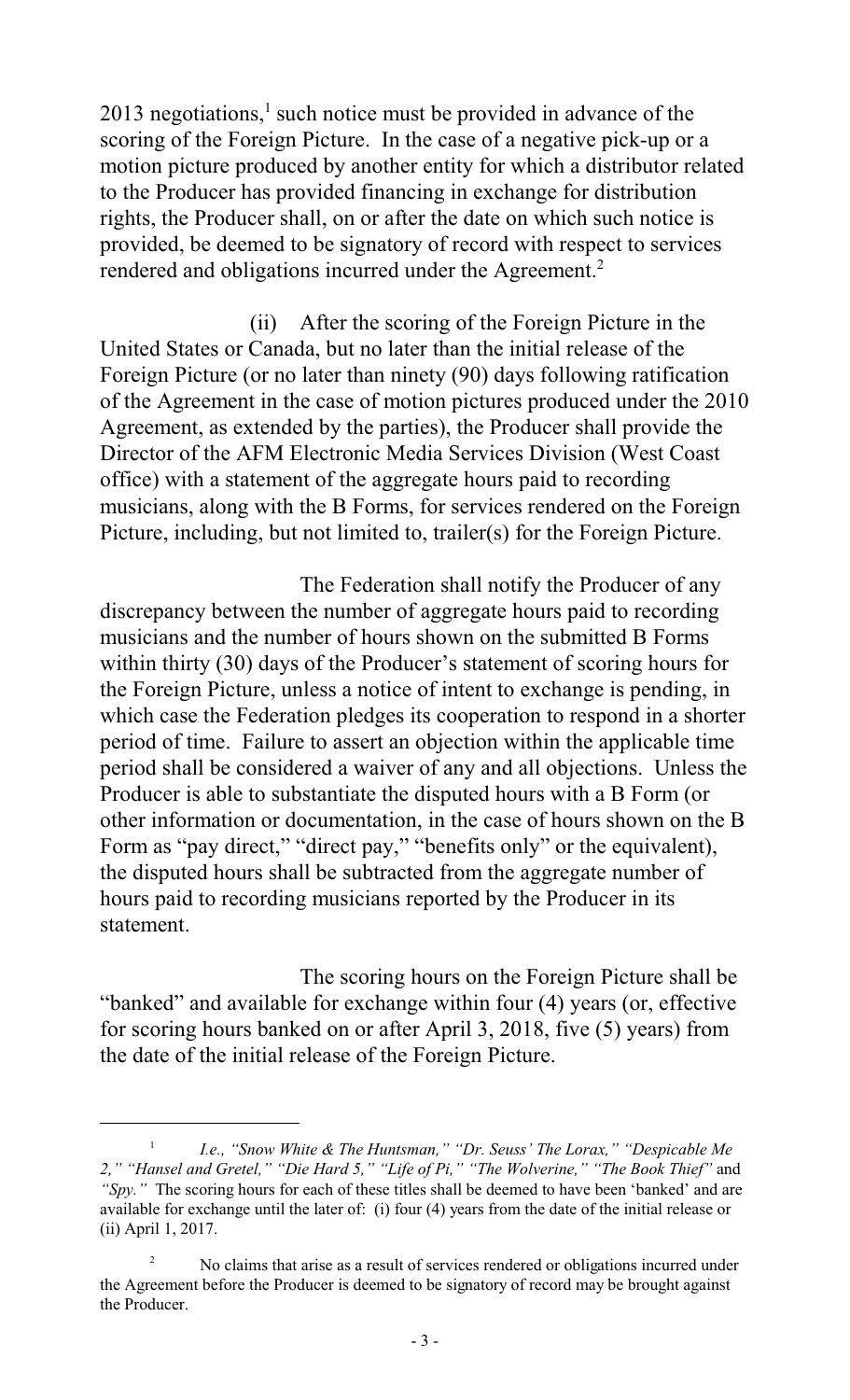(2) In the event that the Producer wishes to score a Domestic Picture outside the United States and Canada by drawing from the bank established pursuant to subparagraph  $(b)(1)$  above, the Producer shall provide written notice to the Director of the AFM Electronic Media Services Division (West Coast office) identifying the Domestic Picture to be scored outside the United States and Canada at least thirty (30) days in advance of the commencement of the scoring of the Domestic Picture, unless the Producer could not have complied with the foregoing thirty (30) day notice requirement, in which case the notice must be provided as soon as practicable, but in no event after scoring commences. Such notice shall include the budgeted hours estimated to be paid to recording musicians for services rendered on for the Domestic Picture.

The Federation may object to the Producer's scoring of the Domestic Picture outside the United States and Canada only on the grounds that the Producer has not banked enough scoring hours on the Foreign Picture(s) to cover the budgeted scoring hours on the Domestic Picture or that the Producer failed to give notice of its intent to exchange on the Domestic Picture within the time frame set forth in the preceding paragraph. The Federation must notify the Producer of its objection(s), including by providing a detailed statement of the facts and all documents or other evidence in support of the objection, within five (5) business days of the Producer's notice of intent to exchange. Failure to assert an objection within the applicable time period shall be considered a waiver of any and all objections.

Subject to the foregoing, the Domestic Picture may be scored outside the United States or Canada. After the completion of the scoring of the Domestic Picture, the Producer shall provide the Federation with a contractor's statement that includes the number of recording sessions and the number of hours and recording musicians for each such session, accompanied by evidence of payment for such hours, or with other documentation substantiating the aggregate number of hours paid to recording musicians for services rendered on the Domestic Picture, including, but not limited to, trailer(s), along with the location of the foreign scoring (*e.g.,* Prague). The banked scoring hours on the Foreign Picture(s) shall be reduced by the number of actual scoring hours on the Domestic Picture. In the event that the actual scoring hours exceed the number of banked scoring hours, the Producer must bank at least 150% of the difference before the Producer may accrue any additional hours in the bank.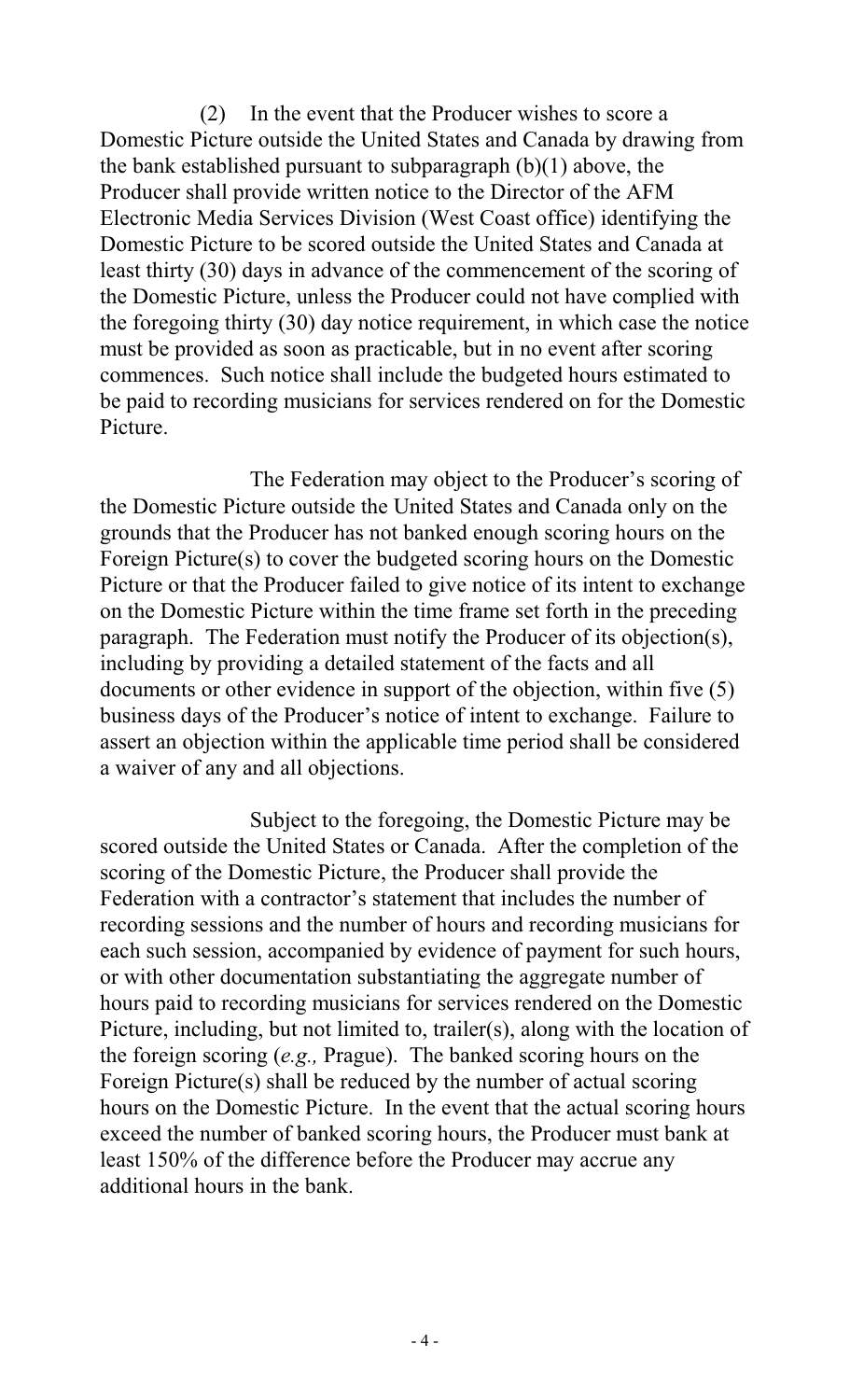The oldest banked scoring hours on the Foreign Picture(s) will be exchanged first with the scoring hours on the Domestic Picture. Unused banked scoring hours from Foreign Picture(s) in excess of the exchanged scoring hours from the Domestic Picture remain in the bank until they expire as provided in subparagraph (b)(1) above.

#### **4. UNION SECURITY**

It shall be a condition of employment that all employees of the Producer covered by this Agreement who are members of the Federation in good standing on the execution date of this Union Security agreement shall remain members in good standing and those who are not members on the execution date of this Union Security agreement shall, on the thirtieth day following said execution date, become and remain members in good standing of the Federation. It shall also be a condition of employment that all employees covered by this Agreement and hired on or after said execution date shall, on the thirtieth day following the beginning of such employment, become and remain members in good standing of the Federation.

To the extent permitted by applicable law, only the services of members in good standing of the Federation shall be used for the performance of any bargaining unit work in Canada.

#### **5. WAGE SCALES, HOURS OF EMPLOYMENT AND WORKING CONDITIONS**

This Agreement will not become effective unless and until it is approved by the American Federation of Musicians of the United States and Canada. Following such approval, payment of wage scales will be effective as of April 5, 2015. All other economic benefits and working conditions will be effective as of April 5, 2015, except to the extent that a different date is specified.

#### **6. FEDERATION REPRESENTATIVE**

The duly authorized business representative of the Federation and any other representative duly authorized in writing by the Federation shall be furnished a pass to the studio. He/she shall be permitted to visit, during working hours, any portion of the studio necessary for the proper conduct of the business of the Federation.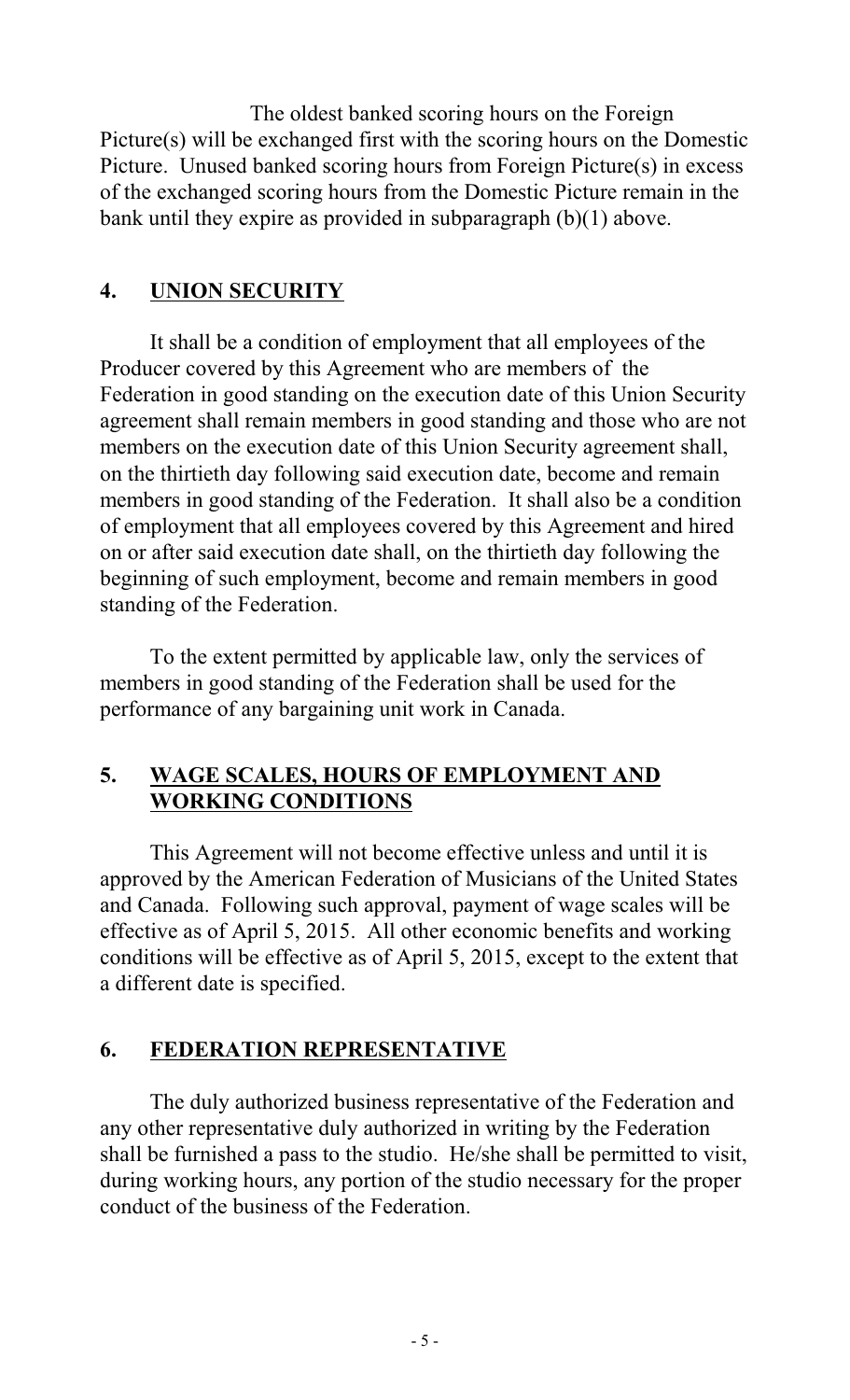The Producer shall respond promptly to requests by the Federation through such representatives for information relating to Producer's performance of its duties and obligations under this Agreement. Upon request by the Federation, through such representatives, the Producer shall, at its option, either (i) permit such representatives of the Federation to view, on the Producer's premises, or (ii) loan to the Federation, a print of any motion picture subject to this Agreement. Producer shall not be required to exercise either such option until after the initial release of the picture for exhibition.

## **7. COPIES OF CONTRACTS**

Producer agrees that individuals under personal service contract will be given an extra copy of such contract, which may be transmitted to the Federation. The terms of such personal service contract shall not be in violation of the terms of this Basic Agreement. The Producer will furnish the Federation Representative with the name or names of such individuals who sign such personal service contracts.

## **8. SOUND TRACK REGULATIONS**

(a) The Producer agrees that all music sound track already recorded, or which will be recorded prior to the expiration of this Agreement, will not be used at any time for any purpose whatsoever except to accompany the picture for which the music sound track was originally prepared, with the following exceptions:

(1) Music recorded for any picture may be used for any trailers (including theatrical or television) advertising the same picture.

When a trailer is made before the picture is scored, the Producer may either: (i) use other music sound track previously scored under agreements with the Federation, provided prior advance notice is given to the Federation specifying the reasons for the use of such music sound track; or (ii) record the sound track for such trailer under the Federation's Television and Radio Commercial Announcements Agreement. The sound track scored for the picture may be substituted for use in the trailer.

Complete scenes or portions of any scene from a theatrical motion picture may not be shown on television for purposes of advertising or exploiting the theatrical motion picture without the consent of the Federation, except that this limitation does not apply to such scenes or portion of a scene, as the case may be, which do not exceed ten (10) minutes. The foregoing shall not be deemed to prohibit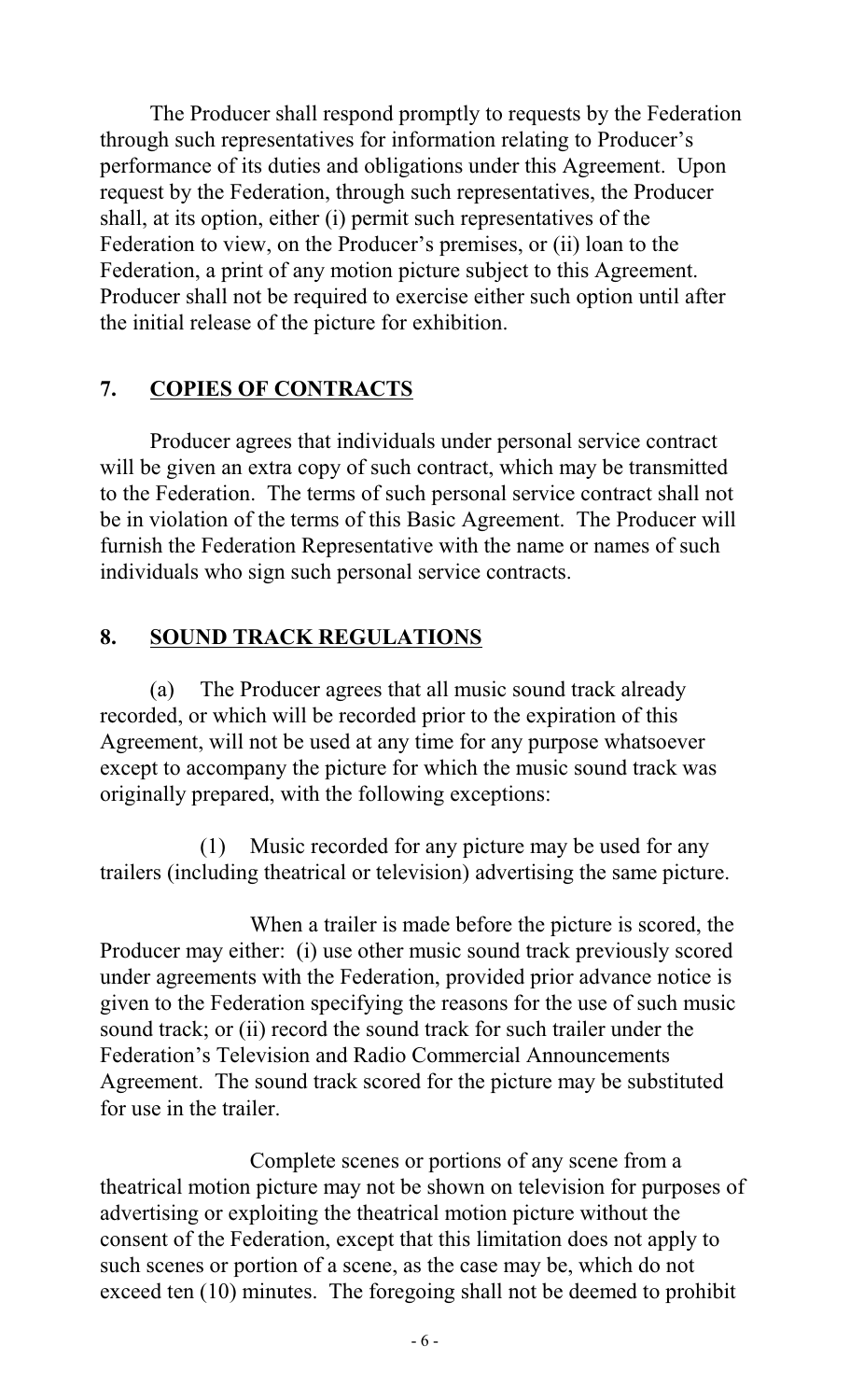the use of trailers advertising or exploiting the exhibition of the picture on television.

(2) Music sound track previously recorded may be used to "stock" subsequent pictures for "sneak previews."

(3) Acetate copies of prescore recordings may be made for necessary rehearsing by artists, directors and/or for the edification of company executives only.

(4) If any prescored musical numbers are, for any reasons, deleted from the picture for which they were designated and such deletion is done before the picture is released, the Producer shall have the right to re-register such work with the Federation Representative for a subsequent production; the intent of this being that the Producer shall have the right to use all prescored numbers in one released production.

(5) Portions of the music sound track from a motion picture may be reused in accordance with the provisions of Article 8A. hereof.

(b) (1) (i) When sound track is dubbed for phonograph records or radio or television commercial announcements, Producer shall be responsible, or shall require its buyer, licensee or other authorized transferee ("Licensee") to become responsible, for: (A) the payment to those musicians who rendered services in making the original sound track used of an amount equal to the scale wages provided in the theneffective Sound Recording Labor Agreement (previously known as the Phonograph Record Labor Agreement) or the Television and Radio Commercial Announcements Agreement, as applicable, plus pension contributions, or, in the case of those musicians employed under the "multi-tracking rates," if the sound track is used in a phonograph record, the applicable payments in accordance with the provisions of Paragraph  $15(a)(2)(iii)$  hereof (plus pension contributions); and (B) the other additional payments, if any, applicable to such phonograph record or commercial announcement use, as is provided in the then-effective Sound Recording Labor Agreement or Television and Radio Commercial Announcements Agreement, as applicable.

## (ii) Fifteen Percent (15%) Discount for Certain Sound Tracks

The Producer or its Licensee is entitled to a fifteen percent (15%) discount from the applicable rate in subparagraph  $(b)(1)(i)(A)$  above for sound track recordings which: (i) use 40 minutes or more of music originally recorded for the motion picture; and (ii) utilize 75 or more musicians (excluding orchestrators and music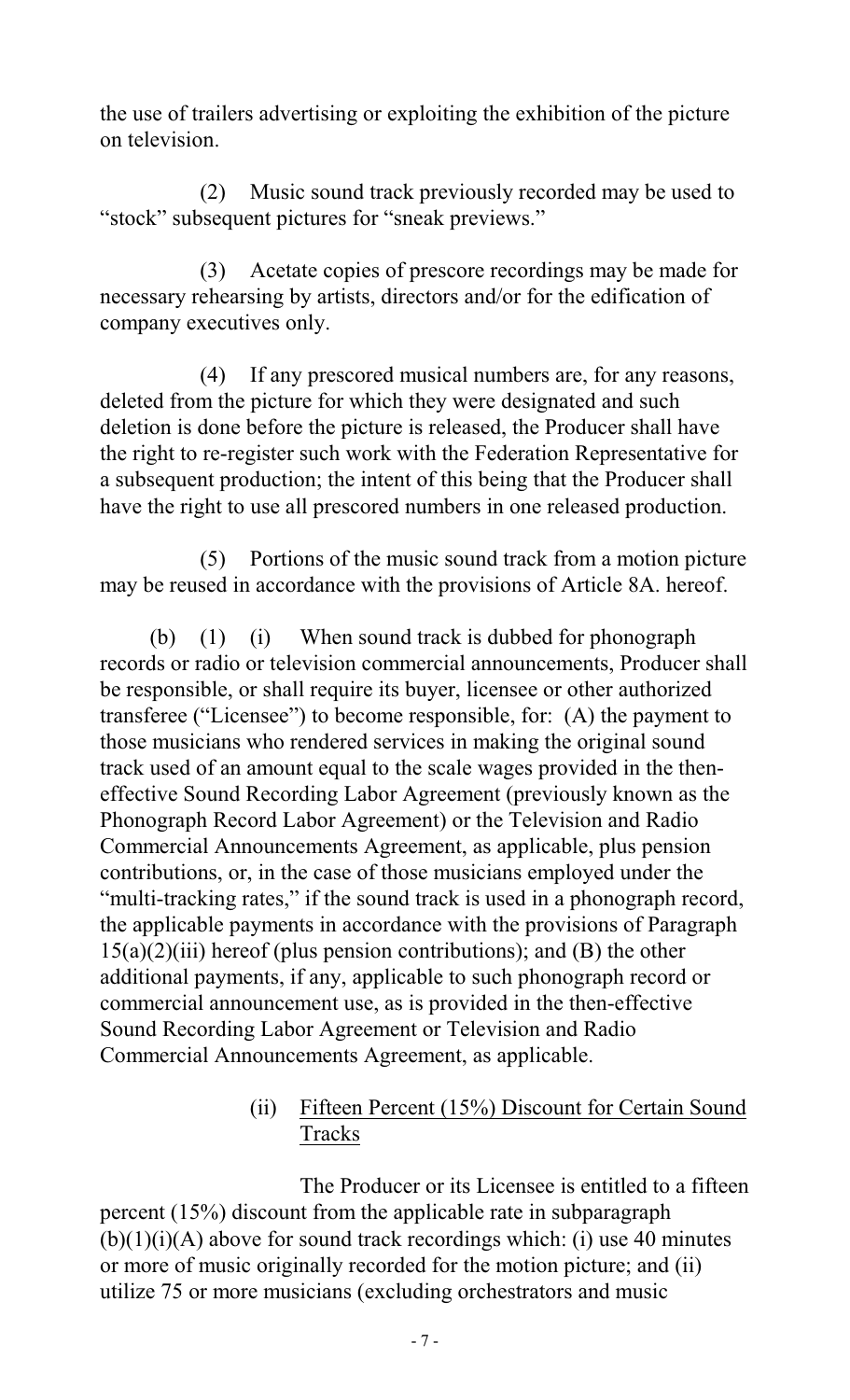preparation musicians) for whom payment is due under this Article  $8(b)(1)$ , provided that the following conditions are met:

(A) The following logo or credit must be provided on the jacket or other packaging accompanying the recording:

(1) The AFM logo or credit to "American Federation of Musicians."

(2) The instrumental musicians who performed on the largest recording session from which a cue is extracted for the sound track recording must be credited by name and instrument (the largest session is the one utilizing the most musicians; if more than one has the identical "largest" number, the Producer or its Licensee will identify from which session the credits will be determined). Such musicians may be grouped by instrumental categories.

(3) The Leader/Conductor, Orchestra Manager, Orchestrator(s), Librarian, and Music Prep Service/Supervising Copyist must be credited by name and position.

(4) Any inadvertent error or omission with regard to credits required under subparagraphs  $(b)(1)(ii)(A)(2)$  and  $(3)$ above will not be deemed a violation of this Article  $8(b)(1)(ii)$ , provided that the Producer or its Licensee has made a reasonable effort to comply with those provisions.

(B) An "organization name credit" that has been approved by the AFM must be placed on the front or back cover in a type size that is not less than fifty percent (50%) of the type size used for the composer credit unless no applicable organization name credit exists; provided that the entity that owns the organization name has agreed to hold harmless and indemnify the Producer and/or its Licensee from and against any action arising out of the authorized use of such organization names.

(C) The Producer or its Licensee must provide the AFM with 75 copies of the commercially released sound track recording as soon as practicable upon its release.

(D) If the Producer or its Licensee fails to satisfy any of the foregoing requirements, the special rates in this Article  $8(b)(1)(ii)$  will not apply and the Producer or its Licensee will be required to make payment for the sound track record in accordance with Article  $8(b)(1)(i)$ .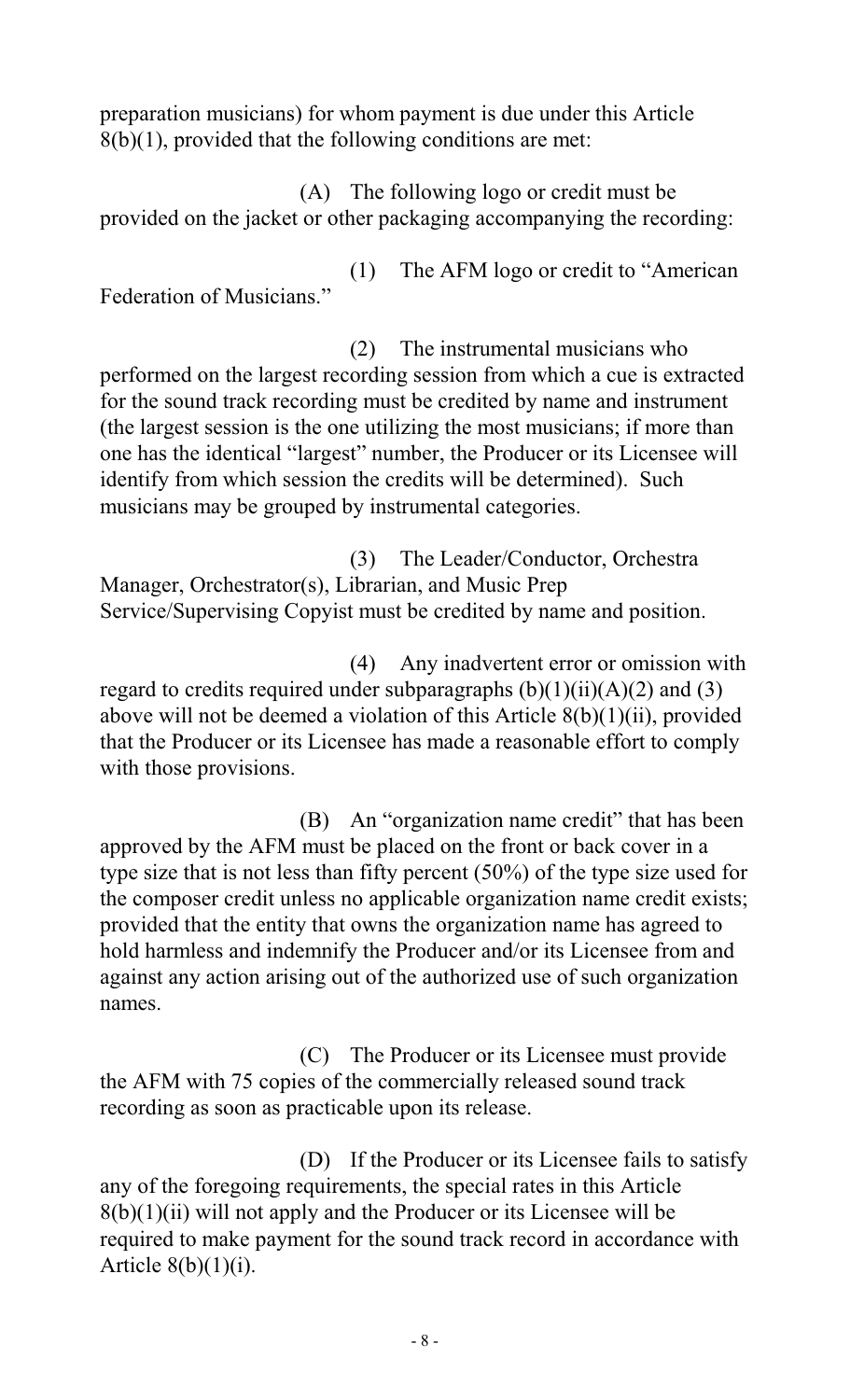(iii) Upon the request of a Producer, the Federation shall, in good faith, grant waivers to allow the release of sound track albums recorded before August 14, 2005 without the necessity of payment in advance of, or upon, release.

(2) The Producer shall be responsible for making the foregoing payments referred to in subparagraph (b)(1) above unless and until the Producer has provided the Federation with either: (i) evidence or an extract of the provision in the license agreement in which the Licensee has agreed to make those payments; or (ii) an assumption agreement under which the Licensee has assumed the obligation to make such payments. (No proprietary information contained in the license agreement need be provided to the Federation.) Upon giving notice to the Federation on or prior to the delivery to a Licensee who is a party signatory to the Sound Recording Labor Agreement or Television and Radio Commercial Announcements Agreement, as applicable, of the necessary musical elements required to prepare a sound track album, Producer shall be relieved of further obligation under subparagraph  $(b)(2)$ .

(3) The assumption agreement referred to in subparagraph (b)(2) above shall be in the following form:

"The undersigned, (insert name of buyer, licensee or other authorized transferee) herein for convenience referred to as the 'Buyer,' hereby agrees  $with$ 

(insert name of Producer)

that \_\_\_\_\_\_\_\_\_\_\_\_\_\_\_\_\_\_\_\_\_\_\_\_\_\_\_\_\_\_\_\_\_\_\_\_\_\_\_\_\_\_\_\_\_\_\_\_\_\_\_\_\_\_\_\_\_

 (identify title, length and identification number of each recording covered by agreement) is subject to the AFM Basic Theatrical Agreement of 2015 with respect to the provisions of Article 8(b) thereof which requires that, when sound track is dubbed for a phonograph record or a radio or television commercial announcement, the following payments shall be made to all musicians who rendered services in making the original sound track: (i) scale wages (plus pension contributions) calculated in accordance with the then-effective Sound Recording Labor Agreement or Television and Radio Commercial Announcements Agreement, as applicable, except that payments to musicians employed under the "multi-tracking" provisions of the AFM Basic Theatrical Agreement shall be calculated in accordance with those provisions; and (ii) the other additional payments applicable to such phonograph record or radio or television commercial announcement use as set forth in the then-effective Sound Recording Labor Agreement or Television and Radio Commercial Announcements Agreement, as applicable, including but not limited to payments to the Sound Recording Special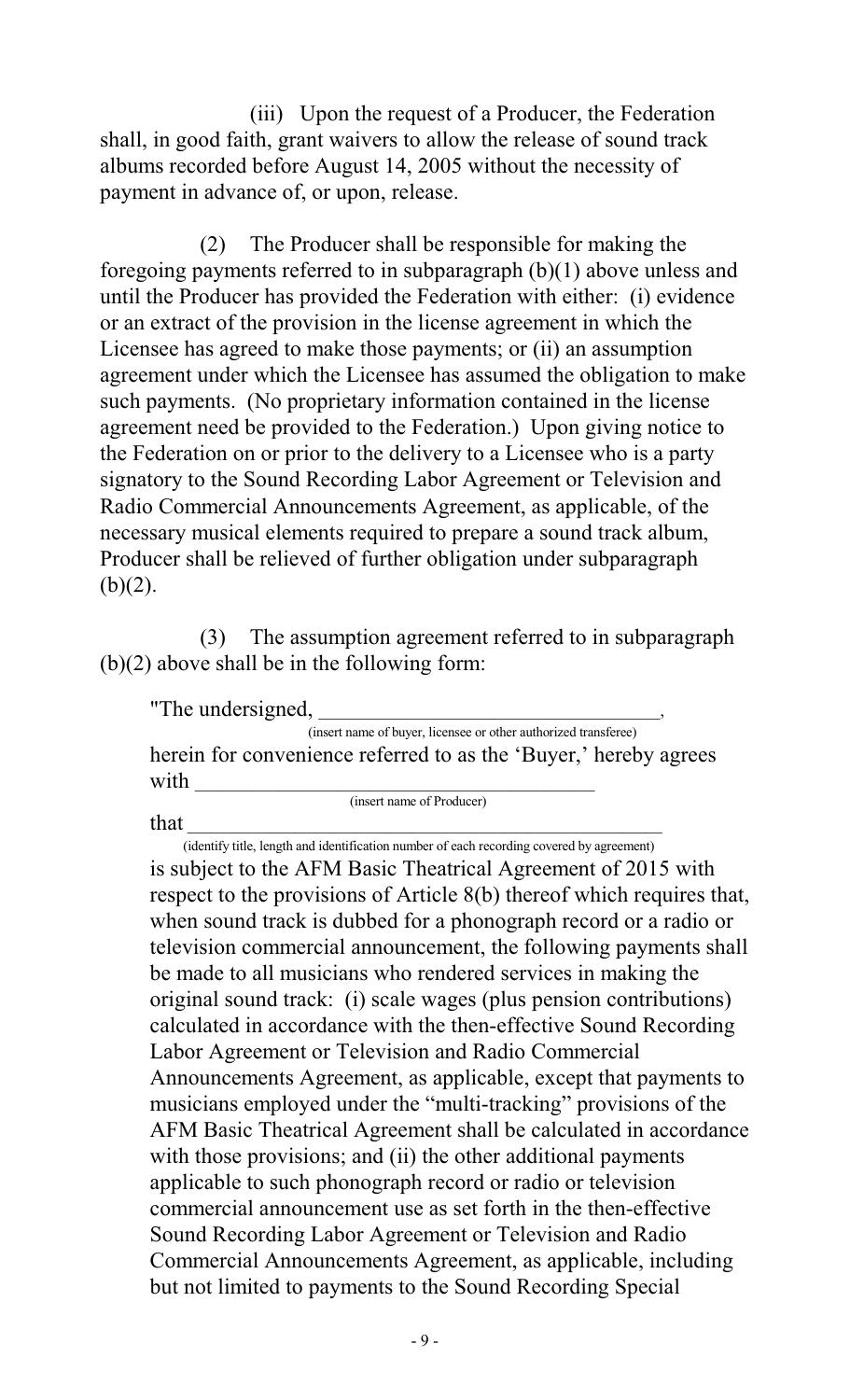Payments Fund and the Music Performance Fund. Said Buyer hereby agrees, expressly for the benefit of such musicians, to make said payments required thereby. It is expressly understood and agreed that the rights of Buyer to dub such music sound track for phonograph records or radio or television commercial announcements or to sell such phonograph records or radio or television commercial announcements containing such dubbed music sound track shall be subject to and conditioned upon payment to the musicians as provided in Article 8(b) of said Basic Agreement, and it is agreed that the Federation, the Sound Recording Special Payments Fund and the Music Performance Funds ("the Funds"), as applicable, shall be entitled to seek injunctive relief and damages against Buyer in the event such payments are not made.

"Buyer shall be liable to make the payments described above but only based upon rights actually acquired by Buyer and only for the period it holds such rights.

"The undersigned agrees to keep or have access to complete records showing the number of phonograph records, tapes and other devices subject to payment under the provisions of this agreement which have been sold during the applicable reporting periods, the dates of initial release for sale thereof, the manufacturer's suggested retail price thereof and the component units thereof, and the excise and sales taxes, if any, and the Federation and/or the Sound Recording Special Payments Fund and/or the Music Performance Trust Funds, as applicable, shall have the right at all reasonable times to inspect such records. The undersigned shall give the Federation prompt written notice of the date on which the phonograph record containing such dubbed music sound track covered hereby is first released for sale. An inadvertent failure to comply with said requirement of notice shall not constitute a default by the undersigned hereunder, provided such failure is cured promptly after notice thereof from the Federation.

"Buyer further agrees that in the event of a sale, transfer, license or assignment of the right to dub sound track from the motion picture for phonograph records, Buyer shall obtain from the purchaser, transferee, licensee or assignee an Assumption Agreement covering the rights disposed of in the form set forth herein and shall provide an executed copy of such Assumption Agreement to the Federation. Upon delivery of such Assumption Agreement, Buyer shall not be further liable to the Federation or the Funds for the keeping of any records related to or the payments required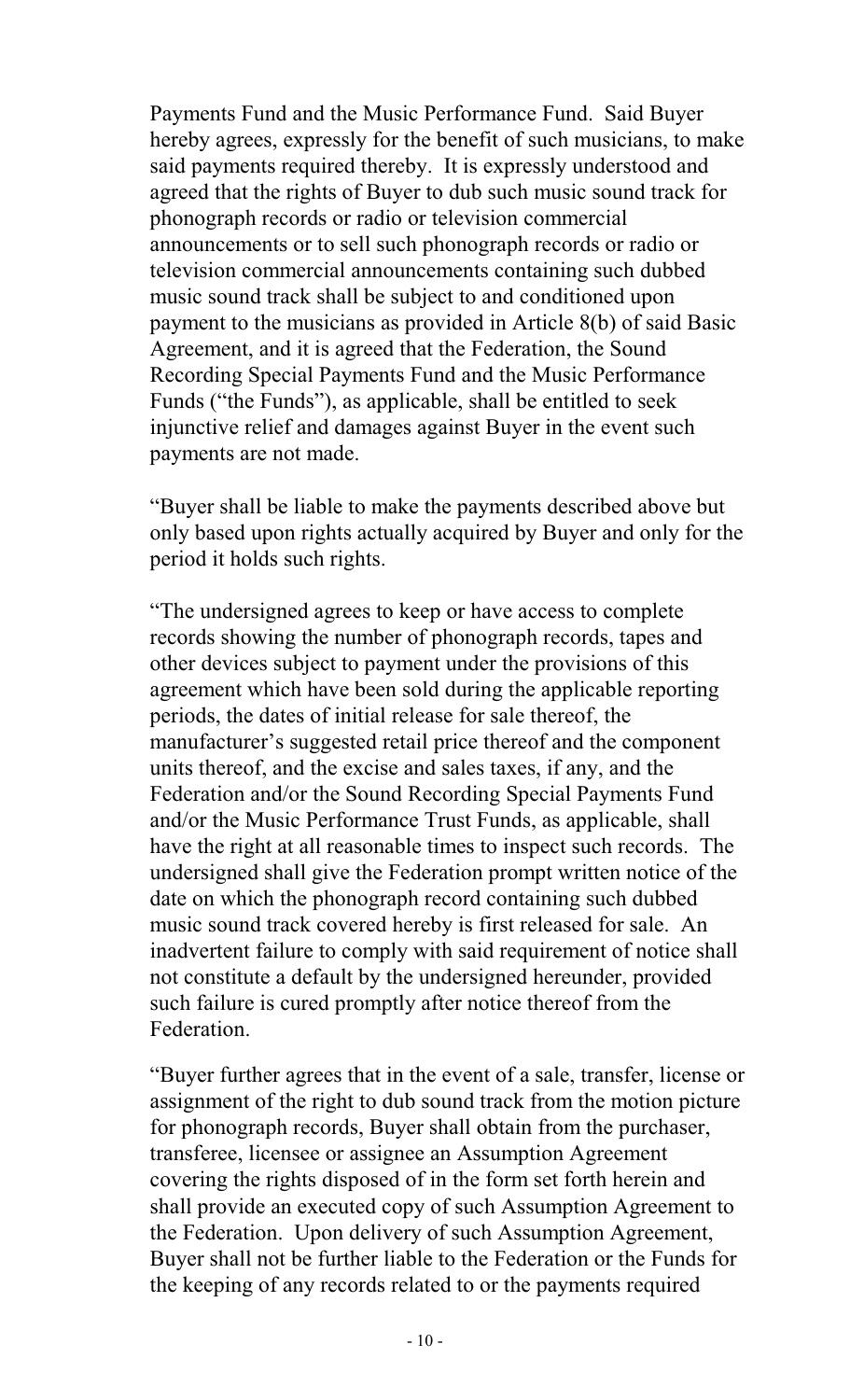based upon the rights covered under the Assumption Agreement and the Federation and the Funds agree to look exclusively to the purchaser, transferee, licensee or assignee executing such Assumption Agreement for compliance with the provisions of Article 8(b)(1). In the event Buyer fails to deliver such Assumption Agreement, it shall continue to be liable for the payments required under Article 8(b)(1)."

It is understood that additional provisions may be included in form Assumption Agreements, so long as such additional provision(s) do not vary or alter the terms of the foregoing Assumption Agreement.

Producer agrees to give notice to the Federation within thirty (30) days of each sale, transfer or license of such dubbing rights, with the name and address of the Buyer or assignee, and to deliver to the Federation an executed copy of each assumption agreement entered into by the Producer. An inadvertent failure on the part of the Producer to comply with any of the provisions of this subparagraph (b) shall in no event constitute a default by the Producer hereunder or a breach of this Agreement, provided that such failure is cured promptly after notice thereof from the Federation.

Upon delivery of such assumption agreement, Producer, or any subsequent owner obtaining the execution of such an assumption agreement, shall not be further liable to the Federation or to the Funds for the keeping of any such records or the payments required hereunder insofar as they relate to the dubbing of music sound track for phonograph records, and the Federation and the Funds agree to look exclusively to the party last executing such an assumption agreement for the keeping of such records and compliance with payment obligations.

(c) The Producer further agrees to register identification of picture and music sound track with the Federation Representative.

(d) It is agreed that persons employed under this Agreement shall not be required or permitted to record music sound track for general usage or for any purpose whatsoever except as provided herein.

(e) It is further agreed that all music sound track already recorded, commonly referred to as "library music sound track," will not be disposed of, sold, leased or used for any picture or purpose except to accompany revival of the picture for which recordings were originally made.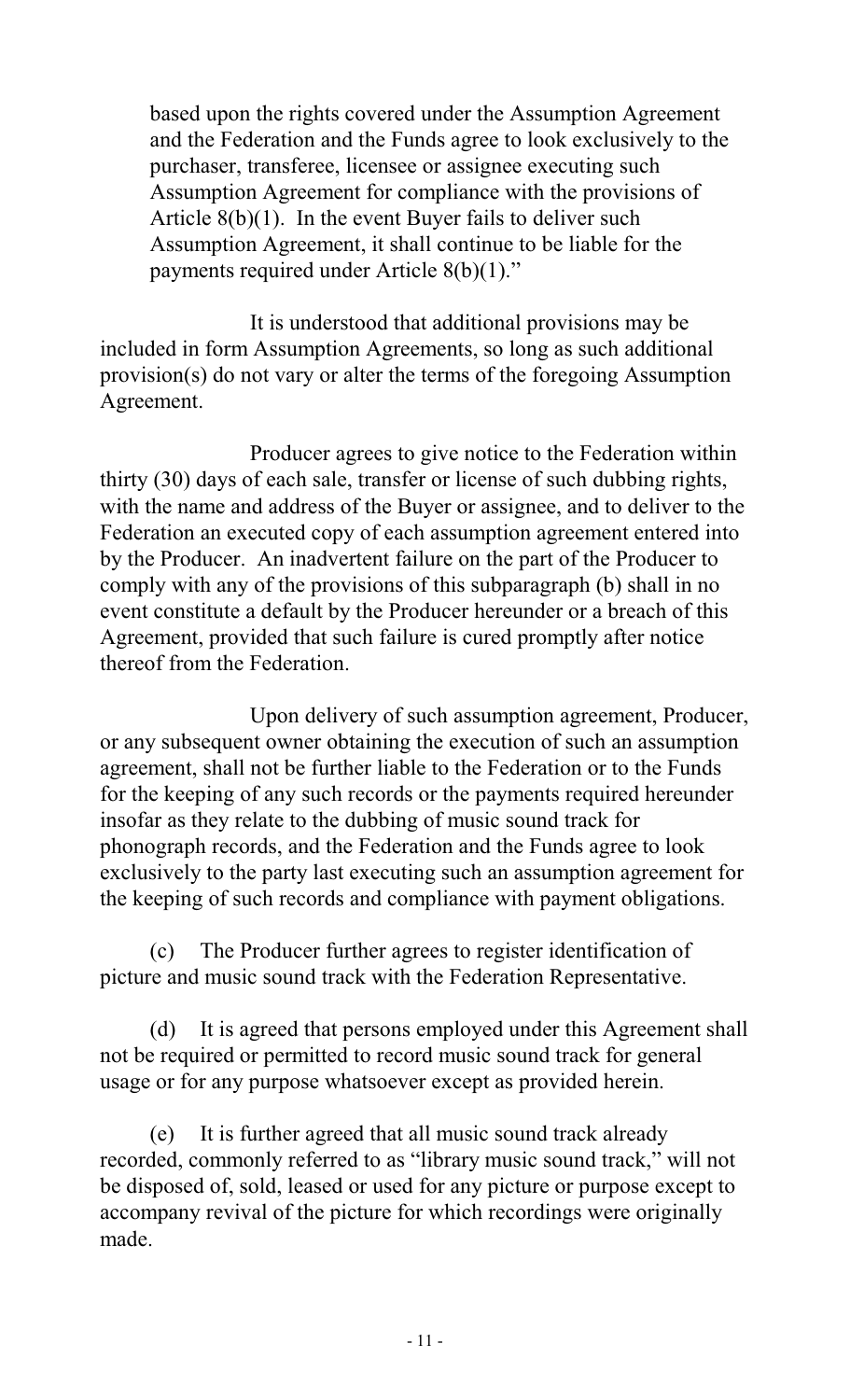(f) It is agreed that persons employed under this Agreement will not be required or permitted to use music sound track for any purpose in violation of the terms herein provided.

(g) The Producer is not restricted from continuing the established industry practice of exchanging so-called "stock shots."

(h) The use of library music sound track for short subjects is prohibited.

(i) No orchestra or part thereof shall be permitted to augment music recordings in the same session in which the original recordings are made. The above is not intended to prohibit the Producer from making musical bridges, replacements or other special musical effects for the purpose of musical punctuation, matching a picture action or other special effects, such as reverberation where the tracks are staggered several sprocket holes or frames to give sound effects not obtainable with more musicians. It shall not be the intention of the Producer to program a recording call specifically for augmenting music tracks as a means of eliminating musicians.

(j) The Producer agrees that the substance and intent of Article 8 hereof shall be incorporated in all agreements made by the Producer for licensing, leasing, lending, giving, selling, utilizing or other disposition of music sound track containing the recorded music made by members of the Federation, or scenes or shots containing pictures of members of the Federation performing on musical instruments or conducting.

## **8A. REUSE OF PORTIONS OF THE MUSIC SOUND TRACK FROM A MOTION PICTURE**

Notwithstanding anything to the contrary in Article 8 and except as provided in subparagraph (e) below, no additional compensation shall be payable for the reuse of any portion of the music sound track of a motion picture in the following circumstances:

(a) When used for promotional, trailer, news or review purposes. For purposes of this subparagraph, a "promotional" use shall be for the purpose of advertising or publicizing the specific motion picture or serial or series from which the sound track is taken (including the filming of musicians engaged in the recording of such sound track). The term "promotional," as used herein, shall also include "the making of..." or "behind-the-scenes"-type programs. As used in this subparagraph (a), the term "news" means regularly-scheduled news programs and special news programs which are not pre-planned and which are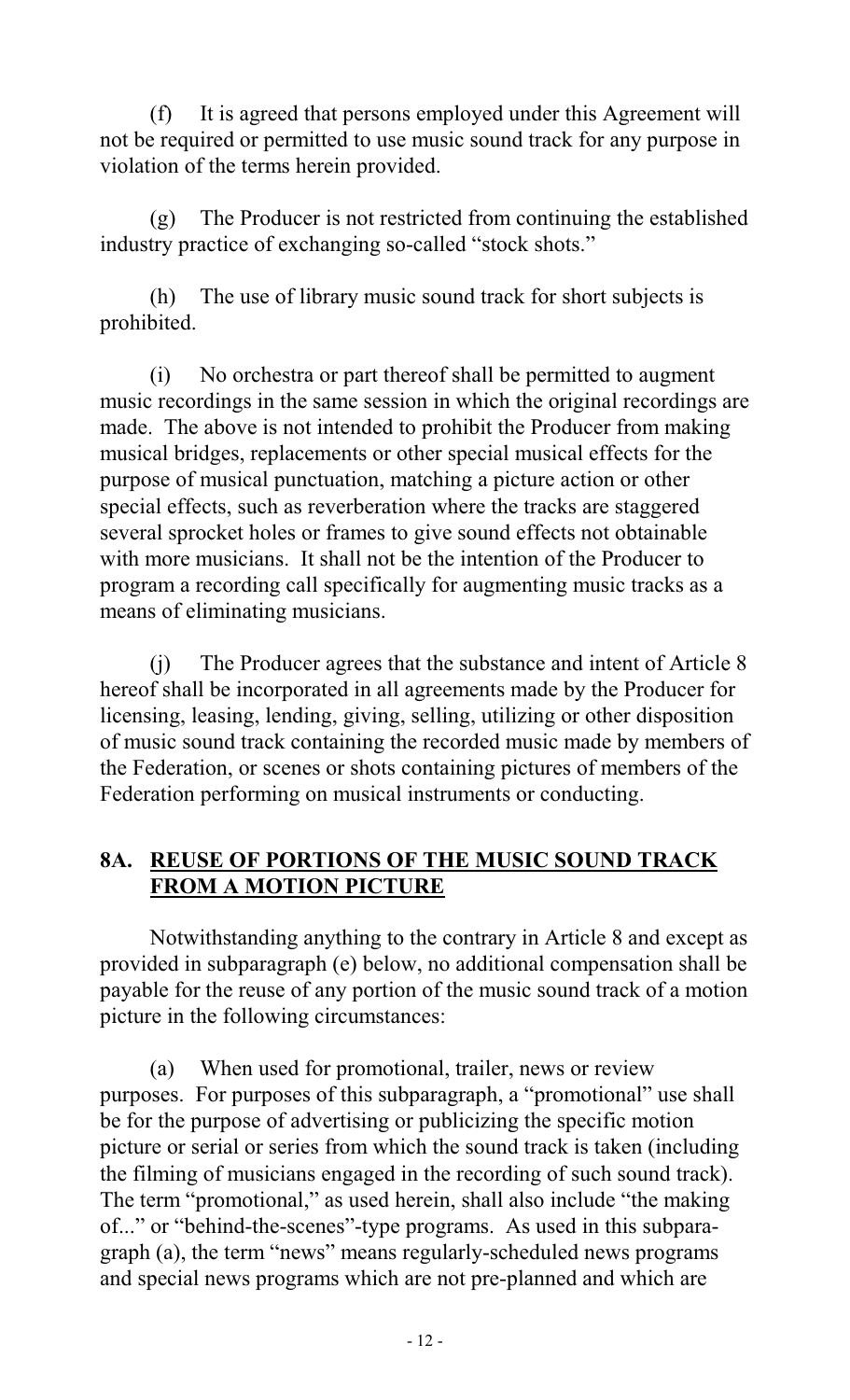broadcast within twenty-four (24) hours after the event which gave rise to the program. It is understood that obituary programs are deemed to be "special news programs" even if pre-planned.

The following uses of a portion of music sound track from a motion picture in new media shall be considered "promotional" and shall require no payment, whether or not the Producer receives revenue in connection therewith:

(1) For the purpose of advertising or publicizing the specific motion picture from which the sound track is taken (including the filming of musicians engaged in the recording of such sound track).

(2) In "the making of..." or "behind-the-scenes"-type programs.

(3) For "viral" promotion in new media of a theatrical motion picture and the music sound track is circulated non-commercially to multiple websites or made available for individuals to circulate. The fact that the music sound track used in the "viral" promotion is exhibited on a revenue-generating site owned by or affiliated with the Producer shall not render this exception inapplicable, provided that the music sound track is released without payment to other sites.

(4) The music sound track is made available for consumergenerated viral promotion to new media sites where end users have the ability to share such excerpt(s) with other end users (*e.g.,* Facebook, YouTube, MySpace or Crackle).

(5) As a "ringtone" or "ringback," provided that the consumer does not make payment therefor.

Upon learning of any unauthorized use of either "the making of..." or "behind-the-scenes"-type promotional programs, the parties will jointly discuss appropriate steps to be taken to collect monies for such unauthorized use.

(b) When used as a so-called "stock shot," as that term is customarily understood in the industry -- (*i.e.*, shots excluding dialogue or identifiable characters).

(c) When used for purposes of recapping the story to date in the context of a serial, multi-part program, episodic series, unit series or anthology.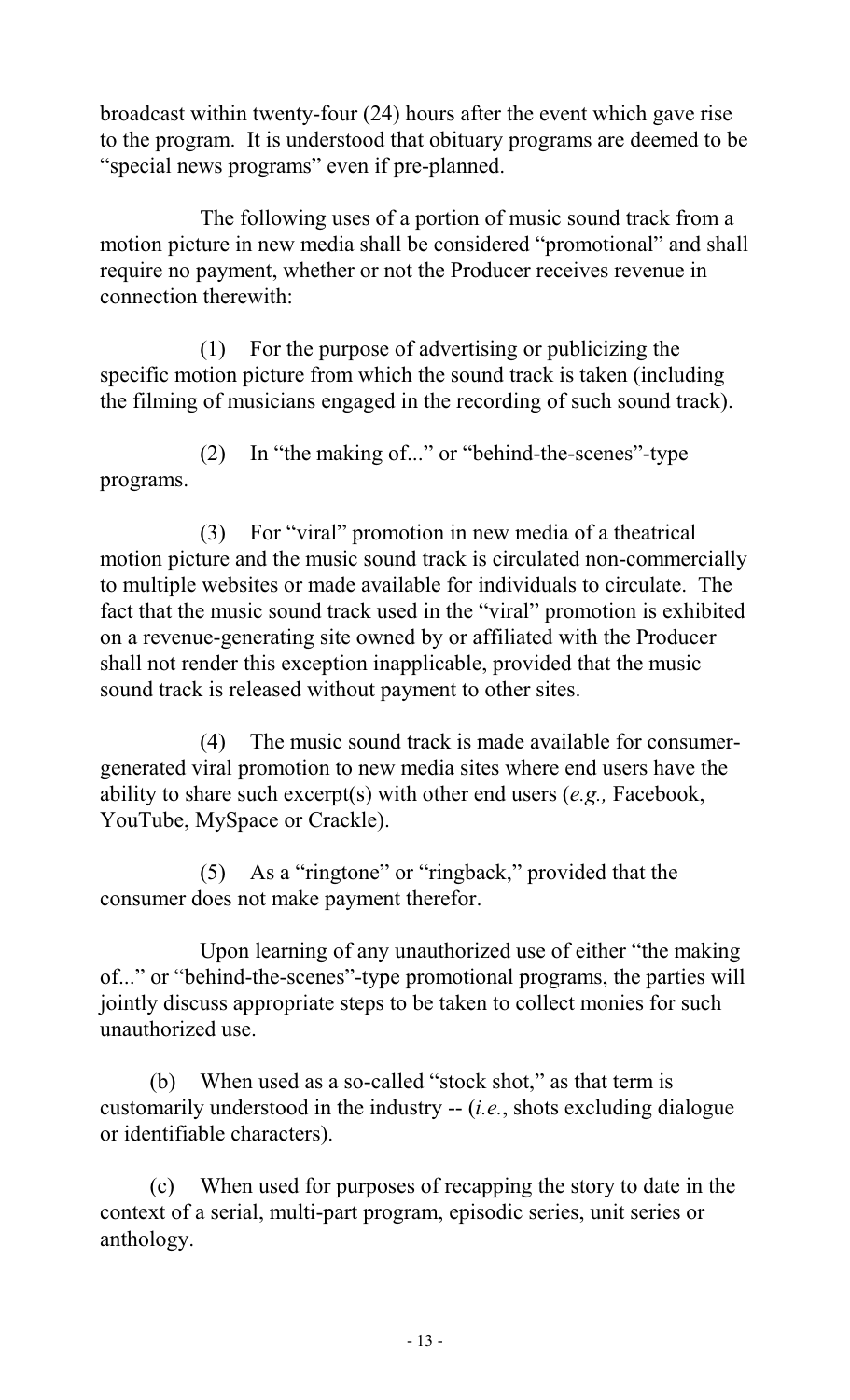(d) When used as a flashback in a context of a serial, multi-part program, episodic series, unit series, one-time show or anthology, except that this shall not apply to programs comprised primarily of flashbacks.

(e) (1) For any use of any portion of a production number with the accompanying footage from a motion picture (other than in new media), or for the use in a motion picture produced within the geographical scope of this Agreement of up to two (2) minutes of music sound track from a motion picture without the accompanying footage (other than in New Media), which use is not within the exceptions provided for in subparagraphs (a)-(d) above, the Producer shall pay the following aggregate one-time-only sum for each motion picture to the musician or musicians determined by the Federation to be entitled to such compensation and prorated among such musicians as determined by the Federation:

(i) one (1) minute or less of sound track  $-$  \$1,500;

(ii) for each thirty (30) seconds or portion thereof in excess of one (1) minute - \$750.

(2) For the use of up to four (4) minutes of music sound track from a motion picture without the accompanying footage (other than in new media or in a motion picture produced within the geographical scope of this Agreement), which use is not within the exceptions provided for in subparagraphs (a)-(d) above, the Producer shall pay the following aggregate one-time-only sum for each motion picture to the musician or musicians determined by the Federation to be entitled to such compensation and prorated among such musicians as determined by the Federation:

(i) one (1) minute or less of sound track  $- $1,500$ ;

(ii) for each thirty (30) seconds or portion thereof in excess of one (1) minute up to and including two (2) minutes  $-$  \$750;

(iii) for each thirty (30) seconds or portion thereof in excess of two (2) minutes up to and including four (4) minutes  $- $1,000$ .

(3) For the use of any other music sound track with the accompanying footage from a motion picture not covered under subparagraph  $(e)(1)$  above (other than in new media), which use is not within the exceptions provided for in subparagraphs (a)-(d) above, the Producer shall pay the following aggregate one-time-only sum for each motion picture to the musician or musicians determined by the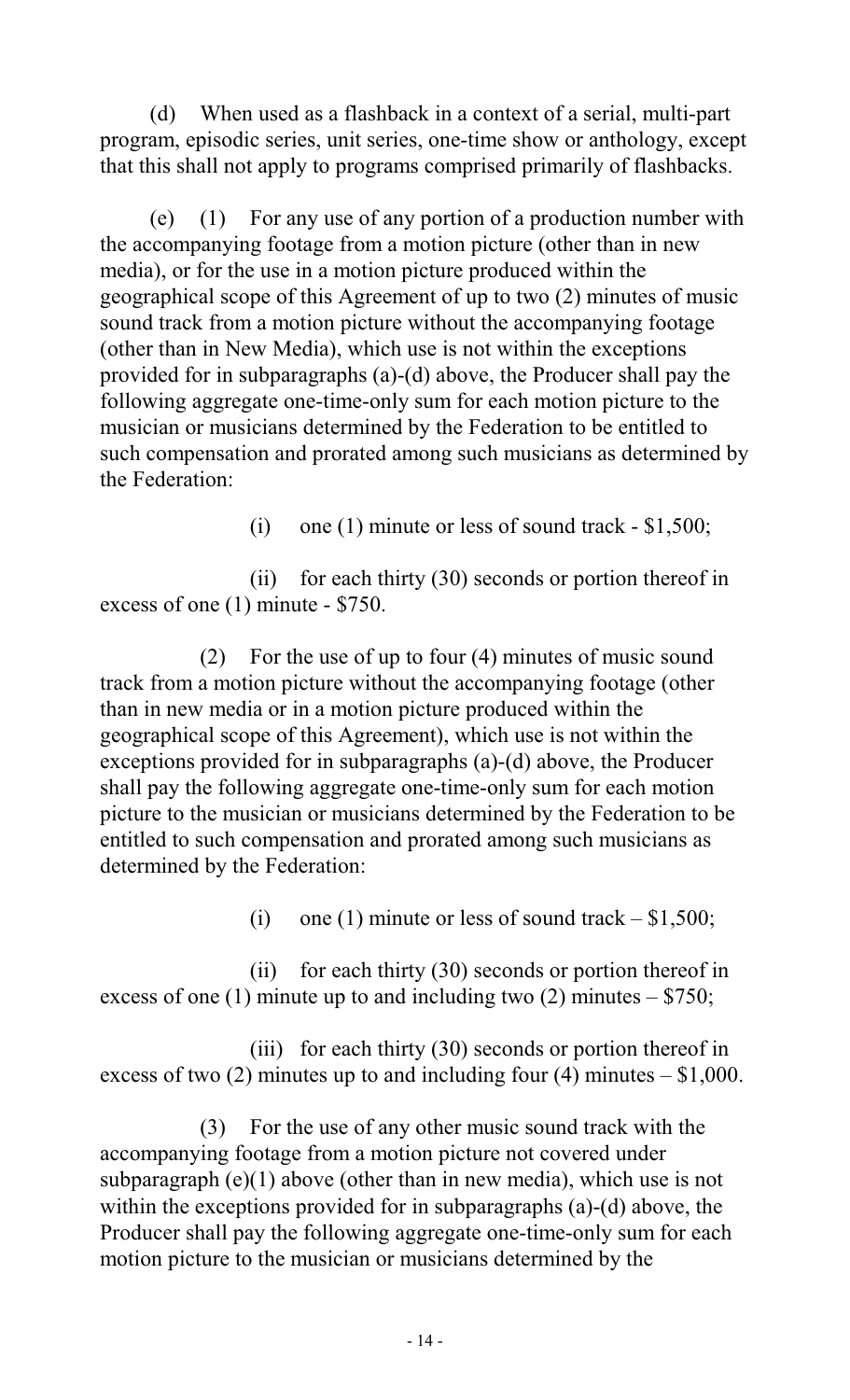Federation to be entitled to such compensation and prorated among such musicians as determined by the Federation:

(i) one (1) minute or less of sound track - \$750;

(ii) for each thirty (30) seconds or portion thereof in excess of one (1) minute - \$375.

(4) (i) For any use in new media on an advertisersupported platform of music sound track, with or without the accompanying footage, from a theatrical motion picture, which use is not within the exceptions provided for in subparagraphs (a) - (d) above, one percent (1%) of "Producer's gross," as defined in subparagraph (5) below, derived from the sale or license of such music sound track.<sup>\*</sup>

(ii) For any use in new media on a consumer pay platform of music sound track, with or without the accompanying footage, from a theatrical motion picture, including "ringtones" and "ringbacks," one percent (1%) of "Producer's gross," as defined in subparagraph (5) below, derived from the sale or license of such music sound track. \*

(iii) In lieu of the Producer making payment of any amounts due under subparagraphs  $(e)(4)(i)$  and  $(ii)$  above to the Federation, the Producer shall include such sums in the "Producer's gross," for the applicable theatrical motion picture and make such payments to the Administrator of the Film Musicians Secondary Markets Fund for distribution to participating musicians based upon each musician's *pro rata* share for the motion picture from which the sound track is so used.

(5) "Producer's Gross" shall be as defined in Paragraph 3.a. of the "Sideletter Re Exhibition of Motion Pictures Transmitted Via New Media."

(6) Sunset Clause

The foregoing provisions regarding use of excerpts in new media shall expire on the termination date of the 2015 Theatrical and Television Agreement and will be of no force and effect thereafter. No later than sixty (60) days before that expiration date, the parties will meet to negotiate new terms and conditions for use of excerpts in new media to be in effect thereafter.

<sup>\*</sup> Placement of the language set forth in subparagraphs (e)(4)(i) and (ii) in this Article 8A. is without prejudice to either party's position as to whether Article 8A. permits the use of music sound track other than in theatrical or television motion pictures. Each party reserves its position on that issue.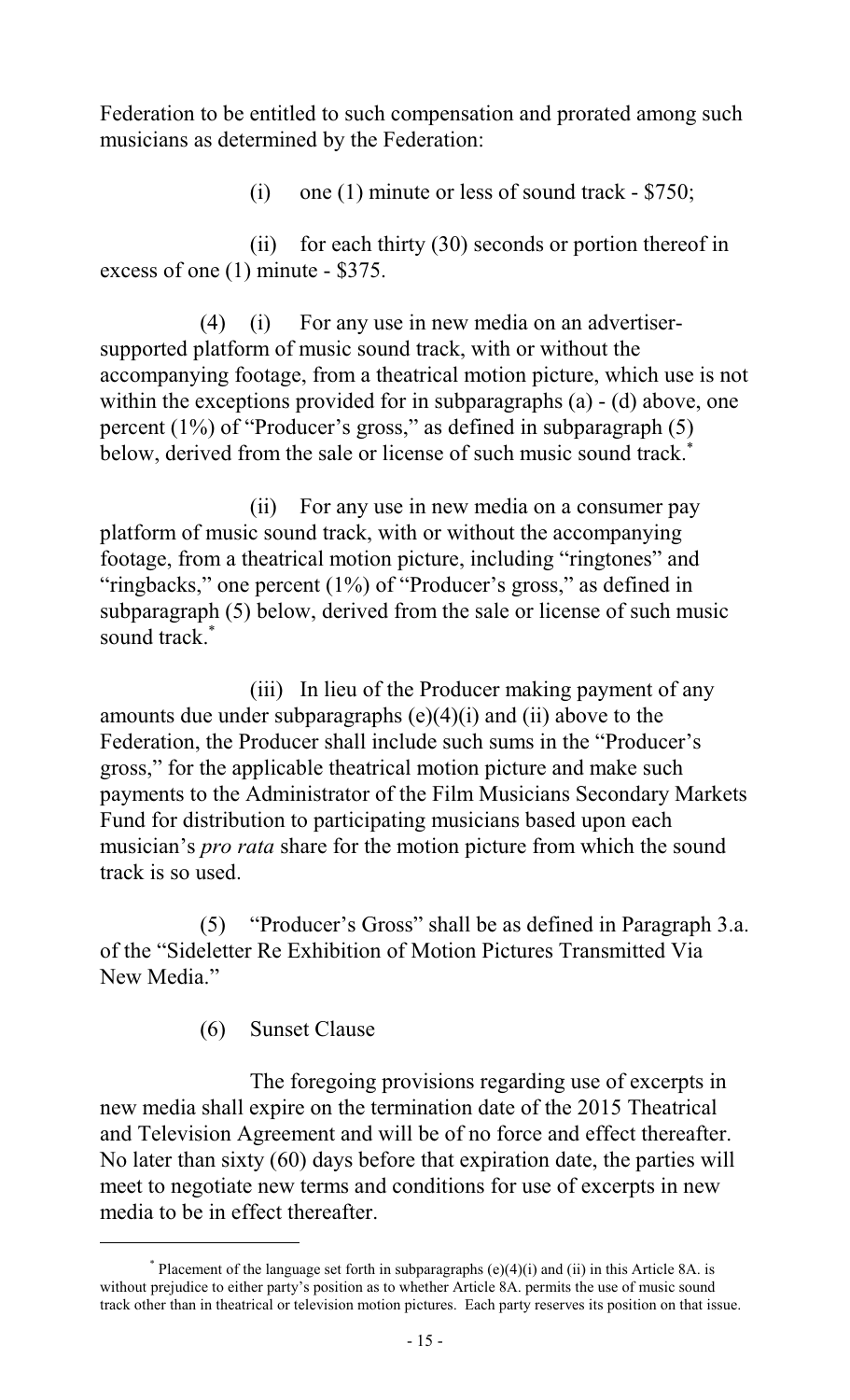(f) The provisions of this Article apply to the uses specified above after April 5, 2015 of a portion of the music sound track from a motion picture recorded under this Agreement or any predecessor Agreement thereto; provided, however, no payment shall be required hereunder for the use of any portion of the music sound track from a motion picture if the collective bargaining agreement under which such music was recorded contained no restrictions on the reuse of such sound track or if such collective bargaining agreement permitted the reuse of such material without additional compensation.

(g) The actual production company which produces the program or motion picture containing the excerpted portion of the music sound track requiring payment is obligated to make the payment required under this Article, provided the company is signatory to this Agreement. The Producer shall otherwise remain liable for the payment due.

#### **8B. USE OF MUSIC PREVIOUSLY RECORDED UNDER ANOTHER AMERICAN FEDERATION OF MUSICIANS AGREEMENT\***

(a) When music previously recorded under another American Federation of Musicians Agreement is used in a theatrical motion picture and such Agreement requires payment for such use, the use payments shall be \$277.03, which is the minimum single session fee set forth in Schedule C of Paragraph 15.(a)(1)(i) of the AFM Basic Theatrical Agreement of 2010 for the period ending April 17, 2010.

(1) The Producer must make payment to the affected musicians within sixty (60) days from the date on which the Producer receives a bill.

(2) In the case of a *bona fide* dispute arising hereunder, the sixty (60) day period set forth in subparagraph (a)(1) above shall be tolled during the pendency of such dispute.

(3) If payment is not made within such sixty (60) day period (extended in accordance with subparagraph (a)(2) above, if applicable), then interest shall be due at the prime rate (as set forth in the Wall Street Journal as of the first business day of that calendar year in which payment is due) plus one percent (1%), compounded monthly, on the unpaid amounts, effective beginning on the date following the date on which payment became due.

<sup>\*</sup>A chart summarizing various sound track record requirements and options, including those in subparagraphs (a) and (b) of this Article 8B., is found at Exhibit C of this Agreement.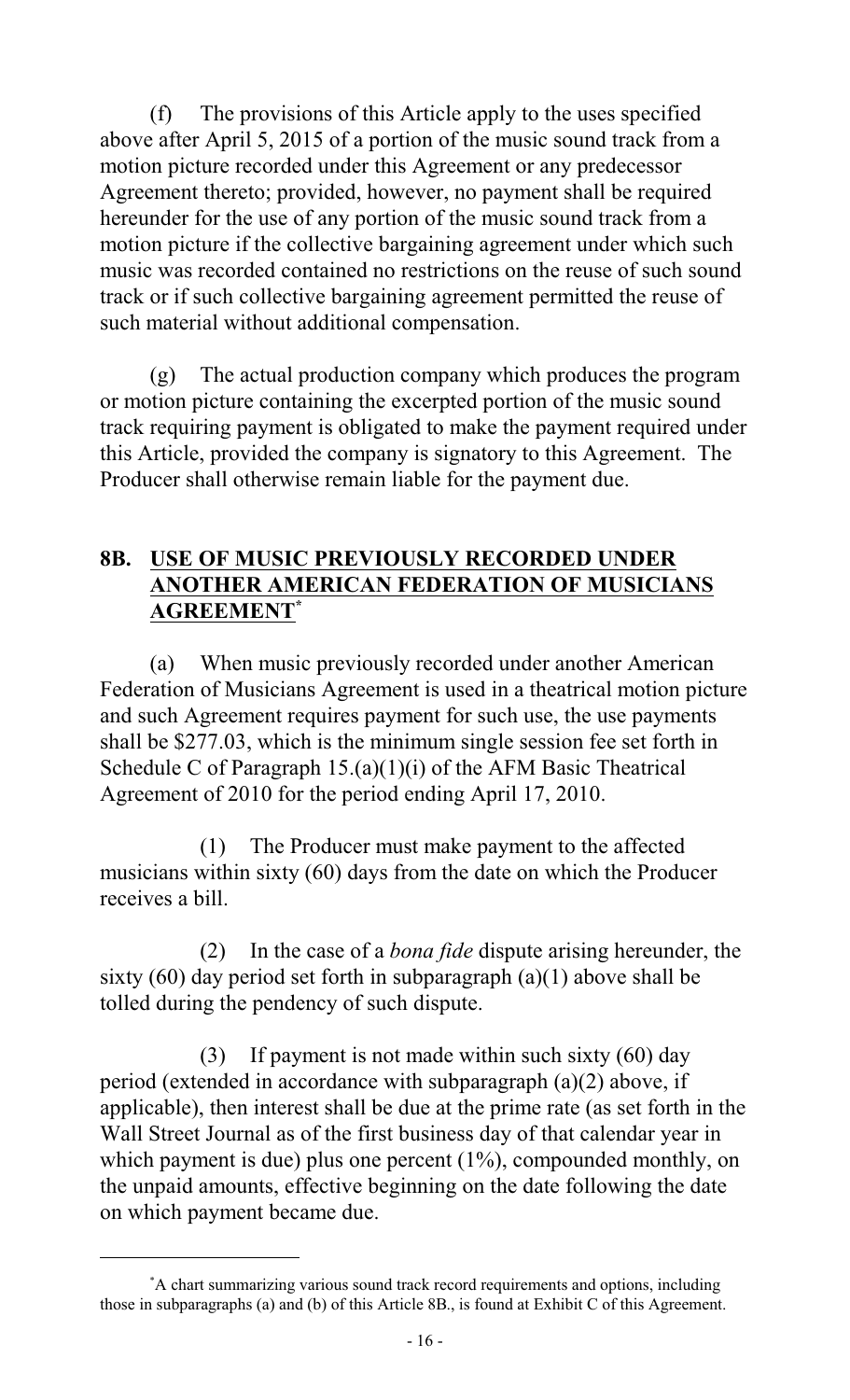(b) Notwithstanding the provisions of subparagraph (a) above, when one (1) or more phonograph records (as defined in the AFM Sound Recording Labor Agreement) produced under the AFM Sound Recording Labor Agreement are used in a theatrical motion picture for which there were one (1) or more scoring sessions under this Agreement, the following provisions will apply:

(1) The applicable payment shall be eighty-five percent (85%) of the amount set forth in subparagraph (a) above.

(2) The applicable payment shall be seventy percent (70%) of the amount set forth in subparagraph (a) above, provided that the Producer satisfies the requirements set forth in subparagraphs (i) and (ii) below.

(i) Within sixty (60) days of the release of the motion picture, the Producer must provide the Federation with the following information for each phonograph record used: the title and release date of the motion picture, the title of the phonograph record (*i.e.,* song); the artist(s); and the name of the licensor. The Federation shall designate the person to whom such information shall be submitted.

(ii) The Producer must make the seventy percent (70%) payment in full within sixty (60) days from the date on which the Producer receives a bill from the Federation, accompanied by appropriate documentation of the Producer's obligation to make the payment to the affected musicians. For the purposes of the foregoing sentence, appropriate documentation shall include, but not be limited to: (A) B Forms identifying the musicians who participated in the recording of the phonograph record, or (B) the album or CD jacket identifying the musicians who participated in the recording of the phonograph record, along with reasonable evidence of the signatory status of the phonograph record producer at the time of the session(s), if the Federation, after reasonable efforts, is unable to locate a B Form.

(3) In the case of a *bona fide* dispute arising hereunder, provided the information set forth in subparagraph (b)(2)(i) above has been provided to the Federation within the time limit set forth in subparagraph  $(b)(2)(i)$ , the sixty  $(60)$  day period set forth in subparagraph  $(b)(2)(ii)$  above shall be tolled during the pendency of such dispute, but only with respect to the amount in dispute.

(4) If the seventy percent (70%) payment is not made in full within such sixty (60) day period (extended in accordance with subparagraph (b)(3) above, if applicable), or if the Producer fails to provide the information set forth in subparagraph (b)(2)(i) above within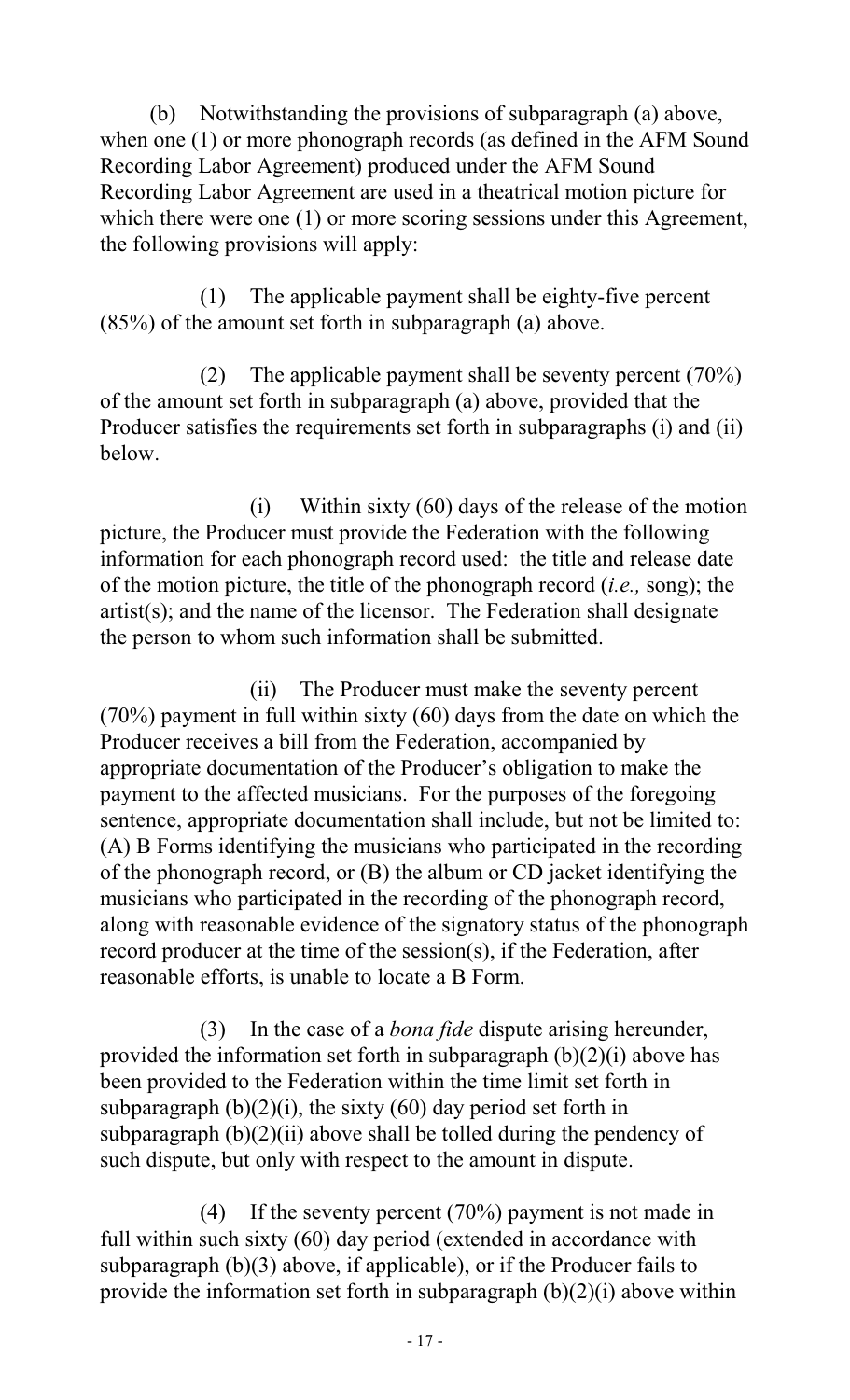the time period set forth in subparagraph  $(b)(2)(i)$ , the Producer shall not be entitled to the seventy percent (70%) payment rate and payment shall be made in accordance with subparagraph (b)(1) above.

(5) Where there is more than one B Form for the phonograph record so used that includes leader scale, leader scale shall be payable only where the B Form reflects one or more musicians in addition to the leader.

(c) All musicians entitled to payment under this Article 8B. shall be treated as having received two hundred percent (200%) of the payments set forth in Article 8B.(b)(1) for purposes of distributing the musicians' share of the Film Musicians Secondary Markets Fund.

#### **8C. SPECIAL PROVISIONS REGARDING SOUND TRACK RECORDS RELEASED IN CONNECTION WITH THEATRICAL MOTION PICTURES\***

In a joint effort to promote theatrical motion picture films and/or television films, the parties have mutually agreed to the following as an alternative to the existing sound track record provisions:

With respect to any sound track record released in connection with any theatrical motion picture and/or television film subsequent to the effective date of this Agreement, the Producer may elect to compensate musicians who rendered services in making the original sound track in accordance with the provisions of subparagraphs (a), (b) or (c) below:

(a) (1) Upon release of the record an amount equal to fifty percent (50%) of the scale wages calculated using the basic session rate (plus AFM Employers' Pension Fund contributions \* ) that would have been paid pursuant to the then-effective Sound Recording Labor Agreement;

(2) An amount equal to an additional fifty percent  $(50\%)$  of the scale wages calculated using the basic session rate (plus AFM Employers' Pension Fund contributions \* ) that would have been paid pursuant to the then-effective Sound Recording Labor Agreement once the net sales exceed 50,000 records; and

<sup>\*</sup> A chart summarizing various sound track record requirements and options, including those in subparagraphs (a), (b), and (c) of this Article 8C., is found at Exhibit C of this Agreement.

<sup>\*</sup> Producers shall not be obligated to make any Health Plan payments.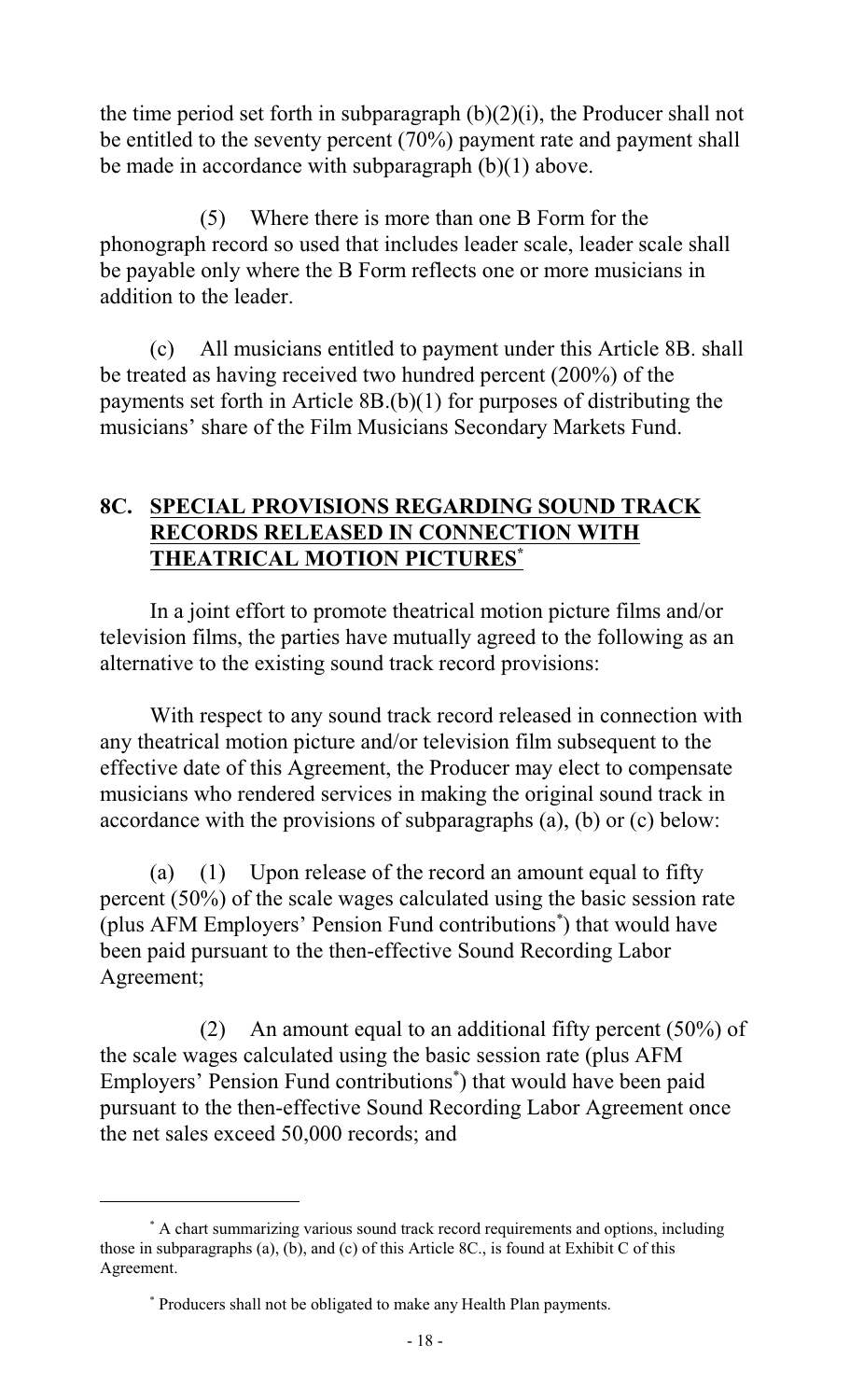(3) For those sound track records released under the terms of this Article 8C., but which do not satisfy the conditions of Article  $8C(b)(1)$ , (2) and (3) below, an amount equal to an additional twenty percent (20%) of the scale wages calculated using the basic session rate (plus AFM Employers' Pension Fund contributions \* ) that would have been paid pursuant to the then-effective Sound Recording Labor Agreement once the net sales exceed 100,000 records.

#### (b) Fifteen Percent (15%) Discount for Certain Sound Tracks

The Producer or its Licensee is entitled to a fifteen percent (15%) discount from the rates in subparagraph  $(a)(1)$  above (payments due on release) for sound track records which: (i) use 45 minutes or more of music originally recorded for the motion picture; and (ii) utilize 80 or more musicians (excluding orchestrators and music preparation musicians) for whom payment is due under this Article 8C., provided that the following conditions are met:

(1) The following logo or credit must be provided on the jacket or other packaging accompanying the record:

(i) The AFM logo or credit to "American Federation of Musicians."

(ii) The instrumental musicians who performed on the largest recording session from which a cue is extracted for the sound track record must be credited by name and instrument (the largest session is the one utilizing the most musicians; if more than one has the identical "largest" number, the Producer or its Licensee will identify from which session the credits will be determined). Such musicians may be grouped by instrumental categories.

(iii) The Leader/Conductor, Orchestra Manager, Orchestrator(s), Librarian, and Music Prep Service/Supervising Copyist must be credited by name and position.

(iv) Any inadvertent error or omission with regard to credits required under subparagraphs (ii) and (iii) above will not be deemed a violation of this Article 8C. provided that the Producer or its Licensee has made a reasonable effort to comply with those provisions.

(2) An "organization name credit" that has been approved by the AFM must be placed on the front or back cover in a type size that is not less than fifty percent (50%) of the type size used for the composer credit unless no applicable organization name credit exists; provided that the entity that owns the organization name has agreed to hold harmless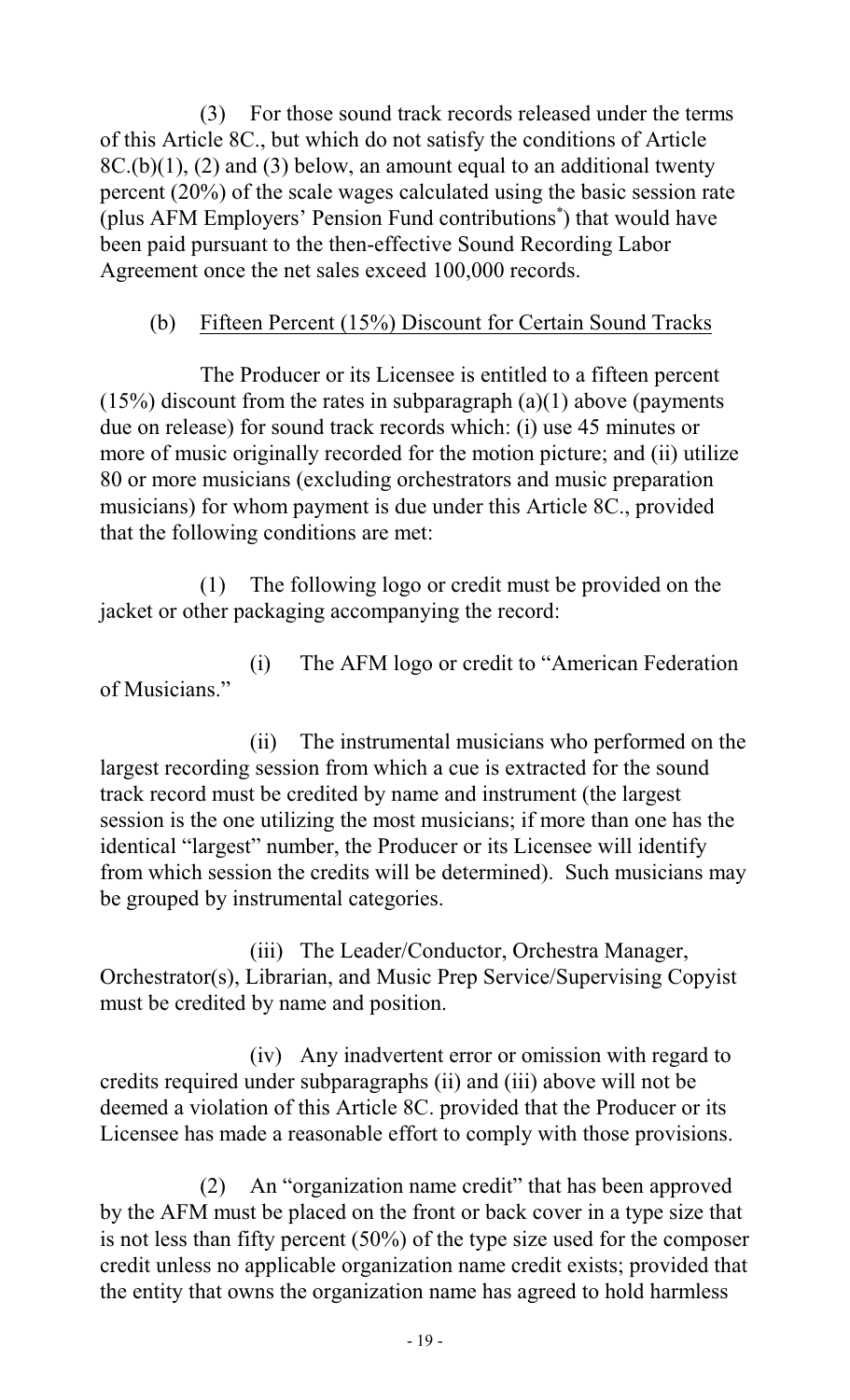and indemnify the Producer and/or its Licensee from and against any action arising out of the authorized use of such organization names.

(3) The Producer or its Licensee must provide the AFM with 75 copies of the commercially released sound track record as soon as practicable upon its release.

(4) If the Producer or its Licensee fails to satisfy any of the foregoing requirements, the special rates in this Article 8C.(b) will not apply and the Producer or its Licensee will be required to make payment for the sound track record in accordance with Article 8C.(a).

(c) For the use of up to seven and one-half  $(7\frac{1}{2})$  minutes of music sound track from a motion picture in a phonograph record, Producer shall pay to the musicians who recorded such music sound track one hundred percent (100%) of the scale wages calculated using the special session rate (plus AFM Employers' Pension Fund contributions \* ) that would have been paid pursuant to the then-effective Sound Recording Labor Agreement.

(d) It is understood that the same phonograph record may incorporate motion picture sound track for which musicians are paid pursuant to subparagraphs (a), (b) and (c) above.

#### **8D. OPTIONAL PROVISIONS REGARDING SOUND TRACK RECORDS RELEASED IN CONNECTION WITH THEATRICAL MOTION PICTURES**\*\*

With respect to any sound track record released in connection with any theatrical motion picture subsequent to the effective date of this Agreement (except for sound track records that include cues from any sessions scored in Canada under the Basic Theatrical Motion Picture Agreement), the Producer (or its buyer, licensee or other authorized transferee ("Licensee")) may elect to compensate musicians who rendered services in making the original sound track in accordance with the provisions of subparagraph (a) below, provided that the Producer or its Licensee also meets the conditions of subparagraph (c) below:

<sup>\*</sup> Producers shall not be obligated to make any Health Plan payments.

<sup>\*\*</sup> A chart summarizing various sound track record requirements and options, including those in this Article 8D., is found at Exhibit C of this Agreement.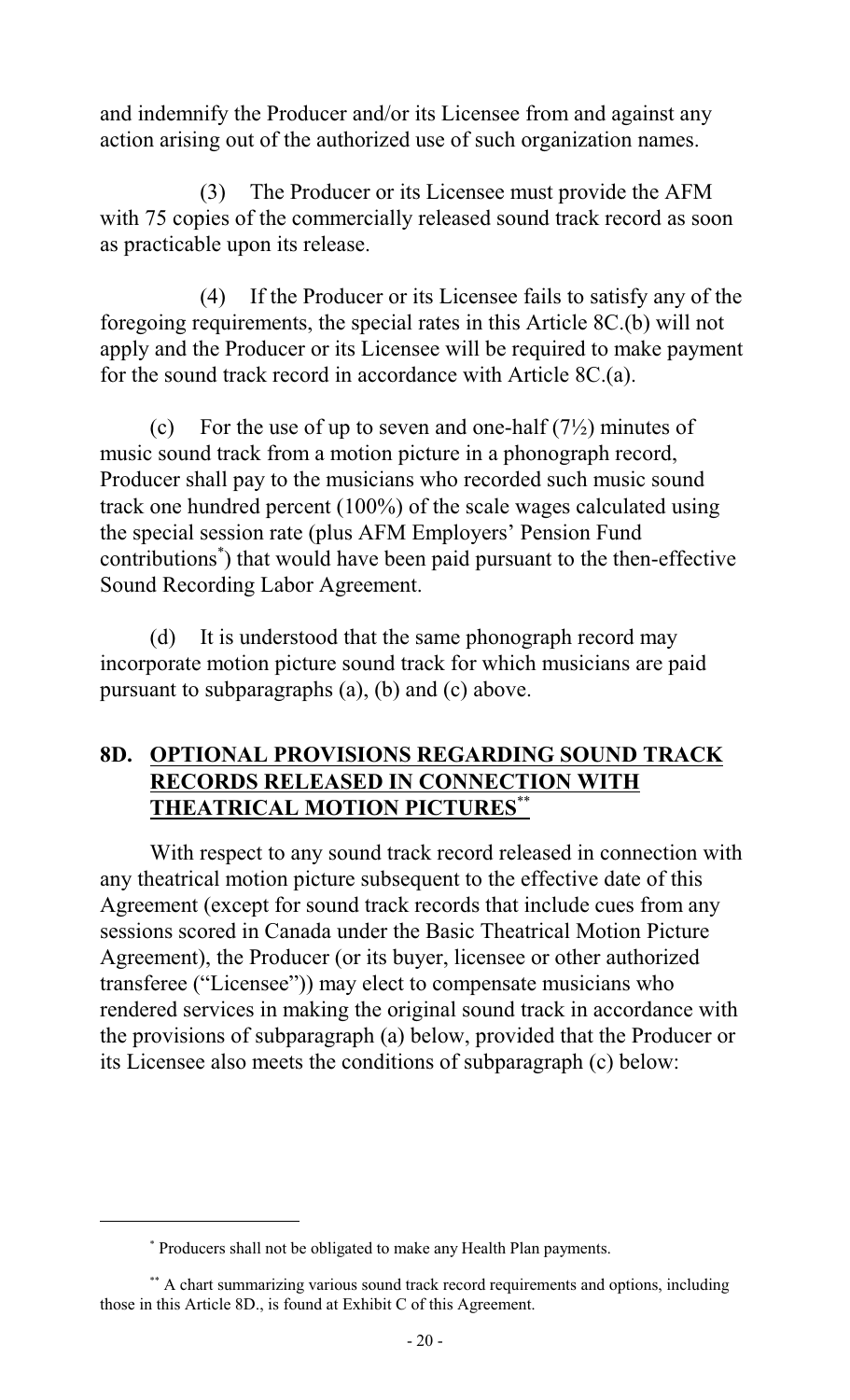## (a) Payments

(1) Upon release of the record, an amount equal to twentyfive percent (25%) of the scale wages (plus AFM Employers' Pension Fund contributions but not including health and welfare contributions) that would have been paid pursuant to the then-effective Sound Recording Labor Agreement;

(2) An amount equal to an additional twenty-five percent (25%) of the scale wages (plus AFM Employers' Pension Fund contributions, but not including health and welfare contributions) that would have been paid pursuant to the then-effective Sound Recording Labor Agreement for sales in excess of 25,000 units;

(3) An amount equal to an additional fifty percent (50%) of the scale wages (plus AFM Employers' Pension Fund contributions, but not including health and welfare contributions) that would have been paid pursuant to the then-effective Sound Recording Labor Agreement for sales in excess of 50,000 units; and

(4) An amount equal to an additional twenty percent (20%) of the scale wages (plus AFM Employers' Pension Fund contributions, but not including health and welfare contributions) that would have been paid pursuant to the then-effective Sound Recording Labor Agreement for sales in excess of 100,000 units.

## (b) Fifteen Percent (15%) Discount for Certain Sound Tracks

The Producer or its Licensee is entitled to a fifteen percent  $(15%)$  discount from the rates in subparagraph  $(a)(1)$  above (payments due on release) for sound track records which: (i) use 40 minutes or more of music originally recorded for the motion picture; and (ii) utilize 75 or more musicians (excluding orchestrators and music preparation musicians) for whom payment is due under this Article 8D.

## (c) Conditions

(1) The following logo or credit must be provided on the jacket or other packaging accompanying the record:

(i) The AFM logo or credit to "American Federation of Musicians."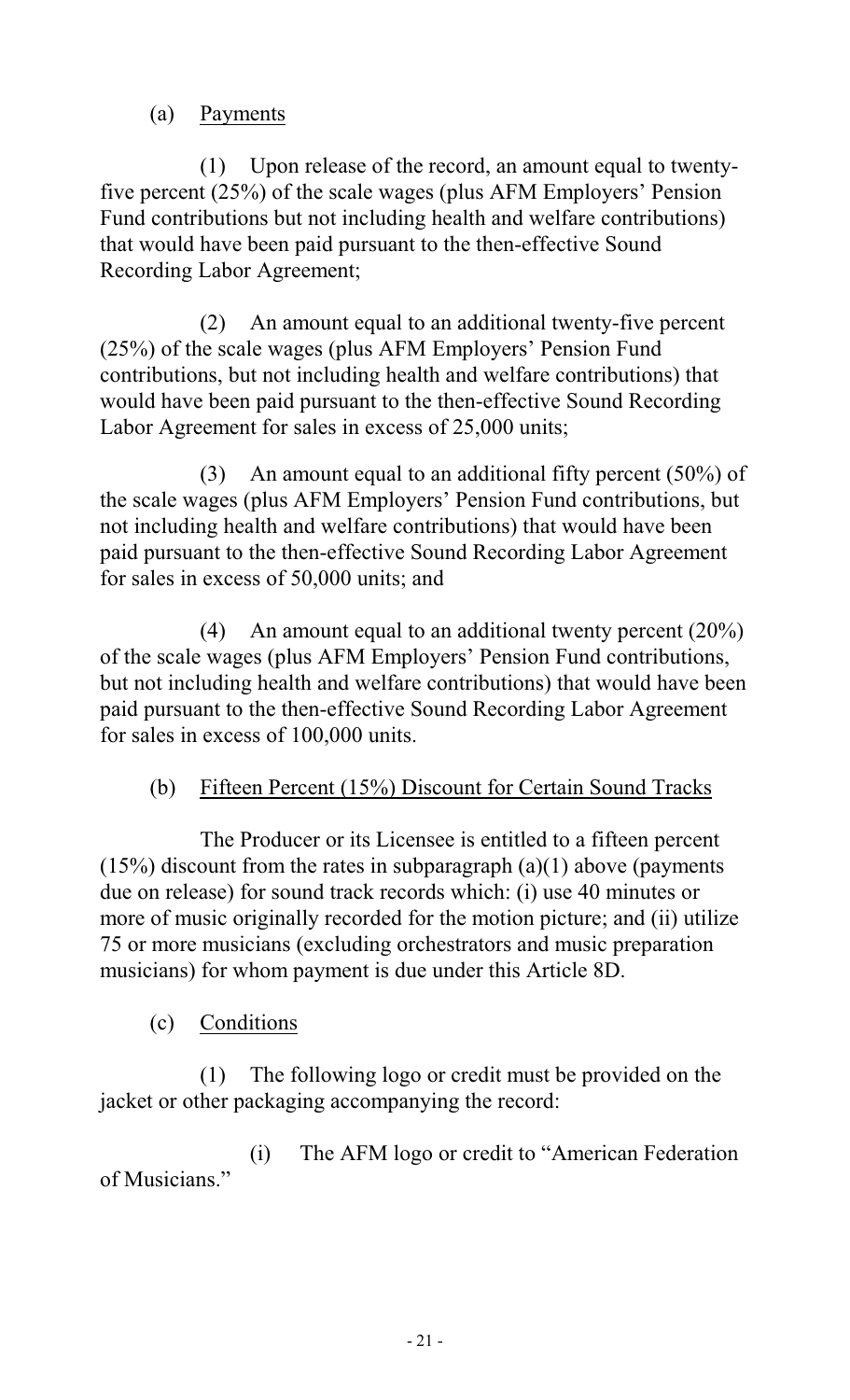(ii) The instrumental musicians who performed on the largest recording session from which a cue is extracted for the sound track record must be credited by name and instrument (the largest session is the one utilizing the most musicians; if more than one has the identical "largest" number, the Producer or its Licensee will identify from which session the credits will be determined). Such musicians may be grouped by instrumental categories.

(iii) The Leader/Conductor, Orchestra Manager, Orchestrator(s), Librarian, and Music Prep Service/Supervising Copyist must be credited by name and position.

(iv) Any inadvertent error or omission with regard to credits required under subparagraphs (ii) and (iii) above will not be deemed a violation of this Article 8D., provided that the Producer or its Licensee has made a reasonable effort to comply with those provisions.

(2) An "organization name credit" that has been approved by the AFM must be placed on the front or back cover in a type size that is not less than fifty percent (50%) of the type size used for the composer credit unless no applicable organization name credit exists; provided that the entity that owns the organization name has agreed to hold harmless and indemnify the Producer and/or its Licensee from and against any action arising out of the authorized use of such organization names.

(3) The Producer or its Licensee must provide the AFM with 75 copies of the commercially released sound track record as soon as practicable upon its release.

(4) If the Producer or its Licensee fails to satisfy any of the foregoing requirements, the special rates in this Article 8D. will not apply and the Producer or its Licensee will be required to make payment for the sound track record in accordance with Article 8C.(a).

## **8E. ADDITIONAL OPTIONAL PROVISIONS REGARDING SOUND TRACK RECORDS RELEASED IN CONNECTION WITH THEATRICAL MOTION PICTURES**\*

With respect to any sound track record released in connection with any theatrical motion picture subsequent to the effective date of this Agreement, the Producer (or its buyer, licensee or other authorized transferee ("Licensee")) may elect to compensate musicians who

<sup>\*</sup>A chart summarizing various sound track record requirements and options, including those in this Article 8E., is found at Exhibit C of this Agreement.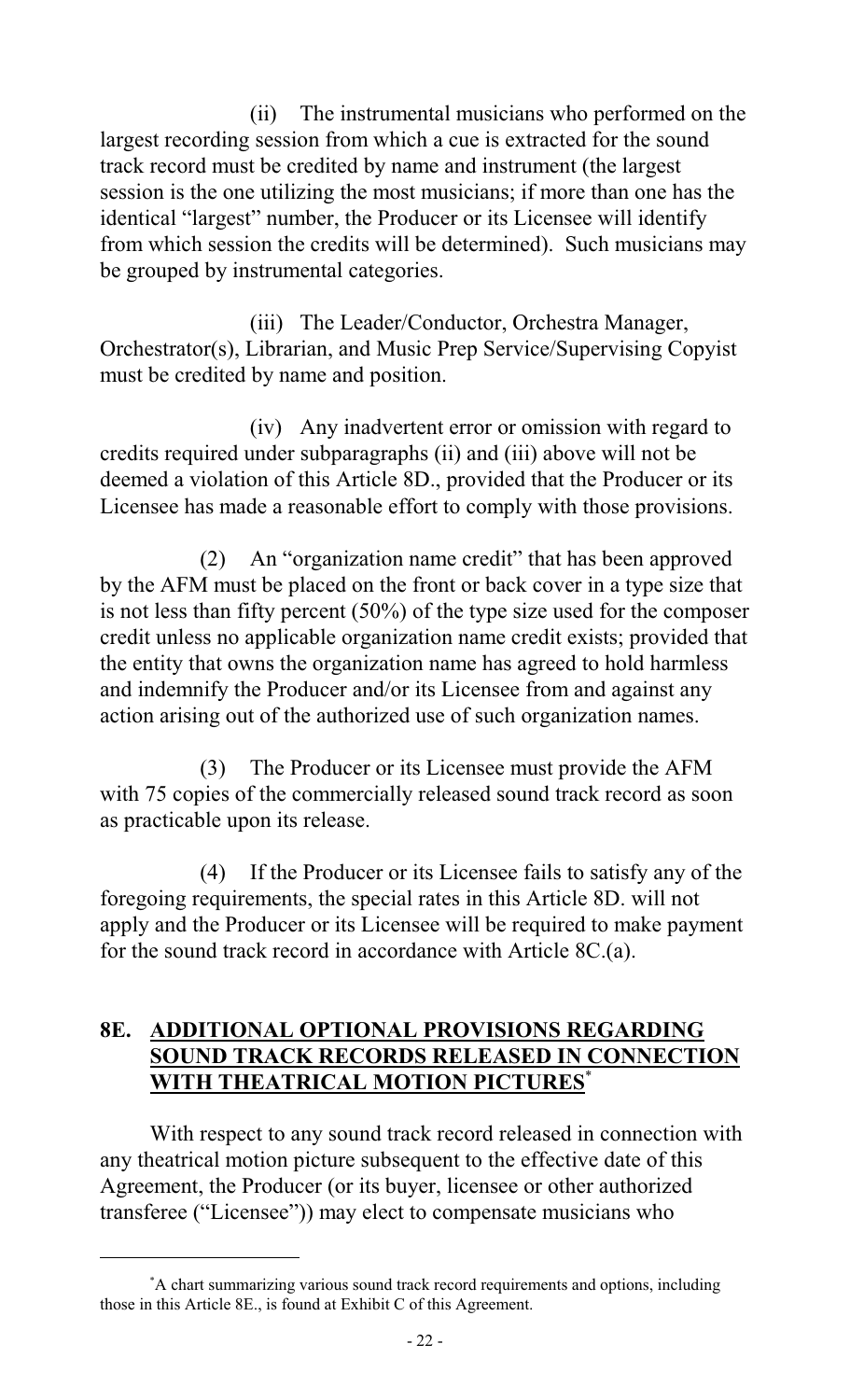rendered services in making the original sound track in accordance with the provisions of subparagraph (a) below, provided that the Producer or its Licensee also meets the conditions of subparagraph (c) below:

## (a) Payments

(1) An amount equal to fifty percent  $(50\%)$  of the scale wages (plus AFM Employers' Pension Fund contributions, but not including health and welfare contributions) that would have been paid pursuant to the then-effective Sound Recording Labor Agreement when sales reach 15,000 units;

(2) An additional amount equal to fifty percent (50%) of the scale wages (plus AFM Employers' Pension Fund contributions, but not including health and welfare contributions) that would have been paid pursuant to the then-effective Sound Recording Labor Agreement when sales reach 50,000 units; and

(3) An additional amount equal to twenty percent (20%) of the scale wages (plus AFM Employers' Pension Fund contributions, but not including health and welfare contributions) that would have been paid pursuant to the then-effective Sound Recording Labor Agreement when sales reach 100,000 units.

(4) Wage payments shall be made within the time periods specified in this Article 8E. If payment is made more than forty-five (45) days after written notice from the Federation that payment is due, then interest shall be due at the prime rate (as set forth in the Wall Street Journal as of the first business day of that calendar year in which payment is due) plus one percent  $(1\%)$ , compounded monthly, on the unpaid amounts, effective beginning on the date following the date on which payment became due.

## (b) Fifteen Percent (15%) Discount for Certain Sound Track Recordings

The Producer or its Licensee is entitled to a fifteen percent (15%) discount from the rates in subparagraphs  $(a)(1)$ ,  $(a)(2)$ , and  $(a)(3)$ above for sound track records which: (1) use 40 minutes or more of music originally recorded for the motion picture; and (2) utilize 75 or more musicians (excluding orchestrators and music preparation musicians) for whom payment is due under this Article 8E.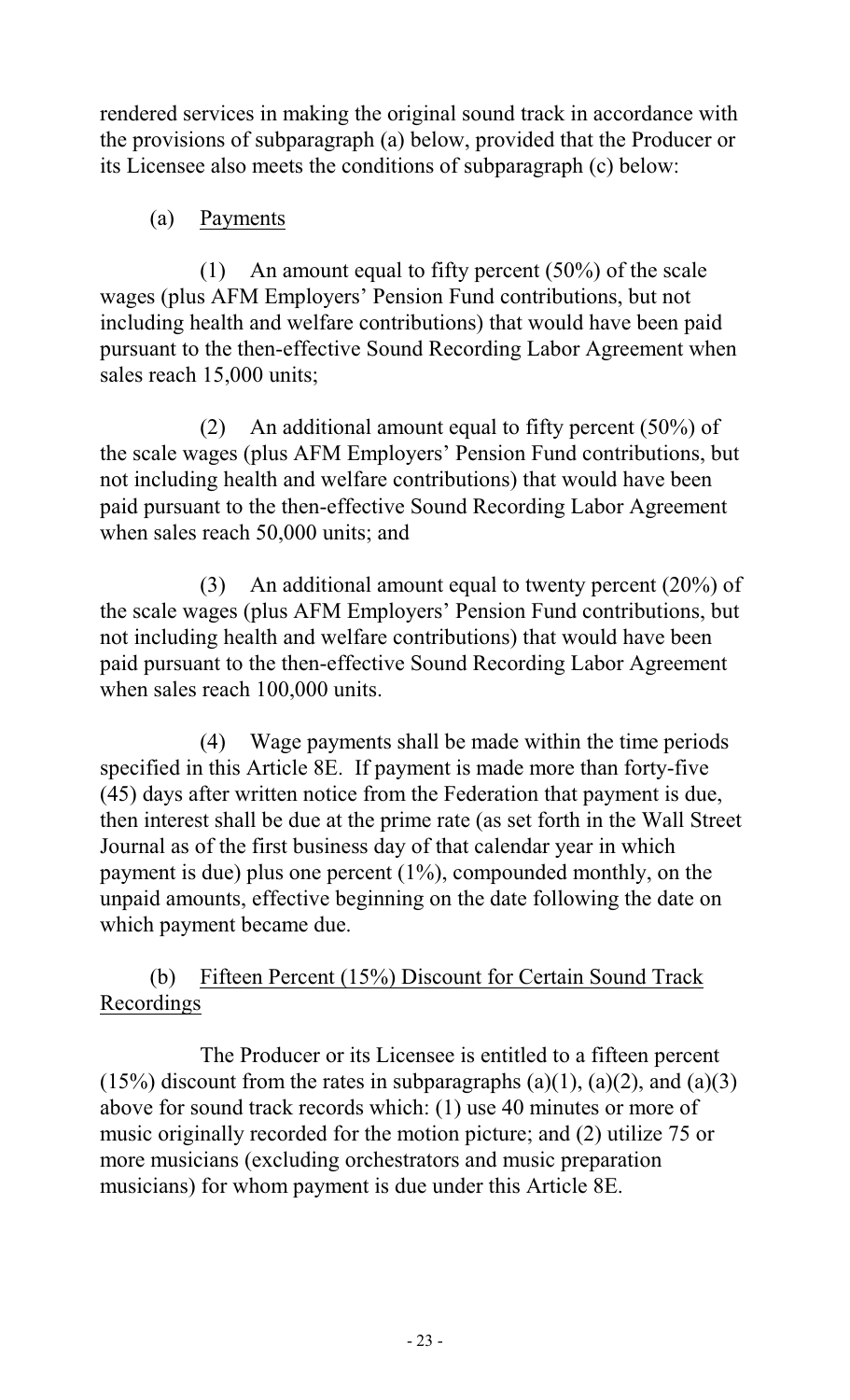## (c) Conditions

(1) The Producer shall inform the Federation of its election to compensate musicians who rendered services in making the original sound track record in accordance with the provisions of subparagraph (a) above prior to the release or distribution of such sound track record.

(2) Upon release of the original sound track record pursuant to this Article 8E., the Producer shall provide the Federation with a B Form which identifies an amount equal to fifty percent (50%) of the scale wages that would have been paid pursuant to the theneffective Sound Recording Labor Agreement. Upon sales of 15,000 units of the sound track record, the Producer shall provide written notice to the Federation of such sales.

(3) The following logo or credit must be provided on the jacket or other packaging accompanying the sound track record:

(i) The AFM logo or credit to "American Federation of Musicians."

(ii) The instrumental musicians who performed on the largest recording session from which a cue is extracted for the sound track record must be credited by name and instrument (the largest session is the one utilizing the most musicians; if more than one has the identical "largest" number, the Producer or its Licensee will identify from which session the credits will be determined). Such musicians may be grouped by instrumental categories.

(iii) The Leader/Conductor, Orchestra Manager, Orchestrator(s), Librarian, and Music Prep Service/Supervising Copyist must be credited by name and position.

(iv) Any inadvertent error or omission with regard to credits required under subparagraphs (ii) and (iii) above will not be deemed a violation of this Article 8E., provided that the Producer or its Licensee has made a reasonable effort to comply with those provisions.

(4) An "organization name credit" that has been approved by the AFM must be placed on the front or back cover in a type size that is not less than fifty percent (50%) of the type size used for the composer credit unless no applicable organization name credit exists; provided that the entity that owns the organization name has agreed to hold harmless and indemnify the Producer and/or its Licensee from and against any action arising out of the authorized use of such organization names.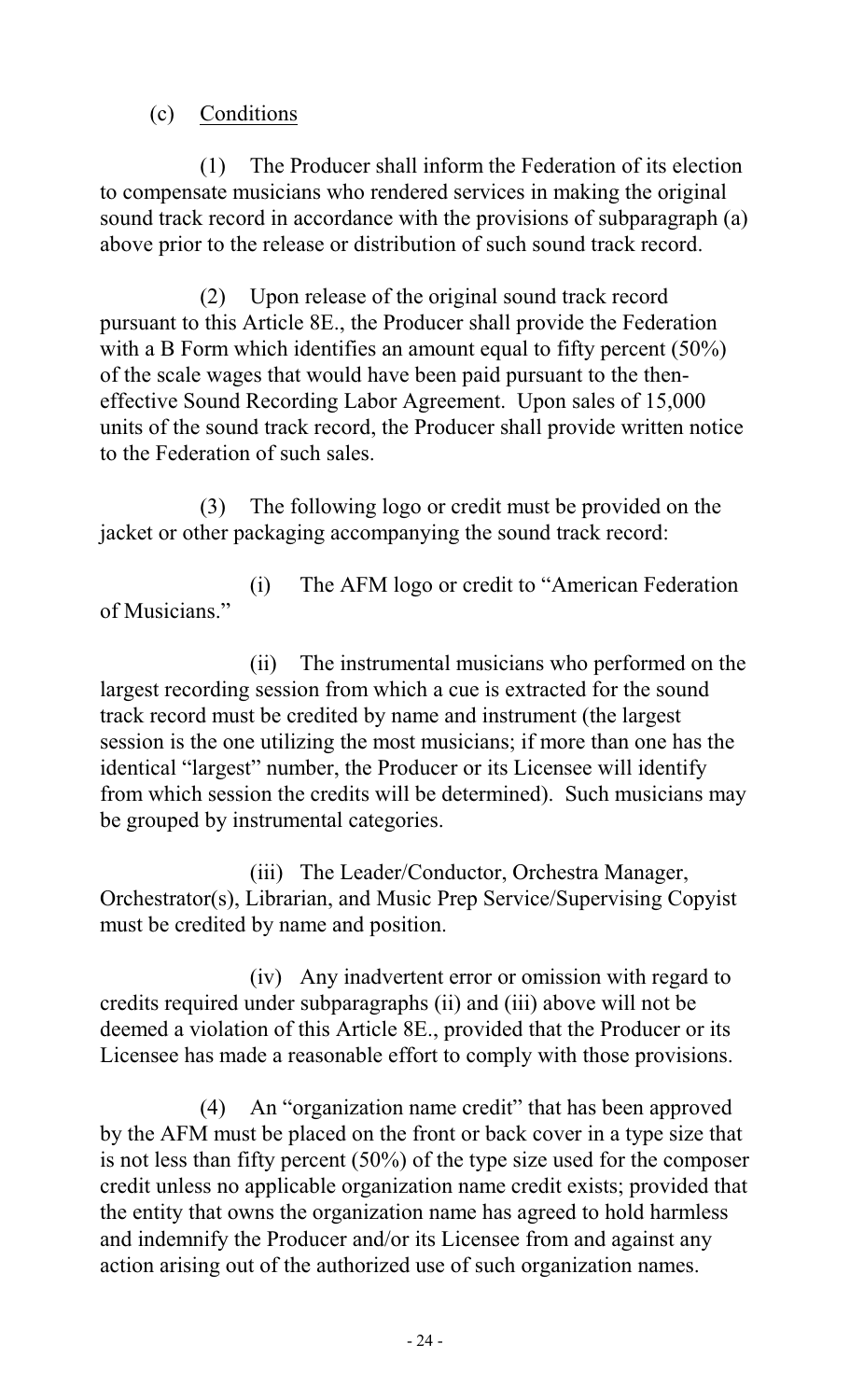(5) The Producer or its Licensee must provide the AFM with 75 copies of the commercially released sound track record as soon as practicable upon its release.

(6) If the Producer or its Licensee fails to satisfy any of the foregoing requirements, the special rates in this Article 8E. will not apply and the Producer or its Licensee will be required to make payment for the sound track record in accordance with Article 8C.(a).

#### (d) Special Rules for Digital Downloads

(1) When the consumer may purchase either the entire sound track album or select recordings therefrom, then, for purposes of computing the number of units sold under subparagraphs (a) and (c)(2) above, (i) each sale of the complete sound track album shall count as one unit sold, and (ii) each sale of an individually-downloaded recording from such album shall count as 1/12th of a unit sold. By way of example, if 150,000 individual recordings from the sound track album are downloaded, then such individual sales shall constitute the sale of 12,500 units for purposes of computing the number of units sold under subparagraphs (a) and  $(c)(2)$  above.

(2) When Producer elects to distribute sound track albums for sale in non-physical formats (such as via iTunes or other music download services), then the following shall apply:

(i) Producer shall cause the AFM and musician credits (as more fully described in this Article) to be furnished to the consumer by: (A) downloadable text as part of the sound track album artwork; (B) posting such credits on the website for the applicable theatrical or television motion picture; or (C) displaying such credits on the retailer's page from which such sound track album download is purchased.

(ii) If such sound track album is released only in a non-physical format, then Producer shall provide the AFM with 25 "white-label" CD copies of the sound track album.

#### **8F. SOUND TRACK SINGLES RELEASED IN CONNECTION WITH THEATRICAL MOTION PICTURES**

With respect to any individual master recording ("single") that is released for sale in connection with any theatrical motion picture other than as part of a sound track album and that is released subsequent to the effective date of this Agreement, the Producer (or buyer, licensee or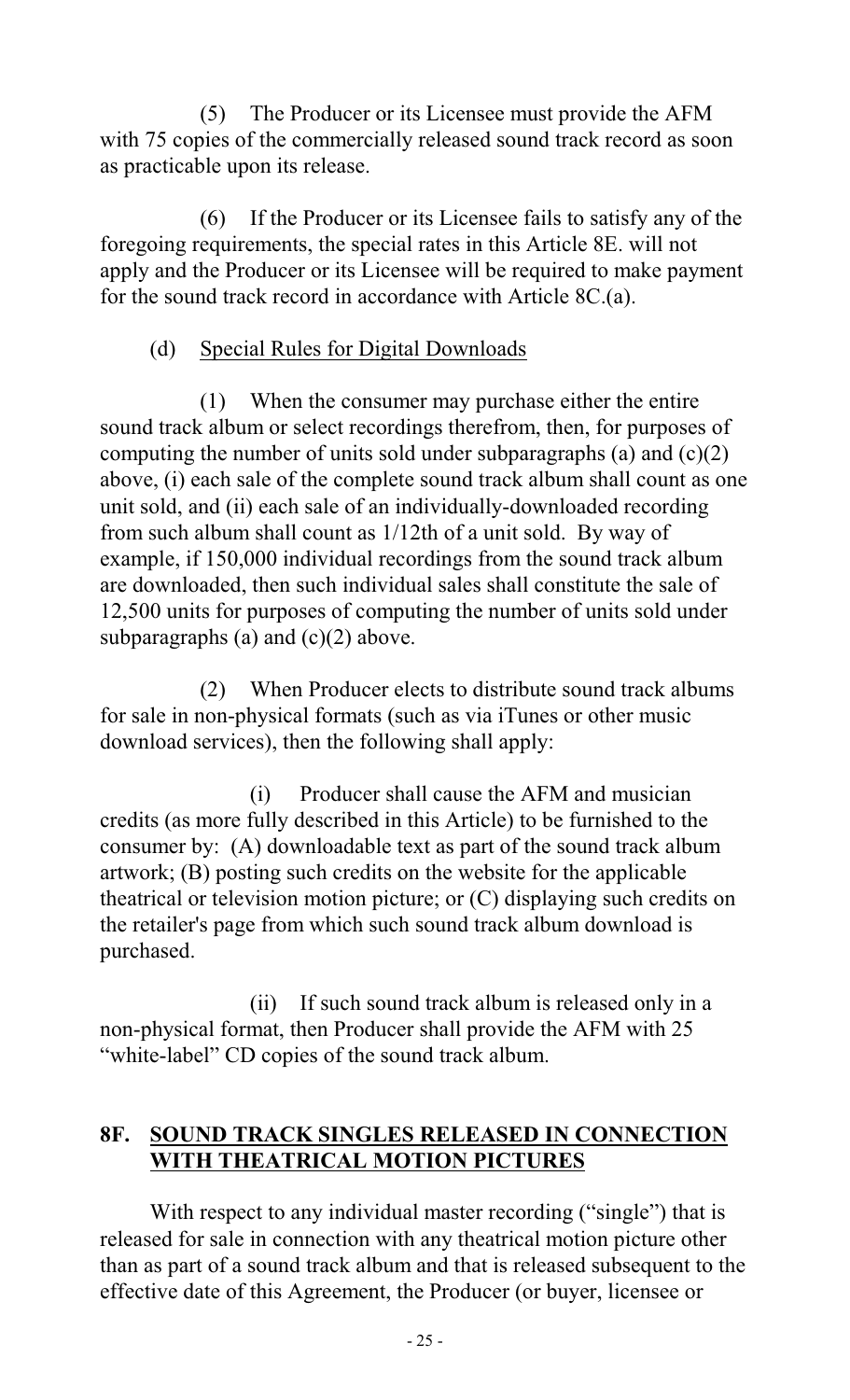otherwise authorized transferee ("Licensee")) may elect to pay compensation for music embodied in such single in accordance with the following provisions:

(a) An amount equal to 50% of the scale wages (plus AFM Employers' Pension Fund contributions, but not including health and welfare contributions) that would have been paid pursuant to the theneffective Sound Recording Labor Agreement for sales in excess of 200,000 units;

(b) An amount equal to 50% of the scale wages (plus AFM Employers' Pension Fund contributions, but not including health and welfare contributions) that would have been paid pursuant to the theneffective Sound Recording Labor Agreement for sales in excess of 380,000 units; and

(c) An amount equal to 20% of the scale wages (plus AFM Employers' Pension Fund contributions, but not including health and welfare contributions) that would have been paid pursuant to the theneffective Sound Recording Labor Agreement for sales in excess of 450,000 units.

#### **9. 16mm FILM**

The Producer and/or its subsidiaries in the United States and/or Canada agree not to produce, distribute or make use of 16mm film with music sound track produced within the United States and/or Canada, unless such music sound track is recorded by live musicians specifically for that picture. (This shall not apply to pictures produced and distributed outside of the territorial limits of the United States and Canada.)

The same wage scales and working conditions that obtain in the 35mm motion picture field shall apply to 16mm films. It is not the intent to impose any extra charge when 35mm subjects are released on 16mm film.

## **10. EMPLOYEES IN ARMED SERVICES**

Recognizing the moral and legal responsibility to the men and women who may enter the Armed Services, the Producer and the Federation agree that they have a joint responsibility (subject to the then-existing statutes) in the reinstatement of such employees to the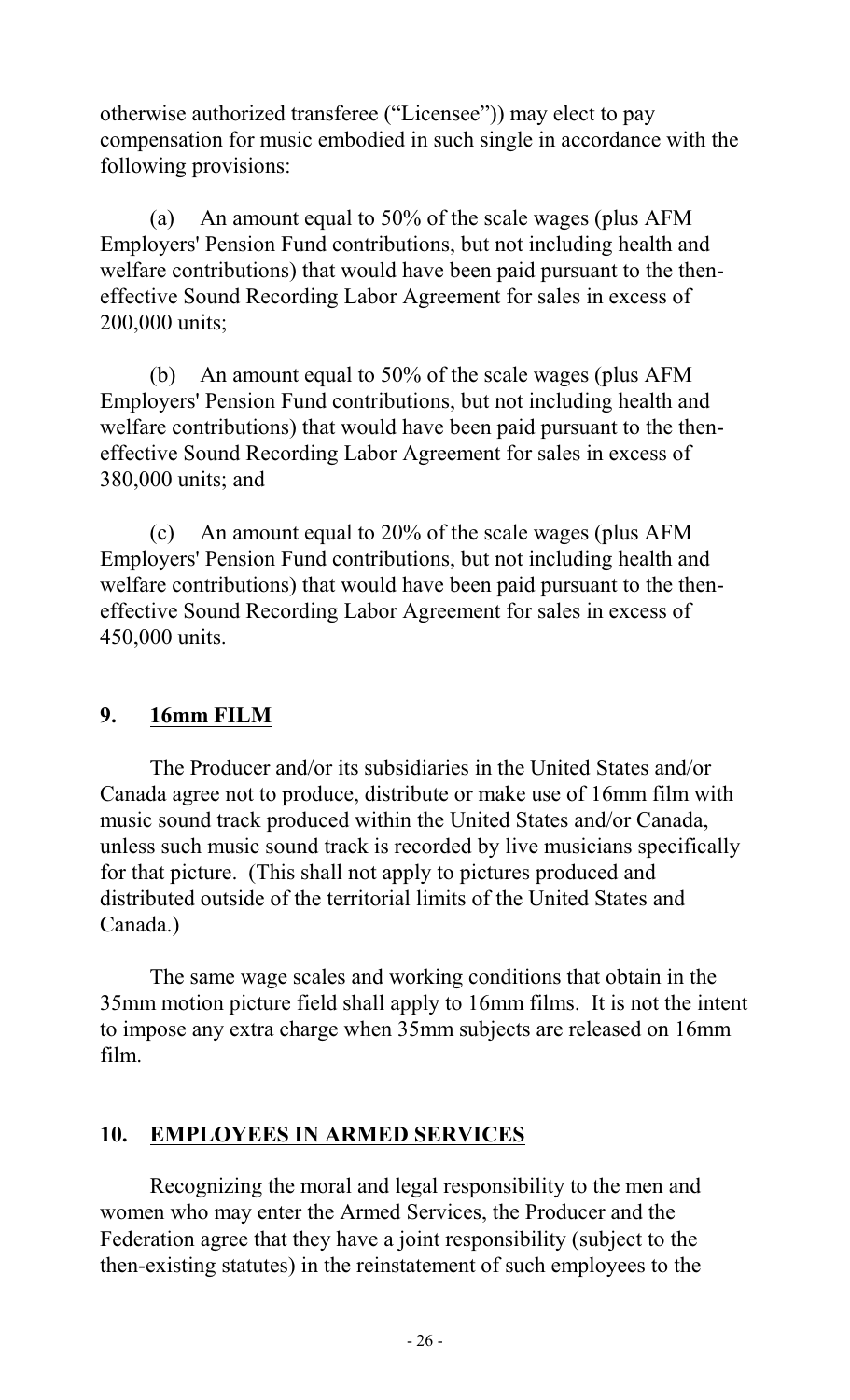positions such employees held prior to their entry into the Armed Services.

The Producer and the Federation agree that employees temporarily holding such jobs will be displaced by such returning employees.

#### **11. "PROFESSIONAL" CAPACITY**

The Federation and the Producer have agreed that all musicians are employed by the Producer in a "professional" capacity within the meaning of the "Fair Labor Standards Act of 1938," as amended.

# **12. CONFORMITY WITH LAW**

It is understood that all of the provisions of this Agreement shall be subject to the provisions of presently existing and valid state or federal law, and that the Producer shall not be required to take any action under this Agreement in conflict with any such provisions of law.

## **13. BETTER CONDITIONS**

Nothing in this Agreement shall prevent any individual musician from negotiating and obtaining from the Producer better conditions and terms of employment than those herein provided.

## **14. AGREEMENT BINDING ON WHOM**

This Agreement shall be binding upon the Producer, upon its successors, and shall be applicable to any company in which Producer has a twenty-five percent (25%) or more financial interest, engaged in the production of theatrical motion pictures, provided such company at such time does not have a collective bargaining agreement or agreements covering the employee classifications subject to this Agreement.

# **15. POST '60 THEATRICAL MOTION PICTURES**

(a) The provisions of this Article 15 relate and apply only to theatrical motion pictures produced by Producer and subject to this Agreement or to the prior American Federation of Musicians Basic Theatrical Motion Picture Agreements of 1960, 1964, 1969, 1972, 1974,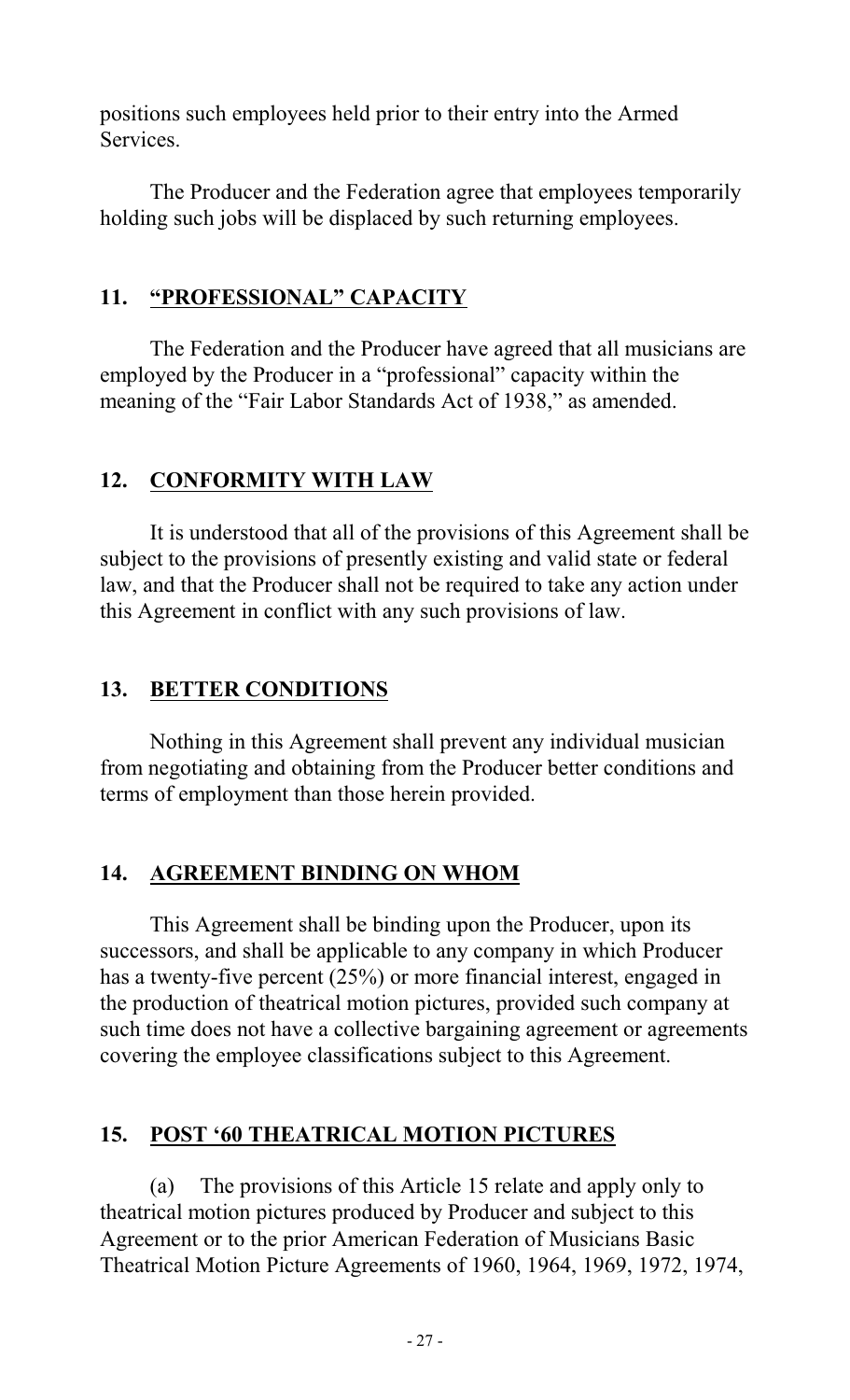1977, 1981 (as extended by the parties), 1984, 1987, 1990, 1993, 1996, 1999, 2002, 2005 and 2010 (as extended by the parties):

(1) The principal photography of which commenced on or after January 31, 1960, and with respect to the release to free television of such motion pictures either during the term hereof or at any time thereafter; and

(2) In which there is music sound track containing recorded music made by "participating musicians," (as such term is hereinafter defined), or scenes or shots containing pictures of participating musicians performing on musical instruments or conducting.

(b) As to each such motion picture, the Producer will pay:

(1) To the Administrator of the Film Musicians Secondary Markets Fund (previously known as the Theatrical and Television Motion Picture Special Payments Fund) (hereinafter the "Secondary Markets Fund") pursuant to the terms of this Article 15 and the Film Musicians Secondary Markets Fund Agreement attached hereto and made a part hereof as Exhibit "A," one and two-thirds percent  $(1\frac{2}{3}\%)$ (hereinafter referred to as the "percentage payment") of the Producer's accountable receipts from the distribution of such motion picture on free television on or after April 5, 2015, computed as hereinafter provided and subject to the following conditions:

(i) The term "Producer's gross," as used herein, means the worldwide total gross receipts derived by the distributor of such motion picture (who may be the Producer or a distributor licensed by the Producer) from licensing the right to exhibit the motion picture on free television. If the distributor of the motion picture does not distribute the motion picture directly to free television, but employs a subdistributor to so distribute the motion picture, then the "Producer's gross" shall be the worldwide total gross receipts derived by such subdistributor from licensing the right to exhibit the motion picture on free television. In case of an outright sale of the free television distribution rights, for the entire world, or any territory or country, the income derived by the seller from such sale, but not the income realized by the purchaser or licensee of such rights, shall be the "Producer's gross." If any such outright sale shall include free television exhibition rights and other rights, then (but only for the purpose of the computation required hereunder), the Producer shall allocate to the free television exhibition rights a fair and reasonable portion of the sale price which shall, for the purpose hereof, be the "Producer's gross." In reaching such determination, Producer may consider the current market value of free television exhibition rights in comparable motion pictures. If the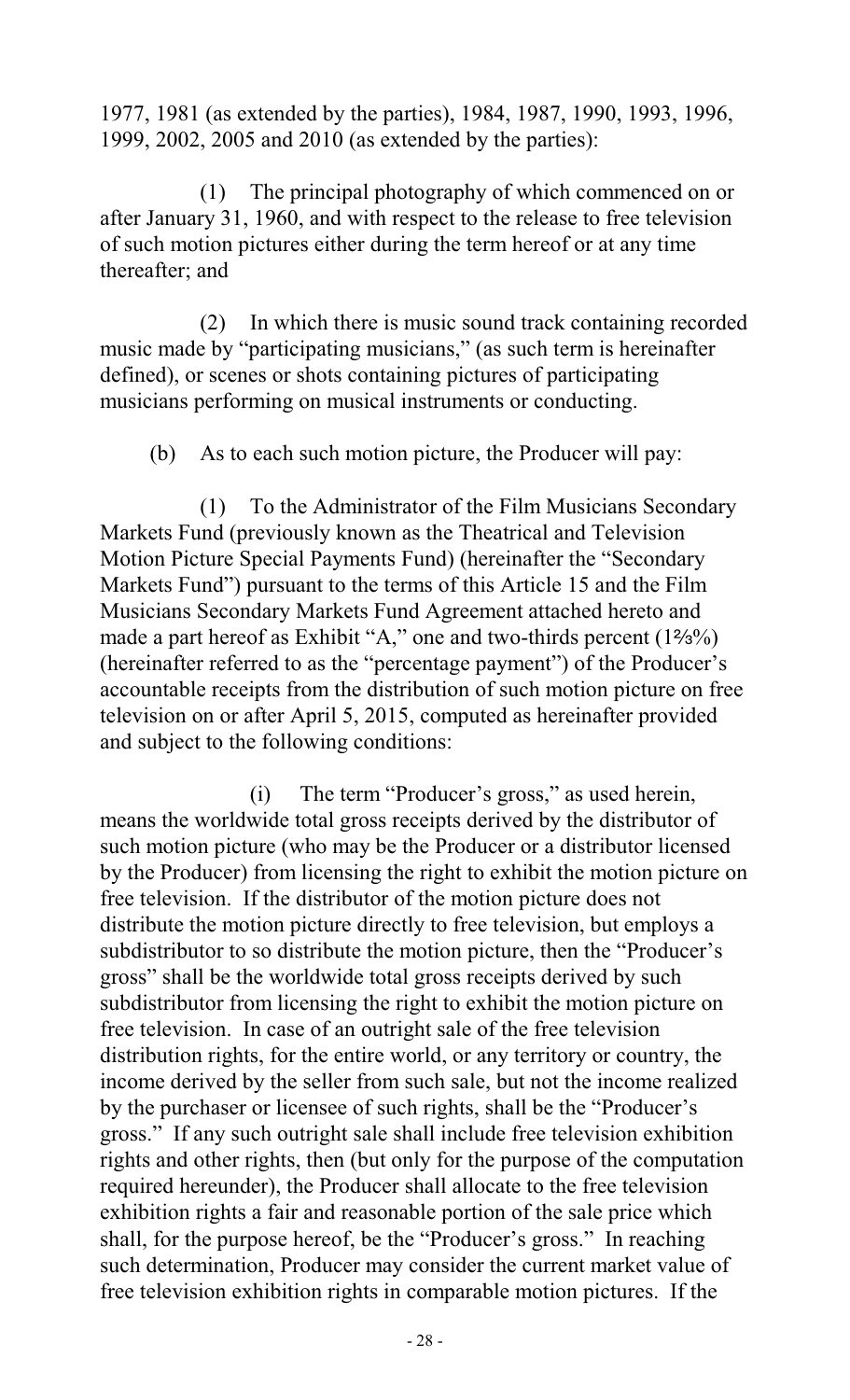Federation shall contend that the amount so allocated was not fair and reasonable, such claim may be determined by submission to arbitration as herein provided; and in the event the Board of Arbitration shall find that such allocation was not reasonable and fair, it shall determine the fair and reasonable amount to be so allocated. If the outright sale includes free television distribution rights to more than one motion picture, Producer shall likewise allocate to each motion picture a fair and reasonable portion of the sales price of the free television rights; and if the Federation contends that such allocation is not fair and reasonable, the question may be determined by submission to arbitration as above provided. If the Board of Arbitration shall find that such allocation was not fair and reasonable, it shall determine the fair and reasonable amount to be so allocated to each motion picture. The price received on the outright sale of only free television distribution rights in a single photoplay shall not be subject to arbitration. Sums paid to any advertising agency in connection with any exhibition of a motion picture on free television shall not be included in Producer's gross.

Monies received from AGICOA for such motion picture shall be included in "Producer's gross," with respect to payments due to the Secondary Markets Fund pursuant to the provisions of Article 15 on or after April 14, 2010.

(ii) The term "accountable receipts," as used herein, means the balance of the Producer's gross after deducting an arbitrary forty percent (40%) of the Producer's gross for distribution fees and expenses; except that in the case of an outright sale of free television distribution rights, there shall be deducted only an arbitrary ten percent (10%) of the Producer's gross for sales commissions and expenses of sale.

(iii) Producer's obligation shall accrue hereunder only after accountable receipts are received by the Producer, but as to foreign receipts, such obligations shall not accrue, nor be included in accountable receipts, until the Producer shall either have the right to freely use such foreign currency, or Producer has the right to transmit to the United States to Producer such foreign currency from the country or territory where it is frozen. If such currency may be utilized or transmitted as aforesaid, it shall be deemed to have been converted to United States dollars at the rate of exchange at which such currency was actually transmitted to the United States as aforesaid or, if not actually transmitted, then at the prevailing free market rate of exchange at the time such right to use or to transmit occurs. Frozen foreign currency shall be deemed to be unblocked on the basis of "first in, first out" unless otherwise allocated by local foreign fiscal authorities. Allocation of such unblocked funds as between revenue which serves as the basis of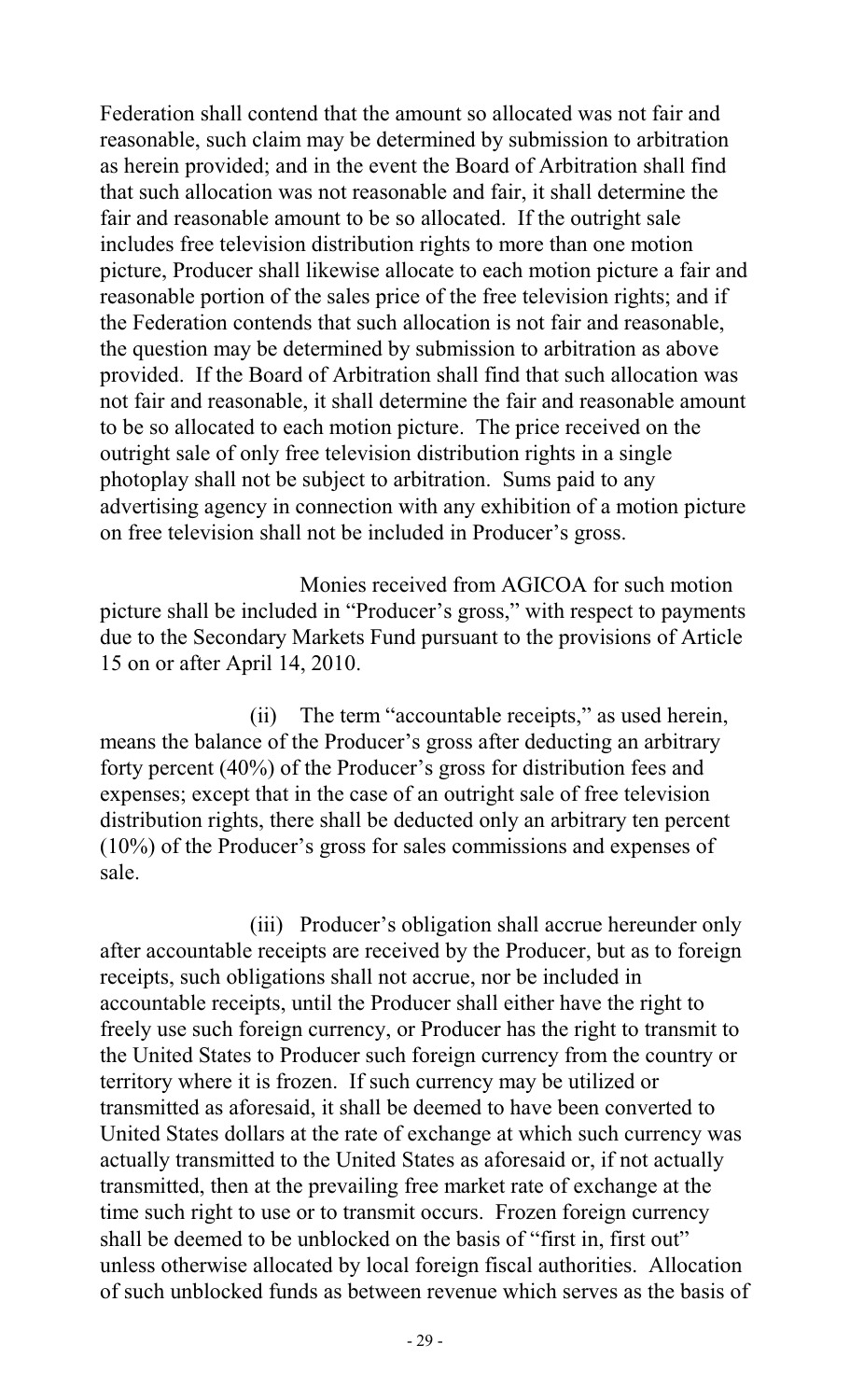determining payments hereunder and other revenue shall be on a proportional basis, subject to different earmarking by local foreign fiscal authorities. Payments of amounts accruing hereunder shall be made quarterly on the basis of quarterly statements, as hereinafter provided. Foreign receipts shall be accounted for in U.S. dollars at the rate of exchange at which such receipts are actually converted and remitted, and should any discounts, taxes, duties or charges be imposed in connection with the receipt or remittance of foreign funds, only so much of such funds as remain thereafter shall be included in accountable receipts. Producer shall not be responsible for loss or diminution of foreign receipts as a result of any matter or thing not reasonably within the control of the Producer. The Federation, Employers' Pension Fund or the Secondary Markets Fund, as the case may be, and the Musicians shall be bound by any arrangements made in good faith by the Producer, or for its account, with respect to the deposit or remittance of foreign revenue. Frozen foreign receipts shall not be considered trust funds and the Producer may freely commingle the same with other funds of the Producer. No sums received by way of deposits or security need be included in Producer's gross until earned, but when the Producer is paid a nonreturnable advance by a distributor, such advance shall be included in the Producer's gross.

A "non-returnable advance" is to be included in "accountable receipts" when the picture is "available" and "identifiable" and the amount of the advance payment is "ascertainable."

The picture is "available" when the first of the following occurs:

(A) The product first may be exhibited or otherwise exploited by a specified method of distribution and in a territory under the terms of the applicable license or distribution agreement, or

(B) It first may be sold or rented by a retailer under the terms of the applicable license or distribution agreement.

The picture is "identifiable" when the Producer first knows or reasonably should have known that a given motion picture is covered by a particular license or distribution agreement for its exploitation in the applicable market.

"ascertainable" if:

The amount of the advance payment is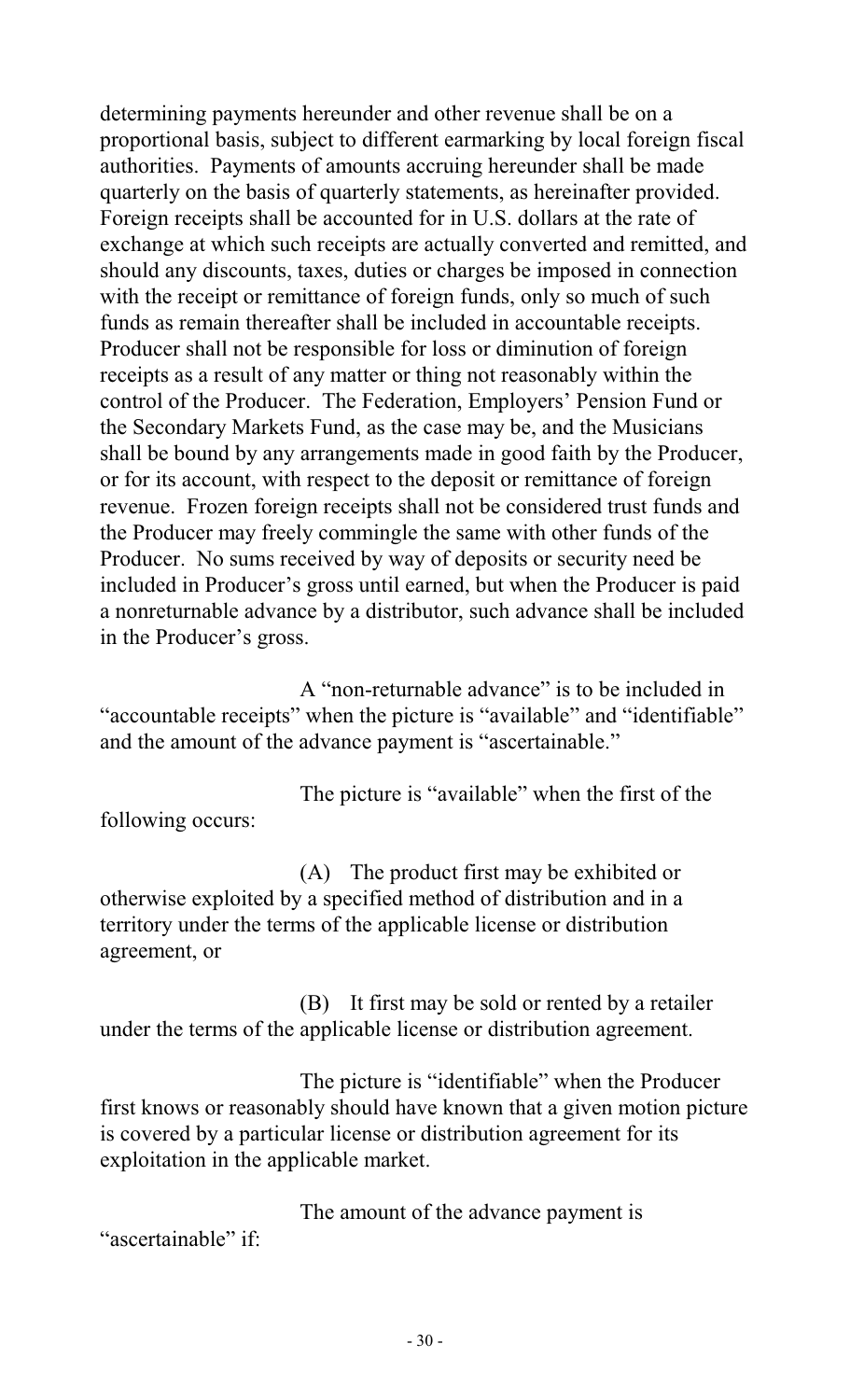(A) the advance is for one motion picture, means of exhibition, and territory, or

(B) the total amount of the advance is for more than one motion picture, means of exhibition and/or territory, in which case the Producer shall fairly and reasonably allocate such advance among the licensed motion pictures, exhibition markets and/or territorial markets. As each of these pictures becomes identifiable and available, the allocated portion of the non-returnable advance is to be included in "Producer's gross" for that quarter. The Producer shall notify the Secondary Markets Fund of its allocation when the report of "Producer's gross," which includes the advance, is to be filed.

If the picture is available in any territory or by any means of exhibition and is identifiable and the amount of the advance is ascertainable, but the Producer does not provide the Secondary Markets Fund with the information required by this Agreement and applicable law, then the advance shall be deemed includable in "accountable receipts" no later than six (6) months after the Producer receives it.

An advance received by a Producer's parent, subsidiary or any other related or affiliated entity or successor-in-interest, or by any other entity to which the advance payment is directed by the Producer or license or distribution agreement, shall be considered as an advance payment received by the Producer.

(iv) If any license or outright sale of exhibition rights to the motion picture on free television includes as a part thereof any filmed commercial or advertising material, the Producer shall be permitted to allocate a reasonable amount (in accordance with then-current standard charges in the industry) to such commercial or advertising material, and the amount so allocated shall not be included in Producer's gross hereunder.

(v) The term "participating musician," as used herein, means a musician who, while in the employ of the Producer (to which employment the provisions of this Agreement apply), participated in the preparation for or the recording of the music sound track for such motion picture or who was photographed in such motion picture as performing on musical instruments or conducting. If payments hereunder are made to the Secondary Markets Fund, there shall be payable to each participating musician that portion of the part of the musician's share of the Secondary Markets Fund which is allocable to such motion picture that the total compensation theretofore paid to such musician for his/her said services in the motion picture in an employment capacity bears to the aggregate total compensation theretofore paid to all participating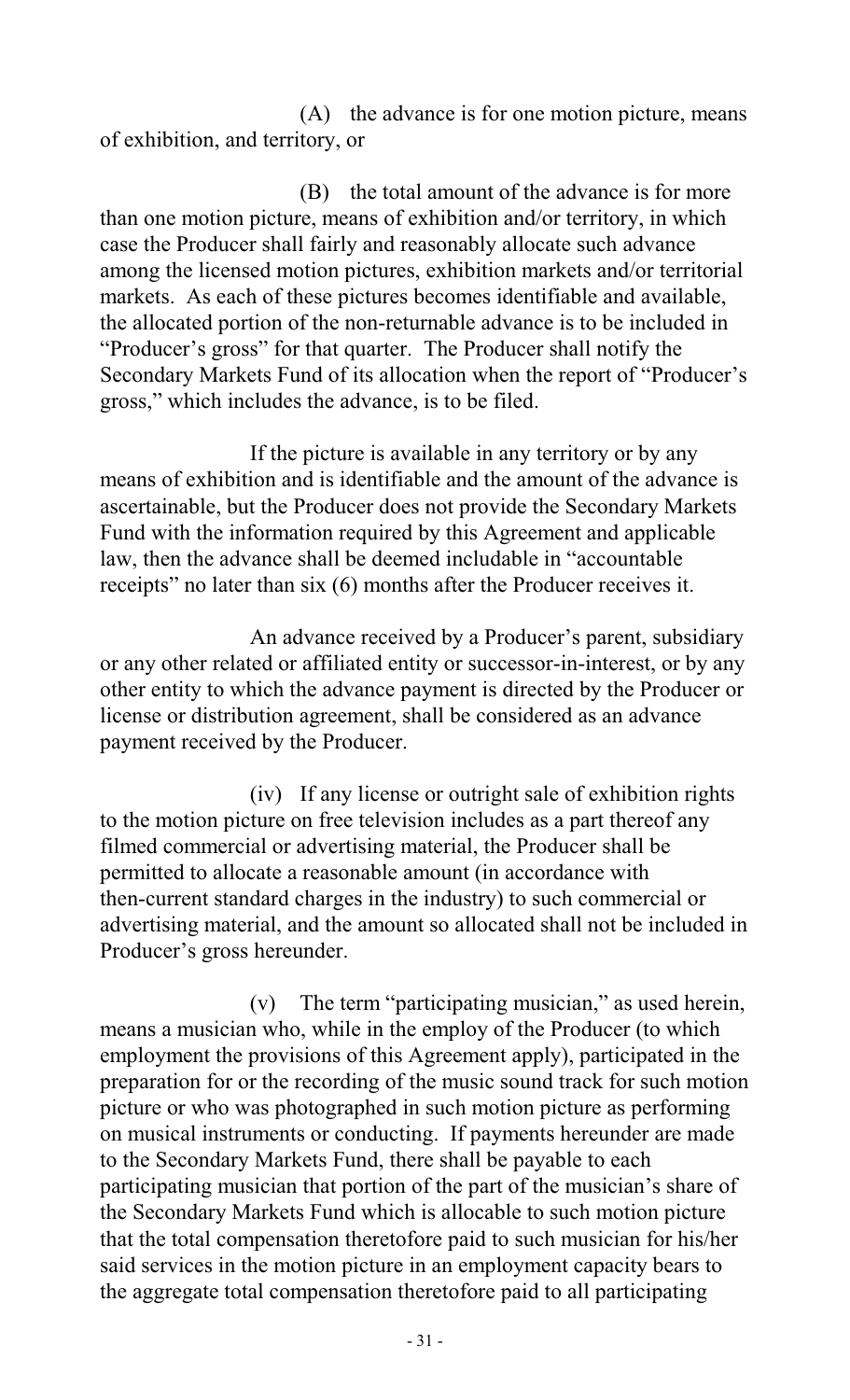musicians for their services in recording or being photographed in the motion picture in an employment capacity.

The term "total compensation," as used herein, means all monies paid to a participating musician for his/her said services, or his/her heirs, executors, administrators or assigns as of a time immediately preceding the close of the annual period covered by the Producer's annual statement involved. The cost of transportation or living expenses paid to or on behalf of musicians shall not be included in "total compensation."

The Oversight Committee and the AFM liaison(s) of the Secondary Markets Fund will meet in advance of the annual distribution of the musicians' share of the Secondary Markets Fund to review and attempt to resolve questions brought to the attention of the Administrator, Oversight Committee and/or AFM liaison(s) of the Secondary Markets Fund concerning the reported compensation for any participating musician(s) in connection with any motion picture. Distributions with respect to any motion picture for which reported compensation is under review as described above shall be suspended until the Secondary Markets Fund determines the extent to which the compensation under review constitutes "total compensation."

The Oversight Committee and the AFM liaison(s) shall endeavor to develop criteria and procedures for determining each participating musician's "total compensation" and *pro rata* share. The Administrator shall implement the agreed-upon criteria and procedures upon agreement by a majority of the members of the Oversight Committee and the AFM liaison(s)."

The Administrator of the Secondary Markets Fund shall make all deductions and withholdings required by law, and shall timely make all such reports and payments to governmental agencies as may be required by law.

(vi) When "participating musicians" have been utilized in creating the music sound track for a motion picture which is scored partially in the United States or Canada and partially outside of the United States and Canada, the percentage payment into the Secondary Markets Fund shall be as follows: the payment shall be prorated by multiplying such percentage payment by a fraction whose numerator consists of the total salaries paid to the musicians employed under the terms of this Agreement and the denominator of which consists of the total salaries paid to all musicians employed in connection with the scoring of such motion picture. The foregoing proration formula shall be subject to the following exceptions: (i) in any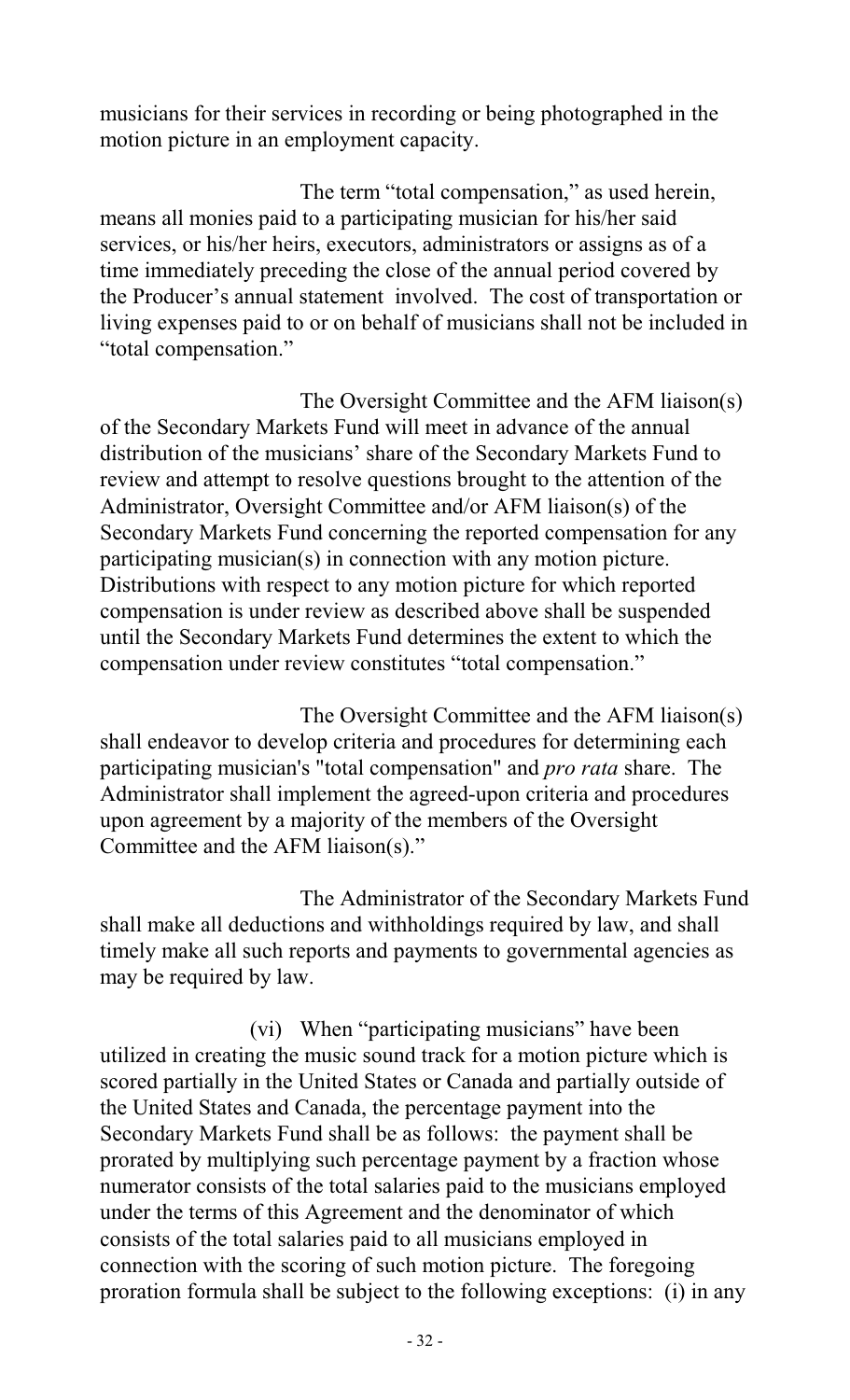instance in which the total salaries paid to musicians employed under this Agreement are less than thirty percent (30%) of the total salaries paid to all musicians employed in connection with the scoring of the motion picture, the Producer shall nevertheless be required to pay thirty percent (30%) of the percentage payment due; and (ii) in any instance in which the total salaries paid to musicians employed under this Agreement total seventy-five percent (75%) or more of the total salaries paid to all musicians employed in connection with the scoring of the motion picture, then the Producer shall be required to make a contribution to the Secondary Markets Fund equal to what the contribution would have been if one hundred percent (100%) of the scoring had taken place in the United States or Canada. The Producer shall provide to the auditors the information necessary to determine the correct *pro rata* payment.\* The Producer will identify a motion picture as subject to this subparagraph (6) at the time of the first payment to the Fund for that motion picture.

(vii) Producer will furnish to the Federation and the Secondary Markets Fund written reports on forms prepared by the Fund, approved by the AMPTP and the Federation, and furnished by the Fund, showing the Producer's gross received from the sale, lease, license and distribution (whether by Producer or a distributor) of each such motion picture on free television. Such reports shall be furnished on a quarterly basis for each calendar year. Concurrently with the furnishing of each such report, the Producer will make the payments shown to be due by such report. All payments shall be made by check payable to the order of and delivered to the Secondary Markets Fund. Each such report shall designate, when known, the title, the production number (if available) and, when applicable, the episode number of the motion picture involved, the name of the production entity (if available), the distributor's name, the distributor's disbursing agent (if applicable), the period covered by the payment and, if receipts from release of the picture to free television are included in the payment, a breakdown of gross receipts attributable to Supplemental Markets and those attributable to free television release. On request, the Producer shall make available to the Federation or the Administrator of the Secondary Markets Fund all accounting statements delivered by a distributor to the Producer, but only insofar as such statements relate to the Producer's gross. The Federation or the Administrator of the Secondary Markets Fund shall have the right, at reasonable times, to examine the books and records of Producer insofar as they relate to the Producer's gross. Producer shall not be required to furnish any report hereunder with

<sup>\*</sup> The foregoing provisions of this subparagraph (6) are without prejudice to the respective positions of the parties as to the meaning of Article 3 ("Scoring in the United States and Canada") of this Agreement.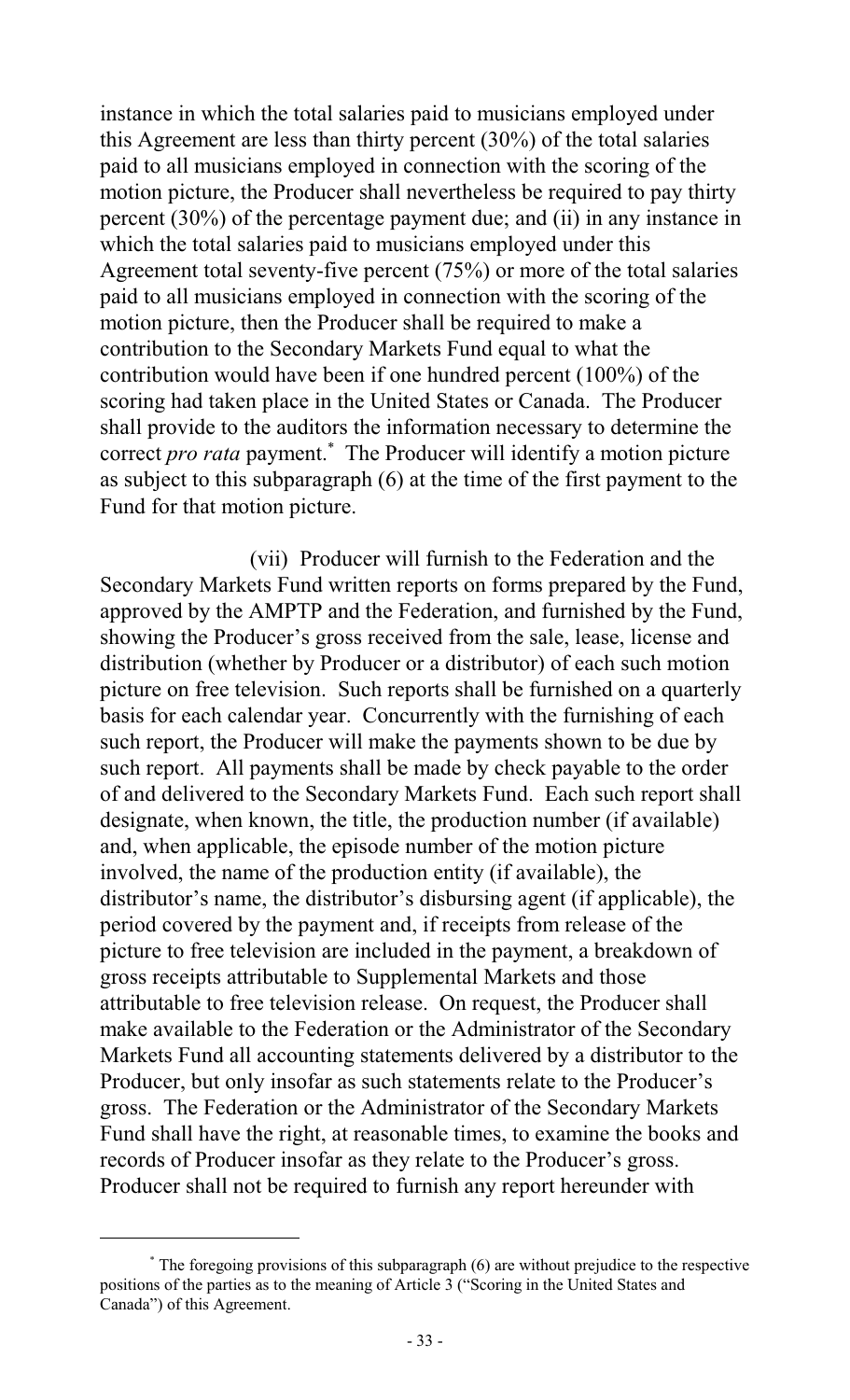respect to the motion picture prior to Producer's receipt of any Producer's gross with respect to the motion picture, or for any reporting period during which no Producer's gross from the motion picture is received by the Producer.

(viii) A Payroll Company that is a party signatory to this Agreement may grant the use of its signatory status on a picture-bypicture basis to any Producer not a party signatory, provided that no session shall be allowed unless an executed Assumption Agreement in the following form has been provided to the Local Union in advance of the session. The leader/contractor shall be responsible for achieving compliance with this requirement.\*

"The undersigned \_\_\_\_ (insert name of Payroll Company) herein for convenience referred to as the 'Payroll Company,' hereby agrees with that picture

 (insert name of non-signatory producer) photoplays covered by this Agreement are subject to the AFM Basic Theatrical Motion Picture Agreement of 2015 and particularly to the provisions of Article 15 thereof relating to payment to the Film Musicians Secondary Markets Fund (hereinafter the "Secondary Markets Fund") on release of a theatrical motion picture photoplay to free television; and said Producer hereby agrees to abide by and perform the provisions of said Basic Agreement. Said Producer also hereby agrees, expressly for the benefit of the Secondary Markets Fund, to make the payments required by Article 15. It is expressly understood and agreed that the rights of any such Producer to exhibit or license the exhibition of such photoplays on free television shall be subject to and conditioned upon the payment to the Secondary Markets Fund as provided in Article 15 of said Basic Agreement and it is further agreed that the Secondary Markets Fund shall be entitled to seek injunctive relief and damages against Producer in the event any such payments are not made.

"The undersigned Producer agrees to keep or have access to complete books and records showing the income derived from the sale, lease, license or distribution of such motion pictures on free television within the entire territory for which Producer is granted such rights and the Federation and the Administrator of the Secondary Markets Fund shall have the right at all reasonable times to examine and inspect such

<sup>\*</sup> The parties shall utilize best efforts to ensure that the leader/contractor complies with this requirement. Failure of the leader/contractor to do so or problems arising in connection therewith shall be referred to the Cooperative Committee for resolution.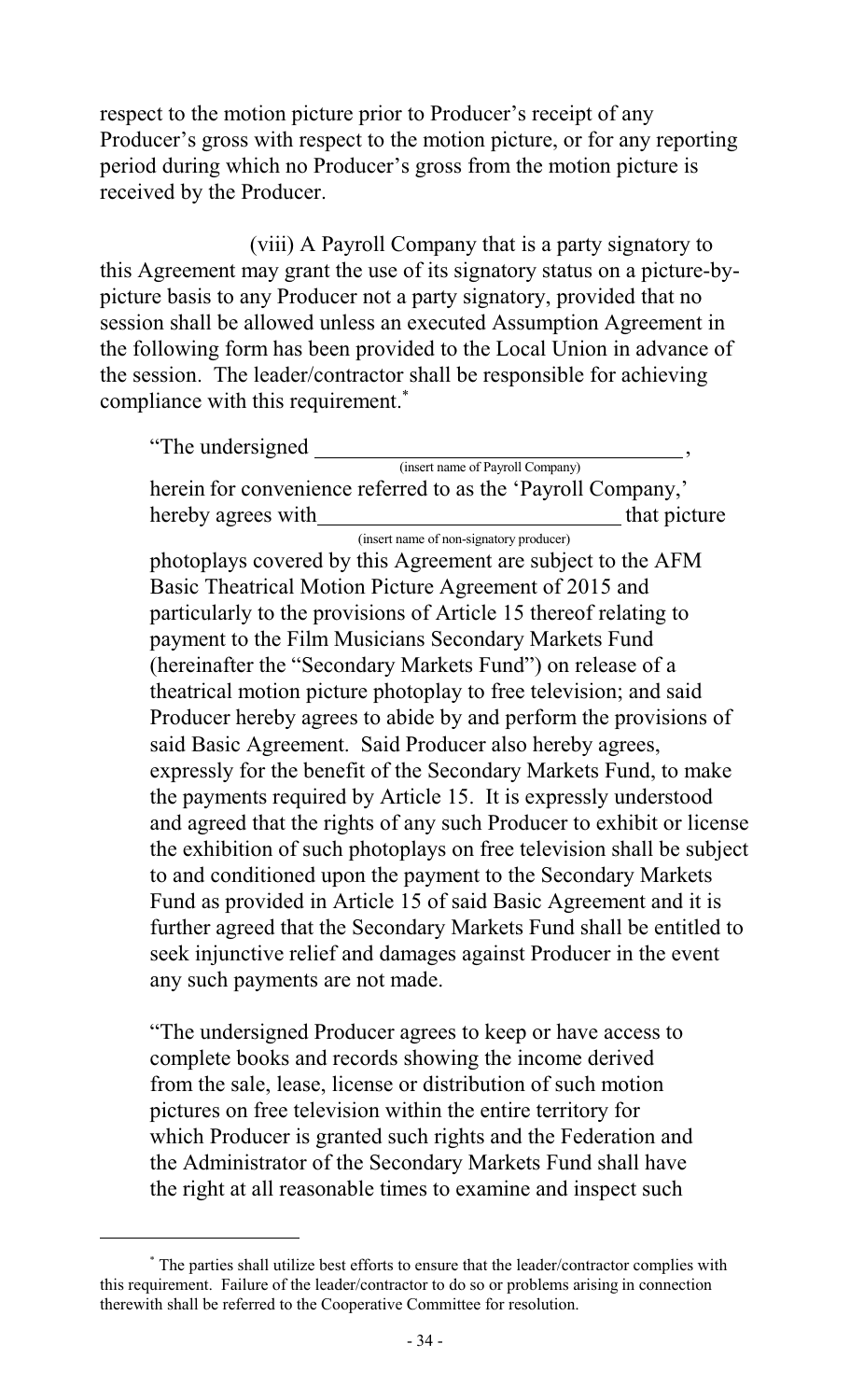books and records. The undersigned shall give the Federation prompt written notice of the date on which each photoplay covered hereby is first telecast in free television. An inadvertent failure to comply with said notice requirements shall not constitute a default by the undersigned Producer provided that such failure is cured promptly after notice thereof from the Federation."

Upon delivery of such Assumption Agreement, the Payroll Company shall not be further liable to the Federation for the keeping of any such records related to or for the payment(s) required based on the exhibition of the motion picture on free television and the Secondary Markets Fund agrees to look exclusively to the Producer who is the party to the Assumption Agreement for the keeping of such books and records, payments and compliance with credit obligations.

(ix) If the Producer shall sell, assign, transfer or otherwise dispose of the distribution rights to such motion picture on free television, or shall license the distribution rights to the motion picture on free television, Producer shall obtain from the buyer, licensee or distributor a separate agreement, made expressly for the benefit of the Secondary Markets Fund, requiring such buyer, licensee or distributor to comply with the provisions of this Article 15. Such Agreement shall be in the following form:

|      | "The undersigned,                                                |
|------|------------------------------------------------------------------|
|      | (insert name of buyer, licensee or distributor)                  |
|      | herein for convenience referred to as the "Buyer," hereby agrees |
| with | that picture photoplays                                          |
|      | (insert name of Producer)                                        |

covered by this Agreement are subject to the AFM Basic Theatrical Agreement of 2015 with respect to the provisions of Article 15 thereof relating to payments to the Film Musicians Secondary Markets Fund (herein referred to as the 'Secondary Markets Fund'), on release of a theatrical motion picture photoplay to free television; and the said Buyer hereby agrees, expressly for the benefit of the Secondary Markets Fund, to make said payments required thereby. It is expressly understood and agreed that the rights of Buyer to exhibit or license the exhibition of such photoplays on free television shall be subject to and conditioned upon the payment to the Secondary Markets Fund as provided in Article 15 of the applicable Basic Agreement, and it is agreed that the Secondary Markets Fund shall be entitled to seek injunctive relief and damages against Buyer in the event such payments are not made.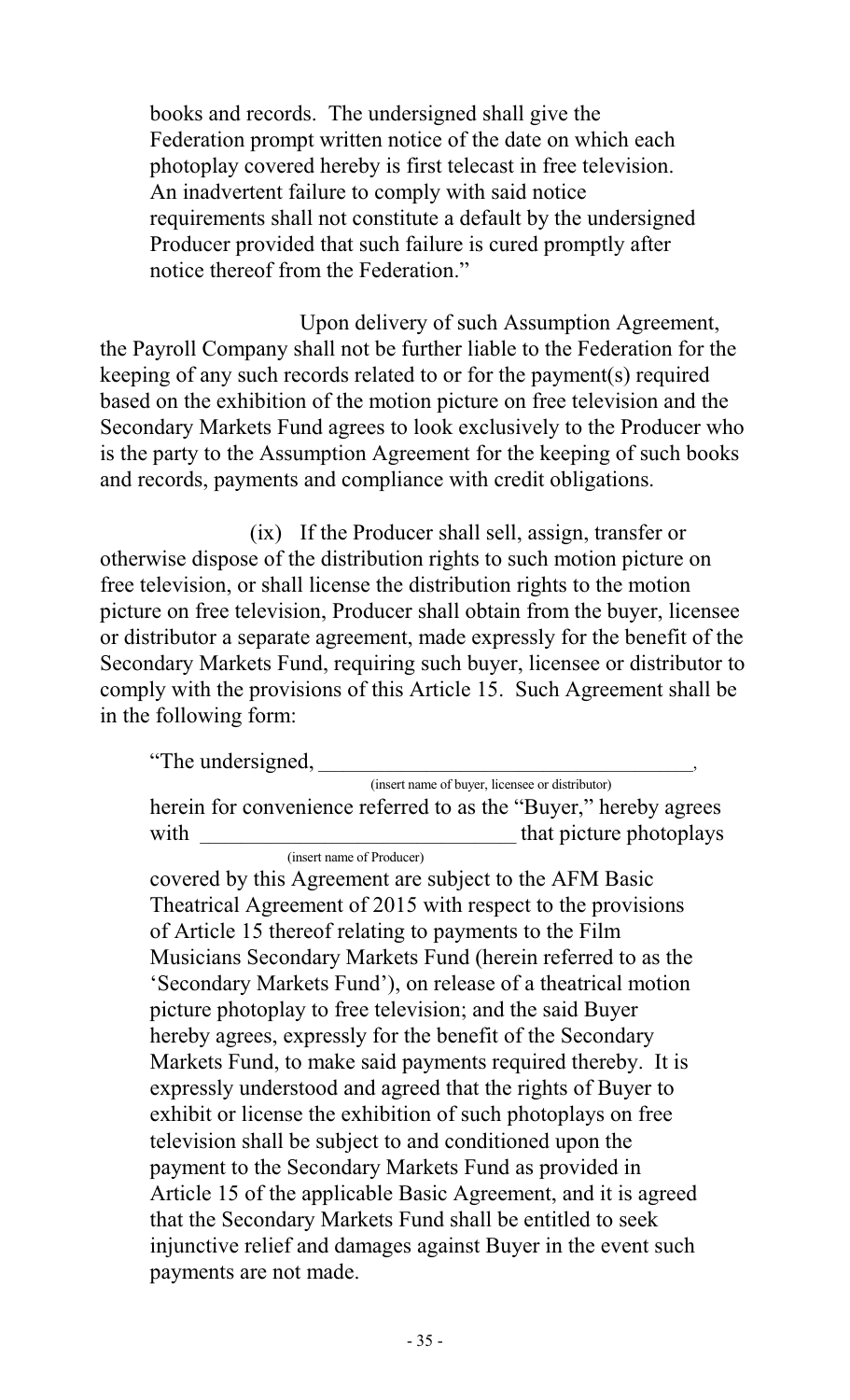"Buyer shall be liable to make the payments described above but only based upon rights actually acquired by Buyer and only for the period it holds such rights.

"The undersigned agrees to keep or have access to complete records showing the income derived from the distribution of such motion pictures on free television within the entire territory for which Buyer is granted such rights and the Federation and/or the Secondary Markets Fund Administrator shall have the right at all reasonable times to inspect such records. The undersigned shall give the Federation prompt written notice of the date on which each photoplay covered hereby is first telecast on free television. An inadvertent failure to comply with said requirement of notice shall not constitute a default by the undersigned hereunder, provided such failure is cured promptly after notice thereof from the Federation.

"Buyer further agrees that in the event of a sale, transfer, license or assignment of the free television distribution rights and/or the Supplemental Markets distribution rights to the above-referenced motion picture, Buyer shall obtain from the purchaser, transferee, licensee or assignee an Assumption Agreement covering the rights disposed of in the form set forth herein and shall provide an executed copy of such Assumption Agreement to the Federation. Upon delivery of such Assumption Agreement, Buyer shall not be further liable to the Federation or the Secondary Markets Fund for the keeping of any records related to or the payments required based upon the rights covered under the Assumption Agreement for the exhibition of the motion picture on free television and/or in Supplemental Markets and both the Federation and the Secondary Markets Fund agree to look exclusively to the purchaser, transferee, licensee or assignee executing such Assumption Agreement for the keeping of such books or records and for making the payments attributable to the rights acquired. In the event Buyer fails to deliver such Assumption Agreement, it shall continue to be liable for the keeping of records and for the payments required for the exhibition of the motion picture on free television and/or in Supplemental Markets."

It is understood that additional provisions may be included in form Assumption Agreements, so long as such additional provision(s) do not vary or alter the terms of the foregoing Assumption Agreement.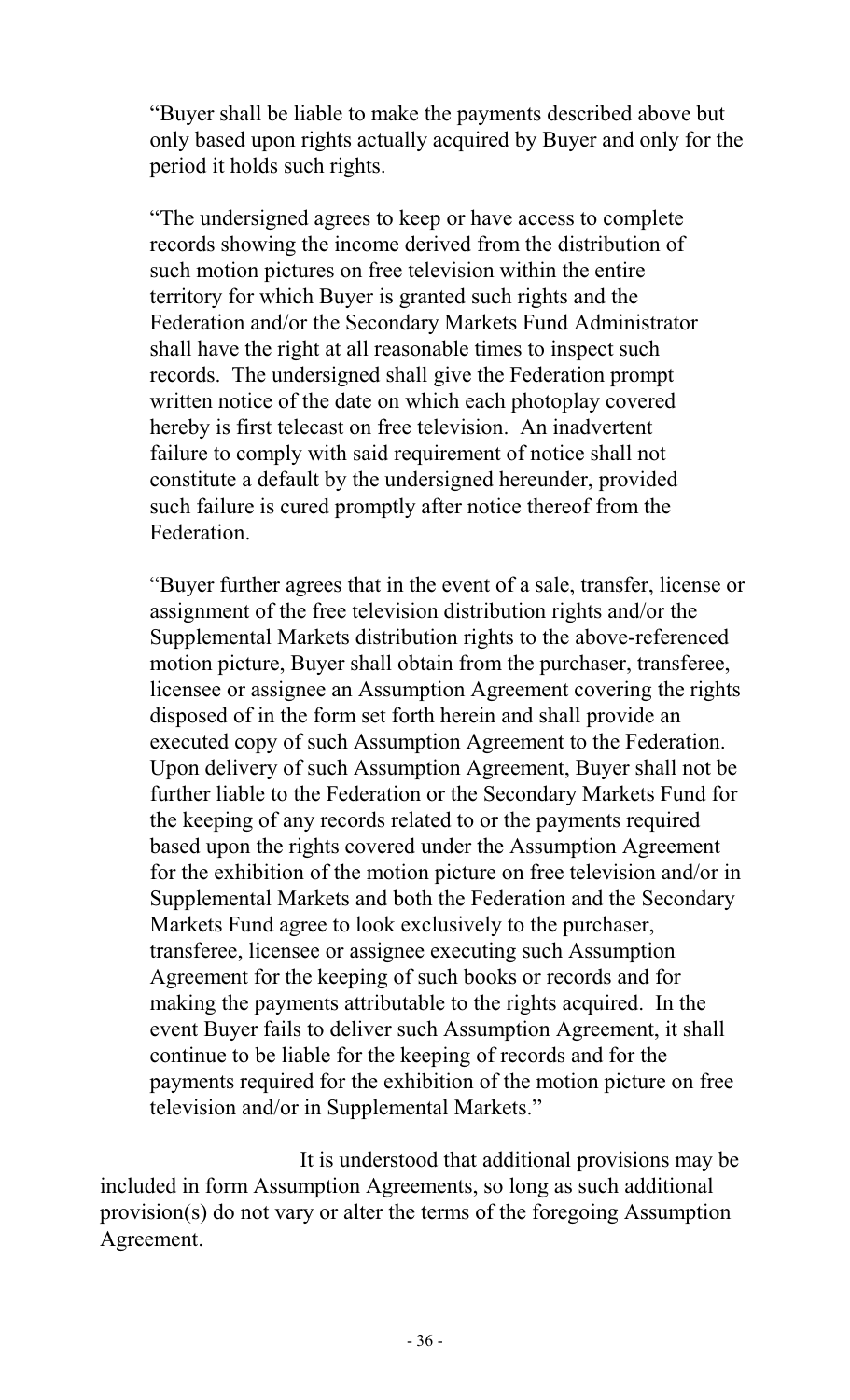Producer agrees to give notice to the Federation within thirty (30) days of each sale, transfer or license of the distribution rights to such a motion picture on free television, with the name and address of the Buyer, assignee or distributor, and to deliver to the Federation an executed copy of each assumption agreement entered into by the Producer. An inadvertent failure on the part of the Producer to comply with any of the provisions of this subparagraph (ix) shall in no event constitute a default by the Producer hereunder or a breach of this Agreement, provided that such failure is cured promptly after notice thereof from the Federation.

Upon delivery of such assumption agreement, Producer, or any subsequent owner obtaining the execution of such an assumption agreement shall not be further liable to the Federation for the keeping of any such records or the payment required hereunder insofar as they relate to the broadcast of the photoplay on free television, and the Secondary Markets Fund agrees to look exclusively to the party last executing such an assumption agreement for the keeping of such records, payment and compliance with credit obligations.

(x) With respect to such motion picture, Producer

agrees either to:

(A) Include in any chattel mortgage, pledge or other lien or security agreement covering the photoplay a provision, made expressly for the benefit of the Secondary Markets Fund, to the effect that the chattel mortgagee, pledgee or lien or security holder agrees that if such mortgage, pledge, lien or security agreement is foreclosed, and such mortgagee, pledgee, lien or security holder thereby obtains title to the photoplay and subsequently exhibits the photoplay on free television, then in such event, after such mortgagee, pledgee, lien or security holder has recouped its loan so secured, plus interest and all costs and expenses incident to foreclosure, such mortgagee, pledgee, lien or security holder will be bound by the provisions of this Article 15 with respect to payments to the Secondary Markets Fund thereafter becoming due and payable hereunder; provided, however, that nothing herein contained shall prevent such mortgagee, pledgee or lien or security holder who has acquired title to the photoplay from thereafter making a sale of the photoplay to a third party free and clear of any limitations or obligations whatsoever. Except as otherwise provided in this subsection (A), the rights of the Secondary Markets Funds hereunder shall be subordinate to the rights of such mortgagee, pledgee, lien or security holder; or

(B) In the alternative, be bound by the provisions of this Article 15 with respect to payments to the Secondary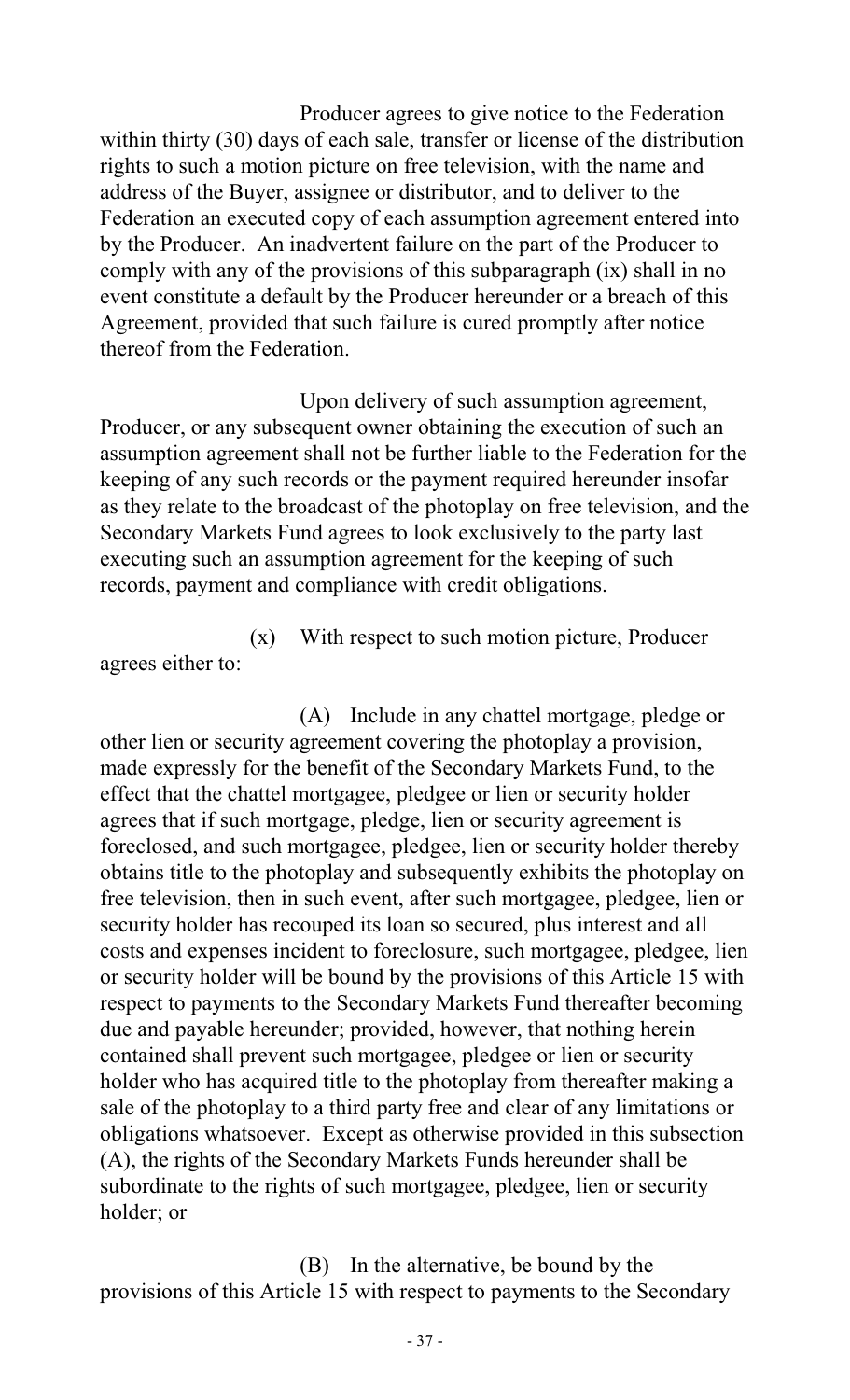Markets Fund, if any, due after such foreclosure shall have been made. In the event Producer elects this alternative, the provisions of subsection (A) above shall be inapplicable, and if the provisions referred to in subsection (A) above are not included in any such chattel mortgage, pledge, lien or security agreement, Producer shall be deemed to have elected the alternative provided for in this subsection (B).

In the event of a foreclosure referred to in subsection (A) above, should the Producer distribute the motion picture for such mortgagee, pledgee, lien or security holder, Producer shall be bound during the period of such distribution by the provisions of this Article 15 with respect to payments due hereunder, to the same extent as the mortgagee, pledgee, lien or security holder under subsection (A) above. Any such payments made by the Producer as the distributor shall be credited against any obligation of the mortgagee, pledgee, lien or security holder that may be due or become due to the Secondary Markets Fund under subsection (i) above; it being understood that the Secondary Markets Fund shall be entitled to such payments but once.

The foregoing provisions of this

subparagraph (x) shall not apply to any photoplay subject to any security instrument in existence on the effective date of this Agreement.

(xi) If, after the effective date of this Agreement, the Producer enters into a contract with a so-called "independent producer" for the production and financing of a theatrical motion picture and the distribution thereof by the Producer, (such contract being hereinafter referred to as an "independent contract"), Producer will include in such independent contract an agreement on the part of the independent producer, expressly for the benefit of the Secondary Markets Fund that the independent producer will pay, in the manner herein provided, the amounts, if any, required to be paid under the provisions of this Article 15 with respect to such motion picture. If such agreement on the part of the independent Producer be not included in any independent contract prior to the exhibition of the motion picture on free television, the Producer shall be liable and responsible for the payments, if any, required to be made under the provisions of this Article 15 with respect to such motion picture. If such agreement on the part of the independent producer is included in the independent contract prior to exhibition of the motion picture on free television, then the Producer shall not be liable or responsible in any manner or to any extent with respect to the motion picture under the provisions of this Article 15. The Producer will notify the Federation of any and all such independent contracts entered into by the Producer.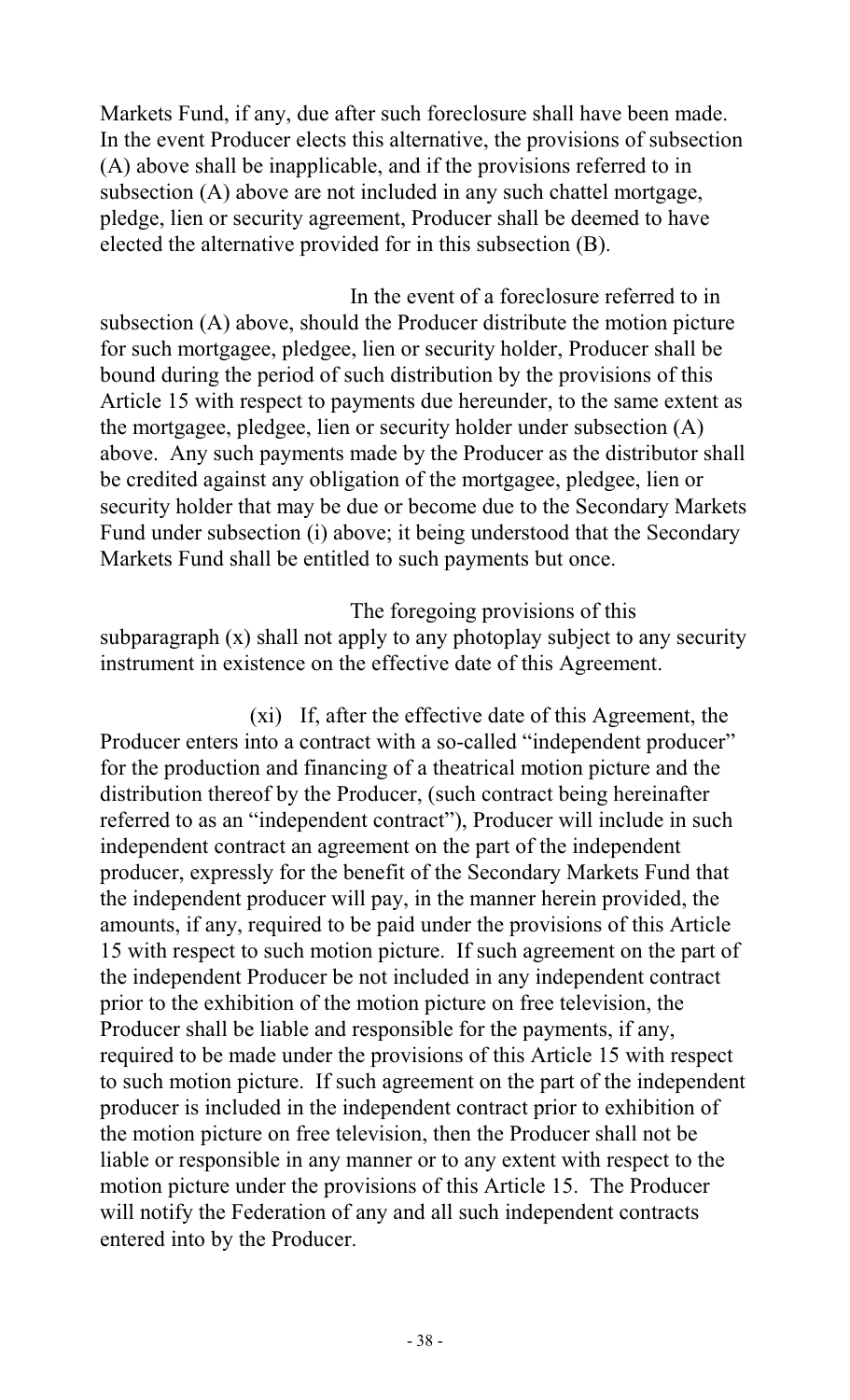(xii) Any payments made by Producer to the Administrator of the Secondary Markets Fund under the provisions of this Article 15 shall be, (subject to Paragraph 2(c) of the Secondary Markets Fund Agreement), to provide for and be payment for said Producer's contribution to the musicians' share of the Secondary Markets Fund (as defined hereinafter) and any employment taxes or insurance premiums which may be owing by said Producer with respect to the distribution of the musicians' share of the Secondary Markets Fund.

(xiii) The musicians' share of the Secondary Markets Fund ("musicians' share of the Fund") shall be an amount equal to the sum of the contribution of the Producer, any investment earnings of the Secondary Markets Fund, and any "unclaimed amounts" as defined in Paragraph 2(g) of the Secondary Markets Fund Agreement, less:

(A) All expenses reasonably incurred in the administration of the Secondary Markets Fund, including the compensation of the Administrator herein provided, and appropriate insurance premiums;

(B) Amounts reasonably reserved by the Administrator as an operating Fund, and for contingencies, and for omission claims; and

(C) An amount (hereinafter referred to as the "Producer's share of the Fund") equal to the total of any social security tax, federal and/or state unemployment insurance tax, other employment taxes, disability insurance premiums, and/or worker's compensation premiums, which may be owing by the Producer, individually or collectively and/or by the Administrator, as employer or employers, with respect to the distribution of the musicians' share of the Secondary Markets Fund.

A committee shall be established to discuss the type of information to be submitted to the Secondary Markets Fund to ensure proper allocation and distribution to participating musicians.

(xiv) The parties have agreed that, in order to assist the Administrator of the Secondary Markets Fund with the information necessary to determine the correct *pro rata* share under Article  $15(b)(1)(iv)$ , the Producer will send a copy of B forms or OMR reports that reflect the total compensation paid to each participating musician employed on each covered motion picture to: (i) the applicable local union when the scoring is done within the jurisdiction of the AFM Locals in Los Angeles, New York, Nashville, Vancouver or Toronto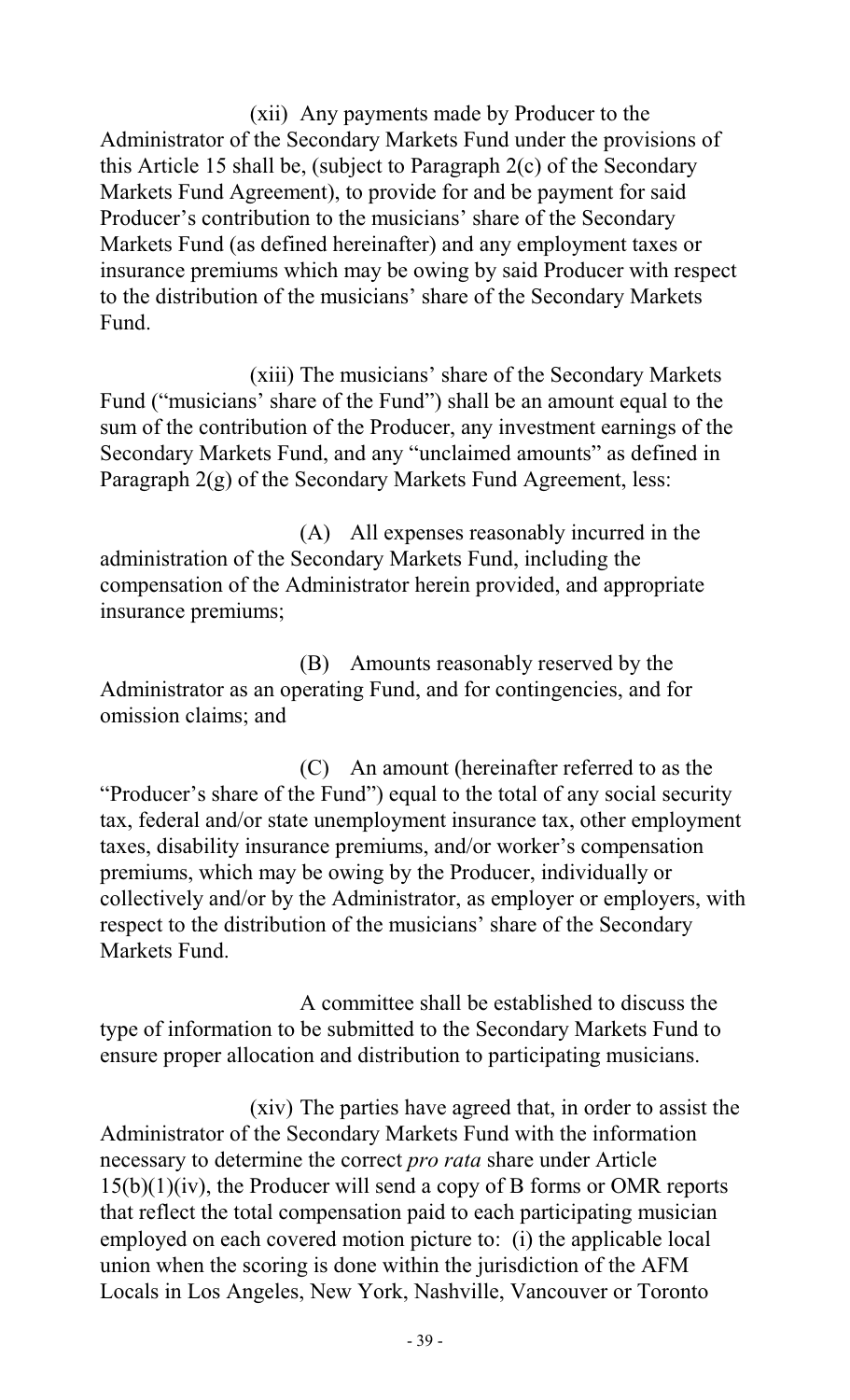(and the local union will, in turn, provide the reports to the Fund); or (ii) in all other cases, to the Secondary Markets Fund. Such reports shall be provided within a reasonable time period following the scoring session.

## **16. SUPPLEMENTAL MARKETS**

(a) The provisions of this Article 16 relate and apply only to theatrical motion pictures produced by Producer during the term hereof and subject to this Agreement:

(1) The principal photography of which commenced on or after July 1, 1971, which motion pictures are, either during the term hereof or at any time thereafter, released in supplemental markets (as defined below); and

(2) In which there is music sound track containing recorded music made by participating musicians (as such term is hereinafter defined) or scenes or shots containing pictures of participating musicians performing on musical instruments or conducting.

(3) Definition

The term "Supplemental Markets," as used in this Agreement, means only: The exhibition of theatrical motion pictures by means of cassettes, (to the limited extent provided in subparagraph (i) of this subparagraph (3)), or Pay Television, as those terms are hereafter defined in subparagraph (3).

(i) Cassettes:

For the purposes of this Article 16, a cassette is any audio-visual device, including without limitation, cassette, cartridge, phonogram or other similar audio-visual device now known or hereafter devised, containing a theatrical motion picture (recorded on film, disc, tapes or other material) and designed for replay on a home-type television screen. The sale or rental of cassettes for replay through a television receiver or comparable device in the home or in closed-circuit use, such as in hotel rooms, constitutes "Supplemental Markets" for the purposes of this provision insofar as cassettes are concerned.

(ii) Pay Television:

The term "pay television," as used in this Article, shall mean exhibition of theatrical motion pictures on a television screen by means of telecast, cable, closed-circuit, satellite to home or CATV,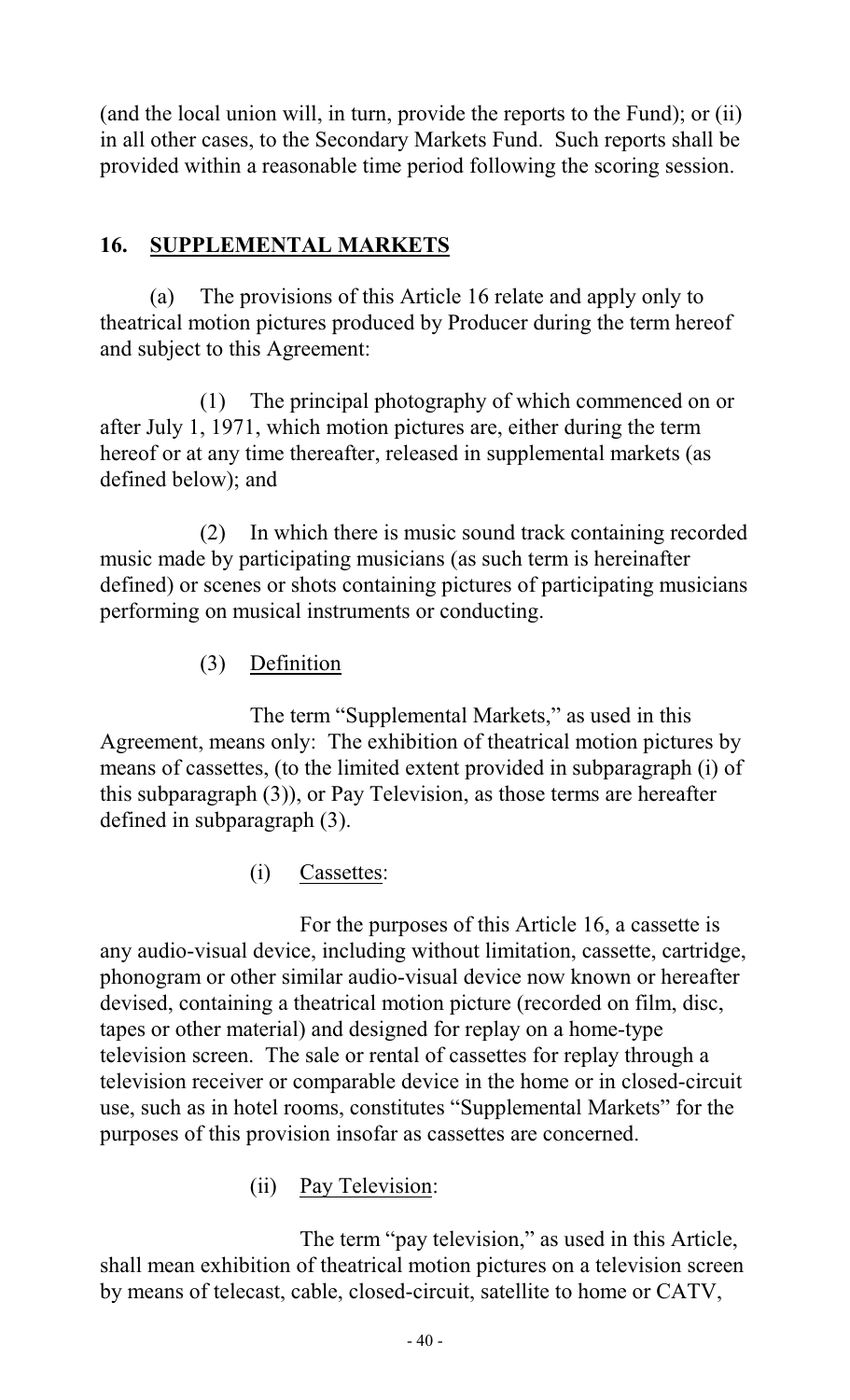where substantially all systems to which the program is licensed meet the following tests:

(A) a separate channel is provided for which the subscriber pays a separate fee (which fee is a major charge relative to other charges made to the subscriber) for that channel;

#### and/or

(B) the subscriber pays for the motion picture or motion pictures selected (except that a motion picture or motion pictures selected for which only a token charge is made shall not be considered pay television);

#### and/or

(C) the subscriber pays a fee for an encoded telecast, which fee is a major charge relative to other fees paid for encoded telecasts.

The foregoing tests cover those types of services and systems which exist in the industry today and are commonly understood in the industry today to be pay television services or systems.

The term "pay television," as used in this Article, shall also include the exhibition of theatrical motion pictures through a television receiver or comparable device by means of a telecast, cable, closed-circuit, satellite or CATV for which the viewing audience (whether by the individual viewer or by the hotel, motel, hospital or other accommodation where the viewer is) pays to receive the program by making a separate payment for such specific program. Exhibition in theatres or comparable places by such means is theatrical exhibition and shall not be considered pay television.

The term Supplemental Markets does not include the exhibition of a theatrical motion picture by cassette or otherwise over a television broadcast station or in theatrical exhibition and, for this purpose, "theatrical exhibition" includes the educational market, the exhibition of theatrical motion pictures on any commercial carrier (referred to herein as "in-flight"), such as commercial airlines, trains, ships and buses, and other uses which have been traditionally considered theatrical exhibition of theatrical motion pictures, other than the specific home use hereinabove defined as the "Supplemental Market" for cassettes.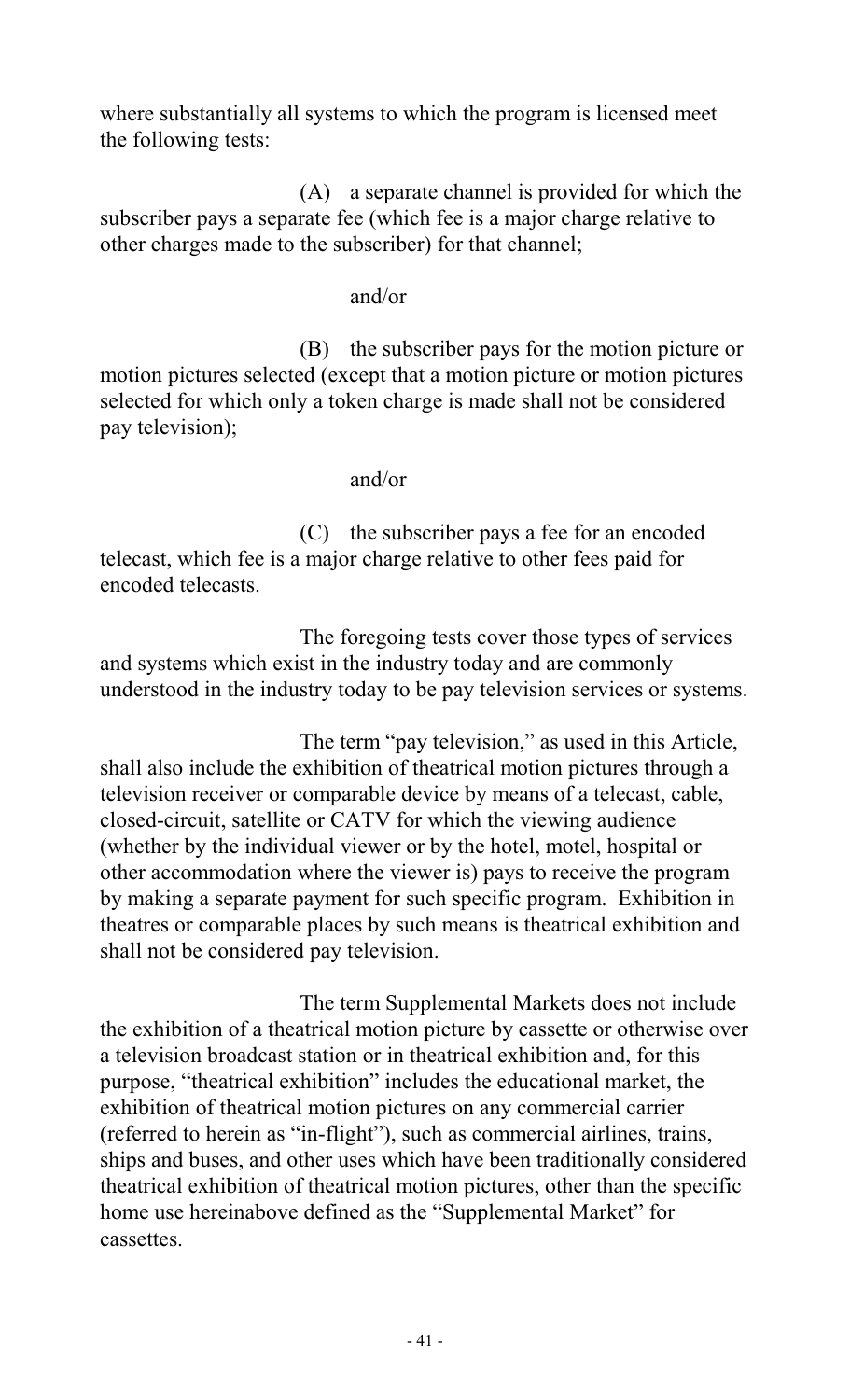Whenever reference is made in this Article to pay television, such reference shall be deemed to include only those uses of motion pictures as to which a charge is actually made to the subscriber for the program viewed, or when the subscriber has the option, by additional payment, to receive special programming over one or more special channels. When no program charge or special channel charge is made to the subscriber in addition to the general charge, the transmission of theatrical motion pictures by the CATV facility, including programming originated by the CATV facility, is free television exhibition for the purposes of this Agreement, and such exhibition shall not be considered Supplemental Markets exhibition.

The Producers have agreed to the inclusion of pay television in the "Supplemental Markets" because, under the present pattern of distribution of theatrical motion pictures, pay television is supplemental to the primary market. The Producers reserve the right in future negotiations to contend that the pattern of release has changed so that pay television is no longer a Supplemental Market, but constitutes or is a part of the primary market of distribution of theatrical motion pictures, and that therefore no additional payment pursuant to this Article 16 should be made with respect to the release of theatrical motion pictures (including those covered by this Agreement) in said markets. Nothing herein shall limit the scope of negotiations on said subject.

(b) As to each such theatrical motion picture, the Producer will pay:

(1) To the Administrator of the Film Musicians Secondary Markets Fund, pursuant to the terms of this Article 16 and the Film Musicians Secondary Markets Fund Agreement attached hereto and made a part hereof as Exhibit "A," one percent (1%) (hereinafter referred to as the "percentage payment") of the "Producer's gross" derived from the distribution of such motion picture in Supplemental Markets, computed as hereinafter provided and subject to the following conditions:

(i) Producer's Gross

(A) (1) For purposes of calculating Supplemental Market fees due under this Article 16 arising from the distribution of theatrical motion pictures to "pay television," as defined above, the term "Producer's gross" shall mean the worldwide total gross receipts derived by the distributor of such motion picture (who may be the Producer or a distributor licensed by the Producer) from licensing the right to exhibit such picture on "pay television," as defined above, and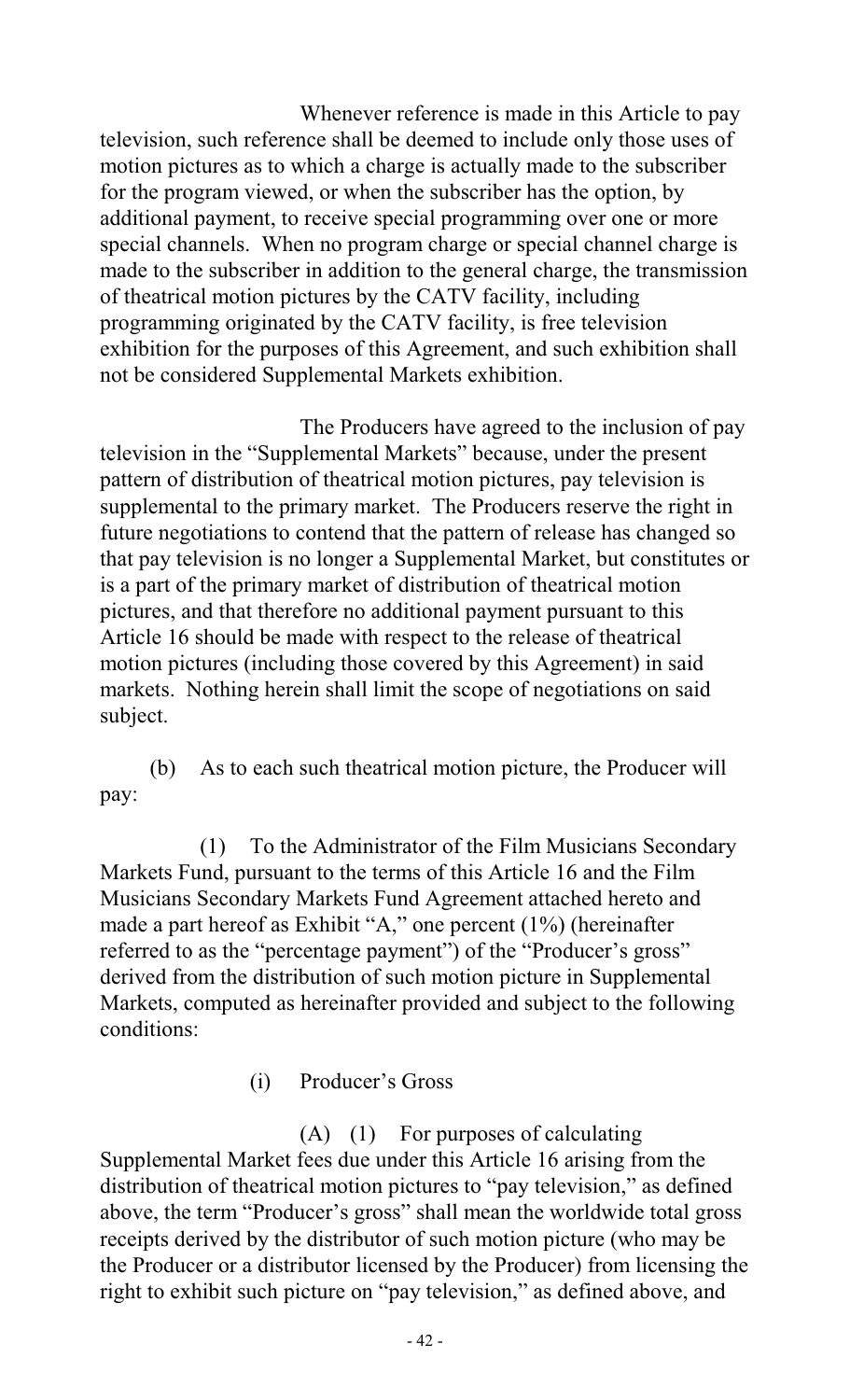including, in the case of a "foreign territorial sale" by the Producer, the income received from such sale by Producer, but not the income received by "purchaser" or the "licensee."

If the distributor of such picture does not distribute such picture directly to pay television, but employs a subdistributor to so distribute such picture, then the "Producer's gross" shall be the worldwide total gross receipts derived by such subdistributor from licensing the right to exhibit such picture on pay television. In case of an outright sale of the pay television distribution rights for the entire world, or any territory or country, the income derived by the seller from such sale, but not the income realized by the purchaser or licensee of such rights, shall be the "Producer's gross." If any such outright sale shall include pay television exhibition rights and other rights, then (but only for the purpose of the computation required hereunder) the Producer shall allocate to the pay television exhibition rights a fair and reasonable portion of the sales price which shall, for the purpose hereof, be the "Producer's gross." In reaching this determination, Producer may consider the current market value of pay television exhibition rights in comparable motion pictures.

(2) For purposes of calculating Supplemental Markets fees due under this Article 16 arising from the distribution of theatrical motion pictures on "cassettes," as defined above, the term "Producer's gross" is defined as follows:

(a) If the Producer is the Distributor or the Distributor is owned by or affiliated with the Producer, the "Producer's gross" derived from the distribution of such picture by "cassettes" shall be twenty percent (20%) of the worldwide wholesale receipts derived by the Distributor. In such cases, if the Distributor is also the retailer, a reasonable allocation of the retail gross receipts shall be made as between the Distributor as distributor and the Distributor as retailer, and twenty percent (20%) of the former only shall be deemed to be "Producer's gross." The reasonableness of such allocation shall be subject to arbitration and, in such arbitration, generally prevailing trade practices in the cassette industry with respect to dealings between non-related companies shall be relevant evidence.

(b) If the Distributor is not the Producer and is not owned by or affiliated with the Producer, the "Producer's gross" shall be one hundred percent (100%) of the fees received by the Producer from licensing the right to distribute such picture by cassette.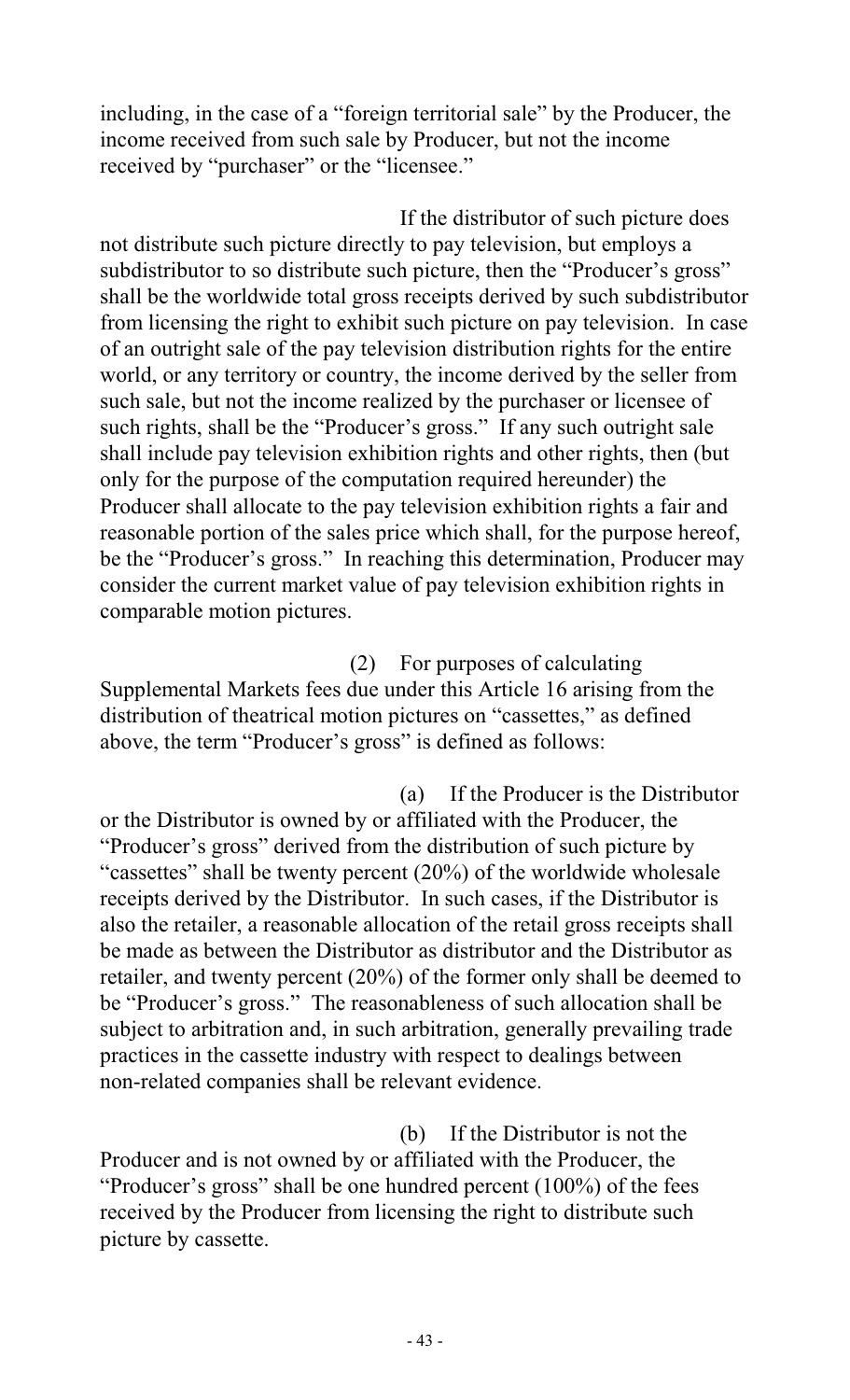(B) The "Producer's gross" shall not include:

(1) Sums realized or held by way of deposit as security, until and unless earned, other than such sums as are non-returnable;

(2) Rebates, credits or repayments for cassettes returned (and, in this connection, the Producer shall have the right to set up a reasonable reserve for returns);

(3) Sums required to be paid or withheld as taxes, in the nature of turnover taxes, sales taxes or similar taxes based on the actual receipts of such motion picture or on any monies to be remitted to or by the Producer, but there shall not be excluded from Producer's gross any net income tax, franchise tax or excess profit tax or similar tax payable by the Producer or such Distributor on its net income or for the privilege of doing business;

(4) Frozen foreign currency until the Producer shall either have the right to freely use such foreign currency, or Producer has the right to transmit to the United States to Producer such foreign currency from the country or territory where it is frozen. If such currency may be utilized or transmitted as aforesaid, it shall be deemed to have been converted to United States dollars at the rate of exchange at which such currency was actually transmitted to the United States as aforesaid or, if not actually transmitted, then at the prevailing free market rate of exchange at the time such right to use or to transmit occurs. Frozen foreign currency shall be deemed to be unblocked on the basis of "first in, first out" unless otherwise allocated by local foreign fiscal authorities. Allocation of such unblocked funds as between revenue which serves as the basis of determining payments hereunder and other revenue shall be on a proportional basis, subject to different earmarking by local foreign fiscal authorities;

(5) Sums paid to any advertising agency in connection with any exhibition of a motion picture in Supplemental Markets.

(C) Such gross income realized in foreign currency in any reporting period required hereunder shall be deemed to be converted to United States dollars at the prevailing market rate of exchange at the close of such reporting period, except that when such gross income has actually been transmitted to the United States, it shall be deemed converted to United States dollars at the rate of exchange at which such foreign currency was actually so transmitted.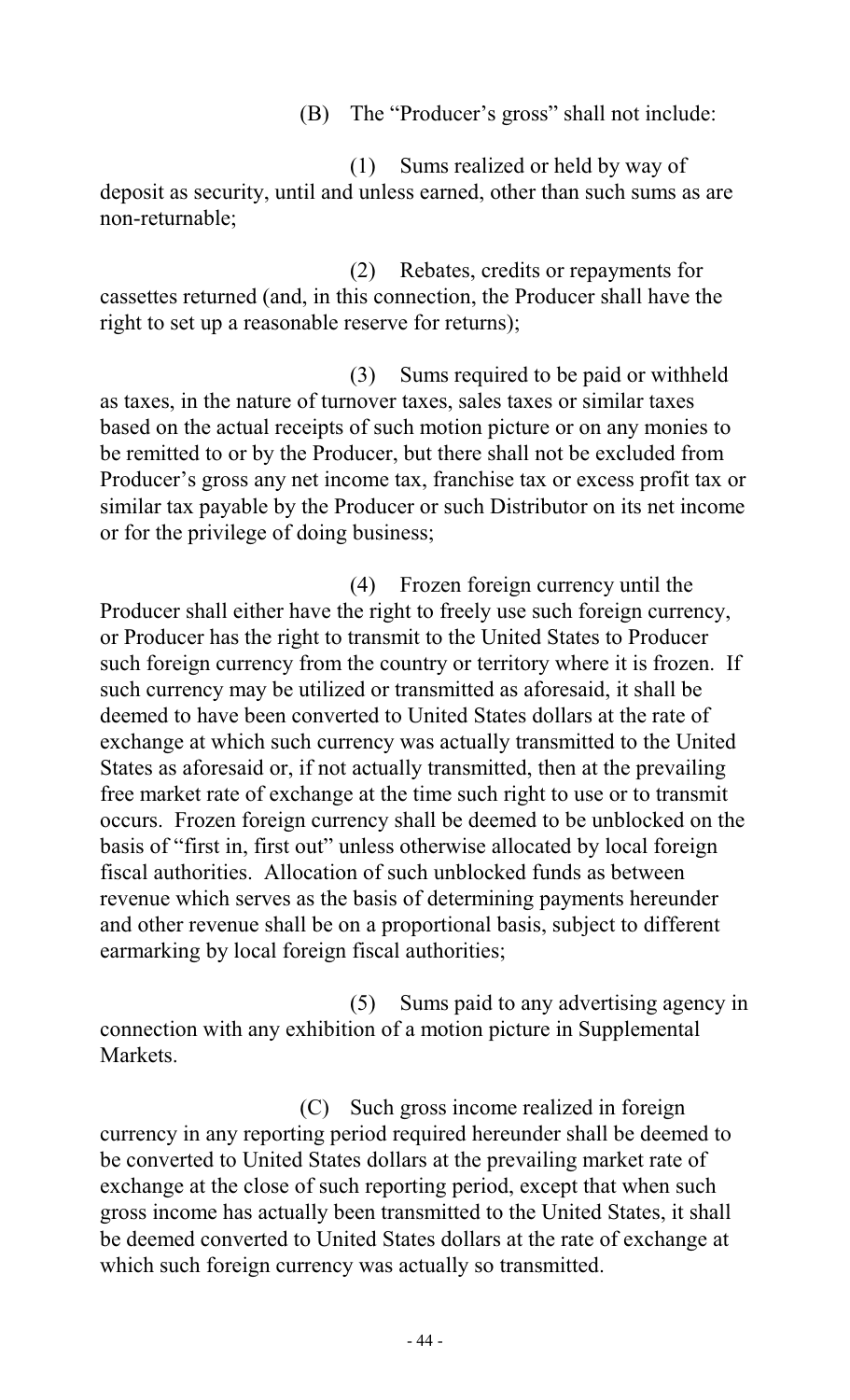### (D) Allocation of Producer's Gross

If any agreement for distribution in the Supplemental Market includes more than one theatrical motion picture, or includes both Supplemental Market rights and other rights, the Producer shall make a reasonable allocation for the purpose of determining payments due hereunder. If the Federation contends that such allocation is not reasonable, then such claim shall be submitted to arbitration.

(ii) Producer's obligation shall accrue hereunder only after Producer's gross is received by the Producer. Payments of amounts accruing hereunder shall be made annually on the basis of annual statements, as hereinafter provided. Should any discounts, taxes, duties or charges be imposed in connection with the receipt or remittance of foreign funds, only so much of such funds as remain thereafter shall be included in Producer's gross. Producer shall not be responsible for loss or diminution of foreign receipts as a result of any matter or thing not reasonably within the control of the Producer. The Federation, the Secondary Markets Fund and the musicians shall be bound by any arrangements made in good faith by the Producer, or for its account, with respect to the deposit or remittance of foreign revenue. Frozen foreign receipts shall not be considered trust funds and the Producer may freely commingle the same with other funds of the Producer.

A "non-returnable advance" is to be included in "Producer's gross" when the picture is "available" and "identifiable" and the amount of the advance payment is "ascertainable."

The picture is "available" when the first of the following occurs:

(A) The product first may be exhibited or otherwise exploited by a specified method of distribution and in a territory under the terms of the applicable license or distribution agreement, or

(B) It first may be sold or rented by a retailer under the terms of the applicable license or distribution agreement.

The picture is "identifiable" when the Producer first knows or reasonably should have known that a given motion picture is covered by a particular license or distribution agreement for its exploitation in the applicable market.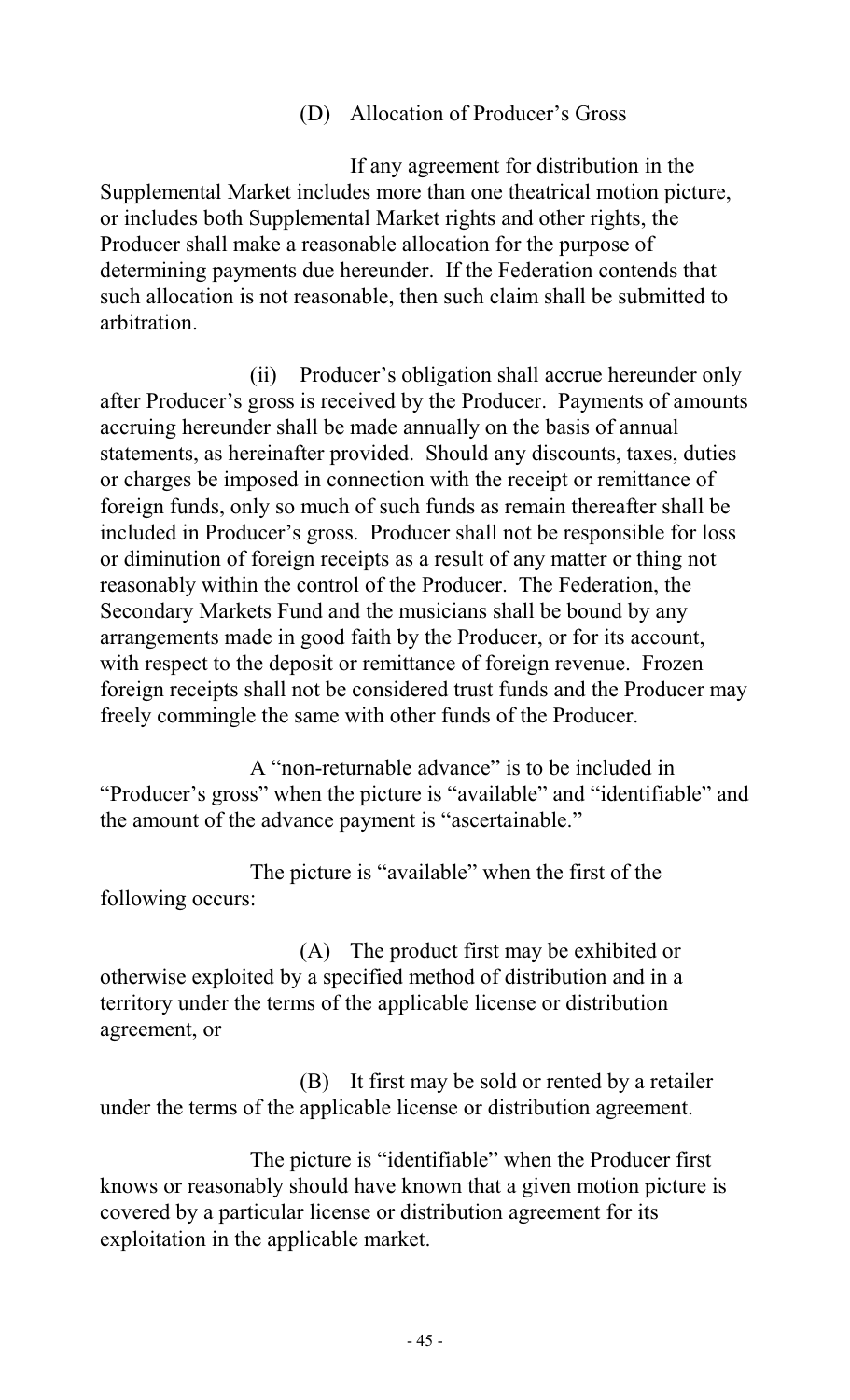The amount of the advance payment is "ascertainable"

(A) the advance is for one motion picture, means of exhibition, and territory, or

(B) the total amount of the advance is for more than one motion picture, means of exhibition and/or territory, in which case the Producer shall fairly and reasonably allocate such advance among the licensed motion pictures, exhibition markets and/or territorial markets. As each of these pictures becomes identifiable and available, the allocated portion of the non-returnable advance is to be included in "Producer's gross" for that quarter. The Producer shall notify the Secondary Markets Fund of its allocation when the report of "Producer's gross," which includes the advance, is filed.

If the picture is available in any territory or by any means of exhibition and is identifiable and the amount of the advance is ascertainable, but the Producer does not provide the Secondary Markets Fund with the information required by this Agreement and applicable law, then the advance shall be deemed includable in "Producer's gross" no later than six (6) months after the Producer receives it.

An advance received by a Producer's parent, subsidiary or any other related or affiliated entity or successor-in-interest, or by any other entity to which the advance payment is directed by the Producer or license or distribution agreement, shall be considered as an advance payment received by the Producer.

(iii) If any license or outright sale of exhibition rights to the motion picture in Supplemental Markets includes as a part thereof any filmed commercial or advertising material, the Producer shall be permitted to allocate a reasonable amount (in accordance with then current standard charges in the industry) to such commercial or advertising material, and the amount so allocated shall not be included in Producer's gross hereunder.

(iv) The term "participating musician," as used herein, means a musician who, while in the employ of the Producer (to which employment the provisions of this Agreement apply), participated in the preparation for or the recording of the music sound track for such motion picture or who was photographed in such motion picture as performing on musical instruments or conducting. If payments hereunder are made to the Secondary Markets Fund, there shall be payable to each participating musician that portion of the part of the musicians' share of the Secondary Markets Fund which is allocable to such motion picture

if: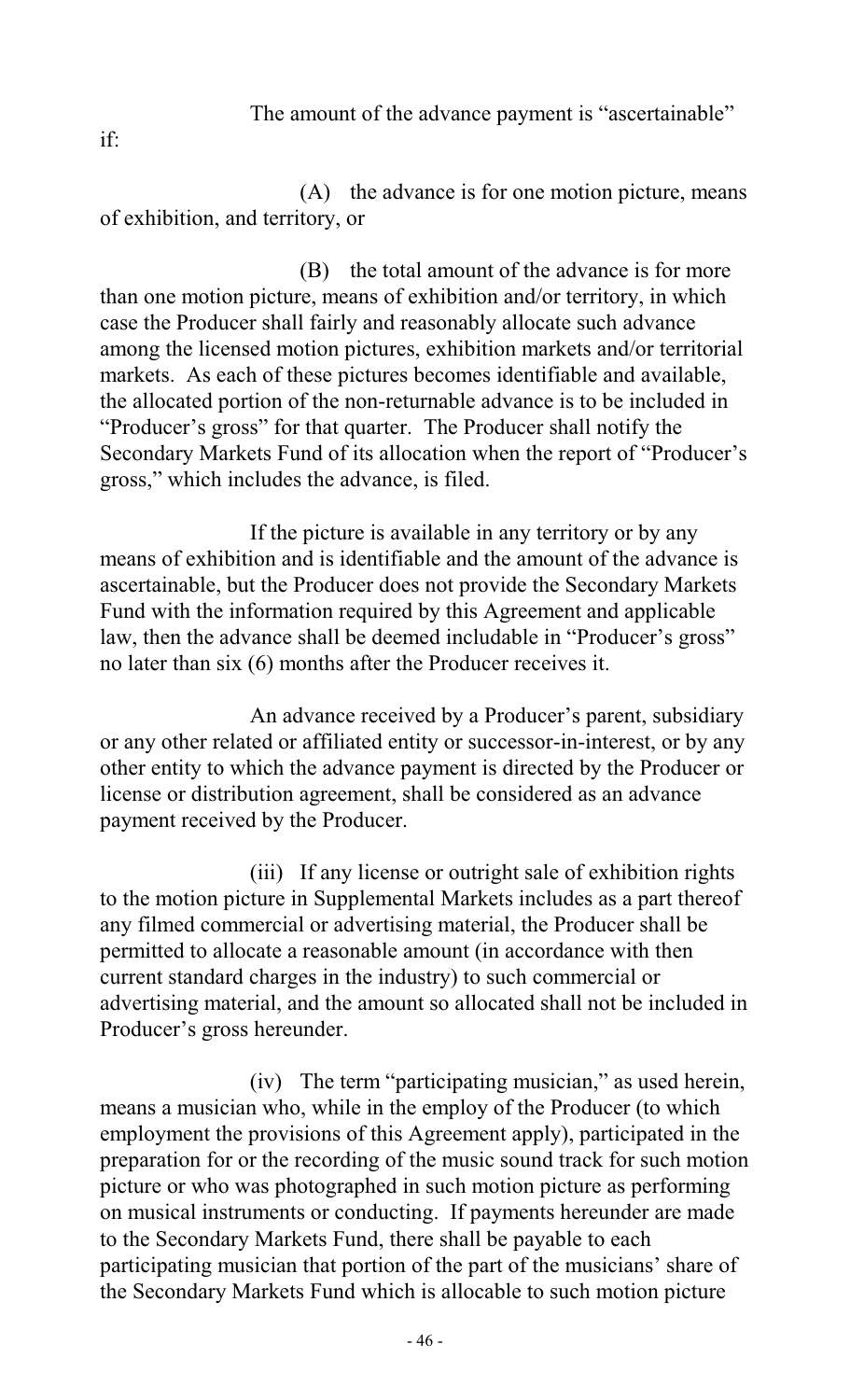that the total compensation theretofore paid to such musician for his/her said services in the motion picture in an employment capacity bears to the aggregate total compensation theretofore paid to all participating musicians for their services in recording or being photographed in the motion picture in an employment capacity. The term "total compensation," as used herein, means all monies paid to a participating musician for his/her said services, or his/her heirs, executors, administrators or assigns, as of a time immediately preceding the close of the annual period covered by the Producer's annual statement involved. The cost of transportation or living expenses paid to or on behalf of musicians shall not be included in "total compensation."

The Oversight Committee and the AFM liaison(s) of the Secondary Markets Fund will meet in advance of the annual distribution of the musicians' share of the Secondary Markets Fund to review and attempt to resolve questions brought to the attention of the Administrator, Oversight Committee and/or AFM liaison(s) of the Secondary Markets Fund concerning the reported compensation for any participating musician(s) in connection with any motion picture. Distributions with respect to any motion picture for which reported compensation is under review as described above shall be suspended until the Secondary Markets Fund determines the extent to which the compensation under review constitutes "total compensation."

The Oversight Committee and the AFM liaison(s) shall endeavor to develop criteria and procedures for determining each participating musician's "total compensation" and *pro rata* share. The Administrator shall implement the agreed-upon criteria and procedures upon agreement by a majority of the members of the Oversight Committee and the AFM liaison(s).

(v) When "participating musicians" have been utilized in creating the music sound track for a motion picture which is scored partially in the United States or Canada and partially outside of the United States and Canada, the percentage payment into the Secondary Markets Fund shall be as follows: the payment shall be prorated by multiplying such percentage payment by a fraction whose numerator consists of the total salaries paid to the musicians employed under the terms of this Agreement and the denominator of which consists of the total salaries paid to all musicians employed in connection with the scoring of such motion picture. The foregoing proration formula shall be subject to the following exceptions: (A) in any instance in which the total salaries paid to musicians employed under this Agreement are less than thirty percent (30%) of the total salaries paid to all musicians employed in connection with the scoring of the motion picture, the Producer shall nevertheless be required to pay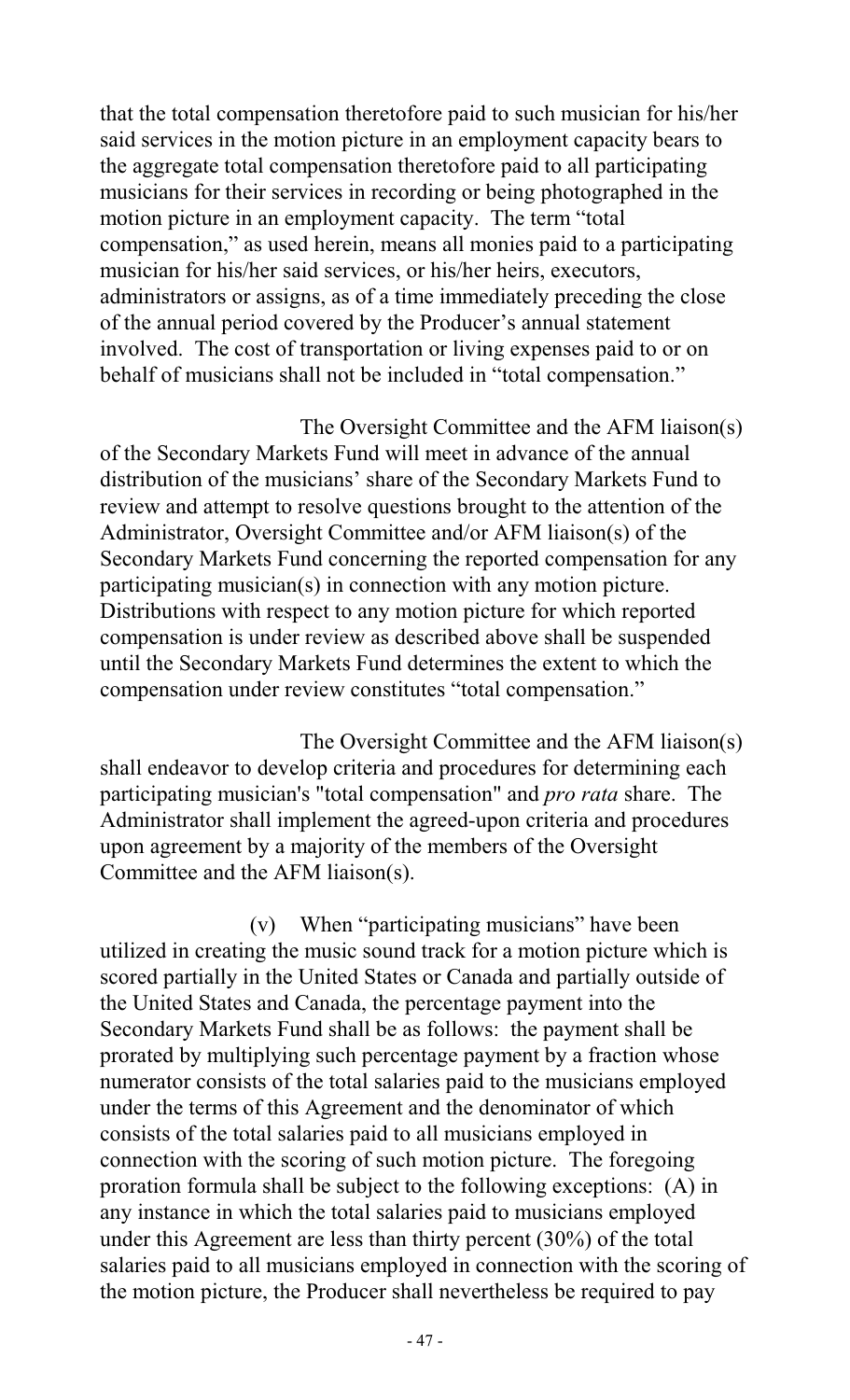thirty percent (30%) of the percentage payment due; and (B) in any instance in which the total salaries paid to musicians employed under this Agreement total seventy-five percent (75%) or more of the total salaries paid to all musicians employed in connection with the scoring of the motion picture, then the Producer shall be required to make a contribution to the Secondary Markets Fund equal to what the contribution would have been if one hundred percent (100%) of the scoring had taken place in the United States or Canada. The Producer shall provide to the auditors the information necessary to determine the correct *pro rata* payment.\* The Producer will identify a motion picture as subject to this subparagraph (v) at the time of the first payment to the Fund for that motion picture.

(vi) Such payments made hereunder to the Employers' Pension Fund are not and shall not in any manner be construed to be wages due to any individual employee, nor in any manner be liable for or subject to the debts, contracts, liabilities or torts of any employee.

(vii) The Administrator of the Secondary Markets Fund shall make all deductions and withholdings required by law and shall timely make all such reports and payments to governmental agencies as may be required by law.

(viii) Producer will furnish to the Federation and the Secondary Markets Fund written reports showing the Producer's gross received from the sale, lease, license and distribution (whether by Producer or a distributor) of each such motion picture in the supplemental markets. Such reports shall be furnished on a quarterly basis for each calendar year. Concurrently with the furnishing of each such report, the Producer will make the payments shown to be due by such report. All payments shall be made by check payable to the order of and delivered to the Secondary Markets Fund. Each such report shall designate, when known, the title, the production number (if available) and, when applicable, the episode number of the motion picture involved, the name of the production entity (if available), the distributor's name, the distributor's disbursing agent (if applicable), the period covered by the payment and, if receipts from release of the picture to free television are included, a breakdown of gross receipts attributable to Supplemental Markets and those attributable to free television release. On request, the Producer shall make available to the Federation or the Administrator of the Secondary Markets Fund all accounting statements delivered by a distributor to the Producer, but

<sup>\*</sup> The foregoing provisions of this subparagraph (v) are without prejudice to the respective positions of the parties as to the meaning of Article 3 ("Scoring in the United States and Canada") of this Agreement.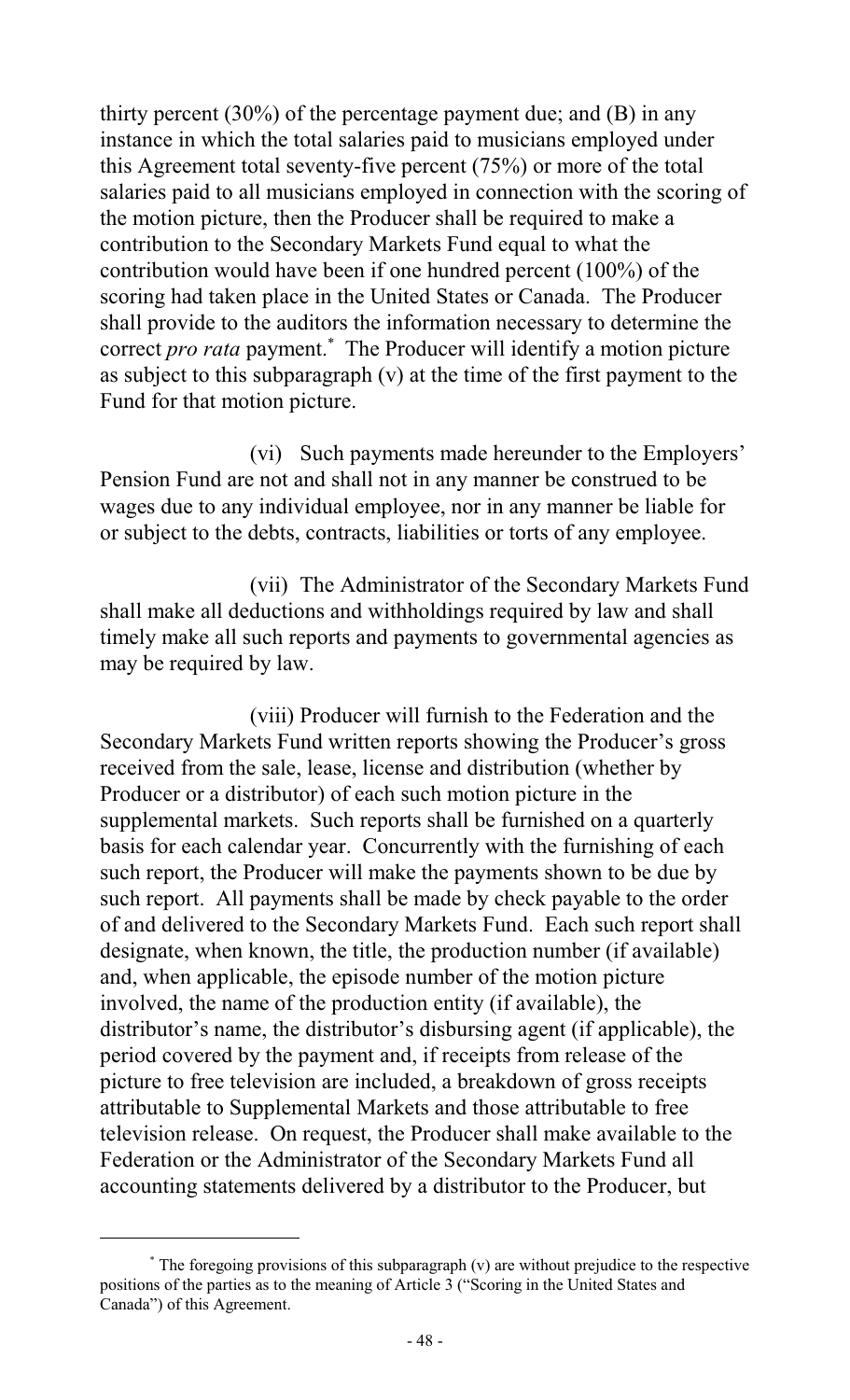only insofar as such statements relate to the Producer's gross. The Federation or the Administrator of the Secondary Markets Fund shall have the right, at reasonable times, to examine the books and records of Producer insofar as they relate to the Producer's gross. Producer shall not be required to furnish any report hereunder with respect to the motion picture prior to Producer's receipt of any Producer's gross with respect to the motion picture, or for any reporting period during which no Producer's gross from the motion picture is received by the Producer.

(ix) A Payroll Company that is a party signatory to this Agreement may grant the use of its signatory status on a picture-bypicture basis to any Producer not a party signatory provided that no session shall be allowed unless an executed Assumption Agreement in the following form has been provided to the Local Union in advance of the session. The leader/contractor shall be responsible for achieving compliance with this requirement.<sup>\*</sup>

"The undersigned

 (insert name of Payroll Company) herein for convenience referred to as the 'Payroll Company,' hereby agrees with

(insert name of non-signatory producer)

that picture photoplays covered by this Agreement are subject to the AFM Basic Theatrical Motion Picture Agreement of 2015 and particularly to the provisions of Article 16 thereof relating to payment to the Film Musicians Secondary Markets Fund (hereinafter the "Secondary Markets Fund") on release of a theatrical motion picture photoplay in Supplemental Markets; and said Producer hereby agrees to abide by and perform the provisions of said Basic Agreement. Said Producer also hereby agrees, expressly for the benefit of the Secondary Markets Fund, to make the payments required by Article 16. It is expressly understood and agreed that the rights of any such Producer to exhibit or license the exhibition of such photoplays in Supplemental Markets shall be subject to and conditioned upon the payment to the Secondary Markets Fund as provided in Article 16 of said Basic Agreement and it is further agreed that the Secondary Markets Fund shall be entitled to seek injunctive relief and damages against Producer in the event any such payments are not made.

"The undersigned Producer agrees to keep or have access to complete books and records showing the income derived from the sale, lease, license or distribution of such motion

<sup>\*</sup> The parties shall utilize best efforts to ensure that the leader/contractor complies with this requirement. Failure of the leader/contractor to do so or problems arising in connection therewith shall be referred to the Cooperative Committee for resolution.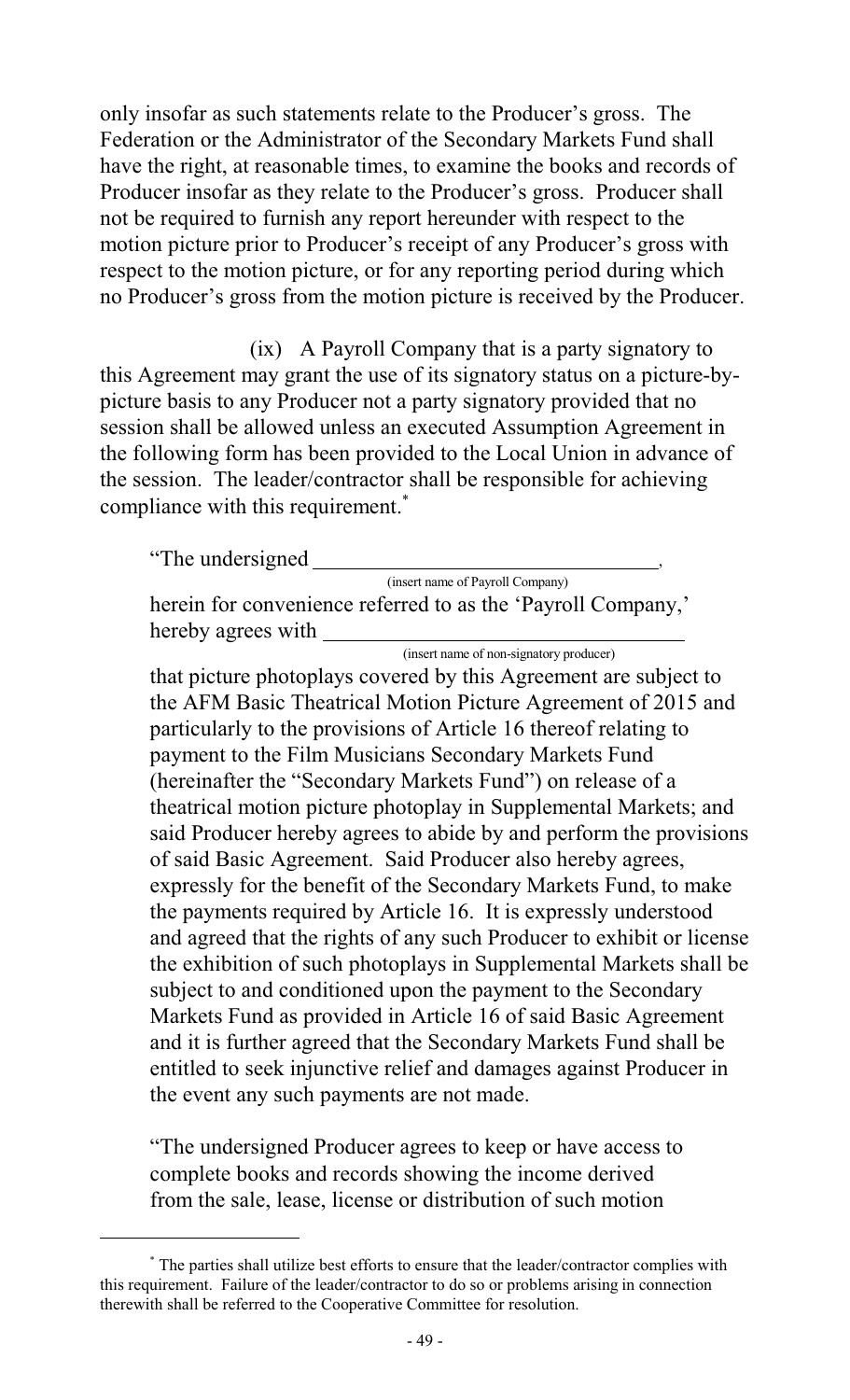pictures in Supplemental Markets within the entire territory for which Producer is granted such rights and the Federation and the Administrator of the Secondary Markets Fund shall have the right at all reasonable times to examine and inspect such books and records. The undersigned shall give the Federation prompt written notice of the date on which each photoplay covered hereby is first telecast in Supplemental Markets. An inadvertent failure to comply with said notice requirements shall not constitute a default by the undersigned Producer provided that such default is cured promptly after notice thereof from the Federation."

Upon delivery of such Assumption Agreement, the Payroll Company shall not be further liable to the Federation for the keeping of any such records or the payment(s) required based on the exhibition of the motion picture in Supplemental Markets and the Secondary Markets Fund agrees to look exclusively to the Producer who is the party to the Assumption Agreement for the keeping of such books and records, payments and compliance with credit obligations.

(x) If the Producer shall sell, assign, transfer or otherwise dispose of the distribution rights to such motion picture in Supplemental Markets, or shall license the distribution rights to the motion picture in Supplemental Markets, Producer shall obtain from the buyer, licensee or distributor a separate agreement, made expressly for the benefit of the Secondary Markets Fund, requiring such buyer, licensee or distributor to comply with the provisions of this Article 16. Such agreement shall be in the following form:

"The undersigned,

(insert name of buyer, licensee or distributor) (herein for convenience referred to as "Buyer") hereby agrees with that all theatrical

(insert name of Producer)

motion picture photoplays covered by this Agreement are subject to the AFM Basic Theatrical Agreement of 2015 with respect to the provisions of Article 16 thereof relating to payments to the Film Musicians Secondary Markets Fund (herein referred to as the "Secondary Markets Fund") on release of a theatrical motion picture photoplay in Supplemental Markets; and the said Buyer hereby agrees, expressly for the benefit of the Secondary Markets Fund, to make said payments required thereby. It is expressly understood and agreed that the rights of Buyer to exhibit or license the exhibition of such photoplays in the Supplemental Markets shall be subject to and conditioned upon the payment to the Secondary Markets Fund as provided in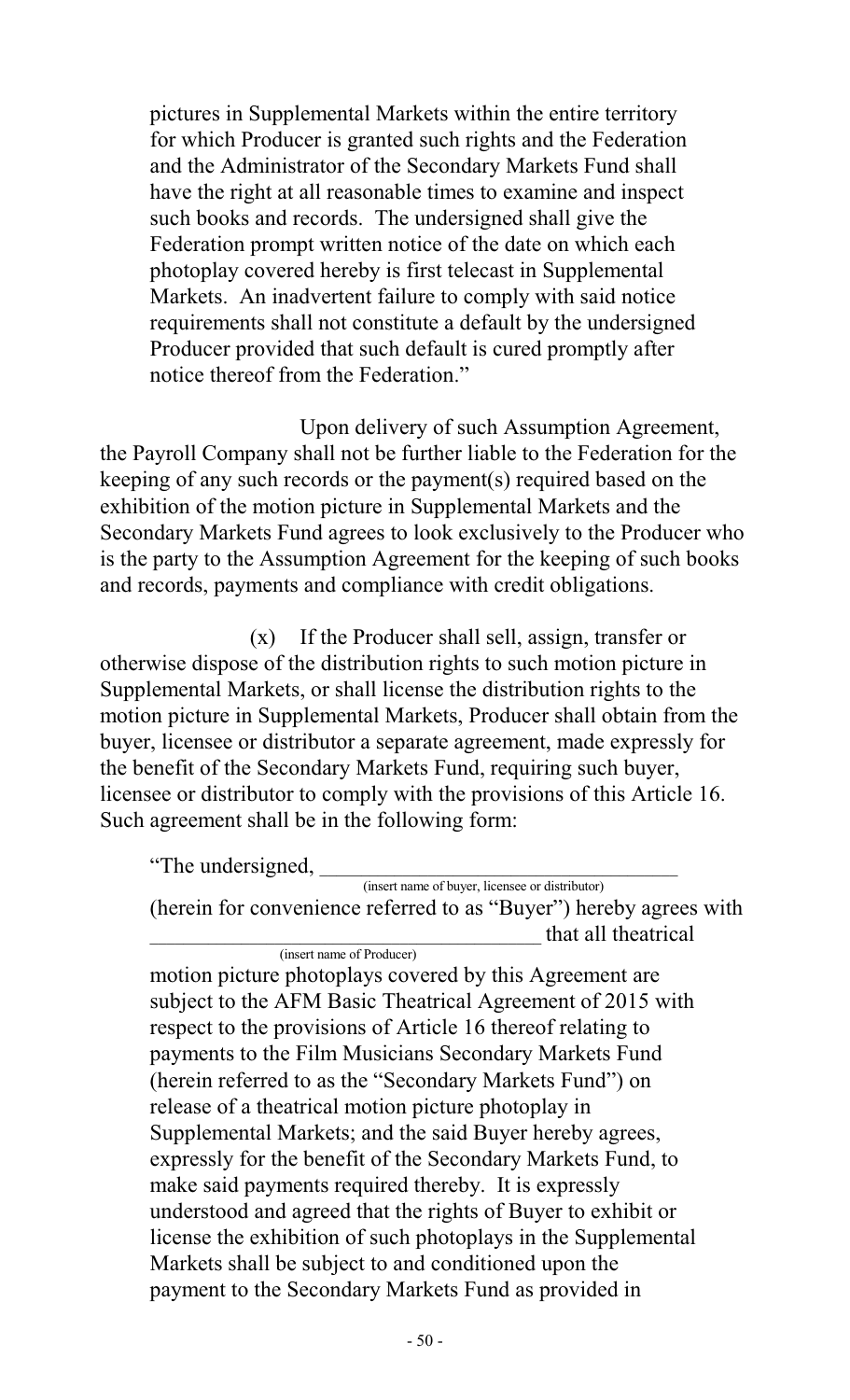Article 16 of the applicable Basic Agreement, and it is agreed that the Secondary Markets Fund shall be entitled to injunctive relief and damages against Buyer in the event such payments are not made.

"Buyer shall be liable to make the payments described above but only based upon rights actually acquired by Buyer and only for the period it holds such rights.

"The undersigned agrees to keep or have access to complete records showing the income derived from the distribution of such motion pictures in Supplemental Markets within the entire territory for which Buyer is granted such rights and the Federation and/or the Secondary Markets Fund Administrator shall have the right at all reasonable times to inspect such records. The undersigned shall give the Federation prompt written notice of the date on which each photoplay covered hereby is first telecast in Supplemental Markets. An inadvertent failure to comply with said requirement of notice shall not constitute a default by the undersigned hereunder, provided such default is cured promptly after notice thereof from the Federation.

"Buyer further agrees that in the event of a sale, transfer, license or assignment of the Supplemental Markets distribution rights to the above-referenced motion picture, Buyer shall obtain from the purchaser, transferee, licensee or assignee an Assumption Agreement covering the rights disposed of in the form set forth herein and shall provide an executed copy of such Assumption Agreement to the Federation. Upon delivery of such Assumption Agreement, Buyer shall not be further liable to the Federation or the Secondary Markets Fund for the keeping of any such records related to or the payments required based upon the rights covered under the Assumption Agreement for the exhibition of the motion picture in Supplemental Markets and both the Federation and the Secondary Markets Fund agree to look exclusively to the purchaser, transferee, licensee or assignee executing such Assumption Agreement for the keeping of such books or records and for making the payments attributable to the rights acquired. In the event Buyer fails to deliver such Assumption Agreement, it shall continue to be liable for the keeping of records and for the payments required for the exhibition of the motion picture in Supplemental Markets."

It is understood that additional provisions may be included in form Assumption Agreements, so long as such additional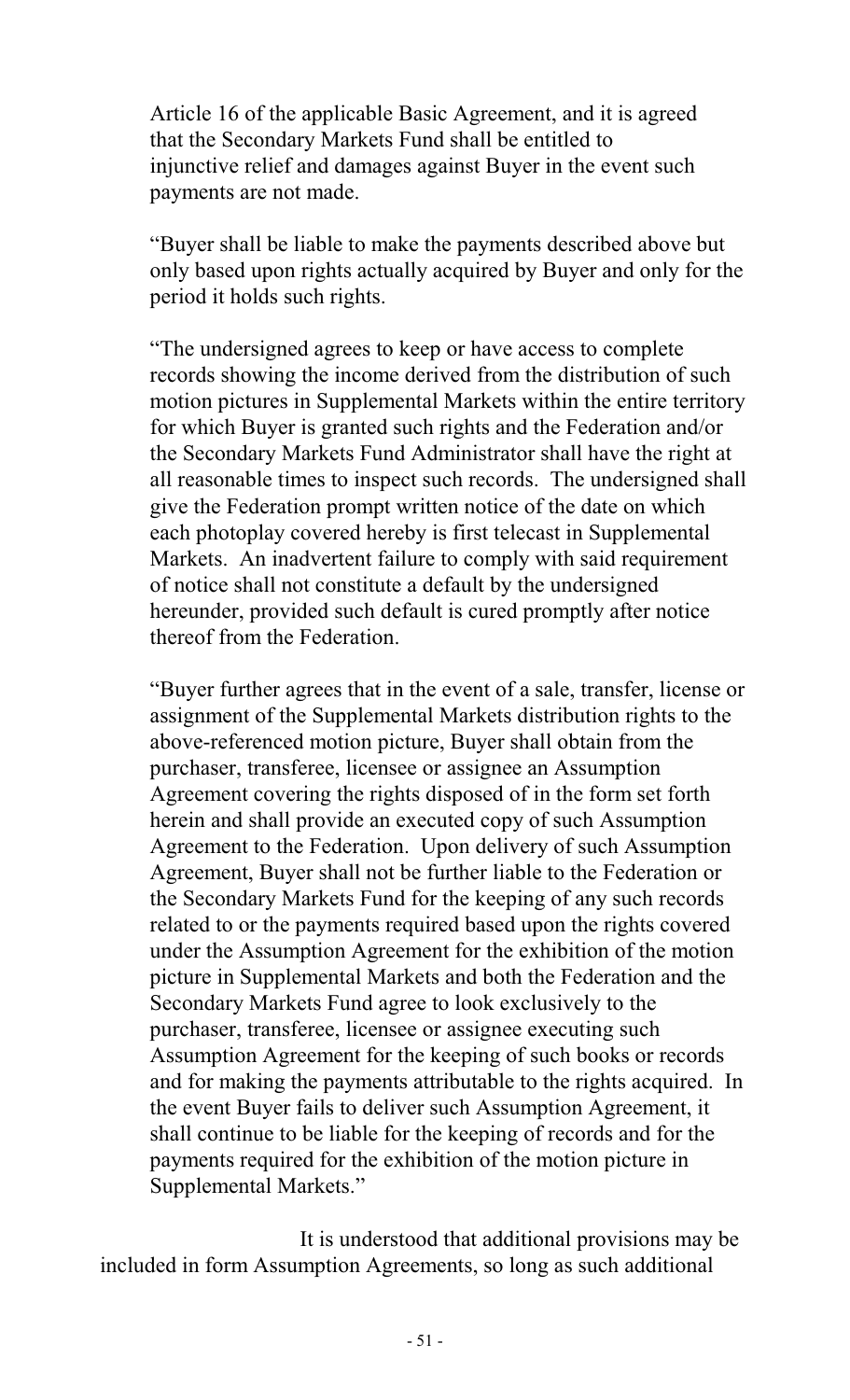provision(s) do not vary or alter the terms of the foregoing Assumption Agreement.

Producer agrees to give notice to the Federation within thirty (30) days of each sale, transfer or license of the distribution rights to such a motion picture for Supplemental Markets with the name and address of the Buyer, assignee or distributor, and to deliver to the Federation an executed copy of each assumption agreement entered into by the Producer. An inadvertent failure on the part of the Producer to comply with any of the provisions of this subparagraph (x) shall in no event constitute a default by the Producer hereunder or a breach of this agreement, provided that such failure is cured promptly after notice thereof from the Federation.

Upon delivery of such Assumption Agreement, Producer, or any subsequent owner obtaining the execution of such assumption agreement, shall not be further liable to the Federation for the keeping of any such records or the payment required hereunder insofar as they relate to the exhibition of the motion picture in Supplemental Markets, and the Secondary Markets Fund agrees to look exclusively to the party last executing such an assumption agreement for the keeping of such records, payments and compliance with credit obligations.

(xi) With respect to such motion picture, Producer agrees either to:

(A) include in any chattel mortgage, pledge or other lien or security agreement covering the motion picture a provision made expressly for the benefit of the Secondary Markets Fund to the effect that the chattel mortgagee, pledgee or lien or security holder agrees that if such mortgage, pledge, lien or security agreement is foreclosed, and such mortgagee, pledgee, lien or security holder thereby obtains title to the motion picture and subsequently exhibits the motion picture in Supplemental Markets, then, in such event, after such mortgagee, pledgee, lien or security holder has recouped its loan so secured, plus interest and all costs and expenses incident to foreclosure, such mortgagee, pledgee, lien or security holder will be bound by the provisions of this Article 16 with respect to payments to the Secondary Markets Fund thereafter becoming due and payable thereunder; provided, however, that nothing herein contained shall prevent such mortgagee, pledgee or lien or security holder who has acquired title to the photoplay from thereafter making a sale of the motion picture to a third party free and clear of any limitations or obligations whatsoever. Except as otherwise provided in this subsection (A), the rights of the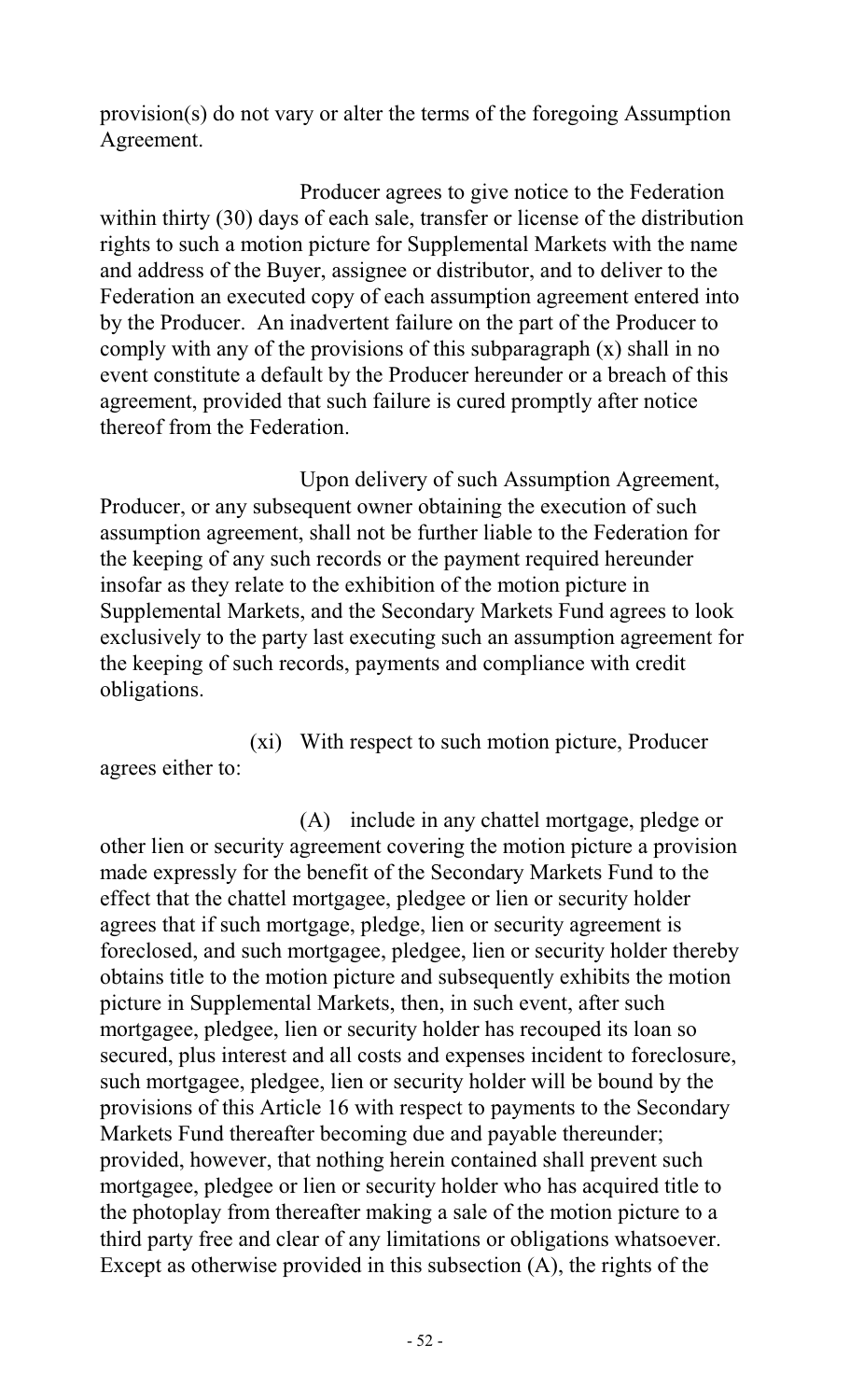Secondary Markets Fund hereunder shall be subordinate to the rights of such mortgagee, pledgee, lien or security holder; or

(B) in the alternative, be bound by the provisions of this Article 16 with respect to payments to the Secondary Markets Fund, if any, due after such foreclosure shall have been made. In the event Producer elects this alternative, the provisions of subsection (A) above shall be inapplicable, and if the provisions of subsection (A) above are not included in any such chattel mortgage, pledge, lien or security agreement, Producer shall be deemed to have elected the alternative provided for in this subsection (B).

In the event of a foreclosure referred to in subsection (A) above, should the Producer distribute the motion picture for such mortgagee, pledgee, lien or security holder, Producer shall be bound during the period of such distribution by the provisions of this Article 16 with respect to payments due hereunder, to the same extent as the mortgagee, pledgee, lien or security holder under subsection (A) above. Any such payments made by the Producer as the distributor shall be credited against any obligation of the mortgagee, pledgee, lien or security holder that may be due or become due to the Secondary Markets Fund under subsection (A) above, it being understood that the Secondary Markets Fund shall be entitled to such payments but once.

The foregoing provisions of this subparagraph (xi) shall not apply to any photoplay subject to any security instrument in existence on the effective date of this agreement.

(xii) If, after the effective date of this Agreement, the Producer enters into a contract with a so-called "independent producer" for the production and financing of a theatrical motion picture and the distribution thereof by the Producer (such contract being hereinafter referred to as an "independent contract"), Producer will include in such independent contract an agreement on the part of the independent producer, expressly for the benefit of the Secondary Markets Fund that the independent producer will pay, in the manner herein provided, the amounts, if any, required to be paid under the provisions of this Article 16 with respect to such motion picture. If such agreement on the part of the independent producer be not included in any independent contract prior to the exhibition of the motion picture in Supplemental Markets, the Producer shall be liable and responsible for the payments, if any, required to be made under the provisions of this Article 16 with respect to such motion picture. If such agreement on the part of the independent producer is included in the independent contract prior to exhibition of the motion picture in Supplemental Markets, then the Producer shall not be liable or responsible in any manner or to any extent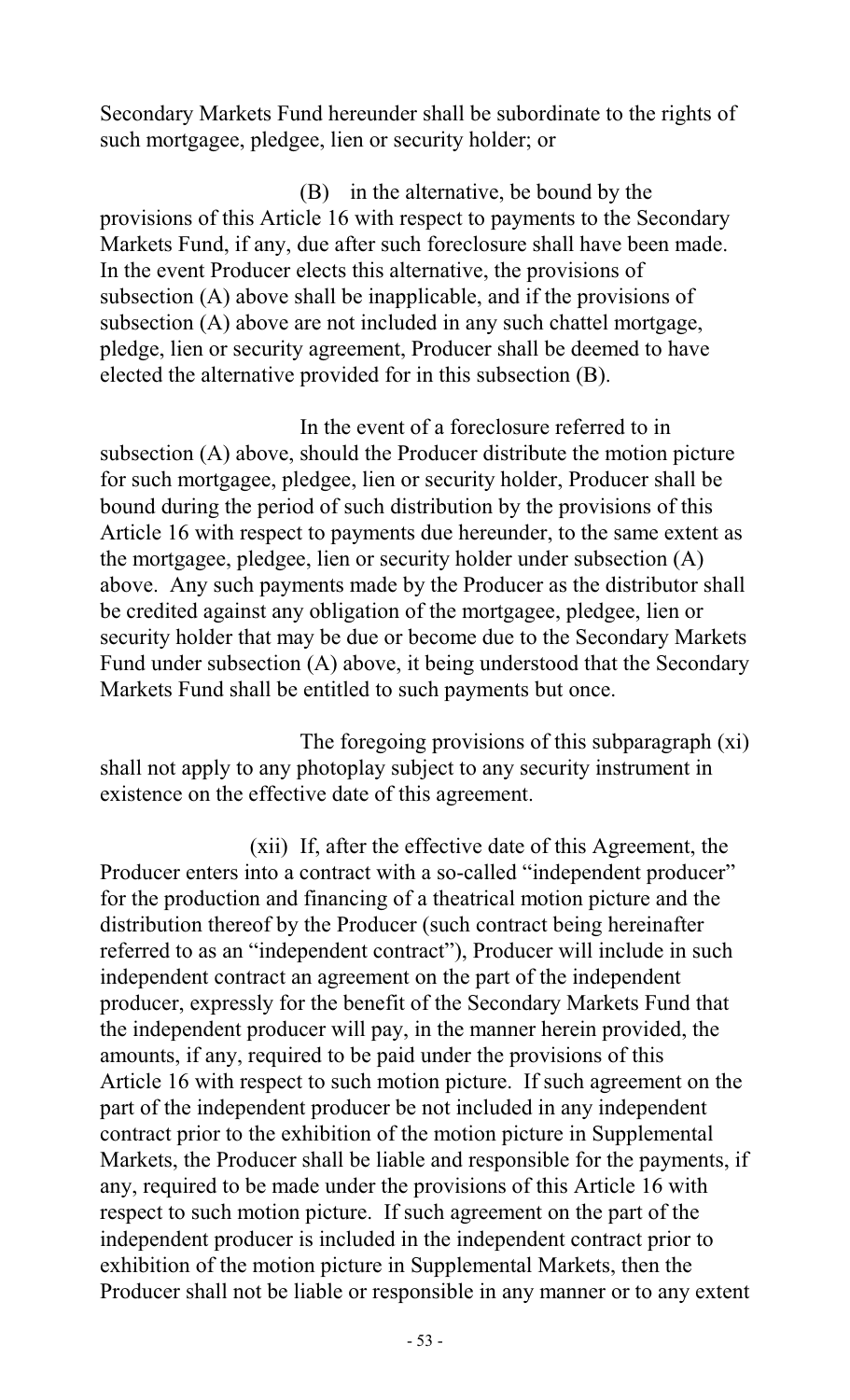with respect to the motion picture under the provisions of this Article 16. The Producer will notify the Federation of any and all such independent contracts entered into by the Producer.

(xiii) Any payments made by Producer to the Administrator of the Secondary Markets Fund under the provisions of this Article 16 shall be subject to Paragraph 2(c) (of the Secondary Markets Fund Agreement) to provide for and be payment for said Producer's contribution to the musicians' share of the Secondary Markets Fund (as defined hereinafter) and any employment taxes or insurance premiums which may be owing by said Producer with respect to the distribution of the musicians' share of the Secondary Markets Fund.

(xiv) The musicians' share of the Secondary Markets Fund ("musicians' share of the Fund") shall be an amount equal to the sum of the contribution of the Producers, any investment earnings of the Secondary Markets Fund, and any "unclaimed amounts," as defined in Paragraph 2(g) of the Secondary Markets Fund Agreement, less:

(A) all expenses reasonably incurred in the administration of the Secondary Markets Fund, including the compensation of the Administrator herein provided, and appropriate insurance premiums;

(B) amounts reasonably reserved by the Administrator as an operating Fund, and for contingencies, and for omission claims; and

(C) an amount (hereinafter referred to as the "Producer's share of the Fund") equal to the total of any social security tax, federal and/or state unemployment insurance tax, other employment taxes, disability insurance premiums, and/or worker's compensation premiums, which may be owing by the Producer, individually or collectively and/or by the Administrator, as employer or employers, with respect to the distribution of the musicians' share of the Secondary Markets Fund.

A committee shall be established to discuss the type of information to be submitted to the Film Musicians Secondary Markets Fund to ensure proper allocation and distribution to participating musicians.

(xv) The parties have agreed that, in order to assist the Administrator of the Secondary Markets Fund with the information necessary to determine the correct *pro rata* share under Article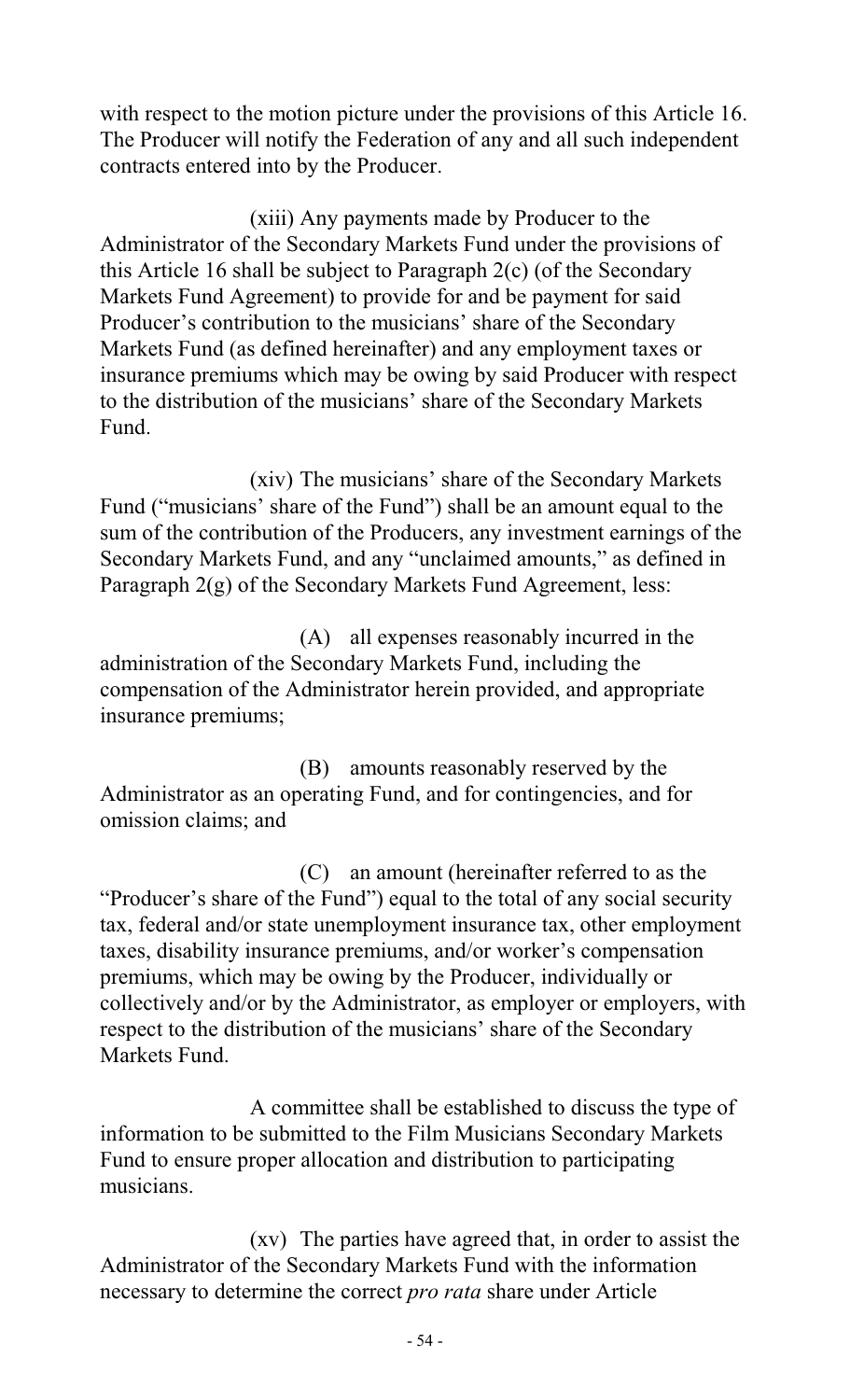$16(b)(1)(v)$  of this Agreement, the Producer will send a copy of B forms or OMR reports that reflect the total compensation paid to each participating musician employed on each covered motion picture to: (A) the applicable local union when the scoring is done within the jurisdiction of the AFM Locals in Los Angeles, New York, Nashville, Vancouver or Toronto (and the local union will, in turn, provide the reports to the Fund); or (B) in all other cases, to the Secondary Markets Fund. Such reports shall be provided within a reasonable time period following the scoring session.

(xvi) Producer agrees that prior to the employment of any musician in a motion picture intended primarily for exhibition on "basic cable" (as that term is used and understood in the motion picture industry), Producer will give at least sixty (60) days' advance notice to the Federation of such proposed employment. Producer and the Federation agree to meet within thirty (30) days from receipt of such notice for the purpose of negotiating with respect to the terms and conditions for such employment. If no agreement is reached with respect thereto within such sixty (60) day period, the Federation may, upon a thirty (30) day written notice to Producer, instruct its members to withhold services with respect to the production of such motion picture.

(xvii) The parties agree to meet and negotiate in good faith to establish terms and conditions of employment for musicians hired to work on programs made primarily for the home video markets. Pending completion and ratification of the home video market negotiations, Producer may hire musicians to work on any program made primarily for the home video markets (including variety programs) utilizing the terms contained in the AFM Basic Television Film Agreement. If an agreement is reached, wages agreed upon shall be retroactive to the commencement of this agreement. With respect to production of variety programs, the so-called "needle drop" provisions in the then-current Television Videotape Agreement shall be incorporated herein.

(xviii) If a program that is made primarily for the home video market, other than a variety show, is subsequently exhibited on free television, Producer agrees to make additional payments pursuant to Article 15 of the Theatrical Motion Picture Agreement.

(xix) If a program that is made primarily for the home video market is subsequently exhibited in the theatrical or foreign markets, Producer agrees to make such additional payments as provided in Paragraph 15(b)(17) of the Television Film Agreement.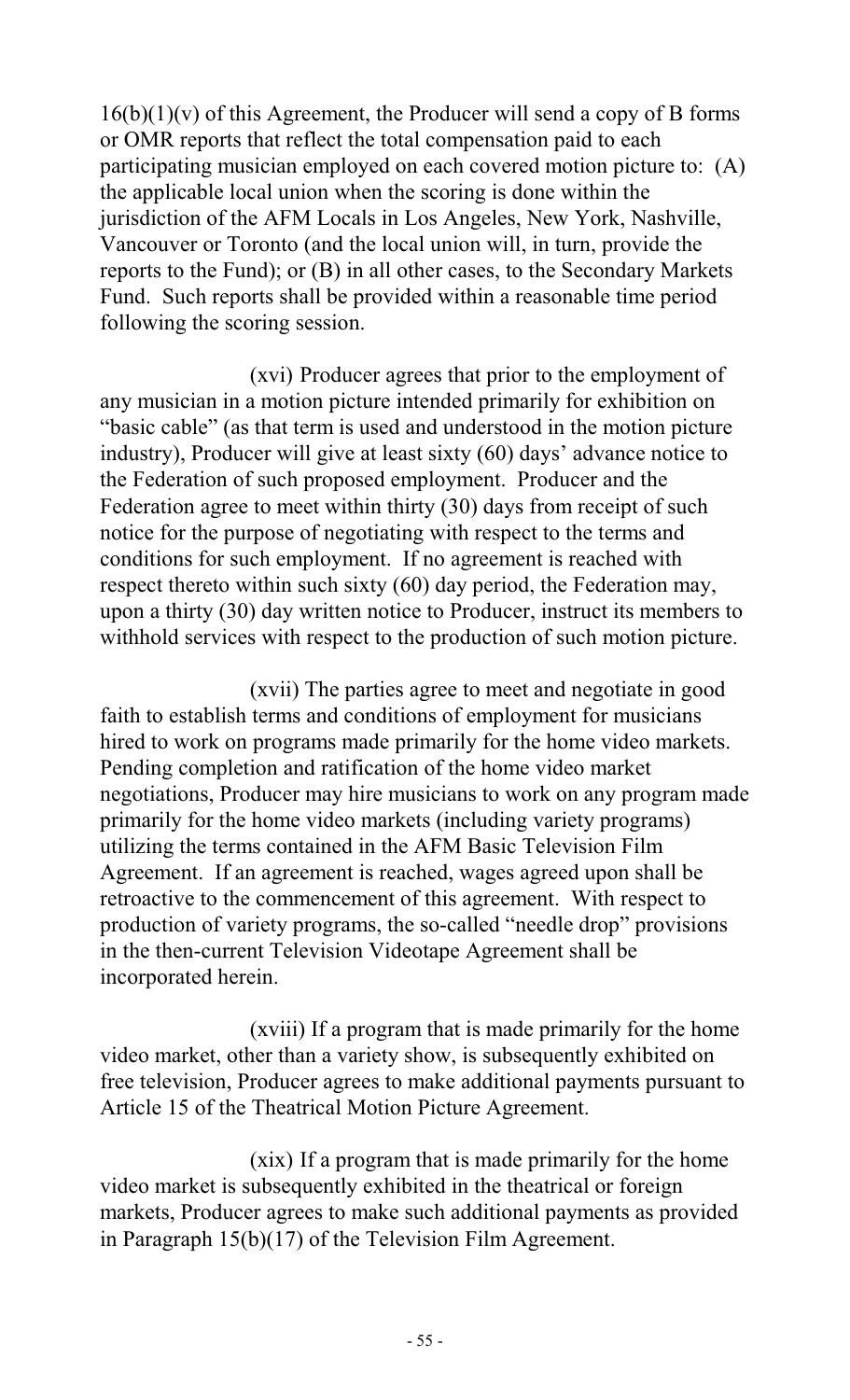(xx) If a variety show program that is made primarily for the home video market is subsequently exhibited on free television or in foreign markets, Producer agrees to make additional payments as provided in Section 8, "Reuse," and/or Section 9, "Foreign Use," of the Television Videotape Agreement, as the case may be.

### **17. TERM OF AGREEMENT**

This Agreement is the sole collective bargaining agreement covering the terms and conditions for the employment of musicians by the Producer in theatrical motion pictures. This Agreement shall be effective commencing as of April 5, 2015 and shall remain in effect up to and including April 4, 2018.

## **18. NON-DISCRIMINATION**

The parties mutually reaffirm their policy of non-discrimination. The Producer reaffirms its policy that no employee shall be discriminated against in employment hereunder because of race, color, creed, sex, age or national origin, provided the employee is qualified and has the physical ability to perform the work required hereunder by the Producer. The Federation reaffirms its policy of non-discrimination with respect to admission to membership and rights of membership. Producer shall periodically advise all leaders, contractors and supervisory personnel of the contents of this Article to insure full compliance therewith.

## **19. JOINT INDUSTRY-FEDERATION COOPERATIVE COMMITTEE**

The parties shall establish a Joint Cooperative Committee consisting of an equal number of representatives. The Committee shall meet regularly on an annual basis or more frequently upon the request of either party.

The Committee shall address and endeavor to resolve any item of mutual concern on an industry-wide or individual Producer basis including, but not limited to:

- (a) Treatment of new technologies (*e.g.*, product downloaded from the Internet);
- (b) Exchange/banking of motion pictures;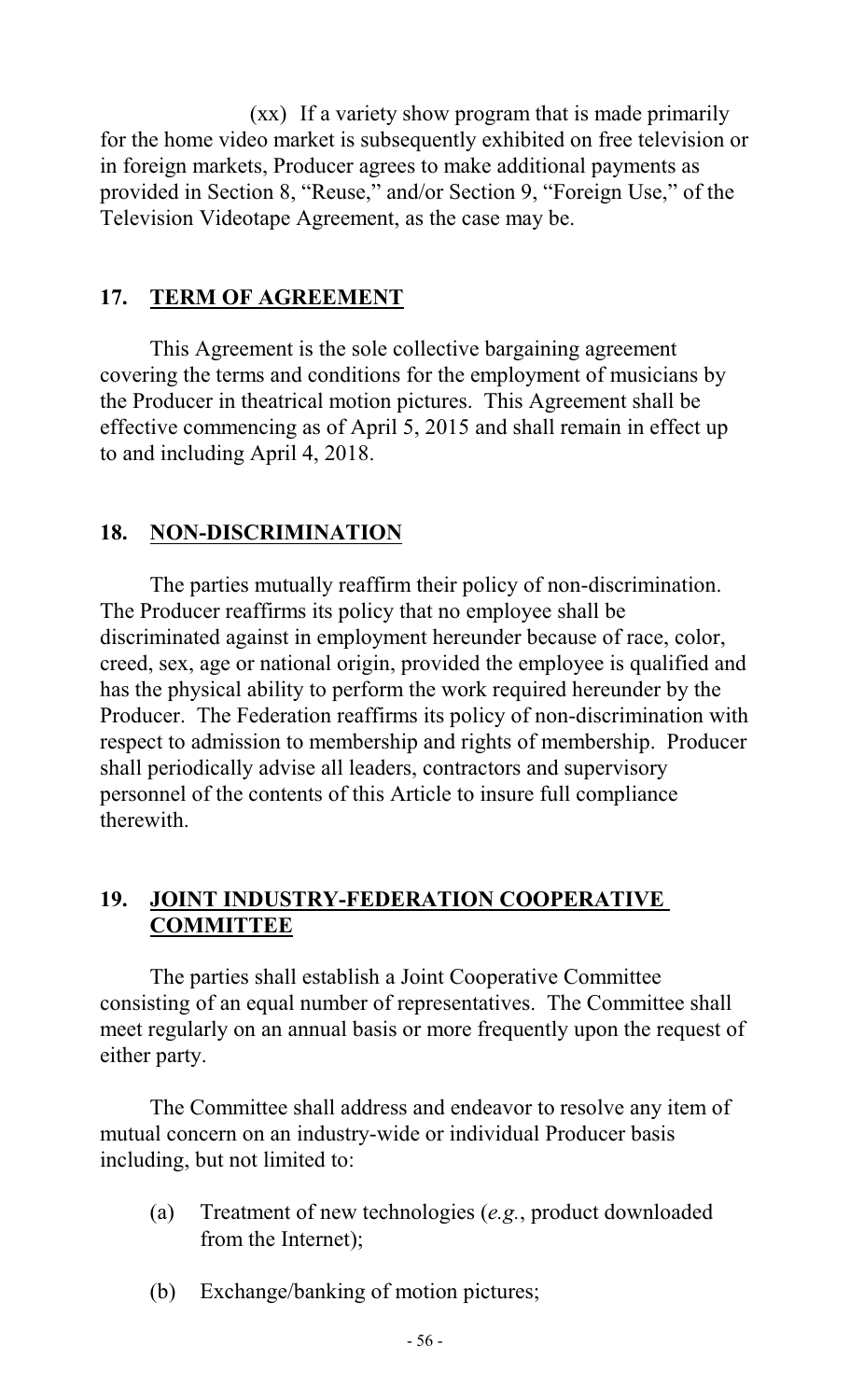- (c) Limits on excerpt use in lieu of underscore;
- (d) Status of revised phono new use provisions;
- (e) Overdubs and doubling in guaranteed longer calls;
- (f) Waiver problems, if any;
- (g) Runaway production;
- (h) New use issues, including dispute resolution; and
- (i) Music prep, and as to this issue, the parties shall discuss:
	- (1) Midi transcription services; and
	- (2) Whether minimum amounts payable to Orchestrators under this Agreement shall be deemed to cover compensation for such midi transcription services.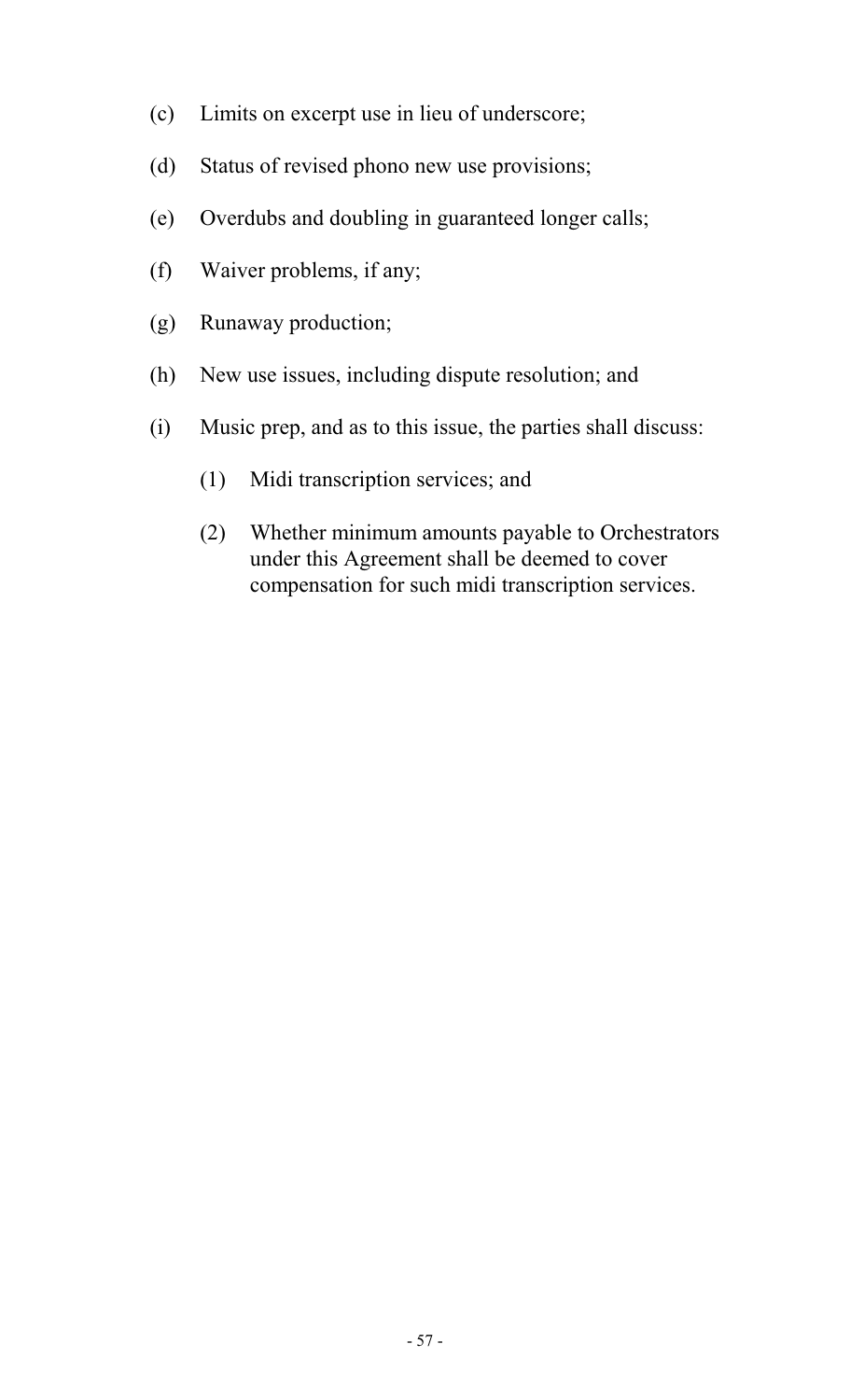## **WAGE SCALES, HOURS OF EMPLOYMENT AND WORKING CONDITIONS FOR THEATRICAL MOTION PICTURES OTHER THAN THOSE COVERED BY SECTION VIII, "LOW BUDGET FILMS"**

### **I. GENERAL CONDITIONS**

The following shall apply to all classifications:

### **1. STAND-BY CALLS**

There shall be no stand-by calls.

### **2. SATURDAYS, SUNDAYS AND HOLIDAYS**

Saturdays and Sundays, as such, shall be treated as regular workdays, not premium days, unless they are the employee's sixth or seventh day of work in a workweek for the Producer. The employee shall be paid at one and one-half  $(1\frac{1}{2})$  times the regular rate of pay for such sixth or seventh day worked. The sixth day worked in a musician's workweek on distant location is included in the weekly guarantee.

Double time scale shall prevail for work on the following legal holidays: New Year's Day, Memorial Day, Independence Day, Labor Day, Thanksgiving Day and Christmas Day, and such pay rates shall be applicable to any salary guarantee. These holidays shall be observed on the same dates as such respective holidays are observed under the U.S. federal legislation for public holidays.

The foregoing shall also apply if a musician is employed at the page rates, and is specifically instructed and required by Producer to perform such work on a sixth or seventh day worked in such musician's workweek or on any of the above-mentioned holidays, under the direction and control of the Producer. Such pay rates shall be applicable to any salary guarantee.

With respect to work performed hereunder which occurs in Canada, the following shall be deemed to be legal holidays for the above purposes: New Year's Day, Good Friday, Easter Monday, Victoria Day, Dominion Day, Labor Day, Thanksgiving Day and Christmas Day.

#### **3. PENSION FUND**

(a) Contributions shall be made to the Trustees of the American Federation of Musicians and Employers' Pension Welfare Fund, created pursuant to the trust indenture dated October 2, 1959 (herein referred to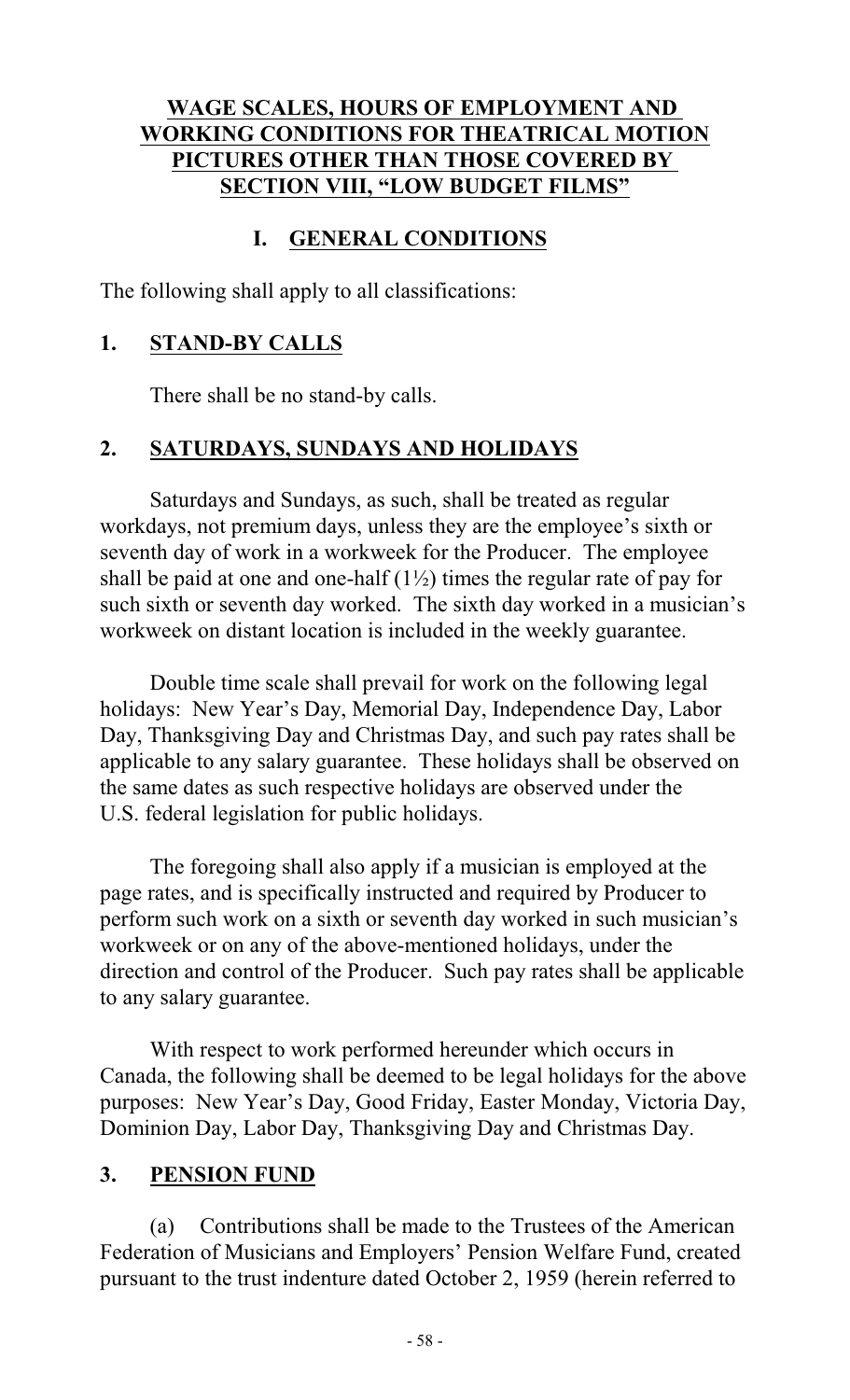as the "Employers' Pension Fund"), in a sum equal to ten percent (10%) of all wages earned under this Agreement, computed at scale, except that contributions shall be made in a sum equal to eleven percent (11%) of all wages earned under Paragraph 61 ("Low Budget Films"), Paragraph 62 ("Theatrical Motion Pictures Budgeted at \$15,000,000 or Less") and Paragraph 63 ("Theatrical Motion Pictures Budgeted at \$2,000,000 or Less"), computed at scale.\* Checks shall be made payable to the order of the "American Federation of Musicians and Employers' Pension Fund," and sent to P.O. Box 19155, Newark, NJ 07195-0155 (or to the local union to be forwarded to the Pension Fund, if the local union and Producer have so agreed). In lieu of making contributions to the Employers' Pension Fund as provided above, such contributions with respect to musicians hired hereunder in Canada based on wages earned under this Agreement for services performed in Canada shall be made to the Trustees of the American Federation of Musicians and Employers' Pension and Welfare Fund (Canada), created pursuant to Agreement and Declaration of Trust dated April 9, 1962, at 2255 Sheppard Avenue East, Suite A-110, North York, Ontario, Canada M2J 4Y1.

The Producer agrees to be legally bound by the Agreement and Declaration of Trust establishing the American Federation of Musicians and Employers' Pension Fund, as it may be amended from time to time, which is incorporated by reference into this Agreement.

(b) Said trust indenture provides for pensions for persons on the basis of whose services contributions are made to such Fund and provides for administration by an equal number of employer and employee representatives with provisions for the appointment of an impartial umpire, and provides further for a pension plan, which plan and trust have been qualified under the Federal Internal Revenue Code and which shall comply with all applicable laws.

(c) Producer will submit a weekly contribution report to either the appropriate Local(s) representing working musicians, or such other place designated by the Trustees, together with appropriate contribution checks made payable to the order of the American Federation of Musicians and Employers' Pension Fund, in accordance with the provisions of subparagraph (a) above. The trustees may agree with contributors upon periodic reports and payments other than on a weekly basis, if they so desire. Nothing herein shall be construed to limit the Producer's right to make necessary corrections or adjustments in subsequent contribution reports.

<sup>\*</sup> The parties entered into a Supplemental Agreement that increases contribution rates, effective June 1, 2010, pursuant to the rehabilitation plan adopted by the Board of Trustees of the Fund on April 15, 2010. See Exhibit D to this Agreement for the amended contribution rates, effective June 1, 2010.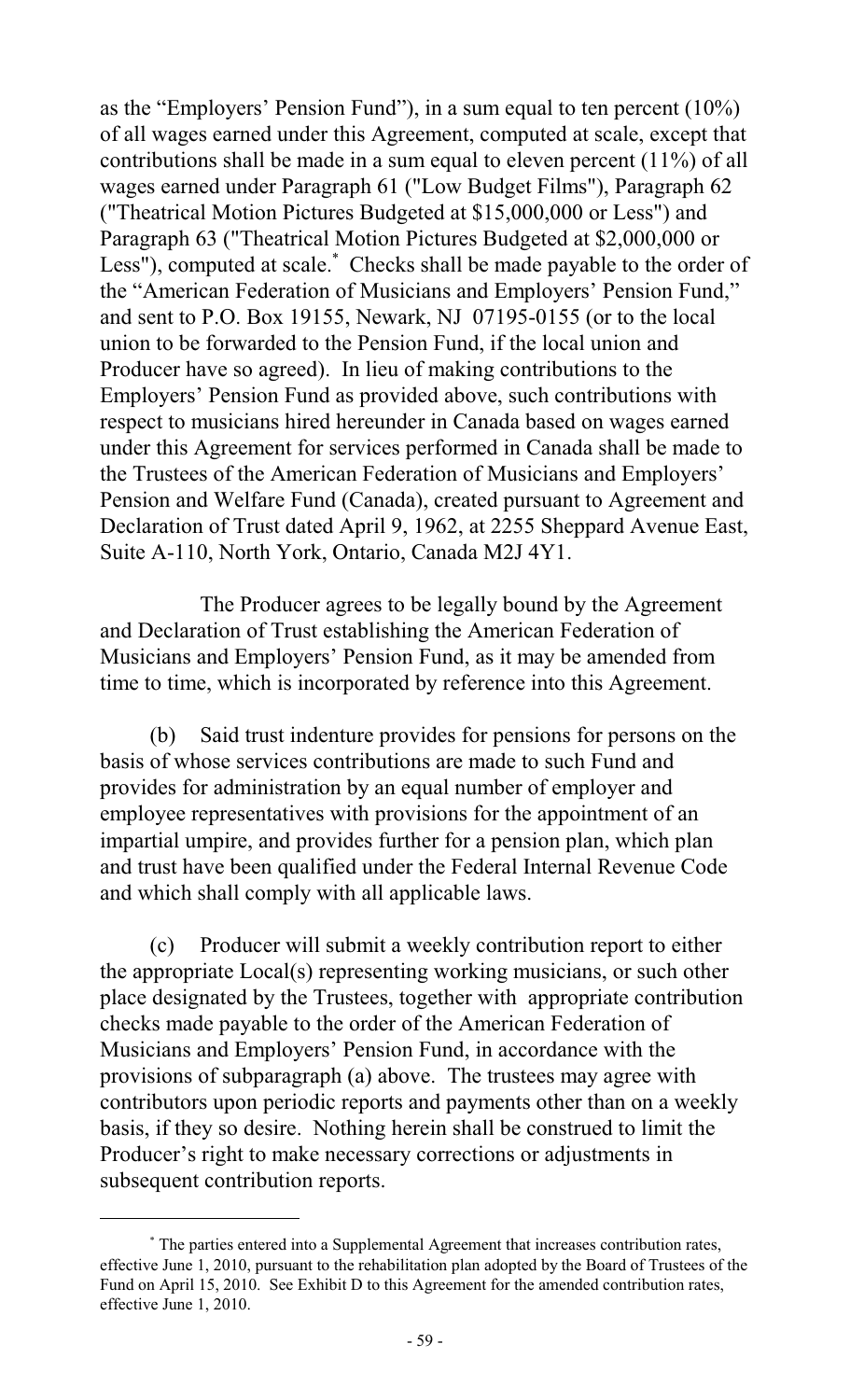(d) The Employer shall submit such reports in such form as the Trustees may reasonably require and the Employer's records shall be subject to such reasonable audit by the Trustees as the Trustees may require.

During the course of bargaining, the Federation expressed concerns that the contribution report forms presently being utilized by signatory Producers may not contain all of the relevant information necessary to enable proper identification and/or effective auditing of Pension Fund contributions. After considering these concerns, the parties jointly recommend to the Trustees of the American Federation of Musicians' and Employers' Pension Fund that appropriate steps be taken to assure that contributing Employers provide the Pension Fund with sufficient information for the proper administration of the Fund.

(e) The Federation and said Trustees, or either of them, may enforce the provisions contained in this clause.

# **4. HEALTH PLAN**

(a) The parties hereto are parties to and bound by the provisions of the "Second Restatement of Amended Agreement and Declaration of Trust, Entertainment Industry Flex Plan," dated as of October, 2004 (hereinafter referred to as the "Flex Plan"), with respect to the musicians' classifications of this Agreement.

(b) The rate of contribution to the Flex Plan by Producer for each such employee employed by it hereunder in Los Angeles County shall be four dollars and four and one-half cents (\$4.045) per hour for each hour guaranteed a musician by Producer or each hour worked by a musician for Producer under the terms of this Agreement, including "straight time" and "overtime" hours on any day worked, calculated in accordance with the following:

(i) Minimum calls shall constitute time worked. Weekly schedules shall be considered as a minimum of forty-three and two-tenths (43.2) hours for a full workweek. With respect only to recording and rehearsal musicians employed for less than twelve (12) hours on a daily basis, whether for a single or double session, the contributions to the Fund shall be based on minimum credit of twelve (12) hours for any such day at the rate described above in this subparagraph (b).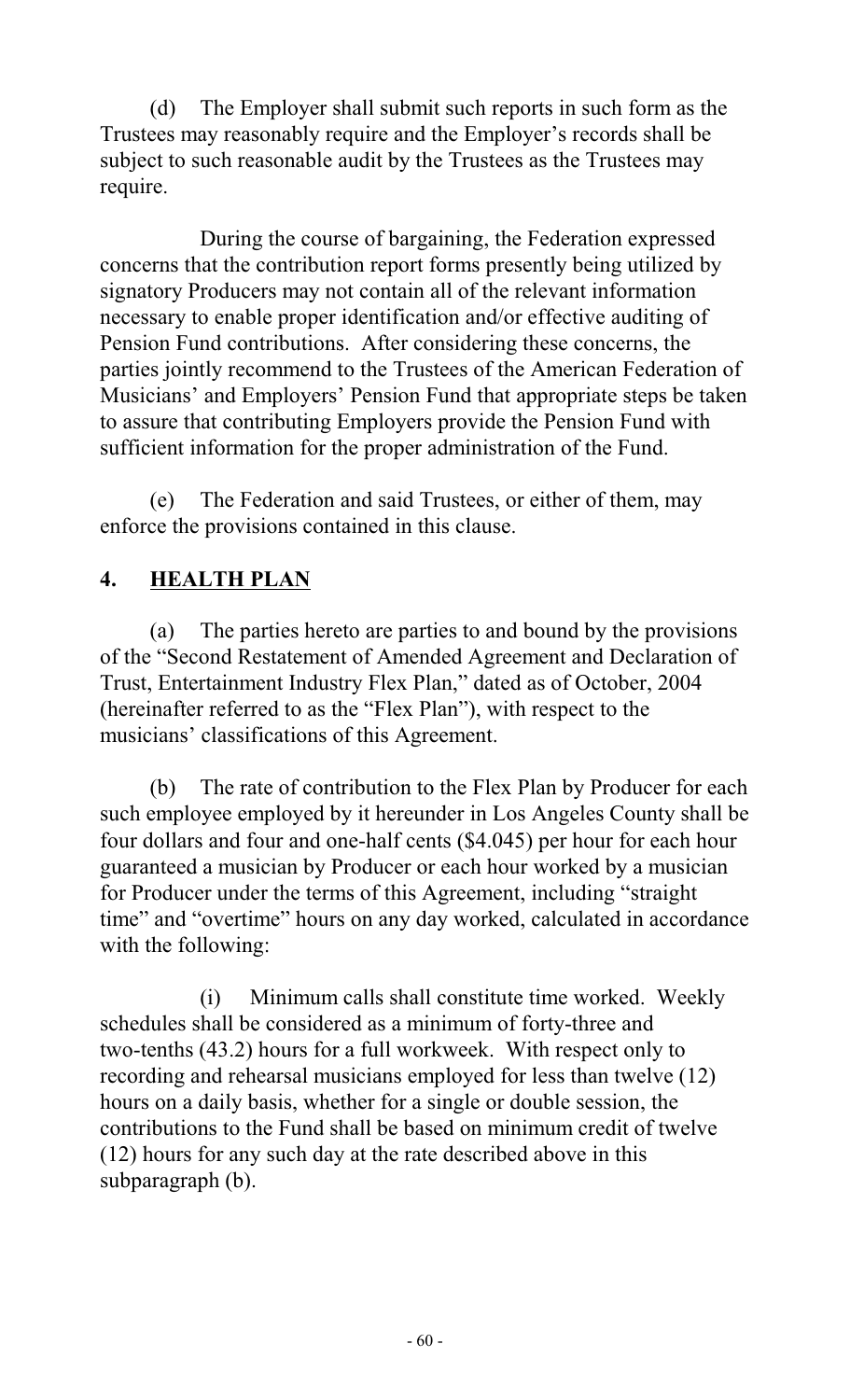(ii) Except as otherwise set forth in Paragraphs 61 ("Low Budget Films"), 62 ("Theatrical Motion Pictures Budgeted at \$15,000,000 or Less") or 63 ("Theatrical Motion Pictures Budgeted at \$2,000,000 or Less"), contributions for musicians employed by Producer at a page rate shall be computed on the basis of one and one-half hours for each \$26.10 (\$26.62 effective April 3, 2016 and \$27.15 effective April 2, 2017) earned with Producer at a page rate as a copyist and for each \$41.74 (\$42.57 effective April 3, 2016 and \$43.42 effective April 2, 2017) earned with Producer at a page rate as an orchestrator or arranger.

(iii) The parties recognize that a problem exists in the present formula for determining the basis of credited hours for Flex Plan contributions for recording musicians, production musicians and musicians employed on a page rate. Therefore, the parties agree to immediately undertake a joint study to evaluate the problems and to recommend changes in the method of determining credited hours which will not result in any increase in the total hours for all musicians. If, during the term of this Agreement, the parties agree upon a change in the current method of contributions, this Agreement shall be amended to reflect such changes.

(c) With respect to the employment of musicians outside of Los Angeles County, California, Producer will pay to the applicable local health plan, if any, and if permissible under an acceptable Letter of Adherence satisfactory to the Producer, the normal contribution for the appropriate category provided for under such local health plan, but not to exceed the amount of contribution payable into the Flex Plan as above provided.

If the musician is not a participant in any Health Plan of any AFM Local Union, the Producer shall pay the above-described contributions directly to the musician, irrespective of the location outside Los Angeles County in which the services were provided.

(d) Musicians are not eligible for salary reduction contributions to the Flex Plan except with respect to any program implemented by the Film Musicians Secondary Markets Fund.

# **5. PAY-OFF REQUIREMENTS**

The regular pay day will be on Thursday, holiday weeks excluded. When an employee is laid off and requests pay, he/she shall be paid at time of layoff or his/her pay check shall be mailed within twenty-four (24) hours, excluding Saturdays, Sundays and holidays.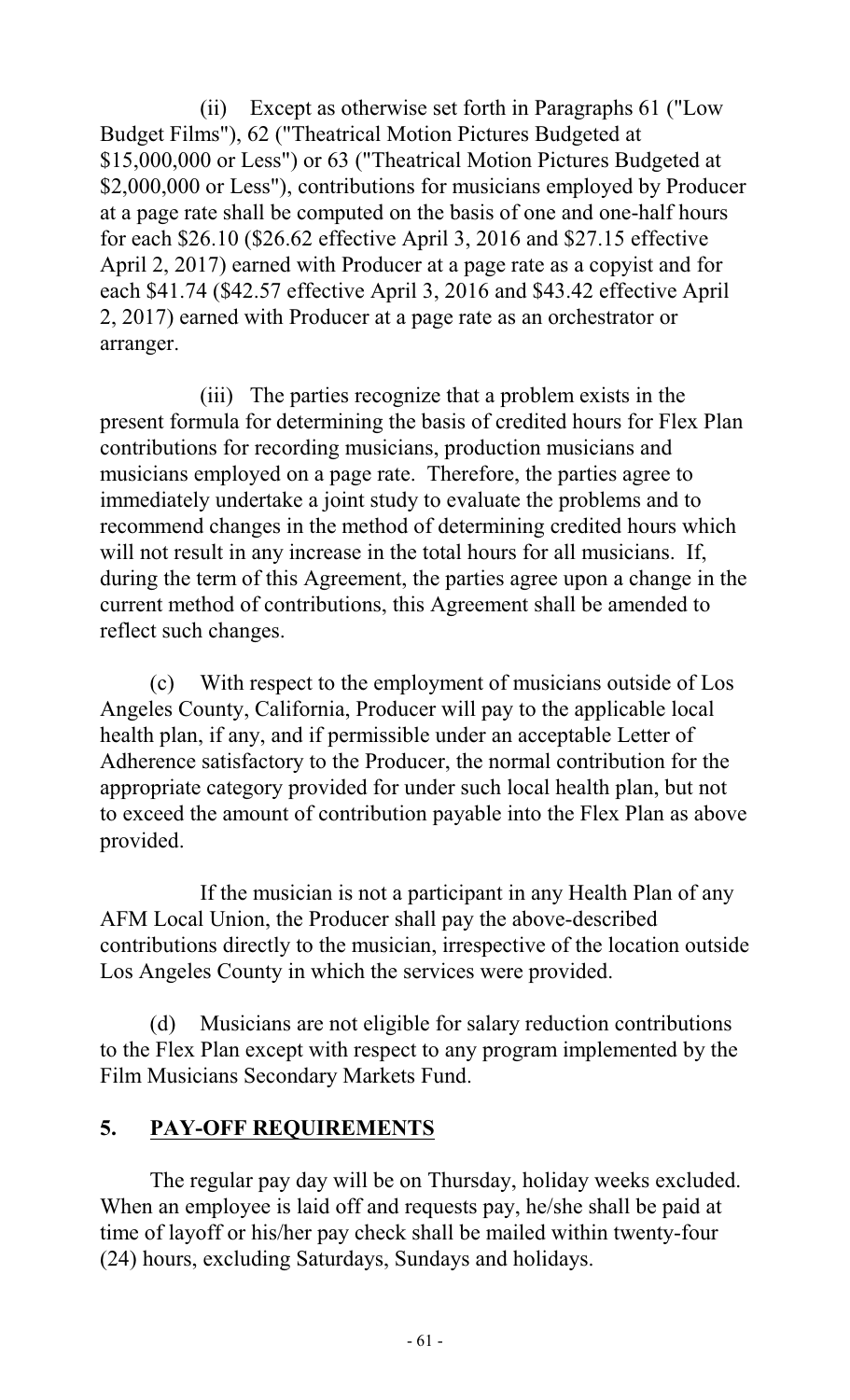## **6. OVERSCALE EMPLOYEES**

The Producer and the musician may, by individual negotiations at the time of his/her employment, agree that the portion of a musician's salary which is in excess of the minimum salary rate for such musician, may be applied to any of the minimum payments, premiums, allowances, doubling, penalties, overtime or any other minimum requirements of this Agreement.

## **7. SUBCONTRACTING**

In the event Producer subcontracts out any work that would otherwise be subject to this Agreement, Producer shall have the option either: (a) to obtain from the subcontractor an agreement to comply with the minimum compensation provisions in this Agreement, and cause such subcontractor to comply with such provisions; or (b) in the alternative, Producer shall make such payments.

## **8. VACATION PAY**

(a) Vacation pay for musicians employed hereunder shall be computed at the rate of four percent (4%) of employee's straight time earnings, including earnings at page rates, during the employee's personal income tax reporting year. An employee can only earn a maximum of ten (10) days of vacation per year.

(b) Vacation leave of absence shall be allowed on the basis of one (1) day off for each full day of vacation pay earned. A day of pay for this purpose, for employees employed on a page rate basis, shall be deemed to be \$169.74 (\$173.13 effective April 3, 2016 and \$176.59 effective April 2, 2017) for a Copyist and \$271.51 (\$276.94 effective April 3, 2016 and \$282.48 effective April 2, 2017) for an Orchestrator. A day of pay for a Recording Musician shall be deemed to be \$271.29 (\$276.72 effective April 3, 2016 and \$282.25 effective April 2, 2017).

(c) Vacations are earned in one personal income tax earnings year and are paid in the next such succeeding year.

(d) Vacations shall not be cumulative between calendar years and shall be taken at times approved by the Producer.

(e) Days that would otherwise constitute the sixth or seventh day worked in an employee's workweek and holidays occurring during vacation periods are not counted as days granted.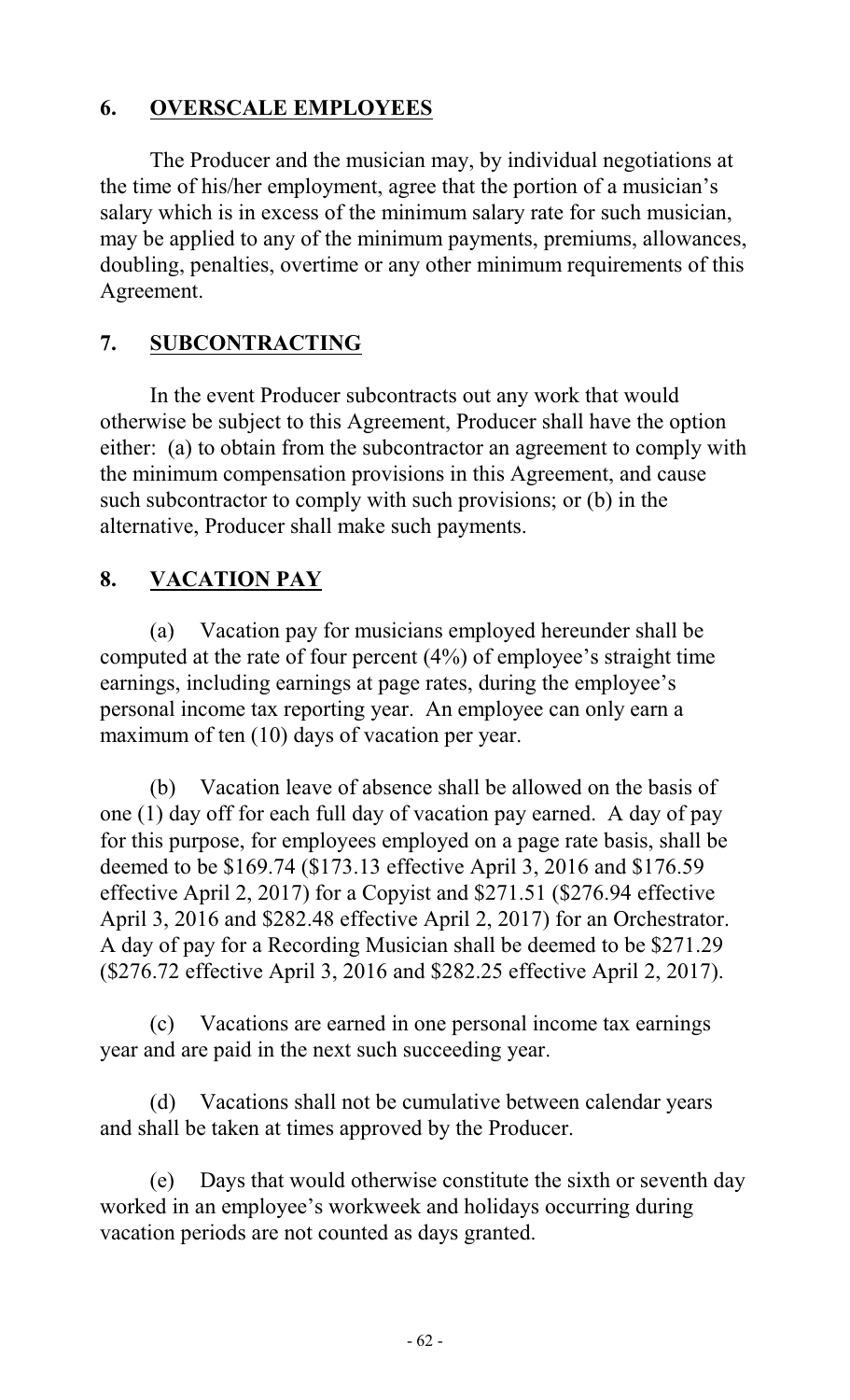(f) When any portion of the vacation period is less than a full payroll week by mutual agreement between the Producer and the employee, the Producer may grant leave of absence without pay for the remaining fractional portion of the payroll week.

(g) Eligible employees who are no longer employed at the beginning of the calendar year in which their vacation pay for the preceding year is payable may obtain such vacation pay at any time subsequent to March 15 by notifying the Producer of their desire to obtain such vacation pay. Such notice shall set forth a date on or subsequent to the date of notice for the commencement of the period to which such vacation pay shall apply. The designation of such commencement date shall be at the sole discretion of such employees, and the Producer agrees to pay such employees the vacation pay due on or prior to such commencement date, but in no event shall the Producer be obligated to make such payment prior to March 15. (See Paragraph 8(1) below.)

(h) In the event of a layoff, an employee eligible for vacation shall not be required to take vacation at time of layoff.

(i) Each eligible employee, if he/she so desires, shall submit to his/her Department Head, prior to June 1st, three vacation dates in the order of his/her preference. In the event that none of the three preferential dates is granted, the Department Head may establish date of vacation if conditions permit. However, he/she shall give any such employee not less than one week's notice as to date of vacation, unless, upon the request of employee, it is otherwise mutually agreed upon. Employees who do not submit preferential dates shall receive vacations on dates subject to the discretion of the Department Head.

(j) For vacations earned during the preceding year, Producer shall pay an eligible employee his/her vacation pay check not later than noon of the payday preceding the commencement day of his/her vacation, provided the employee has made a request to Producer for such vacation check at least one (1) week prior to such payday preceding the commencement of such vacation.

(k) In the event that by the terms of a personal service contract vacations earned during the term of such contract are to be taken during such term, such provision shall be in lieu of the provisions of this Paragraph 8.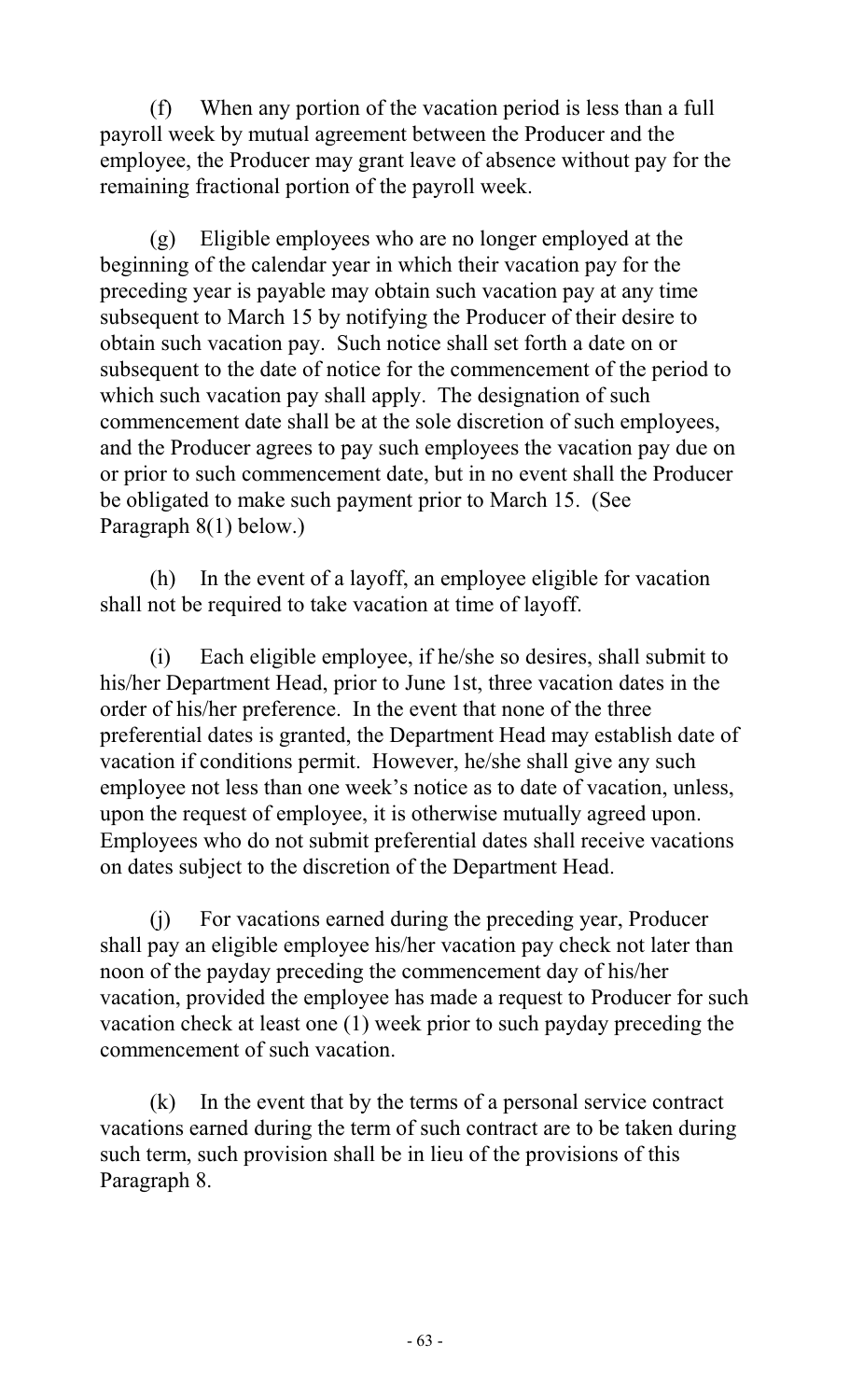(l) On or about April 1st of each year, Producer will forward to the local office of the Federation: (1) a written notice containing a list of musicians employed hereunder who have qualified for vacation pay during the preceding year, and (2) the vacation pay checks for distribution to such qualified musicians. Producer thereupon shall be relieved of any further obligations for such earned vacation pay.

### **8.1 WAIVER OF NEW YORK CITY EARNED SICK TIME ACT AND SIMILAR LAWS**

The Federation expressly waives, to the full extent permitted by law, application of the following to all employees employed under this Agreement: the New York City Earned Sick Time Act of 2013; the San Francisco Paid Sick Leave Ordinance (San Francisco Administrative Code Section 12W); all requirements pertaining to "paid sick leave" in Chapter 37 of Title 5 of the Municipal Code of Emeryville, California, including, but not limited to, Chapter 37.01.e), 37.03, 37.07.a)1)B.ii. and 37.07.f)); the Oakland Sick Leave Law (Municipal Code Section 5.92.030.); the Seattle Paid Sick and Safe Time Ordinance (Ordinance No. 123698); the Paid Sick Time for Private Employees Ordinance of East Orange, New Jersey (Ordinance No. 21-2014; East Orange Code Chapter 140, Section 1 *et seq.*); the Paid Sick Leave Law of Jersey City, New Jersey (Chapter 4 of the Jersey City Municipal Code); the Sick Leave for Private Employees Ordinances of Irvington, New Jersey (Ordinance No. MC-3513); Montclair, New Jersey; Newark, New Jersey (City Ordinance 13-2010); Passaic, New Jersey (Ordinance No. 1998- 14); Paterson, New Jersey (Paterson Code Chapter 412); Trenton, New Jersey (Ordinance No. 14-45) and Elizabeth, New Jersey (Ordinance No. 4617); and any other ordinance, statute or law requiring paid sick lave that is hereafter enacted. It is understood that the Federation and the AMPTP shall memorialize any such waiver for any newly-enacted law by letter agreement.

## **9. SEVERANCE PAY**

An employee shall receive two (2) weeks of dismissal pay if not offered employment by the Producer within ninety (90) days of dismissal, provided the employee has actually received pay hereunder for four hundred sixteen (416) or more straight time hours as a Recording Musician (or two hundred (200) or more straight time days, on a daily or weekly rate basis only, in any other classification hereunder) during the full twelve (12) month period immediately prior to his/her dismissal.

If the employee has refused an offer of employment from the Producer or was not available when called for work by Producer, within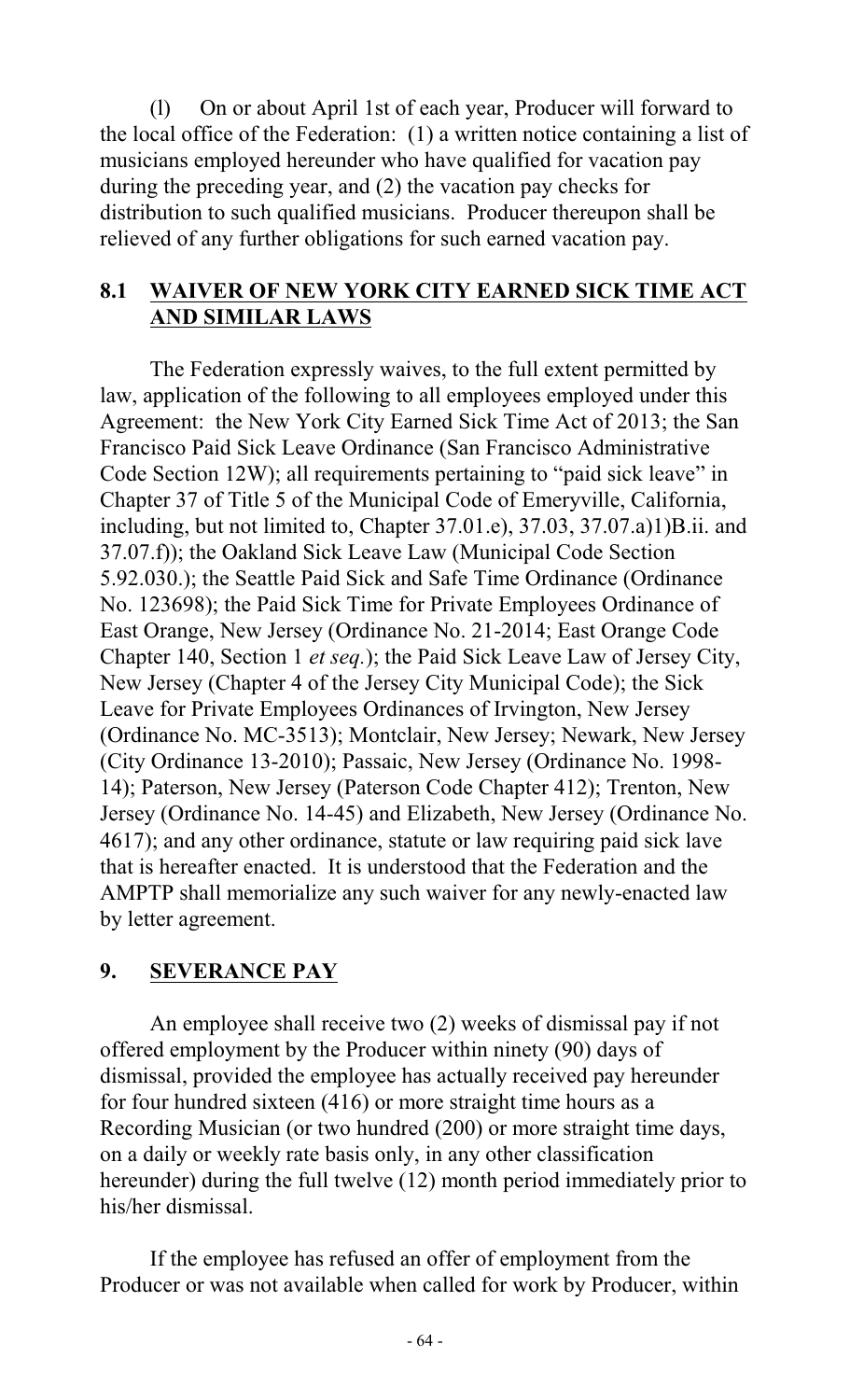the ninety (90) day period, or was dismissed for cause, or if he/she voluntarily resigns, or is laid off as a result of physical incapacity, epidemic, fire, action of the elements, strike, walkouts, labor dispute, governmental order, court order or order of any other legally constituted body, act of God, public enemy, war, riot, civil commotion, or for any other cause or causes beyond the control of the Producer, whether of the same or any other nature, the employee shall not be allowed any dismissal pay.

If the employee was not available when called for work by Producer, as above provided, then Producer, as soon as practical, shall notify the Federation that such call was placed and that the employee was not available.

The employment year will be extended by the length of any authorized "leave of absence without pay."

Within ninety (90) days immediately after an employee is qualified and entitled to dismissal pay, as above provided, such employee shall designate the date within such ninety (90) days on which such dismissal pay shall be paid to him/her.

Severance pay for Musicians hereunder employed under a personal service contract shall be subject to individual negotiations and such Musicians shall not be subject to the above severance pay provisions.

### **10. SESSIONS**

There is no limitation or required number of Musicians that are to be employed in any session.

### **11. SUPERVISORY EMPLOYEES**

Notwithstanding anything contained in the Constitution and By-laws of the Federation, or in the obligation taken by a person upon becoming a member of the Federation, or otherwise, which directly, indirectly or impliedly places upon an orchestra manager (or any person who is a supervisory employee within the meaning of that term as set forth in the Labor Management Relations Act of 1947, as amended), the duty or obligation to accord an unlawful employment preference to members of the Federation, such orchestra manager or supervisory employee shall not give or recommend any unlawful employment preference, and the Federation shall not in any manner discipline or threaten with discipline any such orchestra manager or supervisory employee for failing or refusing to give or recommend any such unlawful employment preference.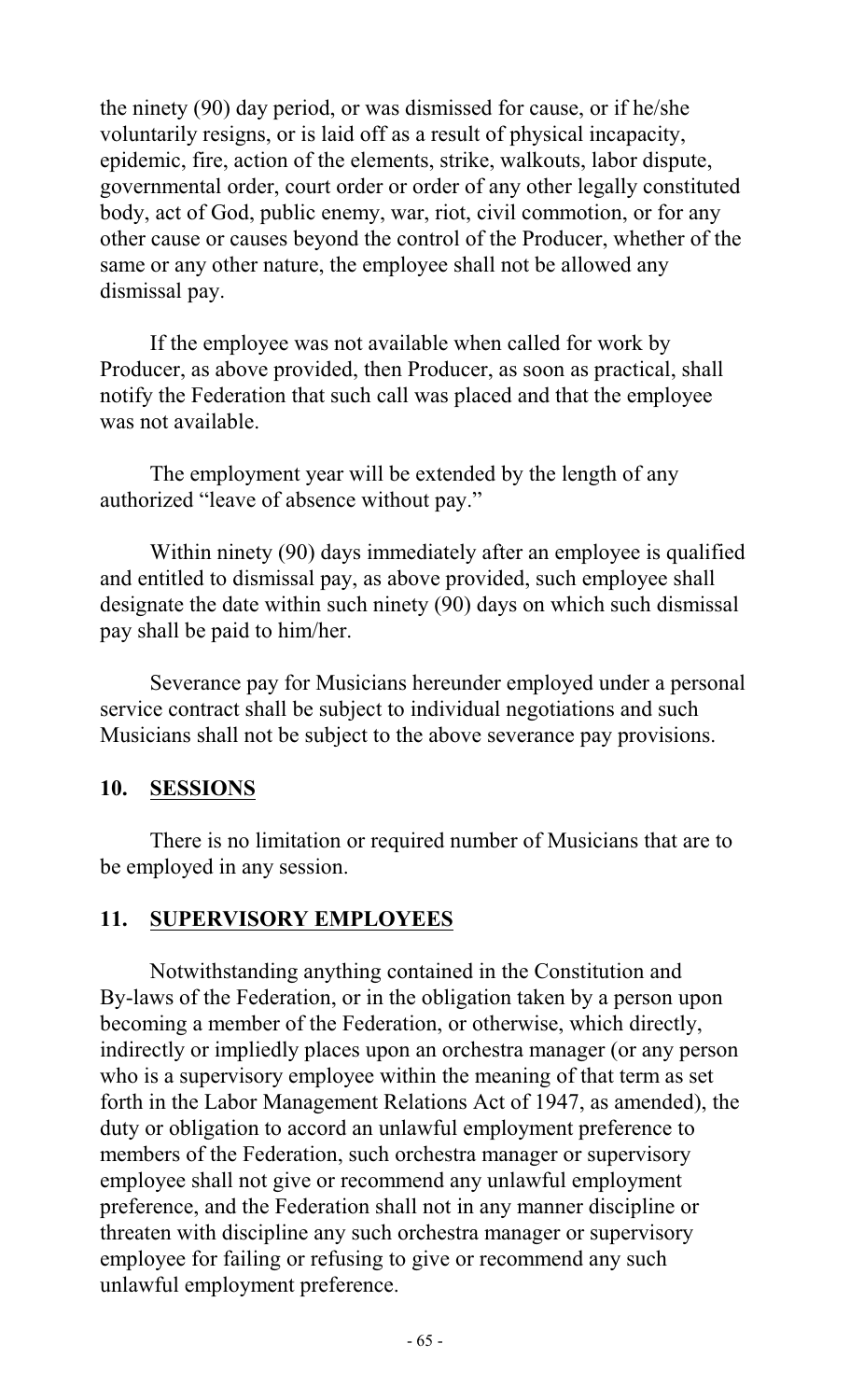# **12. ELECTRONIC INSTRUMENT DEVICES**

A person who, in exercising musical skills, utilizes a synthesizer or other electronic device to produce music is a musician within the meaning of this Agreement. It is recognized that complex sequencing which is required by the Producer prior to a scoring session in order to prepare for the performance constitutes musical services rendered by the musician who performs such services utilizing musical skills.

The Joint Industry – Federation Committee established pursuant to Article 19 of this Agreement shall consider, among other subjects, the possibility of establishing terms and conditions applicable to such services.

Electronic instruments may not be used for the purpose of displacing sections of traditional musical instruments. However, electronic instruments may be used creatively for the unusual sound these instruments are capable of producing. Such instruments may also be used by a musician(s) in connection with an established performance.

# **13. INCOME TAX WITHHOLDING (Daily Musicians)**

The withholding of taxes on a weekly basis rather than on a daily basis for musicians employed on a daily basis under IRS Regulation §31.3402(c)-1 shall be utilized on the request of the Musician on the form of declaration attached hereto and marked Exhibit "B."

The obligation of the Producer to permit the election of the foregoing alternative withholding formula shall be effective only during such time as the current Employment Tax Regulations permitting such alternatives remain in effect.

A grace period of thirty (30) days from the date of execution of this Agreement shall be allowed for the implementation of these provisions.

## **14. LATE PAYMENT OF WAGES**

(a) Wage payments shall be made in accordance with the time periods specified in the Agreement. If such payments are not made within the time periods specified and the musician or Federation gives prompt written notice of such delayed payment, the following late payment charges shall apply: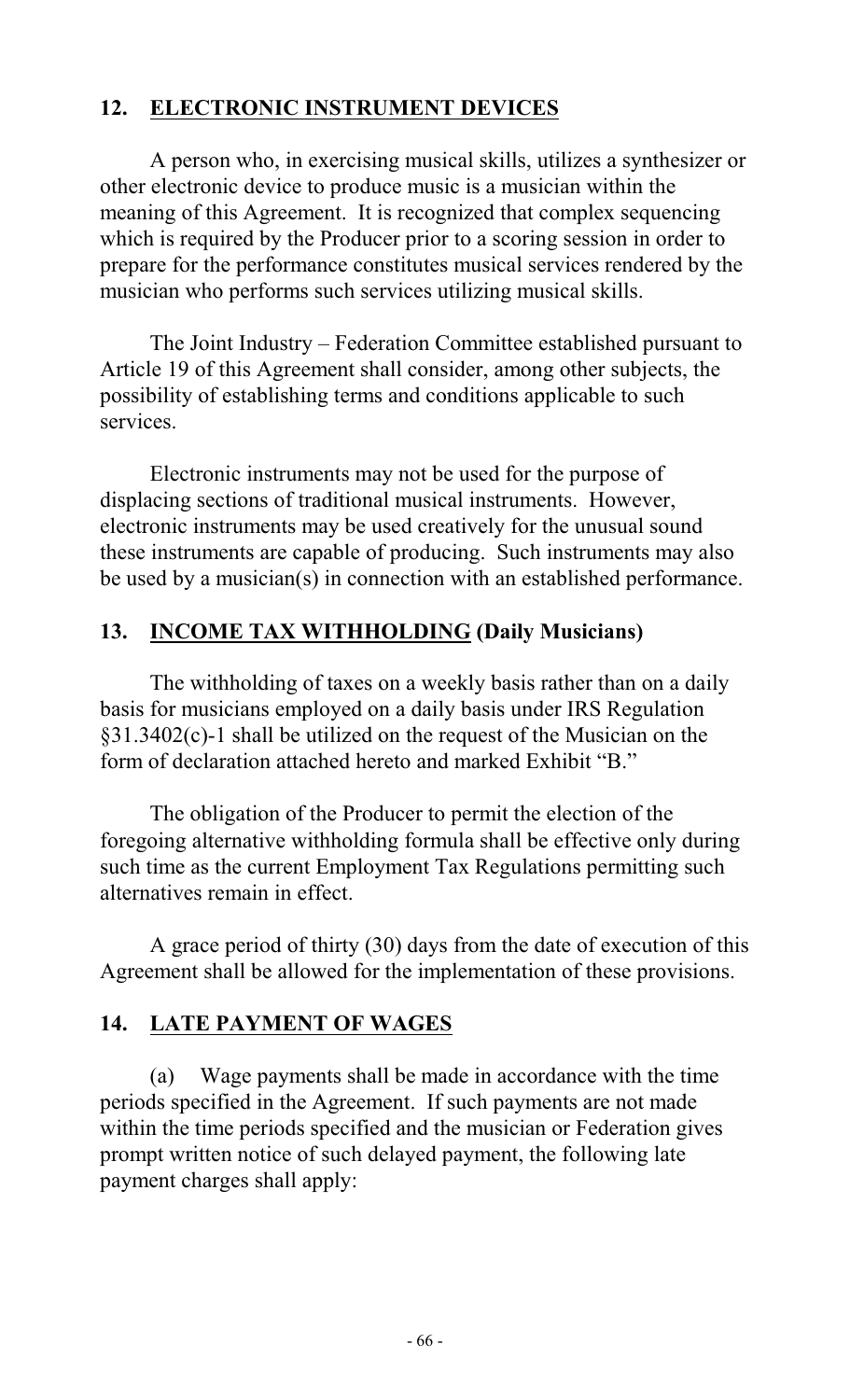(1) If payment is made more than fifteen (15) and less than thirty-one (31) business days (excluding Saturdays, Sundays and holidays) after such written notice is received, six percent  $(6\%)$  of the amount due the musician;

(2) If payment is made more than thirty (30) and less than sixty-one (61) business days (excluding Saturdays, Sundays and holidays) after such written notice is received, ten percent (10%) of the amount due the musician;

(3) If payment is made more than sixty (60) and less than ninety-one (91) business days (excluding Saturdays, Sundays and holidays) after such written notice is received, fifty percent (50%) of the amount due the musician;

(4) Payments made after the ninetieth business day (excluding Saturdays, Sundays and holidays) after such written notice is received shall not require any late payment charge in addition to the above fifty percent (50%) late payment charge unless the Local or Federation further advises the Producer in writing of such non-payment. If payment is not thereafter made within fifteen (15) business days after Producer received such further written notice, an additional late payment charge of ten percent (10%) of the initial amount due the musician shall accrue for each additional thirty (30) day period in which payment is not made, and the first such thirty (30) day period shall commence on the date such further written notice is received.

(b) The foregoing late payment charges shall not be required when Producer's failure or delay in paying results from:

(1) The employee's failure or delay in furnishing a W-4 form; or

(2) The musician's failure to furnish appropriate documentation to enable the Producer to complete the I-9 form (provided that a musician's failure to provide such documentation shall not excuse late payment to any other musician engaged for the same session);

(3) The musician's failure to provide the Producer with the correct address to which payment should be sent. (If a payment is returned to the Producer, the Producer will contact the Local to ascertain the musician's correct address and, thereafter, the payment will be forwarded to such address);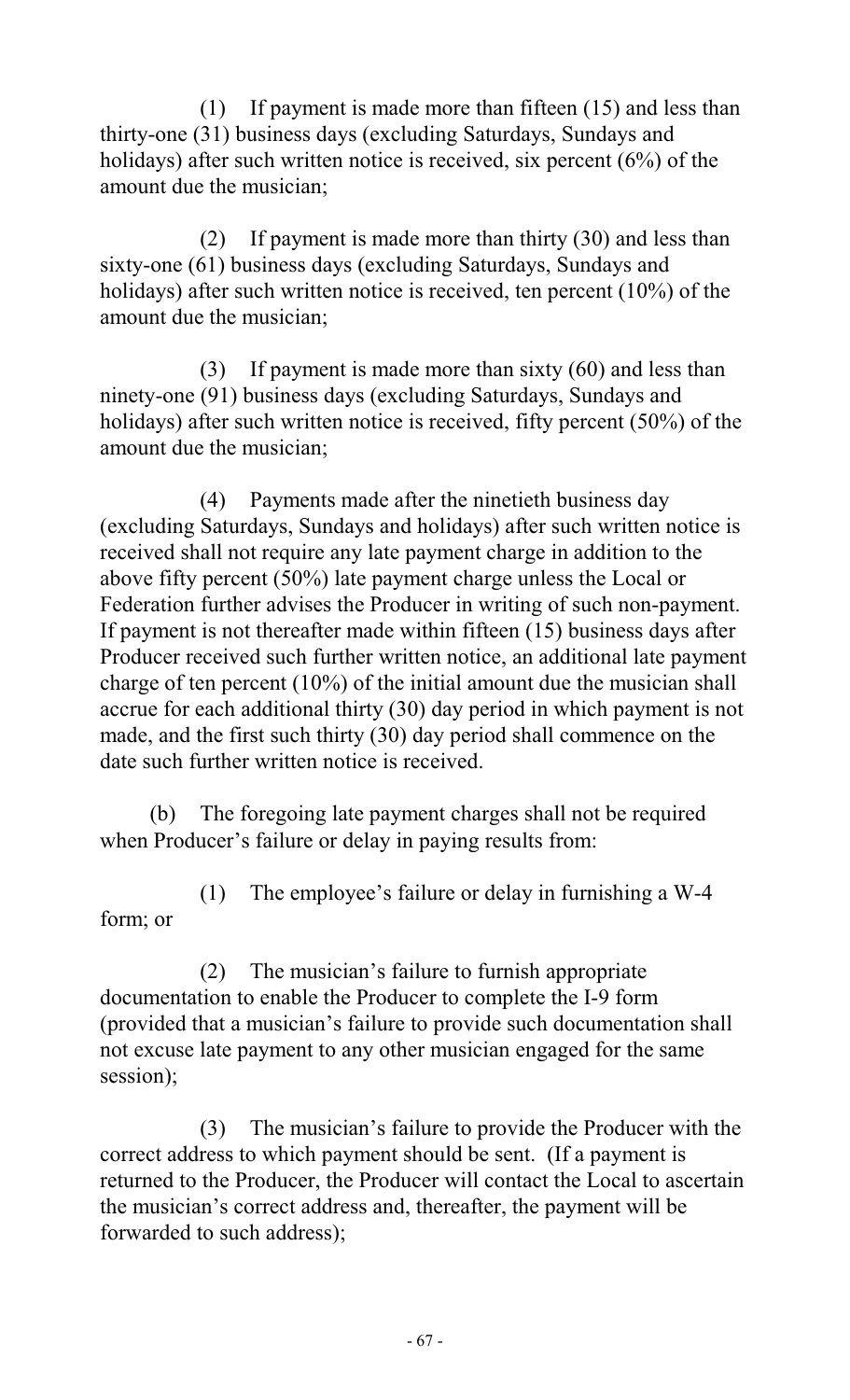(4) A *bona fide* emergency beyond the control of the Producer; or

(5) The existence of a *bona fide* dispute as to the amount due and payable, provided that written notice of such dispute shall have been filed with the Local of the Federation in whose jurisdiction the work was performed within five (5) business days following receipt of bills or the Form B contract. Only disputed portions of payments may be withheld pending resolution of dispute. If the Producer pays the undisputed amount, there will be no late payment charges.

### **II. MOTION PICTURE RECORDING MUSICIANS**

### **15. MINIMUM RATES AND CONDITIONS**

|  | (a) (1) Rates ("real time" rates) |
|--|-----------------------------------|
|  |                                   |

| Sched.        | When number of<br>musicians<br>employed is: | <b>SINGLE SESSION</b><br>(3 hours or less per session)<br>Effective |                      |                      |
|---------------|---------------------------------------------|---------------------------------------------------------------------|----------------------|----------------------|
|               |                                             | $4/5/15$ -<br>4/2/16                                                | $4/3/16$ -<br>4/1/17 | $4/2/17 -$<br>4/4/18 |
| A             | 35 or more                                  | \$271.29                                                            | \$276.72             | \$282.25             |
| B             | 30-34, inclusive                            | 284.85                                                              | 290.55               | 296.36               |
| $\mathcal{C}$ | 24-29, inclusive                            | 298.40                                                              | 304.37               | 310.46               |
| D             | 23 or less                                  | 312.02                                                              | 318.26               | 324.63               |

## (i) Recording

| Sched.        | When number of<br>musicians<br>employed is: | <b>DOUBLE SESSION</b><br>(6 hrs. completed within 8 hours of time)<br>called, ending not later than midnight, per<br>musician)<br>Effective |                      |                      |
|---------------|---------------------------------------------|---------------------------------------------------------------------------------------------------------------------------------------------|----------------------|----------------------|
|               |                                             | $4/5/15$ -<br>4/2/16                                                                                                                        | $4/3/16$ -<br>4/1/17 | $4/2/17 -$<br>4/4/18 |
| A             | 35 or more                                  | \$542.58                                                                                                                                    | \$553.44             | \$564.50             |
| B             | 30-34, inclusive                            | 569.70                                                                                                                                      | 581.10               | 592.72               |
| $\mathcal{C}$ | 24-29, inclusive                            | 596.80                                                                                                                                      | 608.74               | 620.92               |
| D             | 23 or less                                  | 624.04                                                                                                                                      | 636.52               | 649.26               |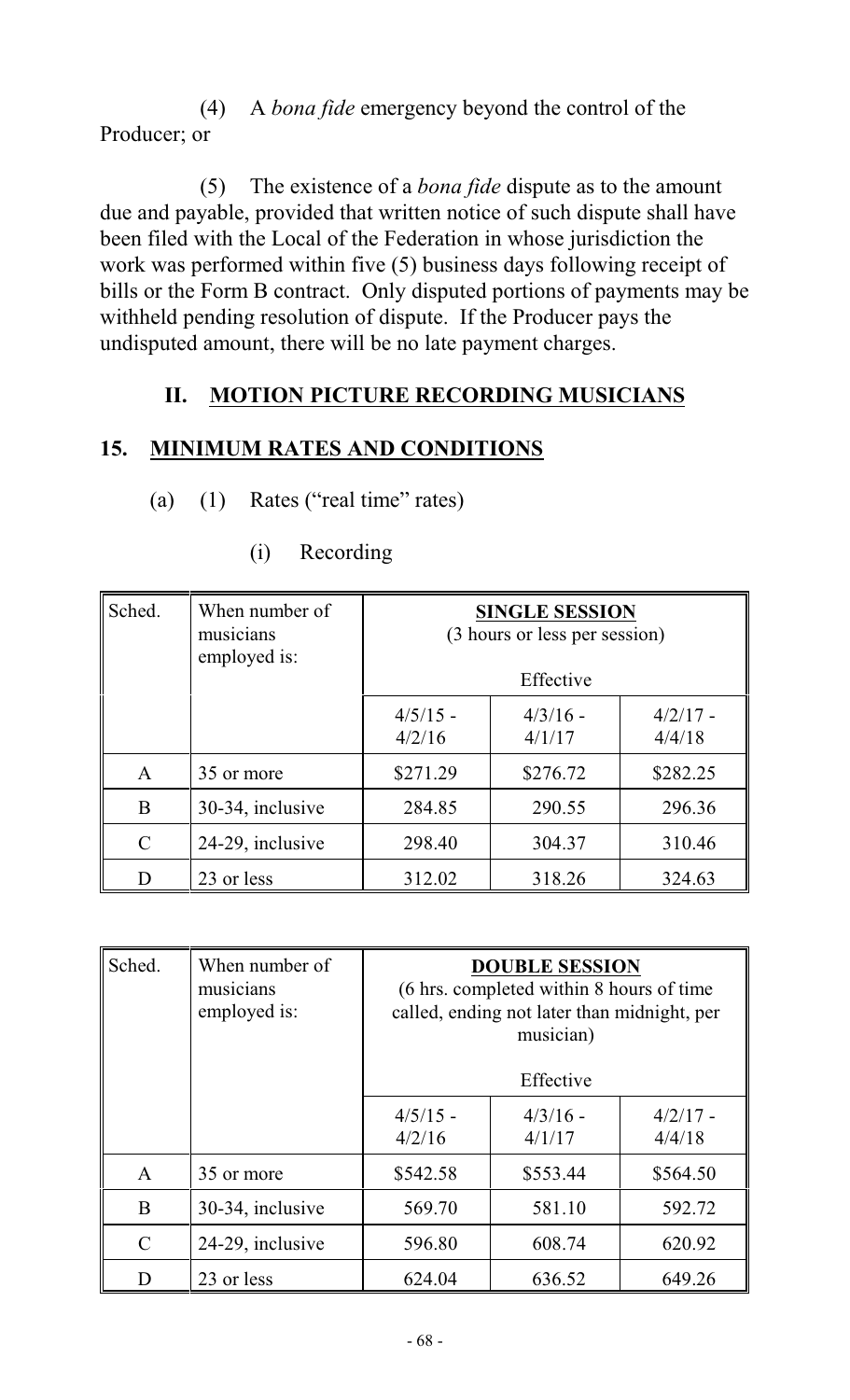| <b>SINGLE SESSION OVERTIME</b> |               |                                        |                                                  |                                                                                         |                                                   |
|--------------------------------|---------------|----------------------------------------|--------------------------------------------------|-----------------------------------------------------------------------------------------|---------------------------------------------------|
| <b>Effective</b>               | Schedule      | Straight<br>time<br>before<br>midnight | After midnight<br>or beyond hold<br>hour $150\%$ | Work beyond<br>hold hour<br>between<br>midnight and<br>8:00 a.m. $165\%$ 8:00 a.m. 200% | Work beyond<br>8 hours<br>between<br>midnight and |
| 4/5/15                         | A             | \$22.61                                | \$33.92                                          | \$37.31                                                                                 | \$45.22                                           |
| 4/3/16                         |               | 23.06                                  | 34.59                                            | 38.05                                                                                   | 46.12                                             |
| 4/2/17                         |               | 23.52                                  | 35.28                                            | 38.81                                                                                   | 47.04                                             |
| 4/5/15                         | B             | 23.74                                  | 35.61                                            | 39.17                                                                                   | 47.48                                             |
| 4/3/16                         |               | 24.21                                  | 36.32                                            | 39.95                                                                                   | 48.42                                             |
| 4/2/17                         |               | 24.70                                  | 37.05                                            | 40.76                                                                                   | 49.40                                             |
| 4/5/15                         | $\mathcal{C}$ | 24.87                                  | 37.31                                            | 41.04                                                                                   | 49.74                                             |
| 4/3/16                         |               | 25.36                                  | 38.04                                            | 41.84                                                                                   | 50.72                                             |
| 4/2/17                         |               | 25.87                                  | 38.81                                            | 42.69                                                                                   | 51.74                                             |
| 4/5/15                         | D             | 26.00                                  | 39.00                                            | 42.90                                                                                   | 52.00                                             |
| 4/3/16                         |               | 26.52                                  | 39.78                                            | 43.76                                                                                   | 53.04                                             |
| 4/2/17                         |               | 27.05                                  | 40.58                                            | 44.63                                                                                   | 54.10                                             |

| (ii) Overtime per fifteen $(15)$ minutes or fraction |
|------------------------------------------------------|
| thereof.                                             |

| <b>DOUBLE SESSION OVERTIME</b> |                |                                        |                                                                        |                           |                                                                             |                                                                       |
|--------------------------------|----------------|----------------------------------------|------------------------------------------------------------------------|---------------------------|-----------------------------------------------------------------------------|-----------------------------------------------------------------------|
| <b>Effective</b>               | Schedule       | Straight<br>time<br>before<br>midnight | 7th hour<br>of rec.<br>within<br>8 hours<br>before<br>midnight<br>120% | After<br>midnight<br>150% | Work<br>beyond hold<br>hour<br>between<br>midnight<br>and 8:00<br>a.m. 165% | Work beyond<br>8 hrs.<br>between<br>midnight and<br>8:00 a.m.<br>200% |
| 4/5/15                         | A              | \$22.61                                | \$27.13                                                                | \$33.92                   | \$37.31                                                                     | \$45.22                                                               |
| 4/3/16                         |                | 23.06                                  | 27.67                                                                  | 34.59                     | 38.05                                                                       | 46.12                                                                 |
| 4/2/17                         |                | 23.52                                  | 28.22                                                                  | 35.28                     | 38.81                                                                       | 47.04                                                                 |
| 4/5/15                         | B              | 23.74                                  | 28.49                                                                  | 35.61                     | 39.17                                                                       | 47.48                                                                 |
| 4/3/16                         |                | 24.21                                  | 29.05                                                                  | 36.32                     | 39.95                                                                       | 48.42                                                                 |
| 4/2/17                         |                | 24.70                                  | 29.64                                                                  | 37.05                     | 40.76                                                                       | 49.40                                                                 |
| 4/5/15                         | $\overline{C}$ | 24.87                                  | 29.84                                                                  | 37.31                     | 41.04                                                                       | 49.74                                                                 |
| 4/3/16                         |                | 25.36                                  | 30.43                                                                  | 38.04                     | 41.84                                                                       | 50.72                                                                 |
| 4/2/17                         |                | 25.87                                  | 31.04                                                                  | 38.81                     | 42.69                                                                       | 51.74                                                                 |
| 4/5/15                         | D              | 26.00                                  | 31.20                                                                  | 39.00                     | 42.90                                                                       | 52.00                                                                 |
| 4/3/16                         |                | 26.52                                  | 31.82                                                                  | 39.78                     | 43.76                                                                       | 53.04                                                                 |
| 4/2/17                         |                | 27.05                                  | 32.46                                                                  | 40.58                     | 44.63                                                                       | 54.10                                                                 |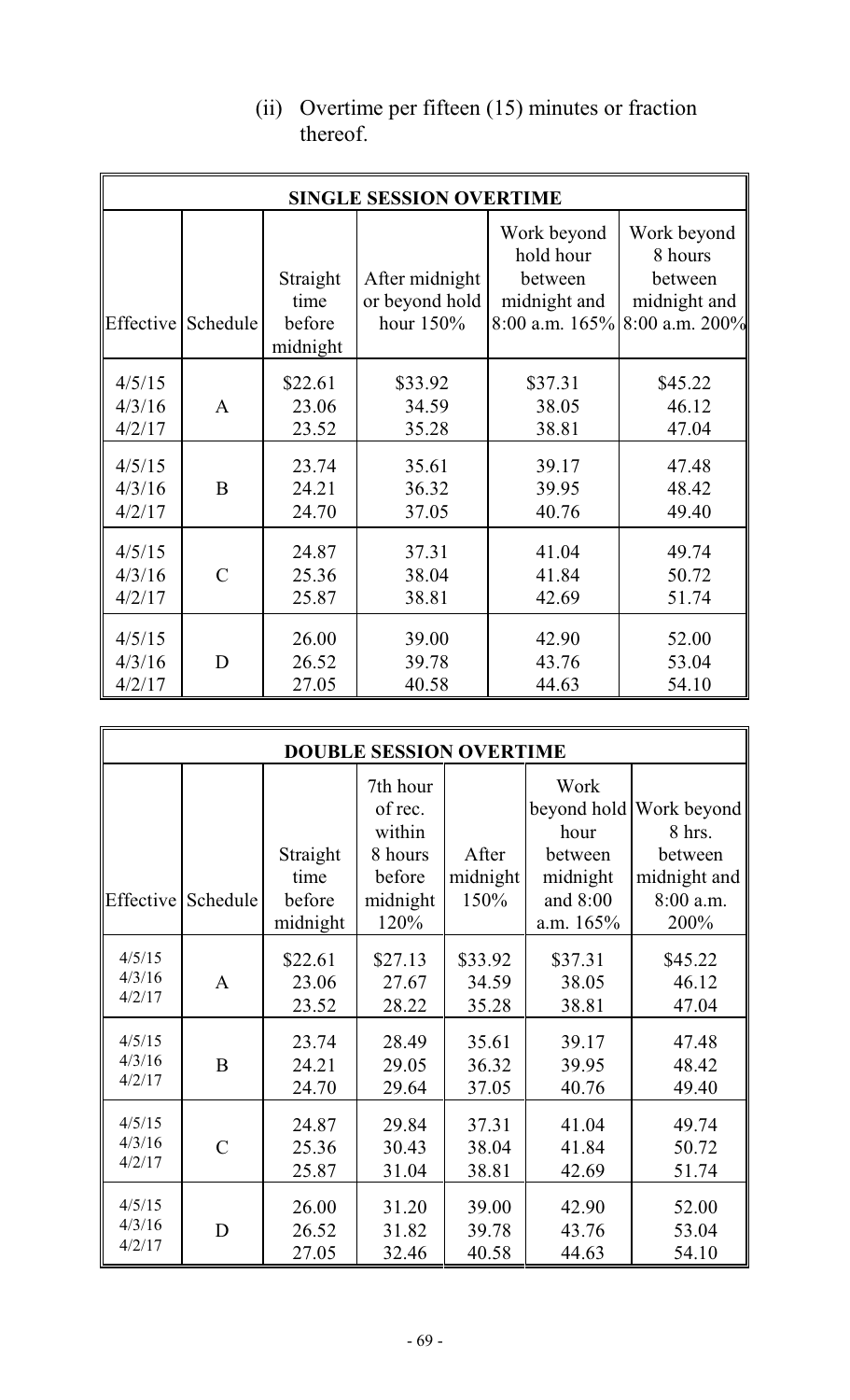(2) Electronic Musical Devices

(i) At the Producer's election, a musician who is employed (other than on a "package deal" basis) to play an electronic musical device(s) shall be paid:

(A) at the existing rates set forth in Paragraph 15(a)(1) (hereinafter referred to as "real time rates") or

(B) at the following hourly rates (hereinafter referred to as "multi-tracking rates"):

(1) \$325.81 (\$332.33 effective April 3, 2016 and \$338.98 effective April 2, 2017) if one (1) musician is employed under the multi-tracking rates;

(2) \$285.11 (\$290.81 effective April 3, 2016 and \$296.63 effective April 2, 2017) if two (2) or more musicians are employed under the multi-tracking rates.

The foregoing rates include all electronic and acoustical doubles and all over-dubs. With respect to each session, Producer shall have the right to designate whether such musician is to be paid under the real time rates or at the foregoing multi-tracking rates. Producer shall make such election with respect to each such musician at the time such musician is initially engaged.

(ii) In the event Producer chooses to pay the musician under the multi-tracking rates:

(A) Producer shall notify the musician at the time of the call that the engagement will be pursuant to the multitracking provisions and shall specify the length of the call. The length of the call may be up to a maximum of ten (10) hours at straight time. However, when a musician accepts a guaranteed call of fewer than ten (10) hours, he/she cannot be required to work more than one (1) hour beyond such guaranteed call, as provided in Paragraph 15(b)(8)(1). If the musician does perform work beyond the one (1) hour hold period, such work shall be compensated at one hundred fifty percent (150%) of the applicable electronic multi-tracking rate in fifteen (15) minute increments. In all other respects, the multi-tracking provisions of the Agreement shall remain in full force.

NOTE: If a musician is engaged for a ten (10) hour call, he/she must be paid for the entire ten (10) hours, whether worked or not, unless he/she leaves earlier for personal reasons, in which case payment shall be made only for hours worked.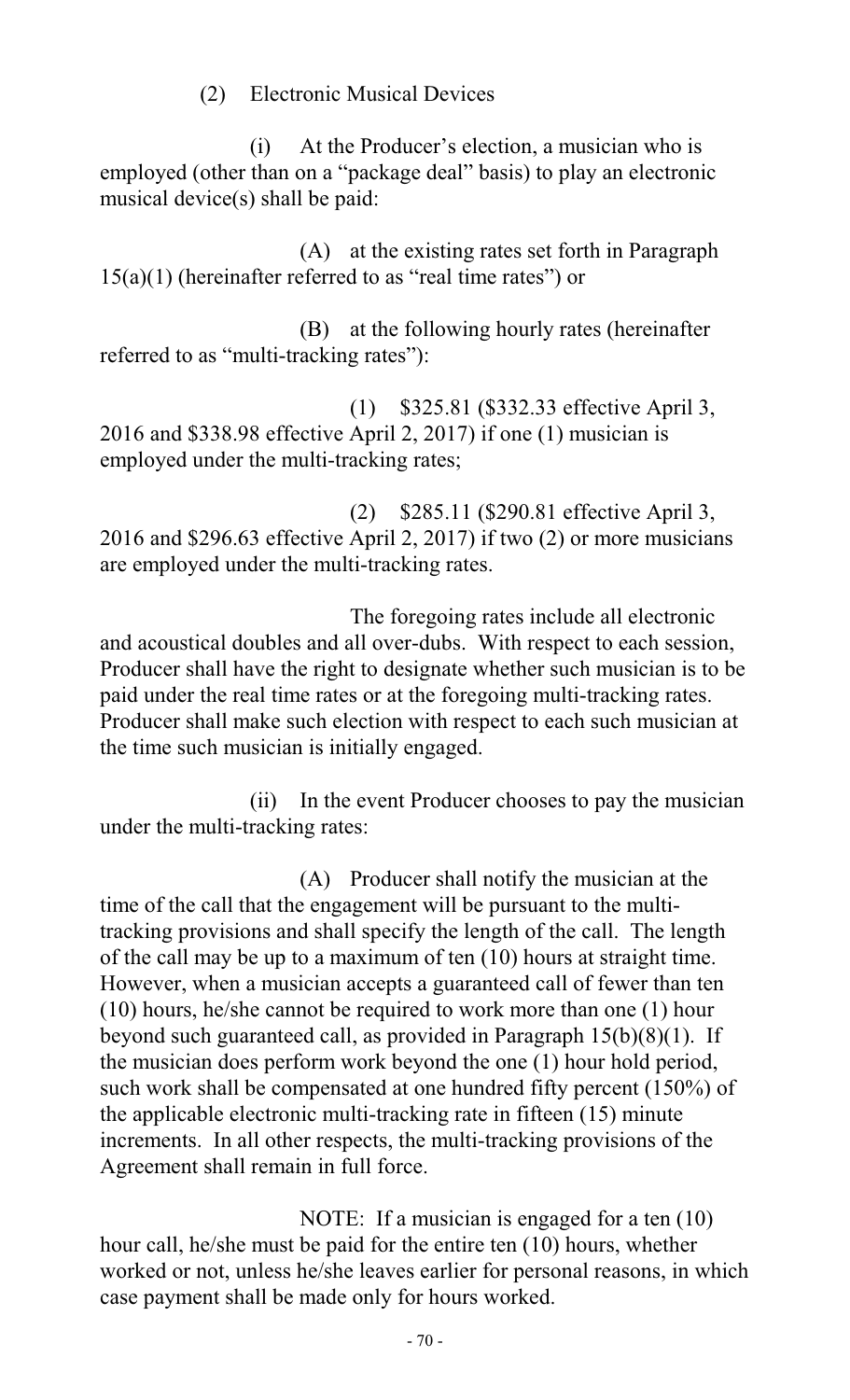(B) The musician shall be paid for a minimum of

three (3) hours.

(C) A one-hour meal period for such musician shall be called not later than six (6) hours after reporting for work. Subsequent meal periods shall be called not later than six (6) hours after the expiration of the previous meal period. The penalty for delayed meals shall be a straight time allowance at the scheduled regular basic hourly real time rate for the length of the delay, but not less than one-half hour.

(D) Work in excess of ten (10) hours, excluding meal periods, shall be paid at the rate of an additional fifty percent (50%), prorated in fifteen minute increments.

(E) When, at the request of the Producer, the musician is required to work between the hours of midnight and 8:00 a.m., such musician shall be paid an additional fifty percent (50%) of the applicable hourly rate.

(iii) Phonograph records may be produced from music sound track recorded by a musician or musicians employed under the multi-tracking rates upon payment of the amounts set forth herein. A musician who performed alone under this rate shall receive no less than the basic phonograph record session fee for each minute of music dubbed. When two (2) or more musicians performed, each musician shall receive no less than the basic phonograph record session fee for each two (2) minutes of music dubbed.

(iv) A joint Industry-Federation Committee, established pursuant to Article 19 of the Agreement, consisting of representatives of the Producers and the Federation shall be established for the purpose of addressing problems that may arise under this provision and to establish guidelines with respect to rentals of such musicians' equipment.

(3) When two (2) or more recording sessions occur on the same picture on the same day, the rate for all sessions on that day for such picture shall be based on the rate applicable to the session in which the highest number of recording musicians was employed.

(4) Musicians who record music hereunder at a pre-recording session or sessions for theatrical feature length motion pictures (*e.g.*, "New York, New York," "Funny Girl," etc.), which recorded music is later used in playbacks at pre-production rehearsals by artists in said motion picture, shall be paid after such use a one-time-only premium of ten percent (10%) of their appropriate minimum scale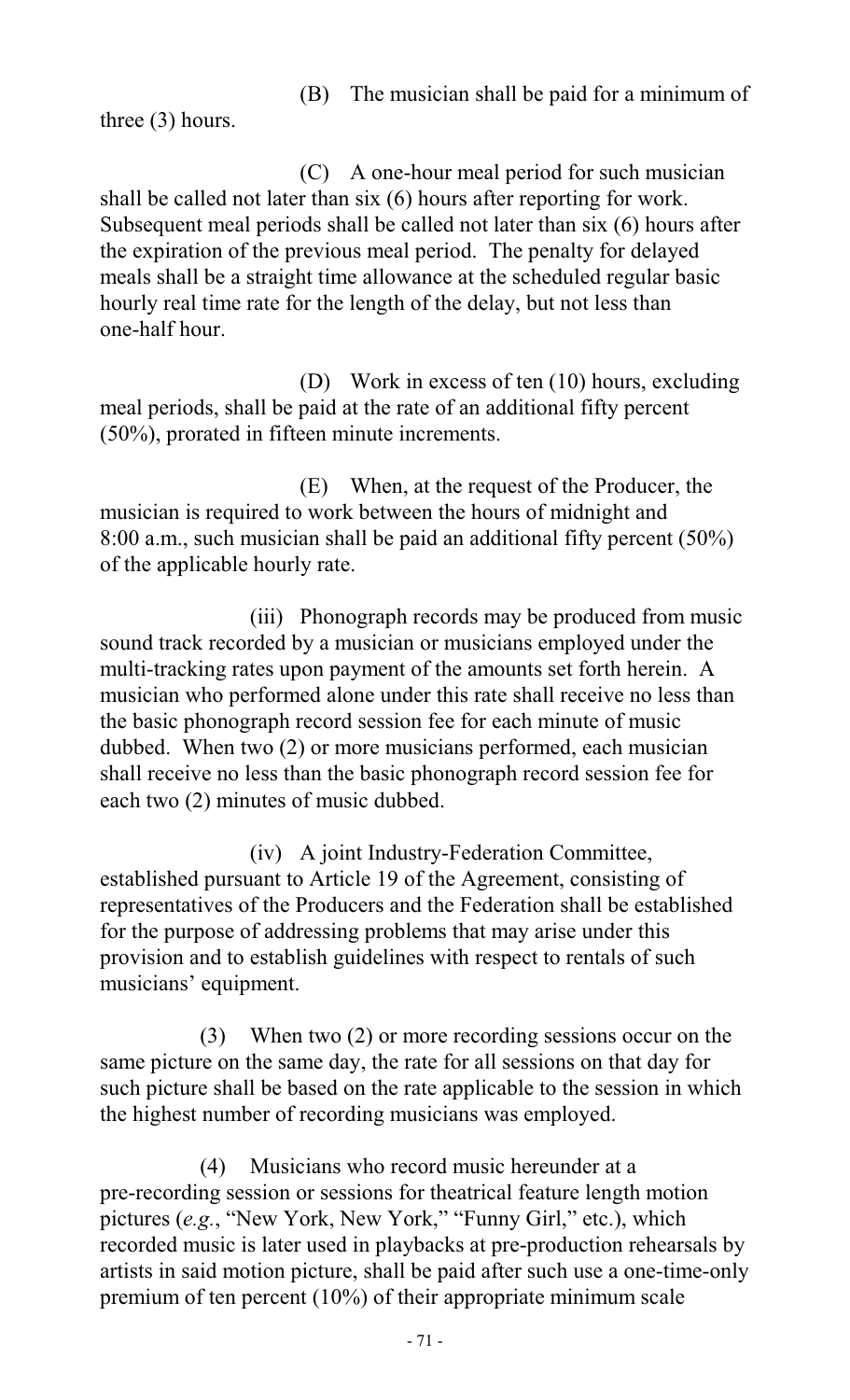straight time rate covering the period of time during which such music was recorded. Such premium shall be subject to Pension Fund contributions only, in accordance with the terms of Section I, Paragraph 3 hereof.

(5) There is no limitation or required number of Musicians to be employed.

- (b) General Provisions Applicable to Recording Musicians
	- (1) Rest Period

Intermission of ten (10) minutes per hour away from stand must be given on all engagements, with the understanding that it means ten (10) minutes from the time musicians leave stands until they return and are ready to play. The Producer is privileged to accumulate two (2) rest periods, or to give two (2) fifteen (15) minute rest periods in a three (3) hour session, instead of three (3) ten (10) minute rest periods. Rest periods may not begin sooner than thirty (30) minutes following the beginning of session call provided that all of the employees subject to this Agreement are ready to perform at the beginning of the session. At no time shall a musician be required to perform for more than ninety (90) consecutive minutes on the stand.

(2) Doubling Rates and Conditions for Recording Musicians

(i) Instruments within the following respective groups are not construed as doubling:

- (A) Piano and Celeste (when furnished);
- (B) Drummer's standard outfit;
- (C) Tympani;
- (D) Mallet instruments: xylophone, bells and

marimbas;

(E) Latin rhythm instruments. Any Latin instrument when used in less than eight (8) bars in connection with other instruments or used not in a rhythm pattern shall not in any event be a doubling instrument.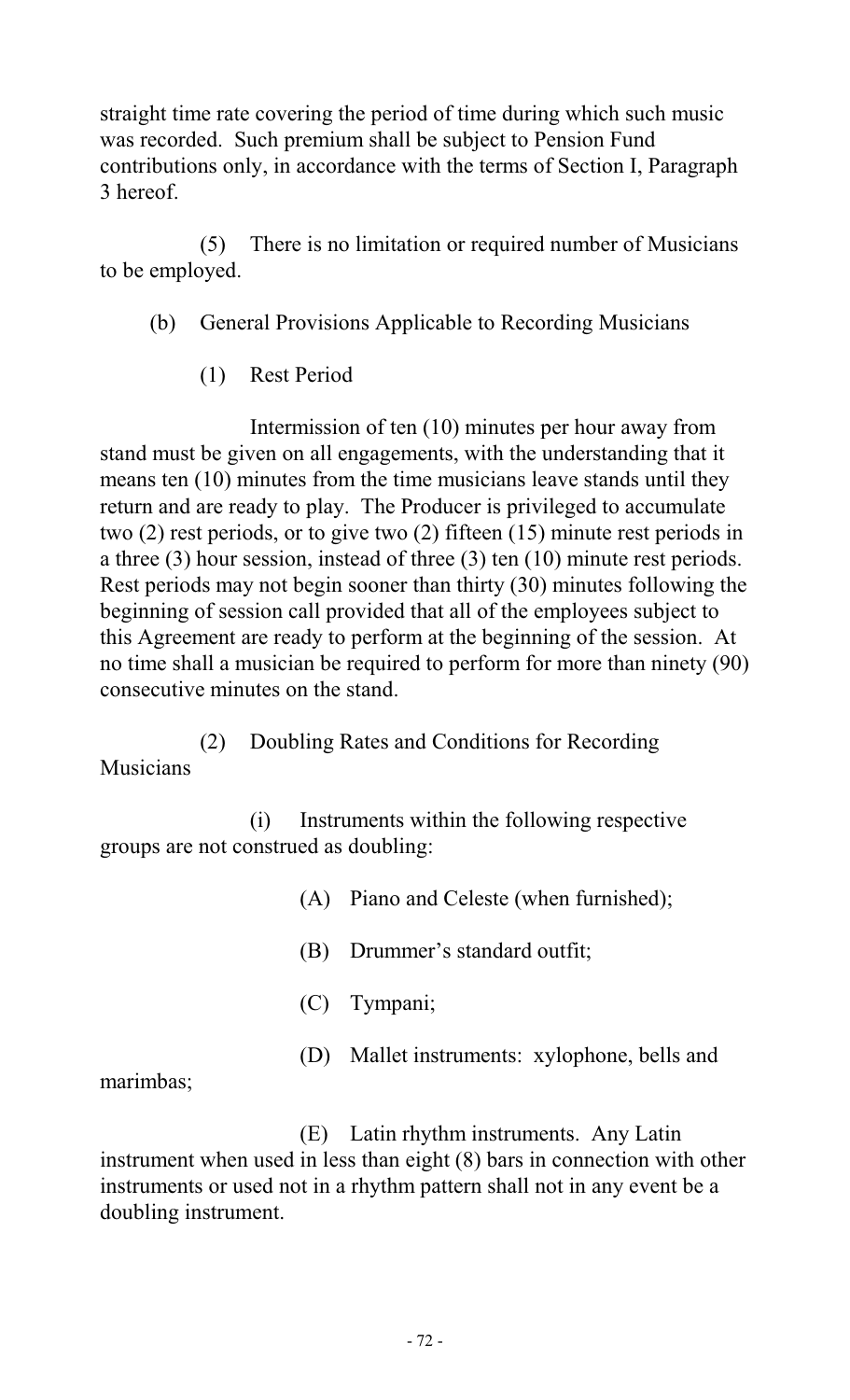(F) Use of electronic devices such as multiplex, maestro, multiplier of octaves to be treated as a double if used to simulate instrumental sounds in addition to normal sounds of instrument to which attached.

(G) Use of multiple electronic musical devices, in conjunction with any electronic musical instrument such as a synthesizer, EVI or EWI, shall count in the aggregate as three (3) doubles.

|             | (i) | Doubling rates:                                       |
|-------------|-----|-------------------------------------------------------|
|             |     | First double - fifty percent $(50\%)$ of basic rate   |
| extra.      |     | Second double - twenty percent $(20\%)$ of basic      |
| rate extra. |     | Third double - twenty percent $(20\%)$ of basic rate  |
| extra.      |     | Fourth double - twenty percent $(20\%)$ of basic rate |
| extra.      |     |                                                       |

The first instrument played in a single or double session, as the case may be, determines the basic instrument for that session and any overtime period to such session.

(iii) Computation of Doubling

(A) A musician who is required to double within the meaning of this Agreement within a day's call shall be paid "doubling" for not less than one (1) three (3) hour session.

For example: A musician is called in for a double session of six (6) hours. In the first three (3) hours, he/she plays only a saxophone. In the second three (3) hours, he/she plays only a flute. He/she would be entitled to the basic rate for the first three (3) hours and one hundred fifty percent (150%) of the basic rate for the second three (3) hours.

If, in such session, he/she played the saxophone for the first hour and the flute for the second and third hours and the saxophone for the fourth, fifth and sixth hours, he/she would be entitled to one hundred fifty percent (150%) of the basic rate for the first three (3) hours, and the basic rate for the last three (3) hours.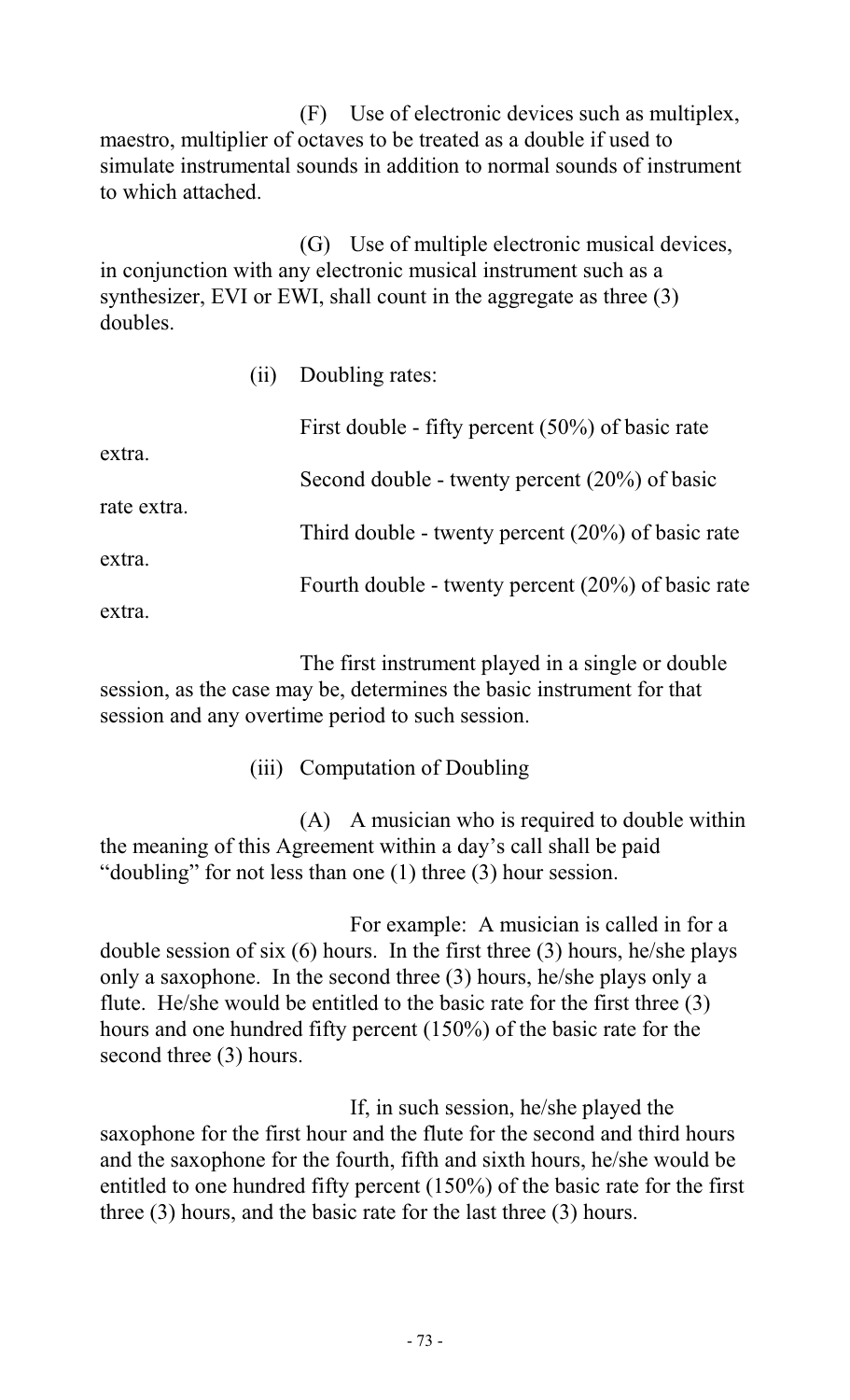In computing the compensation for doubling, all time from the start of the recording engagement shall be considered in three (3) hour sessions regardless of the unequal division of a double session.

For example: If the Musician plays saxophone for the first and second hours and, after the break following the second hour, plays the flute for the third hour and the saxophone again for the fourth, fifth and sixth hours, he/she would be entitled to one hundred fifty percent (150%) of the basic rate for the first three (3) hours and the basic rate for the last three (3) hours.

In a double session, during which one or more doubles occurs in the first three (3) hours and the Musician commences the fourth hour with a doubling instrument, such doubling instrument shall be considered as the first double for the second three (3) hour period.

For example: A Musician plays the saxophone for the first hour, the flute for the second hour and the oboe in the third, fourth, fifth and sixth hours. He/she would be entitled to one hundred seventy percent (170%) of the basic rate for the first three (3) hours and one hundred fifty percent (150%) of the basic rate for the last three (3) hours.

(B) Overtime

If a double is begun in a three (3) hour session and such double is continued in an overtime period, the doubling rate shall apply for the three (3) hour session plus the overtime period.

For example: If a Musician plays a saxophone for the first and second hours and plays the flute for the third and fourth hours, he/she would be entitled to one hundred fifty percent (150%) of the basic rate for four (4) hours. If he/she played the saxophone for the first hour, the flute for the second hour and the oboe for the third and fourth hours, he/she would be paid one hundred seventy percent (170%) of the basic rate for the first three (3) hours and one hundred fifty percent (150%) of the basic rate for the fourth hour.

For example: If a Musician plays the saxophone for the first, second and third hours, and the flute for the fourth, fifth and sixth hours as well as the seventh hour, he/she would be entitled to the basic rate for the first three (3) hours and one hundred fifty percent (150%) of the basic rate for the last four (4) hours.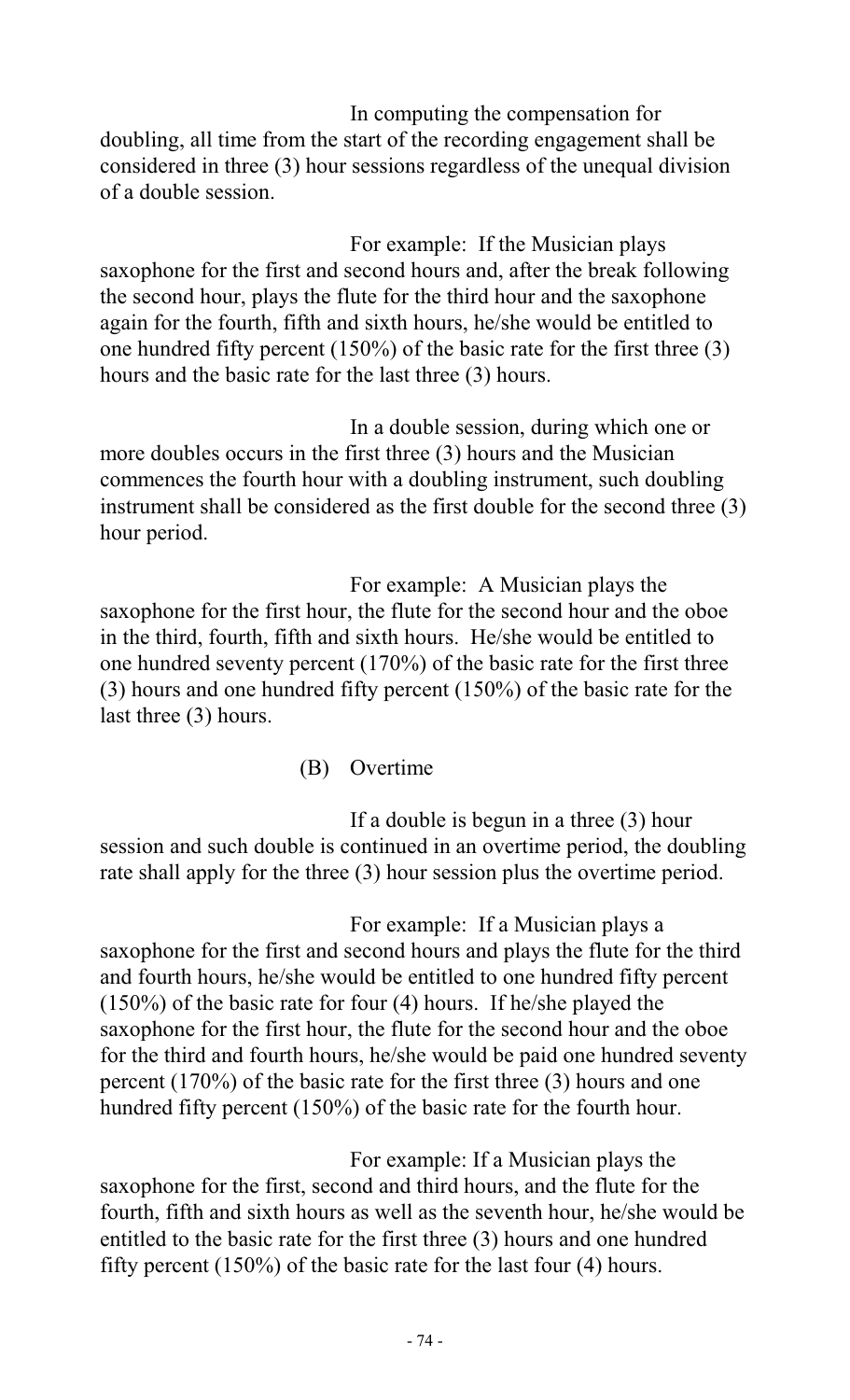For example: If a Musician plays the saxophone for the first hour, the flute for the second, third, fourth, fifth, sixth and seventh hours, he/she would be entitled to one hundred fifty percent (150%) of the basic rate for the seven (7) hours.

For example: If a Musician plays the saxophone for the first three (3) hours, the flute for the fourth and fifth hours, and the saxophone for the sixth and seventh hours, he/she would be entitled to the basic rate for the first three (3) hours, one hundred fifty percent (150%) of the basic rate for the second three (3) hours, and the basic rate for the overtime period.

If the Musician commences doubling in an overtime period, he/she shall be paid a minimum of three (3) hours at the doubling rate.

For example: If a Musician plays the saxophone for a three (3) hour session and the flute for the fourth hour, he/she would be entitled to one hundred fifty percent (150%) of the basic rate for three (3) hours and the basic rate for one (1) hour.

(C) The first "double" rate of fifty percent (50%) of basic rate extra may only be paid when the basic rate is in effect. The second "double" rate of twenty percent (20%) of the basic rate extra shall only apply when the first doubling rate is in effect at the same time. The third "double" rate of twenty percent (20%) of the basic rate extra shall apply only when the second doubling rate is in effect at the same time; and the fourth "double" rate of twenty percent (20%) of the basic rate extra shall only apply when the third doubling rate is in effect at the same time.

For example: In a three (3) hour session, a Musician plays the saxophone for the first hour, plays the flute for the second hour and the oboe for the third hour. He/she would have two (2) doubles and would be entitled to one hundred seventy percent (170%) of the basic rate for the three (3) hours. If, in addition, he/she played the clarinet in the third hour, he/she would have three (3) doubles and would be entitled to one hundred ninety percent (190%) of the basic rate for the three (3) hours. If, in addition, he/she played not only the clarinet but also the bassoon, he/she would have four (4) doubles and be entitled to two hundred ten percent (210%) of the basic rate for the three (3) hours.

(iv) Any Musician who shall be required to transpose to avoid the use of an additional "doubling" instrument shall be considered as having doubled and shall be paid accordingly.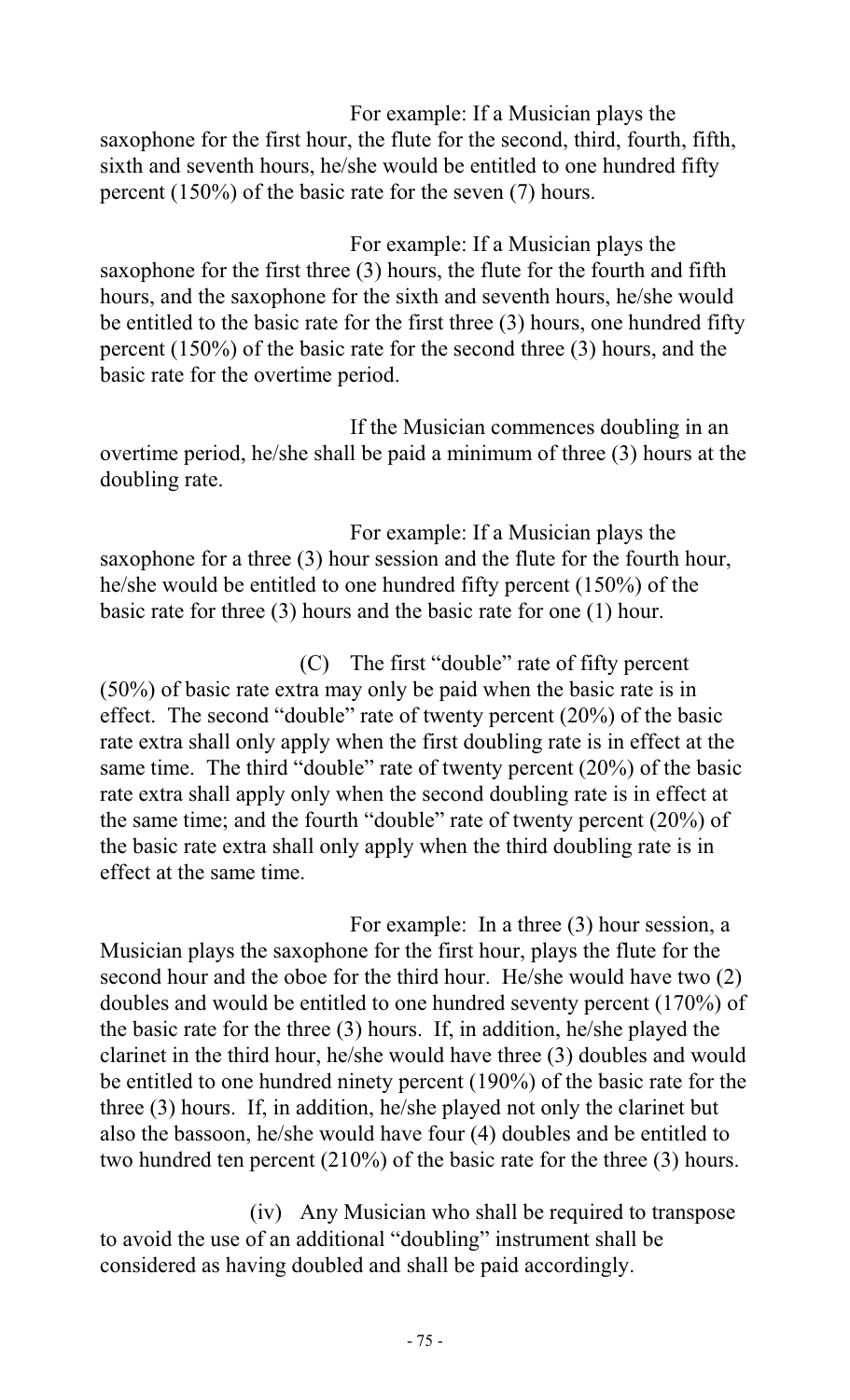### (3) On Location

Engagements on location over twenty-five (25) miles but not more than one hundred (100) miles from point (inside jurisdiction) ordered to report, \$43.01 (\$43.87 effective April 3, 2016 and \$44.75 effective April 2, 2017) per hour extra for time consumed in traveling to and from location. When such engagements are over one hundred (100) miles from point (inside jurisdiction) ordered to report, they shall be arranged through the Federation Representatives.

### (4) Calls

All calls for recording Musicians shall be made not later than 6:00 p.m. on the day preceding the call, except in emergency, and except that, at the end of any recording session, calls for the following day may be given to the Musicians.

When the Producer has prior knowledge of a call for recording musicians, it will give advance notice of such call to the appropriate Federation Local. When Producer does not have such prior knowledge, calls for recording musicians shall be reported to the Federation promptly after the call is made. A confirmed call for underscoring may be cancelled upon ninety-six (96) or more hours notice. A call for pre-recording may be cancelled upon a notice of forty-eight (48) or more hours.

(5) Meals

Meal breaks should be between the hours of 12:00 p.m. and 2:00 p.m., and 6:00 p.m. and 8:00 p.m., respectively. If any session goes beyond six (6) hours, coffee and sandwiches will be furnished.

(6) Night Premiums

Work performed after midnight shall be paid at timeand-one-half.

Work hours beyond eight (8) hours and performed between midnight and 8:00 a.m. will be compensated at two hundred percent (200%) of the straight time rate.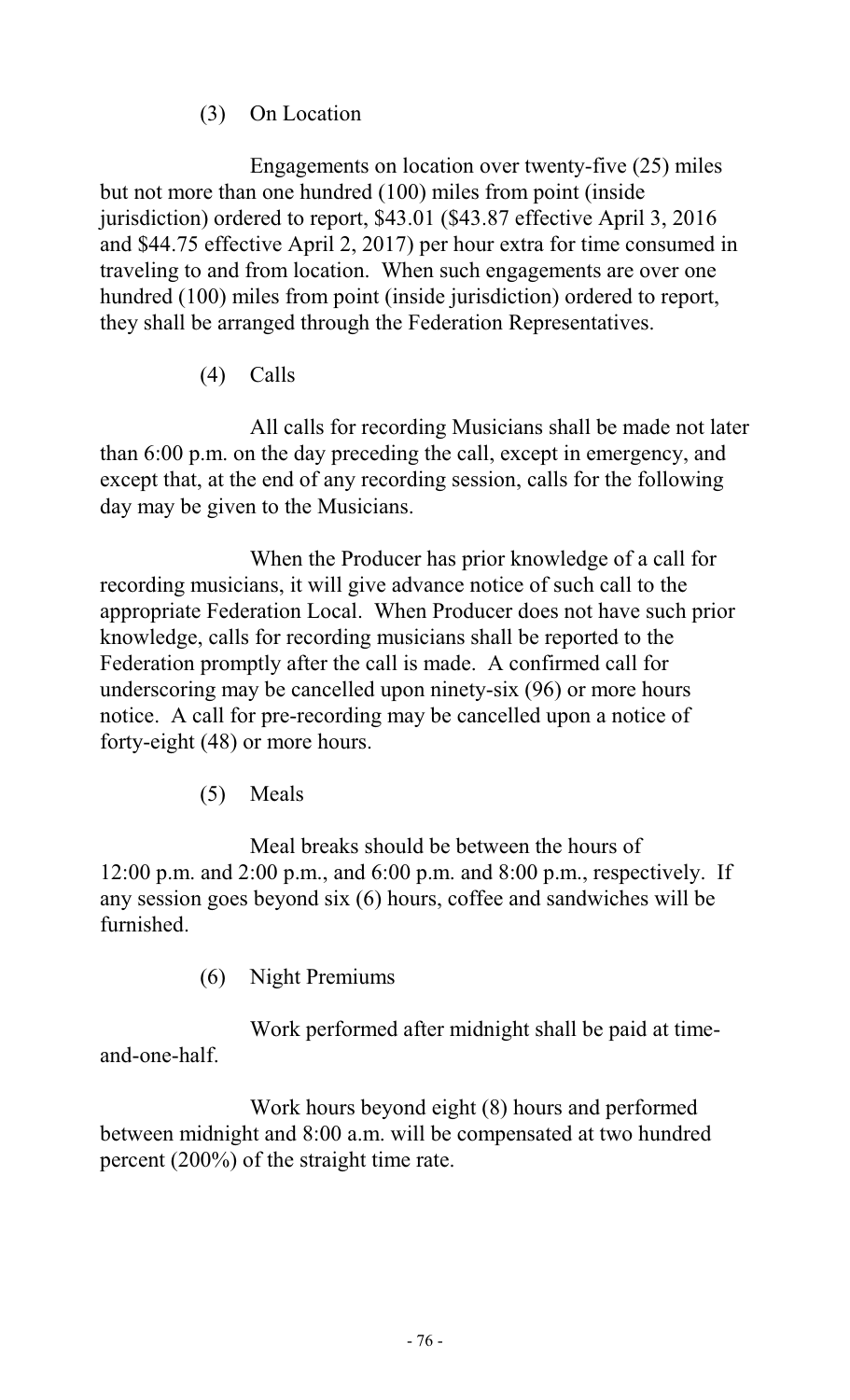(7) Dismissal For Day

When any member or members are dismissed for the day while the balance of the orchestra is still in session, they shall immediately be given adequate time to pack up and leave, or they shall be paid for any period they are required to wait, subject to a ten (10) minute leeway.

(8) Single Sessions, Guaranteed Longer Calls and Double **Sessions** 

(i) The Producer may hold the musician for one (1) hour beyond a single session or a guaranteed longer call. If musician is so held, or if work is performed in such hold hour, it shall be paid for at the straight time rate in units of fifteen (15) minutes. If the musician is required to remain beyond the one (1) hold hour, he/she shall be paid for such time beyond such hour at one hundred fifty percent (150%) of the straight time rate in fifteen (15) minute units, except that work beyond the one (1) hold hour which occurs between midnight and 8:00 a.m. shall be paid at one hundred sixty-five percent (165%) of the straight time rate in fifteen (15) minute units. Provided, however, that in the event that a guaranteed call exceeds five (5) hours (but is less than a double session), the guaranteed call and the hold period combined shall not exceed six (6) hours.

(ii) In the event a musician cannot remain beyond one (1) hour hold, such musician shall notify the contractor prior to the beginning of the session. If the musicians have given the appropriate advance notice, the Producer or his/her agent shall be responsible for securing additional musicians, if necessary.

(iii) A double session shall be completed within eight (8) hours. Work hours beyond six (6) hours within an eight (8) hour period will be paid at one hundred twenty percent (120%) of the straight time rate in fifteen (15) minute units. If the musician is required to remain after eight (8) elapsed hours (whether worked or not), he/she shall be paid at one hundred fifty percent (150%) of the straight time rate in fifteen (15) minute units.

(iv) Two single sessions shall not be called in the same day in lieu of a double session in order to circumvent the time spread penalty, when both of such single sessions are for the same motion picture, utilizing the same conductor, and both utilize all of the same individual musicians.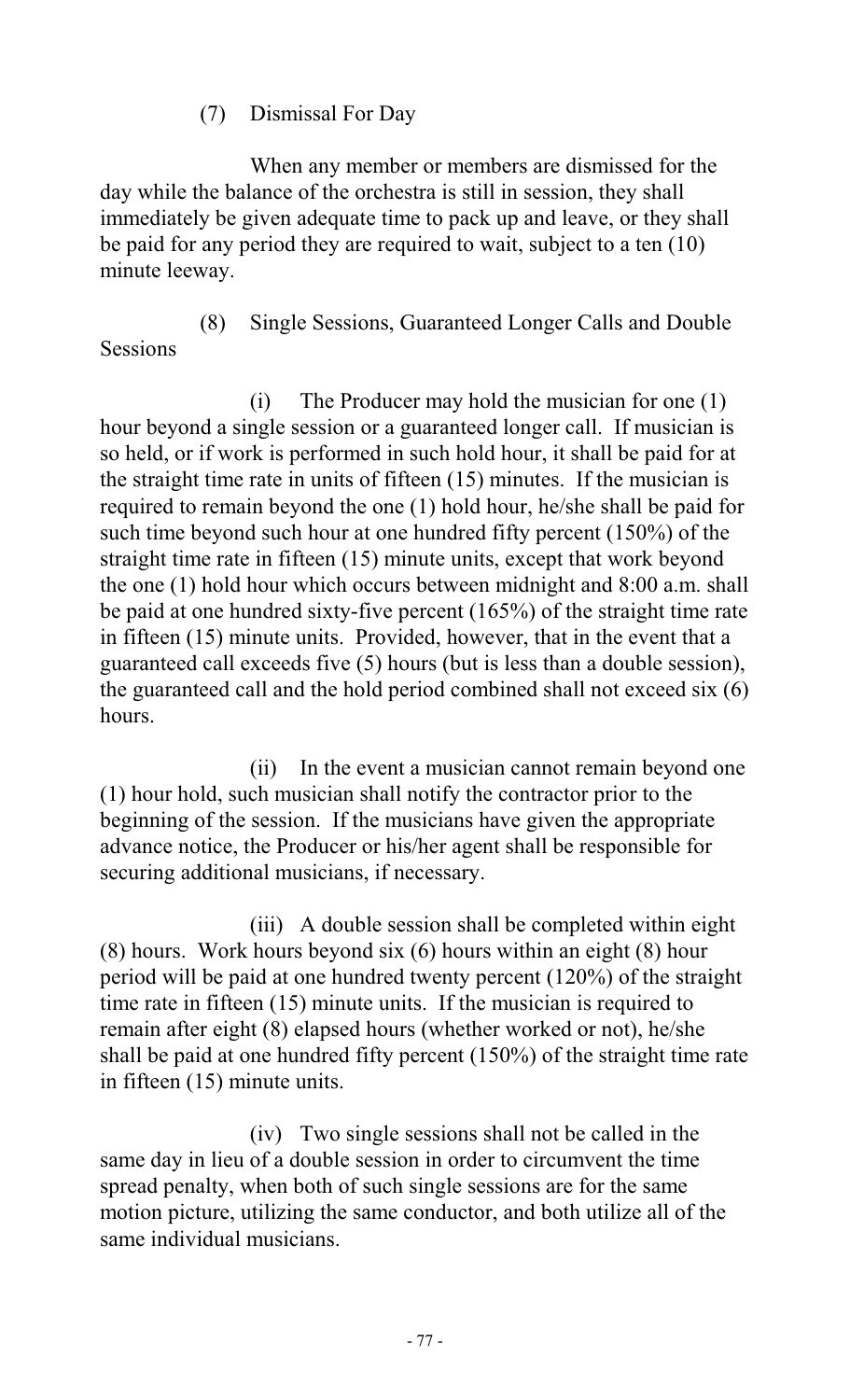(v) Notwithstanding any other provisions in this Agreement, there shall be no compounding in computing the above and payment will be made on the highest appropriate rate.

(9) Leader - Double Recording Musician's Rate

When only one recording musician is called for a session, he/she shall be paid double the Recording Musician's rate to perform alone.

(10) Double Sessions

(i) Engagements of two (2) sessions (completed within eight (8) hours of time called) may be divided into two (2) periods at the convenience of the studio, with not less than one (1) hour between sessions.

(ii) When more than a double session of recording is continuous without a break of at least one (1) hour, a penalty of one (1) hour at the minimum scale shall be paid each such musician.

(11) Other Recordings

Trailers may be scored in, or added to, any recording session. Trailers, "pickups" (supplemental music recorded after a motion picture has been recorded), short subjects, travelogues, adventure films and cartoons requiring less than one (1) hour to screen may all be scored in the same recording session or the scoring for any one or all may be added to any recording session. If a three (3) hour recording session is called to record for such short subjects, travelogues, adventure films and cartoons, the basic recording rate shall be \$271.29 (\$276.72 effective April 3, 2016 and \$282.25 effective April 2, 2017).

(12) Cartage

Whenever the Producer requests a musician to bring a heavy instrument to a recording session, the Producer shall specify whether the musician shall transport such heavy instrument either by public or private transportation, and public transportation shall be used if it is the only practicable manner of transportation. If a public carrier is to be used, the Producer shall have the option of designating the public carrier qualified to transport musical instruments. If the instrument is delivered by the designated public carrier, the Producer shall pay the cartage bill of the designated public carrier. If the musician chooses to use a carrier other than that designated by the Producer, the Producer shall not be liable for a cartage bill greater than the rate charged by the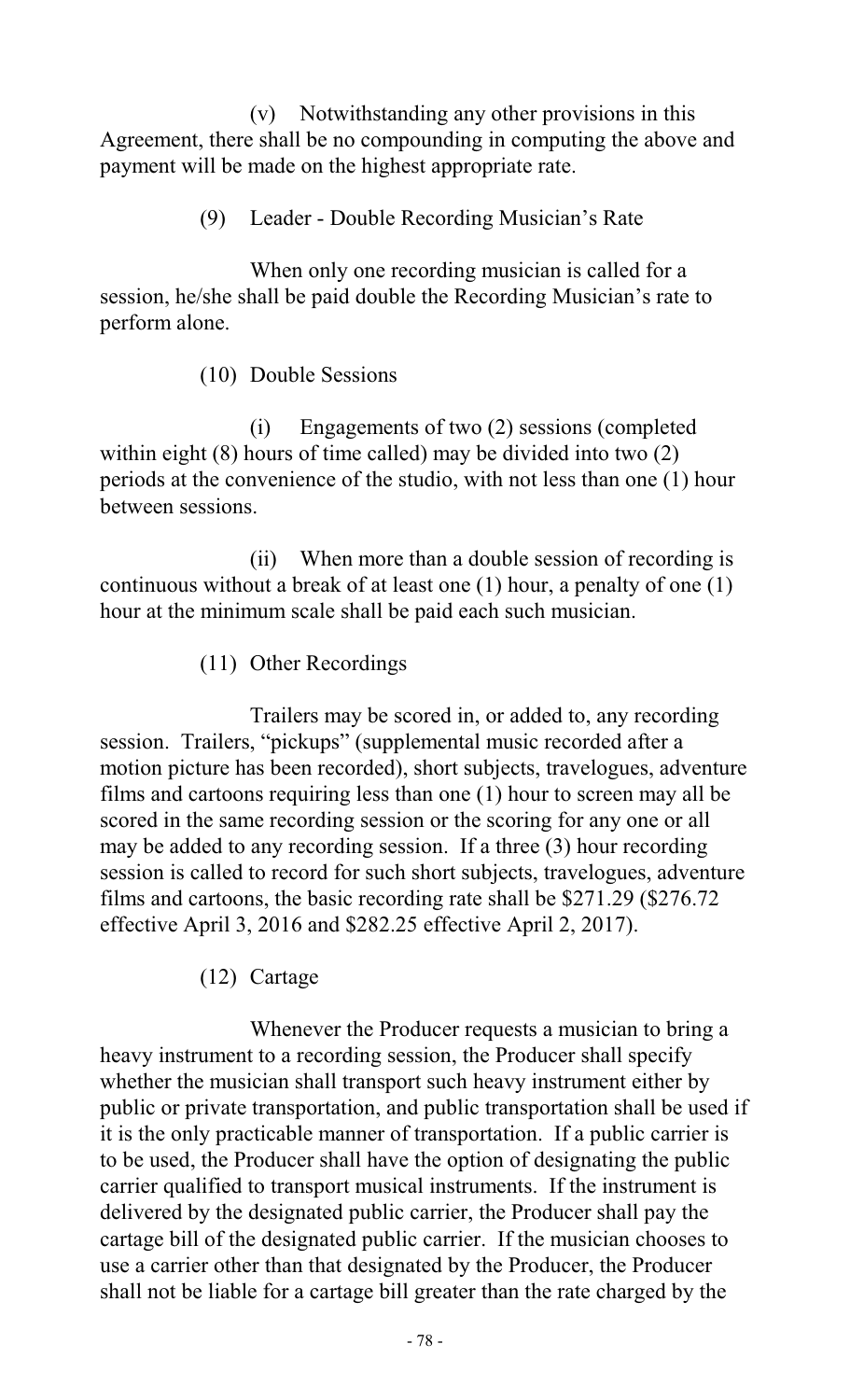designated carrier. If private transportation is used, the Producer shall pay the musician for actual cartage, at the following rates, only for those instruments listed below which the Producer orders the musician to bring to the recording session:

Harp. . . . . . . . . . . . . . . . . . . . . . . . . . . . . . . . . . . . . . . . \$40.00

String bass, tuba, drums, all heavy or bulky amplifiers, baritone saxophone, cello, bass saxophone, contra bass clarinet, contra bass bassoon, accordion, baritone horn and the contra bass trombone.. . . . . . . . . . . . . . . . . . \$16.00 each

(13) Orchestra Manager

If ten (10) or more recording musicians including leader are employed for any session, an orchestra manager (contractor) who is a member in good standing of the Federation shall be employed for said session. He/she may be one (1) of the recording musicians. It shall be the duty of the orchestra manager to see that all musical activities conform to this Agreement. The orchestra manager or his/her designee (who may also be a member of the orchestra) shall be physically present at all recording sessions during the entire engagement.

The minimum pay for an orchestra manager shall be twice the minimum rate of pay applicable to the non-doubling recording musicians employed in the session, but in any event, the scale for any person performing both as an orchestra manager and a recording musician shall not exceed twice such recording musician's non-doubling scale. Whether or not the orchestra manager is present at the recording sessions, pension contributions shall be made on his/her behalf based on the minimum pay paid to the orchestra manager under the foregoing sentence. The orchestra manager may not be required to function as a sound consultant or conductor.

### (14) Services Other Than Musical Services

Excluding whistling, recording musician shall not be required to perform services other than those requiring the use of their musical instruments unless such services are provided for on the musical score.

(15) Music Sound Consultant

If a musician, excluding the conductor, leader, contractor or orchestrator (except as provided in the next sentence), is specifically assigned by the Producer to perform services in the booth in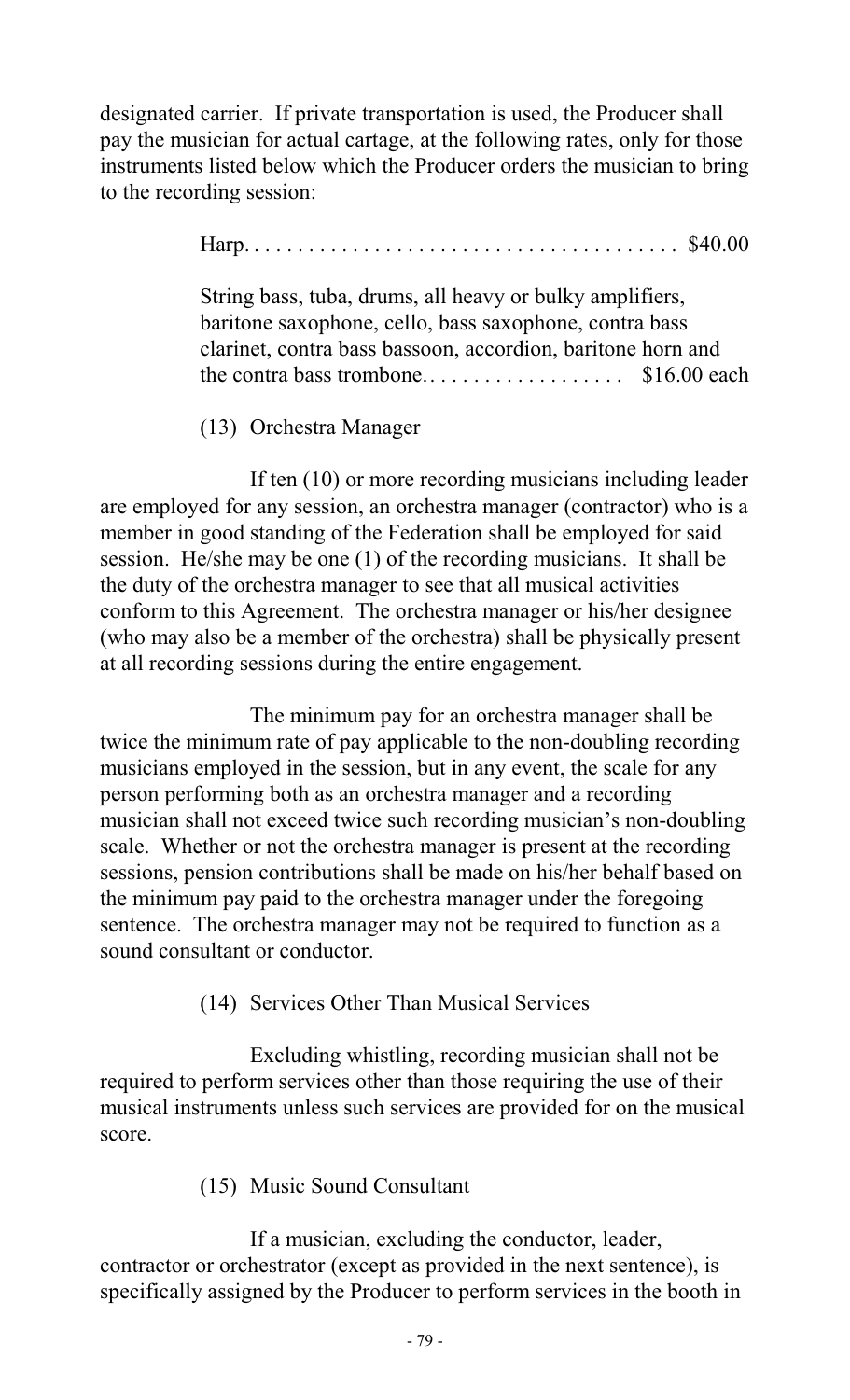assisting and advising the Producer or Sound Technician as to the musical sound quality of the music being recorded during the recording session, he/she shall be paid for such services at a rate of \$63.48 (\$64.75 effective April 3, 2016 and \$66.05 effective April 2, 2017) for each hour actually engaged in performing the service. Orchestrators may be engaged under this paragraph only if two orchestrators have already been engaged for the session under Paragraph 38.

(16) At the termination of each session, the Producer or his/her authorized representative, including any contractors, shall announce to the recording musicians the time for which they will be compensated.

#### **III. PRODUCTION MUSICIANS (NON-RECORDING)**

### **16. DAILY SCHEDULE**

|                                                                                                                               | $4/5/15$ -<br>4/2/16 | $4/3/16$ - | $4/2/17$ -<br>4/4/18 |
|-------------------------------------------------------------------------------------------------------------------------------|----------------------|------------|----------------------|
| Single Session (3 hours or less)                                                                                              | \$164.57             | \$167.86   | \$171.22             |
| Two $(2)$ sessions $(6 \text{ hours})$<br>completed within ten (10) hours<br>of time called ending not later<br>than midnight | 296.29               | 302.22     | 308.26               |

Engagements of two (2) sessions (completed within ten (10) hours of time called) may be divided into two (2) periods at the convenience of the studio, with not less than one (1) hour between sessions.

Overtime per fifteen (15) minutes or fraction thereof:

|                   | Not Later than Midnight | After Midnight |
|-------------------|-------------------------|----------------|
| $4/5/15 - 4/2/16$ | \$13.71                 | \$20.57        |
| $4/3/16 - 4/1/17$ | 13.99                   | 20.99          |
|                   | A 27                    |                |

Overtime must immediately follow a regular session. All hours not continuous will be charged as additional sessions.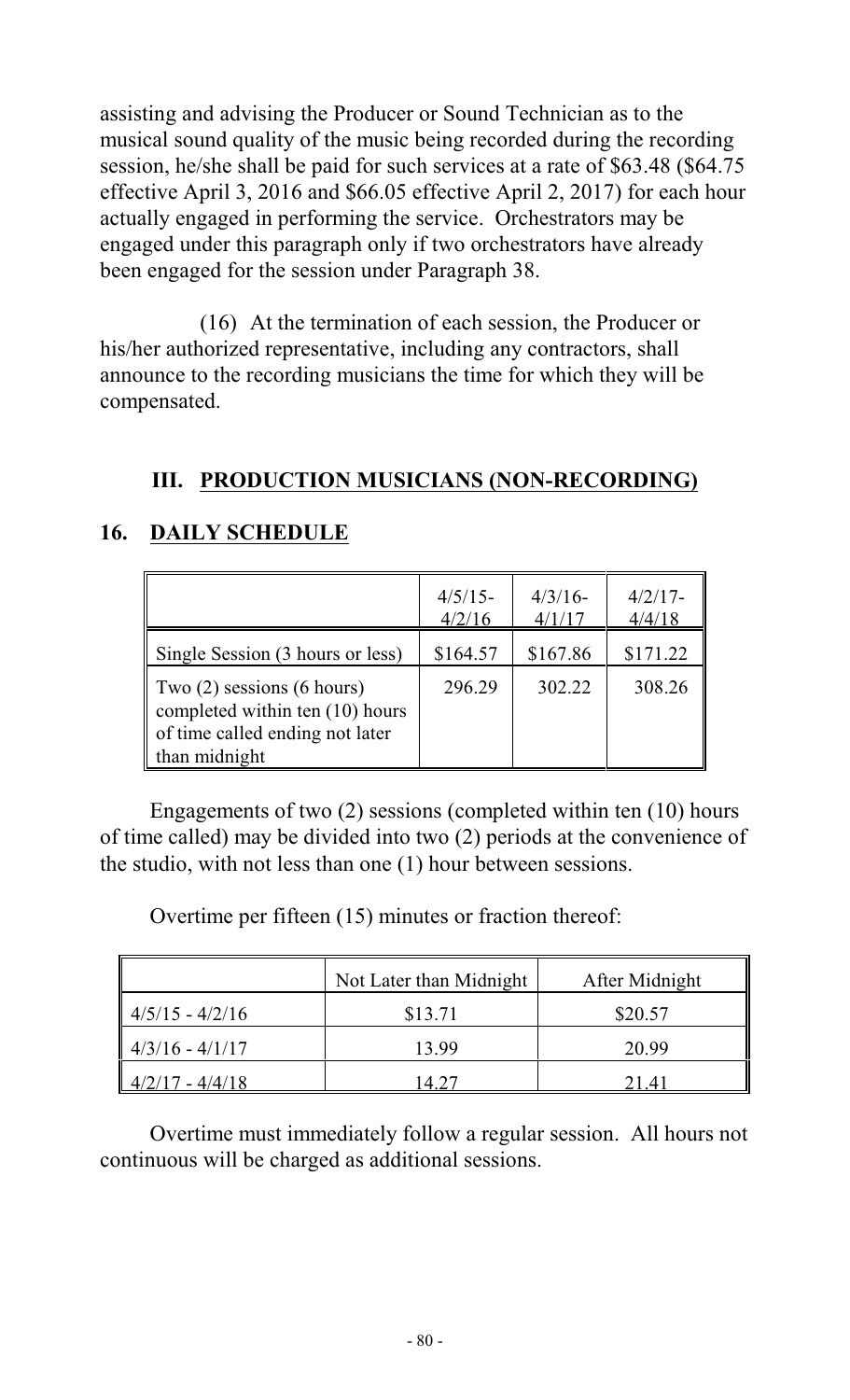#### **17. WEEKLY SCHEDULE**

|                                                                   | $4/5/15$ -<br>4/2/16 | $4/3/16$ - | $4/2/17$ -<br>4/4/18 |
|-------------------------------------------------------------------|----------------------|------------|----------------------|
| 30 hours per week (not<br>more than $six(6)$ hours<br>per day)    | \$1,316.67           | \$1,343.00 | \$1,369.86           |
| 40 hours per week (not<br>more than eight $(8)$ hours<br>per day) | 1,579.99             | 1,611.59   | 1,643.82             |

Overtime per fifteen (15) minutes or fraction thereof:

#### **30 HOUR WEEK**

|                             | Not Later than Midnight | After Midnight |
|-----------------------------|-------------------------|----------------|
| $\parallel$ 4/5/15 - 4/2/16 | \$10.97                 | \$16.46        |
| $\parallel$ 4/3/16 - 4/1/17 | 11.19                   | 16.79          |
| $7 - 4/4/18$                |                         |                |

#### **40 HOUR WEEK**

|                             | Not Later than Midnight | After Midnight |
|-----------------------------|-------------------------|----------------|
| $\parallel$ 4/5/15 - 4/2/16 | \$9.87                  | \$14.81        |
| $\parallel$ 4/3/16 - 4/1/17 | 10.07                   | 15.11          |
| 7 - 4/4/18                  | 0.27                    | 154'           |

Not less than one (1) intermission of one (1) hour or more per day shall be taken.

Time computed from time called to time dismissed, daily, exclusive of meal periods.

Schedule under which a single musician is engaged must be designated at beginning of each week, and all hours over schedule shall be paid for as overtime.

#### **18. CALLS**

All calls for single non-recording musicians shall be made not later than 6:00 p.m. on the day preceding the call, except in emergency, and except that, at the end of any session, calls for the following day may be given to the musicians.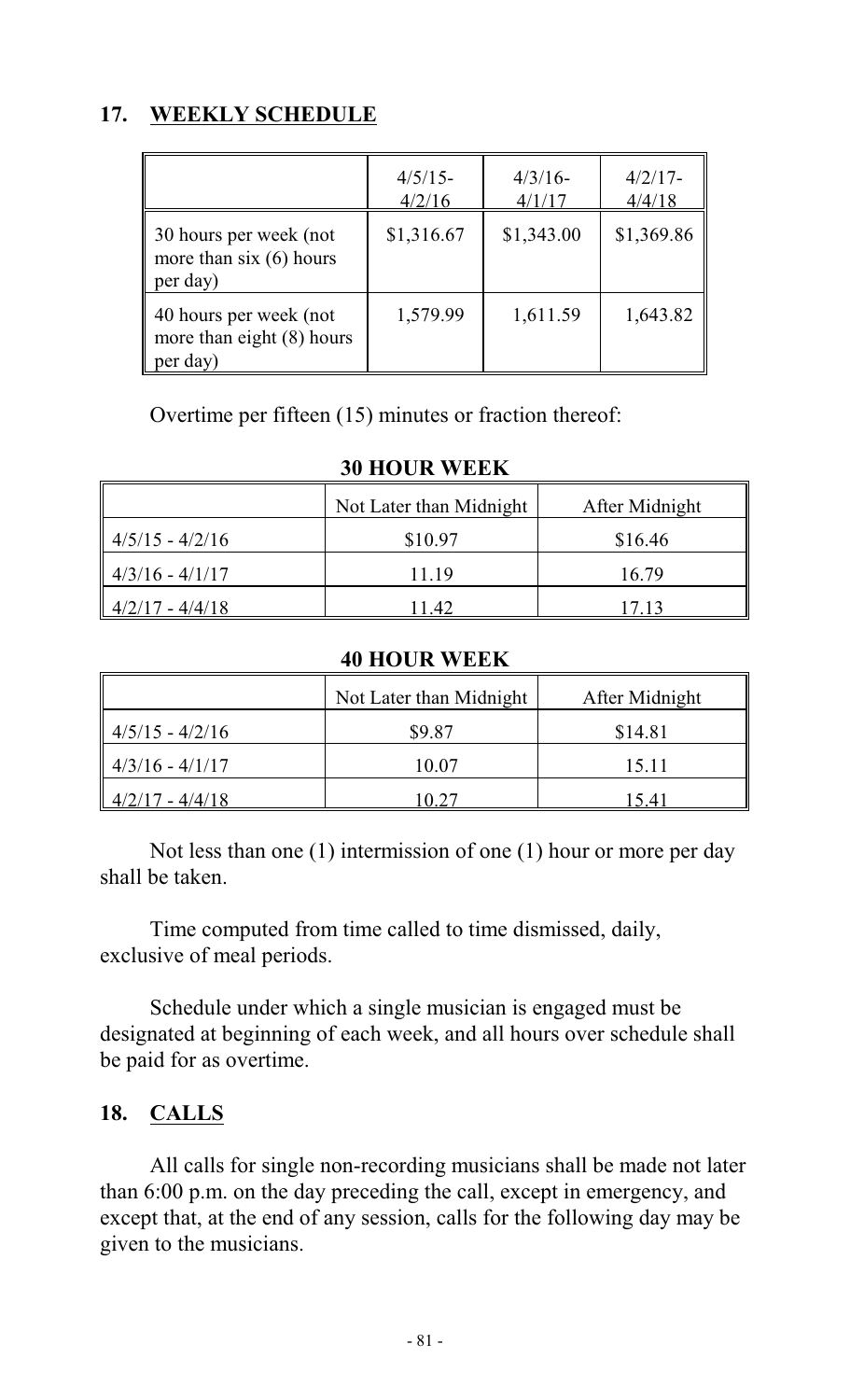### **19. ADDITIONAL SERVICES**

Sketching and layout work to be considered as arranging and is subject to arranging scales. The establishing of single line lead sheet is not to be considered as sketching and layout work.

### **20. MEALS**

(a) Intervals Between Meals

The first meal period shall be called not later than six (6) hours after reporting for work, and subsequent meal periods shall be called not later than six (6) hours after the expiration of the next previous meal period.

(b) Penalty for Delayed Meals

Straight time allowance at the scheduled Regular Basic Hourly Rate for length of delay. Minimum allowance: one-half  $(\frac{1}{2})$ hour.

## **21. NIGHT PREMIUM**

Work performed after midnight shall be paid at time-and-one-half.

# **IV. SIDELINE MUSICIANS**

## **22. WORK DAY**

"Sideline," "atmosphere," or "silent" work day starts at time and place ordered to report and ends when dismissed at studio or in the city.

# **23. WEATHER-PERMITTING CALLS**

(a) When the scheduled photography is cancelled by Producer because of weather conditions, a sideline musician reporting pursuant to a "weather-permitting" call shall be paid one-half  $(\frac{1}{2})$  day of pay, which shall entitle the Producer to hold the sideline musician for not exceeding four (4) hours; the sideline musician shall receive two (2) hours of pay (at straight time) for each additional two (2) hours or fraction thereof, during which he/she is thereafter so held.

(b) During this time, the Producer may costume, rehearse or otherwise use the sideline musician on the specified photoplay, except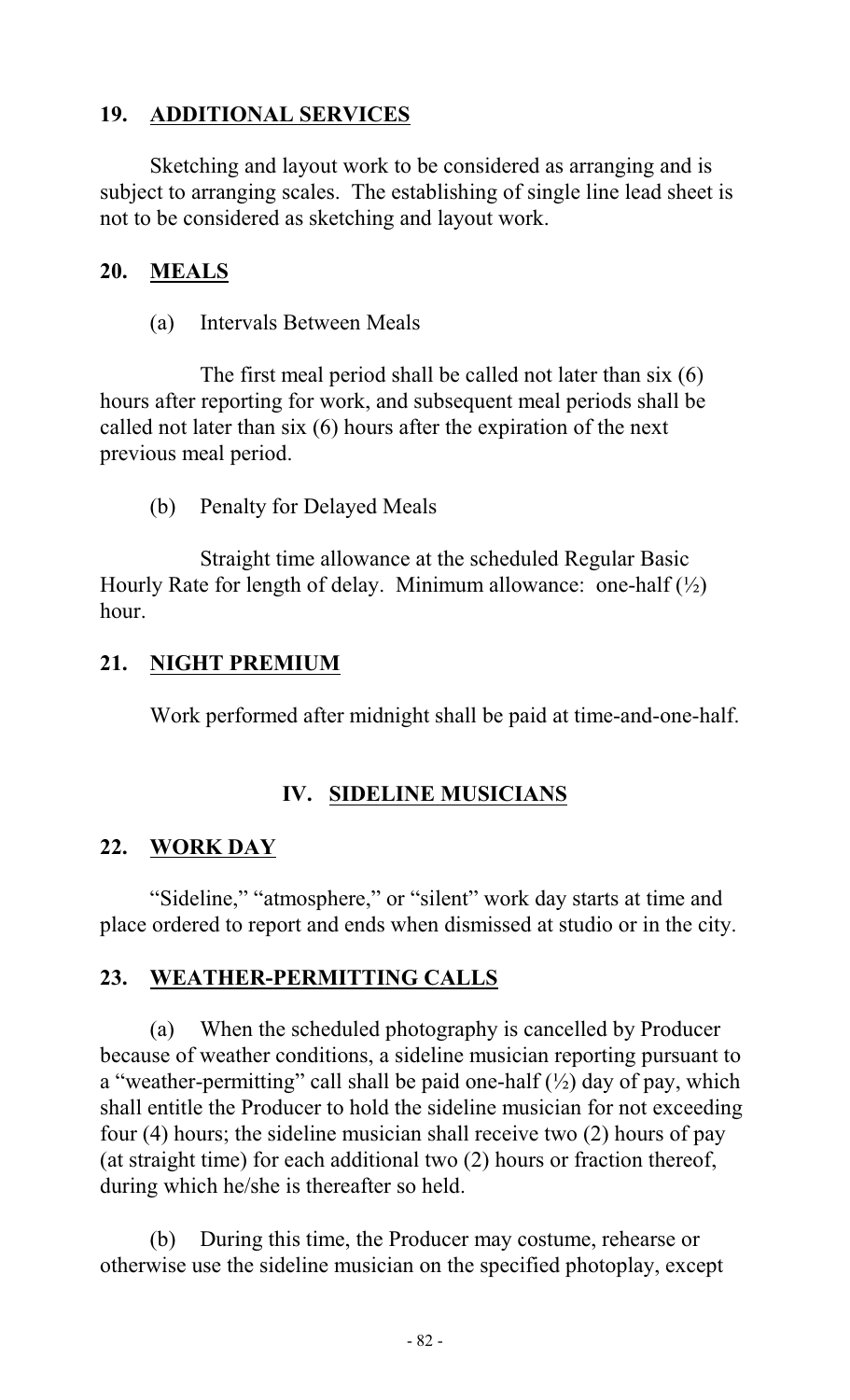for recording or photographing, still or otherwise, of such sideline musician.

(c) If the sideline musician is used for such recording or photographing, he/she shall receive a day of pay.

(d) "Weather-permitting" calls shall not be issued for stages in studios.

### **24. FITTINGS AND INTERVIEWS**

(a) Costume Fittings

Sideline musicians fitted at a place designated by the Producer shall be given a fitting allowance as follows:

(1) If on a day prior to the work call, payment for two (2) hours time; additional time shall be paid for at the hourly rate in units of thirty (30) minutes.

(2) If the fitting call is on the same day as the work call, straight time computed in units of thirty (30) minutes; provided, however, if on the same day, four (4) hours or more intervene between the work call and the fitting, payment shall be made as though the fitting occurred on a day prior. If less than four (4) hours intervene from the termination of the fitting to time of work call, all intervening time is work time.

A sideline musician who has been fitted shall be paid not less than a full day of agreed wages if not given employment in the production for which he/she was fitted. The rate of fittings shall be based on the classification in which the sideline musician is employed on his/her first day of employment on which he/she is required to wear the costume for which he/she is so fitted.

(b) Interviews

Sideline musicians reporting for interviews shall receive an interview allowance of one-and-one-half  $(1\frac{1}{2})$  hours of pay for the first one-and-one-half  $(1\frac{1}{2})$  hours of the interview. For additional time of the interview, sideline musicians shall receive an interview allowance, minimum computation in units of one-and-one-half  $(1\frac{1}{2})$  hours at the specified regular hourly rate. If, within any period of interview time, any recording or photography, still or otherwise, is done for use in any production, he/she shall be paid the agreed daily wage, except that still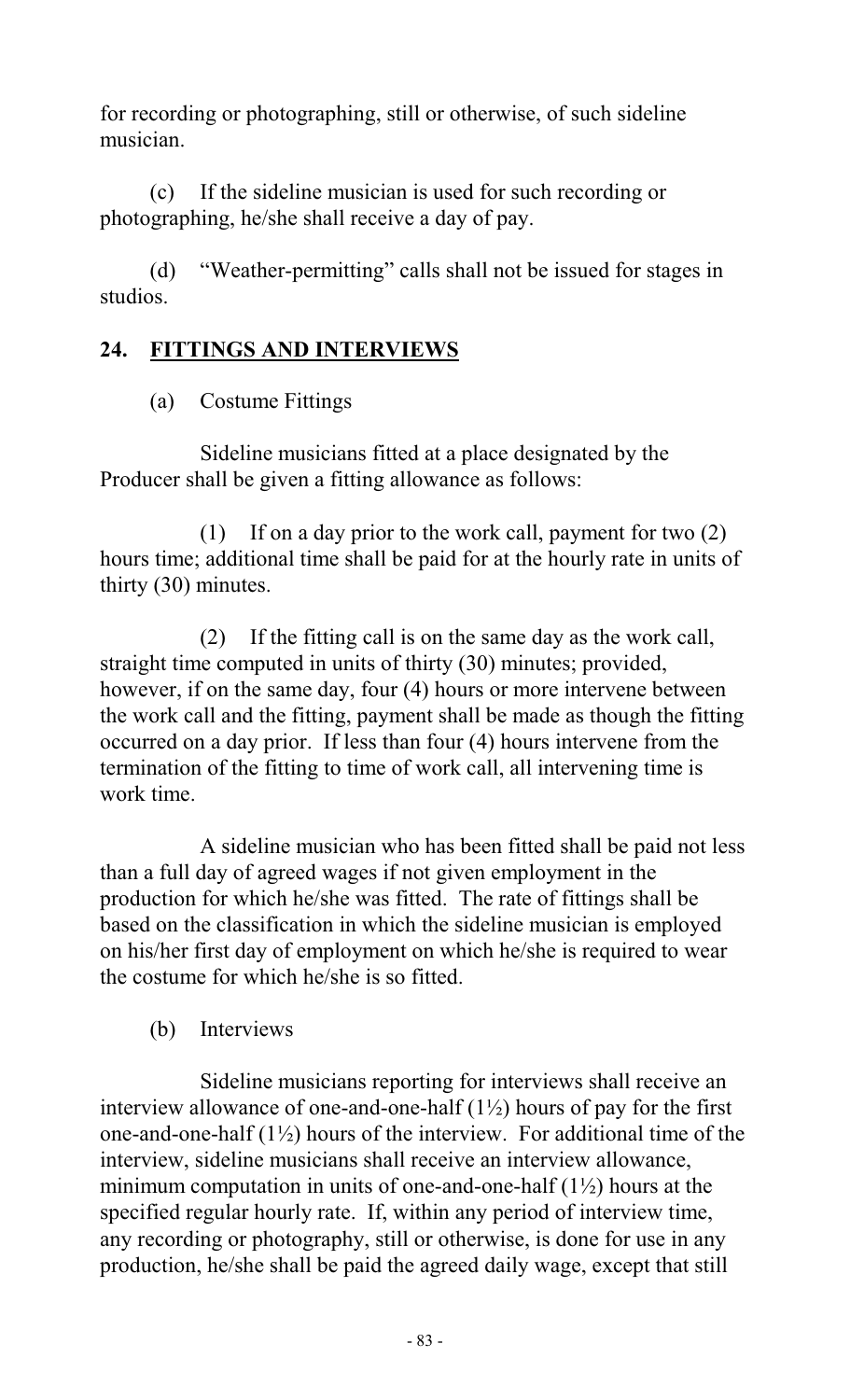pictures to be used exclusively for identification of the musician or wardrobe may be taken by Producer without making such payment.

Upon completion of the interview, the sideline musician shall be notified whether or not he/she has been selected, and he/she shall be advised as to the rate of compensation to be paid; if the sideline musician is not used in the production for which he/she was selected, he/she shall be paid the day of pay unless he/she is not available when called, in which event he/she shall not be entitled to any payment.

A sideline musician required to report for a second interview for the same job shall be paid not less than two (2) hours of pay at the established daily rate.

Sideline musicians who are required to and do report for an interview in dress clothes shall be paid twelve dollars (\$12.00) over and above the interview allowance.

If the sideline musician is not used in the motion picture for which interviewed, he/she may be used in another picture on the same day for which he/she was called.

# **25. NOTIFICATION AND CANCELLATION OF CALLS**

(a) Notification of Calls

All calls for sideline musicians shall be made not later than 6:00 p.m. on the day preceding the call, except in emergency, and except at the end of any photographic day, calls for the following day may be given to the sideline musicians.

(b) Cancellation of Calls

The Producer shall have the right to cancel any call for any of the following reasons beyond his/her control:

- (1) Illness in principal cast;
- (2) Fire, flood or other similar catastrophe;

(3) Governmental regulations or order issued due to a national emergency.

In the event of any such cancellation, the musician so cancelled shall receive a one-half  $(\frac{1}{2})$  check, except as provided in subparagraph (e) below.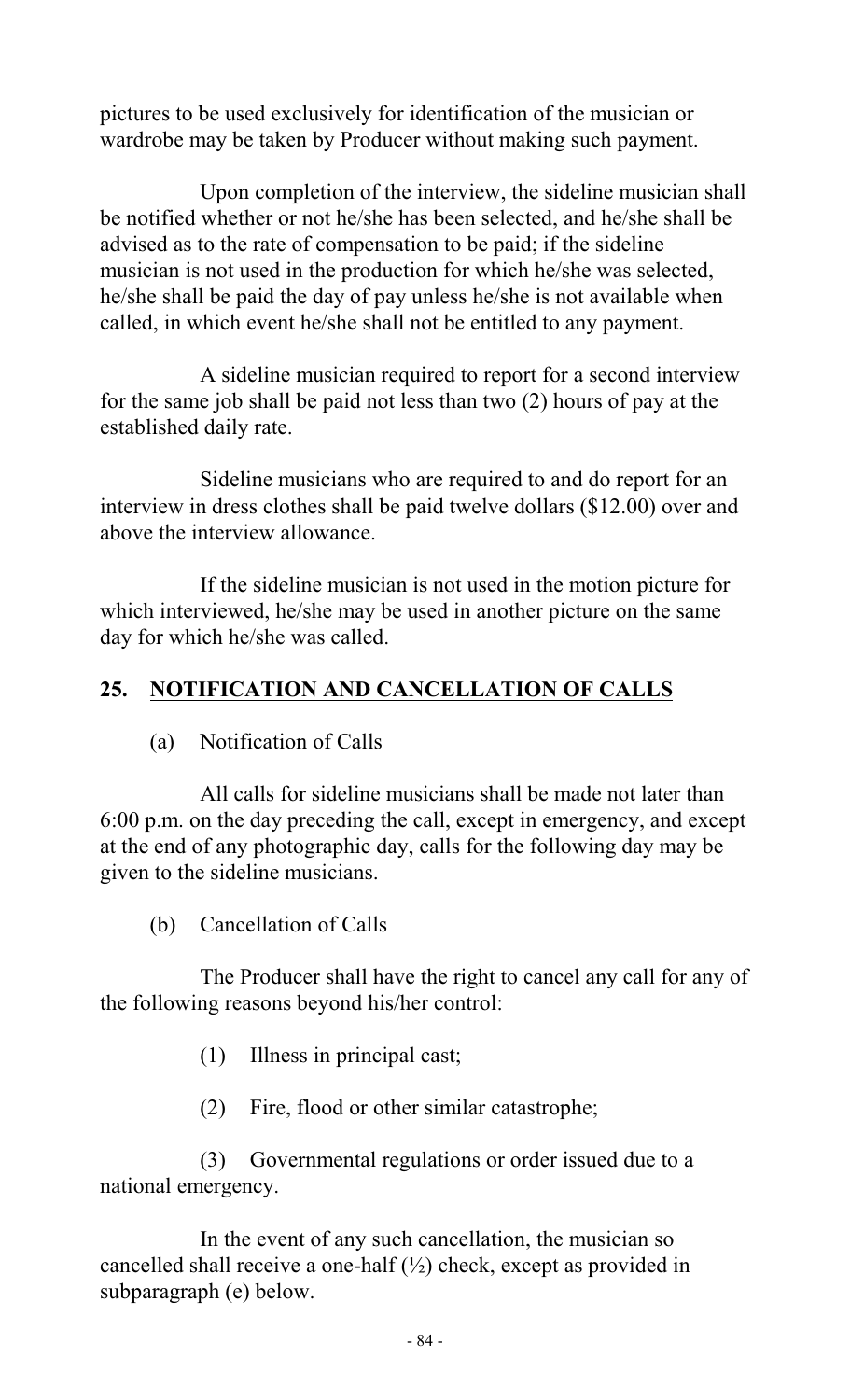(c) The Producer shall be entitled to hold and use such Sideline Musician for four (4) hours only to the extent herein provided. For each additional two (2) hours or fraction thereof, such Musician shall receive a one-quarter (1/4) check.

(d) During the time in which the Sideline Musician is so held, the Producer has the privilege of putting Sideline Musicians into costume, rehearsing or making other use of their services. If, however, any recording or photography is done, whether still pictures or otherwise, Sideline Musicians shall be paid the agreed daily wage.

(e) If any Sideline Musician be notified of such cancellation before 6:00 p.m. of the day previous to the work date specified in such call, or be otherwise employed on such work date by the same or any other Producer, at a rate equal to or higher than the rate applicable to such Sideline Musician as specified in such cancelled call, he/she shall not be entitled to such one-half  $(\frac{1}{2})$  check.

(f) If the Sideline Musician's second work assignment shall be for a time to commence less than four (4) hours after the time of his/her cancelled call, he/she shall receive, in lieu of the one-half  $(\frac{1}{2})$  check, an allowance for the cancellation of the call on a straight time hourly basis, computed in thirty (30) minute units from the time of the first call to the time of his/her second call. Overtime, if any, on the second work assignment shall be computed without reference to the first call. If the second work assignment shall be for a time to commence more than four (4) hours after the time of his/her cancelled call, he/she shall receive the one-half  $(\frac{1}{2})$  check. Overtime, if any, shall be computed without reference to his/her first call.

### **26. BASIC SCALES**

|     |                                                                                                                     | $4/5/15$ -<br>4/2/16 | $4/3/16$ -<br>4/1/17       | $4/2/17$ -<br>4/4/18 |
|-----|---------------------------------------------------------------------------------------------------------------------|----------------------|----------------------------|----------------------|
| (a) | Minimum pay for<br>eight $(8)$ hours                                                                                |                      | \$206.64 \$210.77 \$214.99 |                      |
| (b) | Overtime after eight<br>(8) work hours, time-<br>and-one-half, per<br>fifteen $(15)$ minutes<br>or fraction thereof | 9.69                 | 9.89                       | 10.08                |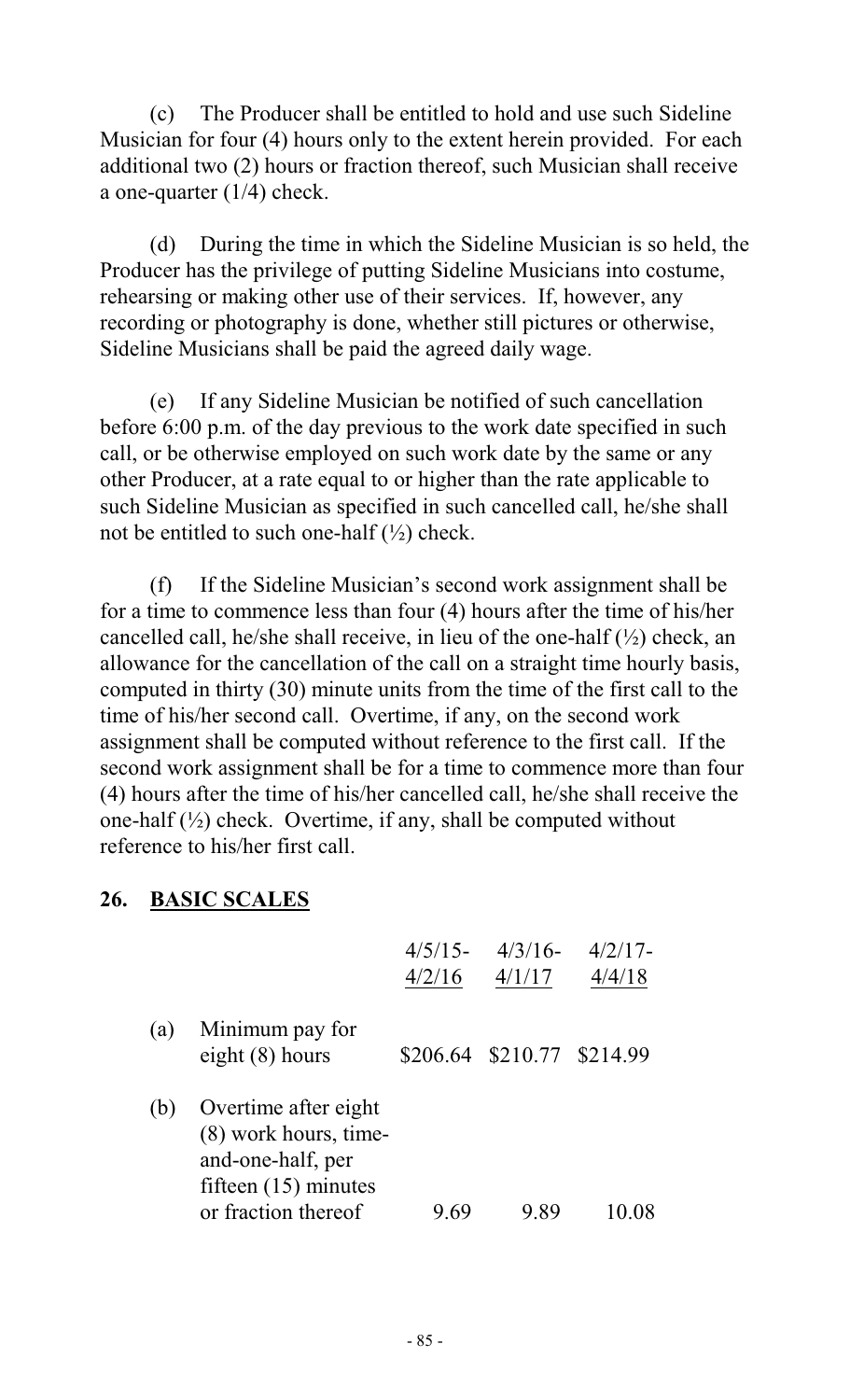- (c) All work hours must be consecutive (except that a one (1) hour meal period, deductible from work time, will be allowed in nine (9) hours).
- (d) ONE PERSON only, if photographed playing a musical instrument ALONE, subject to the above schedule of hours \$243.51 \$248.38 \$253.35
- (e) Night premium. Hours worked between midnight and 1:00 a.m., ten percent (10%) additional based on rate in effect. Hours worked 1:00 a.m. through 6:00 a.m., twenty percent (20%) additional based on rate in effect, except for work performed for programs photographed before a live audience when such work is performed concurrently with such photography.

### **27. MEALS**

(a) Meal periods shall be not less than one-half  $(\frac{1}{2})$  hour nor more than one (1) hour. Not more than one (1) meal period shall be deducted from work time during the first eight (8) hours.

(b) The first meal period shall be called not later than six (6) hours from time of the employee's first call for the day, and subsequent meal periods not later than six (6) hours after the termination of the preceding meal period, except on staggered calls. Producer may call a meal period on work time of at least fifteen (15) minutes in duration and the deductible meal period shall commence not later than six (6) hours thereafter. However, the following exceptions apply:

(1) The meal interval may be extended one-half  $(\frac{1}{2})$  hour without penalty when used for wrapping up or to complete the camera take(s) in progress, until print quality is achieved. Such extension shall not be scheduled and shall not be automatic.

(2) A twelve (12) minute grace period may be called for production efficiency prior to the imposition of any meal penalty. Such extension shall not be scheduled and shall not be automatic.

(c) Night Meals: Food and hot drinks shall be provided when sideline musicians are required to work after 11:30 p.m.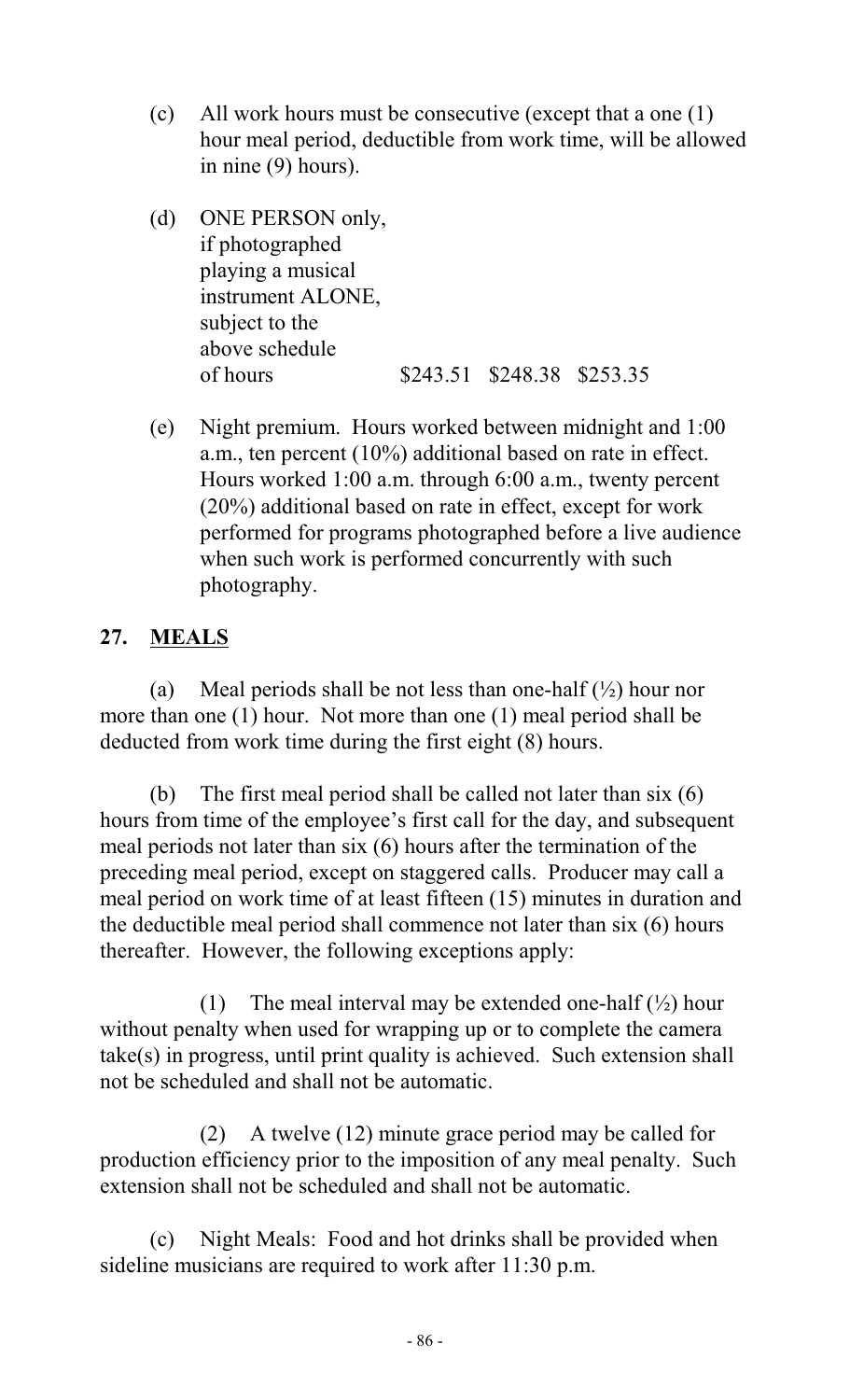(d) Violation of Meal Period Provisions:

The penalty, if any, for each one-half  $(\frac{1}{2})$  hour meal delay or fraction thereof shall be one (1) hour of pay computed at one-eighth (1/8) of the straight time eight (8) hour daily basic wage rate paid for that "work day" to all sideline musicians on that particular production who are entitled to such meal period penalty.

#### **28. WARDROBE**

(a) Wardrobe Allowance

Sideline musicians are not to be required to provide any wardrobe other than tuxedo, business suit or full dress. If Producer shall require a musician to provide "full dress" (white tie and tails) or tuxedo, he/she shall be entitled to an allowance of \$30.00 for such dress without relation to any other wardrobe allowance.

When a sideline musician reports in the specified wardrobe and, in addition, brings one or more complete changes of wardrobe as requested by the Producer, he/she shall be entitled to an allowance of \$10.00 per day for the first such change and \$15.00 per day for any two (2) or more such changes; provided, however, that such allowance shall not be applicable to wardrobe furnished for and used on an overnight location.

(b) Wardrobe Removal Allowance

A Sideline Musician shall be dismissed as soon as his/her wardrobe or property has been turned in. Whenever he/she turns in wardrobe or property on time for which he/she is not otherwise compensated, he/she shall be paid a wardrobe removal allowance of thirty (30) minutes at his/her regular hourly rate for that day. If more than the one-half  $(\frac{1}{2})$  hour allowance is required to check in his/her wardrobe or property, he/she shall be paid for such excess time at his/her agreed daily rate, computed in units of fifteen (15) minutes.

(c) Damage to Wardrobe or Property

If any wardrobe or property, personally owned by a Sideline Musician, is damaged in the course of his/her employment, the Producer shall compensate him/her therefor.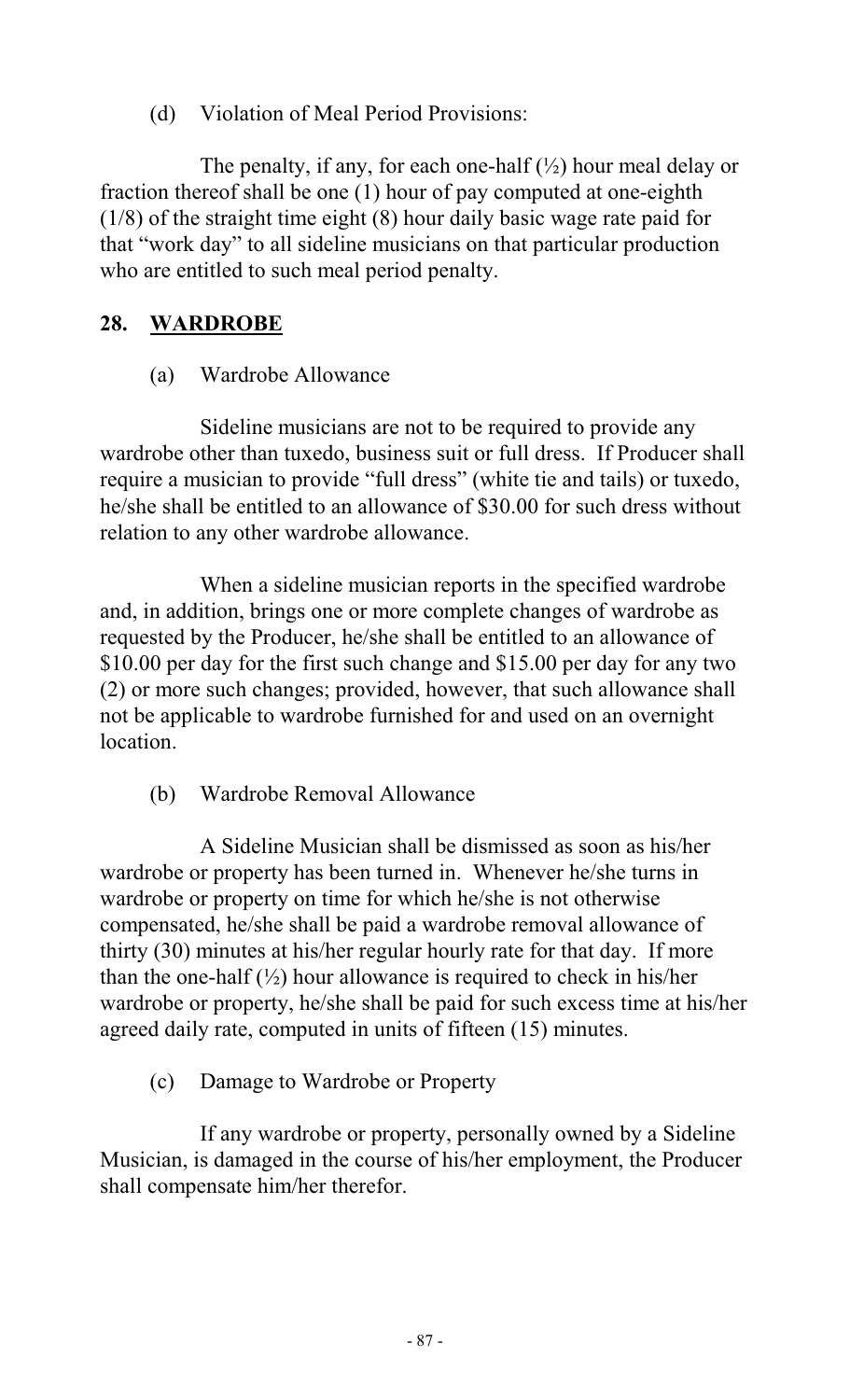#### **29. MAKE-UP**

A Sideline Musician who is directed to and does have body make-up or oil applied to more than fifty percent (50%) of his/her body and/or who is required to and does wear a rubber skullcap and/or who is required to and does wear hair goods affixed with spirit gum (specified as full beards, mutton chops or a combination of goatee and mustache) and/or who, at the time of his employment, is required to and does wear his own natural full-grown beard, as a condition of employment, shall be entitled to additional compensation of \$20.00 per day. It is understood and agreed that a Sideline Musician who grows or is directed to grow a beard while employed by the Producer shall not be entitled to such additional compensation therefor.

#### **30. LEADERS**

When two (2) or more Sideline Musicians are employed on an engagement, one (1) shall be construed as leader and shall receive one hundred percent (100%) extra of scale.

### **31. ON LOCATION**

When working on location at a distance, making commuting to and from engagement impracticable or impossible, daily schedules are to apply.

Travel time begins when the Musician reports for travel pursuant to instructions and ends when the Musician arrives at destination. Travel time between 6:00 a.m. and 6:00 p.m. only will be computed as work time, but not to exceed eight (8) hours per day. Travel time rate \$24.69 per hour (\$25.18 effective April 3, 2016 and \$25.68 effective April 2, 2017). Leader, double.

All expenses shall be paid by the Producer, including transportation, meals and reasonable sleeping accommodations, in addition to regular daily schedules.

#### **32. RECORDING BY SIDELINE MUSICIANS**

(a) Except for "leak throughs," if sideline musicians record, they shall be paid recording scale in addition to their full eight (8) hour sideline call. This shall not apply if the musicians play but do not record. A "leak through" is defined as the recording of sideline musicians which is not intended for direct recording.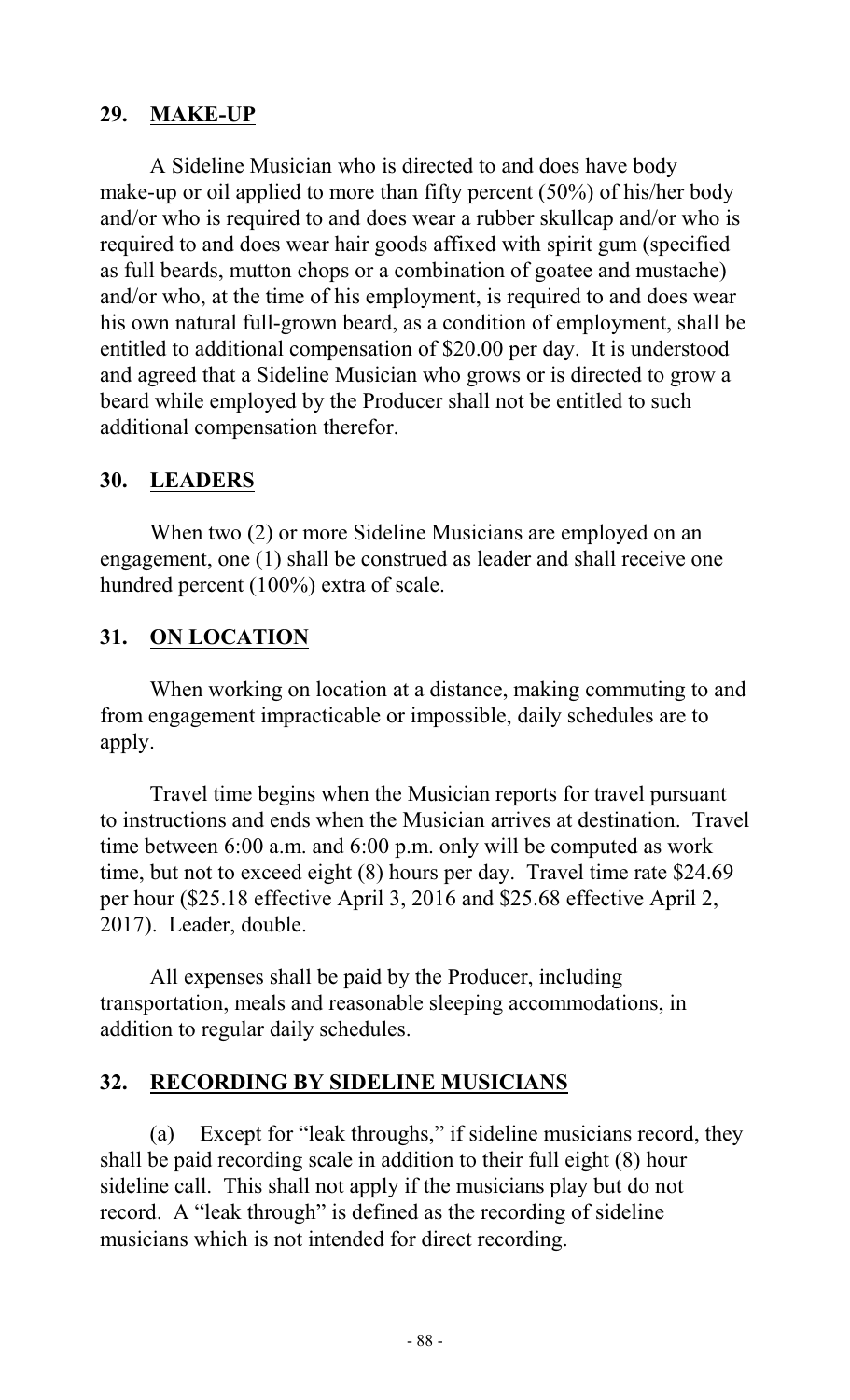(b) A sideline musician, when photographed, performing both sideline and recording services within a basic three (3) hour session, will be paid the recording scale for a minimum three (3) hour session in addition to any other payments entitled to hereunder.

### **33. DOUBLING SIDELINE MUSICIANS**

When a sideline musician is required to double as defined in this Agreement, he/she shall receive twenty-five percent (25%) for the first double and ten percent (10%) for each added double, if photographed playing such respective instruments.

## **34. WHEN ESTABLISHED PHOTOGRAPHICALLY**

When a sideline musician is established photographically, he/she must finish out his/her call even if the Producer requires his/her services for an additional day or days beyond the original engagement.

## **35. SILENT BIT**

When a sideline musician is directed to do special business of such importance that, in addition, it includes the portrayal of an essential story point in pantomime, in a 4-shot or less, or when a sideline musician is directed to do in pantomime special business with actors to convey an essential story point in a close shot, such performance shall constitute a silent bit and he/she shall be entitled to compensation for the day of not less than \$331.51 (\$338.14 effective April 3, 2016 and \$344.90 effective April 2, 2017) or the prevailing rate in Los Angeles for such work, whichever is the greater.

### **36. ORCHESTRA MANAGER FOR SIDELINE MUSICIANS**

If ten (10) or more sideline musicians, including leader, are employed for any session, an orchestra manager (contractor), who is a member in good standing of the Federation, shall be employed for said session. He/she may be one (1) of the sideline musicians. It shall be the duty of the orchestra manager to see that all musical activities conform to this Agreement. He/she shall be physically present at all recording sessions during the entire engagement. The minimum pay for such orchestra manager who does not perform as a sideline musician shall be the minimum rate of pay applicable to the non-doubling sideline musicians employed in the session. The minimum pay for a person performing both as an orchestra manager and a sideline musician shall be twice the minimum rate of pay applicable to such sideline musicians.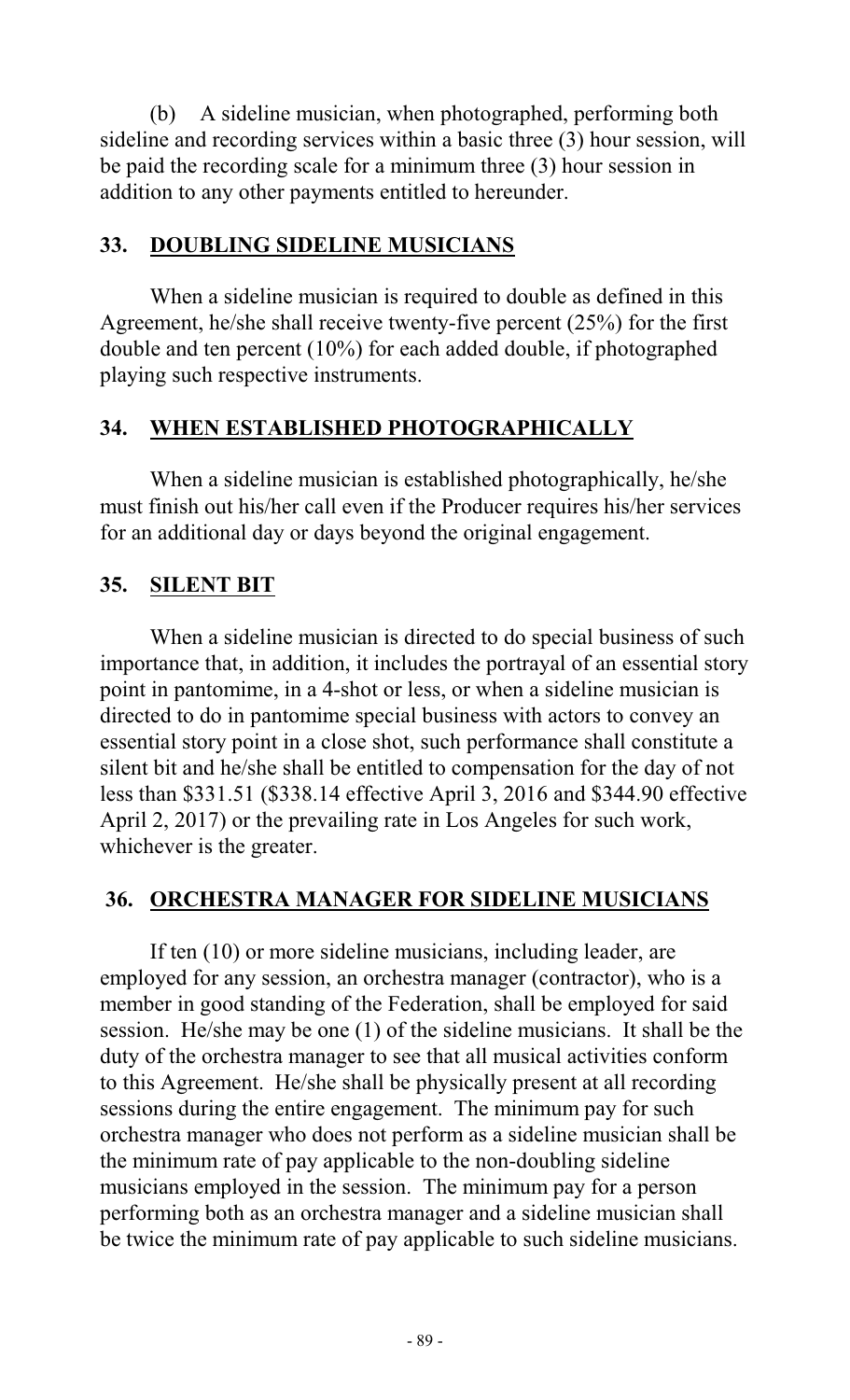## **V. ORCHESTRATORS**

### **37. DEFINITIONS**

(a) Orchestrating is defined as the art of assigning, by writing in the form of an orchestra score, the various voices of an already written composition complete in form. A composition is considered complete in form when it fully represents the melodic, harmonic and rhythmic structure.

(b) Prices quoted in this Section refer to orchestration only and must not be interpreted to include or apply to creative contribution such as reharmonization, paraphrasing or development of a composition already complete in form.

(c) Any alteration of or addition to the structure of a composition is defined as arranging. The price charged shall be subject to individual negotiations, but shall be in addition to the orchestrator scale.

(d) Sketching is an additional service and the payment therefor shall be subject to individual negotiations between the Producer and the musician.

### **38. RECORDINGS**

Orchestrators will not be required to attend recording sessions. If the orchestrator is specifically requested by the head of the music department to attend or assist in the scoring session, thereby expediting the recording process, the orchestrator shall be paid not less than recording musician scale. If more than two orchestrators are so requested, only two may be paid under this provision, and the remaining orchestrators will be paid under the provisions of Paragraph 15(b)(15).

### **39. MEALS**

(a) Intervals Between Meals

The first meal period shall be called not later than six (6) hours after reporting for work and subsequent meal periods shall be called not later than six (6) hours after the expiration of the next previous meal period.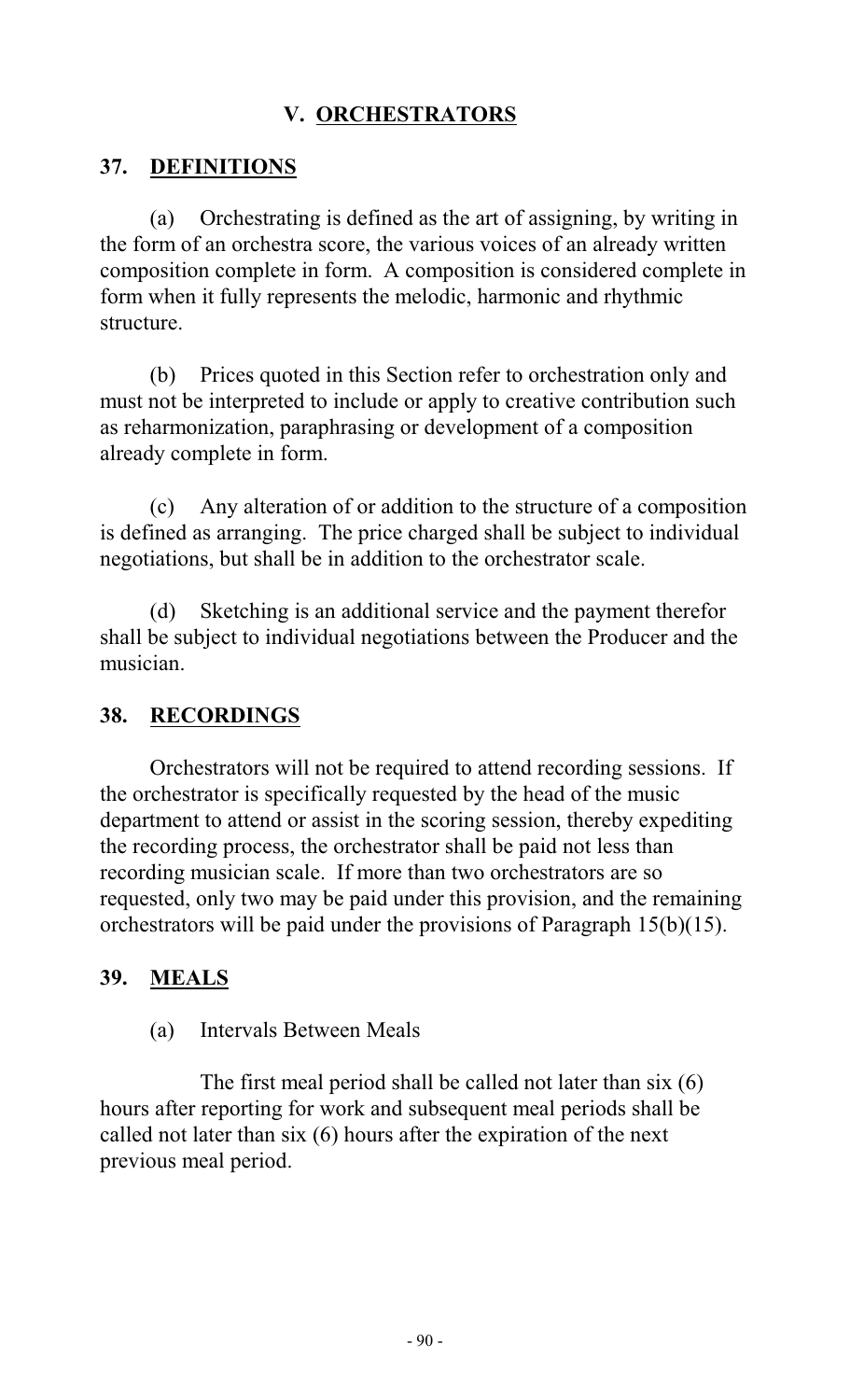(b) Penalty for Delayed Meals

Straight time allowance at the scheduled Regular Basic Hourly Rate for length of delay. Minimum allowance: one-half  $(\frac{1}{2})$ hour.

#### **40. VOCAL OR INSTRUMENTAL ORCHESTRATION RATES**

A score page shall consist of four (4) bars; rates shall be computed on page and half-page rates, except that the first page shall be paid in full rather than prorated. The last page of a score shall be computed at not less than a half-page rate.

#### **41. PAGE RATES**

A score page shall consist of four (4) bars; come sopras to eight (8) measures to be counted in the space of one (1) bar.

|     |                                                                                                                                                                                                               | $4/5/15$ -<br>4/2/16                                        | $4/3/16$ -<br>4/1/17                                        | $4/2/17$ -<br>4/4/18                                        |  |
|-----|---------------------------------------------------------------------------------------------------------------------------------------------------------------------------------------------------------------|-------------------------------------------------------------|-------------------------------------------------------------|-------------------------------------------------------------|--|
| (a) | Not more than 13 lines                                                                                                                                                                                        | \$28.15                                                     | \$28.71                                                     | \$29.28                                                     |  |
| (b) | Not more than 20 lines of which two<br>(2) only may be double stave part                                                                                                                                      | 36.19                                                       | 36.91                                                       | 37.65                                                       |  |
| (c) | (1) Not more than 25 lines<br>(2) Not more than 30 lines<br>(3) Not more than 35 lines<br>(4) Not more than 40 lines<br>(5) Not more than 45 lines<br>(6) Not more than 50 lines<br>More than 50 lines<br>(7) | 40.51<br>44.91<br>49.36<br>53.72<br>58.98<br>62.89<br>64.96 | 41.32<br>45.81<br>50.35<br>54.79<br>60.16<br>64.15<br>66.26 | 42.15<br>46.73<br>51.36<br>55.89<br>61.36<br>65.43<br>67.59 |  |
| (d) | Piano part taken from voice                                                                                                                                                                                   | 45.08                                                       | 45.98                                                       | 46.90                                                       |  |
| (e) | Taking down melody and making<br>lead sheet                                                                                                                                                                   | 22.65                                                       | 23.10                                                       | 23.56                                                       |  |
|     | Exact transcription of all parts of a composition from a mechanical<br>device, and creating or recreating the orchestration for a score page --<br>time-and-one-half applicable orchestration scale.          |                                                             |                                                             |                                                             |  |
| (f) | Conductor's part, from score                                                                                                                                                                                  | 22.65                                                       | 23.10                                                       | 23.56                                                       |  |
| (g) | Timing pictures, if requested to<br>attend recording sessions, per hour                                                                                                                                       | 45.08                                                       | 45.98                                                       | 46.90                                                       |  |
| (h) | Adding lines to an existing score per<br>line - per page                                                                                                                                                      | 4.64                                                        | 4.73                                                        | 4.82                                                        |  |
|     | Divisi parts: Count as one (1) line per instrument.<br>Double stave parts: Count as two (2) lines.                                                                                                            |                                                             |                                                             |                                                             |  |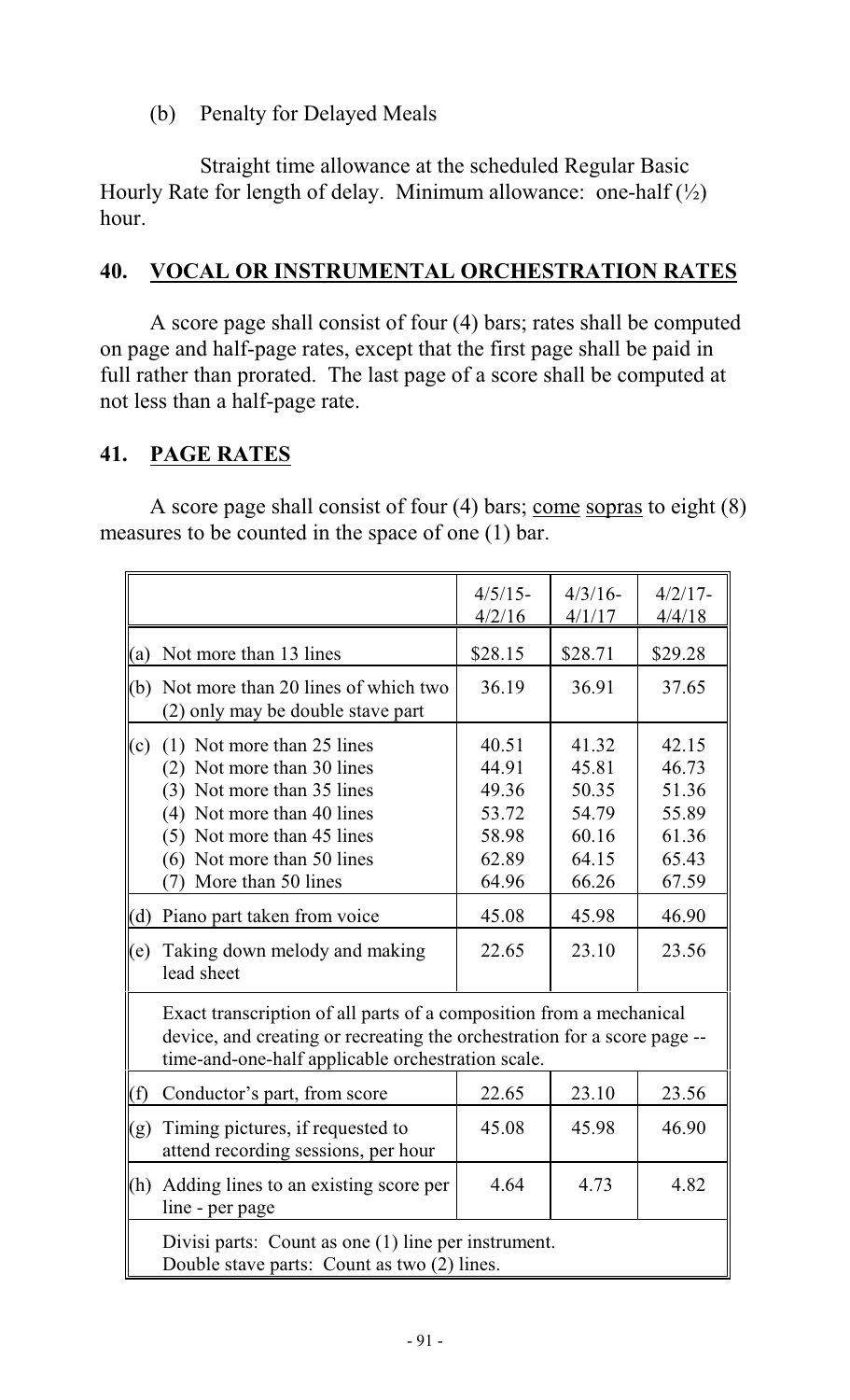The following in the aggregate will count as one (1) line of score: Bar numbers, page numbers, timings, clicks, scene cues and other supplementary information.

A "pick-up" will be computed as a full bar for orchestrators.

## **42. WEEKLY ENGAGEMENTS**

When an Orchestrator is guaranteed by written contract not less than forty (40) out of fifty-two (52) consecutive weeks at \$1,679.55 (\$1,713.14 effective April 3, 2016 and \$1,747.40 effective April 2, 2017) or more per week, he/she shall not be entitled to any additional compensation based upon any of the above page rates.

When an Orchestrator is called to work at the above page rates, one (1) thirty (30) minute period of free consultation time shall be allowed; however, all waiting time shall be paid for at the rate of \$45.08 (\$45.98 effective April 3, 2016 and \$46.90 effective April 2, 2017) per hour.

# **43. MISCELLANEOUS WORK**

Time rates may be used only for adding parts to a score, on adjustments, work at rehearsals, take downs, alterations, additions and in other situations where page rates are impractical. The hourly rate for time work shall be \$45.08 (\$45.98 effective April 3, 2016 and \$46.90 effective April 2, 2017).

# **44. ORCHESTRATIONS**

(a) Musical orchestrators and copyists must be paid at the prevailing motion picture orchestrating rate for all orchestrations, or copyist rates for copying work, as the case may be, when initially used for motion pictures, but with no additional compensation for any subsequent motion picture use. This also applies to orchestrations already in the possession of any orchestra or band leader, which were originally made for other than motion picture purposes. This does not apply to contracts already executed. All orchestrations already in the possession of the Producer and scored under this Agreement shall be confined to motion pictures produced by the Producers.

(b) To the extent known at the time of filing of a Form B Contract or an Orchestra Manager's Report, the identity of the orchestrator(s) will be listed on each such Contract or Report. In this regard, Composers will be asked to provide Producers with such information.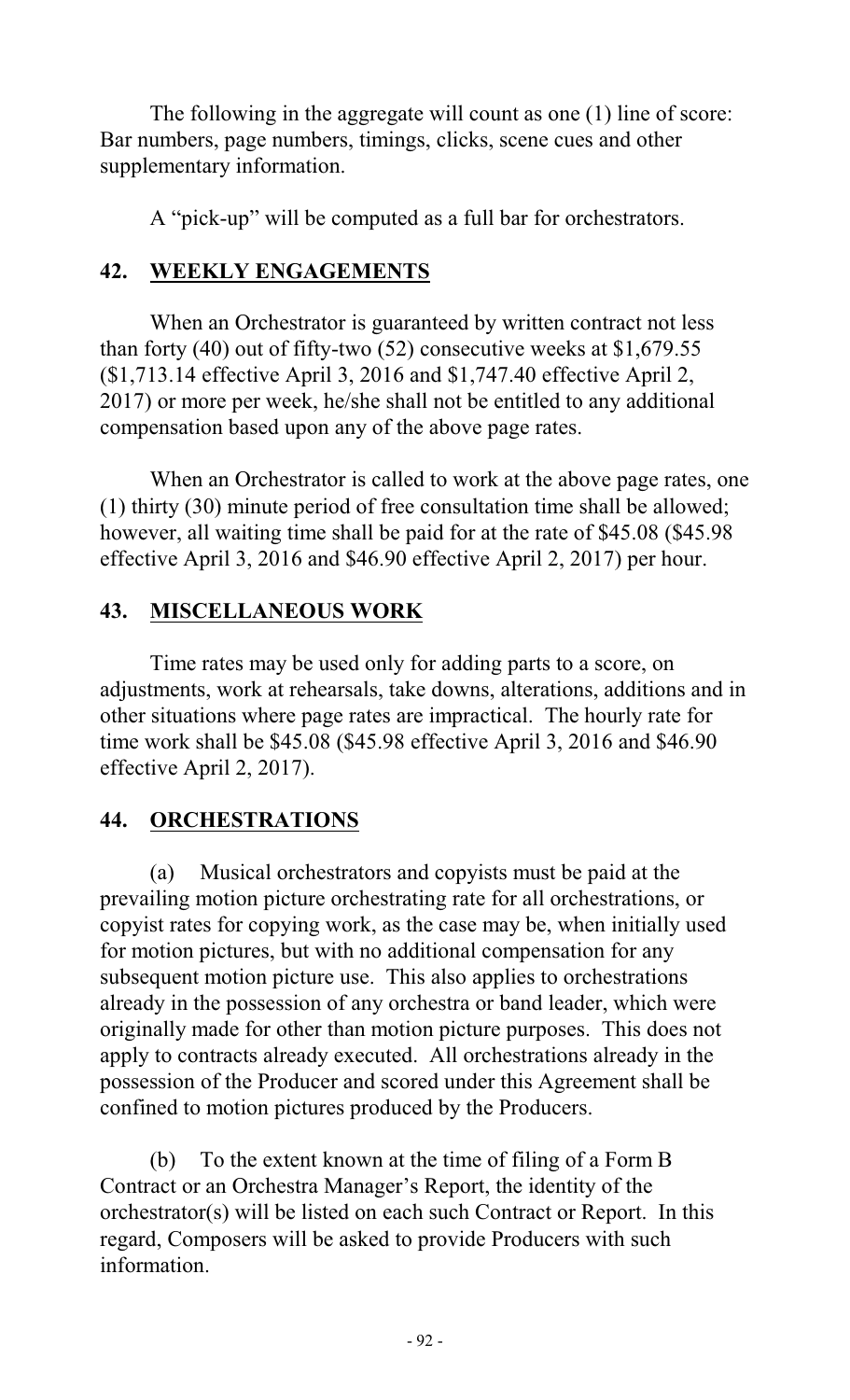## **VI. MUSIC PREPARATION**

**45.** Librarians shall have supervision over all Assistant Librarians, Copyists and Proofreaders employed on all engagements.

**46.** When a Copyist is required to perform a Librarian's duties, he/she shall receive the applicable Librarian's daily *pro rata* rate as specified.

**47.** All paper and necessary working materials shall be supplied by the employer or furnished by the employee at cost. All printing of duplicate parts shall be supplied by the employer or furnished by the employee at cost. Messenger service (pick-up and delivery) shall be paid for by the employer.

Suitable chairs, tables, lighting and necessary equipment shall be made available by the Producer.

## **48. COPYIST PAGE RATES**

(a) A Copyist engaged to do work shall be compensated by the page and shall be guaranteed not less than \$98.61 (\$100.58 effective April 3, 2016 and \$102.59 effective April 2, 2017) for the engagement (it being understood that the Studio is entitled to the equivalent in service).

(b) All work is to be computed by the page and the half-page. Such page shall be deemed to consist of ten (10) staves (lines), including the heading, and a half-page shall consist of up to five (5) staves (lines).

(c) The page rate for all pages shall be the amounts indicated below. The half-page rates for such pages shall be at one-half  $\frac{1}{2}$  of such page rates.

(d) All parts prepared for reproduction by any mechanical process (regardless of their usage) shall be charged for at double the listed rates.

(e) Transposition of any part, fifty percent (50%) or more of which is transposed, fifty percent (50%) extra. The above applies whenever transpositions are required under this Agreement.

(f) Special routine work, when two (2) or more scores, orchestral or vocal parts must be used or referred to in extracting the parts, shall be paid for at fifty percent (50%) more than the listed rates and there shall not be any charge for transposition.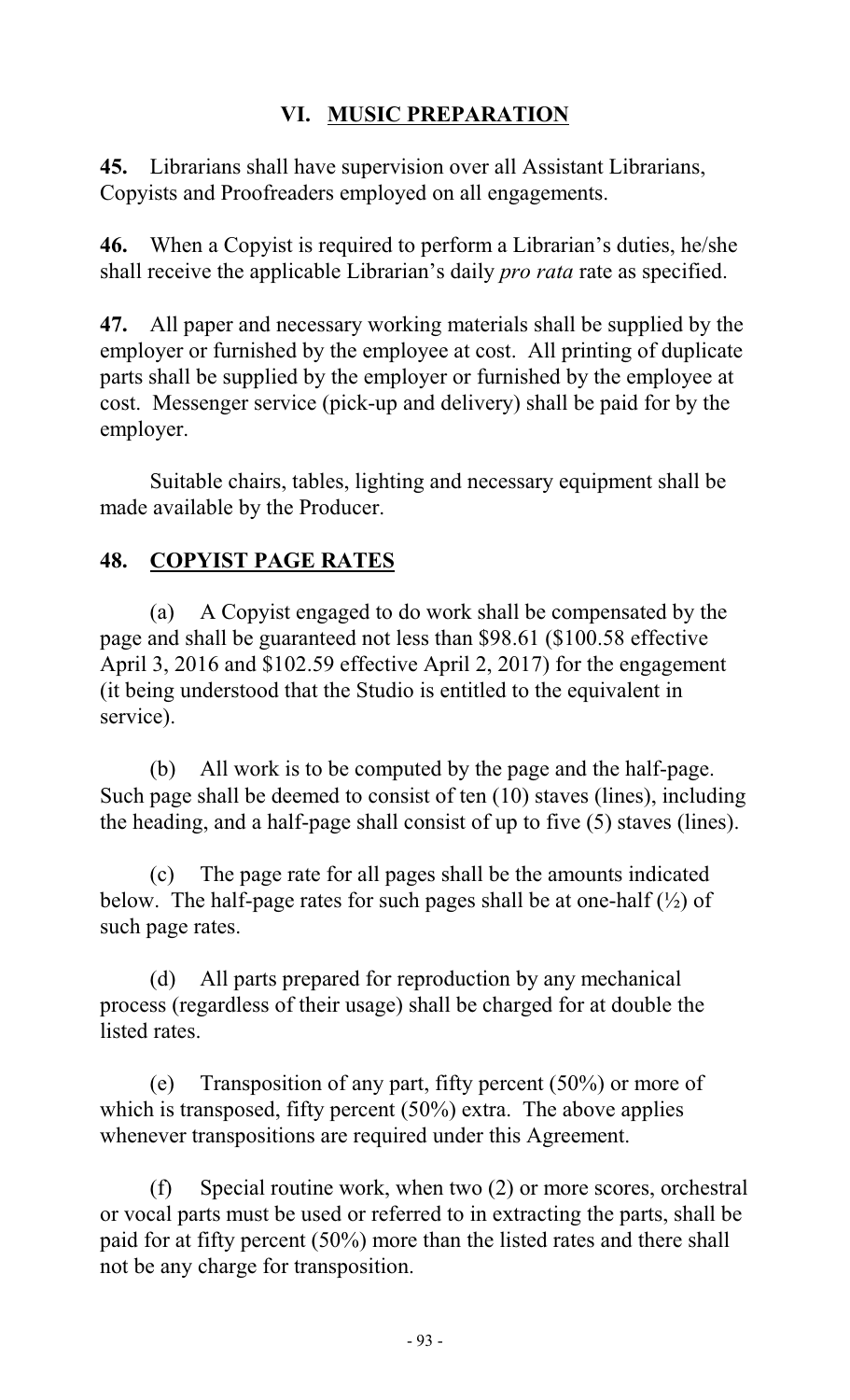(g) Work performed by a Copyist, under the direction and control of Producer, between the hours of 6:00 a.m. and 9:00 p.m., shall be paid at the basic rate. When a Copyist is ordered by Producer to work at night and performs his/her work as directed under Producer's control, then all of such work as is performed between 9:00 p.m. and midnight shall be paid at one hundred ten percent (110%) of the basic rate; all of such work as is performed between midnight and 6:00 a.m. shall be paid at one hundred fifty percent (150%) of the basic rate until the Copyist is dismissed. There shall be no compounding in pricing the computation.

(h) A copyist who works in excess of twelve (12) hours in a day, under the direction and control of the Producer, shall be paid at one hundred twenty-five percent (125%) of the basic rate, unless a higher premium rate applies.

|                   |                                                                                                                            | Basic Rates Page 10 Lines<br><b>Effective Dates</b> |                      |                      |
|-------------------|----------------------------------------------------------------------------------------------------------------------------|-----------------------------------------------------|----------------------|----------------------|
|                   | <b>INSTRUMENTAL PARTS</b>                                                                                                  | $4/5/15$ -<br>4/2/16                                | $4/3/16$ -<br>4/1/17 | $4/2/17$ -<br>4/4/18 |
| (a)               | <b>Single Notation</b>                                                                                                     | \$5.53                                              | \$5.64               | \$5.75               |
| (b)               | Divisi Parts (any part of which 50%<br>or more is divisi) shall be computed<br>at one and one-half times the basic<br>rate | 8.30                                                | 8.46                 | 8.63                 |
| (c)               | Piano, banjo, guitar, harp, organ,<br>celeste                                                                              | 9.44                                                | 9.63                 | 9.82                 |
| (d)               | Piano with melody line cued                                                                                                | 14.10                                               | 14.38                | 14.67                |
| (e)               | Piano with orchestral cues on<br>separate line, 3 brace                                                                    | 14.95                                               | 15.25                | 15.56                |
| (f)               | Piano (two line part) with orchestral<br>cues incorporated                                                                 | 15.97                                               | 16.29                | 16.62                |
| (g)               | Classical, concert, symphonies or<br>similar piano parts                                                                   | 15.97                                               | 16.29                | 16.62                |
| (h)               | Writing in lyrics (each set)                                                                                               | 2.24                                                | 2.28                 | 2.33                 |
| (i)               | Writing in foreign language lyrics<br>(consisting of 50% or more of a<br>page) each set                                    | 2.66                                                | 2.71                 | 2.76                 |
| $\left( j\right)$ | Rehearsal letters, lettering or<br>numbering bars                                                                          | 0.89                                                | 0.91                 | 0.93                 |
| $\left( k\right)$ | Adding harmony chord symbols to<br>any part, at harmony changes only                                                       | 1.73                                                | 1.76                 | 1.80                 |
| (1)               | Song piano parts (including a single)<br>set of lyrics)                                                                    | 11.61                                               | 11.84                | 12.08                |

*(continued)*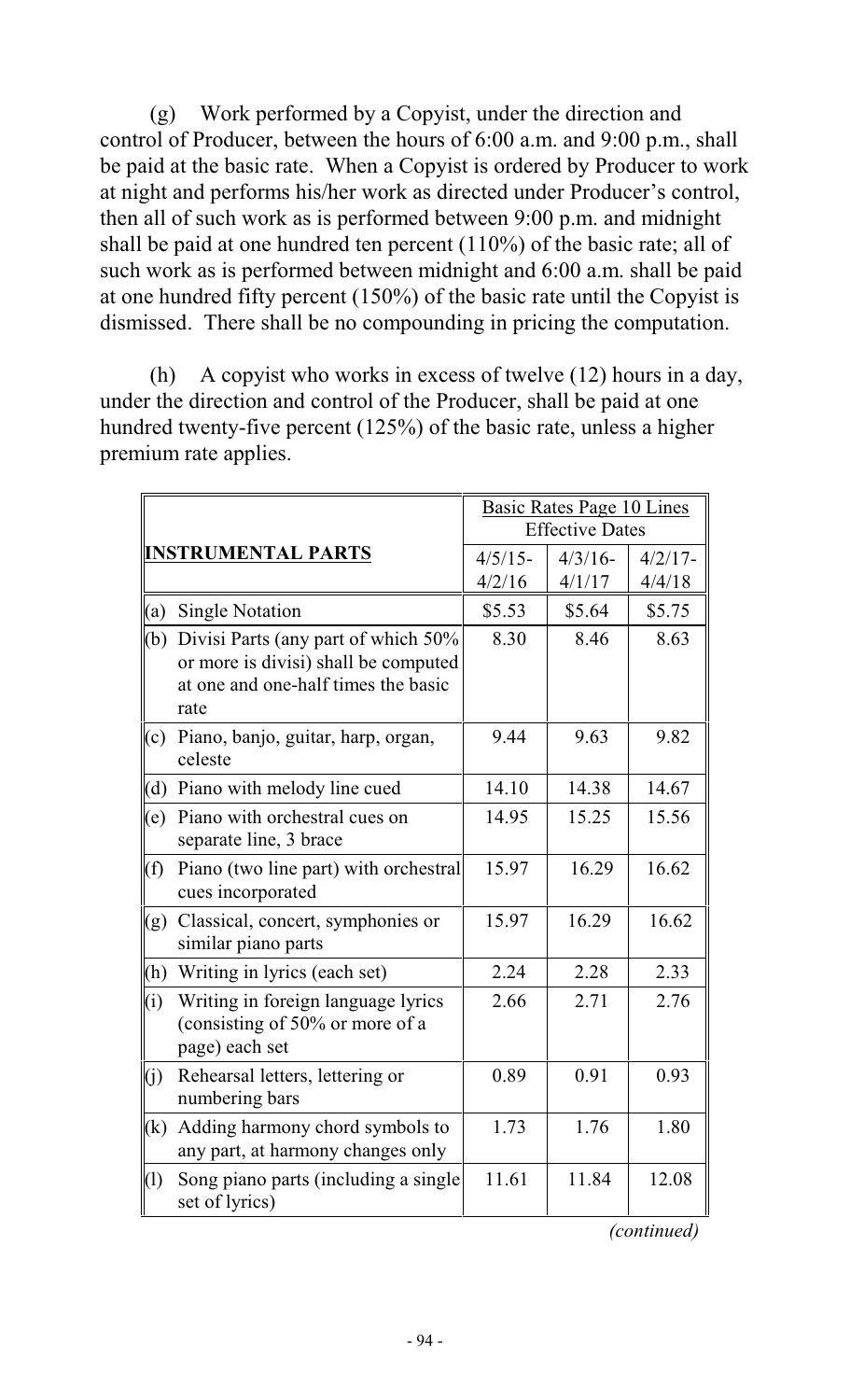*(continued)*

|                                                                                                                  | Basic Rates Page 10 Lines<br><b>Effective Dates</b> |                      |                      |  |
|------------------------------------------------------------------------------------------------------------------|-----------------------------------------------------|----------------------|----------------------|--|
| <b>INSTRUMENTAL PARTS</b>                                                                                        | $4/5/15$ -<br>4/2/16                                | $4/3/16$ -<br>4/1/17 | $4/2/17$ -<br>4/4/18 |  |
| $\langle$ m) Song piano parts (including a single<br>set of lyrics and chord symbols at<br>harmony changes only) | 13.32                                               | 13.59                | 13.86                |  |
| Adding symbols, other than chord<br>(n)<br>symbols, for electronic instruments<br>or devices:                    |                                                     |                      |                      |  |
| (1) Single stave parts                                                                                           | 2.27                                                | 2.32                 | 2.37                 |  |
| Multiple stave parts                                                                                             | 123                                                 | 125                  | 1.28                 |  |

|                 |                                                | Basic Rates Page 10 Lines<br><b>Effective Dates</b> |                      |                      |
|-----------------|------------------------------------------------|-----------------------------------------------------|----------------------|----------------------|
|                 | <b>VOCAL PARTS</b>                             | $4/5/15$ -<br>4/2/16                                | $4/3/16$ -<br>4/1/17 | $4/2/17$ -<br>4/4/18 |
| (a)             | Single voice line with single set of<br>lyrics | \$7.81                                              | \$7.97               | \$8.13               |
|                 | $\ $ (b) Choir parts with single set of lyrics | 10.54                                               | 10.75                | 10.97                |
| $\mathsf{I}(c)$ | Choir parts with double set of<br>lyrics       | 12.83                                               | 13.09                | 13.35                |

|     |                                                                                                                                             | Basic Rates Page 10 Lines<br><b>Effective Dates</b> |                      |                      |
|-----|---------------------------------------------------------------------------------------------------------------------------------------------|-----------------------------------------------------|----------------------|----------------------|
|     | <b>CONDUCTOR PARTS</b>                                                                                                                      | $4/5/15$ -<br>4/2/16                                | $4/3/16$ -<br>4/1/17 | $4/2/17$ -<br>4/4/18 |
| (a) | Single melody line only worded<br>instrumental cues                                                                                         | \$9.44                                              | \$9.63               | \$9.82               |
| (b) | Lead lines with notated<br>instrumental cues (single or double)<br>staff)                                                                   | 12.36                                               | 12.61                | 12.86                |
| (c) | From orchestral sketch or<br>condensed score (if reference to<br>score is required for this<br>classification, Section (d), shall<br>apply) | 14.76                                               | 15.06                | 15.36                |
| (d) | Constructed from score -<br>harmonically complete                                                                                           | 17.30                                               | 17.65                | 18.00                |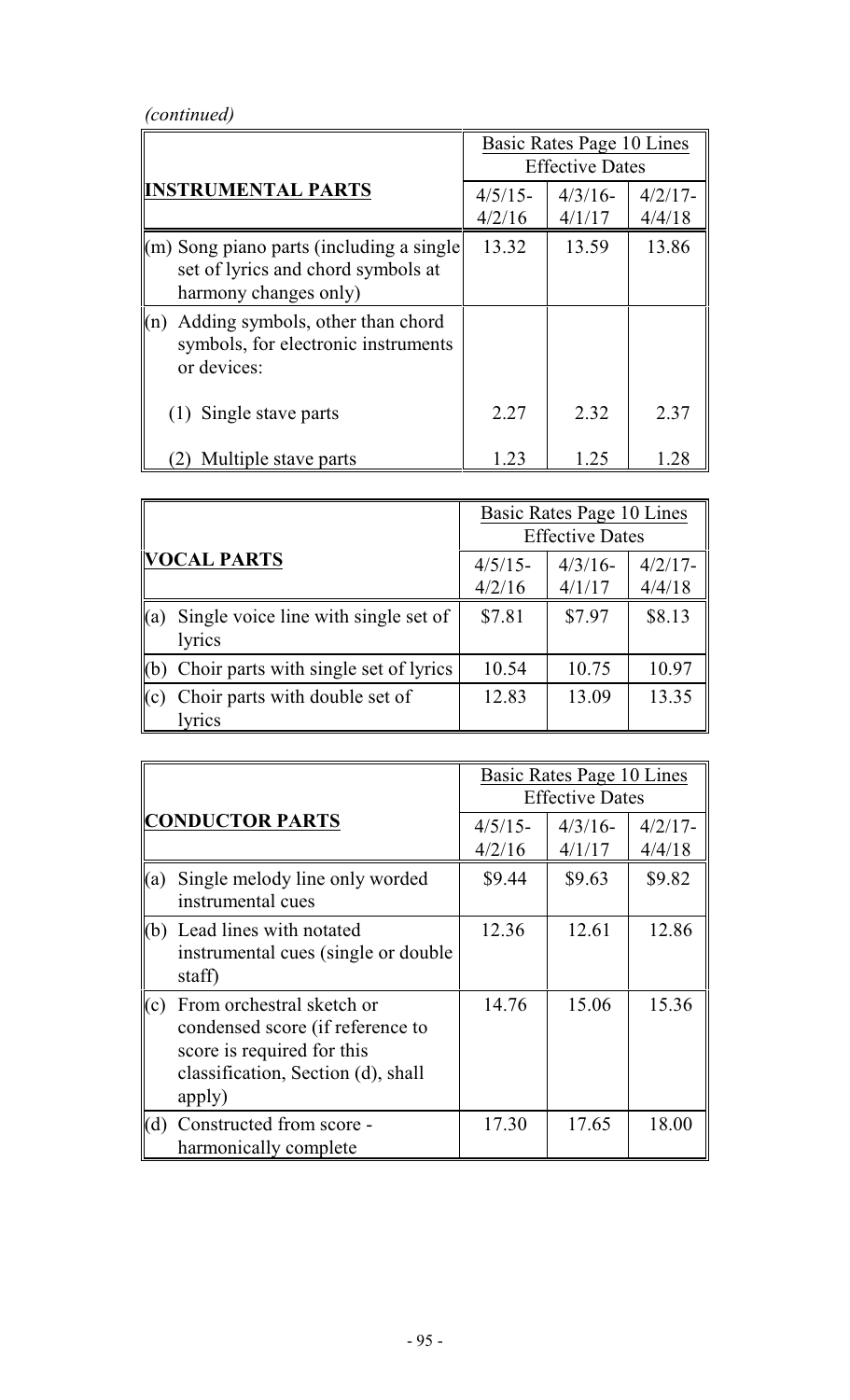### **49. COPYING PARTS FROM SKETCH OR SCORE**

### (a) Definitions

(1) Full Score: A visual representation of parts to be performed by instruments and/or voice of a musical ensemble systematically placed on a series of staves, one above the other, and in which none other than two (2) identical instruments are combined on a single staff.

(2) Condensed Score: A visual representation of a composition or arrangement in condensed form, when not more than four (4) instruments are combined on a single staff and remain on the same staff throughout.

(3) Sketch: A visual representation of a composition in condensed form wherein either more than four (4) instruments are notated on a single staff, or two (2) or more instruments do not remain on the same staff throughout, but fully setting forth the melodic, harmonic and rhythmic structure in such a manner that the Copyist may understand what was intended.

(4) Copying parts from a condensed score shall be charged for at basic page rates (including fifty percent (50%) extra for parts transposed) plus fifty percent (50%) additional for only those parts that are extracted from staves combining three (3) or more instruments.

(5) Copying parts from a sketch shall be charged for at basic page rates (including fifty percent (50%) extra for transposition) plus fifty percent (50%) additional overall.

## **50. PROOFREADER**

(a) With respect to proofreaders employed on a daily or weekly rate, after working on an overtime rate, eight (8) rest hours shall elapse before resuming single scales. When called back before the expiration of the eight (8) hour rest period and when intervening time between dismissal and recall is four (4) hours or less, then such intervening time and succeeding consecutive work hours shall be paid at the applicable overtime rate as though there had been no time off. If the intervening time between dismissal and recall is more than four (4), but less than eight (8) hours, such person shall be paid at the applicable overtime rate for all succeeding work time.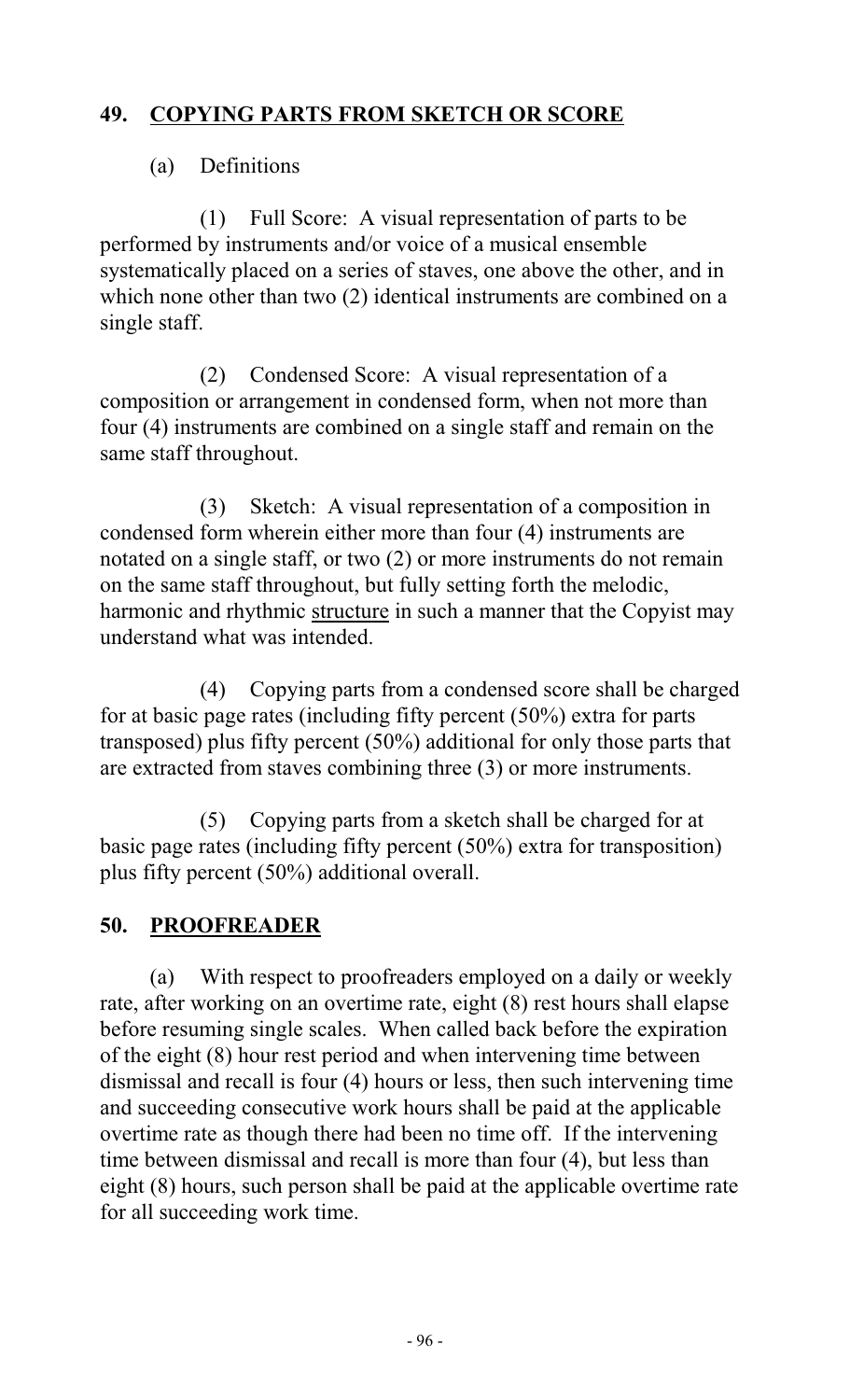# (b) Day Calls

|     |                                                                                   | <b>PER HOUR</b><br><b>Effective Dates</b> |                      |                      |
|-----|-----------------------------------------------------------------------------------|-------------------------------------------|----------------------|----------------------|
|     |                                                                                   | $4/5/15$ -<br>4/2/16                      | $4/3/16$ -<br>4/1/17 | $4/2/17$ -<br>4/4/18 |
| (1) | Eight (8) hours minimum call,<br>commencing between 8:00 a.m.<br>and midnight     | \$21.20                                   | \$21.62              | \$22.05              |
| (2) | For any hours (in the minimum<br>call) occurring after midnight                   | 28.31                                     | 28.88                | 29.46                |
| (3) | Overtime after eight $(8)$ hours on<br>day calls, per hour or fraction<br>thereof | 31.80                                     | 32.43                | 33.08                |

# (c) Night Calls

|     |                                                                               | PER HOUR<br><b>Effective Dates</b> |                      |                      |
|-----|-------------------------------------------------------------------------------|------------------------------------|----------------------|----------------------|
|     |                                                                               | $4/5/15$ -<br>4/2/16               | $4/3/16$ -<br>4/1/17 | $4/2/17$ -<br>4/4/18 |
| (1) | Six (6) hours minimum call,<br>commencing between midnight<br>and $8:00$ a.m. | \$169.74                           | \$173.13             | \$176.59             |
| (2) | Overtime after six $(6)$ hours, per<br>hour or fraction thereof               | 31.83                              | 32.46                | 33.11                |

# (d) Weekly Rates

|     |                                                                                                                                                                                                                                                     | <b>PER HOUR</b><br><b>Effective Dates</b> |                      |                      |
|-----|-----------------------------------------------------------------------------------------------------------------------------------------------------------------------------------------------------------------------------------------------------|-------------------------------------------|----------------------|----------------------|
|     |                                                                                                                                                                                                                                                     | $4/5/15$ -<br>4/2/16                      | $4/3/16$ -<br>4/1/17 | $4/2/17$ -<br>4/4/18 |
|     | Engagement of one $(1)$ week, of<br>forty (40) working hours in five<br>(5) or fewer days between hours<br>of 8:00 a.m. and midnight, not<br>exceeding eight (8) hours in any<br>day, time computed from time<br>called to time dismissed, per week | \$806.08                                  | \$822.20             | \$838.64             |
| (2) | Overtime, per hour or fraction<br>thereof to midnight                                                                                                                                                                                               | 20.15                                     | 20.56                | 20.97                |
| (3) | Overtime after midnight, per hour<br>or fraction thereof                                                                                                                                                                                            | 30.23                                     | 30.84                | 31.46                |

(e) Paragraphs 48 and 49 shall be applicable to proofreaders.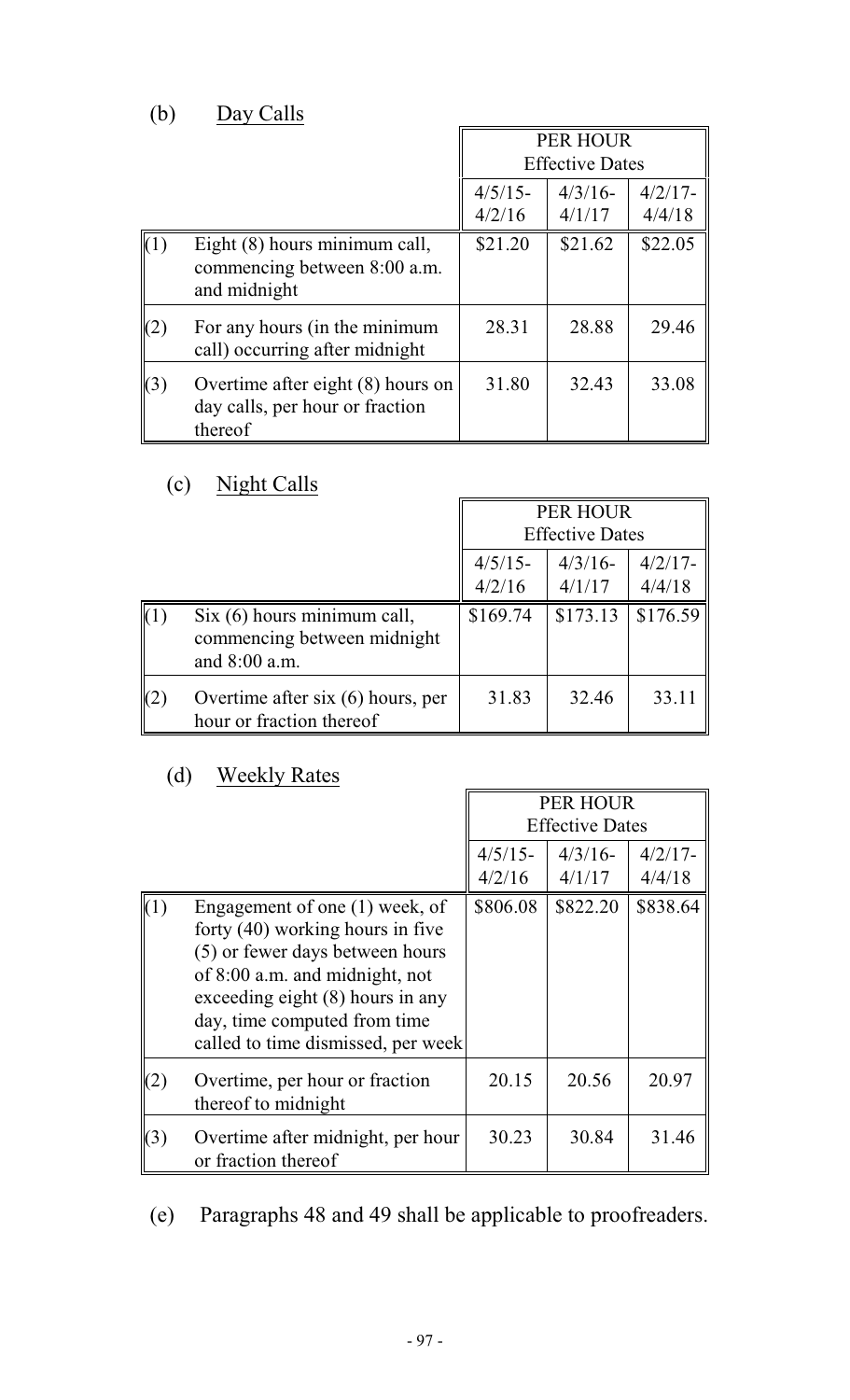(f) If an orchestrator is employed to proofread, he/she shall be paid at the orchestrator's rate. If a copyist is employed to proofread, he/she shall be paid at the copyist's rate.

### **51. MISCELLANEOUS**

When a copyist is engaged on work by the page and is required to cut, paste or render similar service, such service and/or waiting time after copyist reports for work to be paid for at the rate of \$23.73 (\$24.20 effective April 3, 2016 and \$24.68 effective April 2, 2017) per hour in periods of not less than fifteen (15) minutes.

**52. MEALS** (For daily and weekly employees only)

(a) Intervals Between Meals

The first meal period shall be called not later than six (6) hours after reporting for work and subsequent meal periods shall be called not later than six (6) hours after the expiration of the next previous meal period.

(b) Penalty for Delayed Meals

Straight time allowance at the scheduled Regular Basic Hourly Rate for length of delay. Minimum allowance: one-half  $(\frac{1}{2})$ hour.

### **VII. LIBRARIANS**

**53.** Employees in charge of the Music Library, supervisor of Copyists, clerical, and research work in connection with all musical requirements, etc., are classed as Librarians, and shall receive not less than \$950.15 (\$969.15 effective April 3, 2016 and \$988.53 effective April 2, 2017) per five (5) day week of forty-three and two-tenths (43.2) cumulative hours, overtime at straight time. Minimum call: On any day other than the day of a recording session, there shall not be less than a three (3) hour call at the existing hourly rate.

**54.** A Music Librarian is not permitted to perform the duties of any other classification of work enumerated in this schedule. A Music Librarian is authorized to act as contractor for the employment of Copyists on behalf of the Producer. When two (2) or fewer Copyists are engaged, a Librarian is permitted to do copying work.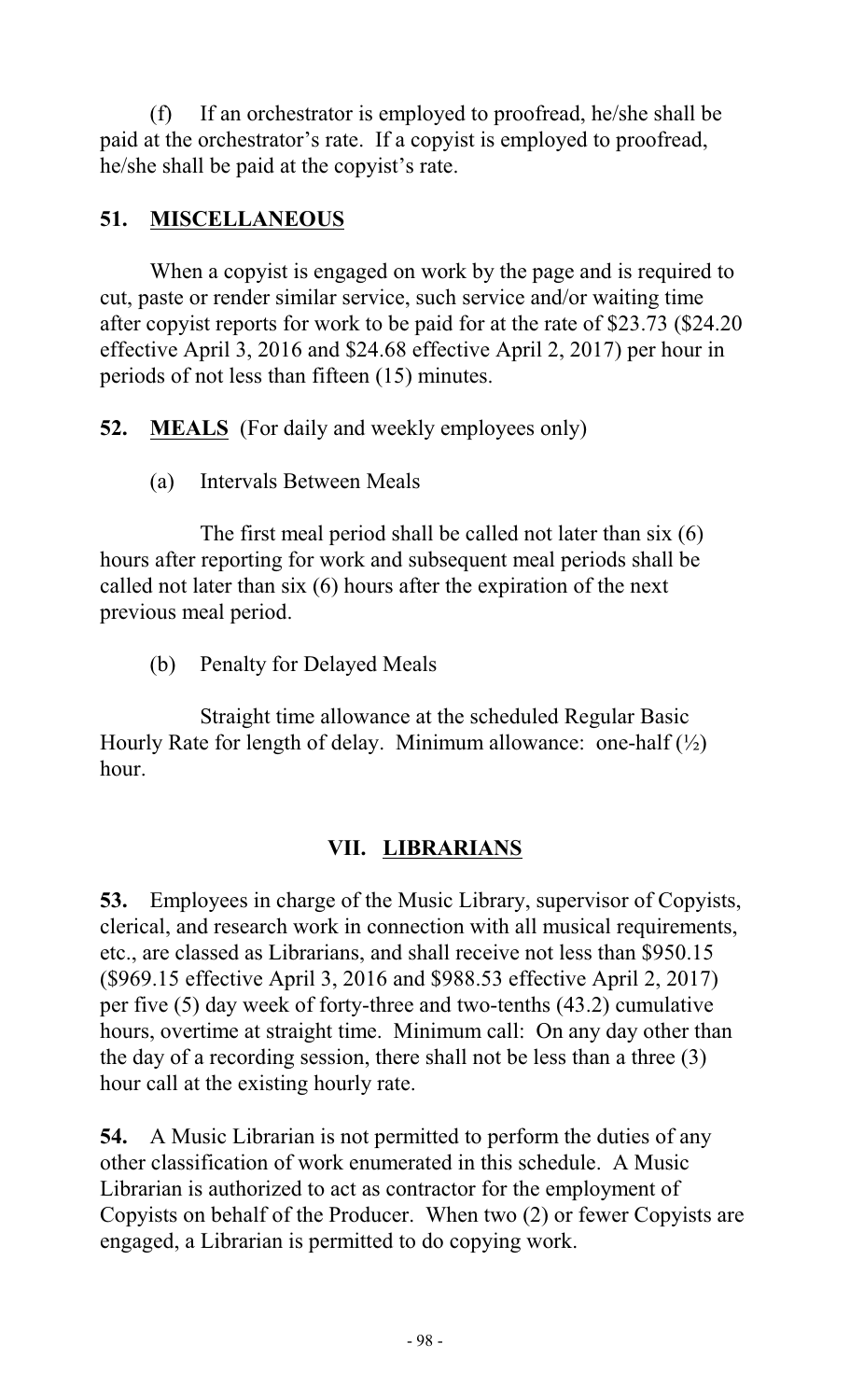All copying work performed by Librarians under the terms of this Agreement, at the direction of the Producer, shall be paid for at the applicable rates, but with no minimum guarantee.

**55.** When a Librarian is employed and the services of an Assistant are required, such Assistant shall receive not less than \$586.26 (\$597.99 effective April 3, 2016 and \$609.95 effective April 2, 2017) per five (5) day week of forty-three and two-tenths (43.2) cumulative hours overtime at straight time.

**56.** An Assistant Music Librarian is directly responsible to the Music Librarian.

**57.** In addition to assisting the Music Librarian, the Assistant Music Librarian may perform any of the other duties set forth in this schedule. All rates and regulations enumerated herein must be observed.

**58.** In connection with any so-called "package deal," the following shall apply:

(a) The Music Librarian employed shall be paid twenty-five percent (25%) as a surcharge of the cost of music preparation (copying and proofreading), only if said music preparation is done under his/her supervision.

(b) A Music Librarian employed for the recording session shall be paid \$254.59 (\$259.68 effective April 3, 2016 and \$264.87 effective April 2, 2017) for not to exceed eight (8) consecutive hours, excluding meal periods, on the day of such recording session. Such Music Librarian may do any emergency copying or make any corrections to music, on the set or the scoring stage. Overtime after eight (8) consecutive hours, excluding meal periods, shall be computed in one-half  $(\frac{1}{2})$  hour units at the rate of \$23.87 (\$24.35 effective April 3, 2016 and \$24.83 effective April 2, 2017) per each half hour.

(c) Page rates shall apply for all copying on this type of operation, excluding copying as provided in subparagraph (b) above.

(d) When a Supervising Copyist (a copyist who secures the services of other copyists) is employed, he/she shall be paid the said twenty-five percent (25%) surcharge of the cost of music preparation (including copying done by him/her) when the services of more than one copyist are necessary to complete the work assignment. The Supervising Copyist may also be the Music Librarian.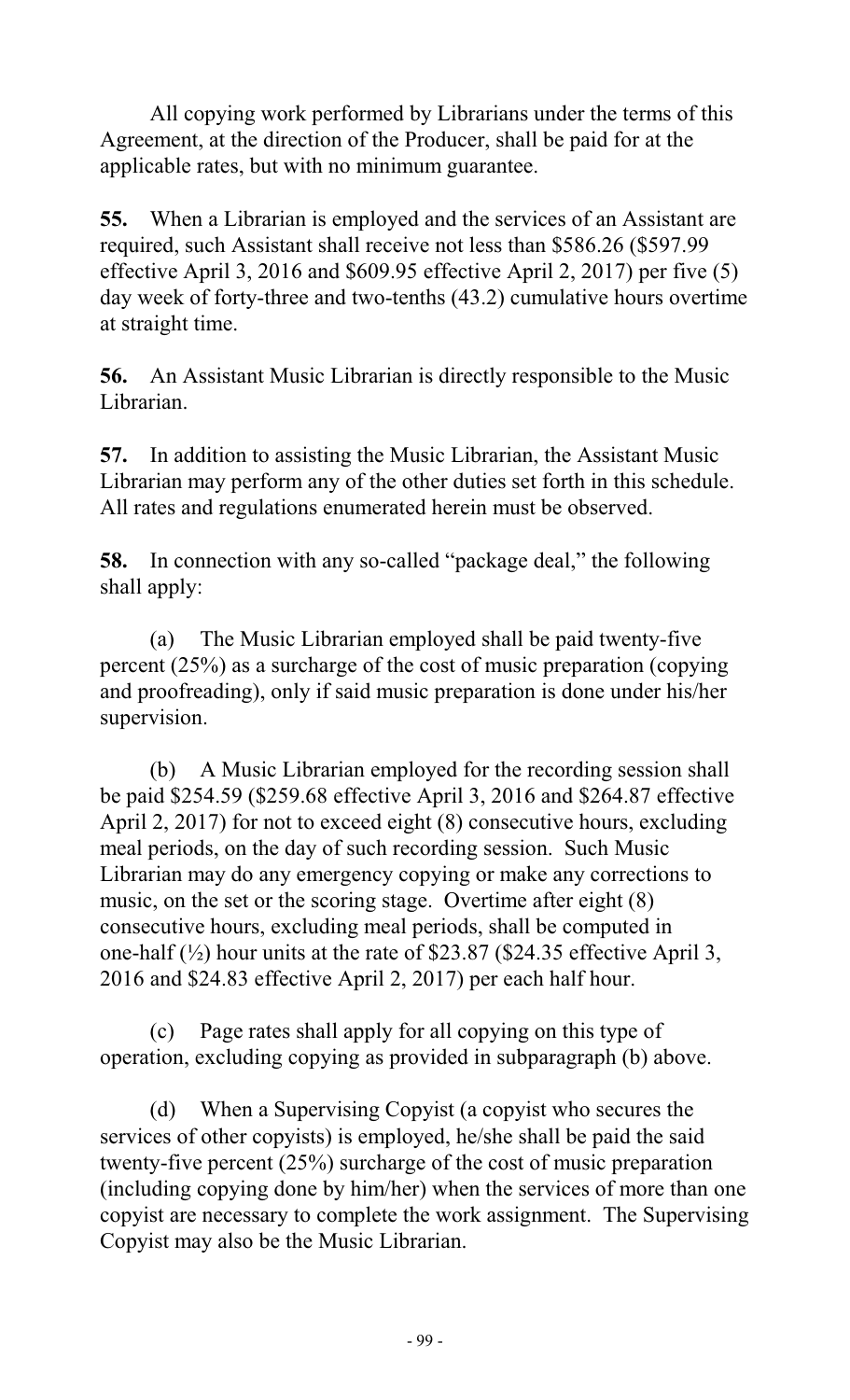## **59. VACATION PAY**

In addition to the provisions of Paragraph 8, "Vacation Pay," above, the following additional vacation provisions shall apply to Librarians who meet the following necessary eligibility requirements:

### (a) Eligibility Requirements

Eligible employees shall be those employees who actually worked for Producer for twelve (12) consecutive "eligible" years, with an aggregate of not less than 2,400 "straight time" days worked with Producer in such twelve (12) years.

As used in this provision, the term "year" shall mean the employee's personal income tax earnings year (also hereinafter referred to as "tax year"); the term "eligible year" shall mean a tax year in which the employee worked one hundred (100) or more "straight time" days for Producer.

Any tax year in which the employee actually works less than one hundred (100) "straight time" days for Producer shall be excluded in computing the required twelve (12) "eligible" tax years, and the "straight time" days worked in such year shall not be counted in computing the required aggregate 2,400 "straight time" days to be worked in such twelve (12) tax years.

Employees who fail to work more than one hundred (100) "straight time" days for such employer in each of any two consecutive tax years shall, at the end of such second year, be considered a new employee hereunder with no previous employment credit with Producer, for the purpose of establishing the above eligibility requirements. Provided, however, that in determining such two (2) consecutive years, no year shall be included (and the "straight time" days worked in such year shall not be counted for any eligibility purposes hereunder) in which the employee could not work one hundred (100) "straight time" days for Producer due to either or both of the following:

(1) The period of recorded leaves of absence granted by Producer;

(2) For the period during which the employee was absent and physically unable to work for Producer solely as a result of an "industrial accident" occurring to such employee while employed by Producer.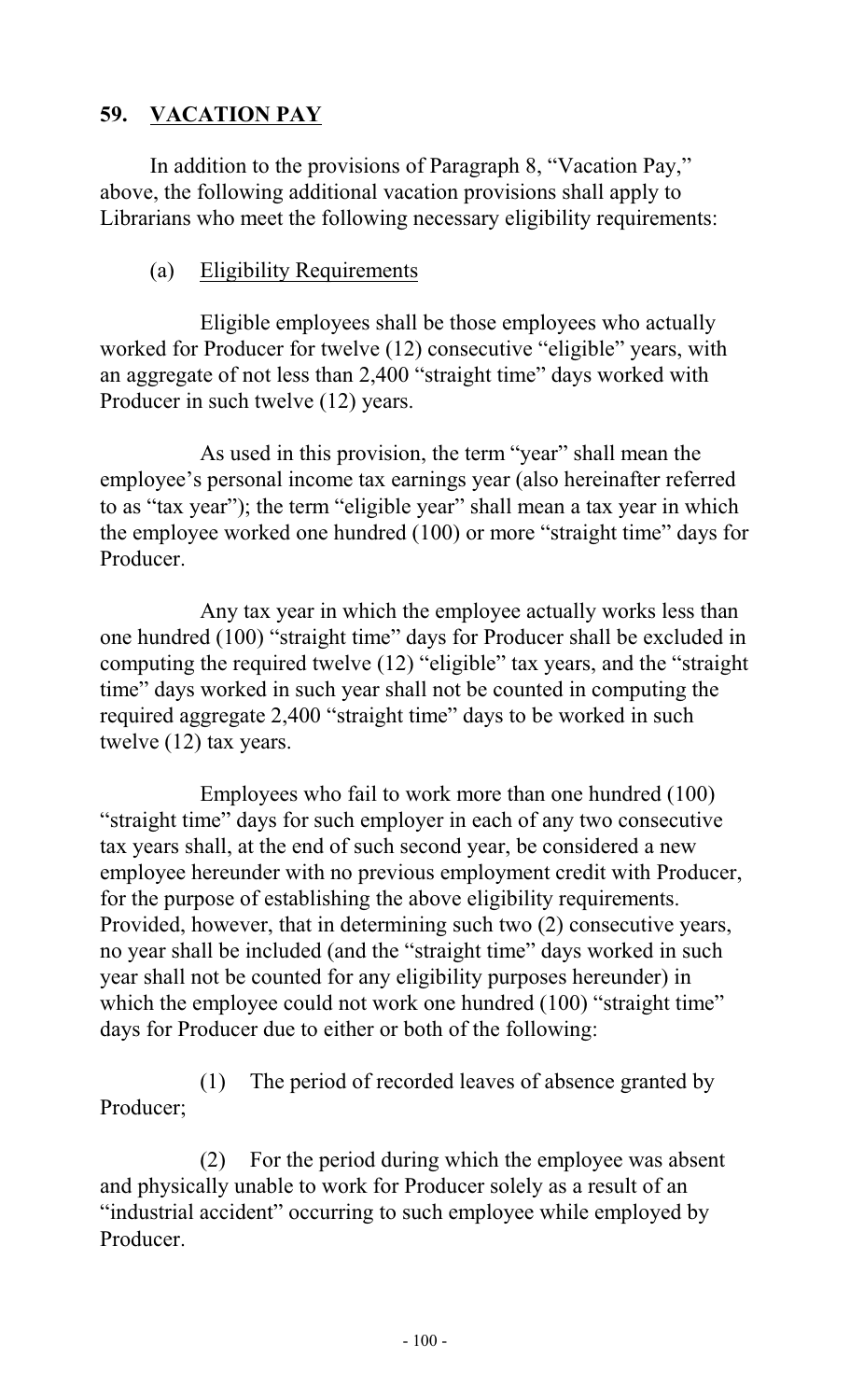### (b) Vacation Days and Pay

Commencing with November 1, 1960, such employees who become eligible on or after such date, as above provided, shall, beginning with the date they so become eligible, earn with Producer fifty percent (50%) more in vacation time and money, based upon the applicable Weekly or Daily employee vacation schedule set forth above; any such employee shall be limited to earning a maximum of only fifteen (15) days vacation per year. Provided that for the remainder of any such tax year in which such an employee becomes eligible, he/she shall only earn additional vacation time and money, as above provided, based solely on the "straight time" days he/she worked for Producer after he/she so became eligible and within the remaining portion of such year, to be computed separate and apart at the rate of one-half of the vacation benefit specified under the above applicable daily or weekly vacation schedule.

### (c) Loss of Eligibility

Employees who become eligible, as above provided, but who thereafter either resign from employment with Producer or fail to work for Producer more than one hundred fifty (150) "straight time" days in any one tax year shall, as of the last day of such tax year, or in the case of resignation, the date of such resignation, lose such eligibility and right to earn the additional vacation days and pay above provided; in such event, they shall thereupon be considered new employees hereunder with no previous employment credit with Producer for the purpose of subsequently establishing the above eligibility requirements.

In determining whether any employee loses his eligibility for failure to work for Producer more than one hundred fifty (150) "straight time" days in a tax year, as above provided, no such year shall be counted for this purpose in which the employee could not work at least one hundred fifty-one (151) "straight time" days for Producer due to either or both of the following:

(1) The period of recorded leaves of absence granted such employee by Producer;

(2) The period during which such employee was absent and physically unable to work for Producer solely as a result of an "industrial accident" occurring to him/her while employed by Producer.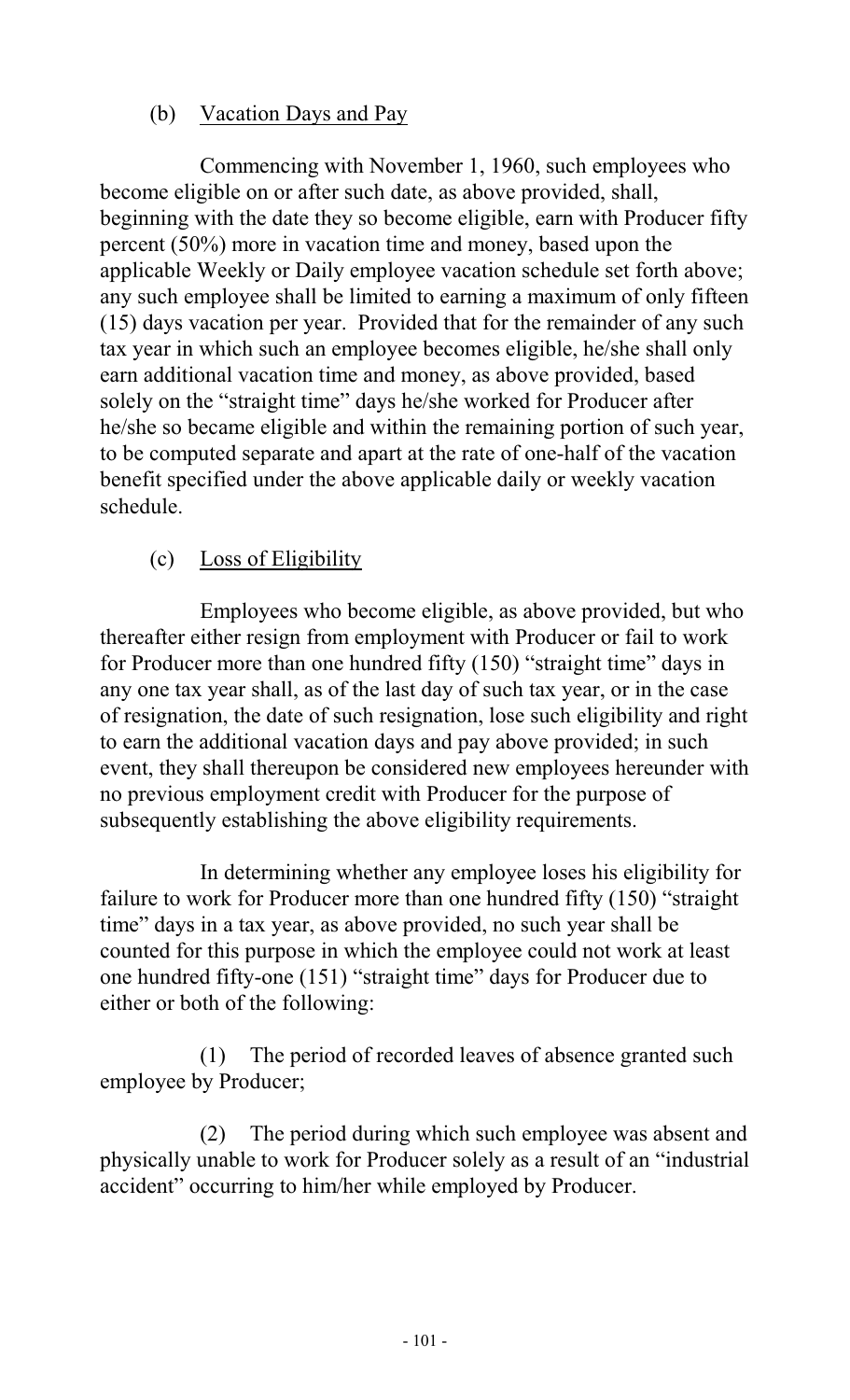## (d) Eligibility Credit

For the purpose of determining "eligible" years and "loss of eligibility" only, as above provided, employees who leave the employ of Producer to perform military service and who remain in the Armed Forces of the United States, in accordance with the applicable National Selective Service Act (or other subsequently enacted comparable national legislation then in effect pertaining to such service) shall be credited as having worked for Producer the number of applicable days the employee would normally have been employed by Producer for "straight time" days in each workweek of the period of such service.

### **60. NIGHT PREMIUMS**

Work time shall be paid for according to the following schedule:

| <b>Hours Worked Between</b> | Night Premium Rate   |
|-----------------------------|----------------------|
| Midnight and 1:00 a.m.      | 110% of hourly rate* |
| 1:00 a.m. and $6:00$ a.m.   | 120% of hourly rate* |

\*hourly rate = weekly salary divided by 43.2

#### **VIII. WAGE SCALES, HOURS OF EMPLOYMENT AND WORKING CONDITIONS FOR LOW BUDGET FILMS**

#### **61. LOW BUDGET FILMS**

(a) Scope

(1) This Paragraph 61 shall apply only to theatrical motion pictures whose final cost initially is estimated in writing (as described in subparagraph (b)(1) below) to be \$45,000,000 or less and whose final estimated cost (as described in subparagraph (b)(2) below) does not exceed \$45,000,000. In the event the final estimated cost exceeds \$45,000,000, wages and benefits shall be the full amount that would otherwise be due under this Agreement.

(2) This Paragraph 61 shall not apply to any Canadian producer who produces a theatrical motion picture in Canada.

(b) Reporting

(1) The initial best estimate of final cost shall be certified by the head of production, in a form approved by the Federation, and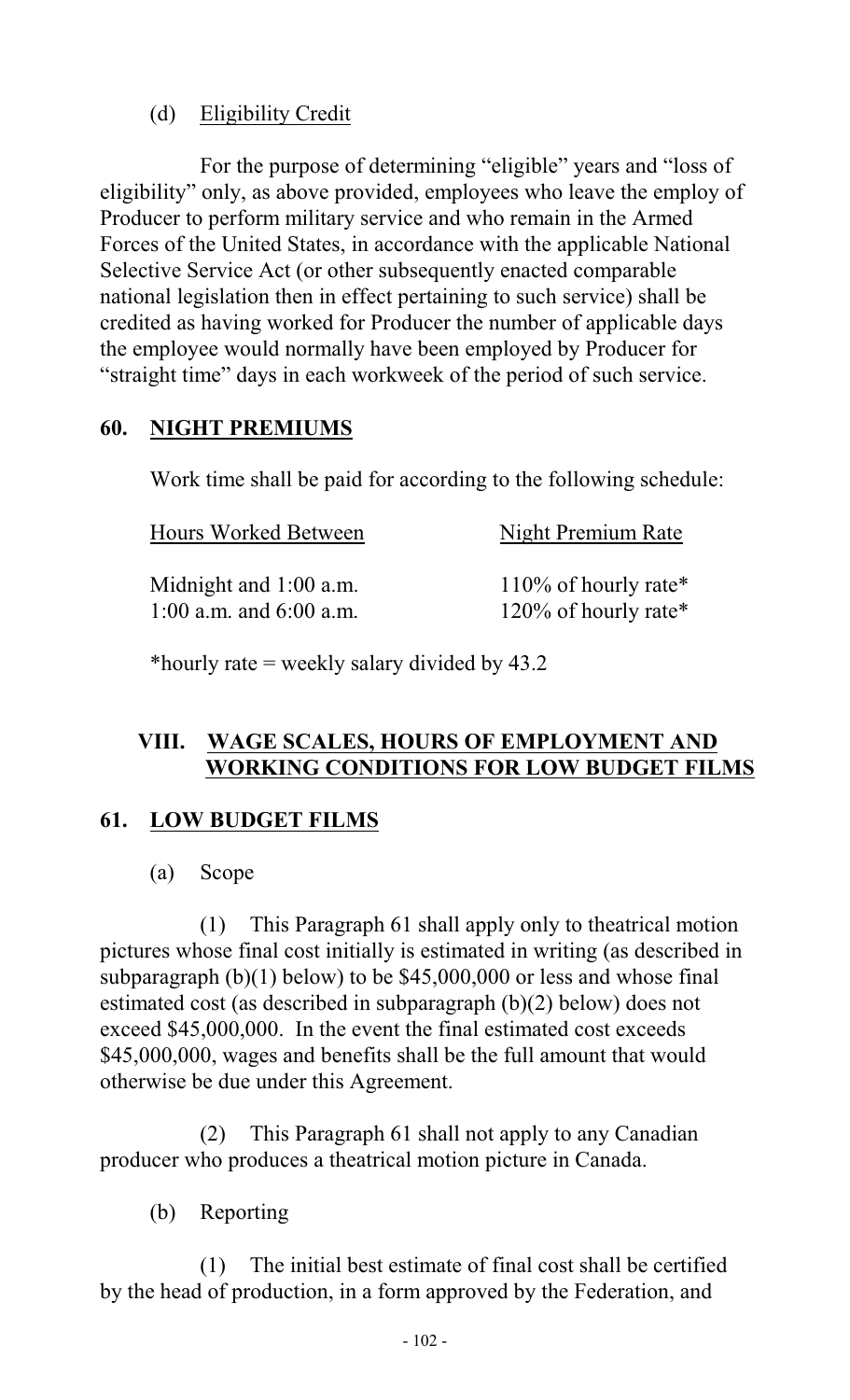shall be submitted to the Federation no later than ninety-six (96) hours prior to the first scoring session for any such motion picture.

(2) The final estimated cost as of release must be certified by the head of production and submitted to the Federation within thirty (30) days of release of any such motion picture.

(3) Failure to provide the final estimated cost in subparagraph (b)(2) above within thirty (30) days of release shall result in an automatic upgrade to full scale for all wages and benefits provided by this Agreement regardless of the budget of the picture.

(4) Submission of any estimate of final cost (under subparagraph  $(b)(1)$  or  $(b)(2)$  above) that is materially false shall result in an automatic upgrade to the full scale wages and benefits that otherwise would have been due under this Agreement plus a fifty percent (50%) penalty (based on full scale).

(c) Conditions

All the provisions of this Agreement shall also apply to Low Budget Films, except as specifically set forth below:

(1) Calls

All musicians shall be notified when they are initially engaged hereunder that the terms of such engagement shall be governed by the "Low Budget" provisions.

- (2) Basic Scale
	- (i) Recording Musicians

|                                                             | $4/5/15$ -<br>4/2/16 | 4/3/16<br>4/1/17 | $4/2/17$ -<br>4/4/18 |
|-------------------------------------------------------------|----------------------|------------------|----------------------|
| <b>Basic scale per hour</b><br>$\parallel$ (3 hour minimum) | \$67.50              | \$68.85          | \$70.22              |
| 3 hour minimum                                              | 202.49               | 206.54           | 210.67               |

#### (A) Real Time Rates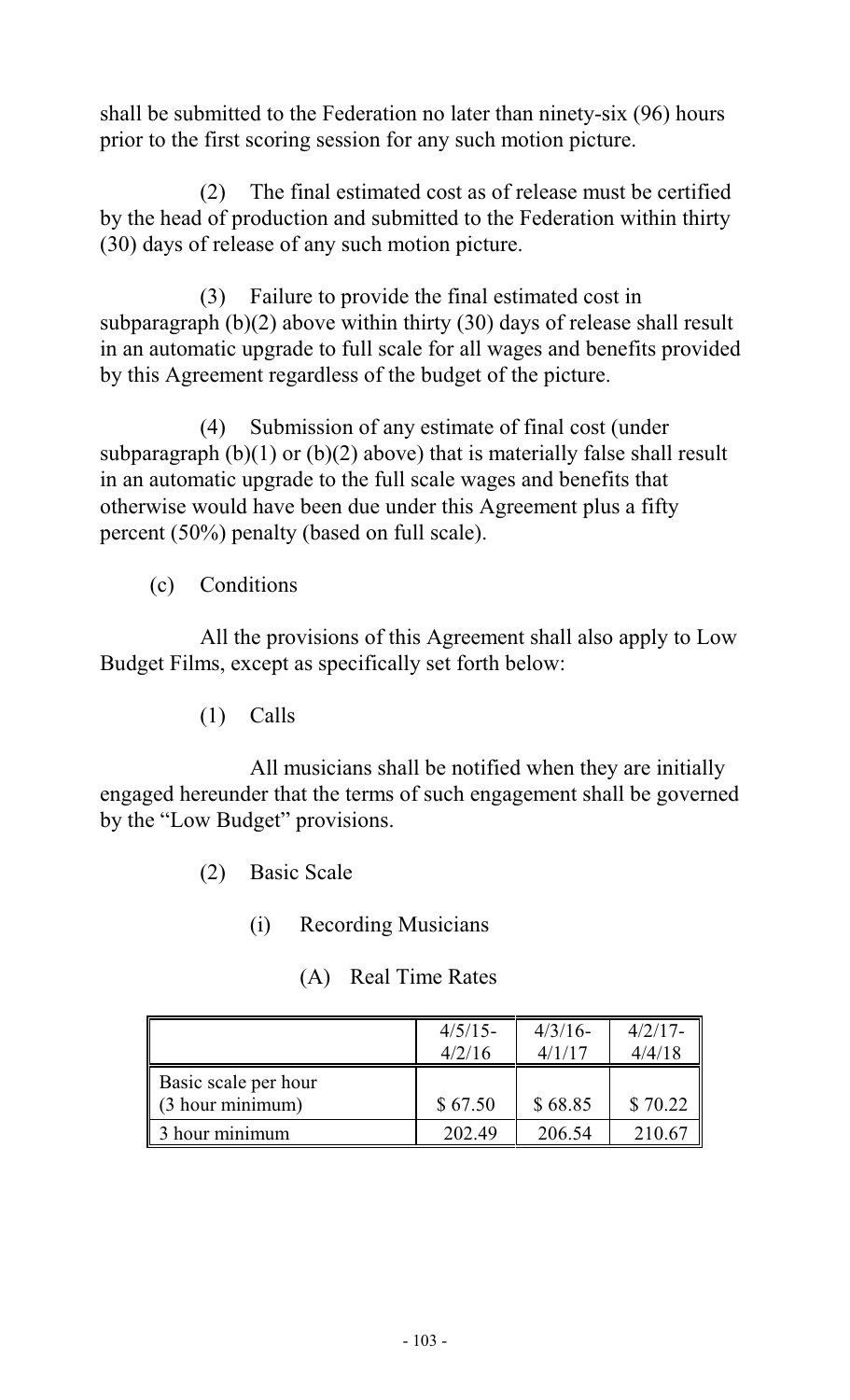|                                                    | Per musician, per hour                                               |          |          |  |
|----------------------------------------------------|----------------------------------------------------------------------|----------|----------|--|
|                                                    | $4/2/17$ -<br>$4/3/16$ -<br>$4/5/15$ -<br>4/2/16<br>4/1/17<br>4/4/18 |          |          |  |
| One musician employed<br>under EMT rates:          | \$254.96                                                             | \$260.06 | \$265.26 |  |
| Two or more musicians<br>employed under EMT rates: | 224.97                                                               | 229.47   | 234.06   |  |

## (B) Electronic Multi-Tracking Rates

# (ii) (A) Orchestration Rates

|                                 | $4/5/15$ - | $4/3/16$ - | $4/2/17$ - |
|---------------------------------|------------|------------|------------|
|                                 | 4/2/16     | 4/1/17     | 4/4/18     |
| 13 lines                        | \$23.75    | \$24.23    | \$24.71    |
| 20 lines                        | 30.50      | 31.11      | 31.73      |
| 25 lines                        | 34.16      | 34.84      | 35.54      |
| 30 lines                        | 37.86      | 38.62      | 39.39      |
| 35 lines                        | 41.60      | 42.43      | 43.28      |
| 40 lines                        | 45.28      | 46.19      | 47.11      |
| 45 lines                        | 49.74      | 50.73      | 51.74      |
| 50 lines                        | 53.01      | 54.07      | 55.15      |
| over 50 lines                   | 54.76      | 55.86      | 56.98      |
| Hourly rate                     | 38.00      | 38.76      | 39.54      |
| Hourly rate for midi/data files | 38.00      | 38.76      | 39.54      |
| Takedown/lead sheet page        | 19.10      | 19.48      | 19.87      |

(B) Health Plan contributions shall be paid in accordance with the following formula:

| <b>EFFECTIVE</b> | <b>ORCHESTRATORS</b>             | <b>COPYISTS</b>                  |
|------------------|----------------------------------|----------------------------------|
| $4/5/15 -$       | $Wages$ /\$22.95 = hours         | $Wages/\$14.90 = hours$          |
| 4/2/16           | Hours $x$ \$4.045 = contribution | Hours $x$ \$4.045 = contribution |
| $4/3/16$ -       | $Wages$ /\$23.41 = hours         | $Wages/\$15.20 = hours$          |
| 4/1/17           | Hours $x$ \$4.045 = contribution | Hours x $$4.045 =$ contribution  |
| $4/2/17 -$       | $Wages$ /\$23.88 = hours         | $Wages/\$15.50 = hours$          |
| 4/4/18           | Hours x $$4.045 =$ contribution  | Hours x $$4.045 =$ contribution  |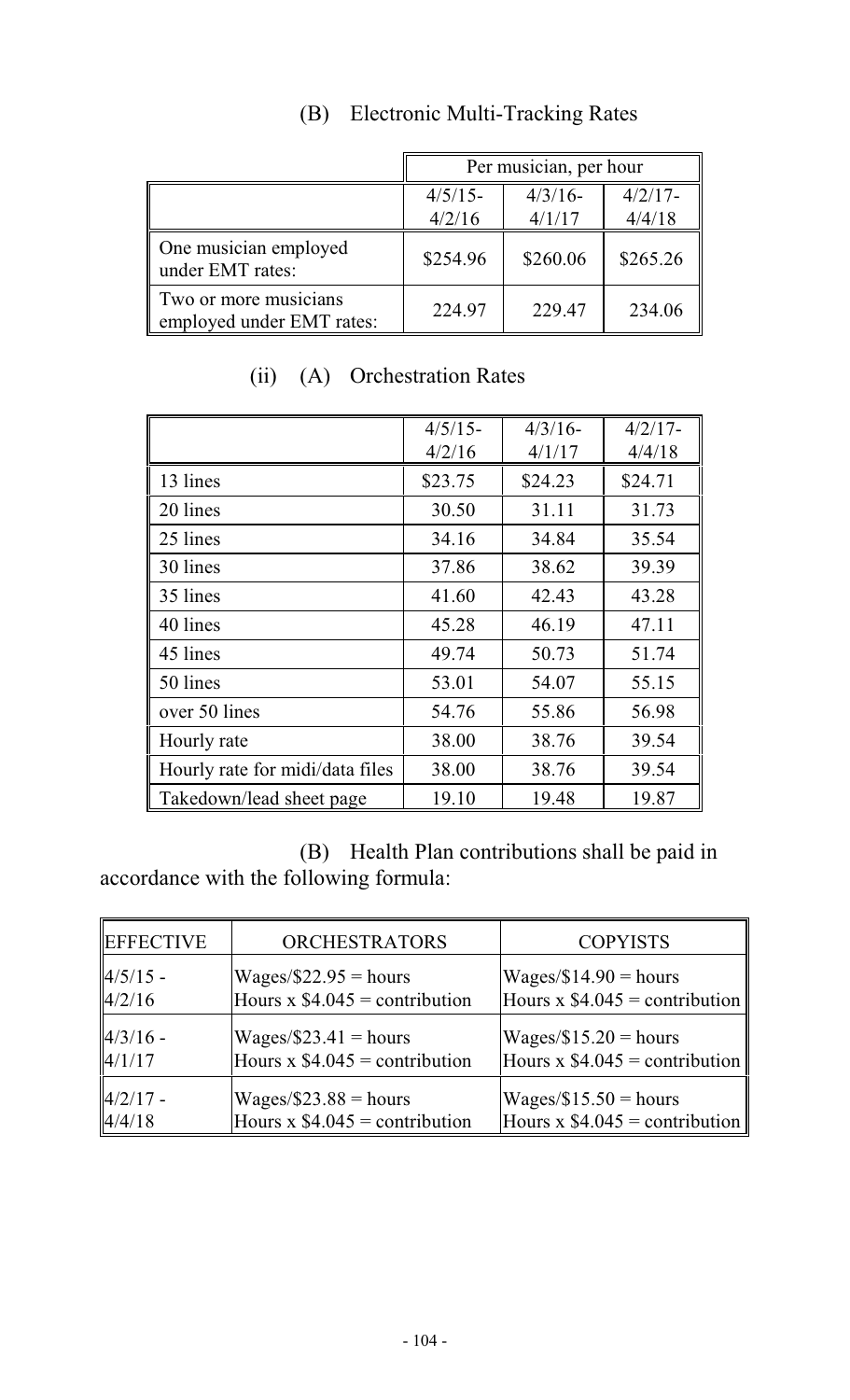# (iii) Music Preparation

| (A) Copyists - Regular |  |
|------------------------|--|
|                        |  |

|                                          | $4/5/15$ - | $4/3/16$ - | $4/2/17-$ |
|------------------------------------------|------------|------------|-----------|
|                                          | 4/2/16     | 4/1/17     | 4/4/18    |
| Parts                                    |            |            |           |
| Single Line                              | \$4.70     | \$4.79     | \$4.89    |
| Single line, transposed                  | 7.05       | 7.19       | 7.34      |
| Divisi or chorded                        | 7.05       | 7.19       | 7.34      |
| Divisi or chorded transposed             | 10.58      |            | 11.01     |
|                                          |            | 10.79      |           |
|                                          |            |            |           |
| Keyboard                                 |            |            |           |
| Harp, organ, guitar, piano, etc.         | \$8.02     | \$8.18     | \$8.34    |
| Plus melody (vocal) cue                  | 11.99      | 12.23      | 12.47     |
| Plus orchestral cues - separate staves   | 12.72      | 12.97      | 13.23     |
| Two stave with orchestral cues           | 13.60      | 13.87      | 14.15     |
| <b>Adding Chord Symbols</b>              |            |            |           |
| Single stave                             | 1.51       | 1.54       | 1.57      |
| Multistave                               | 1.51       | 1.54       | 1.57      |
| <b>Adding Electronic Symbols</b>         |            |            |           |
| Single stave                             | 1.96       | 2.00       | 2.04      |
| Multistave                               | 1.04       | 1.06       | 1.08      |
|                                          |            |            |           |
| <b>Vocal</b>                             |            |            |           |
| Choir - 1 set lyrics                     | 8.97       | 9.15       | 9.33      |
| Lead sheet - 1 set lyrics                | 8.10       | 8.26       | 8.43      |
| Song copy - 3 stave 1 set lyrics         | 9.88       | 10.08      | 10.28     |
| Additional lyrics - per set (English)    | 1.19       | 1.21       | 1.23      |
| Additional lyrics - per set (Foreign)    | 1.52       | 1.55       | 1.58      |
| Single voice line with one set lyrics    | 6.66       | 6.79       | 6.93      |
| <b>Conductor Parts</b>                   |            |            |           |
| Lead line only - with worded cues        | 8.02       | 8.18       | 8.34      |
| Lead line with notated instrumental cues | 10.52      | 10.73      | 10.94     |
| Harmonically complete from sketch        | 12.60      | 12.85      | 13.11     |
| Harmonically complete from score         | 14.73      | 15.02      | 15.32     |
| Adding bar numbers                       | 0.74       | 0.75       | 0.77      |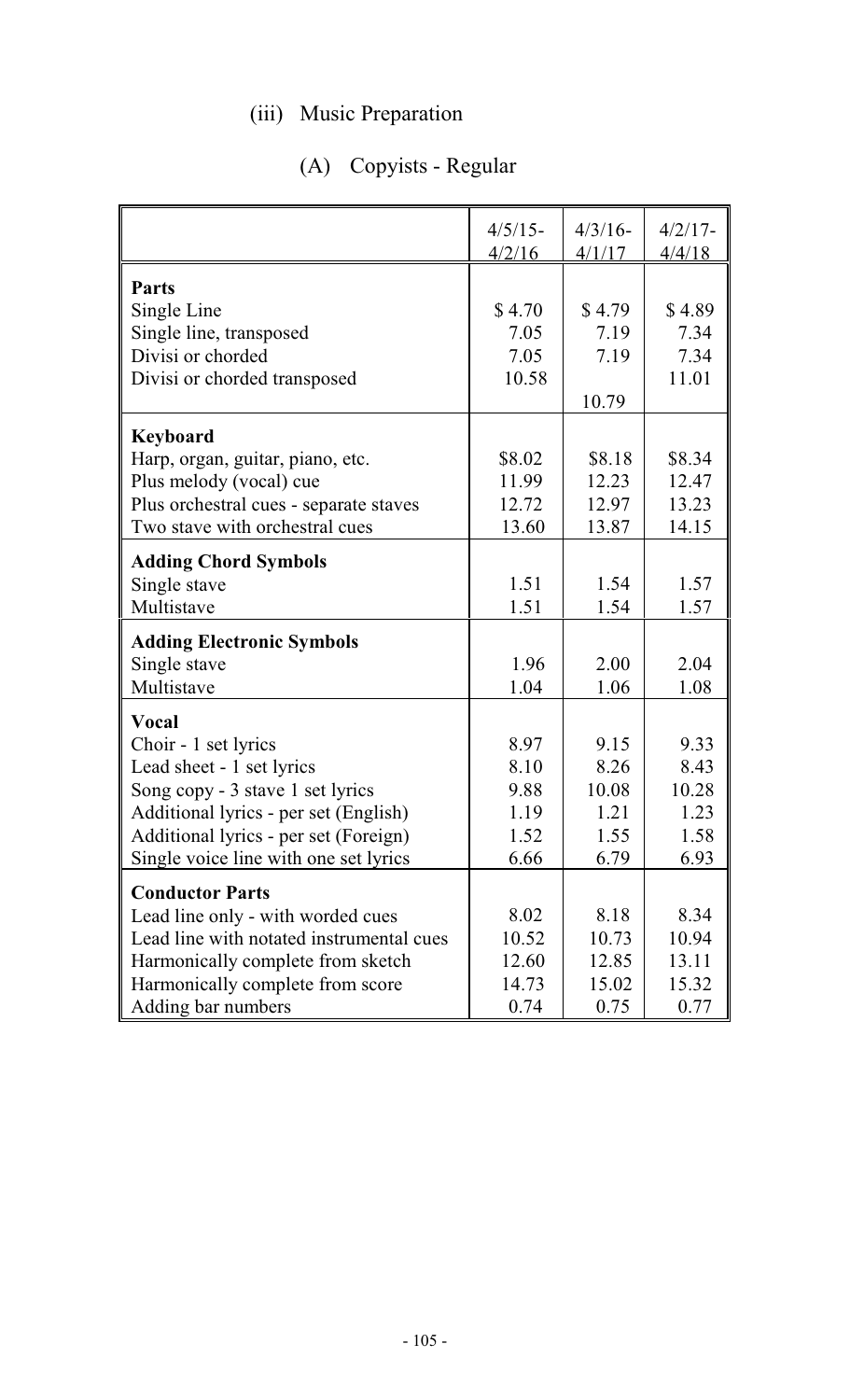|                                          | $4/5/15$ - | $4/3/16$ - | $4/2/17-$ |
|------------------------------------------|------------|------------|-----------|
|                                          | 4/2/16     | 4/1/17     | 4/4/18    |
|                                          |            |            |           |
| <b>Parts</b>                             |            |            |           |
| Single Line                              | \$9.40     | \$9.58     | \$9.78    |
| Single line, transposed                  | 14.10      | 14.38      | 14.68     |
| Divisi or chorded                        | 14.10      | 14.38      | 14.68     |
| Divisi or chorded transposed             | 21.16      | 21.58      | 22.02     |
| <b>Keyboard</b>                          |            |            |           |
| Harp, organ, guitar, piano, etc.         | 16.04      | 16.36      | 16.68     |
| Plus melody (vocal) cue                  | 23.98      | 24.46      | 24.94     |
| Plus orchestral cues - separate staves   | 25.44      | 25.94      | 26.46     |
| Two stave with orchestral cues           | 27.20      | 27.74      | 28.30     |
| <b>Adding Chord Symbols</b>              |            |            |           |
| Single stave                             | 3.02       | 3.08       | 3.14      |
| Multistave                               | 3.02       | 3.08       | 3.14      |
|                                          |            |            |           |
| <b>Adding Electronic Symbols</b>         |            |            |           |
| Single stave                             | 3.92       | 4.00       | 4.08      |
| Multistave                               | 2.08       | 2.12       | 2.16      |
| <b>Vocal</b>                             |            |            |           |
| Choir - 1 set lyrics                     | 17.94      | 18.30      | 18.66     |
| Lead sheet - 1 set lyrics                | 16.20      | 16.52      | 16.86     |
| Song copy - 3 stave 1 set lyrics         | 19.76      | 20.16      | 20.56     |
| Additional lyrics - per set (English)    | 2.38       | 2.42       | 2.46      |
| Additional lyrics - per set (Foreign)    | 3.04       | 3.10       | 3.16      |
| Single voice line with one set lyrics    | 13.32      | 13.58      | 13.86     |
| <b>Master Rhythm</b>                     | 23.93      | 24.41      | 24.90     |
| <b>Conductor Parts</b>                   |            |            |           |
| Lead line only - with worded cues        | \$16.04    | \$16.36    | \$16.68   |
| Lead line with notated instrumental cues | 21.04      | 21.46      | 21.88     |
| Harmonically complete from sketch        | 25.20      | 25.70      | 26.22     |
| Harmonically complete from score         | 29.46      | 30.04      | 30.64     |
| Adding bar numbers                       | 1.48       | 1.50       | 1.54      |

| (B) | Copyists - Dup |  |
|-----|----------------|--|
|     |                |  |

|                                  | $4/5/15$ -<br>4/2/16 | $4/3/16$ - | $4/2/17-$<br>4/4/18 |
|----------------------------------|----------------------|------------|---------------------|
| Librarian                        |                      |            |                     |
| Non-playing/playing over 8 hours | \$216.70             | \$221.03   | \$225.45            |
| Overtime per $\frac{1}{2}$ hour  | 20.31                | 20.72      | 21 14               |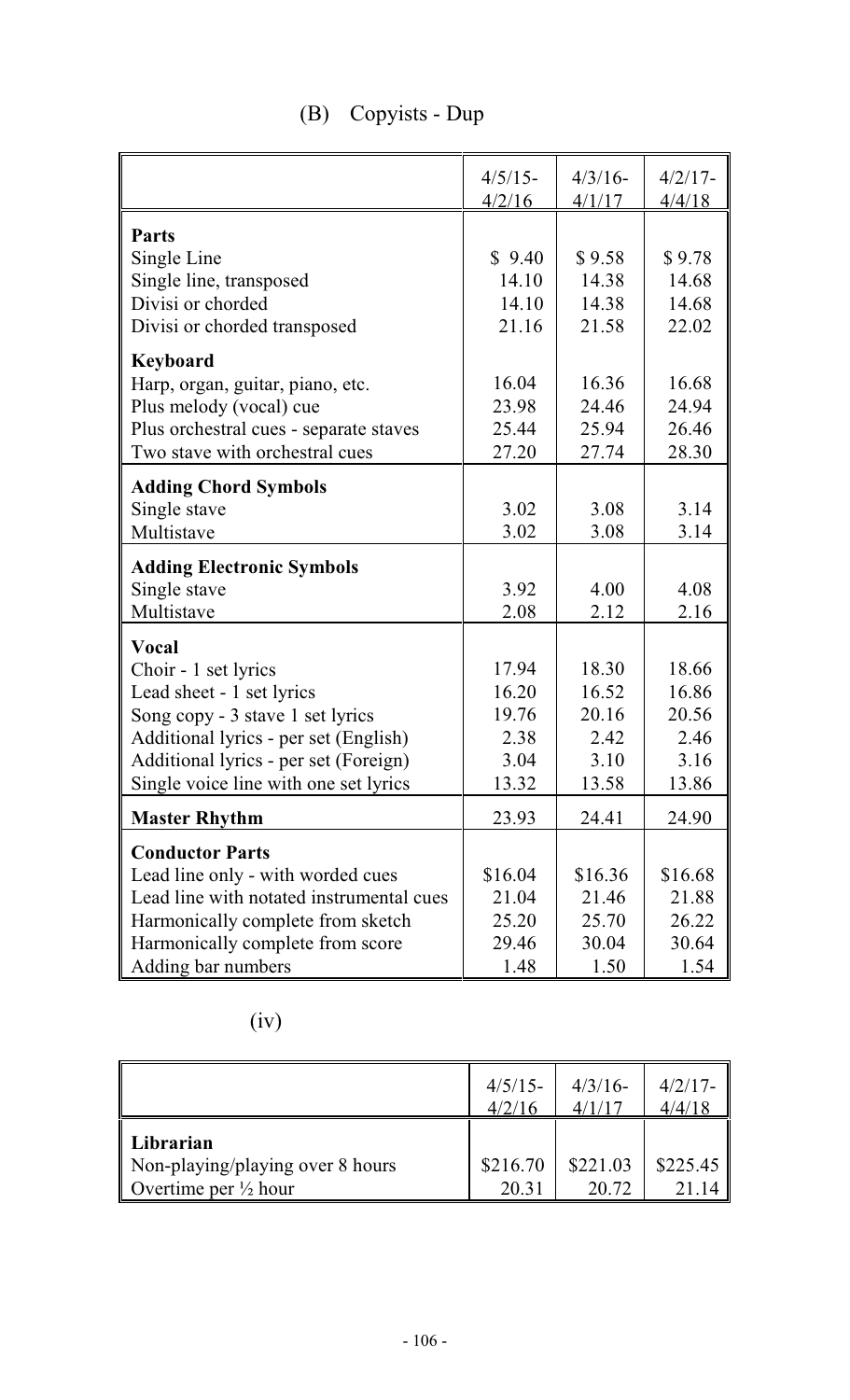(v)

|                                       | $4/5/15$ - | $4/3/16$ - | $4/2/17$ - |
|---------------------------------------|------------|------------|------------|
| Proofreading, per hour, no<br>minimum | \$30.30    | \$30.91    | \$31.53    |

(vi)

|                               | $4/5/15$ -<br>4/2/ | 4/3/16  | $4/2/17$ -<br>4/4/1 |
|-------------------------------|--------------------|---------|---------------------|
| <b>Minimum Call (Copyist)</b> | \$83.94            | \$85.62 | \$87.33             |

|                                                    | $4/5/15$ -<br>4/2/16 | $4/3/16$ - | $4/2/17$ -<br>4/4/18 |
|----------------------------------------------------|----------------------|------------|----------------------|
| <b>Sound Consultant (per</b><br>hour)              | \$58.93              | \$60.11    | \$61.31              |
| Time Rate (per hour)                               | 22.06                | 22.50      | 22.95                |
| $H\&W$ (1 hour of<br>contribution for each earned) | 16.28                | 16.61      | 16.94                |

#### (3) Pension Contributions

Pension contributions shall be made in accordance with Paragraph 3 of this Agreement.

(4) Vacations

Paragraph 8, "Vacation Pay," does not apply to amounts earned under this Paragraph 61.

#### **62. THEATRICAL MOTION PICTURES BUDGETED AT \$15,000,000 OR LESS**

(a) Scope

(1) This Paragraph 62 shall apply only to theatrical motion pictures for which there is at least one scoring session utilizing fifteen (15) or more musicians (including the Leader and Contractor), and whose final cost initially is estimated in writing (as described in subparagraph (b)(1) below) to be \$15,000,000 or less and whose final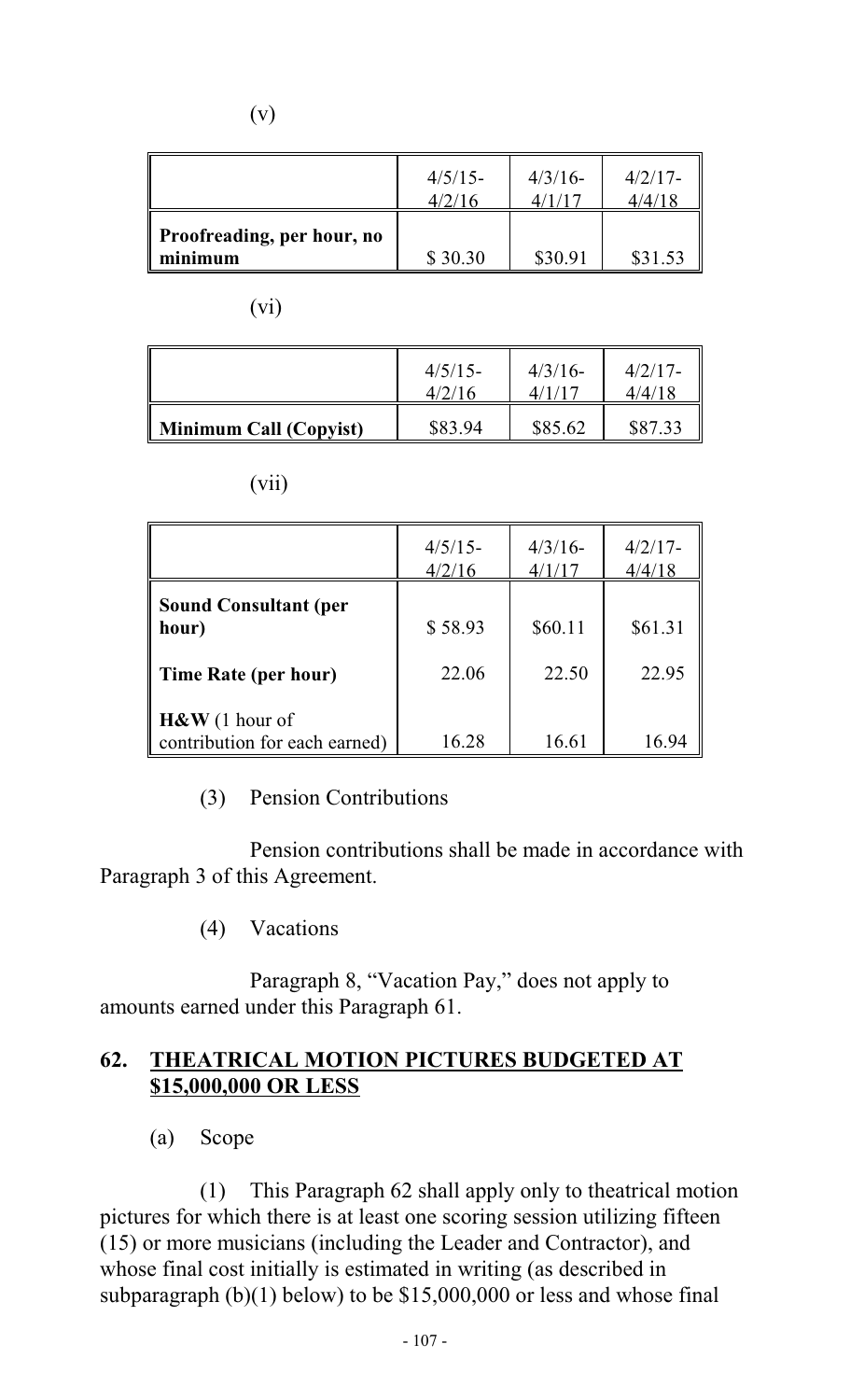estimated cost (as described in subparagraph (b)(2) below) does not exceed \$15,000,000. In the event the final estimated cost exceeds \$15,000,000, wages and benefits shall be the full amount that would otherwise be due under this Agreement.

(2) This Paragraph 62 shall not apply to any Canadian producer who produces a theatrical motion picture in Canada.

(b) Reporting

(1) The initial best estimate of final cost shall be certified by the head of production, in a form approved by the Federation, and shall be submitted to the Federation no later than ninety-six (96) hours prior to the first scoring session for any such motion picture.

(2) The final estimated cost as of release must be certified by the head of production and submitted to the Federation within thirty (30) days of release of any such motion picture.

(3) Failure to provide the final estimated cost in subparagraph (b)(2) above within thirty (30) days of release shall result in an automatic upgrade to full scale for all wages and benefits provided by this Agreement regardless of the budget of the picture.

(4) Submission of any estimate of final cost (under subparagraph  $(b)(1)$  or  $(b)(2)$  above) that is materially false shall result in an automatic upgrade to the full scale wages and benefits that otherwise would have been due under this Agreement plus a fifty percent (50%) penalty (based on full scale).

(c) Conditions

All of the provisions of this Agreement shall apply to theatrical motion pictures covered by this Paragraph 62, except as specifically set forth below:

(1) Calls

All the musicians shall be notified when they are initially engaged hereunder that the terms of such engagement shall be governed by the provisions of Paragraph 62.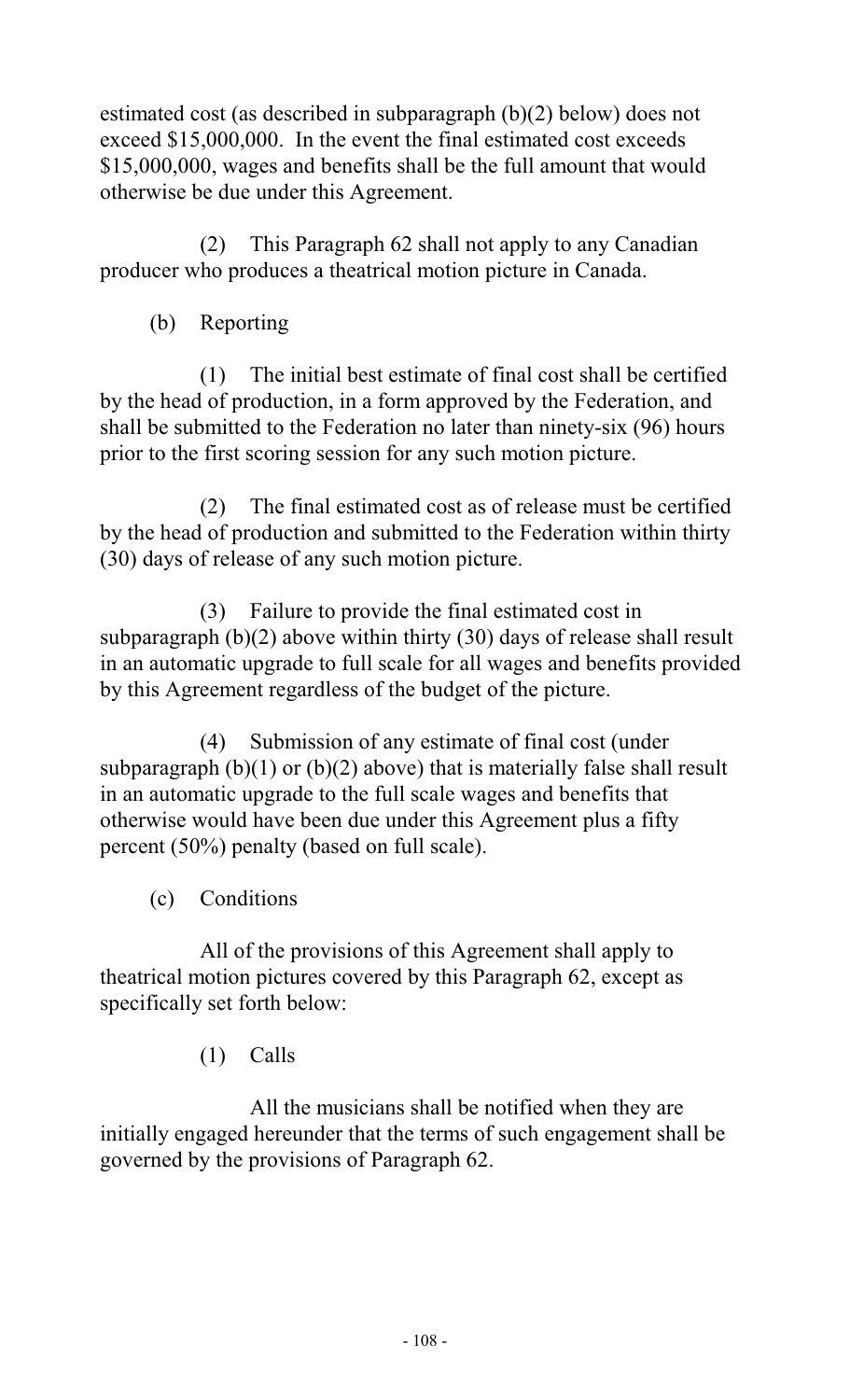## (2) Basic Scale

## (i) Recording Musicians

## (A) Real Time Rates

|                                                 | $4/5/15$ -<br>4/2/16 | $4/3/16$ -<br>4/1/17 | $4/2/17$ -<br>4/4/18 |
|-------------------------------------------------|----------------------|----------------------|----------------------|
| Basic scale per hour<br>$\mid$ (3 hour minimum) | \$58.04              | \$59.20              | \$60.38              |
| 3 hour minimum                                  | 174.11               | 177.59               | 181.14               |

## (B) Electronic Multi-Tracking Rates

|                                                    | Per musician, per hour |                      |                      |
|----------------------------------------------------|------------------------|----------------------|----------------------|
|                                                    | $4/5/15$ -<br>4/2/16   | $4/3/16$ -<br>4/1/17 | $4/2/17$ -<br>4/4/18 |
| One musician employed<br>under EMT rates:          | \$219.25               | \$223.64             | \$228.11             |
| Two or more musicians<br>employed under EMT rates: | 193.48                 | 197.35               | 201.30               |

## (ii) (A) Orchestration Rates

|                                 | $4/5/15$ - | 4/3/16  | $4/2/17-$ |
|---------------------------------|------------|---------|-----------|
|                                 | 4/2/16     | 4/1/17  | 4/4/18    |
| 13 lines                        | \$20.40    | \$20.81 | \$21.23   |
| 20 lines                        | 26.22      | 26.74   | 27.27     |
| 25 lines                        | 29.38      | 29.97   | 30.57     |
| 30 lines                        | 32.55      | 33.20   | 33.86     |
| 35 lines                        | 35.77      | 36.49   | 37.22     |
| 40 lines                        | 38.93      | 39.71   | 40.50     |
| 45 lines                        | 42.77      | 43.63   | 44.50     |
| 50 lines                        | 45.58      | 46.49   | 47.42     |
| over 50 lines                   | 47.11      | 48.05   | 49.01     |
| Hourly rate                     | 32.69      | 33.34   | 34.01     |
| Hourly rate for midi/data files | 32.69      | 33.34   | 34.01     |
| Takedown/lead sheet page        | 16.44      | 16.77   | 17.11     |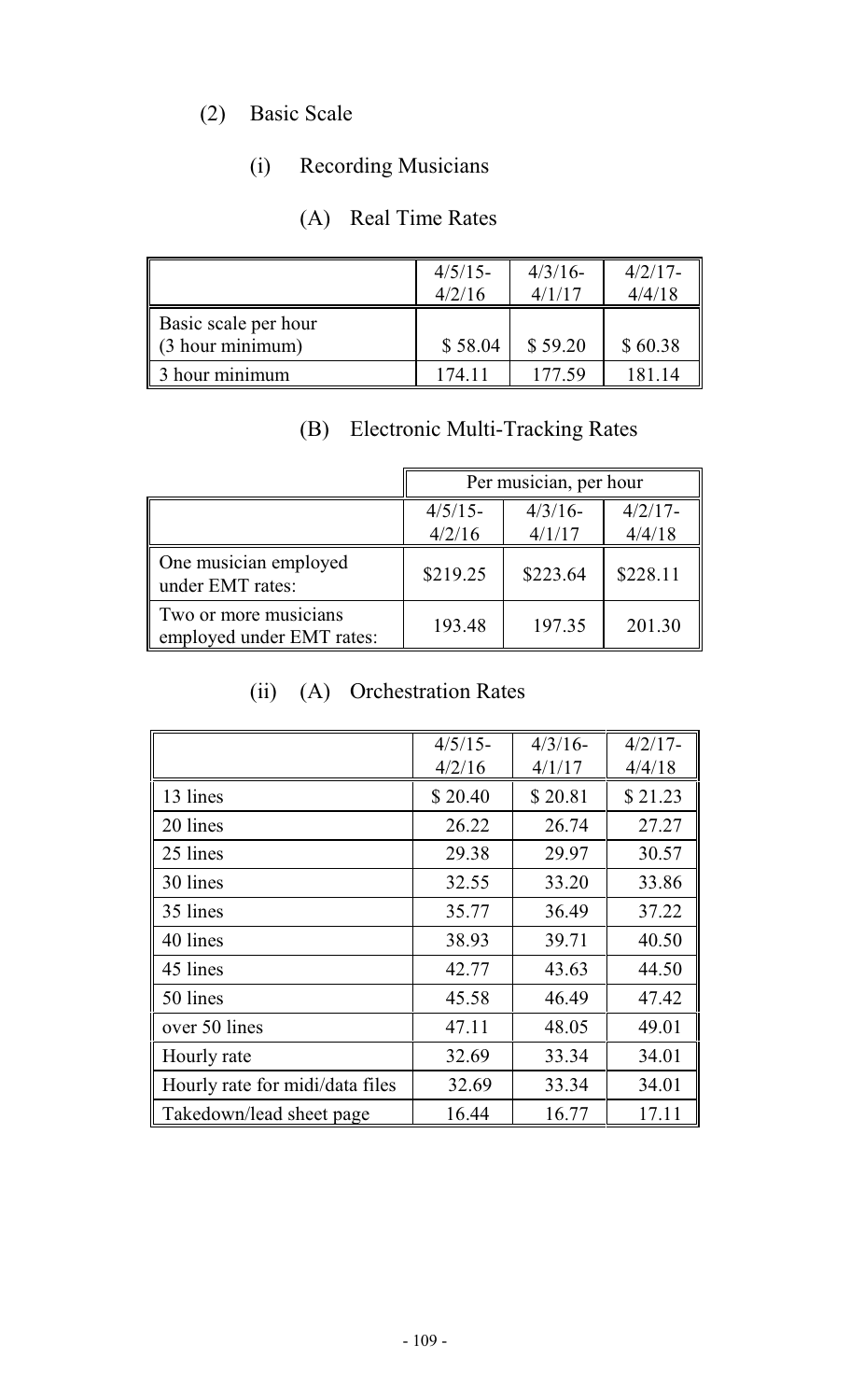(B) Health Plan contributions shall be paid in accordance with the following formula:

| <b>EFFECTIVE</b> | <b>ORCHESTRATORS</b>            | <b>COPYISTS</b>                  |
|------------------|---------------------------------|----------------------------------|
| $4/5/15 -$       | $Wages/\$19.76 = hours$         | $Wages/\$12.81 = hours$          |
| 4/2/16           | Hours x $$4.045 =$ contribution | Hours x $$4.045 =$ contribution  |
| $4/3/16$ -       | $Wages$ /\$20.16 = hours        | $Wages/\$13.07 = hours$          |
| 4/1/17           | Hours x $$4.045 =$ contribution | Hours $x$ \$4.045 = contribution |
| $4/2/17 -$       | Wages/ $$20.56 = hours$         | $Wages/\$13.33 = hours$          |
| 4/4/18           | Hours x $$4.045 =$ contribution | Hours x $$4.045 =$ contribution  |

# (iii) Music Preparation

|  |  | (A) Copyists - Regular |  |
|--|--|------------------------|--|
|--|--|------------------------|--|

|                                        | $4/5/15$ - | $4/3/16$ - | $4/2/17-$ |
|----------------------------------------|------------|------------|-----------|
|                                        | 4/2/16     | 4/1/17     | 4/4/18    |
|                                        |            |            |           |
| <b>Parts</b>                           |            |            |           |
| Single Line                            | \$4.04     | \$4.12     | \$4.20    |
| Single line, transposed                | 6.06       | 6.18       | 6.30      |
| Divisi or chorded                      | 6.06       | 6.18       | 6.30      |
| Divisi or chorded transposed           | 9.09       | 9.27       | 9.45      |
| <b>Keyboard</b>                        |            |            |           |
| Harp, organ, guitar, piano, etc.       | \$6.92     | \$7.06     | \$7.20    |
| Plus melody (vocal) cue                | 10.30      | 10.51      | 10.72     |
| Plus orchestral cues - separate staves | 10.94      | 11.16      | 11.38     |
| Two stave with orchestral cues         | 11.68      | 11.91      | 12.15     |
| <b>Adding Chord Symbols</b>            |            |            |           |
| Single stave                           | \$1.29     | \$1.32     | \$1.35    |
| Multistave                             | 1.29       | 1.32       | 1.35      |
| <b>Adding Electronic Symbols</b>       |            |            |           |
| Single stave                           | \$1.66     | \$1.69     | \$1.72    |
| Multistave                             | 0.90       | 0.92       | 0.94      |
| <b>Vocal</b>                           |            |            |           |
| Choir - 1 set lyrics                   | \$7.72     | \$7.87     | \$8.03    |
| Lead sheet - 1 set lyrics              | 6.98       | 7.12       | 7.26      |
| Song copy - 3 stave 1 set lyrics       | 8.51       | 8.68       | 8.85      |
| Additional lyrics - per set (English)  | 1.02       | 1.04       | 1.06      |
| Additional lyrics - per set (Foreign)  | 1.31       | 1.34       | 1.37      |
| Single voice line with one set lyrics  | 5.72       | 5.83       | 5.95      |

*(continued)*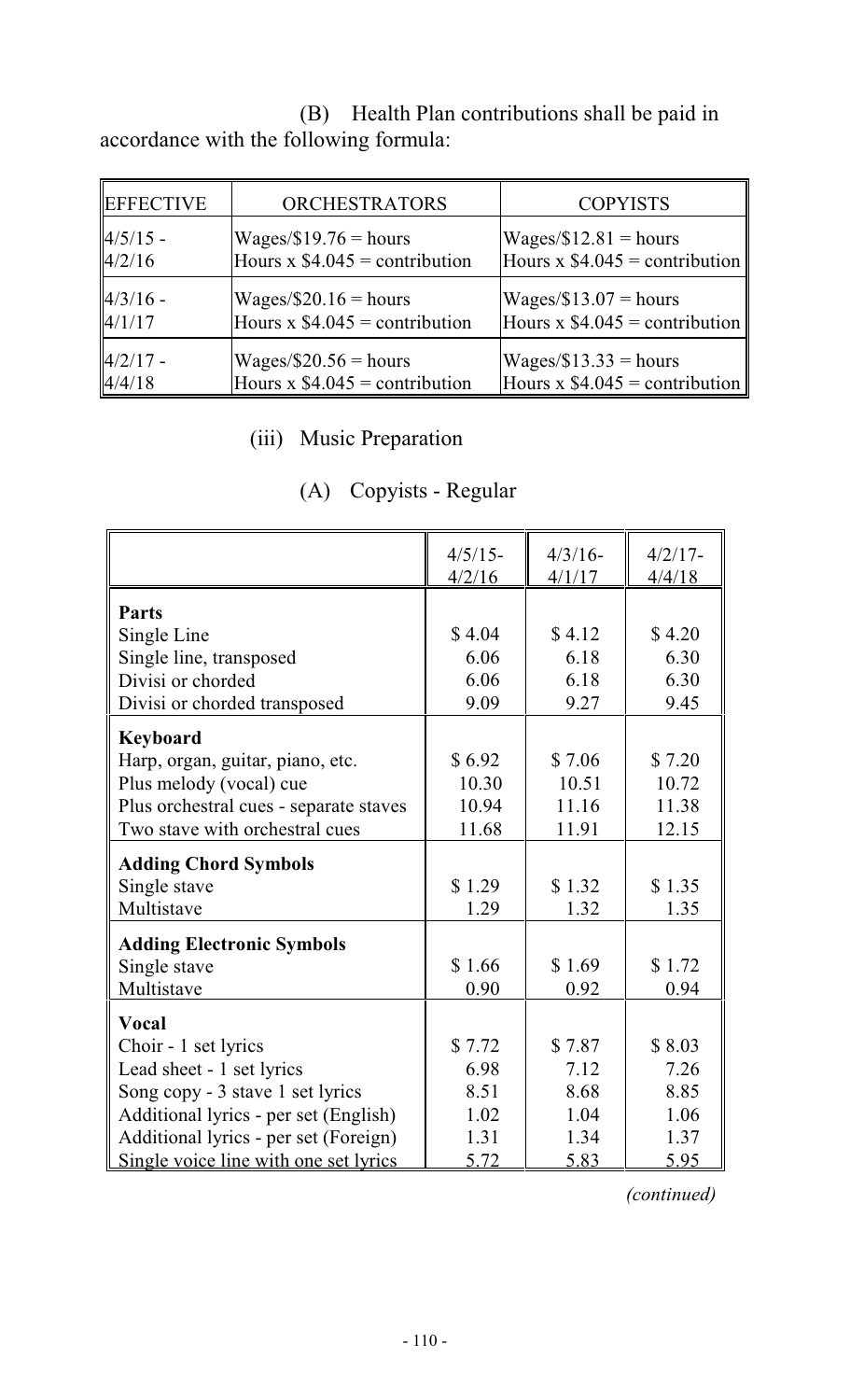*(continued)*

|                                                                                                    | $4/5/15$ -<br>4/2/16 | $4/3/16$ -<br>4/1/17 | $4/2/17$ -<br>4/4/18 |
|----------------------------------------------------------------------------------------------------|----------------------|----------------------|----------------------|
| <b>Conductor Parts</b><br>Lead line only - with worded cues<br>Lead line with notated instrumental | \$6.92               | \$7.06               | \$7.20               |
| cues                                                                                               | 9.03                 | 9.21                 | 9.39                 |
| Harmonically complete from sketch                                                                  | 10.82                | 11.04                | 11.26                |
| Harmonically complete from score                                                                   | 12.67                | 12.92                | 13.18                |
| Adding bar numbers                                                                                 | 0.65                 | 0.66                 | 0.67                 |

(B) Copyists - Dup

| $4/5/15$ - | $4/3/16$ -                                                                                                                                                                              | $4/2/17$ -<br>4/4/18                                                                                                                                                                              |
|------------|-----------------------------------------------------------------------------------------------------------------------------------------------------------------------------------------|---------------------------------------------------------------------------------------------------------------------------------------------------------------------------------------------------|
|            |                                                                                                                                                                                         |                                                                                                                                                                                                   |
|            |                                                                                                                                                                                         | \$8.40                                                                                                                                                                                            |
|            |                                                                                                                                                                                         | 12.60                                                                                                                                                                                             |
|            |                                                                                                                                                                                         | 12.60                                                                                                                                                                                             |
|            |                                                                                                                                                                                         | 18.90                                                                                                                                                                                             |
|            |                                                                                                                                                                                         |                                                                                                                                                                                                   |
|            |                                                                                                                                                                                         |                                                                                                                                                                                                   |
|            |                                                                                                                                                                                         | \$14.40                                                                                                                                                                                           |
|            |                                                                                                                                                                                         | 21.44                                                                                                                                                                                             |
|            |                                                                                                                                                                                         | 22.76                                                                                                                                                                                             |
|            |                                                                                                                                                                                         | 24.30                                                                                                                                                                                             |
|            |                                                                                                                                                                                         |                                                                                                                                                                                                   |
| \$2.58     | \$2.64                                                                                                                                                                                  | \$2.70                                                                                                                                                                                            |
| 2.58       | 2.64                                                                                                                                                                                    | 2.70                                                                                                                                                                                              |
|            |                                                                                                                                                                                         |                                                                                                                                                                                                   |
| \$3.32     |                                                                                                                                                                                         | \$3.44                                                                                                                                                                                            |
| 1.80       | 1.84                                                                                                                                                                                    | 1.88                                                                                                                                                                                              |
|            |                                                                                                                                                                                         |                                                                                                                                                                                                   |
|            |                                                                                                                                                                                         | \$16.02                                                                                                                                                                                           |
|            |                                                                                                                                                                                         | 14.52                                                                                                                                                                                             |
|            |                                                                                                                                                                                         | 17.70                                                                                                                                                                                             |
|            |                                                                                                                                                                                         | 2.12                                                                                                                                                                                              |
|            |                                                                                                                                                                                         | 2.74                                                                                                                                                                                              |
| 11.44      | 11.66                                                                                                                                                                                   | 11.90                                                                                                                                                                                             |
|            |                                                                                                                                                                                         | \$21.42                                                                                                                                                                                           |
|            |                                                                                                                                                                                         |                                                                                                                                                                                                   |
|            |                                                                                                                                                                                         | \$14.40                                                                                                                                                                                           |
|            |                                                                                                                                                                                         |                                                                                                                                                                                                   |
|            |                                                                                                                                                                                         | 18.78                                                                                                                                                                                             |
|            |                                                                                                                                                                                         | 22.52                                                                                                                                                                                             |
|            |                                                                                                                                                                                         | 26.36                                                                                                                                                                                             |
|            |                                                                                                                                                                                         | 1.34                                                                                                                                                                                              |
|            | 4/2/16<br>\$8.08<br>12.12<br>12.12<br>18.18<br>\$13.84<br>20.60<br>21.88<br>23.36<br>\$15.44<br>13.96<br>17.02<br>2.04<br>2.62<br>\$20.59<br>\$13.84<br>18.06<br>21.64<br>25.34<br>1.30 | 4/1/17<br>\$8.24<br>12.36<br>12.36<br>18.54<br>\$14.12<br>21.02<br>22.32<br>23.82<br>\$3.38<br>\$15.74<br>14.24<br>17.36<br>2.08<br>2.68<br>\$21.00<br>\$14.12<br>18.42<br>22.08<br>25.84<br>1.32 |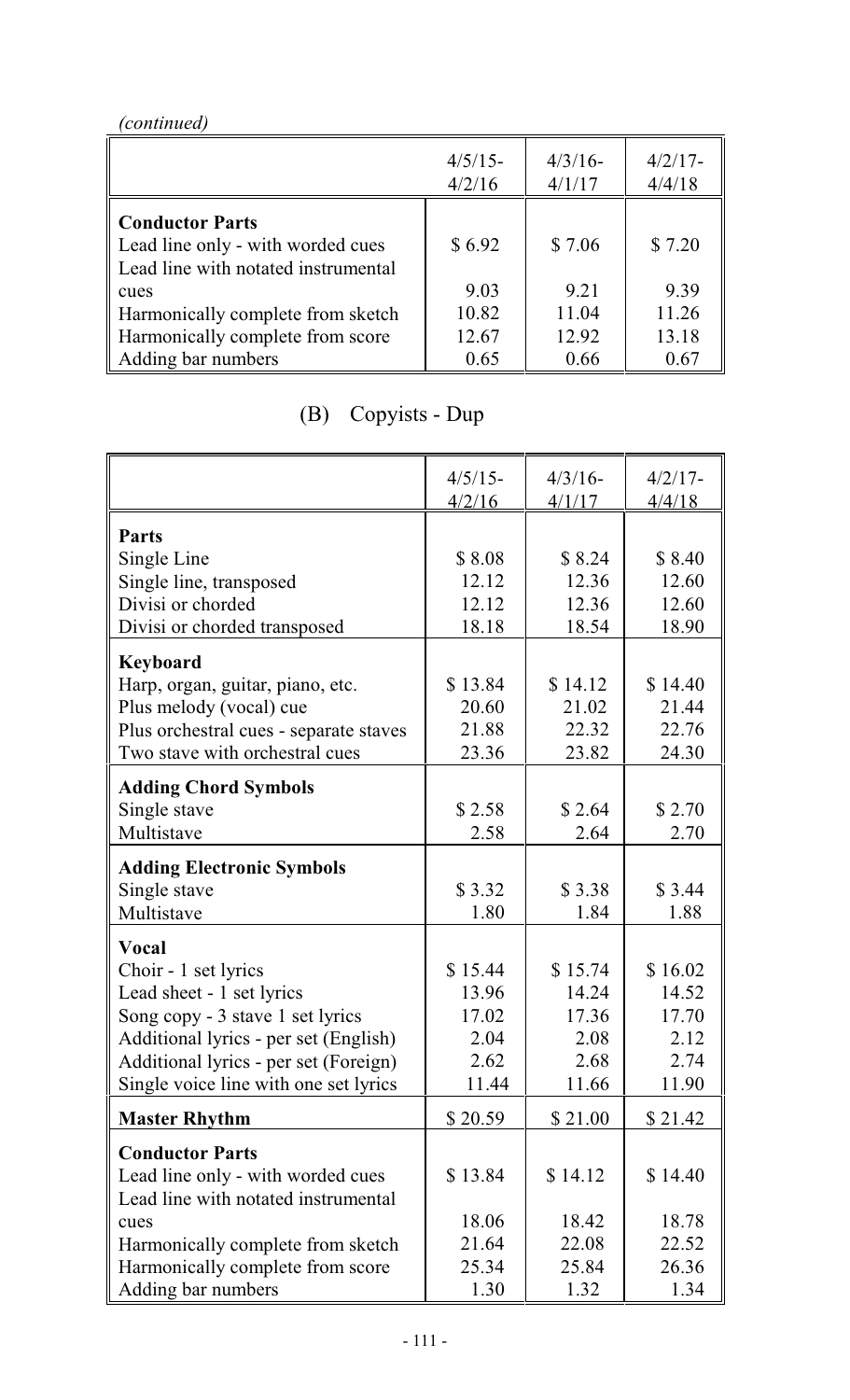(iv)

|                                  | $4/4/15$ -<br>4/2/16 | 4/3/16   | $4/2/17$ -<br>4/4/18 |
|----------------------------------|----------------------|----------|----------------------|
| Librarian                        |                      |          |                      |
| Non-playing/playing over 8 hours | \$186.36             | \$190.09 | \$193.89             |
| Overtime per $\frac{1}{2}$ hour  | 17.48                | 17.82    | 18.18                |

(v)

|                                       | $4/4/15$ - | $4/3/16$ - | $4/2/17$ - |
|---------------------------------------|------------|------------|------------|
| Proofreading, per hour, no<br>minimum | \$26.07    | \$26.59    | \$27.12    |

(vi)

|                               | 4/4/15      | 4/3/16    | $4/2/17$ - |
|-------------------------------|-------------|-----------|------------|
|                               | $\Delta$ /' | $\Delta/$ | 4/4/13     |
| <b>Minimum Call (Copyist)</b> | \$72.2      | \$73.65   | \$75.12    |

(vii)

|                                                    | $4/4/15$ -<br>4/2/16 | $4/3/16$ - | $4/2/17$ - |
|----------------------------------------------------|----------------------|------------|------------|
| <b>Sound Consultant (per hour)</b>                 | \$50.67              | \$51.68    | \$52.71    |
| Time Rate (per hour)                               | 18.96                | 19.34      | 19.73      |
| $H\&W$ (1 hour of contribution for<br>each earned) | 13.98                | 14.26      | 14.55      |

(3) Pension Contributions

Pension contributions shall be made in accordance with Paragraph 3 of this Agreement.

(4) Vacations

Paragraph 8, "Vacation Pay," does not apply to amounts earned under this Paragraph 62.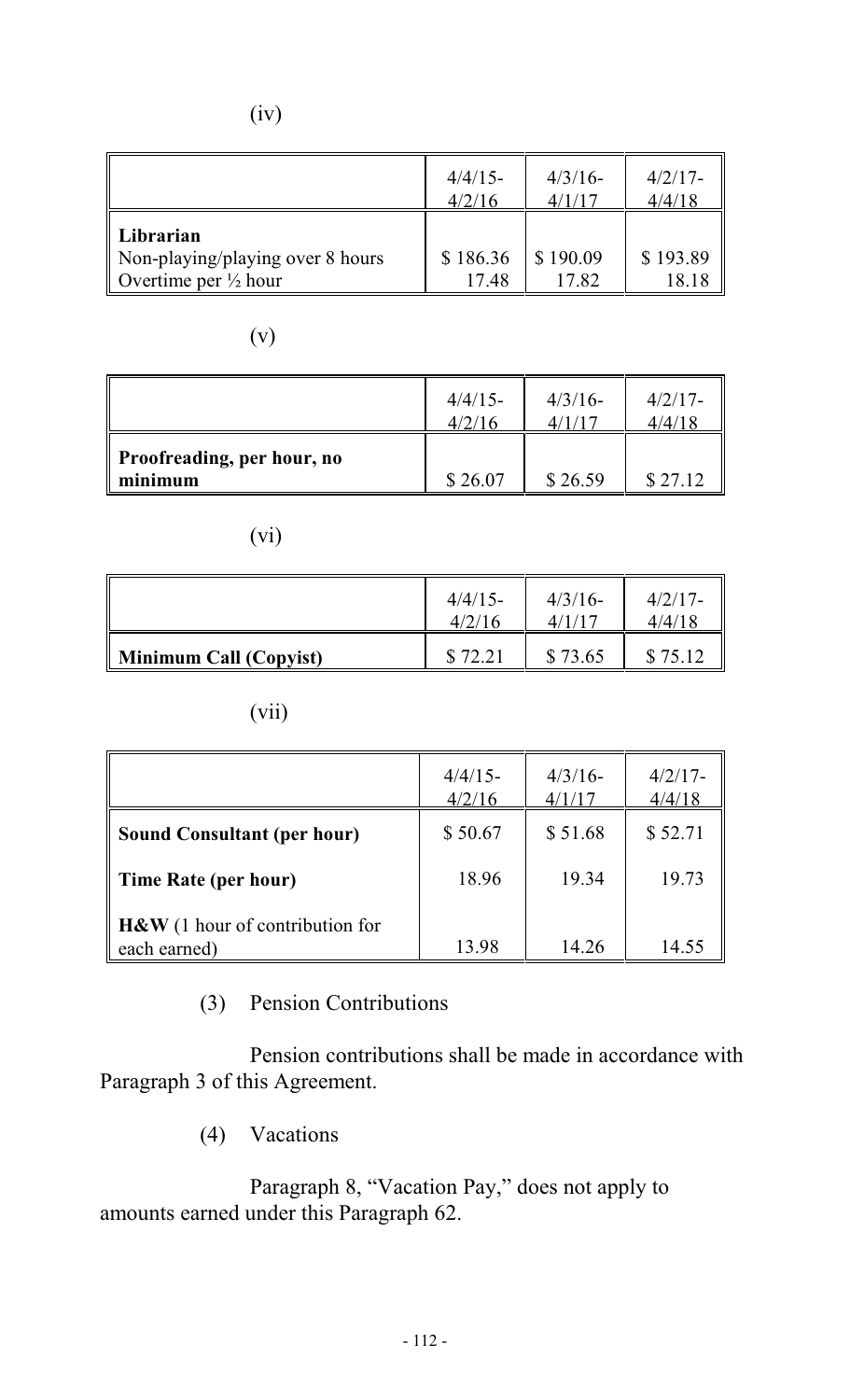(5) Initial Release

All motion pictures produced under this Paragraph 62 shall be treated as having their initial release in theatrical exhibition.

### **63. THEATRICAL MOTION PICTURES BUDGETED AT \$2,000,000 OR LESS**

(a) Scope

(1) This Paragraph 63 shall apply only to theatrical motion pictures for which there is at least one scoring session utilizing seven (7) or more musicians (including the Leader and Contractor), and whose final cost initially is estimated in writing (as described in subparagraph  $(b)(1)$  below) to be \$2,000,000 or less and whose final estimated cost (as described in subparagraph (b)(2) below) does not exceed \$2,000,000. In the event the final estimated cost exceeds \$2,000,000, wages and benefits shall be the full amount that would otherwise be due under this Agreement.

(2) This Paragraph 63 shall not apply to any Canadian producer who produces a theatrical motion picture in Canada.

(b) Reporting

(1) The initial best estimate of final cost shall be certified by the head of production, in a form approved by the Federation, and shall be submitted to the Federation no later than ninety-six (96) hours prior to the first scoring session for any such motion picture.

(2) The final estimated cost as of release must be certified by the head of production and submitted to the Federation within thirty (30) days of release of any such motion picture.

(3) Failure to provide the final estimated cost in subparagraph (b)(2) above within thirty (30) days of release shall result in an automatic upgrade to full scale for all wages and benefits provided by this Agreement regardless of the budget of the picture.

(4) Submission of any estimate of final cost (under subparagraph  $(b)(1)$  or  $(b)(2)$  above) that is materially false shall result in an automatic upgrade to the full scale wages and benefits that otherwise would have been due under this Agreement plus a fifty percent (50%) penalty (based on full scale).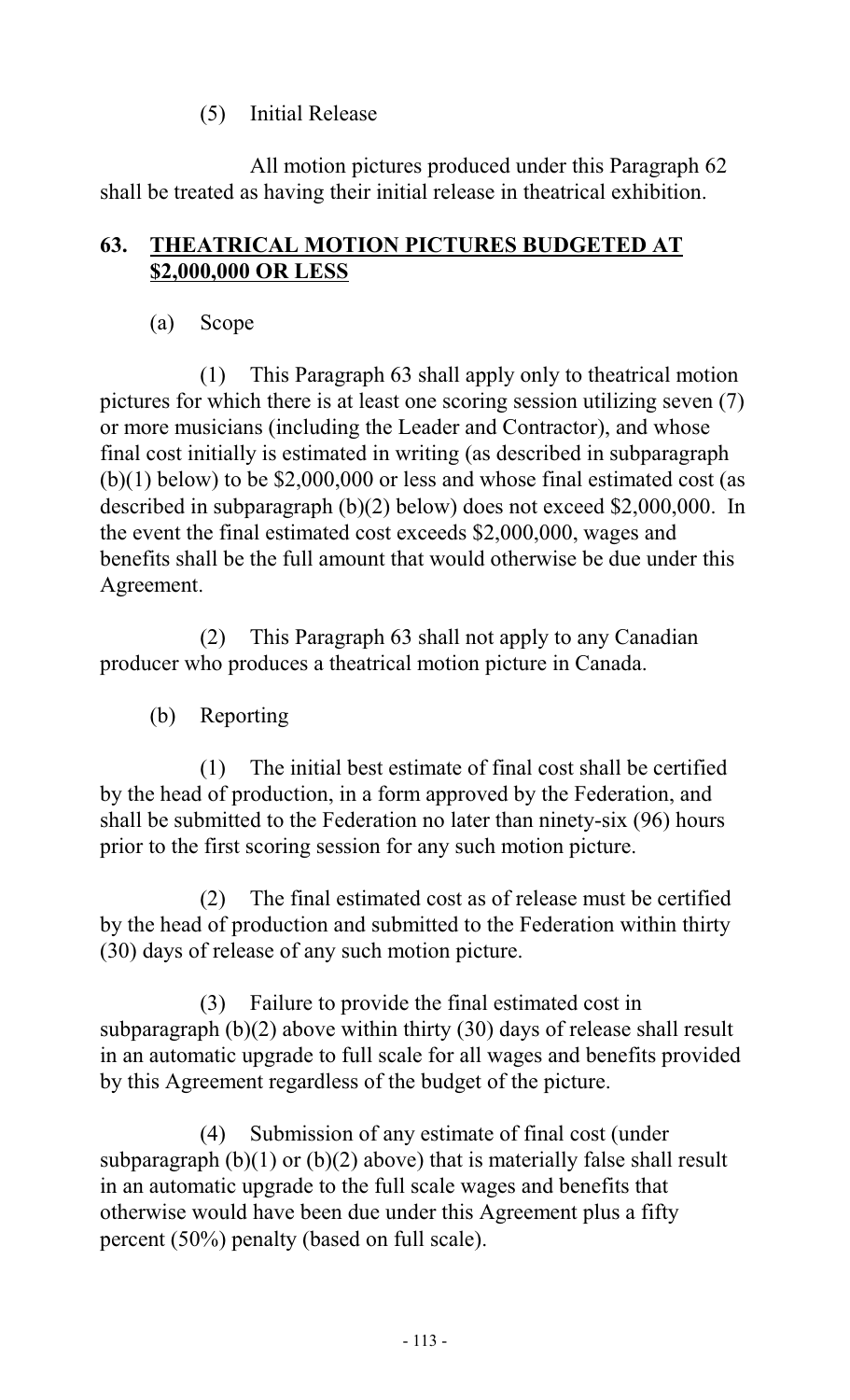(c) Conditions

All of the provisions of this Agreement shall apply to theatrical motion pictures covered by this Paragraph 63, except as specifically set forth below:

(1) Calls

All musicians shall be notified when they are initially engaged hereunder that the terms of such engagement shall be governed by the provisions of Paragraph 63.

- (2) Basic Scale
	- (i) Recording Musicians

|                                          | $4/5/15$ -<br>4/2/16 | $4/3/16$ -<br>4/1/17 | $4/2/17$ -<br>4/4/18 |
|------------------------------------------|----------------------|----------------------|----------------------|
| Basic scale per hour (3 hour<br>minimum) | \$58.04              | \$59.20              | \$60.38              |
| 3 hour minimum                           | 174.11               | 177.59               | 181.14               |

#### (A) Real Time Rates

|                                 |            | Per musician, per hour |            |  |
|---------------------------------|------------|------------------------|------------|--|
|                                 | $4/5/15$ - | $4/3/16$ -             | $4/2/17$ - |  |
|                                 | 4/2/16     | 4/1/17                 | 4/4/18     |  |
| One musician employed under EMT |            |                        |            |  |
| rates:                          | \$219.25   | \$223.64               | \$228.11   |  |
| Two or more musicians employed  |            |                        |            |  |

under EMT rates: 193.48 197.35 201.30

## (B) Electronic Multi-Tracking Rates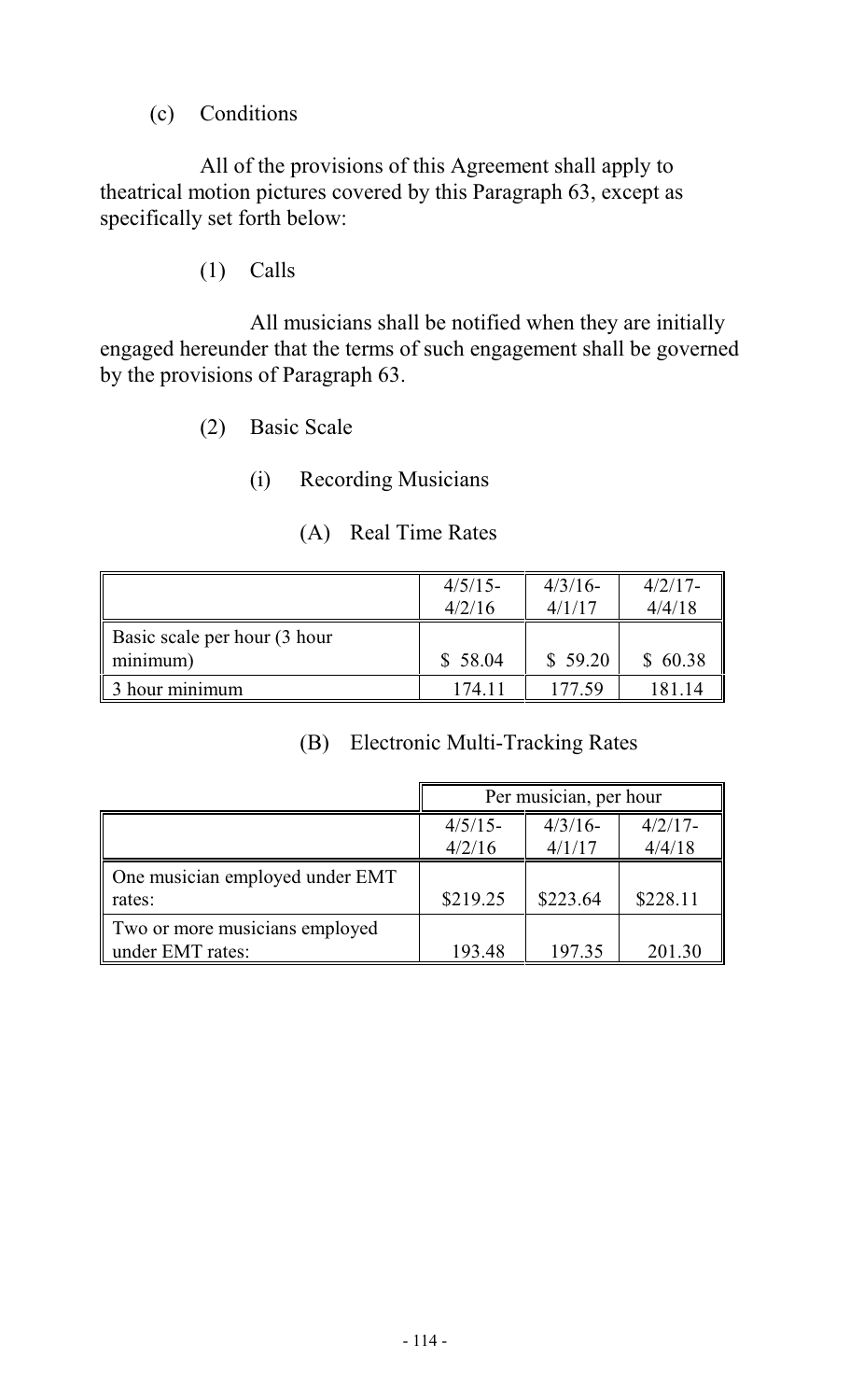|                                 | $4/5/15$ - | $4/3/16$ - | $4/2/17$ - |
|---------------------------------|------------|------------|------------|
|                                 | 4/2/16     | 4/1/17     | 4/4/18     |
| 13 lines                        | \$20.40    | \$20.81    | \$21.23    |
| 20 lines                        | 26.22      | 26.74      | 27.27      |
| 25 lines                        | 29.38      | 29.97      | 30.57      |
| 30 lines                        | 32.55      | 33.20      | 33.86      |
| 35 lines                        | 35.77      | 36.49      | 37.22      |
| 40 lines                        | 38.93      | 39.71      | 40.50      |
| 45 lines                        | 42.77      | 43.63      | 44.50      |
| 50 lines                        | 45.58      | 46.49      | 47.42      |
| over 50 lines                   | 47.11      | 48.05      | 49.01      |
| Hourly rate                     | 32.69      | 33.34      | 34.01      |
| Hourly rate for midi/data files | 32.69      | 33.34      | 34.01      |
| Takedown/lead sheet page        | 16.44      | 16.77      | 17.11      |

## (ii) (A) Orchestration Rates

(B) Health Plan contributions shall be paid in accordance with the following formula:

| <b>EFFECTIVE</b>    | <b>ORCHESTRATORS</b>                                        | <b>COPYISTS</b>                                            |
|---------------------|-------------------------------------------------------------|------------------------------------------------------------|
| $4/5/15 - 4/2/16$   | Wages/ $$19.76 = hours$<br>Hours $x$ \$4.045 = contribution | $Wages/\$12.81 = hours$<br>Hours x $$4.045 =$ contribution |
| $ 4/3/16 - 4/1/17 $ | Wages/ $$20.16 = hours$<br>Hours x $$4.045 =$ contribution  | $Wages/\$13.07 = hours$<br>Hours x $$4.045 =$ contribution |
| $ 4/2/17 - 4/4/18 $ | Wages/ $$20.56 = hours$<br>Hours x $$4.045 =$ contribution  | $Wages/\$13.33 = hours$<br>Hours x $$4.045 =$ contribution |

## (iii) Music Preparation

## (A) Copyists - Regular

|                              | $4/5/15$ -<br>4/2/16 | $4/3/16$ - | $4/2/17$ -<br>4/4/18 |
|------------------------------|----------------------|------------|----------------------|
| <b>Parts</b>                 |                      |            |                      |
| Single Line                  | \$4.04               | \$4.12     | \$4.20               |
| Single line, transposed      | 6.06                 | 6.18       | 6.30                 |
| Divisi or chorded            | 6.06                 | 6.18       | 6.30                 |
| Divisi or chorded transposed | 9.09                 | 9.27       | 9.45                 |

*(continued)*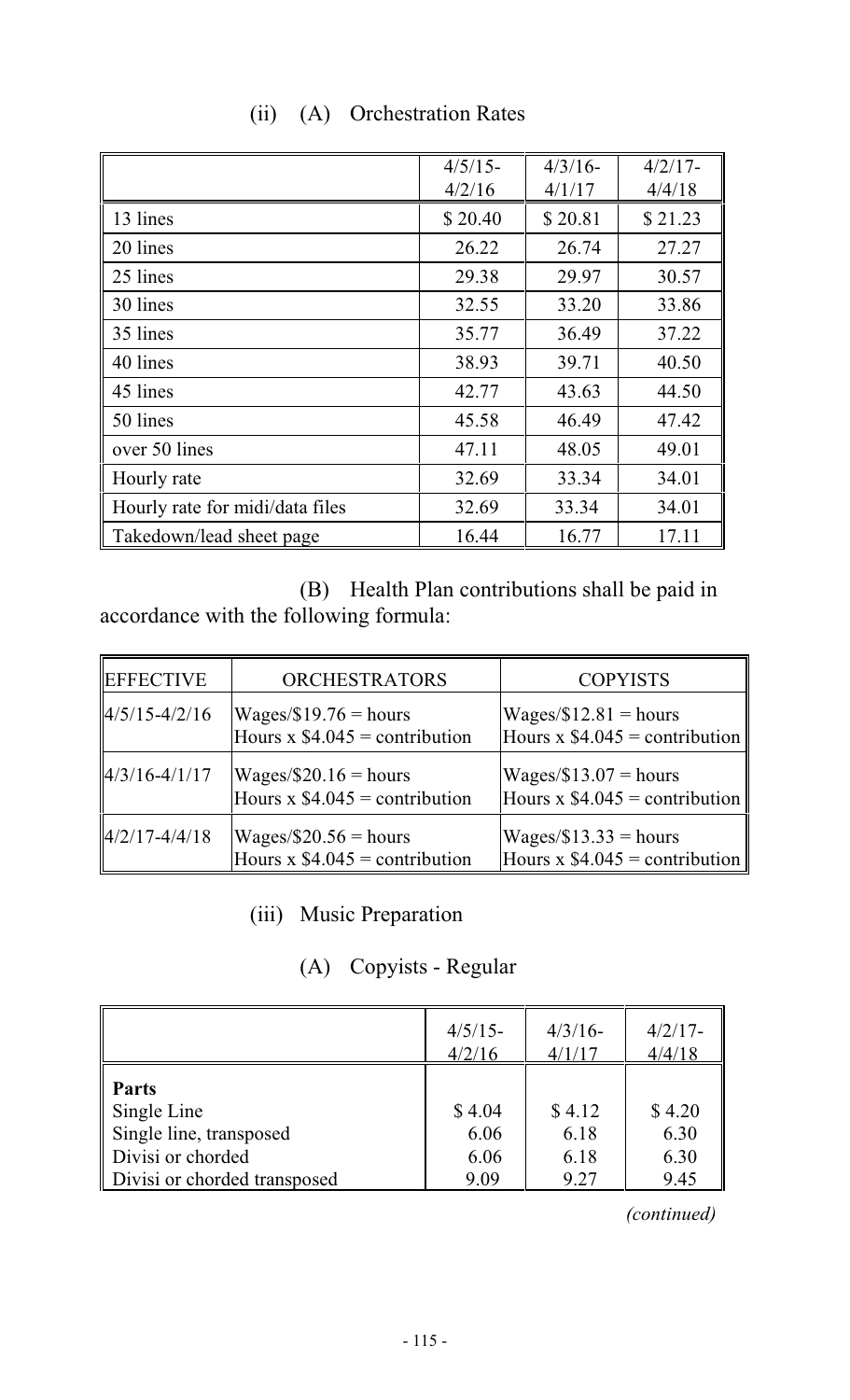*(continued)*

|                                        | $4/5/15$ - | $4/3/16$ - | $4/2/17$ - |
|----------------------------------------|------------|------------|------------|
|                                        | 4/2/16     | 4/1/17     | 4/4/18     |
| Keyboard                               |            |            |            |
| Harp, organ, guitar, piano, etc.       | \$6.92     | \$7.06     | \$7.20     |
| Plus melody (vocal) cue                | 10.30      | 10.51      | 10.72      |
| Plus orchestral cues - separate staves | 10.94      | 11.16      | 11.38      |
| Two stave with orchestral cues         | 11.68      | 11.91      | 12.15      |
|                                        |            |            |            |
| <b>Adding Chord Symbols</b>            |            |            |            |
| Single stave                           | \$1.29     | \$1.32     | \$1.35     |
| Multistave                             | 1.29       | 1.32       | 1.35       |
| <b>Adding Electronic Symbols</b>       |            |            |            |
| Single stave                           | \$1.66     | \$1.69     | \$1.72     |
| Multistave                             | 0.90       | 0.92       | 0.94       |
| <b>Vocal</b>                           |            |            |            |
| Choir - 1 set lyrics                   | \$7.72     | \$7.87     | \$8.03     |
| Lead sheet - 1 set lyrics              | 6.98       | 7.12       | 7.26       |
| Song copy - 3 stave 1 set lyrics       | 8.51       | 8.68       | 8.85       |
| Additional lyrics - per set (English)  | 1.02       | 1.04       | 1.06       |
| Additional lyrics - per set (Foreign)  | 1.31       | 1.34       | 1.37       |
| Single voice line with one set lyrics  | 5.72       | 5.83       | 5.95       |
|                                        |            |            |            |
| <b>Conductor Parts</b>                 |            |            |            |
| Lead line only - with worded cues      | \$6.92     | \$7.06     | \$7.20     |
| Lead line with notated instrumental    |            |            |            |
| cues                                   | 9.03       | 9.21       | 9.39       |
| Harmonically complete from sketch      | 10.82      | 11.04      | 11.26      |
| Harmonically complete from score       | 12.67      | 12.92      | 13.18      |
| Adding bar numbers                     | 0.65       | 0.66       | 0.67       |

(B) Copyists - Dup

|                                        | $4/5/15$ -<br>4/2/16 | $4/3/16$ -<br>4/1/17 | $4/2/17$ -<br>4/4/18 |
|----------------------------------------|----------------------|----------------------|----------------------|
| <b>Parts</b>                           |                      |                      |                      |
| Single Line                            | \$8.08               | \$8.24               | \$8.40               |
| Single line, transposed                | 12.12                | 12.36                | 12.60                |
| Divisi or chorded                      | 12.12                | 12.36                | 12.60                |
| Divisi or chorded transposed           | 18.18                | 18.54                | 18.90                |
| Keyboard                               |                      |                      |                      |
| Harp, organ, guitar, piano, etc.       | \$13.84              | \$14.12              | \$14.40              |
| Plus melody (vocal) cue                | 20.60                | 21.02                | 21.44                |
| Plus orchestral cues - separate staves | 21.88                | 22.32                | 22.76                |
| Two stave with orchestral cues         | 23.36                | 23.82                | 24.30                |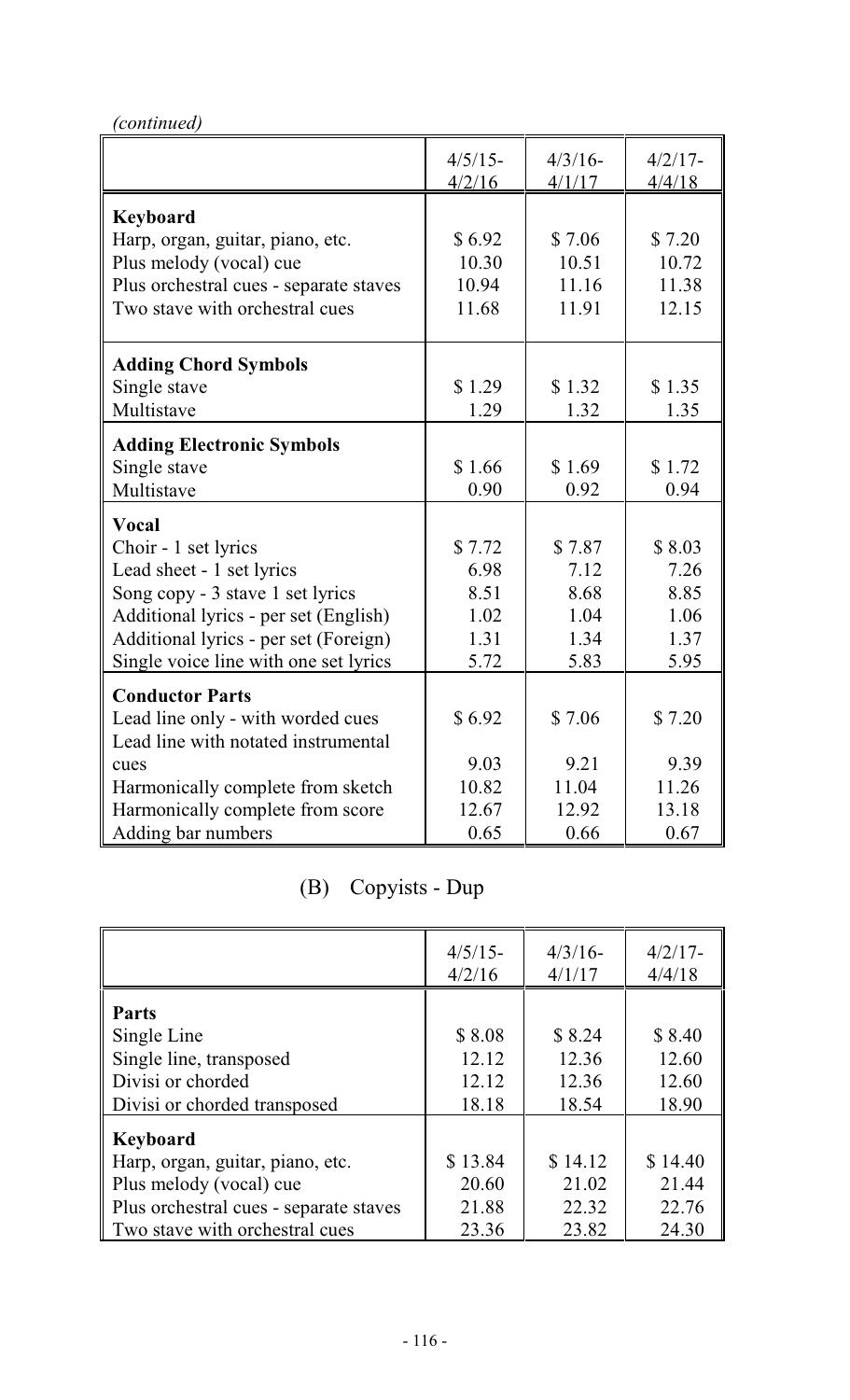|                                       | $4/5/15$ -<br>4/2/16 | $4/3/16$ -<br>4/1/17 | $4/2/17$ -<br>4/4/18 |
|---------------------------------------|----------------------|----------------------|----------------------|
| <b>Adding Chord Symbols</b>           |                      |                      |                      |
| Single stave                          | \$2.58               | \$2.64               | \$2.70               |
| Multistave                            | 2.58                 | 2.64                 | 2.70                 |
| <b>Adding Electronic Symbols</b>      |                      |                      |                      |
| Single stave                          | \$3.32               | \$3.38               | \$3.44               |
| Multistave                            | 1.80                 | 1.84                 | 1.88                 |
| <b>Vocal</b>                          |                      |                      |                      |
| Choir - 1 set lyrics                  | \$15.44              | \$15.74              | \$16.06              |
| Lead sheet - 1 set lyrics             | 13.96                | 14.24                | 14.52                |
| Song copy - 3 stave 1 set lyrics      | 17.02                | 17.36                | 17.70                |
| Additional lyrics - per set (English) | 2.04                 | 2.08                 | 2.12                 |
| Additional lyrics - per set (Foreign) | 2.62                 | 2.68                 | 2.74                 |
| Single voice line with one set lyrics | 11.44                | 11.66                | 11.90                |
| <b>Master Rhythm</b>                  | \$20.59              | \$21.00              | \$21.42              |
| <b>Conductor Parts</b>                |                      |                      |                      |
| Lead line only - with worded cues     | \$13.84              | \$14.12              | \$14.40              |
| Lead line with notated instrumental   |                      |                      |                      |
| cues                                  | 18.06                | 18.42                | 18.78                |
| Harmonically complete from sketch     | 21.64                | 22.08                | 22.52                |
| Harmonically complete from score      | 25.34                | 25.84                | 26.36                |
| Adding bar numbers                    | 1.30                 | 1.32                 | 1.34                 |

(iv)

|                                  | $4/5/15$ -<br>4/2/16 | $4/3/16$ - | $4/2/17$ -<br>4/4/18 |
|----------------------------------|----------------------|------------|----------------------|
| Librarian                        |                      |            |                      |
| Non-playing/playing over 8 hours | \$186.36             | \$190.09   | \$193.89             |
| Overtime per $\frac{1}{2}$ hour  | 17.48                | 17.82      | 18.18                |

(v)

|                                       | $4/5/15$ - | $4/3/16$ - | $4/2/17$ - |
|---------------------------------------|------------|------------|------------|
|                                       | 4/2/16     | 4/1/17     | 4/4/18     |
| Proofreading, per hour, no<br>minimum | \$26.07    | \$26.59    | \$27.12    |

(vi)

|                               | $4/5/15$ - | 4/3/16  | $4/2/17$ - |
|-------------------------------|------------|---------|------------|
|                               | 4/2/16     | 4/1/17  | 4/4/18     |
| <b>Minimum Call (Copyist)</b> | \$72.21    | \$73.65 | \$75.12    |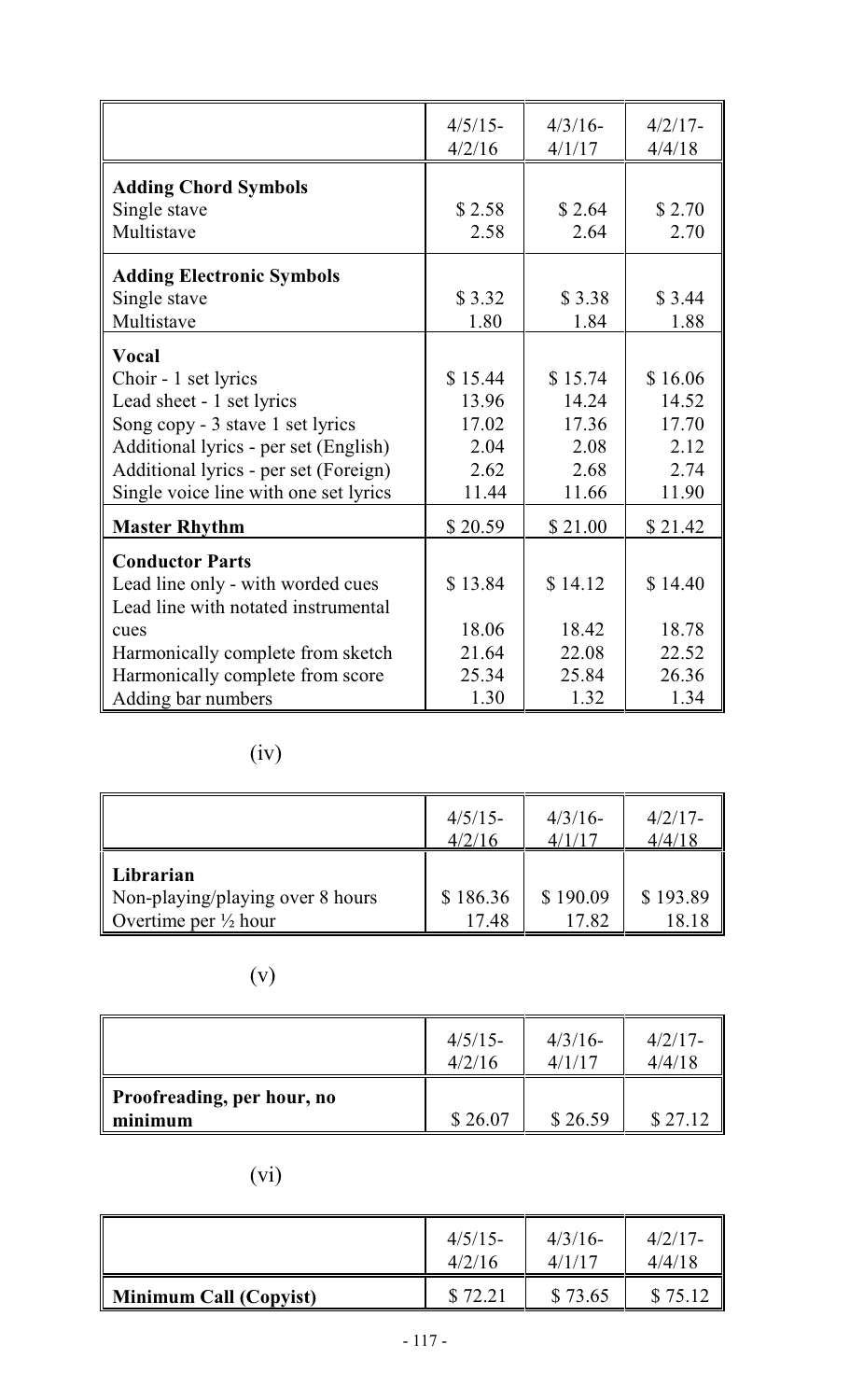|                                                    | $4/5/15$ -<br>4/2/16 | 4/3/16<br>4/1/17 | $4/2/17$ -<br>4/4/18 |
|----------------------------------------------------|----------------------|------------------|----------------------|
| <b>Sound Consultant (per hour)</b>                 | \$50.67              | \$51.68          | \$52.71              |
| Time Rate (per hour)                               | 18.96                | 19.34            | 19.73                |
| $H\&W$ (1 hour of contribution for each<br>earned) | 13.98                | 14.26            | 14.55                |

(3) Pension Contributions

Pension contributions shall be made in accordance with Paragraph 3 of this Agreement.

(4) Vacations

(vii)

Paragraph 8, "Vacation Pay," does not apply to amounts earned under this Paragraph 63.

(5) Initial Release

All motion pictures produced under this Paragraph 63 shall be treated as having their initial release in theatrical exhibition.

### **ON BEHALF OF THE COMPANIES IN THE MULTI-EMPLOYER UNIT REPRESENTED BY THE ALLIANCE OF MOTION PICTURE AND TELEVISION PRODUCERS**

By: \_\_\_\_\_\_\_\_\_\_\_\_\_\_\_\_\_\_\_\_\_\_\_\_\_\_\_\_\_\_\_\_\_\_\_\_ \_\_\_\_\_\_\_\_\_\_\_\_\_\_\_\_\_

Carol A. Lombardini, President Date

## **AMERICAN FEDERATION OF MUSICIANS OF THE UNITED STATES AND CANADA**

By: \_\_\_\_\_\_\_\_\_\_\_\_\_\_\_\_\_\_\_\_\_\_\_\_\_\_\_\_\_\_\_\_\_\_\_\_ \_\_\_\_\_\_\_\_\_\_\_\_\_\_\_\_\_

Ray Hair, President Date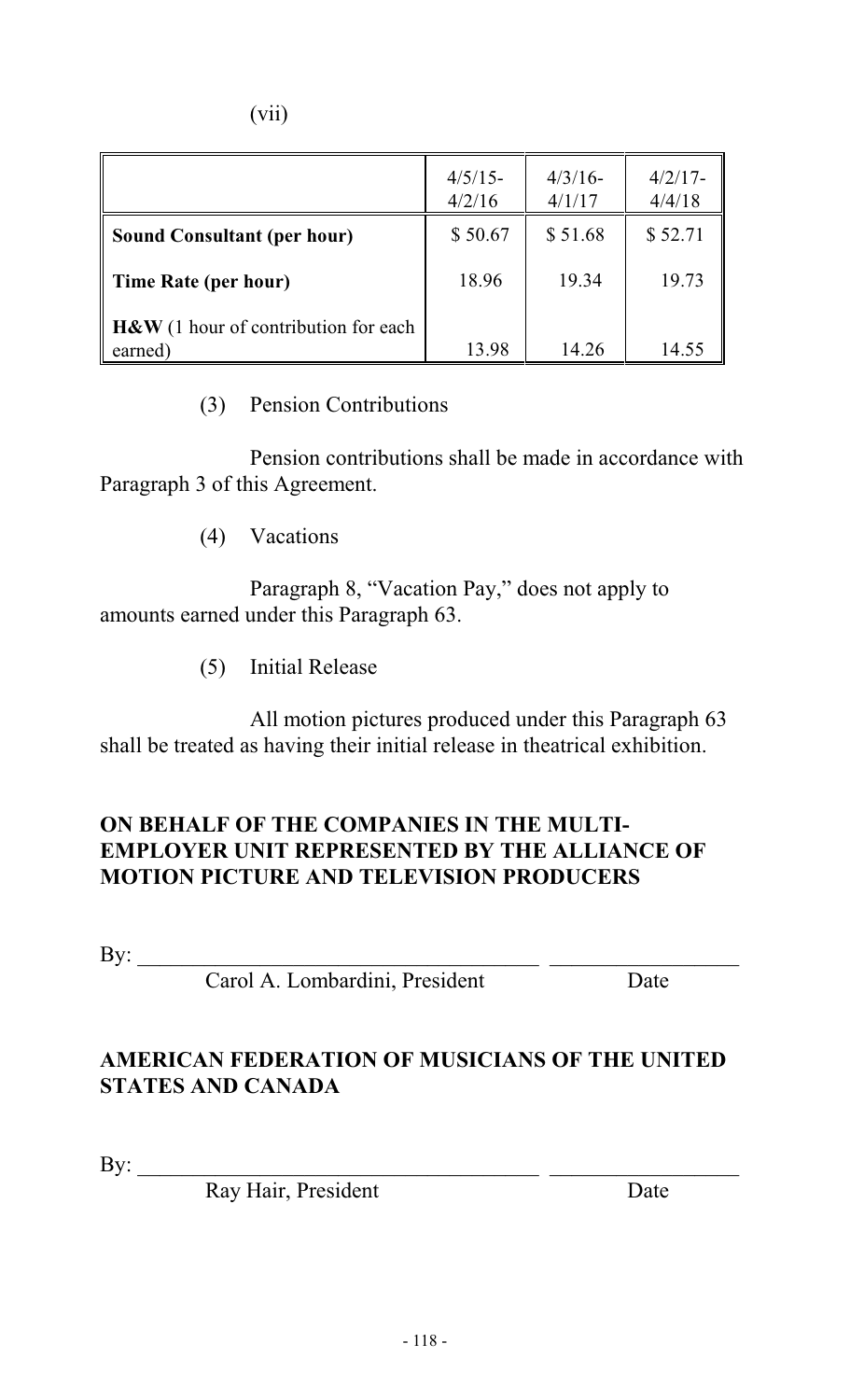#### **FILM MUSICIANS SECONDARY MARKETS FUND AGREEMENT**

**THIS AGREEMENT** is made as of the 16th day of February, 2002, and amended as of August 14, 2005, April 14, 2010 and April 5, 2015 by and between the Alliance of Motion Picture and Television Producers, Inc., for and on behalf of the companies named herein, and such other of its member companies as shall hereafter agree to contribute to the fund referred to hereafter (individually called "Producer" and collectively called "Producers"), the undersigned administrator ("Administrator") of the Film Musicians Secondary Markets Fund ("Secondary Markets Fund"), and the American Federation of Musicians of the United States and Canada ("Federation").

#### **W I T N E S S E T H:**

A. Heretofore, the Association of Motion Picture and Television Producers, Inc. (the "Association"), as agent for certain of the "Producers," executed and delivered a "Special Payments Agreement" (the "1972 Special Payments Fund Agreement") pursuant to its undertaking so to do as provided in the AFM Basic Television and Motion Picture Agreement of 1972 and the AFM Basic Television Film Agreement of 1972.

B. It is the intention of the parties hereto to enter into an agreement which, as to such parties, continues the arrangement provided for in the 1972 Special Payments Fund Agreement and which contains the same terms and conditions as are in such 1972 Special Payments Fund Agreement, but renames the Fund as the "Film Musicians Secondary Markets Fund."

C. It is the intention of the parties hereto to facilitate the interests of the Producers and the musicians (which together constitute the "motion picture industry," as used in Paragraph 2(a) of the Agreement), by authorizing the Fund to promote the interests of the motion picture industry by assisting motion picture professionals and others interested in fostering the motion picture industry, and by assisting the Producers and the Federation in addressing challenges to the development of the motion picture industry.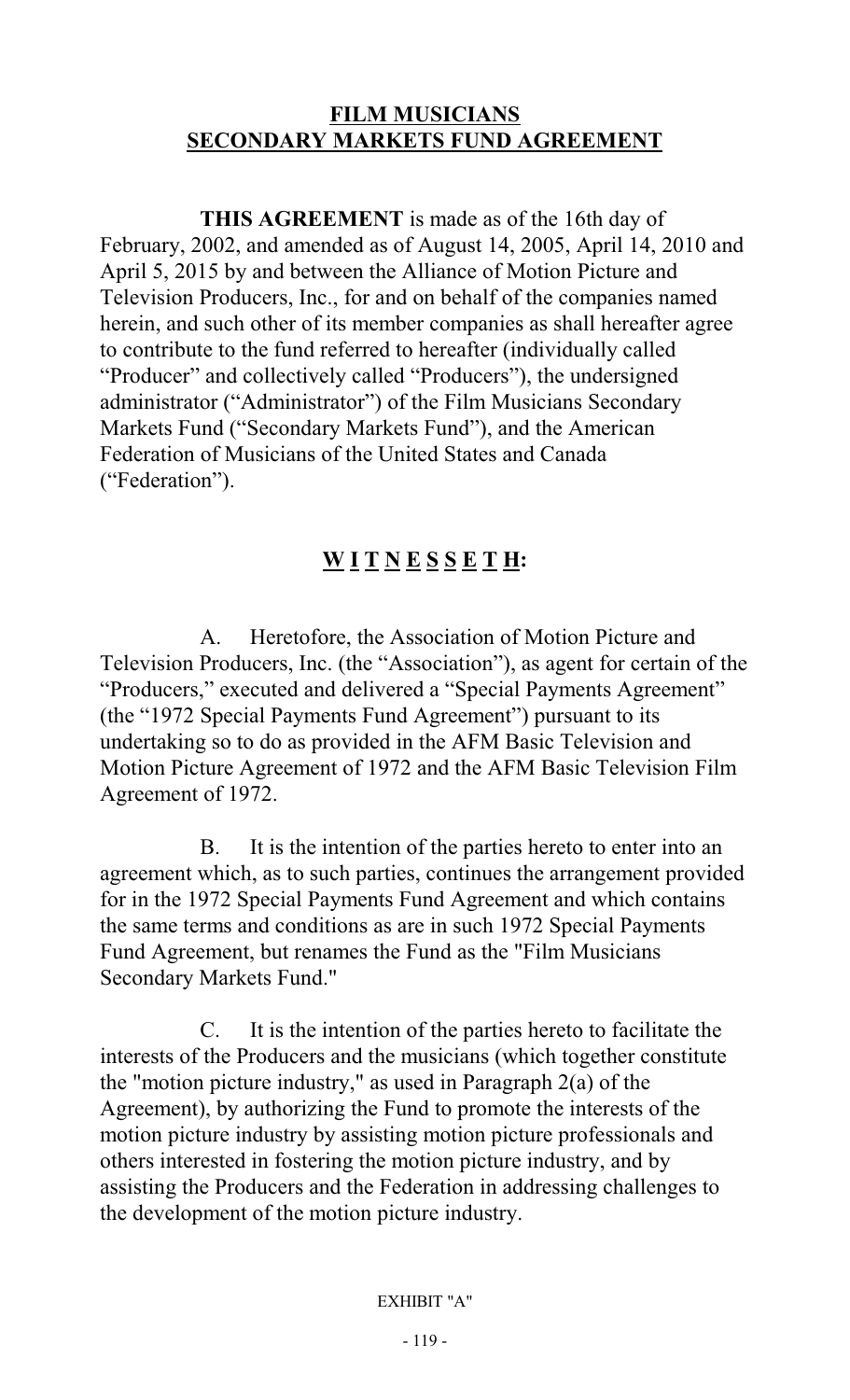D. Each Producer, by its duly authorized agent, the Alliance of Motion Picture and Television Producers, Inc., has executed and delivered this Agreement pursuant to its undertaking so to do as provided by AFM Basic Theatrical Motion Picture Agreement of 2015 (the "Basic Theatrical Agreement") and AFM Basic Television Motion Picture Agreement of 2015 (the "Basic Television Agreement"), simultaneously herewith entered into by the Federation.

E. Each Producer by executing and delivering this Agreement assumes the duties and obligations to be performed and undertaken by each such Producer hereunder. The Administrator has been designated collectively by the Producers, who have requested it to assume and perform the duties of the Administrator hereunder and it is willing to do so in the manner prescribed herein.

**NOW, THEREFORE,** in consideration of the promises, of the mutual covenants herein contained, of the undertakings assumed by each Producer, and of the undertakings assumed herein by the Administrator at the request of the Producers, it is agreed as follows:

1. (a) There are incorporated herein and made a part hereof, as though fully set forth herein, Articles 15 and 16 of the Basic Theatrical Agreement and Article 14 of the Basic Television Agreement (the "Operative Articles").

(b) Subject to Paragraph 2(c) hereof, each Producer shall make payments to the Administrator called for in the Operative Articles.

(c) Each Producer, on or before sixty (60) days after the end of the calendar quarter, will pay to the Administrator such portion of the aforesaid payments as may have accrued pursuant to the terms of the Operative Articles during the preceding calendar quarter. Each payment hereunder shall be accompanied by reports required by the Operative Articles. A Producer who is delinquent in any payment hereunder for more than sixty (60) days after written notice from the Secondary Markets Fund shall pay both the amount due and liquidated damages in the amount of ten percent  $(10\%)$  per annum  $(.833\%)$  per month), calculated from the date of delinquency.

The foregoing provision shall not apply in the following circumstances: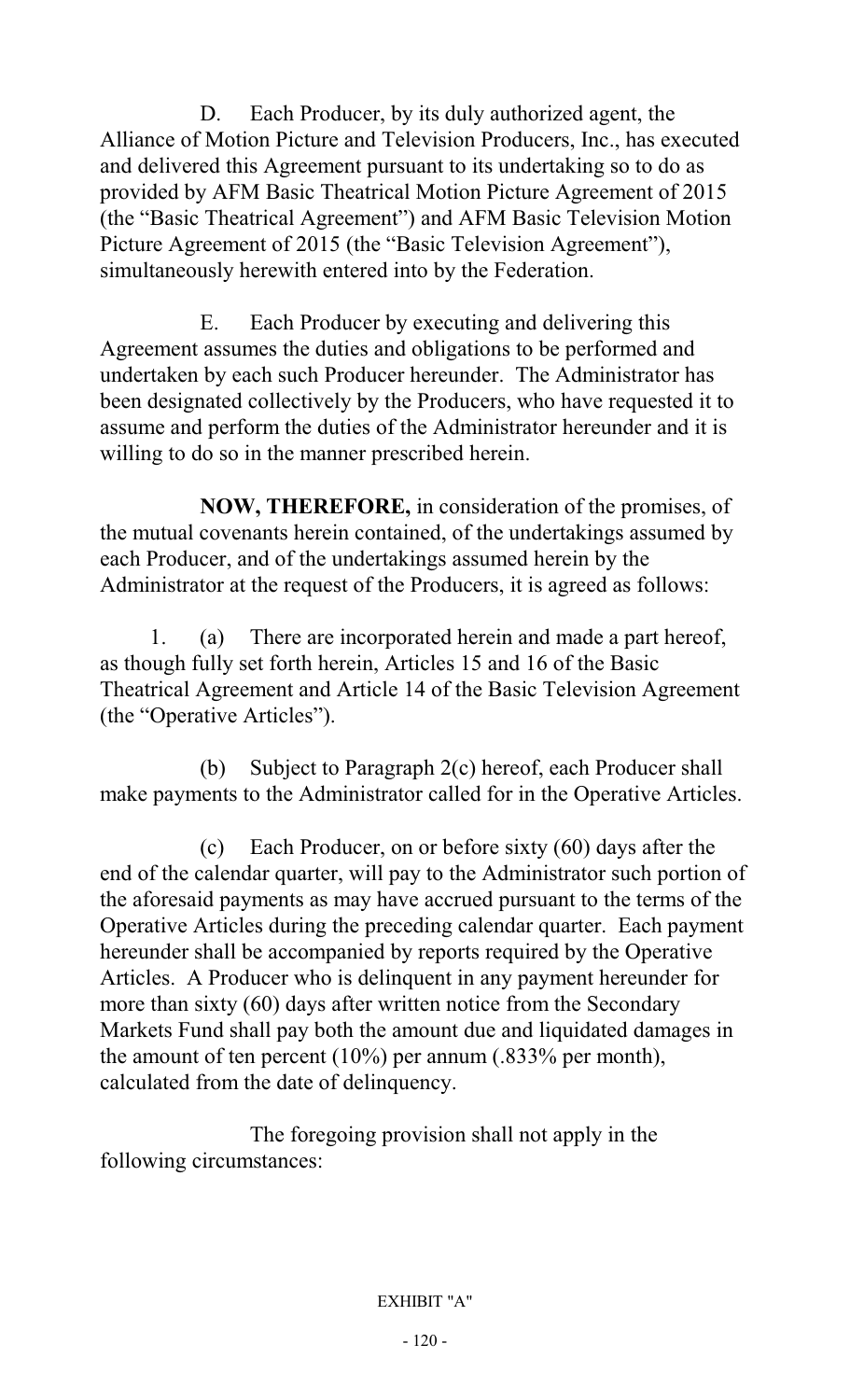(i) for residuals payable in connection with the purchase of libraries. The Producer shall give notice to the Secondary Markets Fund in such cases. The Producers shall assist the Secondary Markets Fund in its endeavor to obtain compliance with any residual obligations which accrued prior to the date of the purchase. The Secondary Markets Fund shall cooperate with the Producer in furnishing records or verifying previous payments to enable the Producer to begin making residual payments accruing on and after the date of the purchase as expeditiously as possible.

(ii) in the case of underpayments caused by the omission of one (1) or more musicians from the B Form or OMR;

(iii) in the event of a *bona fide* dispute between the Producer and the Federation and/or the Secondary Markets Fund as to whether, or the extent to which, payments are owed to the Secondary Markets Fund. In such event, there will be no late payment charges during the pendency of the dispute provided that the Producer pays the undisputed amount on time.

(d) All payments and supporting documentation and any other communications from each Producer to the Administrator shall be sent to the Administrator at its office located at 15910 Ventura Blvd., Suite 900, Encino, California 91436.

2. (a) The Administrator accepts the duties hereby assigned to it and shall establish the proper administrative machinery and processes necessary for the performance of its duties hereunder. The Administrator shall serve as a resource for motion picture professionals and others interested in fostering the motion picture industry, and shall assist the Producers and the AFM in addressing various challenges to the motion picture industry.

The Administrator each year shall, as soon as practicable after the end of the Secondary Markets Fund's fiscal year (March 31st) distribute the musicians' share of the Secondary Markets Fund (as defined in the Operative Articles). Each participating musician shall receive such amounts as are designated as payable to him/her in the Operative Articles and, in determining said amount, the Administrator shall determine that part of the musicians' share of the Secondary Markets Fund allocable to each theatrical motion picture covered by the Operative Articles.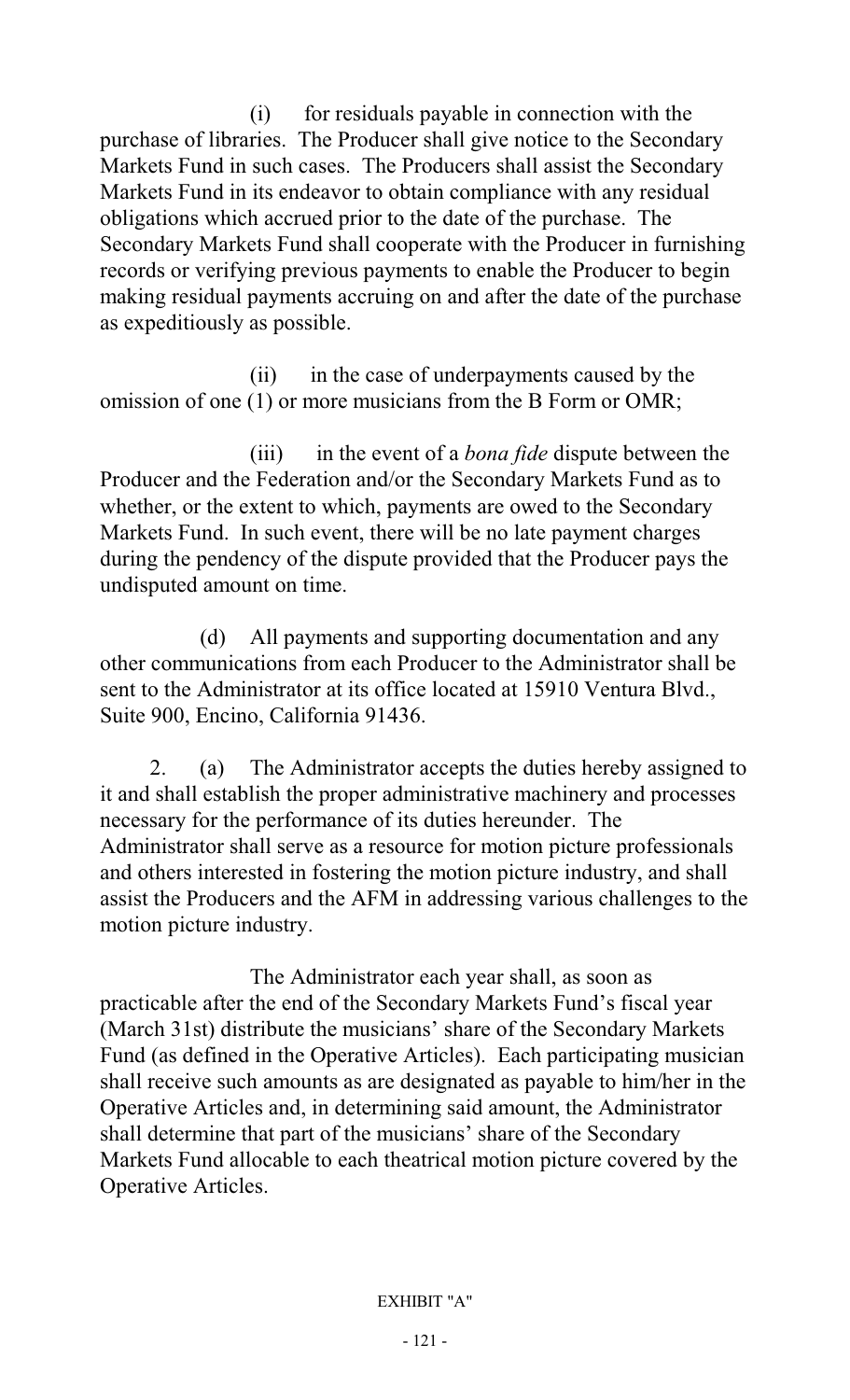Contemporaneously with the distribution of the musicians' share of the Secondary Markets Fund under Section 2(a) hereof, the Administrator shall provide to the Federation the identity of each musician to whom, or on whose behalf, a distribution was made together with all other information that the Administrator provided to the musician (including but not limited to the gross and net amount of the distribution, the title of each theatrical motion picture upon which such distribution was based and the amount of distribution attributable to each such theatrical motion picture).

In the event of the death of a musician entitled to a distributive share hereunder, the Administrator shall distribute such share to the beneficiary designated by such musician on a form provided by the Administrator for such purpose or, if no such beneficiary be so designated, then to the surviving spouse of such musician; or if there be no such person, to the musician's estate.

(b) The Producers, individually and collectively, hereby irrevocably designate the Administrator as their agent to pay from the Producers' share of the Secondary Markets Fund any Social Security tax, federal and/or state unemployment insurance tax, other employment taxes, disability insurance premiums, and/or worker's compensation premiums, which may be owing by the Producer individually and/or collectively, as employer or employers, with respect to the distribution of the musicians' share of the Secondary Markets Fund.

(c) Notwithstanding any other provision of this Agreement to the contrary, the Administrator shall refund to each Producer that part of the Producer's payment to the Secondary Markets Fund representing a part or all of said Producer's portion of the total employer taxes and insurance premiums which may be payable under the Operative Articles and this Agreement with respect to the distribution of the musicians' share of the Secondary Markets Fund, which the Producer, at the time it makes its annual payment to the Secondary Markets Fund, may request be refunded to it, or which must be paid by the Producer, and not the Secondary Markets Fund, to the relevant government agency or authority pursuant to any law, rule, regulation, ruling or other communication of any government agency or authority. Any such refund, and all reports, returns, information or other material, completed in proper form for reporting or filing, which is necessary for payment, and reporting or filing with respect thereto, of any such employer taxes or insurance premiums to the relevant government agency or authority by each Producer shall be transmitted to each Producer by the Administrator so as to enable the Producer to timely, accurately and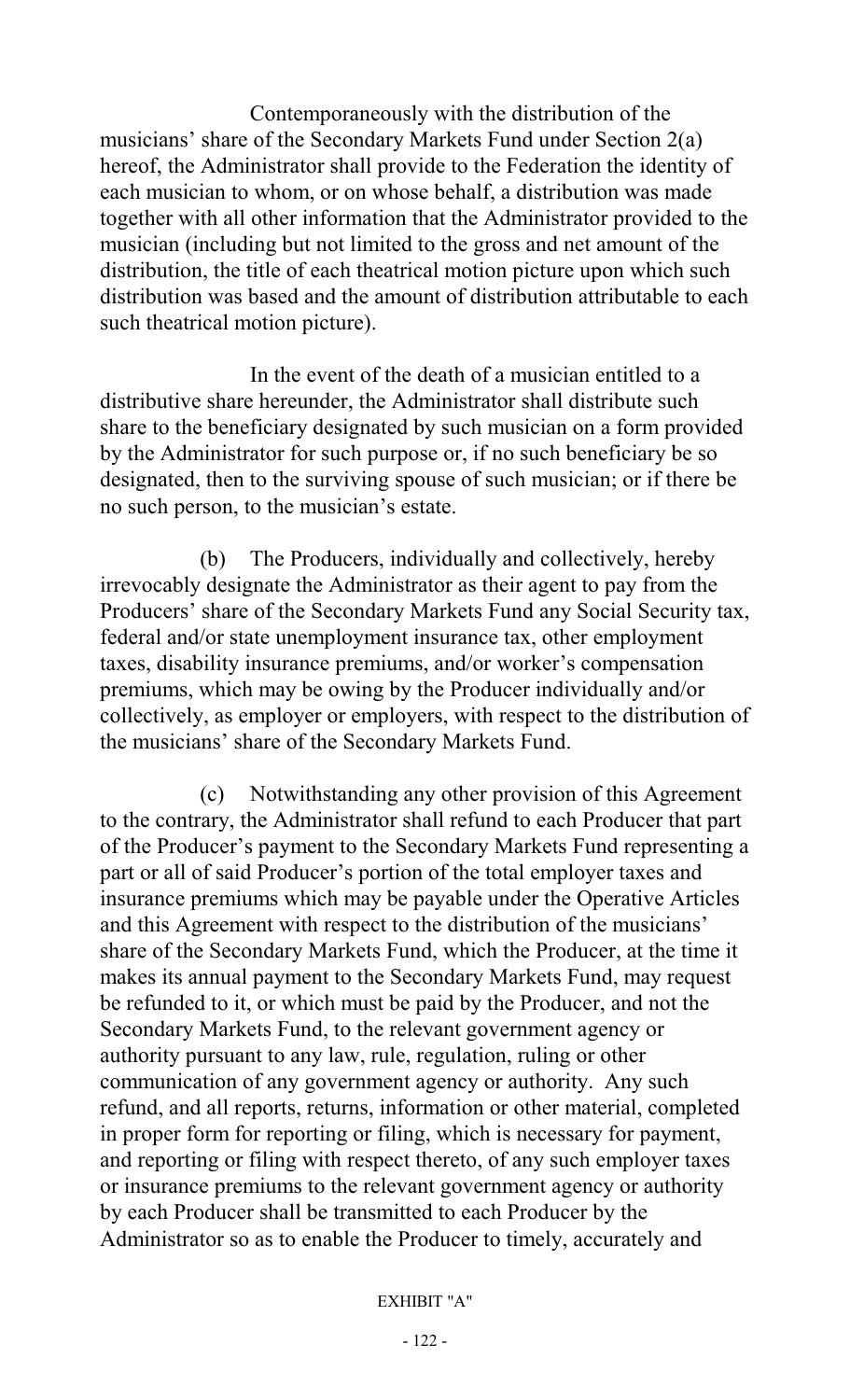completely make such payments and reports or filings. If a refund is made to a Producer under this Paragraph 2(c), the Administrator shall not be responsible for payment of said Producer's employer taxes or insurance premiums payable under the Operative Articles and this Agreement with regard to the distribution of the musicians' share of the Secondary Markets Fund with respect to which the refund is made. Should any government agency or authority require information, returns, reports or other material in regard to employer taxes or insurance premiums payable with respect to any distribution of the musicians' share of the Secondary Markets Fund to be filed or reported by any Producer, rather than the Secondary Markets Fund, (even though payment of such employer taxes or insurance premiums is made by the Secondary Markets Fund), or should any Producer request that it, rather than the Secondary Markets Fund, file or report such information, returns, reports or other material, the Administrator shall transmit to the Producer all such reports, returns, information or other material, completed in proper form for reporting or filing, so as to enable the Producer to make such filing or reporting timely, completely and accurately.

For purposes of this Paragraph 2(c), the term "Producer" shall include any party which has undertaken, pursuant to the Operative Articles, a Producer's obligation to make payments to the Secondary Markets Fund and any other party which has acted as agent on behalf of a Producer with respect to payment to the Secondary Markets Fund.

(d) The Federation has agreed to furnish to the Administrator, and to cause its local unions to furnish to the Administrator, all data in the possession or subject to the control thereof which is necessary and proper to assist in the orderly and accurate distribution to musicians as provided herein, and to request the Trustees of the American Federation of Musicians and Employers Pension Fund to do likewise upon reimbursement of all costs reasonably incurred thereby in so doing.

(e) The Administrator shall indemnify and hold the Producers harmless out of the Secondary Markets Fund against any liability for making any of the payments to the musicians under Paragraph 2(a) hereof or any payments of employment taxes and insurance premiums which may be required to be made by the Administrator under Paragraph 2(c) hereof, it being the express intent of the parties that all such payments are to be made out of the Secondary Markets Fund with no further cost or expense of any kind whatsoever to

#### EXHIBIT "A"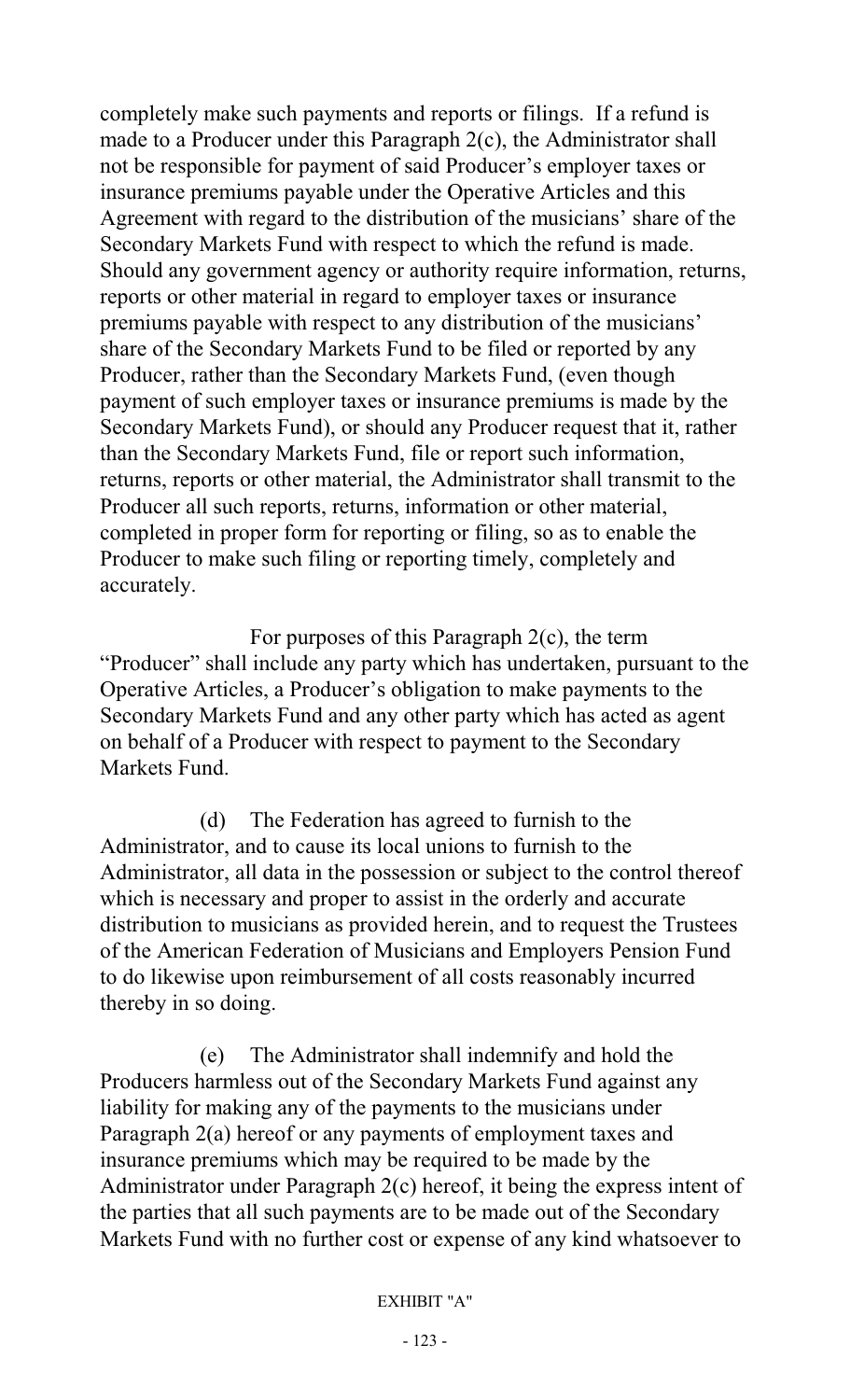the Producers. Without limitation of the foregoing, the Administrator also shall obtain insurance coverage satisfactory to the Producers and to the Federation to guarantee the full and faithful performance of its duties as herein described.

(f) In making distribution to musicians hereunder, the Administrator shall clearly and legibly display the following legend on all checks, vouchers, letters or documents of transmittal: "This is a special payment to you by the Motion Picture and Television Producers who are operating under the AFM Basic Theatrical Motion Picture Agreement, as amended, negotiated by the American Federation of Musicians," and/or "This is a special payment to you by the Motion Picture and Television Producers who are operating under the AFM Basic Television Motion Picture Agreement negotiated by the American Federation of Musicians."

(g) If a musician for whom a distributive share has been set apart cannot be found or if payment under this Agreement has been tendered but is not completed after efforts which the Administrator deems reasonable, the Administrator shall add such share ("unclaimed share") to a reserve account and hold the same pending receipt of claim until the end of the third fiscal year after the date on which such share was first payable. Thereafter, the unclaimed share shall be redeposited in the musicians' share of the Secondary Markets Fund as defined in the Operative Articles for distribution as provided in Paragraph 2(a). If, subsequent to the redeposit of such unclaimed share, the musician asserts a valid claim with respect to such unclaimed amount, the Administrator shall pay such claim ("Past-Year's Claim") and such payment shall be deemed an expense of the Secondary Markets Fund.

(h) Any payments otherwise due to musicians which shall be less than fifty dollars (\$50.00) in the aggregate shall be regarded as "de minimis" ("de minimis amounts") and shall be added to a reserve account. However, for musicians who elect to "go paperless" by receiving communications from the Secondary Markets Fund electronically and distributions from the Secondary Markets Fund via direct deposit, any payments less than ten dollars (\$10.00) in the aggregate otherwise due to such musicians shall be regarded as "de minimis." Provided that, when the de minimis amount(s) so deposited to a musician's credit, when added to any current distribution due such musician, equals or exceeds the sum of ten dollars (\$10.00) or fifty dollars (\$50.00), as applicable, said de minimis amount(s) shall be added to such current distribution and paid to such musician.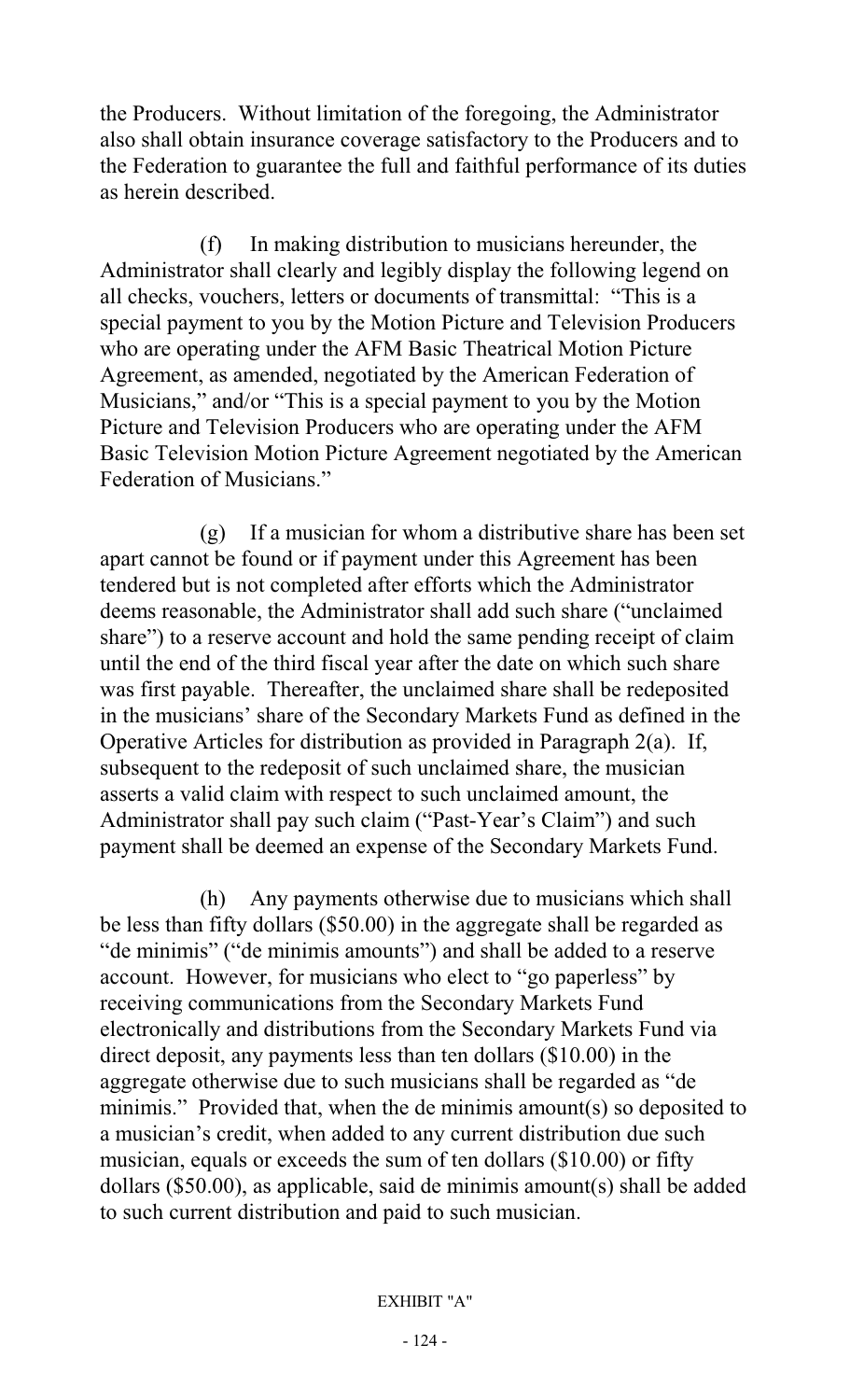(i) If, for any reason, payments are made to any person from the Fund in excess of the amount that is due and payable to that person, the Administrator shall have full authority, in his/her sole and absolute discretion, to recover the amount of any overpayment (plus interest and costs). That authority shall include, but shall not be limited to: (i) the right to reduce benefits payable in the future to the person who received the overpayment; (ii) the right to reduce benefits payable to a surviving spouse or other beneficiary who is, or may become, entitled to receive payments following the death of that person; and/or (iii) the right to initiate a lawsuit or take such other legal action as may be necessary to recover any overpayment (plus interest and costs).

(j) Notwithstanding any other provision of this Agreement, the Administrator may implement a program under which a participating musician entitled to a distribution pursuant to the terms of this Secondary Markets Fund Agreement who is also a participant in the Flex Plan may elect to reduce his or her distribution by a specified amount, which amount shall instead be paid on the musician's behalf to the Flex Plan on a pre-tax basis.

3. (a) In the event that any Producer shall default in the payment of any sums to the Administrator when the same shall become due pursuant to this Agreement, the Administrator shall have the duty, right and power forthwith to commence action or to take any other proceedings as shall be necessary for the collection thereof, including the power and authority to compromise and settle with the Federation's consent. The Administrator's reasonable expenses, attorneys' fees and other disbursements incurred in the collection of any overdue sums shall be paid to the Administrator by the Producers so defaulting and such payment shall be added to the Secondary Markets Fund.

(b) Nothing contained herein shall create any cause of action in favor of any musician as defined in the Basic Theatrical Agreement or in the Basic Television Agreement against any Producer, but the Federation may enforce distribution of the musicians' share of the Secondary Markets Fund on behalf of the individual musicians.

(c) The Administrator shall deposit all money and property received by it, with or without interest, with any bank or trust company, insured by the Federal Deposit Insurance Corporation and having capital, surplus and undivided profits exceeding Five Million Dollars (\$5,000,000); provided, however, that in the event that Canadian dollars are receivable by the Administrator and it is not feasible or desirable to convert such Canadian dollars into United States funds, such Canadian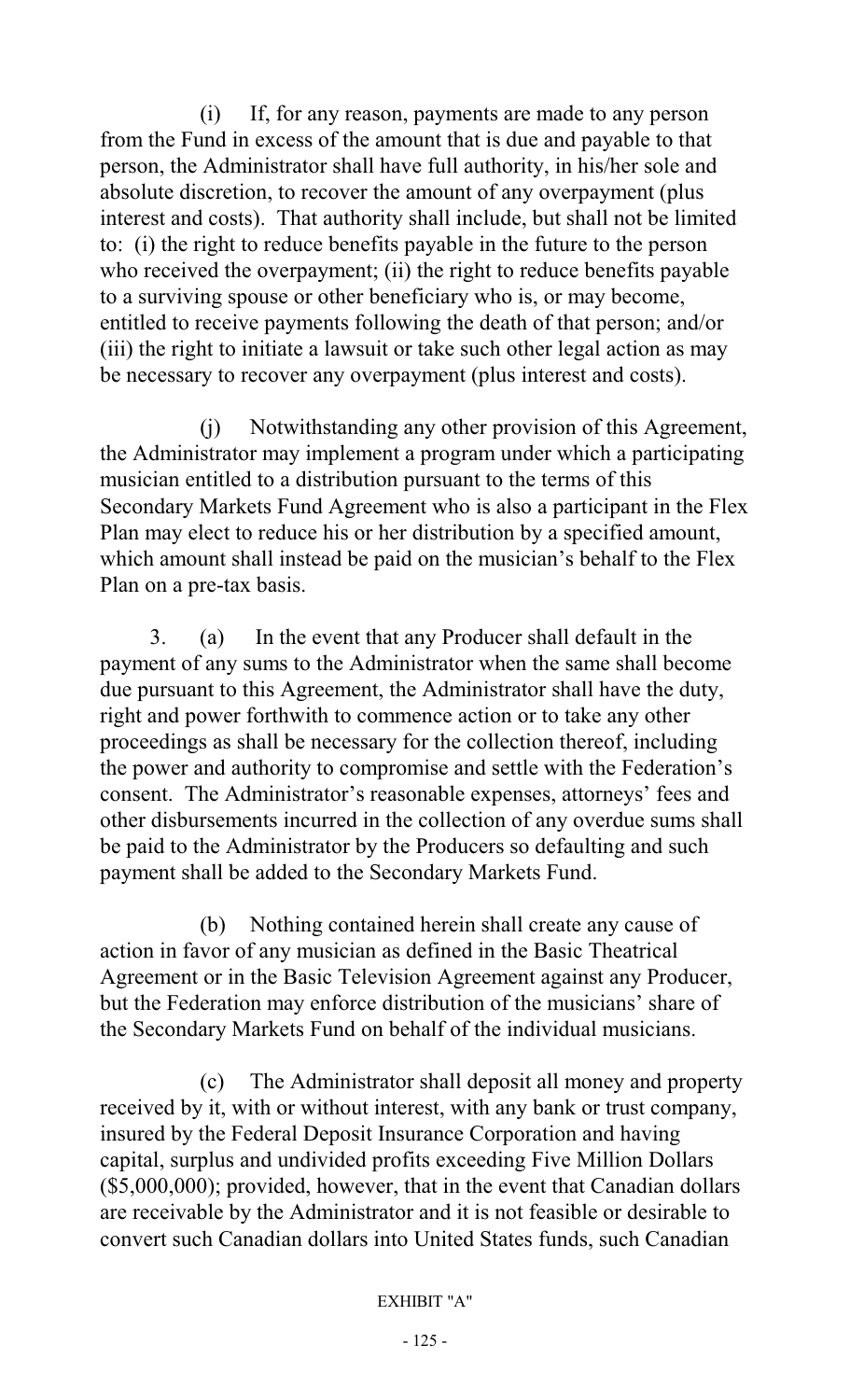funds and any securities purchased therewith may be deposited in the Chartered Bank of the Dominion of Canada, anything herein to the contrary notwithstanding. The Administrator shall invest and re-invest all money and property received by it in accordance with a statement of investment policy prepared by the Fund's investment consultant and approved by the Oversight Committee, and in accordance with the provisions of Paragraph 3(d) below. Such investments may be made without regard to the proportion which any such investment or investments may bear to the entire amount of the Secondary Markets Fund and to sell, exchange and otherwise deal with such investments as to the Administrator may seem desirable.

(d) In connection with the collection of any sums due to it hereunder, the Administrator may consent to and participate in any composition of creditors, bankruptcy, reorganization or similar proceedings, and in the event that, as a result thereof, the Administrator shall become the holder of assets other than money, obligations to pay money conditioned only as to the time of payment, or property of the class specified in Paragraph 3(c) hereof (which assets are in this subsection (d) called "property"), the Administrator may consent to and participate in any plan of reorganization, consolidation, merger, combination, or other similar plan, and consent to any contract, lease, mortgage, purchase, sale or other action by any corporation pursuant to such plan and accept any property which might be received by the Administrator under any such plan, whether or not such property is of the class in which the Administrator, by Paragraph 3(c) hereof, is authorized to invest the Secondary Markets Fund; the Administrator may deposit any such property with any protective, reorganization or similar committee, delegate discretionary power thereto, and pay part of its expenses and compensation and any assessment levied with respect to such property; the Administrator may exercise all conversion, subscription, voting and other rights of whatsoever nature pertaining to any such property, and grant proxies, discretionary or otherwise, in respect thereof and accept any property which may be acquired by the Administrator by the exercise of any such rights, whether or not such property is of the class in which the Administrator, by Paragraph 3(c) hereof, is authorized to invest the Secondary Markets Fund. Anything to the contrary contained in this Paragraph 3(d) notwithstanding, the Administrator shall reasonably endeavor to dispose of any such property in order that the Secondary Markets Fund, to the fullest extent possible, at all times shall be comprised as specified in Paragraph 3(c) hereof.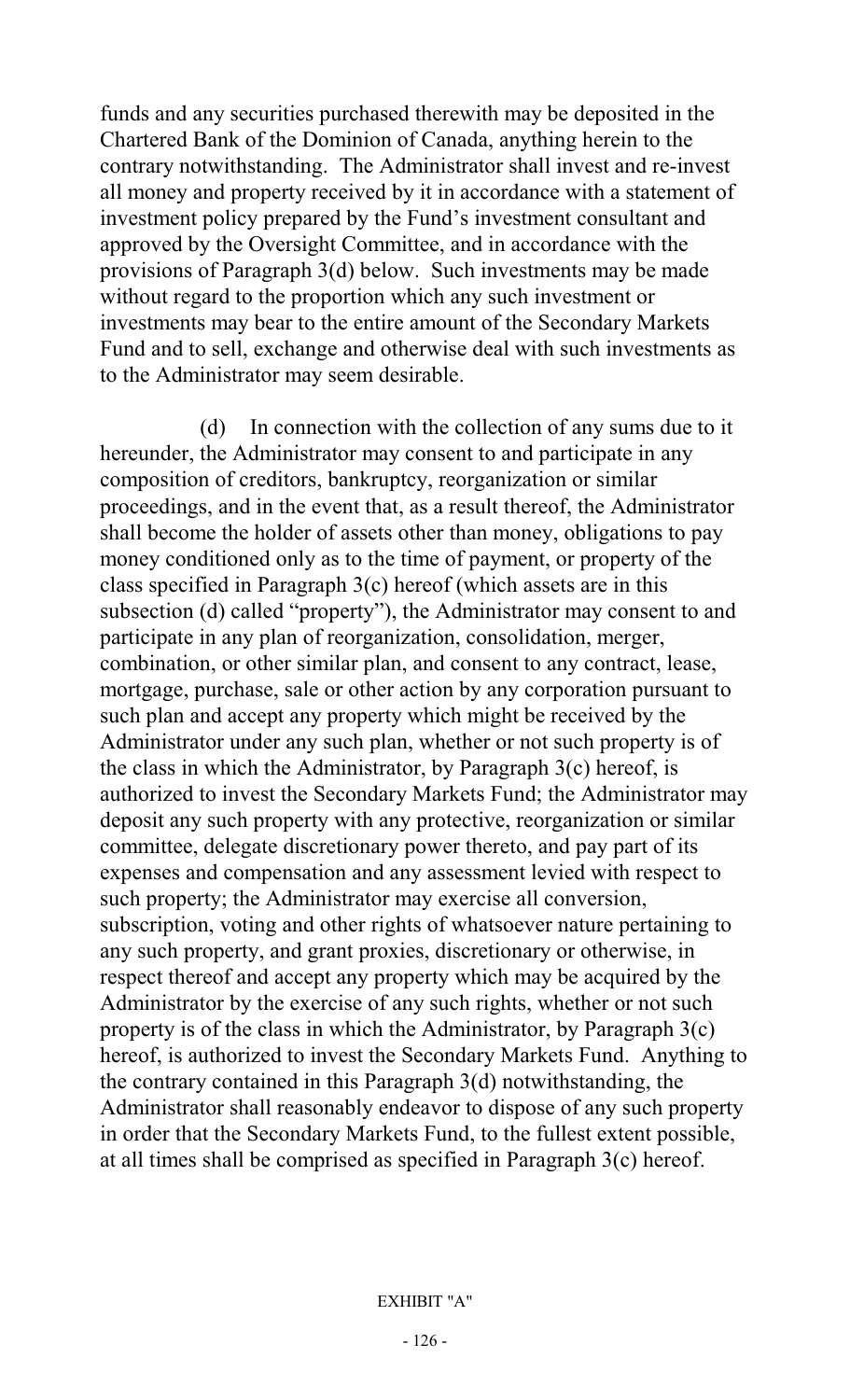(e) Parties dealing with the Administrator shall not be required to look to the application of any monies paid to the Administrator.

(f) Provided that the Administrator exercises due diligence and the highest standard of professional conduct in performing duties for the Secondary Markets Fund, the Administrator will not be liable for any loss or damage resulting from anything done or omitted in good faith, nor shall the Administrator be subject to any personal liability for monies received and expended in accordance with the provisions of this Agreement. The Secondary Markets Fund will secure any insurance coverage which may be necessary or advisable by virtue of this subparagraph (f).

(g) The fiscal year of the Secondary Markets Fund shall be the twelve month period from April 1 to the next March 31. Within ninety (90) days after the end of each fiscal year, the Administrator shall furnish a statement for such fiscal year of its operations to each Producer hereto making payments to the Administrator and to the Federation. Such statements shall set forth in detail the properties and monies on hand and the operations of the Administrator during the immediately preceding fiscal year, including without limiting the details of any compromise or settlement made by the Administrator with any Producer, and such other information and data as shall be appropriate to inform fully the recipients of such statements and shall be certified by an independent certified public accountant.

(h) The Administrator, at all times without limitation to the duration of this Agreement, shall keep full and accurate records and accounts concerning all transactions involving the receipt and expenditure of monies hereunder and the investment and reinvestment thereof, all in convenient form and pursuant to approved and recognized accounting practices. Each Producer and the Federation shall have the right from time to time, without limitation to the duration of this Agreement, and at all reasonable times during business hours, to have their respective duly authorized agents examine and audit the Administrator's records and accounts for the purpose of verifying any statements and payments made by the Administrator pursuant to this Agreement, during a period not exceeding two (2) years preceding such examination. The Administrator shall afford all necessary facilities to such authorized agents to make such examination and audit and to make extracts and excerpts from said records and accounts as may be necessary or proper according to approved and recognized accounting practices.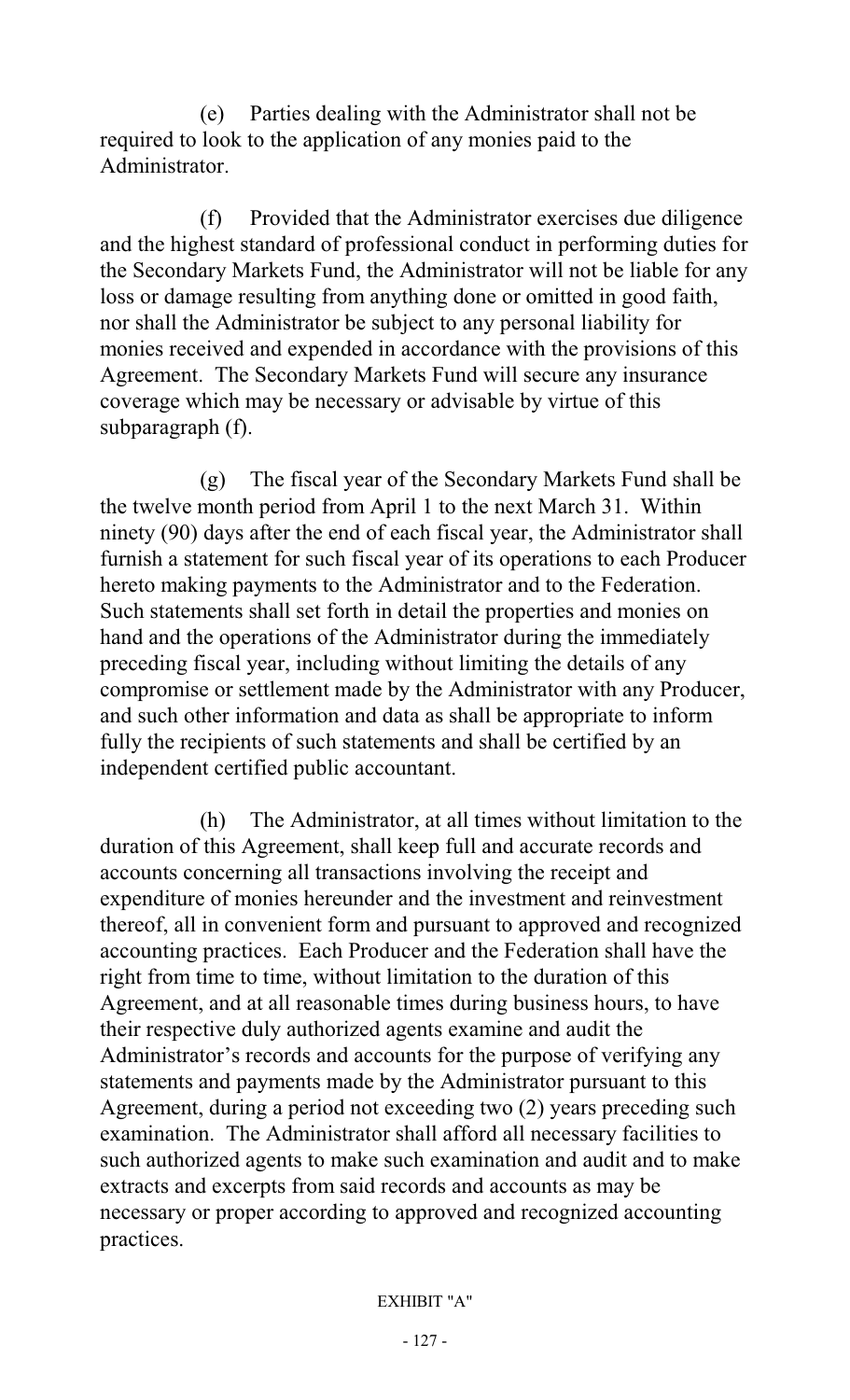(i) No musician shall have any right to assign all or any portion of the payments to which such musician shall become entitled hereunder, and any attempted assignment of all or any portion of such payments shall be null and void and of no legal effect; provided, however, that the Administrator shall recognize and honor lawful assignments to the Federation of a portion of the payments to which any musician shall become entitled hereunder.

4. (a) The Oversight Committee ("Committee") will consist of one (1) or more Producer representatives (but not exceeding three (3) such representatives) appointed by the AMPTP. A representative or representatives of the AFM (but not exceeding three (3) such representatives) appointed by the AFM President shall serve as liaison(s) to the Committee and may attend all Committee meetings on a nonvoting basis and review all written materials provided by the Secondary Markets Fund to the Committee that are not subject to a confidentiality agreement. Materials that are subject to a confidentiality agreement shall be available for review by only one liaison designated for that purpose by the AFM President, upon request of such liaison. Confidential materials so provided shall not be copied and shall be returned to the Secondary Markets Fund when any issues pertaining to such materials have been resolved.

The Committee will meet at periodic intervals at least annually. The Secondary Markets Fund shall pay for all reasonable expenses incurred by the Committee members and the AFM liaison(s) in carrying out the Committee's activities.

The Committee members and the AFM liaison(s) will be covered by any necessary or advisable liability insurance policy, which will be paid for by the Secondary Markets Fund.

(b) The AMPTP will have the right to replace any Producer representative(s) on the Committee by written notice to the Administrator and to the President of the AFM, and the AFM President will have the right to replace any AFM liaison(s) to the Committee by written notice to the Administrator and to the President of the AMPTP.

5. (a) The annual budget for the costs associated with the operation of the Secondary Markets Fund, including the compensation of the Administrator,\* shall be approved by the Committee after

<sup>\*</sup> Note that the compensation of the Administrator shall be established by majority vote of a Committee consisting of three members appointed by the President of the Federation and three members appointed by the AMPTP.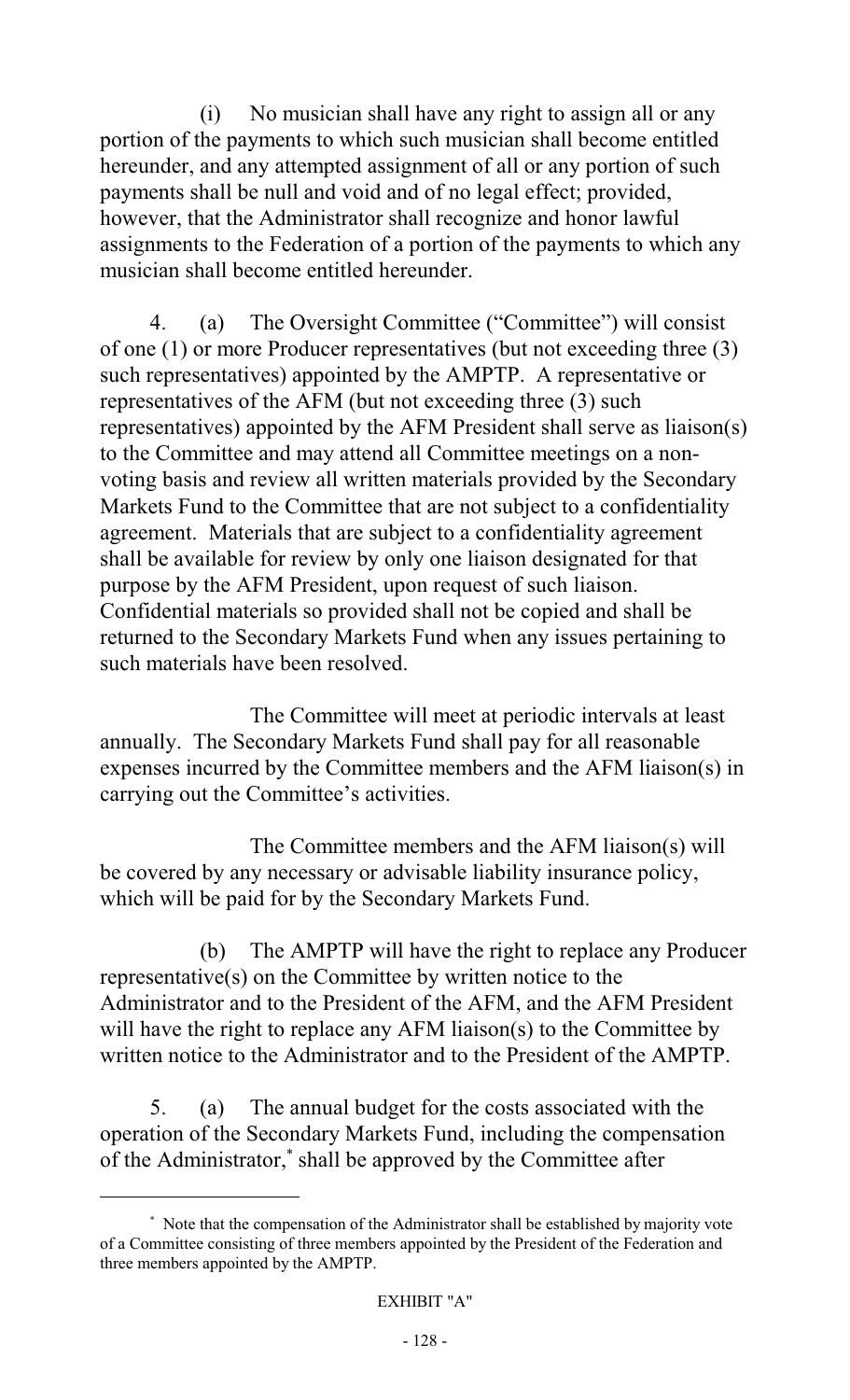consultation with the AFM liaison(s). Such approval may be withheld only if the Committee reasonably determines that the budgeted amounts with which the Committee disagrees do not in a cost-effective manner further the purposes for which the Secondary Markets Fund is maintained.

(b) The manner in which the collection and audit program are functioning will be reviewed by the Committee. Contribution and audit reports may be reviewed by the Oversight Committee and AFM liaison(s) upon their request solely for the purpose of evaluating the collection and audit program, subject to the following: (i) the members of the Committee shall be bound by any confidentiality agreements applicable to such contribution and audit reports; (ii) to the extent that such contribution and audit reports are subject to a confidentiality agreement, the Secondary Markets Fund shall make them available for review only to the AFM liaison so designated for that purpose in accordance with the provisions of Paragraph 4(a) above; and (iii) if a Producer representative of the Oversight Committee is an employee of a contributing employer, such representative may review any collection or audit reports, including those relating to contributing employers other than such representative's own employer, but only to the extent such reports do not contain confidential information with respect to such other contributing employers. Any issues as to whether information should be disclosed to such Producer representative pursuant to this subparagraph 5(b)(iii) shall be submitted to an AMPTP representative for review and advice.

6. (a) The Administrator shall be subject to removal by the Committee after consultation with the AFM liaison(s).

(b) No Administrator or member of the Committee under this Agreement shall be a representative of labor, or of any union, or of employees within the meaning of Section 302(b) of the Labor Management Relations Act, 1947.

7. Any person, firm, corporation, association or other entity may apply to become an additional Producer to this Agreement by executing and delivering to the Administrator three (3) counterparts of Schedule 1 hereto attached. The Administrator shall indicate acceptance of such application by appropriately completing such application, executing three (3) counterparts, and delivering one (1) such counterpart to such additional Producer at the Administrator's office in Encino, California and one (1) such counterpart to the Federation. The Administrator shall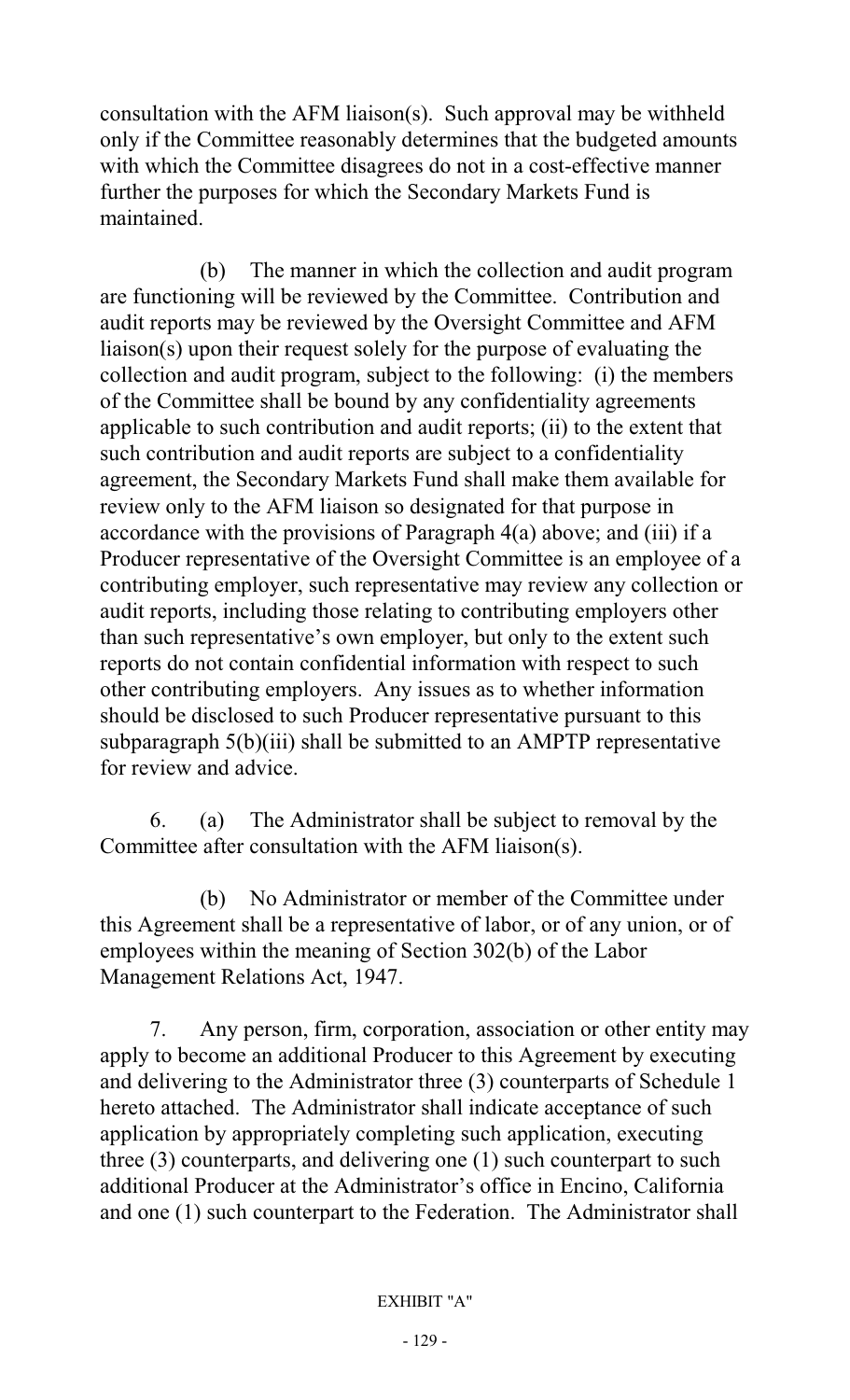forthwith advise the Federation of the execution and delivery of such agreement, and regularly advise all other Producers thereof.

8. Upon termination of the Fund, all assets not distributed in accordance with Paragraph 2(a) will be used to defray administrative expenses of the Fund, and thereafter will be transferred to another trust or organization having a purpose similar to the Fund, provided that under no circumstances may any of the Fund assets inure to the benefit of any Producer or the Federation. In the event that no other trust or organization having a purpose similar to the Trust's can be identified, any remaining fund assets shall be transferred to a tax-exempt charitable organization operating in the State of California, to be selected by the Oversight Committee.

9. This Agreement shall be governed, construed and regulated in all respects by the laws of the State of California; however, New York law shall continue to apply with respect to matters relating to audit reports issued by the Secondary Markets Fund before February 16, 2002.

**IN WITNESS WHEREOF**, each Producer, by the Alliance, the Administrator and the Federation have hereunto set their respective names and seals, or have caused these presents to be executed by a duly authorized officer or officers thereof and their corporate seals affixed thereto as of the date set forth below.

### **FOR THE ALLIANCE OF MOTION PICTURE AND TELEVISION PRODUCERS ON BEHALF OF "PRODUCER" PARTIES NAMED HEREIN**

By: \_\_\_\_\_\_\_\_\_\_\_\_\_\_\_\_\_\_\_\_\_\_\_\_\_\_\_\_\_\_\_\_\_ \_\_\_\_\_\_\_\_\_\_\_\_\_\_\_\_\_\_\_\_

Carol A. Lombardini Date President, AMPTP

## **AMERICAN FEDERATION OF MUSICIANS OF THE UNITED STATES AND CANADA**

By: \_\_\_\_\_\_\_\_\_\_\_\_\_\_\_\_\_\_\_\_\_\_\_\_\_\_\_\_\_\_\_\_\_ \_\_\_\_\_\_\_\_\_\_\_\_\_\_\_\_\_\_\_\_

Ray Hair Date President

EXHIBIT "A"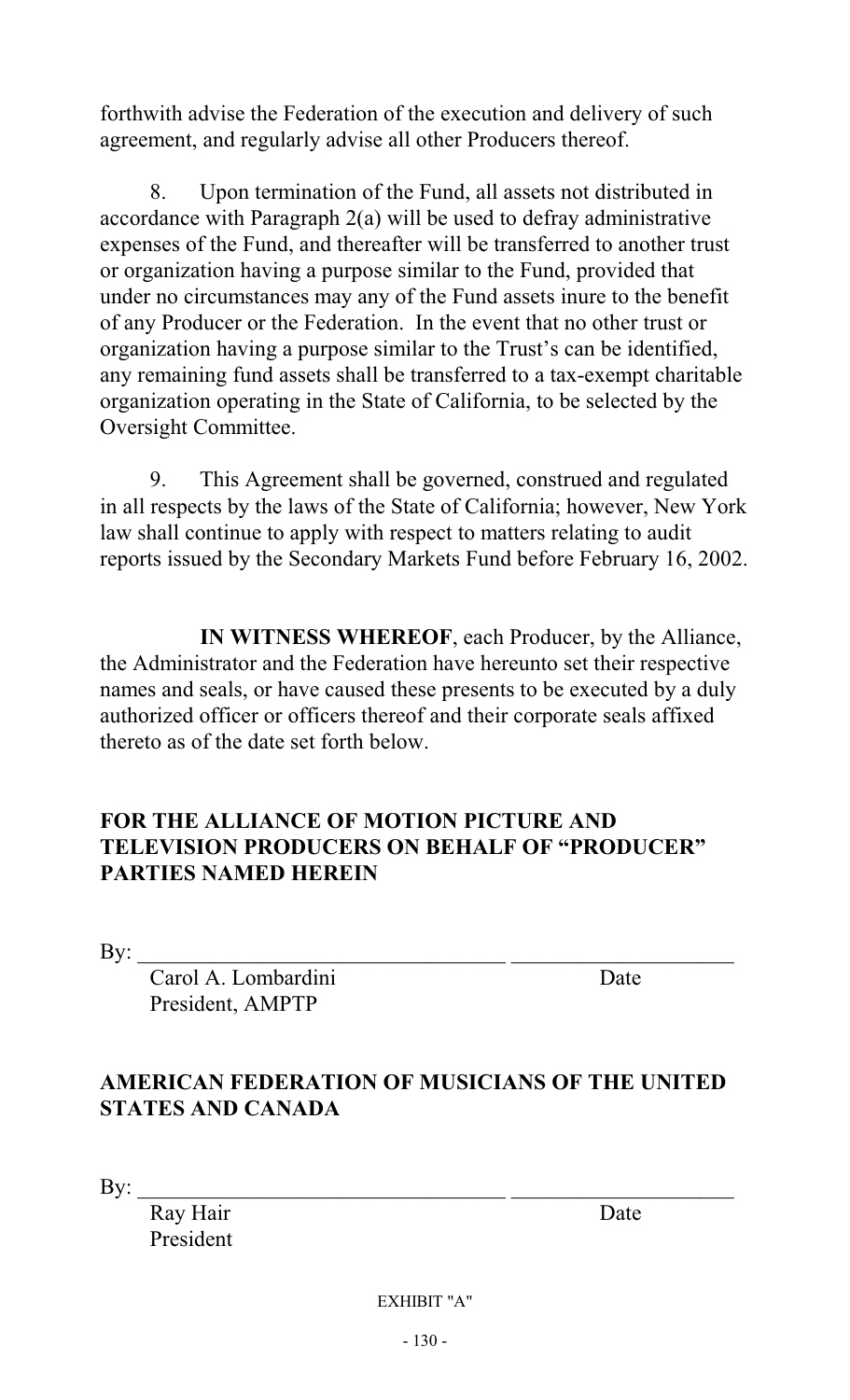#### DECLARATION REGARDING INCOME TAX WITHHOLDING

### Musicians Employed by the Day

 $\mathbf{I}, \quad \blacksquare$ declare:

(Your Name)

1. That \_\_\_\_\_\_\_\_\_\_\_\_\_\_\_\_\_\_\_\_\_\_\_\_\_\_\_\_\_\_ isthe only employer for whom I am working during the calendar week commencing on  $\overline{\phantom{a}}$ , 20 $\overline{\phantom{a}}$ .

2. That should I hereafter secure additional employment for wages during said calendar week, I will notify the above-named employer of said fact within ten (10) days after the beginning of said additional employment.

3. That it is my desire to have my federal income taxes withheld on a weekly rather than daily schedule pursuant to Internal Revenue Service Tax Regulation Section 31.3402(c)-1.

I declare under penalty of perjury that the foregoing is true and correct.

Dated: \_\_\_\_\_\_\_\_\_\_\_\_\_\_\_\_\_\_\_\_\_\_\_\_\_\_\_\_\_\_\_\_\_

 $\mathcal{L}_\text{max}$  , and the set of the set of the set of the set of the set of the set of the set of the set of the set of the set of the set of the set of the set of the set of the set of the set of the set of the set of the

Signature

EXHIBIT "B"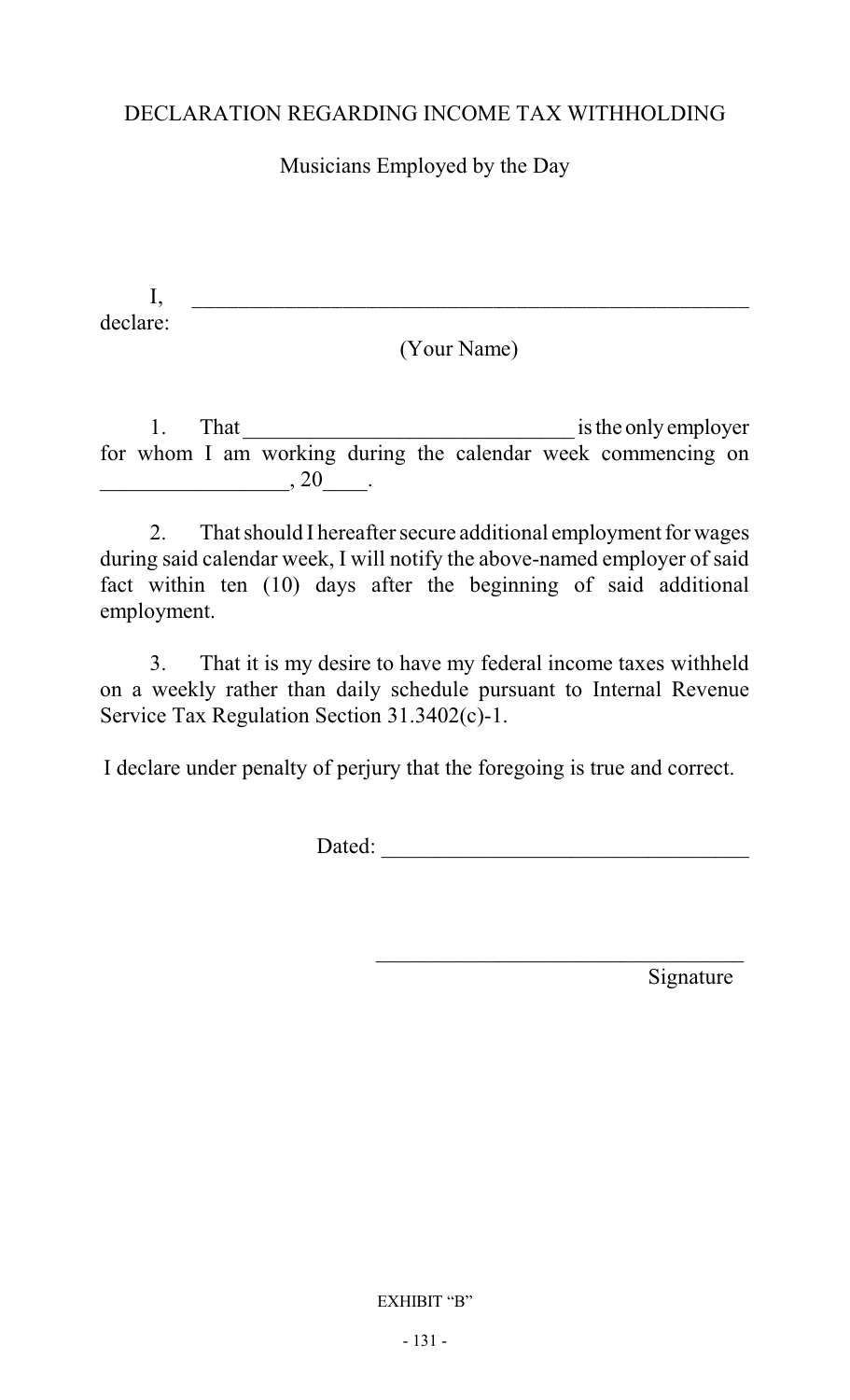#### EXHIBIT C PAYMENT OPTIONS FOR SOUND TRACK RECORDS USING SOUND TRACK RECORDED UNDER ANY THEATRICAL MOTION PICTURE AGREEMENT

|                                                                                          | <b>DEFAULT</b><br>Article $8(b)$                                         | <b>OPTION 1</b><br><b>Article 8E</b>                                                                                                                                                                                                                                                                                                                                                                                                 | <b>OPTION 2</b><br><b>Article 8D</b>                                                                                                                                                                                                                            | <b>OPTION 3</b><br>Article $8C(a)$ and (b)                                                                                                                                                                                                                                               | <b>OPTION 4</b><br>Article $8C(c)$                                                                                                                                                      | <b>OPTION 5</b><br><b>Article 8F</b>                                                                                                                                                           |
|------------------------------------------------------------------------------------------|--------------------------------------------------------------------------|--------------------------------------------------------------------------------------------------------------------------------------------------------------------------------------------------------------------------------------------------------------------------------------------------------------------------------------------------------------------------------------------------------------------------------------|-----------------------------------------------------------------------------------------------------------------------------------------------------------------------------------------------------------------------------------------------------------------|------------------------------------------------------------------------------------------------------------------------------------------------------------------------------------------------------------------------------------------------------------------------------------------|-----------------------------------------------------------------------------------------------------------------------------------------------------------------------------------------|------------------------------------------------------------------------------------------------------------------------------------------------------------------------------------------------|
| <b>TYPE OF</b><br><b>RELEASE</b>                                                         | Any sound<br>track record                                                | Any sound track record or digital<br>download released in connection with a<br>theatrical motion picture if:<br>◆ Required musician/AFM credits<br>included with physical sound track<br>record (or posted or downloadable in the<br>case of a digital download); and<br>AFM receives 75 CDs (or 25 "white<br>label" CDs if released only in digital<br>format)                                                                      | Any sound track record released in<br>connection with a theatrical motion<br>picture (unless record includes music<br>scored in Canada) if:<br>♦ Required musician/AFM credits<br>included with physical sound track;<br>and<br>$\triangle$ AFM receives 75 CDs | Any sound track record<br>released in connection with a<br>theatrical motion picture                                                                                                                                                                                                     | Any soundtrack record<br>released in connection with<br>the theatrical motion<br>picture that uses 7-1/2<br>minutes or less of the sound<br>track from the motion<br>picture or TV film | Singles released on and after<br>April 14, 2010 in connection<br>with a theatrical motion picture<br>other than as a part of a sound<br>track album                                            |
| <b>PAYMENTS</b><br><b>DUE ON</b><br><b>RELEASE</b>                                       | 100% of SRLA<br>wages $(15%$<br>discount may<br>apply: see box<br>below) | No payments due at release, but Form B<br>contract reflecting payment at 50% of<br>SRLA wages must be provided to the<br>AFM upon release.                                                                                                                                                                                                                                                                                           | 25% of SRLA wages<br>$(15\%$ discount may apply: see box<br>below)                                                                                                                                                                                              | 50% of SRLA wages<br>$(15\%$ discount may apply: see<br>box below)                                                                                                                                                                                                                       | Scale wages that would be<br>payable if the recording<br>were made under the<br>"special session scale"<br>provisions of the SRLA in<br>effect when the sound<br>recording is released  |                                                                                                                                                                                                |
| <b>DEFERRED</b><br><b>PAYMENTS</b><br><b>BASED ON</b><br><b>UNITS</b><br><b>RELEASED</b> |                                                                          | ♦ 50% of SRLA wages once sales reach<br>15,000 units* (15% discount may apply<br>- see box below)<br>♦ 50% of SRLA wages once sales reach<br>50,000 units* (15% discount may apply<br>$-$ see box below)<br>◆ 20% of SRLA wages once sales reach<br>100,000 units* $(15\%$ discount may apply<br>$-$ see box below)<br>*Individually downloaded recordings (i.e.<br>single tracks from an entire sound track<br>album) = $1/12$ unit | ◆ 25% of SRLA wages once sales<br>exceed 25,000 units<br>♦ 50% of SRLA wages once sales<br>exceed 50,000 units<br>◆ 20% of SRLA wages once sales<br>exceed 100,000 units                                                                                        | $\triangle$ 50% of SRLA wages once<br>net sales exceed 50,000 units<br>◆ 20% of SRLA wages once<br>net sales exceed 100,000<br>units unless:<br>$\Rightarrow$ Required musician/AFM<br>credits included with<br>physical sound track<br>record; and<br>$\Rightarrow$ AFM receives 75 CDs | N/A                                                                                                                                                                                     | ♦ 50% of SRLA wages once<br>sales exceed 200,000 units<br>$\triangle$ 50% of SRLA wages once<br>sales exceed 380,000 units<br>$\triangle$ 20% of SRLA wages once<br>sales exceed 450,000 units |

The sole purpose of this chart is to summarize the provisions of the Agreement. To the extent that any of the information contained in this chart is inconsistent with any provision of the Agreement, the provision of the Agreement will govern.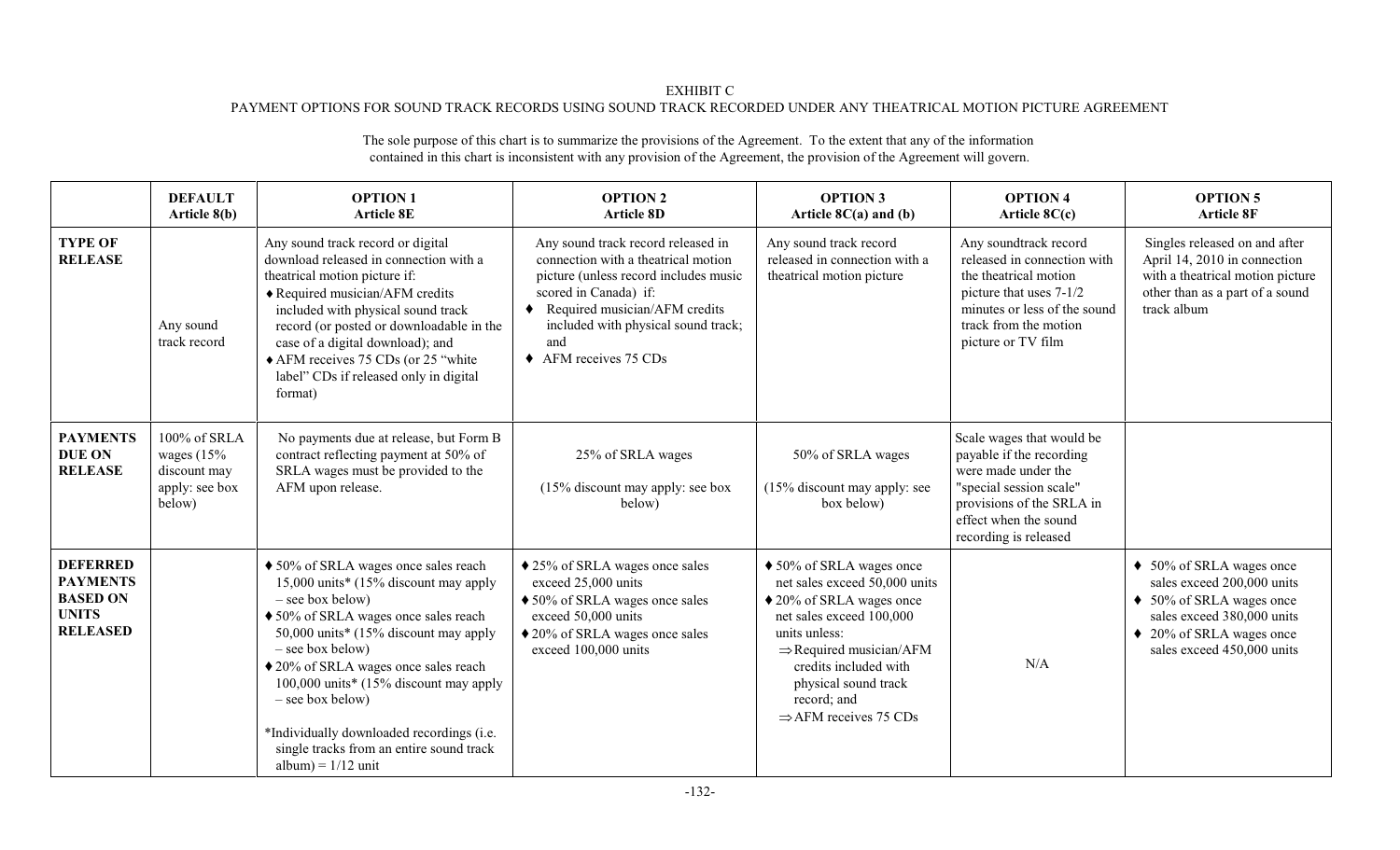- ◆ SRLA wages = scale wages under "basic scale" provisions of Sound Recording Labor Agreement ("SRLA") in effect when sound track record is released
- ◆ Pension contributions also due on all payments
- $\bullet$  Producer may apply a 15% discount to payments under the Default Provision or Option 1 (or to the first payment under Options 2 or 3) if:
	- $\Rightarrow$  the sound track record is a physical release (or a digital release under Option 1)
	- $\Rightarrow$  the sound track record uses 40 (45 in the case of Option 3) minutes or more of music originally recorded for the picture, and
	- $\Rightarrow$  the sound track record utilizes 75 (80 in the case of Option 3) or more musicians (excluding orchestrators and music prep), and
	- $\Rightarrow$  required musician/AFM credits included with physical sound track record (or posted or downloadable in the case of a digital download under Option 1)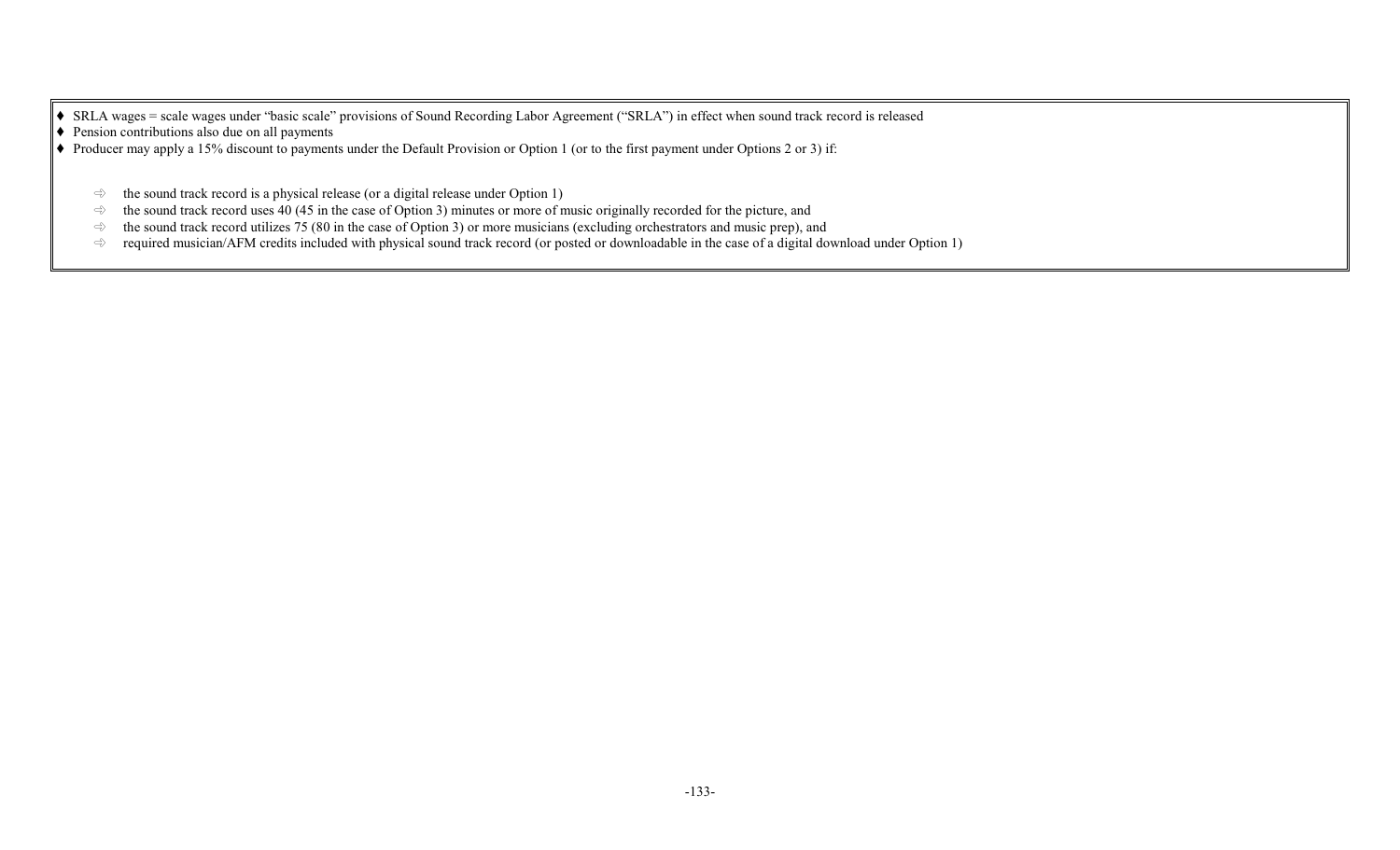#### **SUPPLEMENTAL AGREEMENT BETWEEN AMERICAN FEDERATION OF MUSICIANS AND EMPLOYERS LISTED IN ATTACHMENT #1**

This Supplemental Agreement between the American Federation of Musicians ("Union") and the Employers listed in Attachment #1 ("Employers") supplements the parties' collective bargaining agreement (the "CBA") dated April 5, 2015.

Employer will contribute to the American Federation of Musicians and Employers' Pension Fund (the "Fund") in accordance with the contribution schedule of the rehabilitation plan adopted by the Board of Trustees of the Fund on April 15, 2010 (the "2010 Rehabilitation Plan"), which is incorporated by reference in this Supplemental Agreement. Specifically, the Employer's contribution rate under the CBA will be set at eleven and ninety-nine one-hundredths percent (11.99%) of all wages earned, computed at scale, under Paragraphs 61, 62 and 63 of the Basic Theatrical Motion Picture and Basic Television Motion Picture Agreements and at ten and ninetenths percent (10.9%) of all wages earned, computed at scale, under all other provisions of those Agreements.

The rates set forth in this Supplemental Agreement will be discontinued immediately and will revert to the rates in effect on May 31, 2010 (the "Non-Supplemental Agreement Rates") when both of the following events have occurred: (i) rates higher than the Non-Supplemental Agreement Rates are no longer required by the rehabilitation plan of the American Federation of Musicians and Employers' Pension Fund and (ii) the American Federation of Musicians and Employers' Pension Fund repeals in full its procedure that provides that an employer and collective bargaining agreement is not acceptable to the Board of Trustees of such Fund in the event of a reduction in the rate of contributions.

All remaining provisions of the CBA remain in effect to the extent they are consistent with the 2010 Rehabilitation Plan.

\_\_\_\_\_\_\_\_\_\_\_\_\_\_\_\_\_\_\_\_\_\_\_\_\_\_\_\_\_\_\_\_\_\_\_\_\_ \_\_\_\_\_\_\_\_\_\_\_\_\_\_\_\_\_\_\_\_\_\_\_\_\_\_\_\_\_\_\_\_\_\_\_\_

AGREED TO this  $5<sup>th</sup>$  day of April , 2015,

listed in Attachment #1 of Musicians

On behalf of the Employers On behalf of the American Federation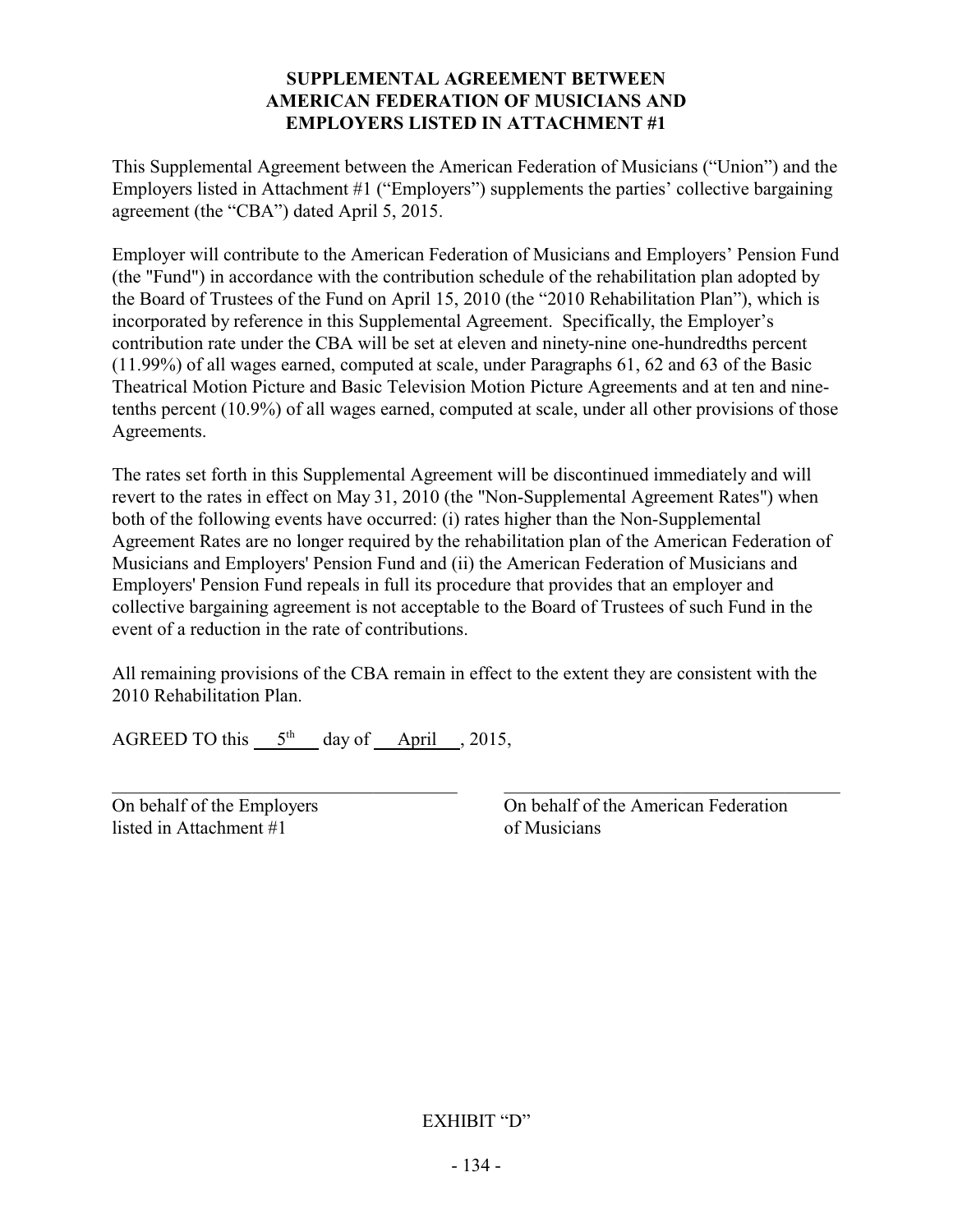#### **ATTACHMENT #1**

#### **American Federation of Musicians Basic Theatrical Motion Picture Agreement:**

BTW Productions, Inc. Cast & Crew Talent Services, LLC Columbia Pictures Industries, Inc. EPSG Talent Services Film Payment Services, Inc. J-Mac Music, Inc. Metro-Goldwyn-Mayer Pictures Inc. Monarch Consulting, Inc. dba PAEINC Paramount Pictures Corporation Sabron, Inc. Savant Productions, Inc. Twentieth Century Fox Film Corporation Universal City Studios LLLP Walt Disney Pictures Warner Bros. Pictures

#### **American Federation of Musicians Basic Television Motion Picture Agreement:**

ABC Studios Ald Productions, Inc. Cast & Crew Talent Services, LLC CBS Studios Inc. CPT Holdings, Inc. EPSG Talent Services Film Payment Services, Inc J-Mac Music, Inc. MGM Television Entertainment Inc. Monarch Consulting, Inc. dba PAEINC New Liberty Productions, Inc. Paramount Pictures Corporation Sabron, Inc. Savant Productions, Inc. Twentieth Century Fox Film Corporation Universal Network Television LLC Walt Disney Pictures Warner Bros. Television

#### EXHIBIT "D"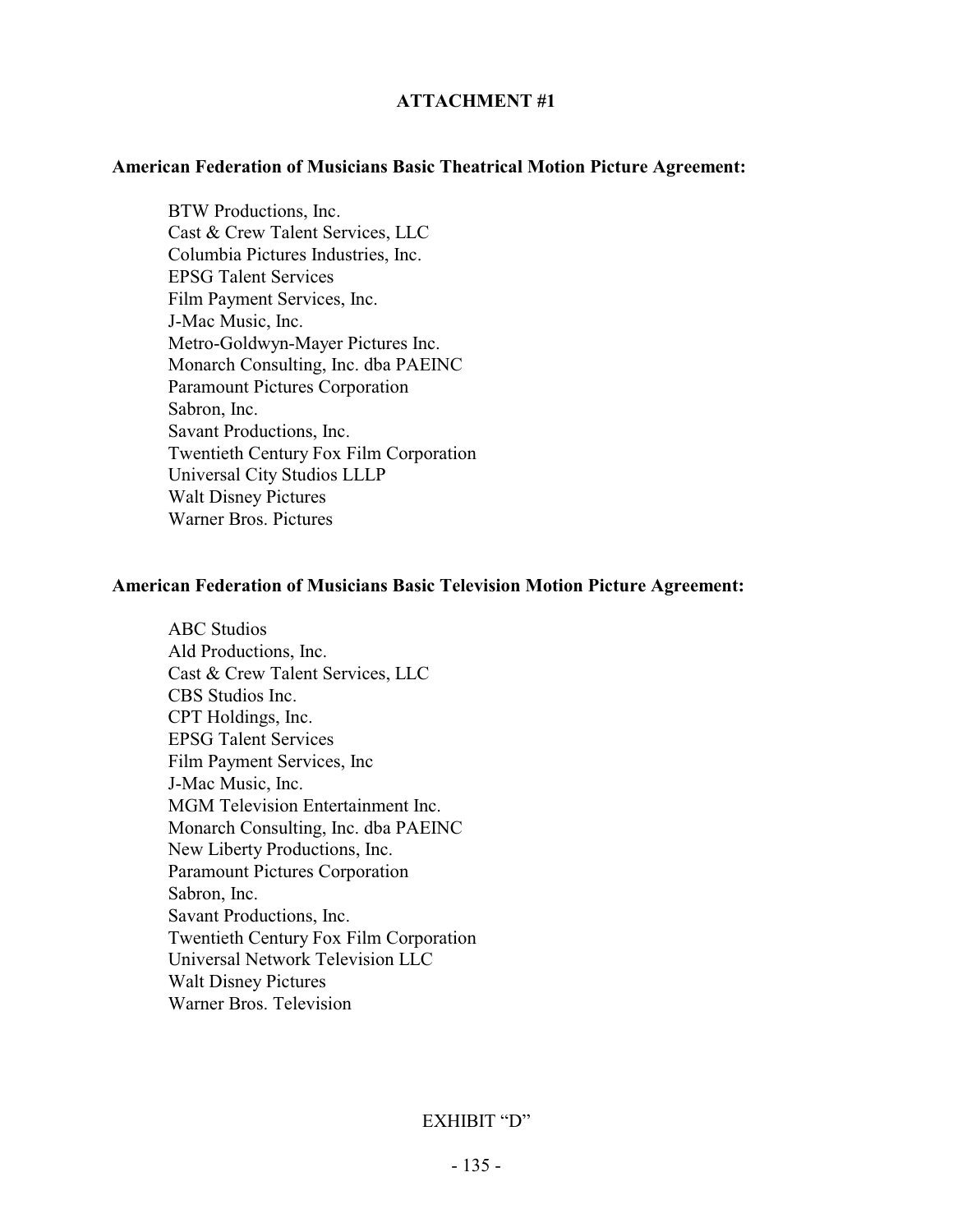May 13, 1992 Revised as of March 23, 1994

Steve Young President American Federation of Musicians 1500 Broadway New York, New York 10036

> Re: Due Dates for Payments to Musicians Pursuant to Sound Track Records Released in Connection with Motion Pictures

Dear Steve:

The purpose of this letter is to confirm the agreement reached between the parties during the course of the Joint Industry-Federation Cooperative Committee meetings held on April 21-22, 1992 and August 18- 19, 1993. The parties have agreed that Article 8C.(1) of the Basic Theatrical Motion Picture Agreement and Article 8C.(1) of the Television Film Agreement shall be interpreted and applied as follows:

If a Producer elects to compensate musicians who rendered services with respect to any sound track record released in connection with any theatrical motion picture and/or television film pursuant to the provisions of Article 8C.(1) through (3), then the phrase "[u]pon release of the record" in subparagraph (1) shall mean that the payment will be made no later than 45 days after the "street date" and, further, that the Producer will exert all reasonable efforts to cause the phonograph record companies to make payments to the musicians within thirty (30) days after "street date." Additionally, if the Federation obtains, in direct negotiations with the phonograph record companies, a commitment from those companies to make payments in less than thirty (30) days, that time limitation shall apply with respect to the payments due under subparagraph (1) referred to above.

Sincerely,

J. Nicholas Counter III

AGREED TO:

Steve Young President, AFM

 $\mathcal{L}_\text{max}$  , where  $\mathcal{L}_\text{max}$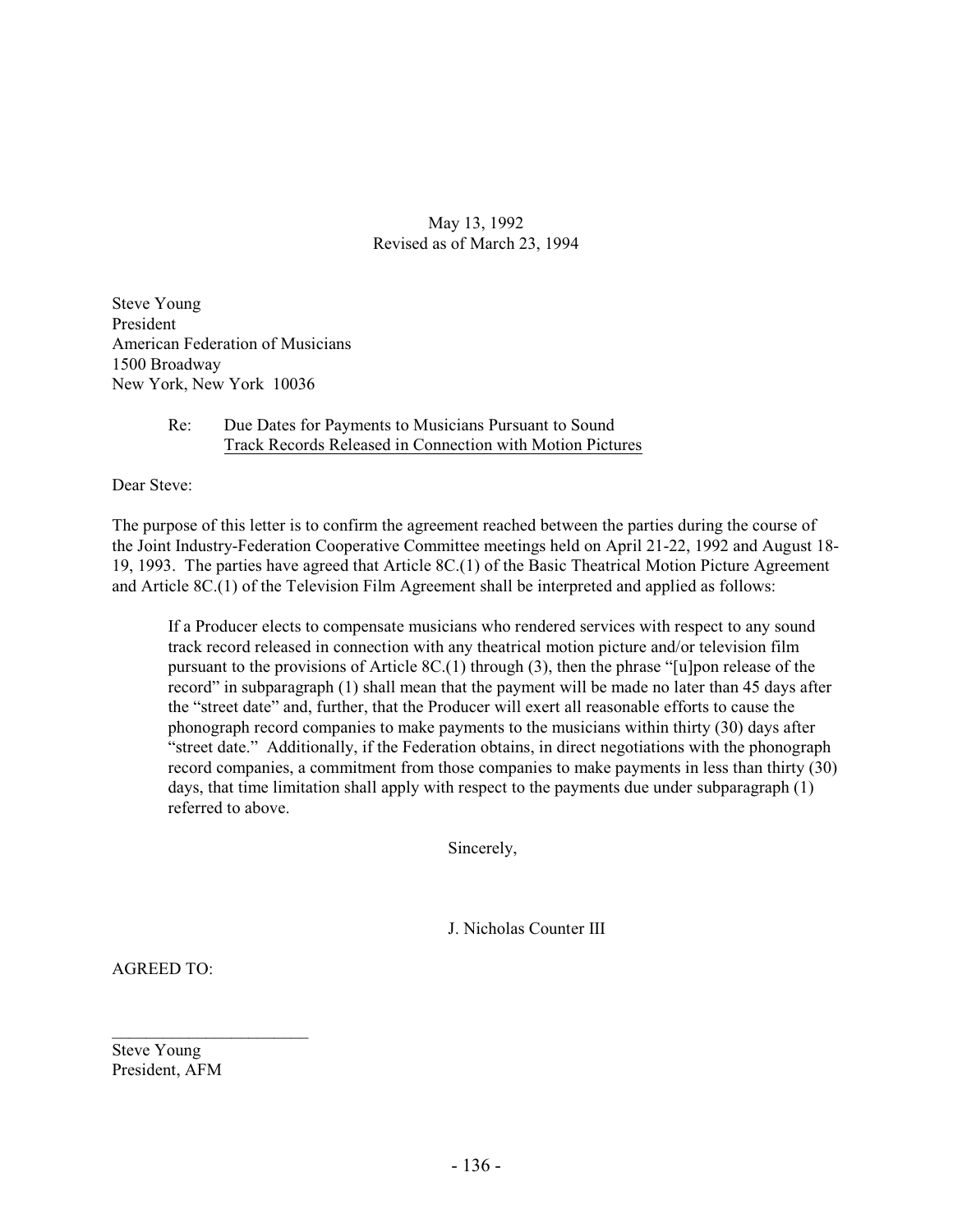As of May 13, 1992 Revised as of February 16, 2002

Thomas F. Lee President American Federation of Musicians 1500 Broadway New York, New York 10036

#### Re: Side Letter Agreement -- "Participating Musicians"

Dear Tom:

This will confirm the agreement of the parties with respect to the distribution to musicians of the payments made pursuant to Articles 15 and 16 of the Basic Theatrical Motion Picture Agreement. It is understood that, for purposes of distributing the musicians' share of the Secondary Markets Fund, the term "participating musician" shall include musicians to whom a new use payment is due under Article 8B. of the Theatrical Motion Picture Agreement, as evidenced by the Form B report for the live session.

Sincerely,

J. Nicholas Counter III

AGREED TO:

Thomas J. Lee President, AFM

 $\mathcal{L}_\text{max}$  , where  $\mathcal{L}_\text{max}$  , we have the set of the set of the set of the set of the set of the set of the set of the set of the set of the set of the set of the set of the set of the set of the set of the set of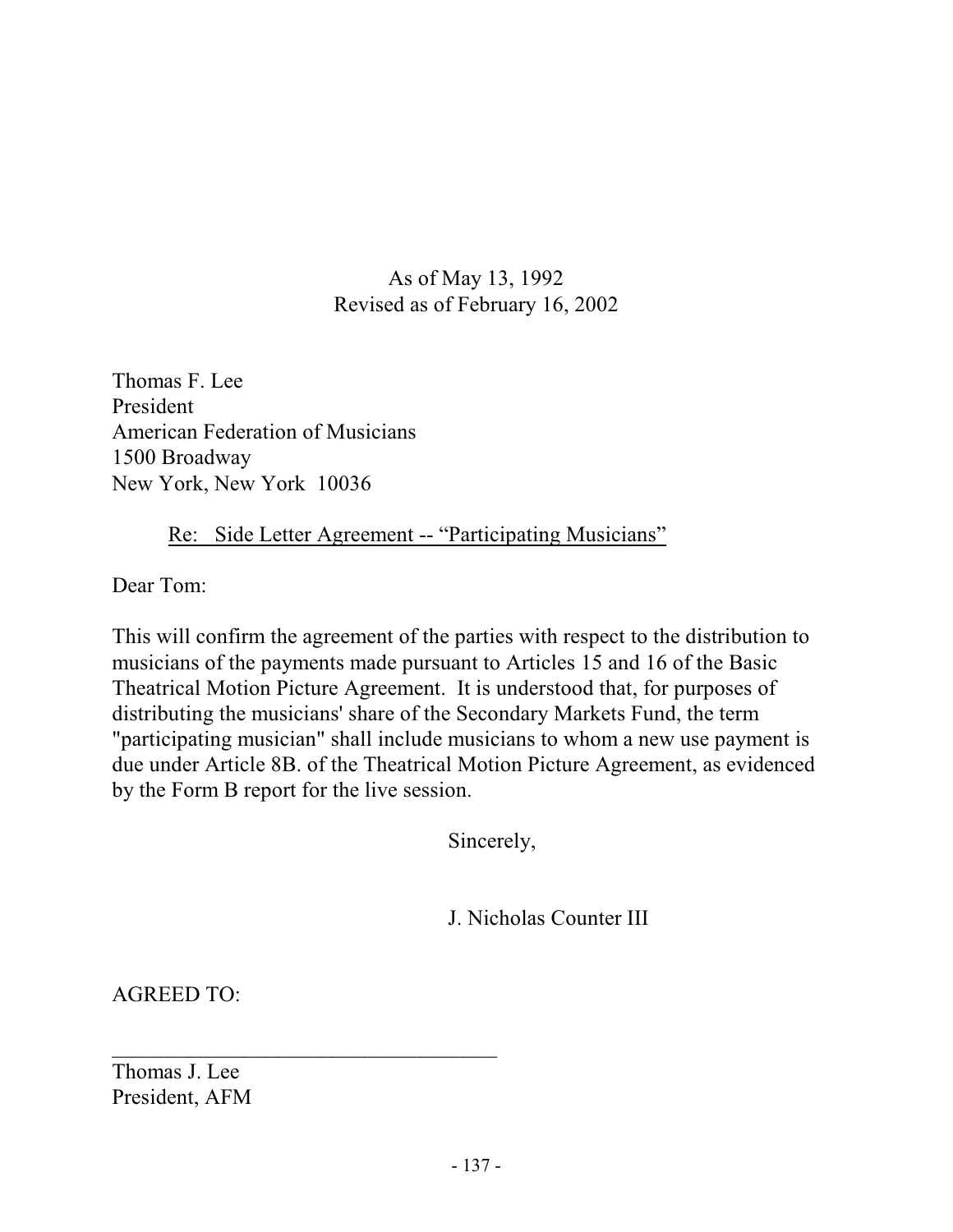As of February 19, 1993

Mark Tully Massagli President American Federation of Musicians 1500 Broadway New York, New York 10036

Dear Mark:

During the 1993 negotiations between the AFM and the Employers represented by the AMPTP, the parties agreed that the report form to the Special Payments Fund would contain certain information. Among other things, the parties agreed that the production number of the motion picture and the name of the production entity would, if available, be included in the report form.

As to those Employers represented by the AMPTP, it is understood that such information shall be considered available only if it is contained in the system which generates the Special Payments Fund report.

Sincerely,

J. Nicholas Counter III

JNC:sjk

ACCEPTED AND AGREED:

 $\overline{\phantom{a}}$  , which is a set of the set of the set of the set of the set of the set of the set of the set of the set of the set of the set of the set of the set of the set of the set of the set of the set of the set of th

Mark Tully Massagli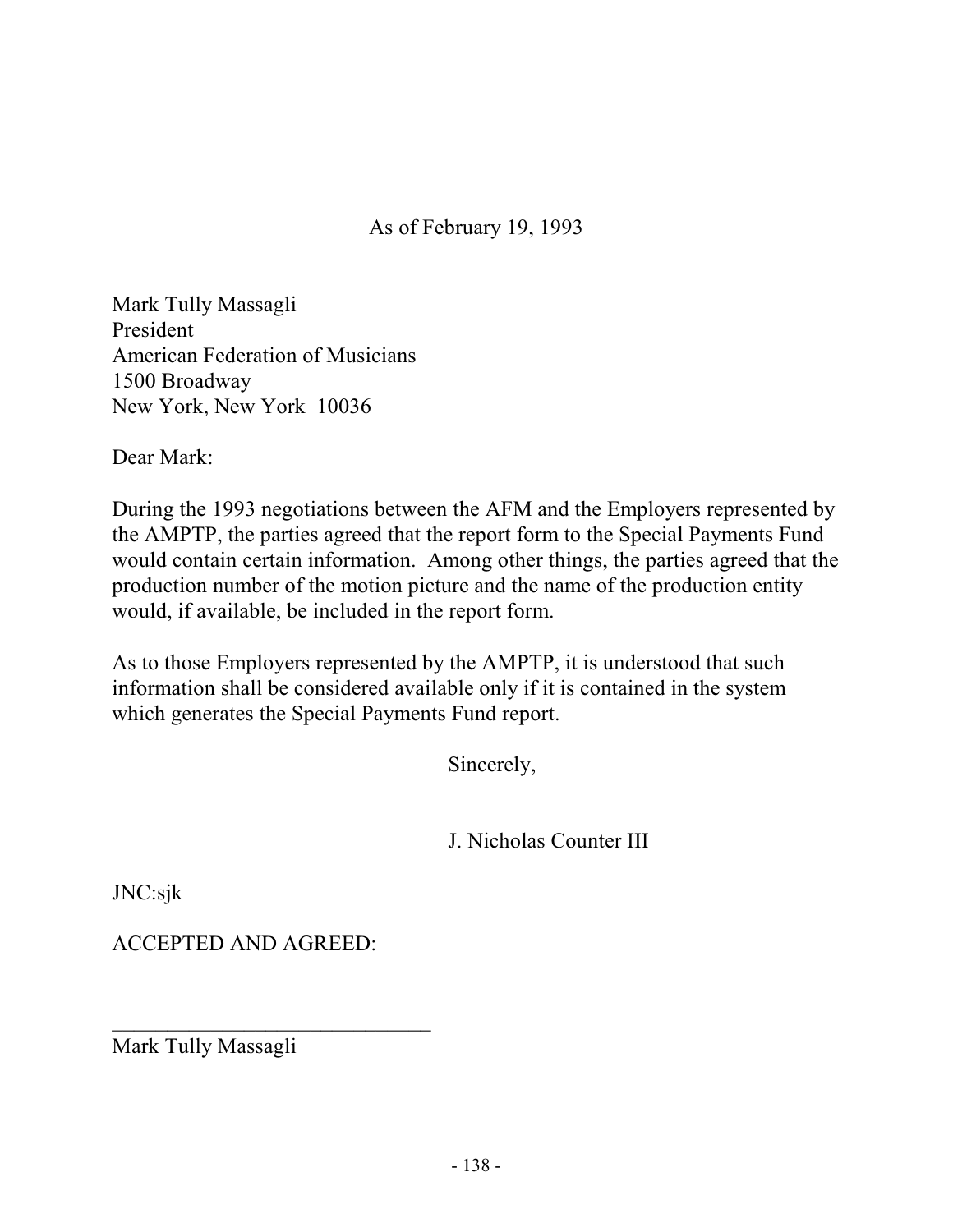As of February 19, 1993

Mark Tully Massagli President American Federation of Musicians 1500 Broadway New York, New York 10036

Dear Mark:

During the course of the 1993 negotiations for the Basic Television and Basic Theatrical Motion Picture Agreements, the AFM expressed its concern that allowing documentary programs to fall under the "news" use provision of Article 8A.(a) of the Agreements may result in reuses of music sound track not intended by the parties.

To that extent, the Producers have agreed that, with respect to documentary programs, in order to meet the "news" use requirements of Article 8A.(a), the reuse of music from a motion picture sound track must accompany the footage for which such music was originally recorded.

Sincerely,

J. Nicholas Counter III

JNC:sjk

ACCEPTED AND AGREED:

 $\mathcal{L}_\text{max}$  , where  $\mathcal{L}_\text{max}$  , we have the set of the set of the set of the set of the set of the set of the set of the set of the set of the set of the set of the set of the set of the set of the set of the set of

Mark Tully Massagli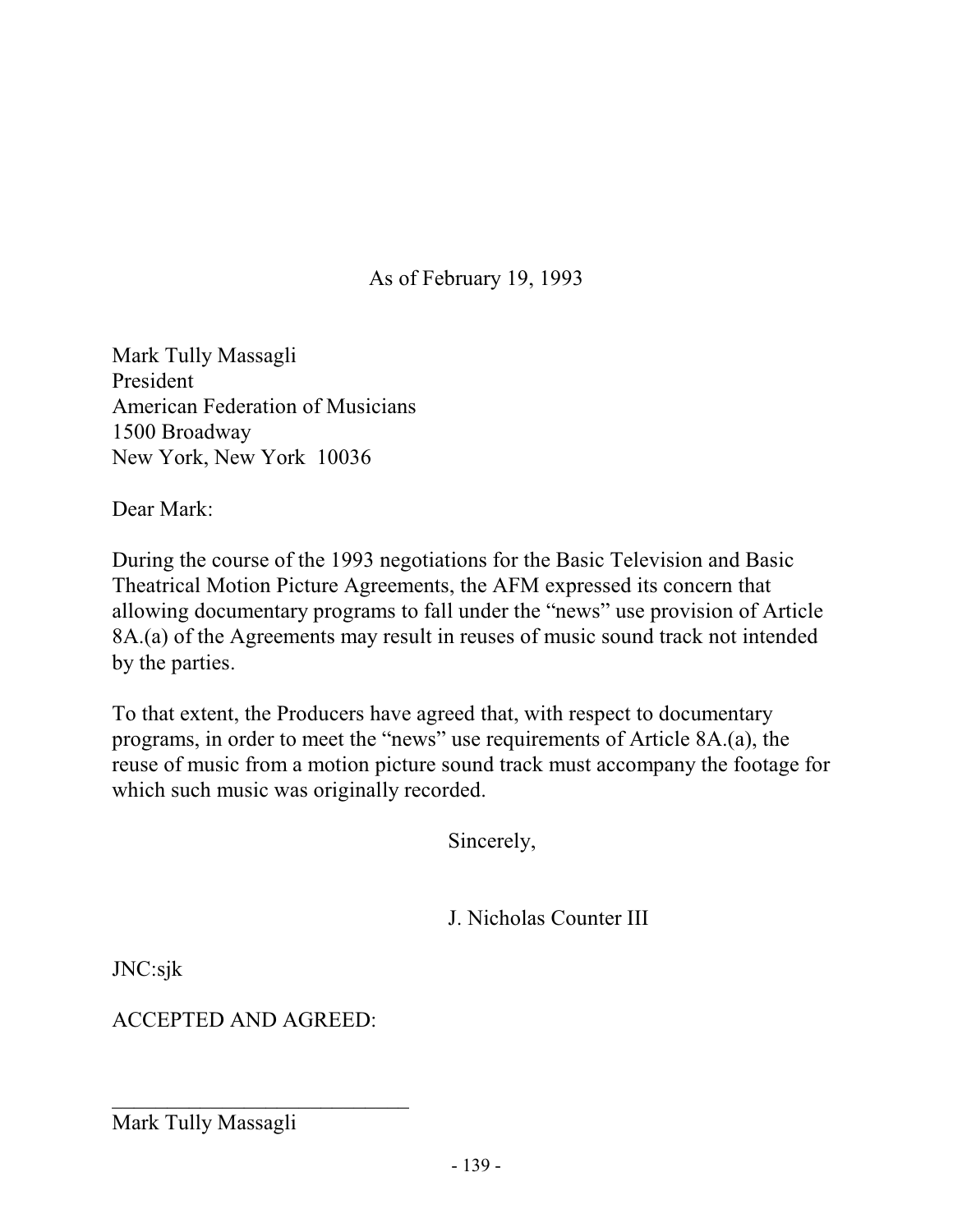As of February 19, 1993

Mark Tully Massagli President American Federation of Musicians 1500 Broadway New York, New York 10036

Dear Mark:

During the course of the 1993 negotiations for the Basic Television Film Agreement and the Basic Theatrical Motion Picture Agreements, the parties agreed to change the language in the form "Buyer's Assumption Agreement" which appears in the "Supplemental Markets" and "Post '60 Theatrical Motion Pictures" provisions of those Agreements.

This letter will reaffirm that our mutual intention in making those modifications was to confirm the parties' longstanding, mutually agreed-upon interpretation of those provisions.

Sincerely,

J. Nicholas Counter III

JNC:sjk

ACCEPTED AND AGREED:

 $\mathcal{L}_\text{max}$  , where  $\mathcal{L}_\text{max}$  , we have the set of the set of the set of the set of the set of the set of the set of the set of the set of the set of the set of the set of the set of the set of the set of the set of

Mark Tully Massagli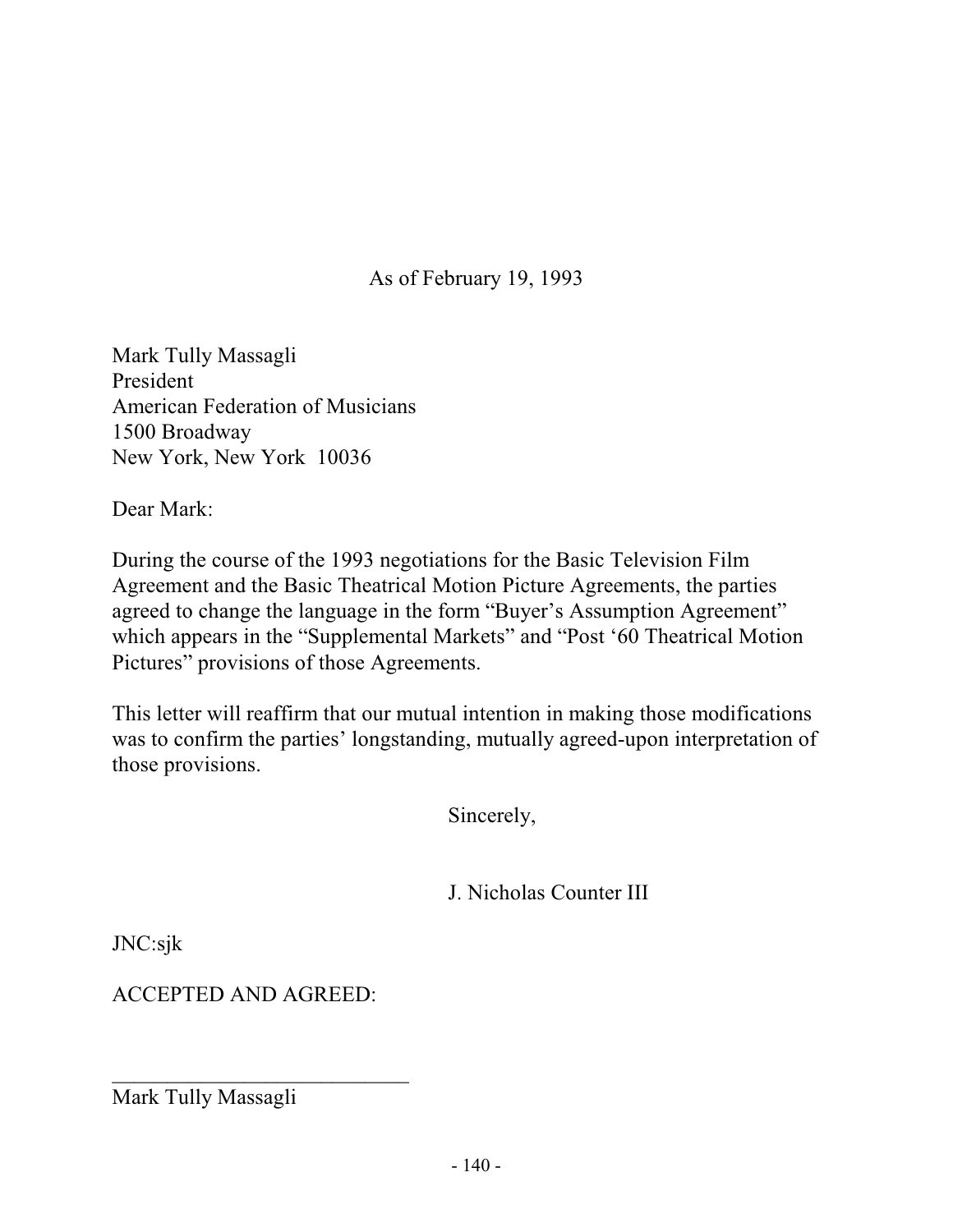As of February 19, 1987

J. Martin Emerson President American Federation of Musicians 1500 Broadway New York, New York 10036

Dear Martin:

If, during the term of this Agreement, the Producers negotiate modifications of the Supplemental Markets provisions of the Directors Guild of America Basic Agreement, the Writers Guild of America Theatrical and Television Basic Agreement and the Producer-Screen Actors Guild Codified Basic Agreement, then the Producers may, upon thirty (30) days written notice to the Federation, reopen the Supplemental Markets provisions of the AFM Basic Film Television Agreement and the AFM Basic Theatrical Motion Picture Agreement.

Sincerely,

J. Nicholas Counter III

JNC:sjk

ACCEPTED AND AGREED:

 $\mathcal{L}_\mathcal{L}$  , where  $\mathcal{L}_\mathcal{L}$  is the set of the set of the set of the set of the set of the set of the set of the set of the set of the set of the set of the set of the set of the set of the set of the set of the

J. Martin Emerson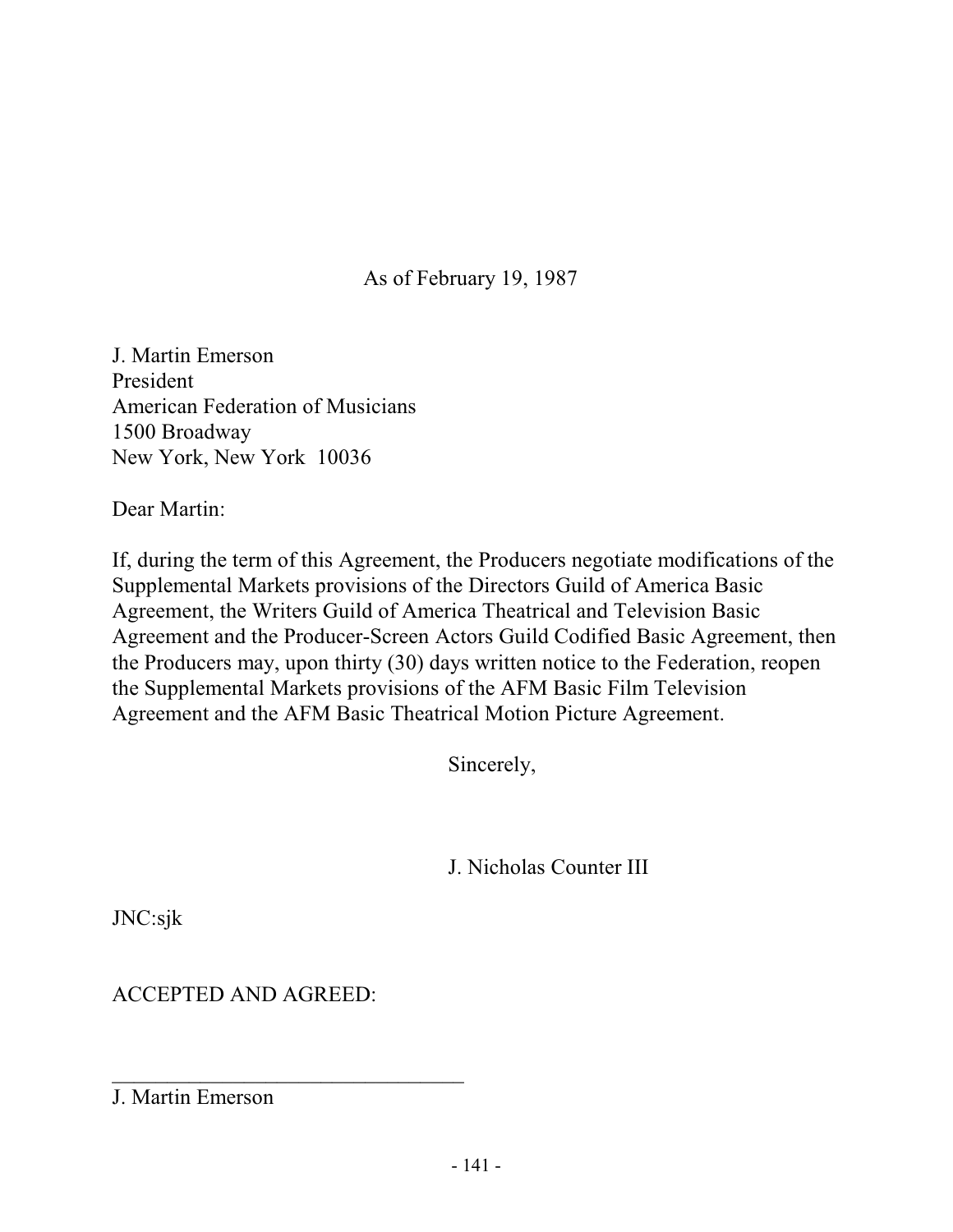### As of March 23, 1994

Steve Young President American Federation of Musicians 1500 Broadway New York, New York 10036

## **Re: Pro Rata Formula for Post '60s and Supplemental Markets Payments when Scoring Takes Place Partly in the U.S. and/or Canada and Partly Outside the U.S. and Canada**

Dear Steve:

This will confirm that the formula for determining percentage payments into the Special Payments Fund, as set forth in Article 15(b)(i)(6) and Article 16(b)(i)(5) of the AFM Basic Theatrical Motion Picture Agreement of 1996, shall also apply in the following circumstances:

Post '60s and/or Supplemental Markets payments which were due for any motion picture prior to May 1, 1992 may be prorated in accordance with the formula set forth in the above-mentioned Articles, provided that such picture satisfies the criteria for prorating set forth therein and, provided further, that such payments had not, prior to the effective date of this letter agreement, been remitted to the Special Payments Fund at the full one percent (1%) rate. (Post '60s and/or Supplemental Markets payments which were due for a motion picture prior to May 1, 1992 may not be prorated, even if the picture satisfies the criteria for proration, if such payments had been remitted to the Special Payments Fund at the full one percent  $(1\%)$  rate.)

The Producer may also prorate Post '60s and/or Supplemental Markets payments due after May 1, 1992 on any motion picture in accordance with the formula set forth in the above-mentioned Articles with respect to a motion picture which meets the criteria for proration set forth in the above-mentioned Articles.

If, prior to the effective date of this agreement, the Producer has made any payment in excess of the amount that would have been required under the proration formula set forth in the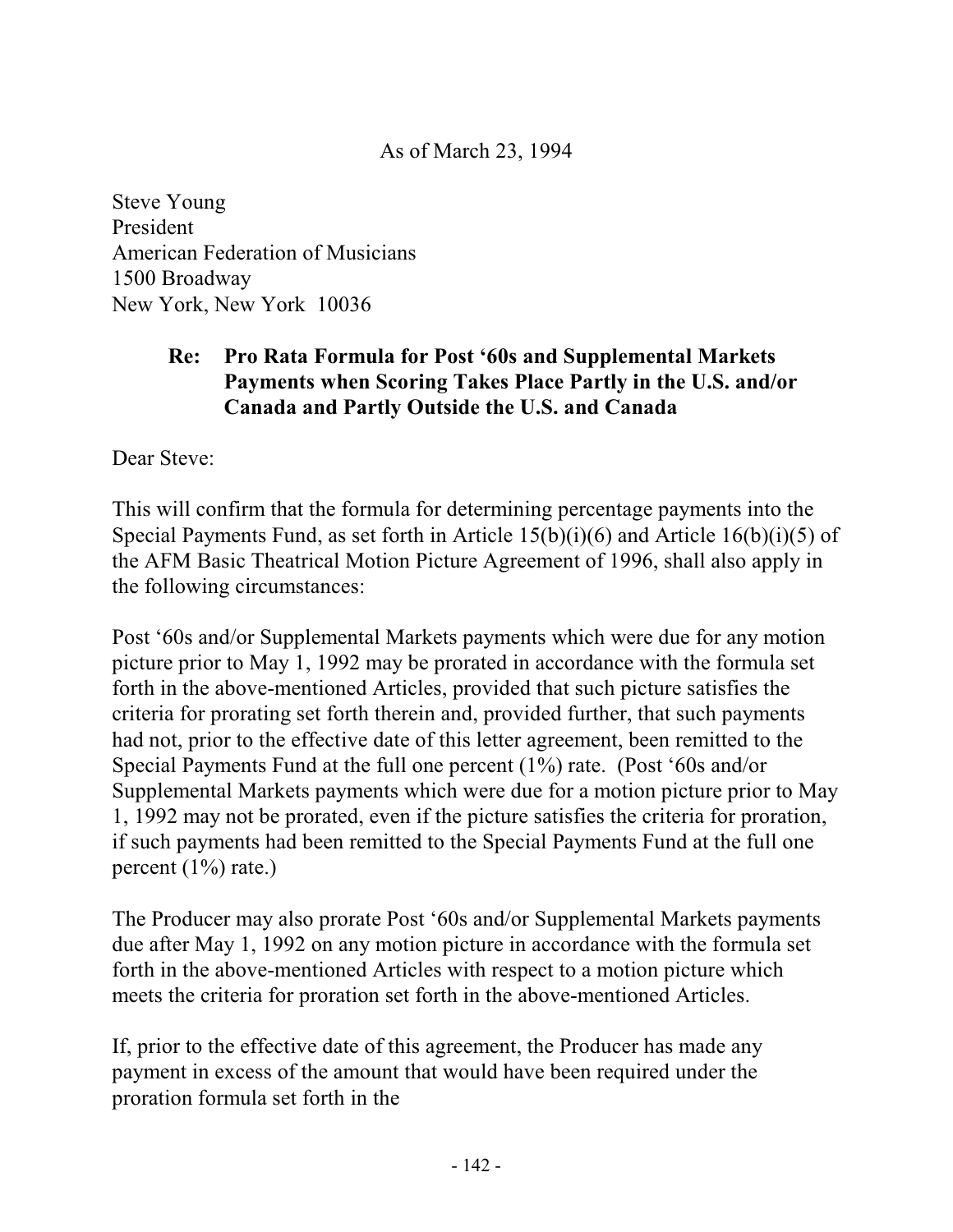Steve Young As of March 23, 1994

above-mentioned Articles, it shall not be entitled to a refund of such excess amount, nor shall it be entitled to an offset or credit against any other payments due pursuant to the Post '60s and Supplemental Markets provisions.

Sincerely,

J. Nicholas Counter III President

ACCEPTED AND AGREED:

 $\overline{\phantom{a}}$  , which is a set of the set of the set of the set of the set of the set of the set of the set of the set of the set of the set of the set of the set of the set of the set of the set of the set of the set of th

Steve Young President, AFM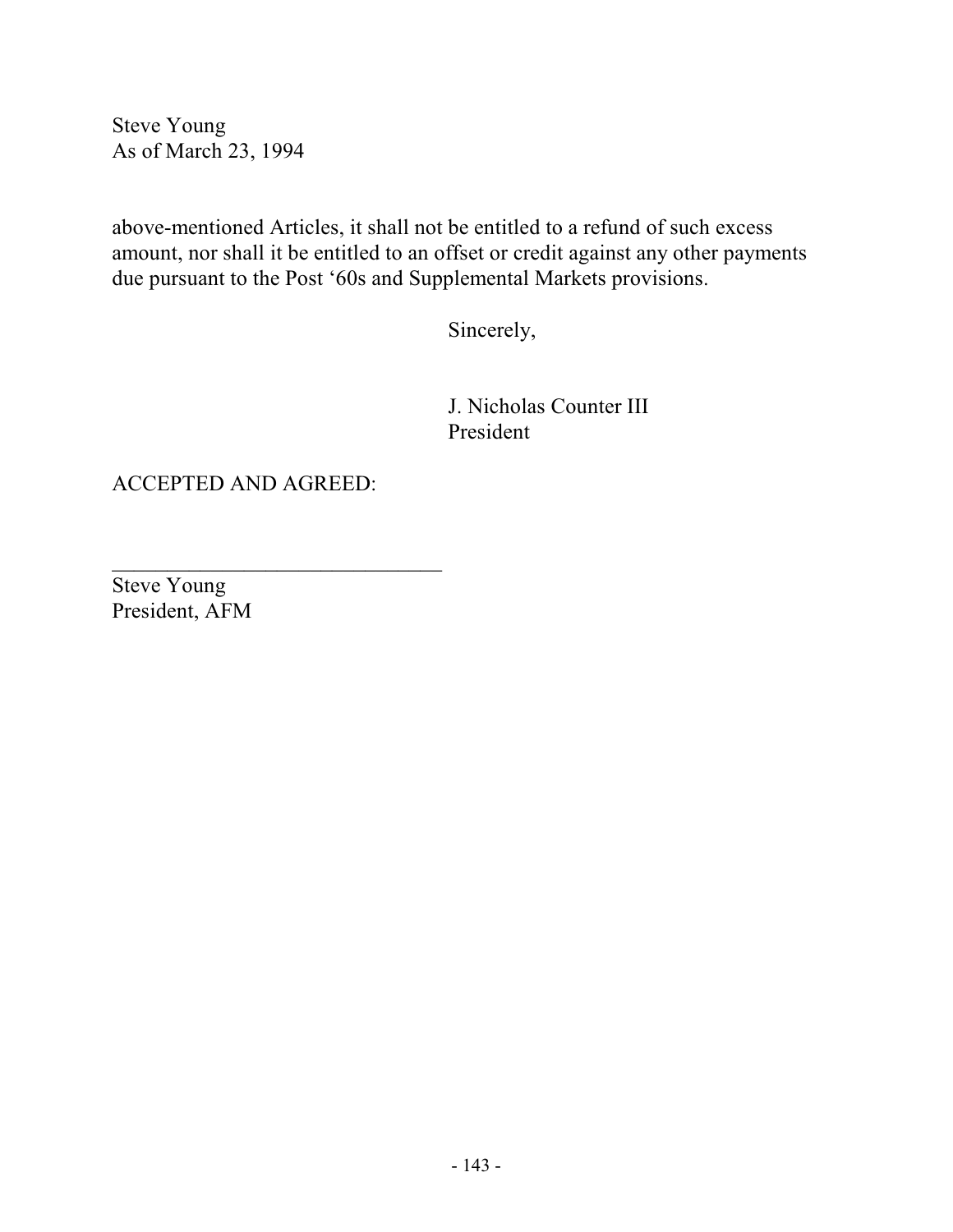As of February 16, 1999 Revised as of February 16, 2002

Thomas F. Lee President American Federation of Musicians 1500 Broadway New York, New York 10036

Dear Tom:

Reference is made to the provisions of Paragraph 1(c) of Exhibit "A," the Special Payments Fund Agreement (renamed in the 2002 American Federation of Musicians Basic Theatrical Motion Picture Agreement as the "Film Musicians Secondary Markets Fund"), of the American Federation of Musicians Basic Theatrical Motion Picture Agreement of 1999. During the 1999 negotiations between the Federation and the AMPTP, the parties agreed to add a new last sentence to this clause which provides:

"A Producer who is delinquent in any payment hereunder for more than sixty (60) days after written notice from the Fund shall pay both the amount due and liquidated damages in the amount of ten percent (10%) per annum (.833% per month), calculated from the date of delinquency."

This will confirm that notwithstanding the addition of that language, the parties agree that the Producer members of the AMPTP, in recognition of their past history with respect to the payment of residuals, shall continue to be subject to the last sentence of Paragraph 1(c) of Exhibit "A," the Special Payments Fund Agreement, of the 1996 Basic Theatrical Motion Picture Agreement. That sentence provides:

"A Producer who is delinquent in any payment hereunder for more than sixty (60) days after written notice from the Fund shall, within ten (10)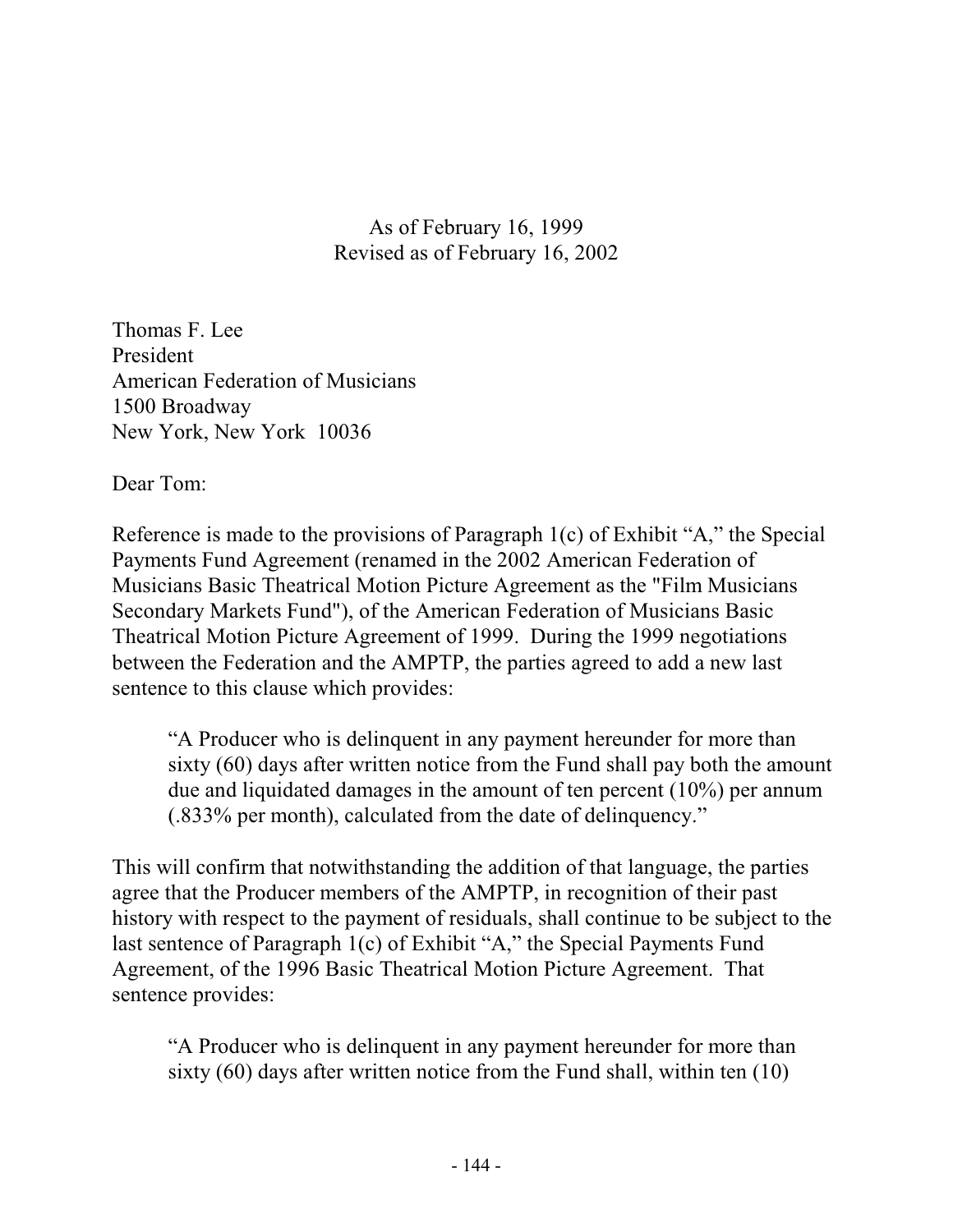Thomas F. Lee As of February 16, 2002 Page 2

> business days, pay both the amount due and liquidated damages in the amount of ten percent (10%) of the payment."

> > Sincerely,

J. Nicholas Counter III

ACCEPTED AND AGREED:

 $\overline{\phantom{a}}$  , which is a set of the set of the set of the set of the set of the set of the set of the set of the set of the set of the set of the set of the set of the set of the set of the set of the set of the set of th

Thomas F. Lee, President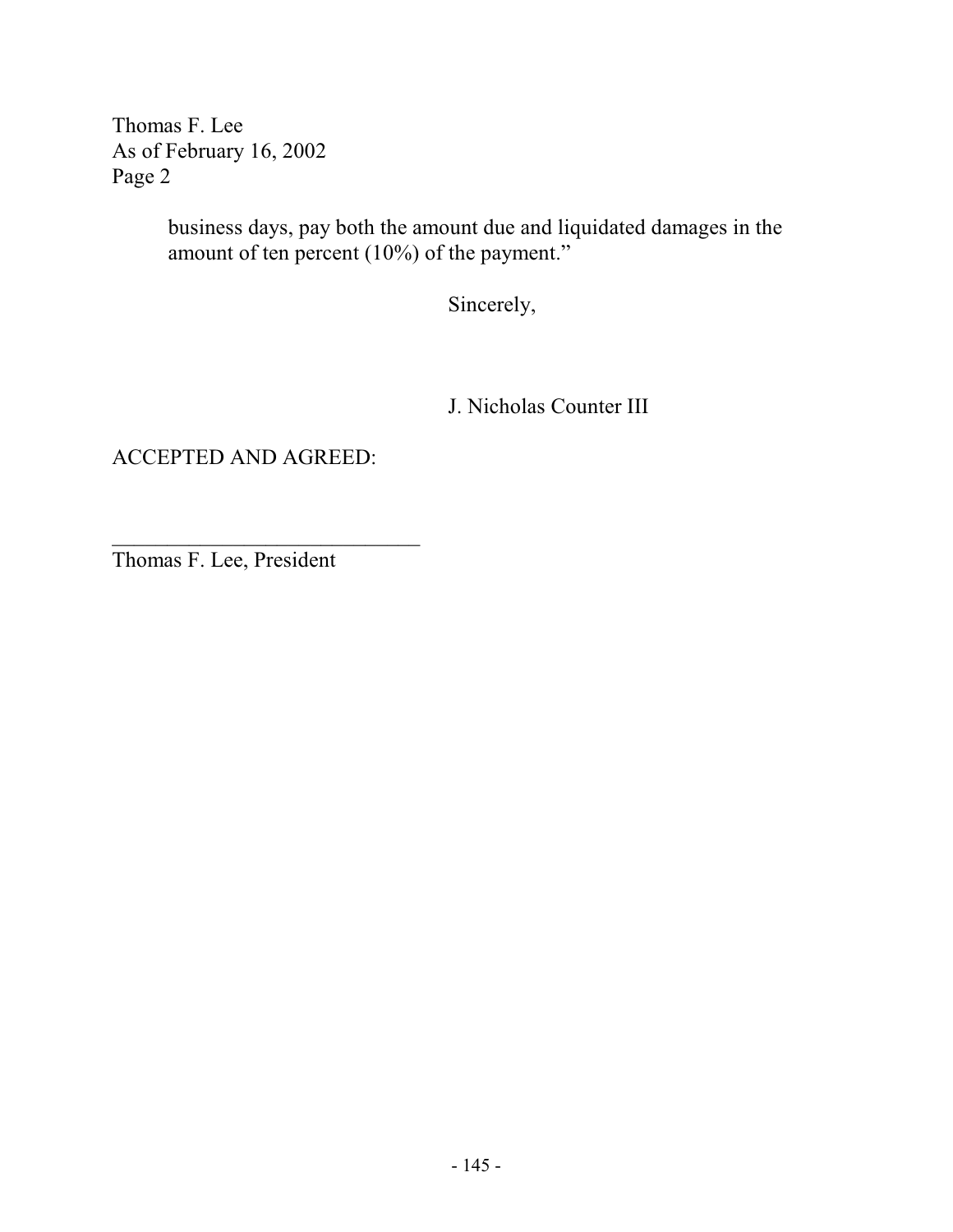#### **ALLIANCE OF MOTION PICTURE & TELEVISION PRODUCERS**

15301 Ventura Boulevard, Building E, Sherman Oaks, CA 91403 Tel: 818.995.3600 • Fax: 818.285.4450 • www.amptp.org

President

Carol A. Lombardini Direct: 818.935.5930

As of April 14, 2010 Revised as of April 5, 2015

Ray Hair President American Federation of Musicians 1500 Broadway New York, New York 10036

### **Re: Exhibition of Motion Pictures Transmitted Via New Media**

Dear Ray:

This Sideletter confirms the understanding of the American Federation of Musicians of the United States and Canada ("the Federation") and the Alliance of Motion Picture and Television Producers, on behalf of the Producers it represented in negotiations for successor agreements to the 2005 AFM Basic Television Film Agreement (hereinafter "the Television Agreement") and to the 2005 Basic Theatrical Motion Picture Agreement (hereinafter "the Theatrical Agreement") (collectively "the parties"), concerning the application of the 2015 Television Agreement and the Theatrical Agreement to the exhibition on the Internet, mobile devices (such as cell phones or PDAs) and any other new media platform known as of April 14, 2010 (hereinafter collectively referred to as "New Media") of theatrical and television motion pictures, the principal photography of which commenced on or after July 1, 1971.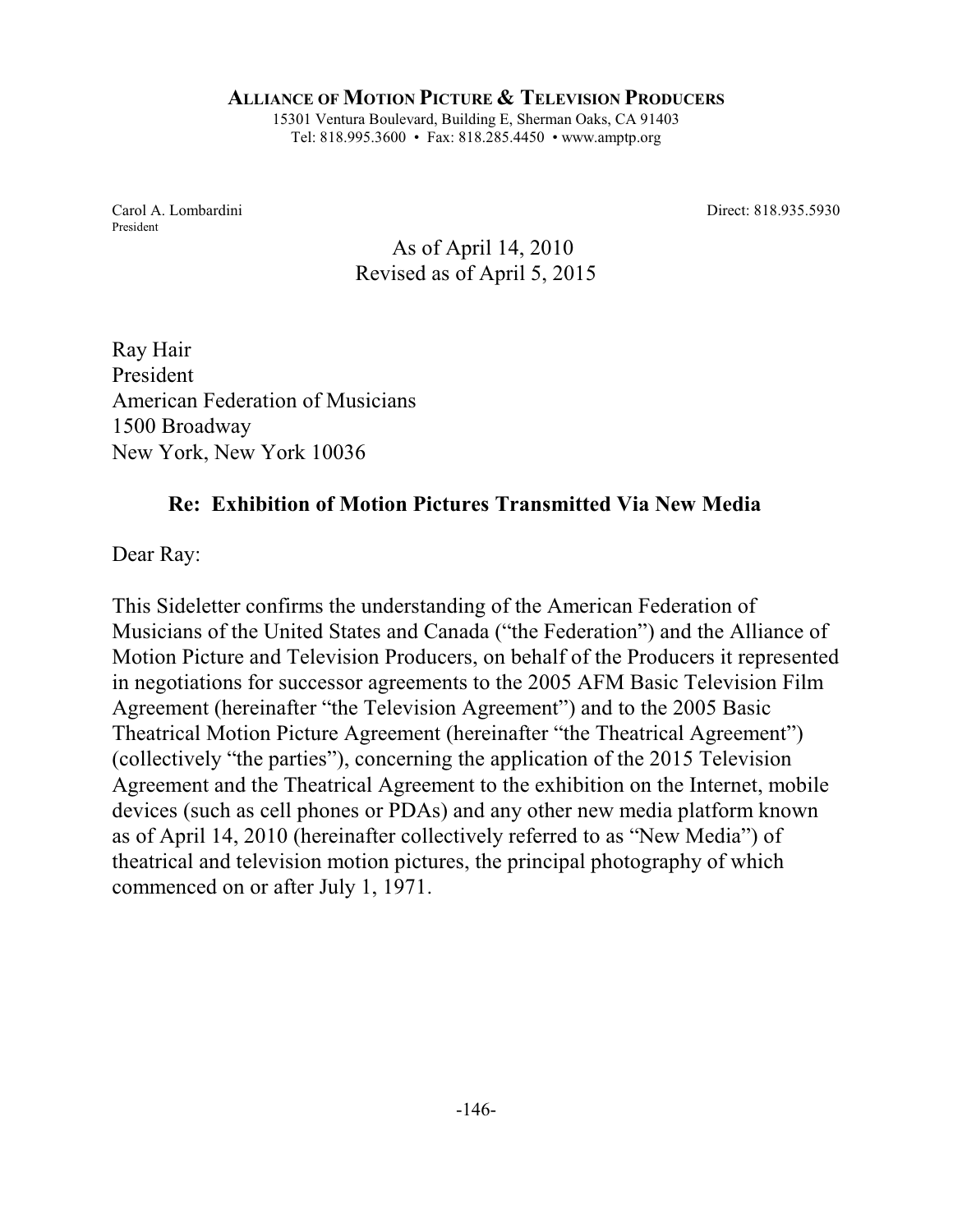#### 1. If the Consumer Pays

a. License for Limited Period or Fixed Number of Exhibitions

When the subscriber pays for the program either on a subscription or per-picture basis, and when the payment is in exchange for the right to view the motion picture for a fixed and limited period of time or a fixed number of exhibitions, the Producer shall pay one percent  $(1\%)$ of "Producer's gross," as defined in Paragraph 3 below.<sup>1</sup> Said amount shall be paid to the Administrator of the Film Musicians Secondary Markets Fund for distribution to participating musicians based upon each musician's *pro rata* share for the motion picture.

b. Paid Permanent Downloads ("Download-to-Own" or "Electronic Sell Through") ("EST")

The following shall apply only to motion pictures released after ratification:

If the consumer pays for an EST copy of a theatrical motion picture, the Producer shall pay 1% of 20% of "Producer's gross," as that term is defined in Paragraph 3 below, for the first 50,000 units and 1.8% thereafter.

If the consumer pays for an EST copy of a television motion picture, the Company shall pay 1% of 20% of "Producer's gross," as that term is defined in Paragraph 3 below, for the first 100,000 units and 1.9% thereafter.

 $<sup>1</sup>$  As bargaining history, this language is based upon the following model: studio licenses to</sup> Movielink (formerly know as Moviefly) the right to transmit the motion picture on the Internet to the viewer who pays Movielink on a subscription or per-picture basis. Such payment would enable the viewer to view the motion picture for a fixed and limited period of time or limited number of exhibitions. For example, if Columbia Pictures, through Columbia-TriStar Home Entertainment, licenses to Movielink the right to exhibit a Columbia Pictures film, the residuals shall be based upon 100% of the license fee paid by Movielink to Columbia-TriStar Home Entertainment for such picture.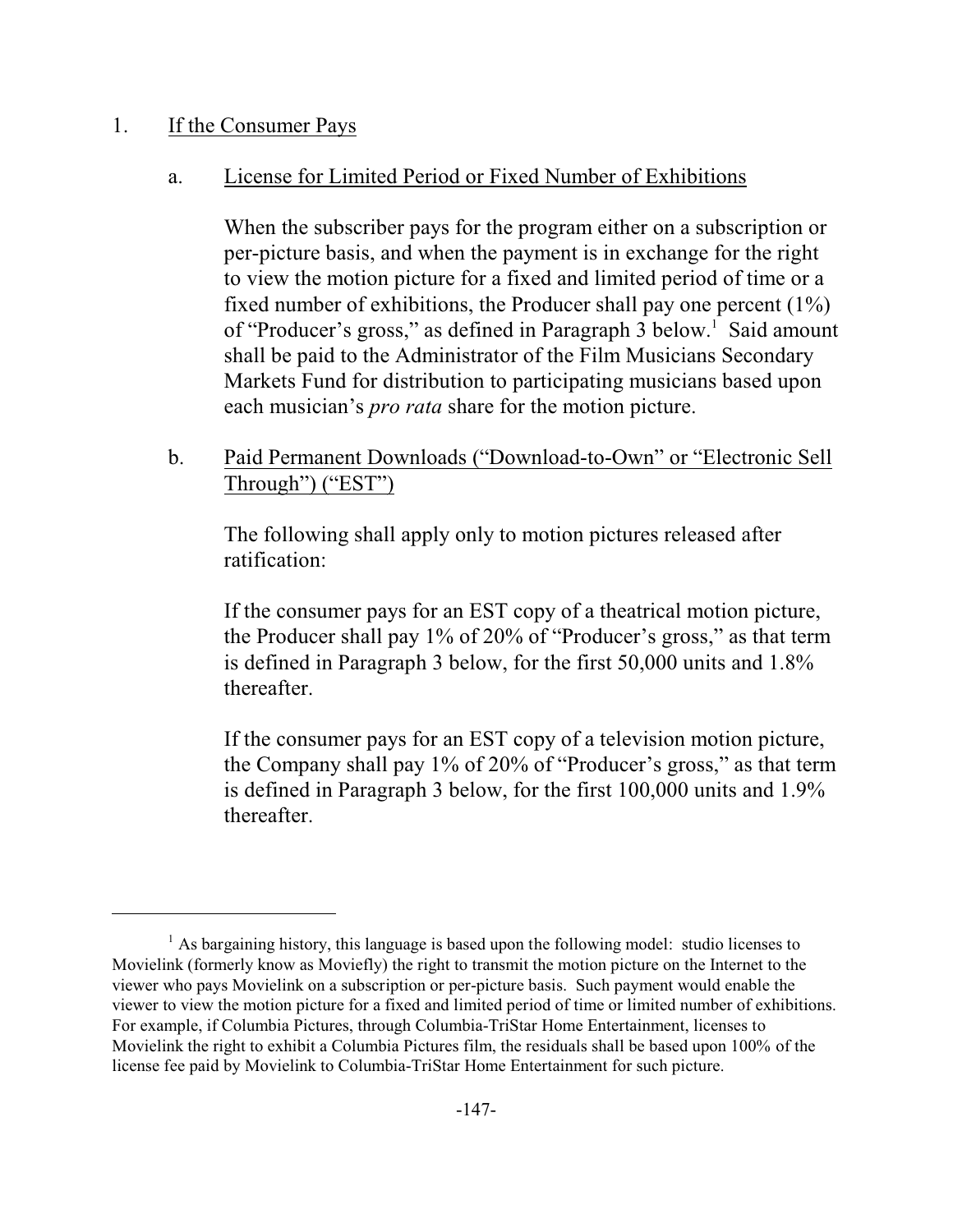Said amount shall be paid to the Administrator of the Film Musicians Secondary Markets Fund for distribution to participating musicians based upon each musician's *pro rata* share for the motion picture.

#### 2. If the Consumer Does Not Pay

Should the Producer stream a theatrical motion picture on a free-to-theconsumer basis on advertiser-supported services transmitted via the Internet or mobile device, it shall pay 1% of "Producer's gross," as defined in Paragraph 3 below. Said amount shall be paid to the Administrator of the Film Musicians Secondary Markets Fund for distribution to participating musicians based upon each musician's *pro rata* share for the motion picture.

#### 3. "Producer's Gross"

#### a. Definition

The term "Producer's gross," for purposes of all uses in new media of theatrical motion pictures made for traditional media, shall be as defined in Article  $16(b)(1)(i)(A)(1)$ , (B), (C) and (D) of the Theatrical Agreement, as applicable. The term "Producer's gross," for purposes of all uses in new media of television motion pictures made for traditional media, shall be as defined in Article  $14(b)(1)(i)(A)(1)$ , (B), (C) and (D) of the Television Agreement, as applicable. "Producer's gross" is subject to the Producer's right to prorate on a comparable basis as provided in Article  $14(b)(1)(v)$  of the Television Agreement and Article  $16(b)(1)(v)$  of the Theatrical Agreement when the music sound track for the picture is scored using musicians employed under the Television or Theatrical Agreements and using musicians not covered under those Agreements. 2

When the "Producer's gross" derived from new media exploitation is received from a related or affiliated entity that acts as the exhibitor/retailer of such picture, then the "Producer's gross" received

 $2^{2}$  For sake of clarity, "Producer's gross" specifically includes advertising revenues when the license, distribution, or other agreement provides for sharing in such revenues.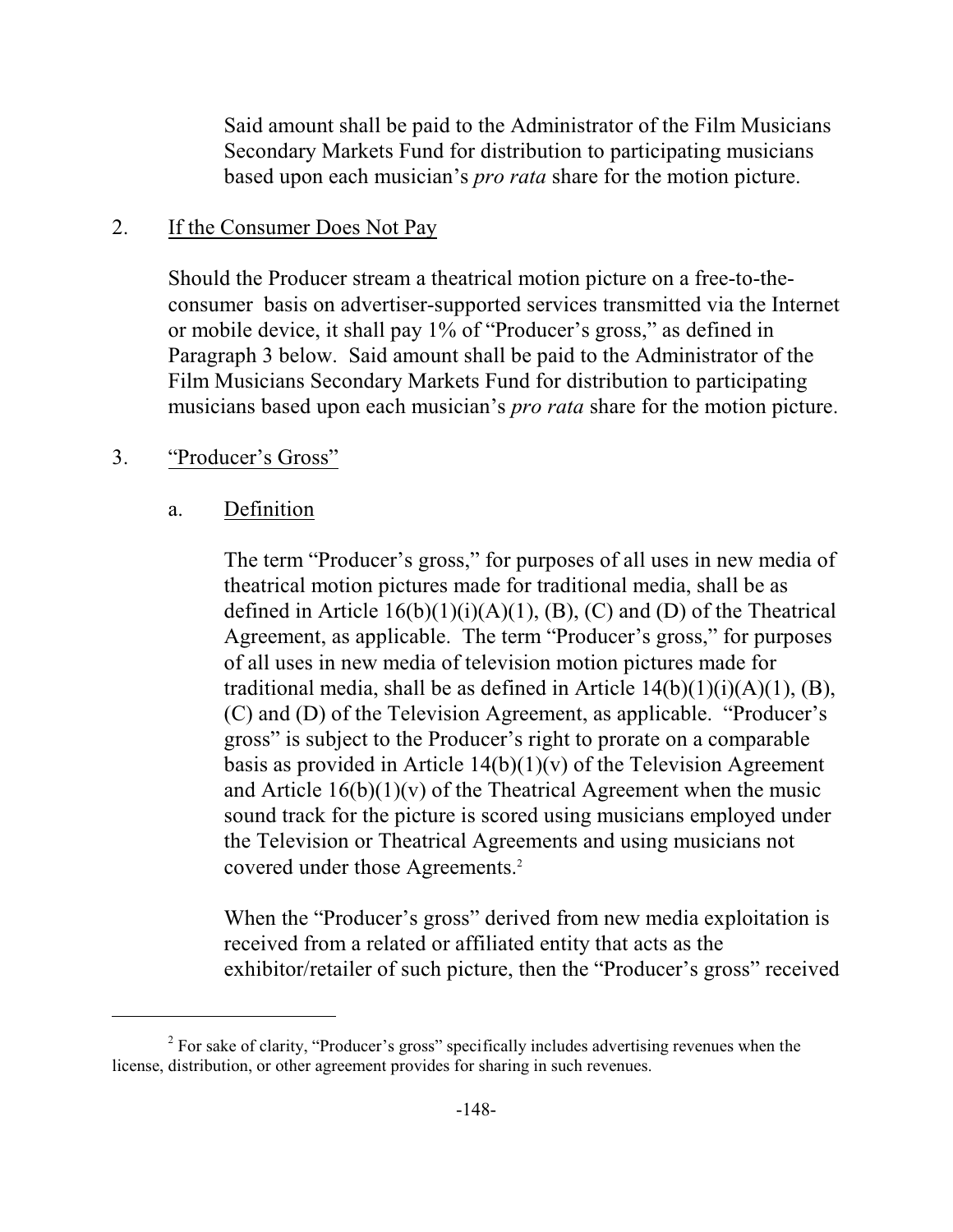by the Producer from the licensing of such rights shall be measured by the exhibitor/retailer's payments to unrelated and unaffiliated entities in arms' length transactions for comparable pictures, or, if none, then the amounts received by the Producer from unrelated and unaffiliated exhibitors/retailers in arms' length transactions for comparable pictures, or, if none, a comparable exhibitor/retailer's payments to comparable unrelated and unaffiliated entities in arms' length transactions for comparable pictures.

#### b. Agreements and Data

On a quarterly basis commencing January 1, 2010, within ten (10) business days after such request, the Producer shall provide for inspection by the Federation's designated employee or auditor, at Producer's premises in Los Angeles, full access<sup>3</sup> to all unredacted license, distribution, and other agreements pertaining to new media exploitation of covered pictures that were entered into during the immediately preceding quarter. In any subsequent quarterly inspection, the Federation's designated employee or auditor may reinspect any agreements previously inspected and inspect any agreements not previously inspected.

Upon request, in a manner to be mutually agreed upon in good faith, the Producer shall expeditiously provide, or make available, to the Federation data in its possession or control, or the possession or control of its related distribution entities, regarding the new media exploitation of covered pictures, such as number of downloads or streams by source and ad rates, where relevant to the payments required under this Sideletter.

<sup>&</sup>lt;sup>3</sup> Full access includes access to all agreements, notwithstanding any confidentiality clause contained therein, and access to all sideletters, exhibits, addenda, and other ancillary documents.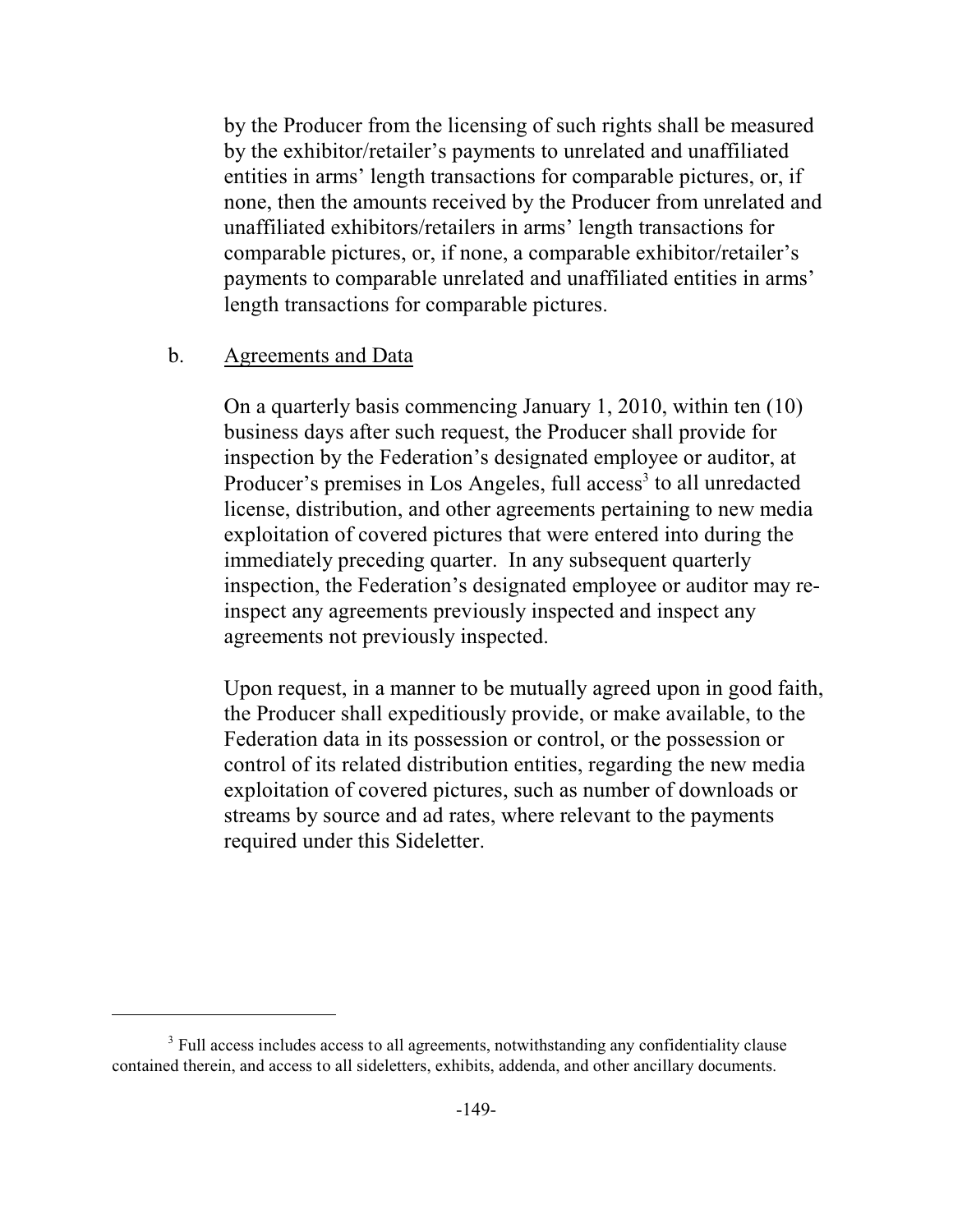### c. Recordkeeping and Reporting

Payment for exploitation of covered pictures in new media shall be due sixty (60) days after the end of the quarter in which the "Producer's gross" from such exploitation is received. The Producer shall accompany such payments with reports regarding the "Producer's gross" derived from such exploitation, which shall be specified by medium and source whenever reasonably possible and will be separated from revenues derived from exploitation of such picture in traditional media.

When the Producer allocates revenues between new media rights and other rights in any such picture, among new media rights in multiple such pictures, or otherwise, it shall specify such allocation.

## d. Confidentiality

The information provided to the Federation by the Producer will be treated as confidential and appropriate arrangements will be made to safeguard the confidentiality of that information.

#### e. Reservation of Rights

With respect to theatrical and television motion pictures, the Producer has agreed to a separate payment for this use in new media because exhibition in new media is at this time outside the primary market. The Producer reserves the right in future negotiations to contend that the pattern of release has changed so that this use constitutes or is a part of the primary market of distribution of theatrical or television motion pictures and that, therefore, no additional payment should be made with respect to the exhibition of theatrical motion pictures or television programs (including those covered by this Agreement) in new media. The Federation reserves the right in future negotiations to contend to the contrary, and further to assert that regardless of whether other exhibitions are or have become part of the primary market, residual provisions for theatrical or television motion pictures so exhibited should be improved.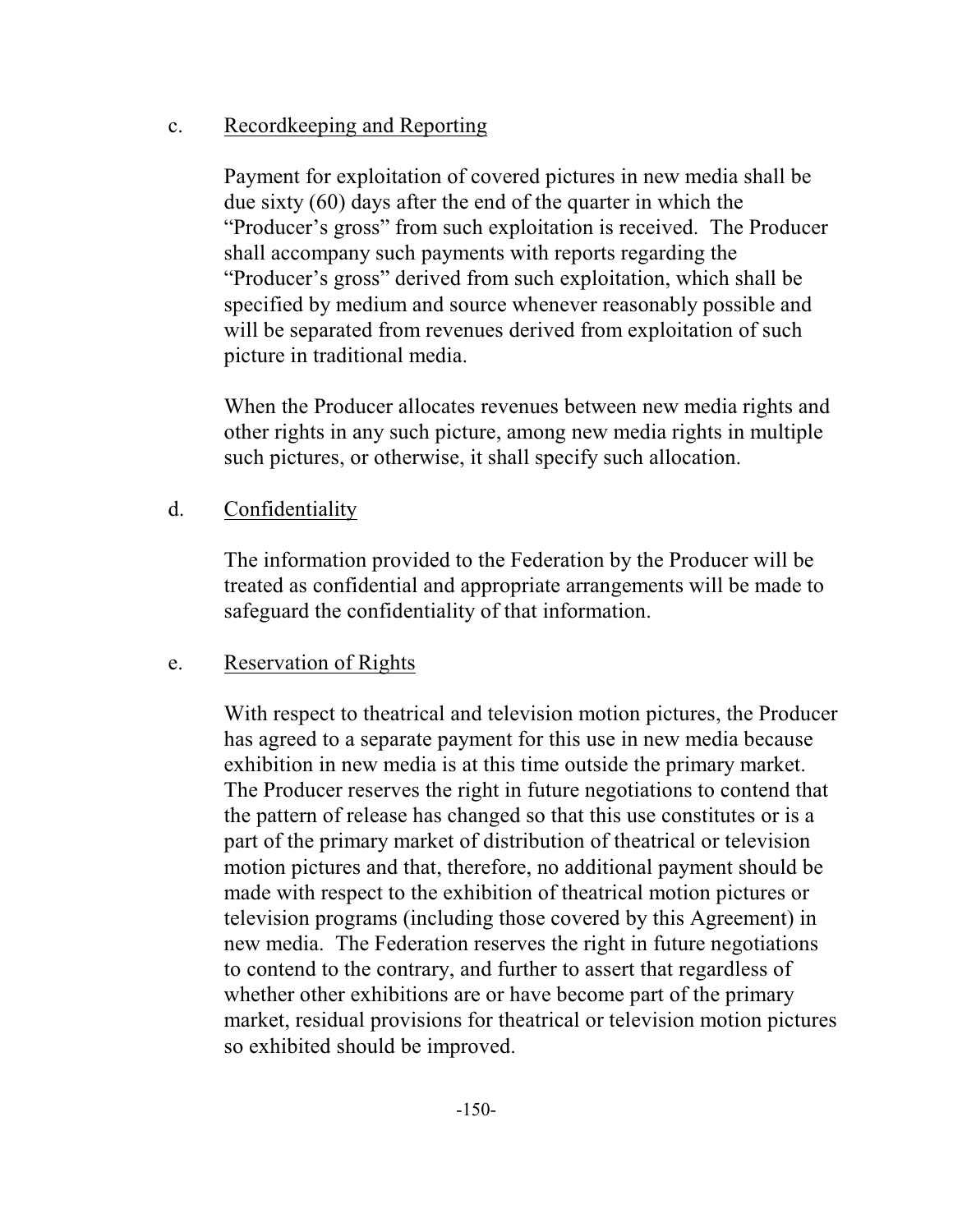#### 4. Sunset Clause

The parties recognize that this Sideletter is being negotiated at a time when the business models and patterns of usage of theatrical and television motion pictures in New Media are in the process of exploration, experimentation and innovation. Therefore, all provisions of this Sideletter expire on the termination date of this Agreement, and will be of no force and effect thereafter. No later than sixty (60) days before that expiration date, the parties will meet to negotiate new terms and conditions for use of theatrical and television motion pictures in New Media to be in effect thereafter.

The parties further acknowledge that conditions in this area are changing rapidly and that the negotiation for the successor agreement will be based on the conditions that exist and reasonably can be forecast at that time. For example, the parties acknowledge that with respect to the formula in Paragraph 1.b. for electronic sell-through of theatrical and television motion pictures, the growth of electronic sell-through could adversely impact traditional home video sales. In future negotiations, the parties agree that the criteria to be considered in good faith in determining whether the electronic sell-through residual should be increased or decreased include patterns of cannibalization of the home video market and changes in the wholesale price.

Sincerely,

Carol A. Lombardini

## **ACCEPTED AND AGREED:**

 $\overline{\phantom{a}}$  , which is a set of the set of the set of the set of the set of the set of the set of the set of the set of the set of the set of the set of the set of the set of the set of the set of the set of the set of th

Ray Hair, President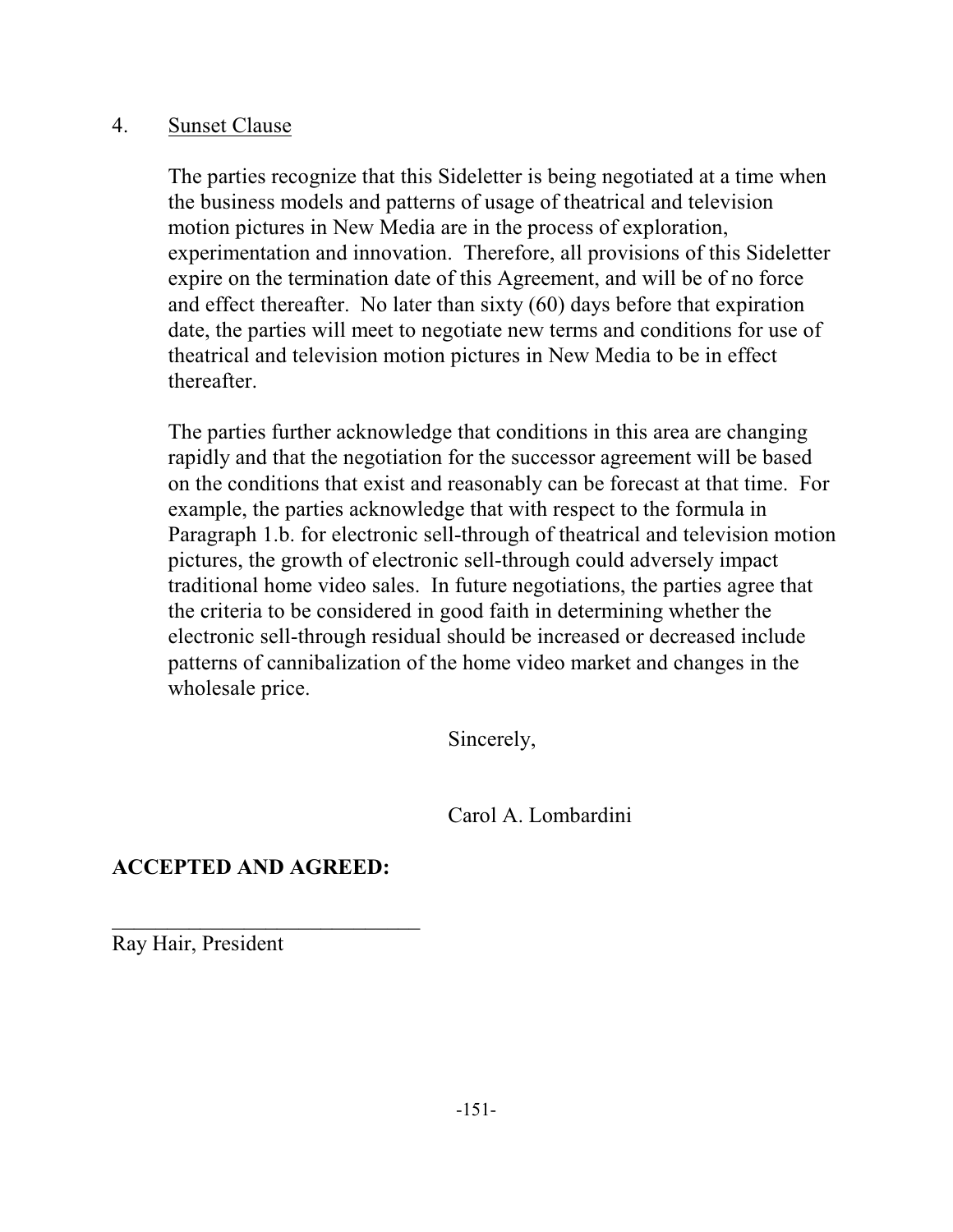#### **ALLIANCE OF MOTION PICTURE & TELEVISION PRODUCERS**

15301 Ventura Boulevard, Building E, Sherman Oaks, CA 91403 Tel: 818.995.3600 • Fax: 818.285.4450 • www.amptp.org

President

Carol A. Lombardini Direct: 818.935.5930

As of April 14, 2010 Revised as of April 5, 2015

Ray Hair President American Federation of Musicians 1500 Broadway New York, New York 10036

## **Re: Productions Made for New Media**

Dear Ray:

This Sideletter confirms the understanding of the American Federation of Musicians of the United States and Canada ("the Federation") and the Alliance of Motion Picture and Television Producers, on behalf of the Producers it represented in the negotiations for a successor agreement to the 2005 American Federation of Musicians Basic Television Film Agreement (collectively "the parties"), concerning the terms and conditions applicable to the production of entertainment motion pictures of the type that have traditionally been covered under said Agreement that are made for the Internet, mobile devices, or any other new media platform in existence as of April 14, 2010 (hereinafter collectively referred to as "New Media"). With respect to such productions intended for initial use in new media, the parties agree as follows:

The parties mutually recognize that the economics of New Media production are presently uncertain and that greater flexibility in terms and conditions of employment is therefore mutually beneficial. If one or more business models develop such that New Media production becomes an economically viable medium, then the parties mutually recognize that future agreements should reflect that fact.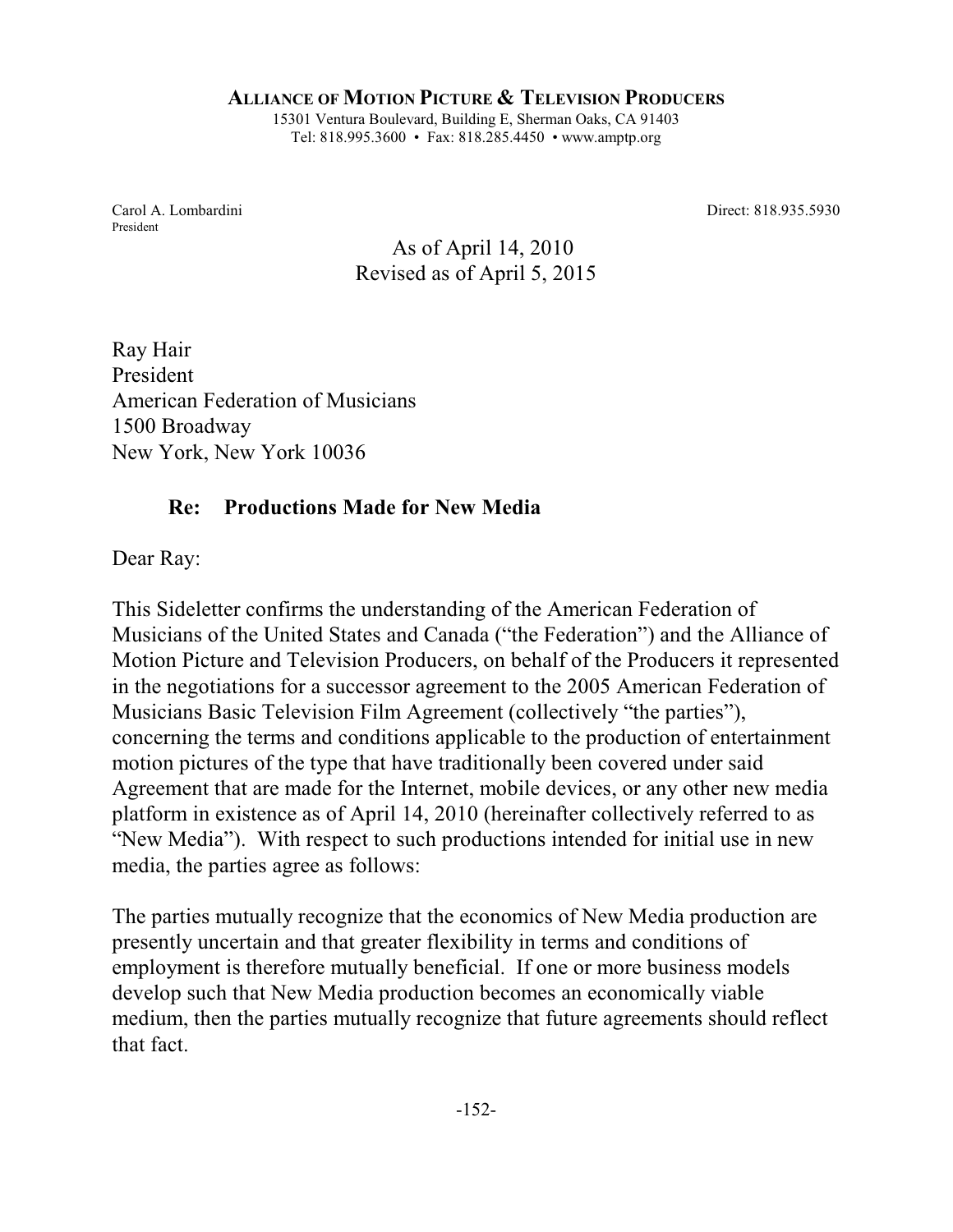#### **A. Recognition**

The Producer recognizes the Federation as the exclusive bargaining representative of employees employed within the classifications covered by the Basic Television Film Agreement (hereinafter "the Television Agreement") on entertainment motion pictures of the type traditionally covered under the Television Agreement which are intended for initial exhibition in New Media, but excluding "Experimental New Media Productions," as that term is defined below, and produced within the geographic scope covered by the aforementioned Agreement.

### **B. Coverage**

Coverage shall be at the Producer's option with respect to "Experimental New Media Productions." Should the Producer elect to cover an Experimental New Media Production, the terms and conditions applicable to employment on Original New Media Productions, as set forth in Paragraph D. below, shall apply.

An "Experimental New Media Production" is defined as any Original New Media Production: (1) for which the actual cost of production does not exceed: (a) \$15,000 per minute of program material as exhibited, and (b) \$300,000 per single production as exhibited, and (c) \$500,000 per series of programs produced for a single order; and (2) on which fewer than two (2) recording musicians (but excluding those recording musicians who perform MIDI transcription services exclusively) are working within the geographic scope of the Television Agreement, each of whom has worked under the Basic Theatrical Motion Picture Agreement, the Basic Television Film Agreement, the TV Videotape Agreement, the Sound Recording Labor Agreement or the Television or Radio Canadian Broadcasting System Agreements within the last three  $(3)$  years.<sup>1</sup>

The actual cost of the Experimental New Media Production shall consist of all direct costs actually incurred in connection with the Production. The

 $<sup>1</sup>$  The Producer shall be entitled to rely on the representation of the employee as to whether he or</sup> she meets this work experience requirement.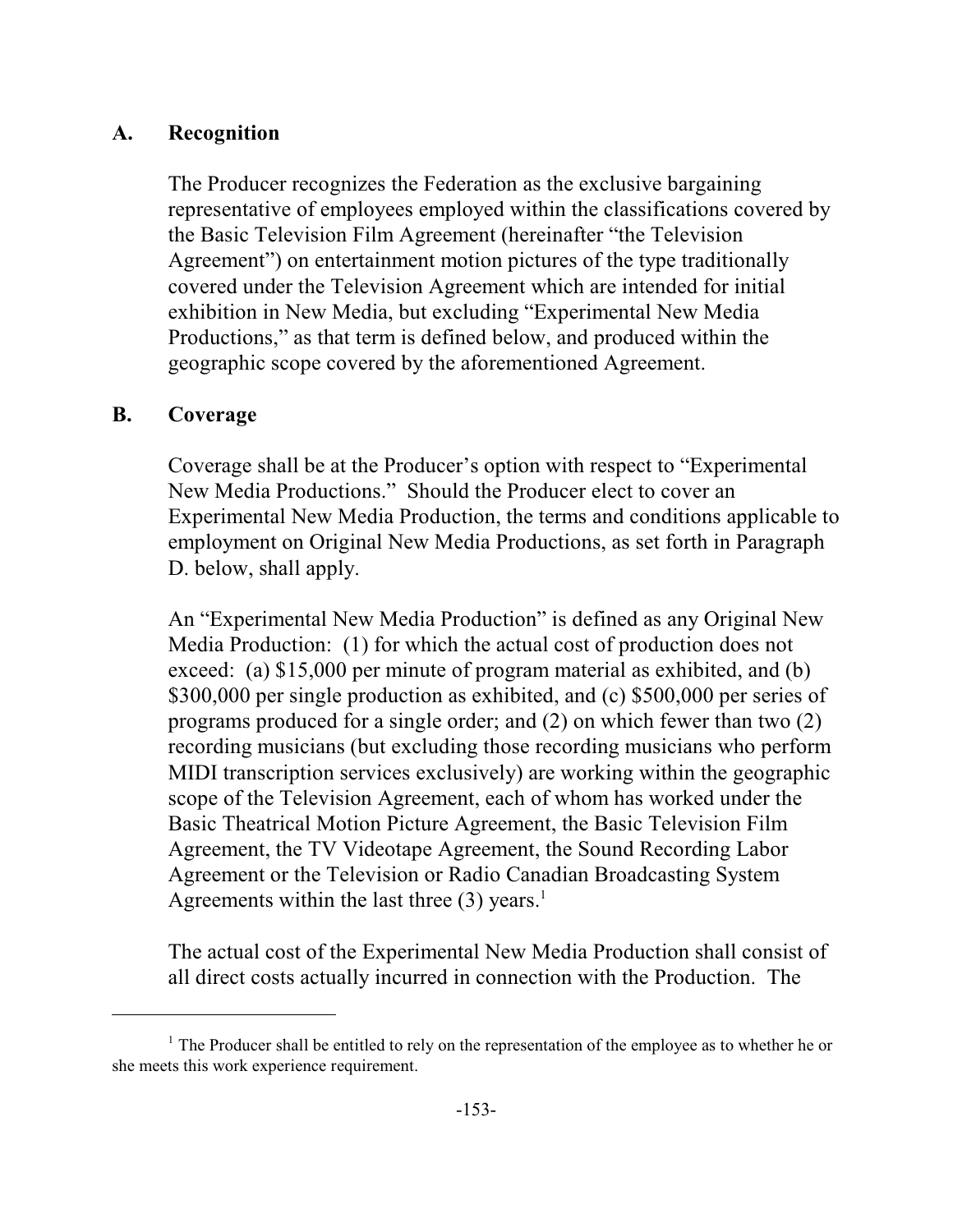only costs excluded in determining the actual cost of production shall be development costs, overhead charges, financing costs (*i.e.,* loan origination fees, gap fees, legal fees and interest), contingency of up to ten percent (10%), essential elements insurance costs, the cost of the completion bond, marketing expenses, contingent payments to talent or other parties which are based on the proceeds derived from the exploitation of the Production and received after recoupment of the negative cost, and delivery items required by sales agents, distributors or sub-distributors (*i.e.,* delivery materials beyond the answer print, Video Master if the Production is delivered on videotape, or the digital equivalent if the Production is delivered in a digital format).

If the Producer began production of an "Experimental New Media Production" which the Producer elected not to cover under the terms of this Sideletter, but subsequently employs two (2) or more recording musicians on the production as provided in the second paragraph of this Paragraph B., then said production shall automatically be deemed covered hereunder, starting from the first day on which at least two (2) or more such recording musicians are so employed on the production and continuing until the production is finished.

## **C. Terms and Conditions of Employment on Derivative New Media Productions**

A "Derivative New Media Production" is a dramatic production for New Media based on an existing dramatic free television motion picture covered by the Television Agreement ("the source production"). For purposes of this sideletter only, the term "dramatic" refers to live action or animated productions of a dramatic nature, including situation comedies, but excluding documentaries.

Employees may be employed by a Producer and assigned to a Derivative New Media Production as part of their regular workday (*i.e.,* the guaranteed call) on the source production. The work for the Derivative Production shall be considered part of the workday for the Employees on the source production and shall trigger overtime if work on the Derivative Production extends the workday on the source production past the point at which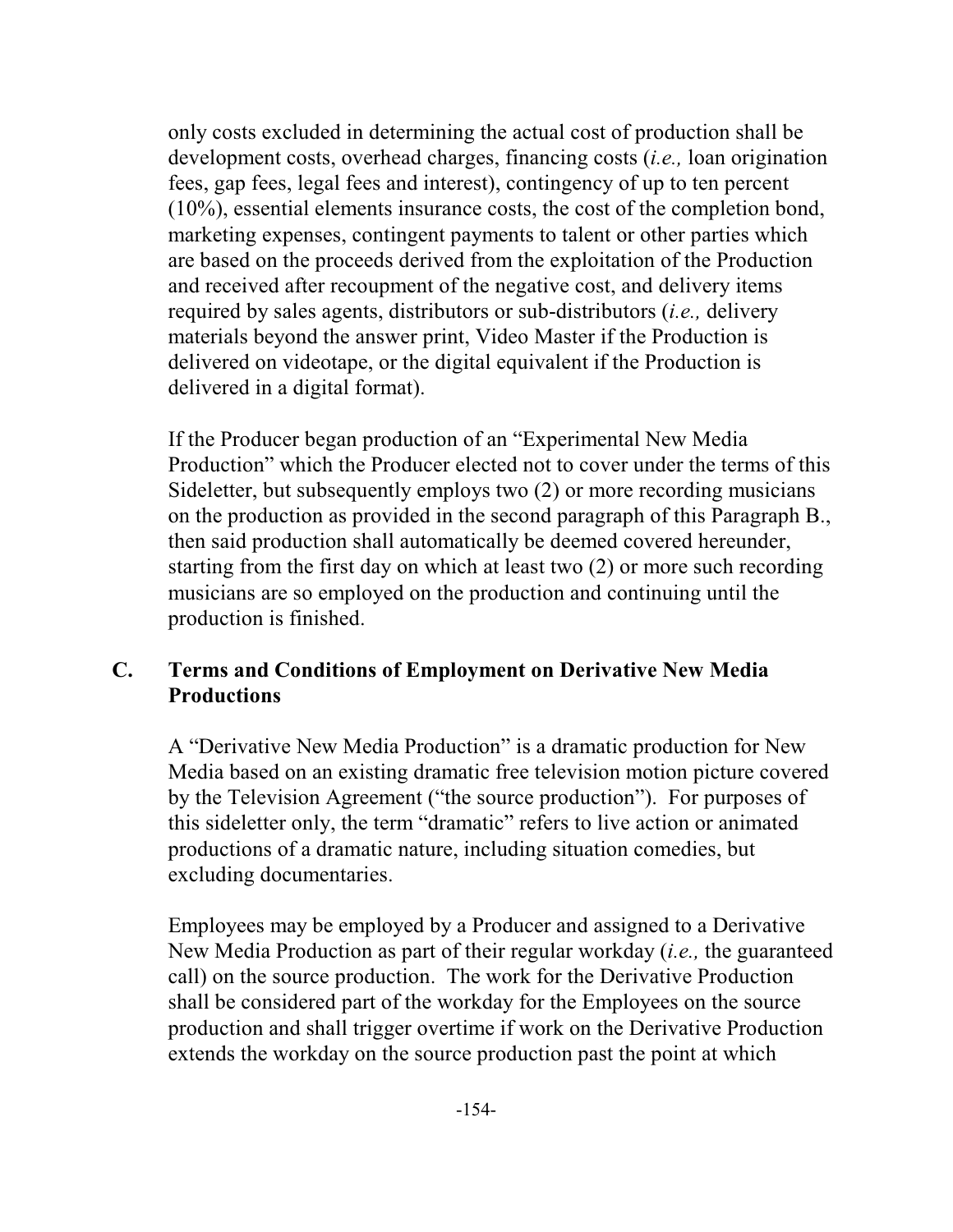overtime would normally be triggered on the source production. All other terms and conditions, including benefits, shall continue as if the employee were continuing to work on the source production.

In all other situations, terms and conditions of employment are freely negotiable between the Employee and the Producer, except for those provisions identified in Paragraph E. below.

## **D. Terms and Conditions of Employment on Original New Media Productions**

Terms and conditions of employment on Original New Media Productions are freely negotiable between the Employee and the Producer, except for those provisions identified in Paragraph E. below.

#### **E. Other Provisions**

### (1) Union Security

The provisions of Article 4, "Union Security," of the Television Agreement shall apply to New Media Productions.

#### (2) Pension and Health

On covered New Media Productions budgeted at \$25,000 or less per minute (using the same cost elements as described in the third paragraph of Paragraph B. above), Producer's only obligation hereunder shall be to make contributions on behalf of each Employee employed under the terms of this Sideletter in accordance with the provisions of Paragraph 4 of the Television Agreement, except that such contributions shall be based only on the greater of hours worked or guaranteed.

On New Media Productions budgeted at more than \$25,000 per minute (using the same cost elements as described in the third paragraph of Paragraph B. above), or when Employees are assigned by the Producer to a Derivative New Media Production as part of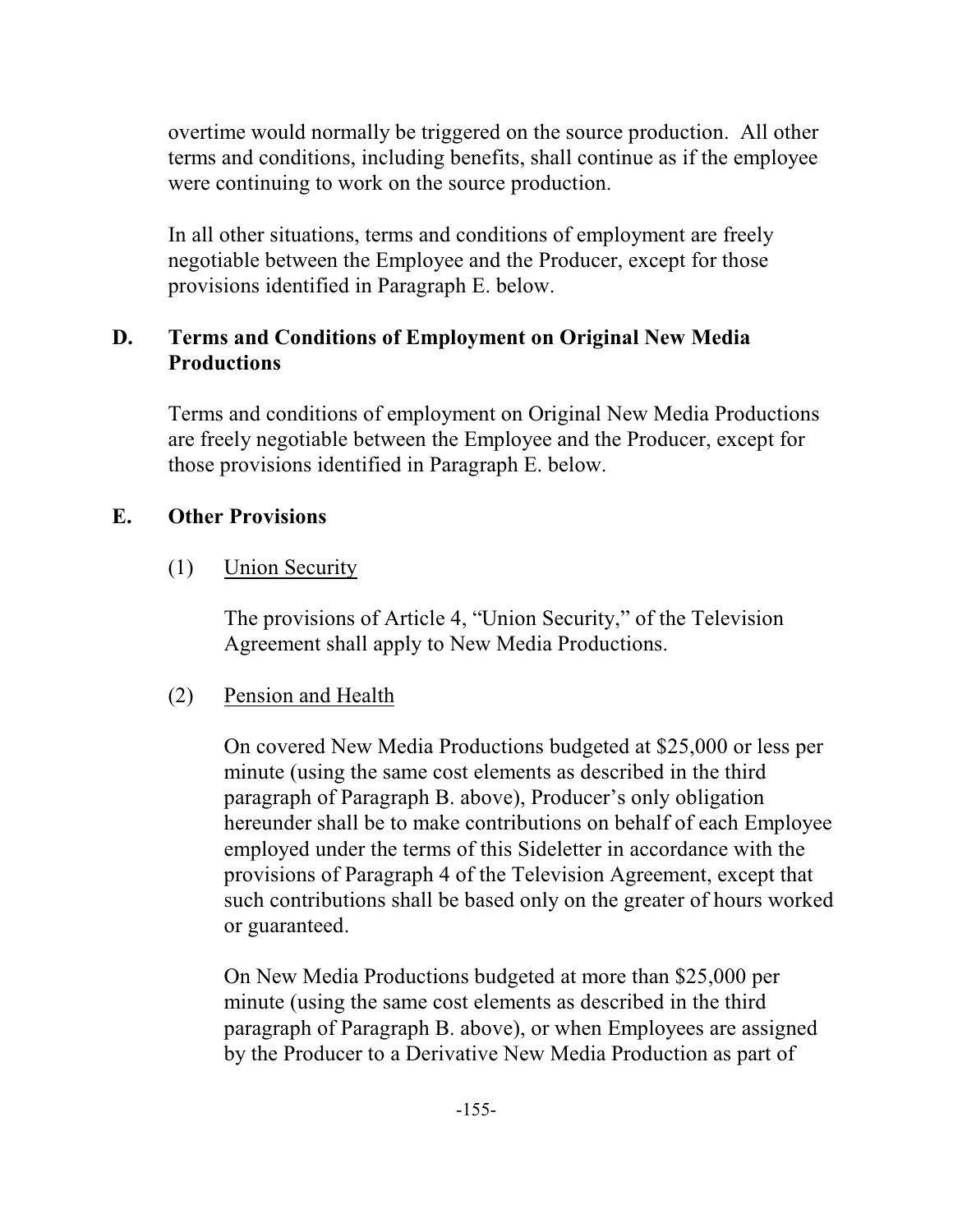their regular workday on the source production, Producer shall be obligated to make pension and health contributions in accordance with the provisions of Paragraphs 3 and 4, respectively, of the Television Agreement, on behalf of each Employee employed under the terms of this Sideletter.

To the extent pension contributions are required under the terms of this Sideletter, the wages negotiated by the employee shall be deemed to be scale wages for the purpose of contributions to the Pension Plan.

(3) No Scoring Requirements

It is expressly understood and agreed that there shall be no scoring requirements applicable to Productions made for New Media, including any live scoring requirement.

- (4) Use of Previously Recorded Music
	- (a) The Producer may use up to two (2) minutes, in the aggregate, of music, with or without the accompanying footage, recorded under an AFM Agreement(s) in a New Media Production, as such production is initially exhibited, without additional payment, provided that, within thirty (30) days of initial exhibition of the New Media Production, the Producer notifies the Federation in writing of such use, along with identification of the source agreement(s), if known.
	- (b) Terms and conditions for the use in a New Media Production, as such production is initially exhibited, of music, with or without the accompanying footage, previously recorded under an AFM Agreement(s) (other than under this sideletter) which exceeds two (2) minutes in the aggregate, shall be determined by agreement between the Producer and the Federation.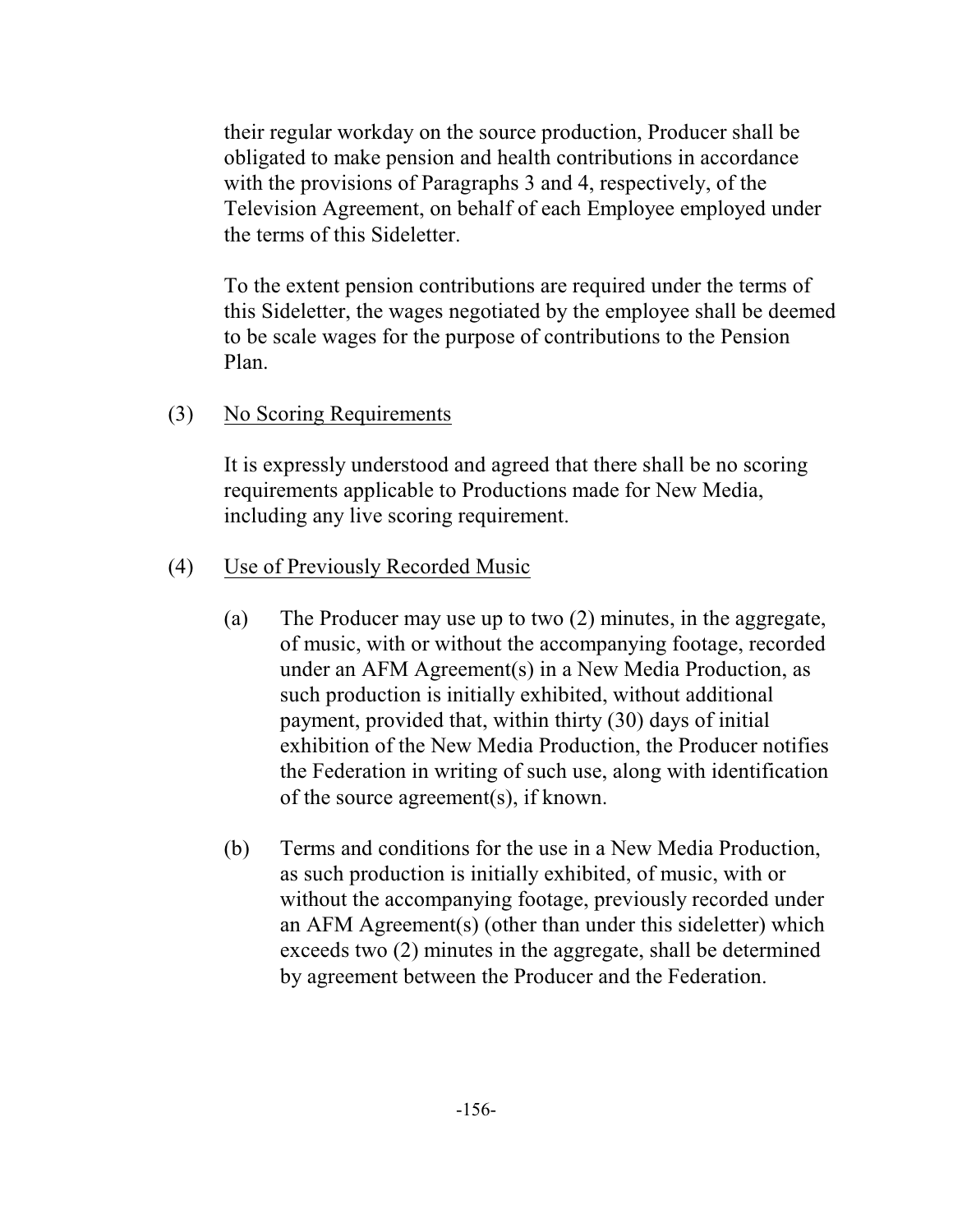- (c) Notwithstanding the foregoing, no payment shall be due for the use of music sound track from the source production in a Derivative New Media Production.
- (5) If the Producer should sell, assign, transfer, license or otherwise dispose of the distribution rights to a Derivative and/or Original New Media Production for any market for which residual payments are required under the terms of this Sideletter, Producer shall obtain from the buyer, licensee or distributor a separate agreement, made expressly for the benefit of the Film Musicians Secondary Markets Fund, requiring such buyer, licensee or distributor to comply with the provisions of this Sideletter. Such agreement shall be in the following form:

"The undersigned, \_\_\_\_\_\_\_\_\_\_\_\_\_\_\_\_\_\_\_\_\_\_\_\_\_\_\_\_\_\_\_\_\_\_\_, (insert name of buyer, licensee or distributor) herein for convenience referred to as the 'Buyer,' hereby agrees with \_\_\_\_\_\_\_\_\_\_\_\_\_\_\_\_\_\_\_\_\_\_\_\_\_\_\_\_\_\_\_\_\_\_\_\_ that all

 (insert name of Producer) Derivative and/or Original New Media Productions covered by the Sideletter Re 'Productions Made for New Media' (herein referred to as 'the Sideletter') are subject to the provisions of Paragraph F. therein, relating to the payment to the Film Musicians Secondary Markets Fund ("Secondary Markets Fund") of residuals for the use of such productions in traditional media and in New Media, and the Buyer hereby agrees, expressly for the benefit of the Secondary Markets Fund, to make the payments required thereby. It is expressly understood and agreed that the rights of Buyer to exploit or license the exploitation of such Derivative and/or Original New Media Productions in any market for which residual payments are required under the terms of the Sideletter shall be subject to and conditioned upon payment of such residuals to the Secondary Markets Fund as provided under Paragraph F. of the Sideletter, and it is agreed that the Secondary Markets Fund shall be entitled to seek injunctive relief and damages against Buyer in the event such payments are not made.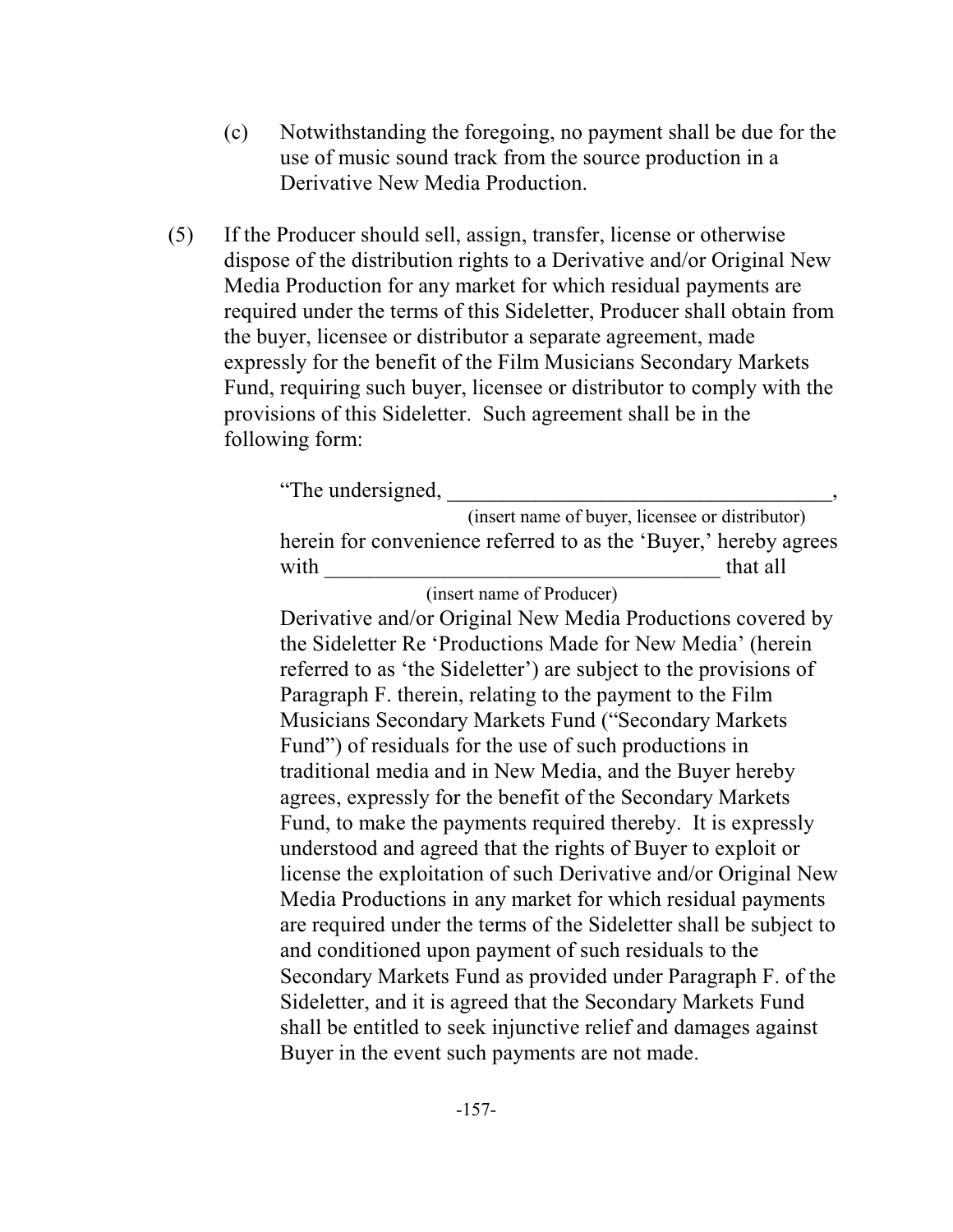"Buyer shall be liable to make the payments described above, but only based upon rights actually acquired by Buyer and only for the period it holds such rights.

"The undersigned agrees to keep or have access to complete records showing the income derived from the distribution of such Derivative and/or Original New Media Productions in any market for which residual payments are required under the terms of the Sideletter, within the entire territory for which Buyer is granted such rights, and the Federation, and/or Secondary Markets Fund shall have the right at all reasonable times to inspect such records. The undersigned shall give the Federation prompt written notice of the date on which each such production covered hereby is first exploited in any such market. An inadvertent failure to comply with said requirement of notice shall not constitute a default by the undersigned hereunder, provided such default is cured promptly after notice thereof from the Federation.

"Buyer further agrees that in the event of a sale, transfer, license or assignment of the distribution rights to the Derivative and/or Original New Media Production, Buyer shall obtain from the purchaser, transferee, licensee or assignee an Assumption Agreement covering the rights disposed of in the form set forth herein and shall provide an executed copy of such Assumption Agreement to the Federation. Upon delivery of such Assumption Agreement, Buyer shall not be further liable to the Federation and/or Secondary Markets Fund for the keeping of any records related to or the payments required based upon the rights covered under the Assumption Agreement for the exploitation of the Derivative and/or Original New Media Production in any market for which residual payments are required under the terms of the Sideletter, and the Federation and Secondary Markets Fund agree to look exclusively to the purchaser, transferee, licensee or assignee executing such Assumption Agreement for the keeping of such books or records and for making the payments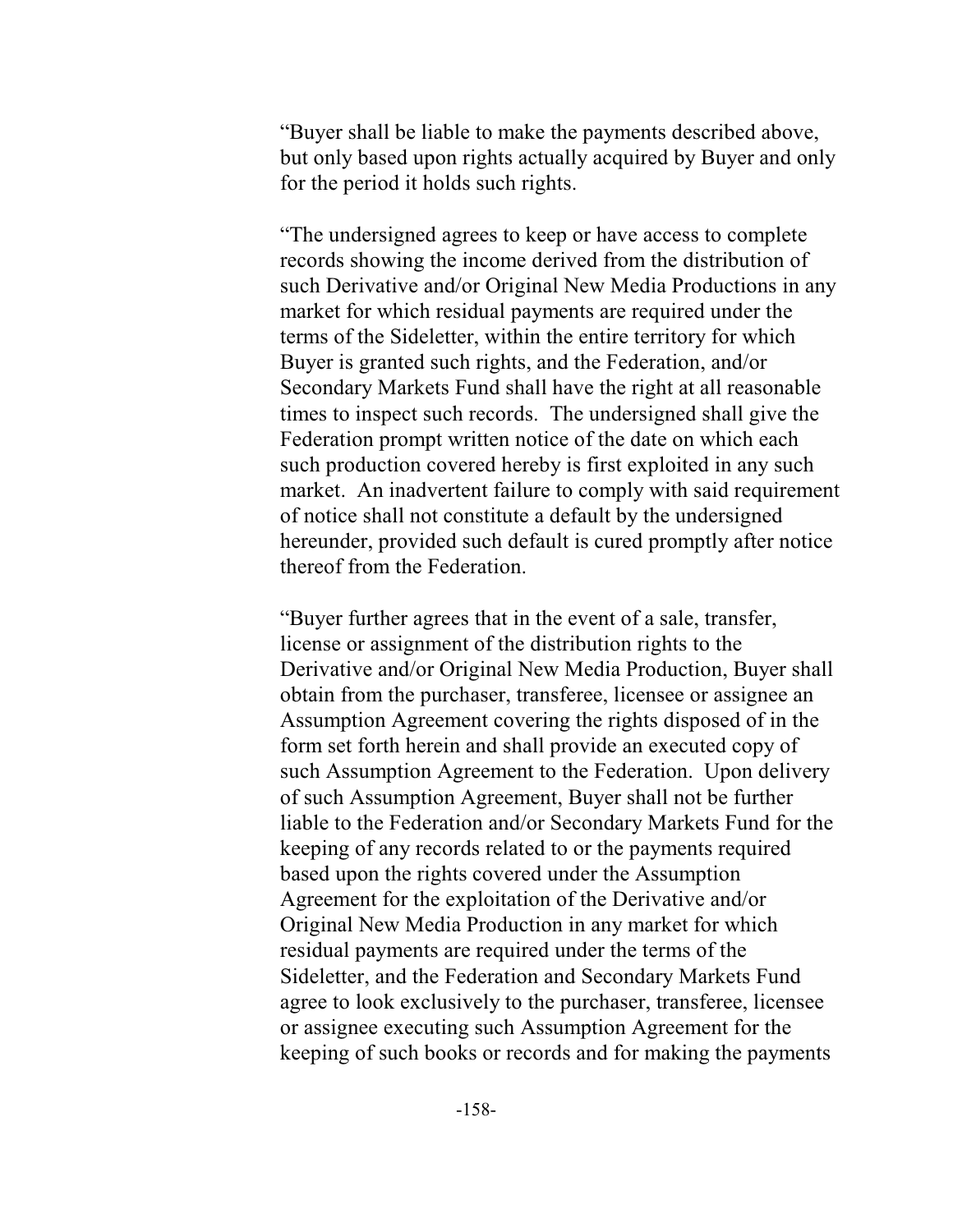attributable to the rights acquired. In the event Buyer fails to deliver such Assumption Agreement, it shall continue to be liable for the keeping of records and for the residual payments due under terms of the Sideletter for the exploitation of the Derivative and/or Original New Media Production."

It is understood that additional provisions may be included in form Assumption Agreements, so long as such additional provision(s) do not vary or alter the terms of the foregoing Assumption Agreement.

Producer agrees to give notice to the Federation within thirty (30) days of each sale, transfer or license of the distribution rights to an Original and/or Derivative New Media Production for any market for which residual payments are required under the terms of the Sideletter, with the name and address of the Buyer, assignee or distributor, and to deliver to the Federation an executed copy of each Assumption Agreement entered into by the Producer. An inadvertent failure on the part of the Producer to comply with any of the provisions of this subparagraph (5) shall in no event constitute a default by the Producer hereunder or a breach of this Agreement, provided that such failure is cured promptly after notice thereof from the Federation.

Upon delivery of such Assumption Agreement, Producer, or any subsequent owner obtaining the execution of such Assumption Agreement, shall not be further liable to the Federation for the keeping of any such records or the payments required hereunder insofar as they relate to the exploitation of the Derivative and/or Original New Media Production in any market for which residual payments are required under the terms of the Sideletter, and the Secondary Markets Fund agrees to look exclusively to the party last executing such an Assumption Agreement for the keeping of such records and payments.

(6) A Payroll Company that is a party signatory to the AFM Basic Television Film Agreement of 2015 may grant the use of its signatory status on a production-by-production basis to any Producer not a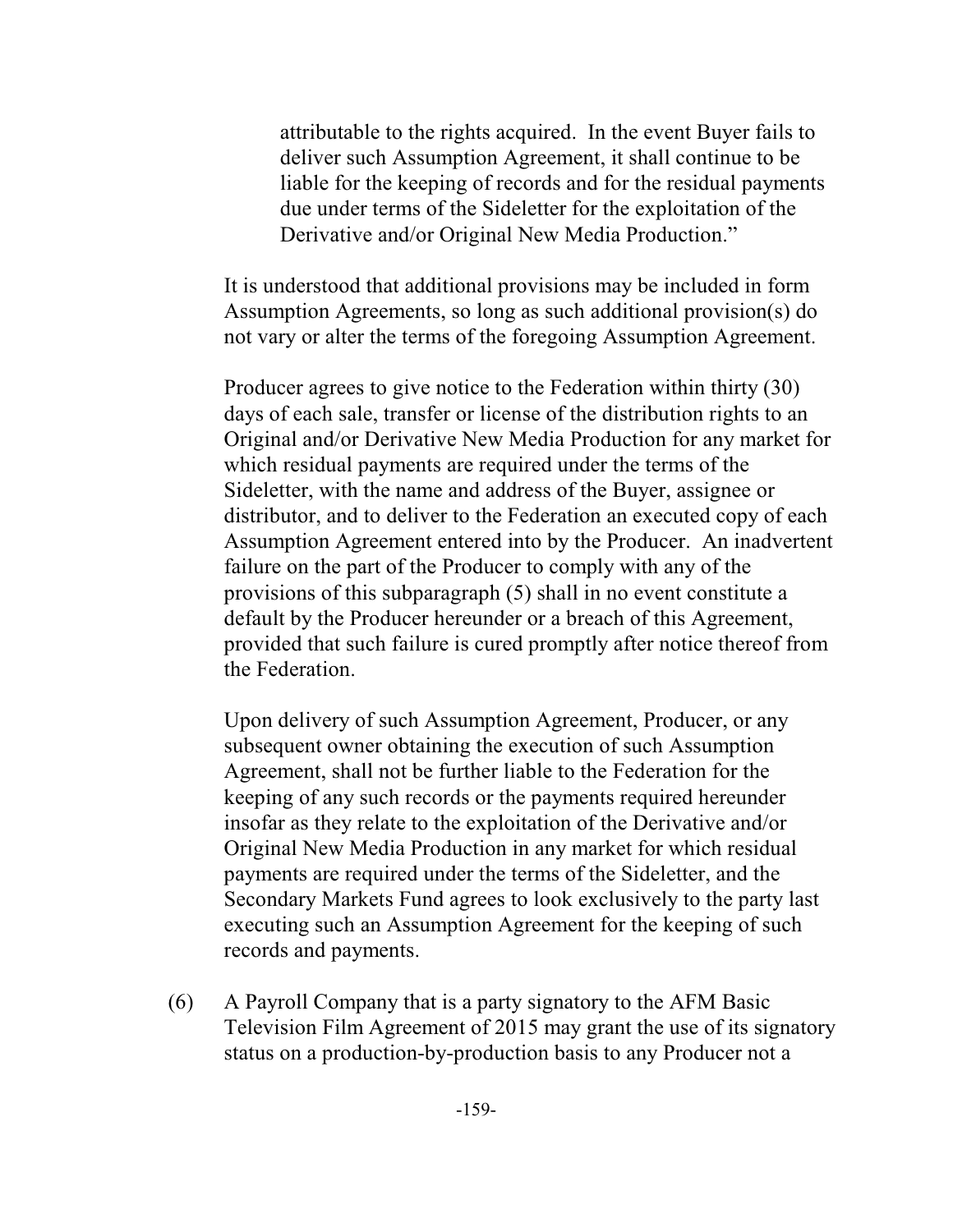party signatory for the purpose of producing Derivative and/or Original New Media Productions under this Sideletter, provided that no session shall be allowed unless an executed Assumption Agreement in the following form has been provided to the Local Union in advance of the session.

"The undersigned \_\_\_\_\_\_\_\_\_\_\_\_\_\_\_\_\_\_\_\_\_\_\_\_\_\_\_\_\_\_\_\_\_\_,

 (insert name of Payroll Company) herein for convenience referred to as the 'Payroll Company,' hereby agrees with that (insert name of non-signatory producer) Derivative and/or Original New Media Productions covered by the Sideletter Re 'Productions Made for New Media' (herein referred to as 'the Sideletter') are subject to the provisions of Paragraph F. therein, relating to the payment to the Film Musicians Secondary Markets Fund ("Secondary Markets Fund") of residuals for the use of such productions in traditional media and in New Media; and the Producer hereby agrees to abide by all provisions of the Sideletter. Producer also hereby agrees, expressly for the benefit of the Secondary Markets Fund, to make the payments required by the Sideletter. It is expressly understood and agreed that the rights of any such Producer to exploit or license the exploitation of Derivative and/or Original New Media Productions in any market for which residual payments are required under the terms of the Sideletter shall be subject to and conditioned upon payment of such residuals to the Secondary Markets Fund, as provided in Paragraph F. of the Sideletter, and it is further agreed that the Secondary Markets Fund shall be entitled to seek injunctive relief and damages against Producer in the event any such payments are not made.

"The undersigned Producer agrees to keep or have access to complete books and records showing the income derived from the sale, lease, license or distribution of Derivative and/or Original New Media Productions in any market for which residual payments are required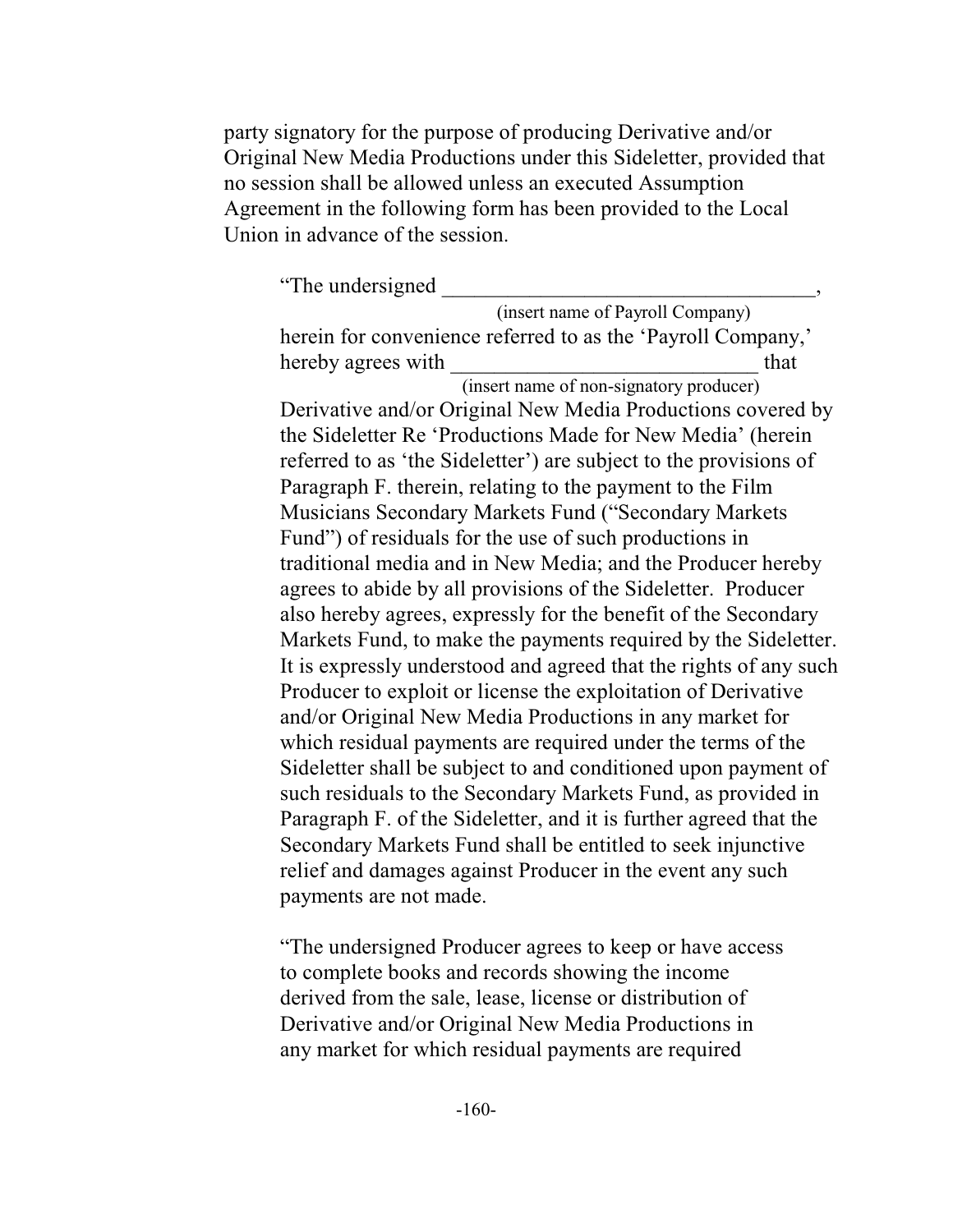under the terms of the Sideletter, within the entire territory for which Producer is granted such rights, and the Federation and Secondary Markets Fund shall have the right at all reasonable times to examine and inspect such books and records. The undersigned shall give the Federation prompt written notice of the date on which each such production covered hereby is first exploited in such markets. An inadvertent failure to comply with said notice requirements shall not constitute a default by the undersigned Producer provided that such default is cured promptly after notice thereof from the Federation."

Upon delivery of such Assumption Agreement, the Payroll Company shall not be further liable to the Federation for the keeping of any such records or the payment(s) required for the exploitation of the Derivative and/or Original New Media Production in markets for which residual payments are required under the terms of this Sideletter, and the Secondary Markets Fund agrees to look exclusively to the Producer who is the party to the Assumption Agreement for the keeping of such books and records and payments.

(7) Effective April 3, 2016, Paragraph 26 of the AFM Basic Television Motion Picture Agreement of 2015 shall apply to sideline musicians employed on a dramatic Original or Derivative New Media Production made for initial exhibition on a subscription consumer pay platform transmitted via New Media (*e.g.*, Netflix) which meets the following "high budget" criteria:

| <b>Length of Program as</b><br><b>Initially Exhibited*</b>                                        | "High Budget" Threshold |
|---------------------------------------------------------------------------------------------------|-------------------------|
| 20-35 Minutes                                                                                     | \$1,300,000 and above   |
| 36-65 Minutes                                                                                     | \$2,500,000 and above   |
| 66 Minutes or more                                                                                | \$3,000,000 and above   |
| * Programs less than 20 minutes are not considered "high budget,"<br>regardless of their budgets. |                         |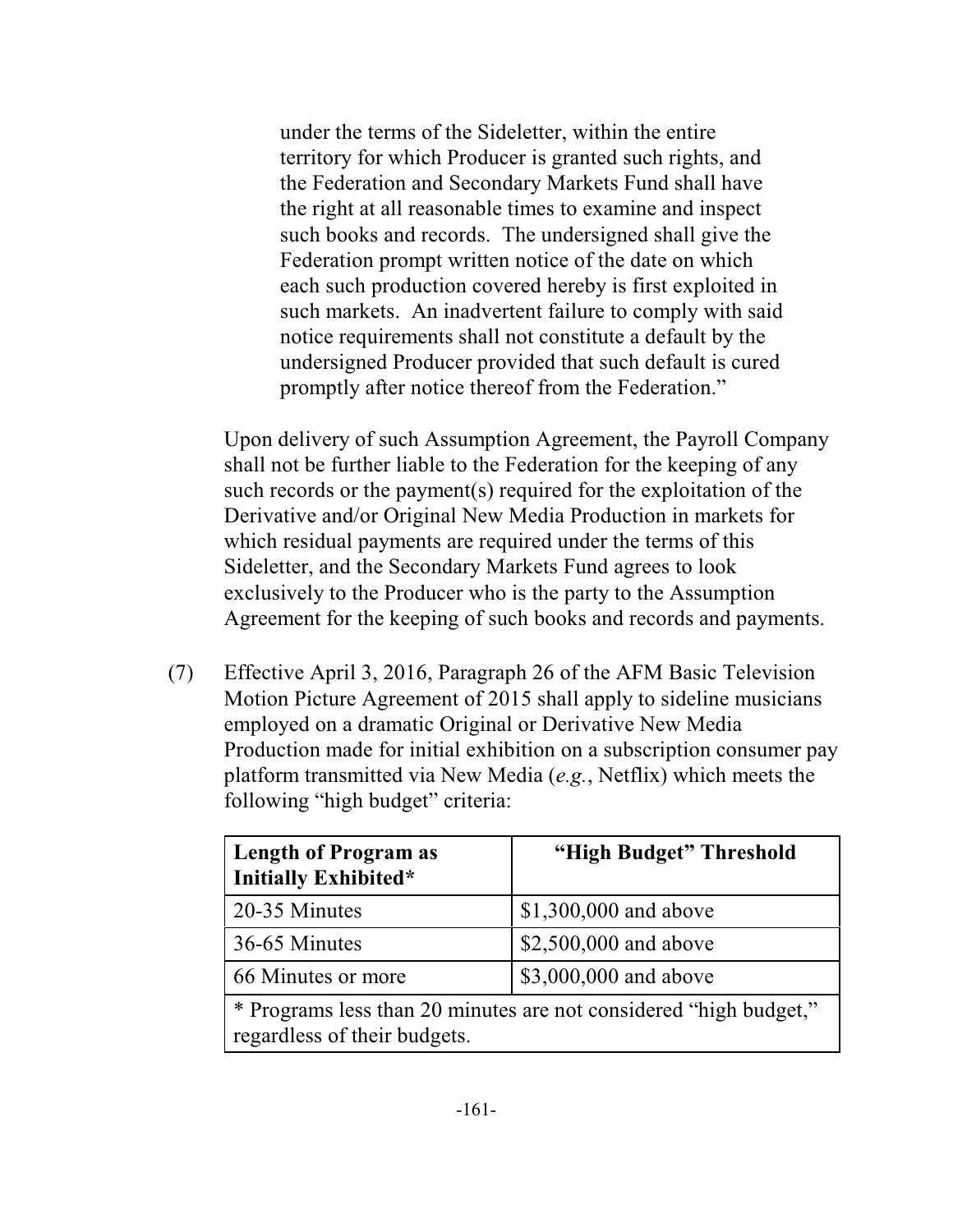### **F. Use of New Media Programs**

Only covered New Media Productions shall generate residual payments and then only in accordance with the following:

- (1) Use in New Media
	- (a) The Producer shall have the right to use an Original New Media Production budgeted at \$25,000 or less per minute (using the same cost elements as described in the third paragraph of Paragraph B. above) on any new media platform without limitation as to time, and without payment of residuals.
	- (b) The Producer shall have the right to use an Original New Media Production budgeted at more than \$25,000 per minute (using the same cost elements as described in the third paragraph of Paragraph B. above) or a Derivative New Media Production without the payment of residuals under the following circumstances:
		- (i) When such New Media Production is used on any freeto-the-consumer, advertiser-supported platform; and
		- (ii) When such New Media Production is first released on a consumer pay platform (*i.e.,* download-to-rent, download-to-own or paid streaming), even if it is subsequently released on a free-to-the-consumer, advertiser-supported platform.
	- (c) If an Original New Media Production budgeted at more than \$25,000 per minute (using the same cost elements as described in the third paragraph of Paragraph B. above) or a Derivative New Media Production is initially released on a free-to-theconsumer, advertiser-supported platform and is subsequently released on consumer pay platforms (*i.e.,* download-to-own, download to rent or paid streaming), then Producer shall have a twenty-six (26) consecutive week period of use on consumer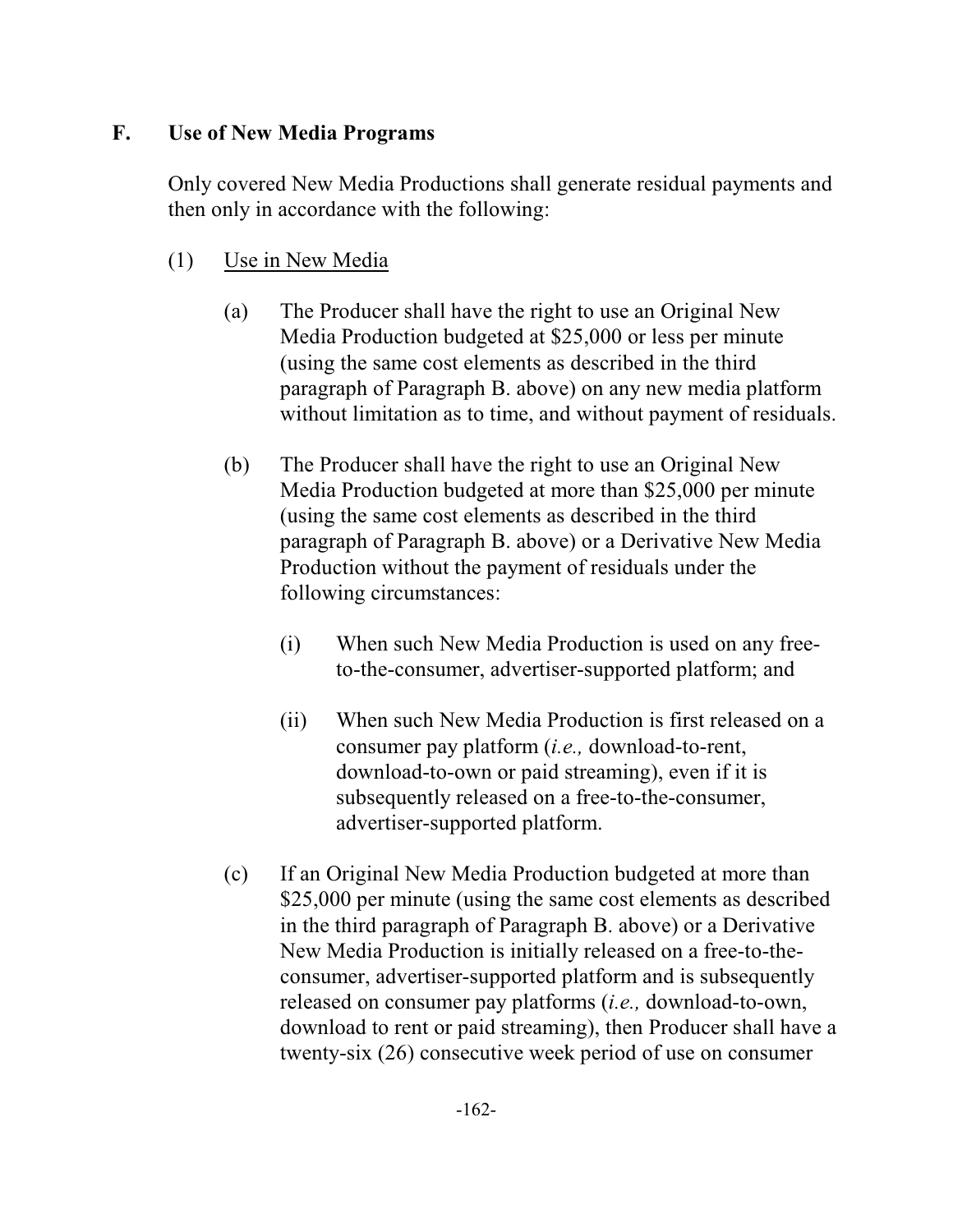pay platforms, commencing with the first day of use on consumer pay platforms, without the payment of residuals. If the Producer uses the New Media Production on consumer pay platforms beyond such twenty-six (26) consecutive week period, then Producer shall pay 1% of "Producer's gross," as that term is defined in Paragraph 3 of the "Sideletter re Exhibition of Motion Pictures via New Media," attributable to use on consumer pay platforms beyond the twenty-six (26) consecutive week period. Said amount shall be paid to the Administrator of the Film Musicians Secondary Markets Fund for distribution to participating musicians based upon each musician's *pro rata* share for the New Media Production.

(d) If an Original New Media Production budgeted at more than \$25,000 per minute (using the same cost elements as described in the third paragraph of Paragraph B. above) or a Derivative New Media Production is initially released simultaneously on free-to-the-consumer, advertiser-supported platforms and to consumer pay platforms (*i.e.,* download-to-own, download-torent or paid streaming), then Producer shall have a twenty-six (26) consecutive week period of use on consumer pay platforms, commencing with the first day of use on consumer pay platforms, without the payment of residuals. If the Producer uses the New Media Production on consumer pay platforms beyond such twenty-six (26) consecutive week period, then Producer shall pay 1% of the "Producer's gross," as that term is defined in Paragraph 3 of the "Sideletter re Exhibition of Motion Pictures Transmitted via New Media," realized from any subsequent license which includes use on consumer pay platforms, which "gross" is attributable to use on consumer pay platforms beyond the twenty-six (26) consecutive week period, measured from the first day of use on consumer pay platforms under the first license. Said amount shall be paid to the Administrator of the Film Musicians Secondary Markets Fund for distribution to participating musicians based upon each musician's *pro rata* share for the New Media Production.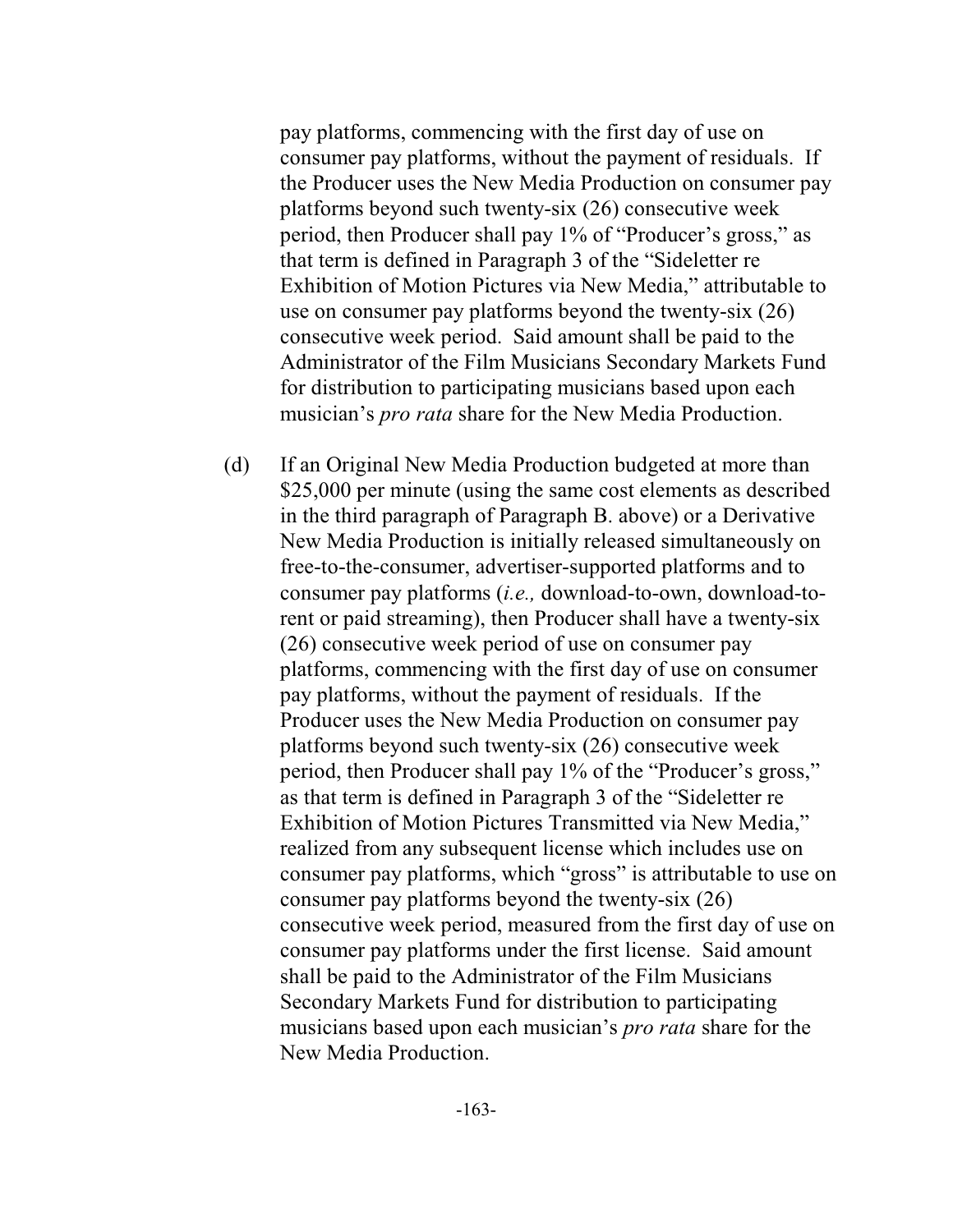# (2) Use in Traditional Media

The applicable provisions of Article 14 with respect to exhibition on "pay television," as that term is defined in Article  $14(a)(3)(ii)$  of the Television Agreement, shall apply when a covered New Media Production is exhibited on pay television.<sup>2</sup> The applicable provisions of Article 14 with respect to exhibition on "cassettes," as that term is defined in Article 14(a)(3)(i), shall apply when a covered New Media Production is exhibited on videocassettes or DVDs.

# (3) General

It is understood that the proration provisions set forth in Article  $14(b)(1)(v)$  of the Television Agreement shall also apply when music sound track for a New Media Production is scored partially with employees covered under this Sideletter and partially with employees not covered under this Sideletter.

## **G. "Sunset" Clause**

The parties recognize that these provisions are being negotiated at a time when the business models and patterns of usage of productions in New Media are in the process of exploration, experimentation and innovation. Therefore, the provisions of this Sideletter (except the provisions of Paragraph A., "Recognition") shall expire on the termination date of this Agreement and will be of no force and effect thereafter. No later than sixty (60) days before that expiration date, the parties will meet to negotiate new terms and conditions concerning productions made for New Media.

 $2^2$  For this purpose, in-flight exhibition shall be treated as an exhibition on "pay television."